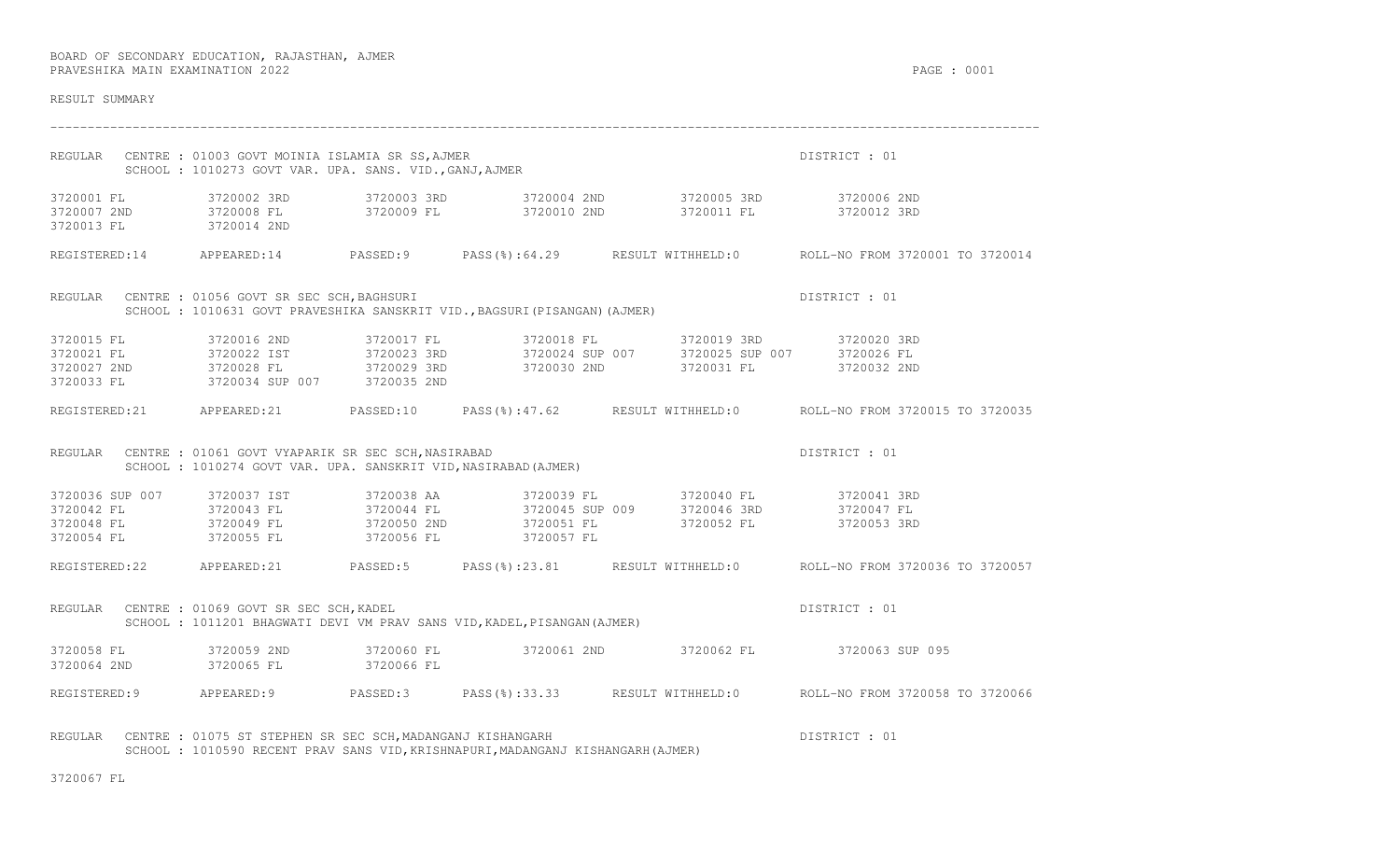| REGISTERED:1               | APPEARED:1                                                | PASSED:0                 | PASS(%):0.00                                                              | RESULT WITHHELD:0 | ROLL-NO FROM 3720067 TO 3720067 |
|----------------------------|-----------------------------------------------------------|--------------------------|---------------------------------------------------------------------------|-------------------|---------------------------------|
| REGULAR                    | CENTRE : 01079 GOVT SHARDUL SR SEC SCH, M GANJ KISHANGARH |                          | SCHOOL: 1010766 GOVT VAR.UPA.SANS.VID., SHIVAJI NAGAR, KISHANGARH (AJMER) |                   | DISTRICT : 01                   |
| 3720068 2ND<br>3720074 3RD | 3720069 3RD<br>3720075 2ND                                | 3720070 FL<br>3720076 AA | 3720071 TST                                                               | 3720072 3RD       | 3720073 IST                     |
| REGISTERED: 9              | APPEARED:8                                                | PASSED:7                 | PASS(%):87.50                                                             | RESULT WITHHELD:0 | ROLL-NO FROM 3720068 TO 3720076 |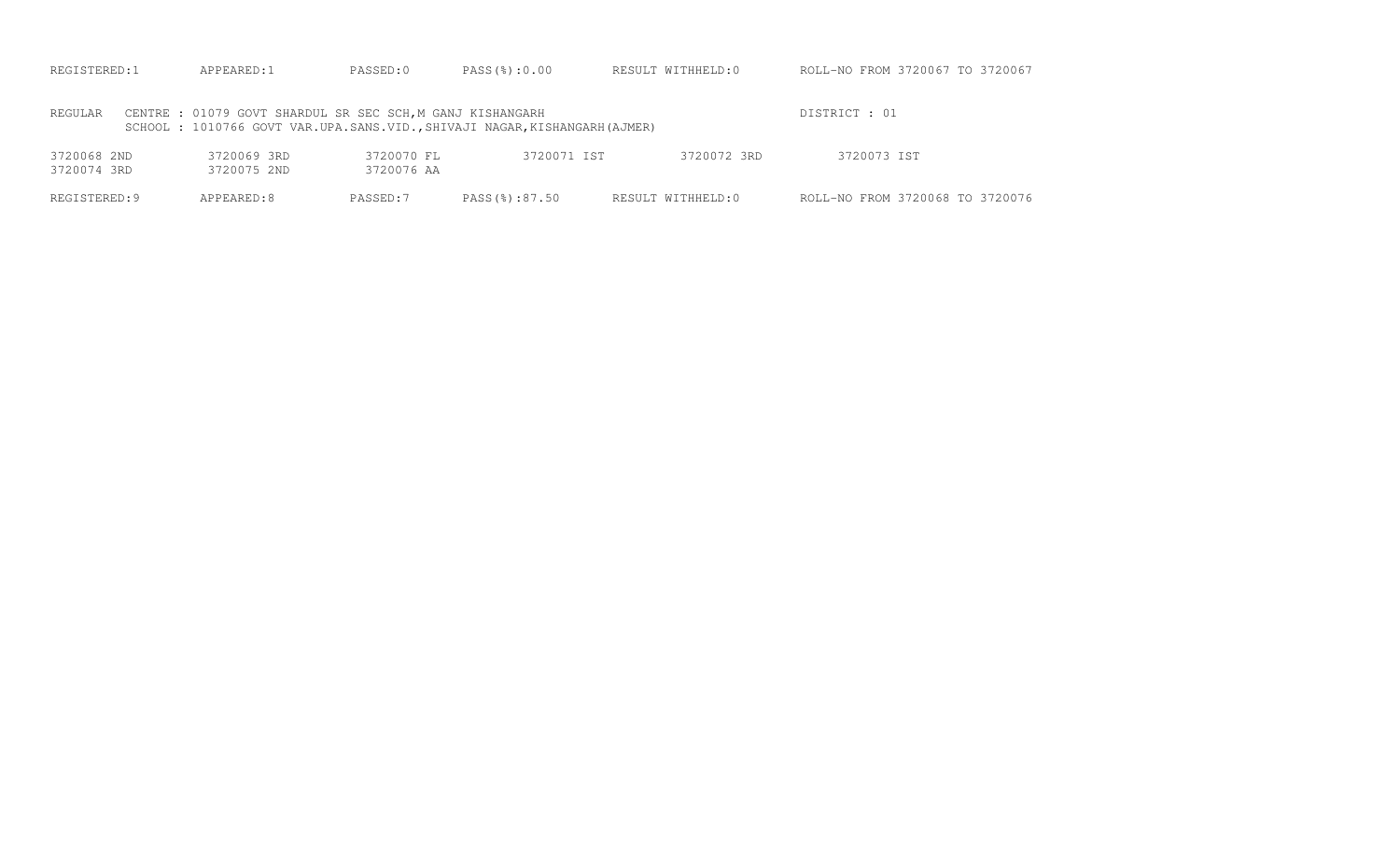| RESULT SUMMARY             |                                                                                                                   |             |                                                                                                                                                                                                                                                                                                                                     |                   |            |                                                                                                     |
|----------------------------|-------------------------------------------------------------------------------------------------------------------|-------------|-------------------------------------------------------------------------------------------------------------------------------------------------------------------------------------------------------------------------------------------------------------------------------------------------------------------------------------|-------------------|------------|-----------------------------------------------------------------------------------------------------|
|                            | REGULAR CENTRE : 01086 GOVT SR SEC SCH, BORADA<br>SCHOOL : 1010633 GOVT PRAVESHIKA SANSKRIT VID., BORADA (AJMER)  |             |                                                                                                                                                                                                                                                                                                                                     |                   |            | DISTRICT : 01                                                                                       |
|                            |                                                                                                                   |             | $\begin{array}{cccccccc} 3720077 & 3\text{RD} & 3720078 & 2\text{ND} & 3720080 & \text{AA} & 3720081 & \text{AA} & 3720082 & \text{IST} \\ 3720083 & 2\text{ND} & 3720084 & 3\text{RD} & 3720085 & 2\text{ND} & 3720086 & 2\text{ND} & 3720087 & 2\text{ND} & 3720089 & \text{3RD} & 3720090 & \text{1ST} & 3720099 & \text{1ST} &$ |                   |            |                                                                                                     |
|                            |                                                                                                                   |             |                                                                                                                                                                                                                                                                                                                                     |                   |            | REGISTERED:22 APPEARED:18 PASSED:17 PASS(%):94.44 RESULT WITHHELD:0 ROLL-NO FROM 3720077 TO 3720098 |
|                            | SCHOOL : 1010275 SH SRV SANS COLLEGE, SALEMABAD (AJMER)                                                           |             | REGULAR CENTRE : 01089 JG NIMBARKACHARYA SSJM GOVT SR SS, SHRINIMBARK TIRTH(AJMER)                                                                                                                                                                                                                                                  |                   |            | DISTRICT : 01                                                                                       |
| 3720099 IST<br>3720105 2ND |                                                                                                                   |             | 3720100 2ND                  3720101 2ND                  3720102 AA                    3720103 3RD                3720104 2ND                      3720106                          3720107                                                                                                                                        |                   |            |                                                                                                     |
|                            |                                                                                                                   |             |                                                                                                                                                                                                                                                                                                                                     |                   |            | REGISTERED:10 APPEARED:9 PASSED:8 PASS(%):88.89 RESULT WITHHELD:0 ROLL-NO FROM 3720099 TO 3720108   |
|                            | REGULAR CENTRE : 01090 GOVT SR SEC SCH, SARADHANA                                                                 |             | SCHOOL: 1010629 GOVT PRAVESHIKA SANSKRIT VID., SARADHNA (AJMER)                                                                                                                                                                                                                                                                     |                   |            | DISTRICT : 01                                                                                       |
| 3720109 FL 3720110 FL      |                                                                                                                   |             |                                                                                                                                                                                                                                                                                                                                     |                   |            |                                                                                                     |
|                            |                                                                                                                   |             |                                                                                                                                                                                                                                                                                                                                     |                   |            | REGISTERED:2 APPEARED:2 PASSED:0 PASS(%):0.00 RESULT WITHHELD:0 ROLL-NO FROM 3720109 TO 3720110     |
|                            | REGULAR CENTRE : 01093 GOVT SR SEC SCH, SURSURA                                                                   |             | SCHOOL : 1010433 GOVT PRAV SANS VID, GHASWAN KI DHHANI, SURSURA (AJMER)                                                                                                                                                                                                                                                             |                   |            | DISTRICT : 01                                                                                       |
|                            |                                                                                                                   |             | 3720111 2ND 3720112 2ND 3720113 2ND 3720114 3RD                                                                                                                                                                                                                                                                                     |                   | 3720115 FL |                                                                                                     |
|                            |                                                                                                                   |             |                                                                                                                                                                                                                                                                                                                                     |                   |            | REGISTERED:5 APPEARED:5 PASSED:4 PASS(%):80.00 RESULT WITHHELD:0 ROLL-NO FROM 3720111 TO 3720115    |
|                            | REGULAR CENTRE : 01095 GOVT SR SEC SCH, SARWAR<br>SCHOOL : 1011130 GOVT PRAV SANS VID, GANESHGANJ, SARWAR (AJMER) |             |                                                                                                                                                                                                                                                                                                                                     |                   |            | DISTRICT : 01                                                                                       |
| 3720116 FL<br>3720122 3RD  | 3720117 2ND<br>3720123 3RD                                                                                        | 3720124 3RD | 3720118 2ND 3720119 3RD 3720120 3RD 3720121 3RD                                                                                                                                                                                                                                                                                     |                   |            |                                                                                                     |
| REGISTERED: 9              | APPEARED:9                                                                                                        | PASSED:8    | PASS(%):88.89                                                                                                                                                                                                                                                                                                                       | RESULT WITHHELD:0 |            | ROLL-NO FROM 3720116 TO 3720124                                                                     |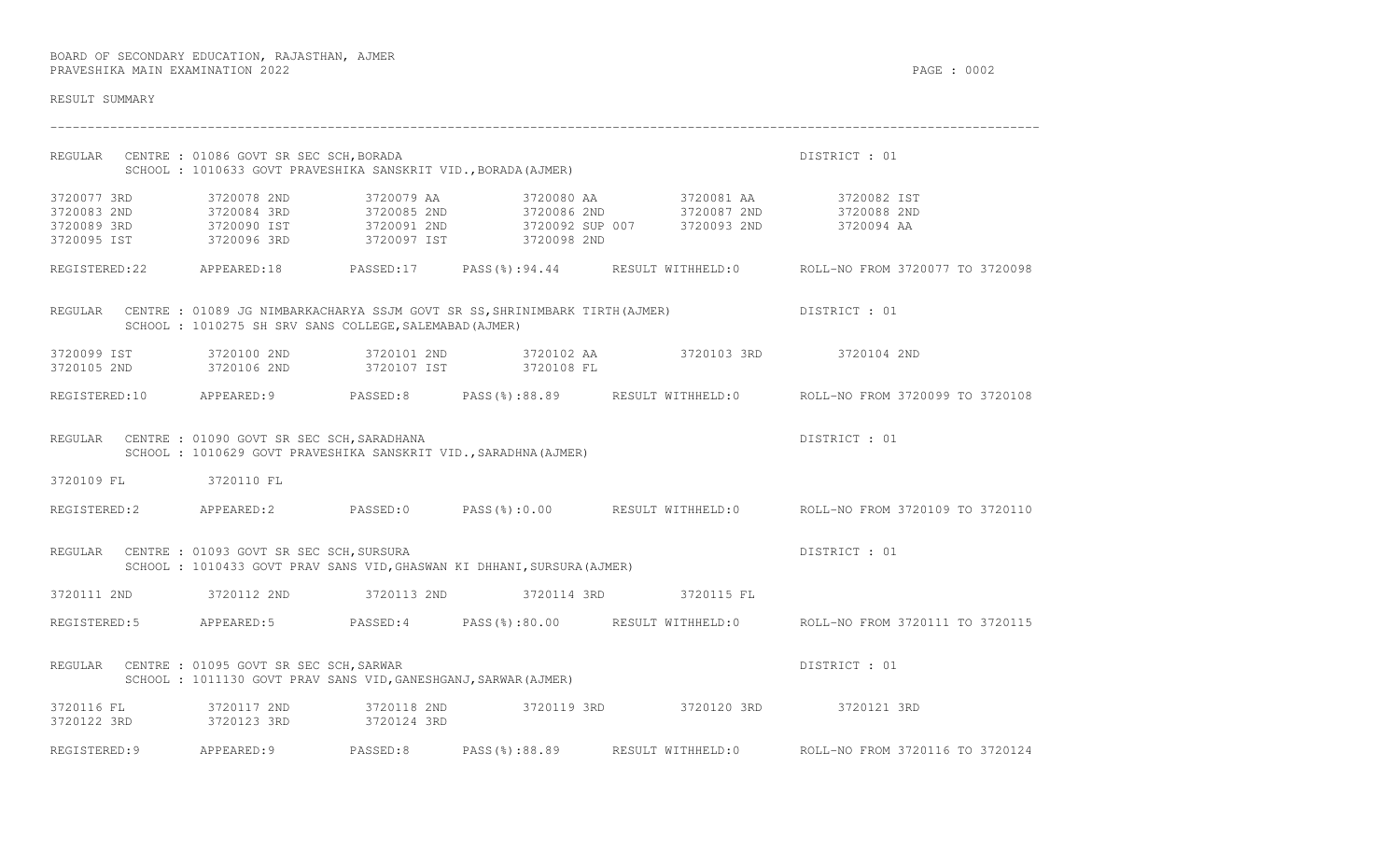| REGULAR       | CENTRE : 01096 GOVT SR SEC SCH, MEHRU KALAN                |             |                                                                        |                   | DISTRICT : 01                   |  |
|---------------|------------------------------------------------------------|-------------|------------------------------------------------------------------------|-------------------|---------------------------------|--|
|               |                                                            |             | SCHOOL: 1010632 GOVT VAR UPA SANSKRIT VID., MEHRUKALAN (KEKRI) (AJMER) |                   |                                 |  |
|               |                                                            |             |                                                                        |                   |                                 |  |
| 3720125 FL    | 3720126 FL                                                 | 3720127 FL  | 3720128 2ND                                                            | 3720129 AA        | 3720130 FL                      |  |
| 3720131 FL    | 3720132 3RD                                                | 3720133 3RD | 3720134 2ND                                                            | 3720135 3RD       | 3720136 SUP 007                 |  |
| 3720137 2ND   | 3720138 IST                                                | 3720139 FL  | 3720140 2ND                                                            | 3720141 FL        |                                 |  |
|               |                                                            |             |                                                                        |                   |                                 |  |
| REGISTERED:17 | APPEARED:16                                                | PASSED:8    | PASS(%):50.00                                                          | RESULT WITHHELD:0 | ROLL-NO FROM 3720125 TO 3720141 |  |
|               |                                                            |             |                                                                        |                   |                                 |  |
|               |                                                            |             |                                                                        |                   |                                 |  |
| REGULAR       | CENTRE : 01099 GOVT SR SEC SCH, SAWAR                      |             |                                                                        |                   | DISTRICT : 01                   |  |
|               | SCHOOL: 1010276 GOVT VAR. UPA. SANSKRIT VID, SAWAR (AJMER) |             |                                                                        |                   |                                 |  |
|               |                                                            |             |                                                                        |                   |                                 |  |
| 3720142 3RD   | 3720143 FL                                                 | 3720144 2ND | 3720145 FL                                                             | 3720146 2ND       | 3720147 FL                      |  |
| 3720148 3RD   | 3720149 2ND                                                | 3720150 2ND | 3720151 FL                                                             | 3720152 FL        | 3720153 FL                      |  |
| 3720154 2ND   | 3720155 FL                                                 | 3720156 FL  | 3720157 FL                                                             | 3720158 FL        | 3720159 FL                      |  |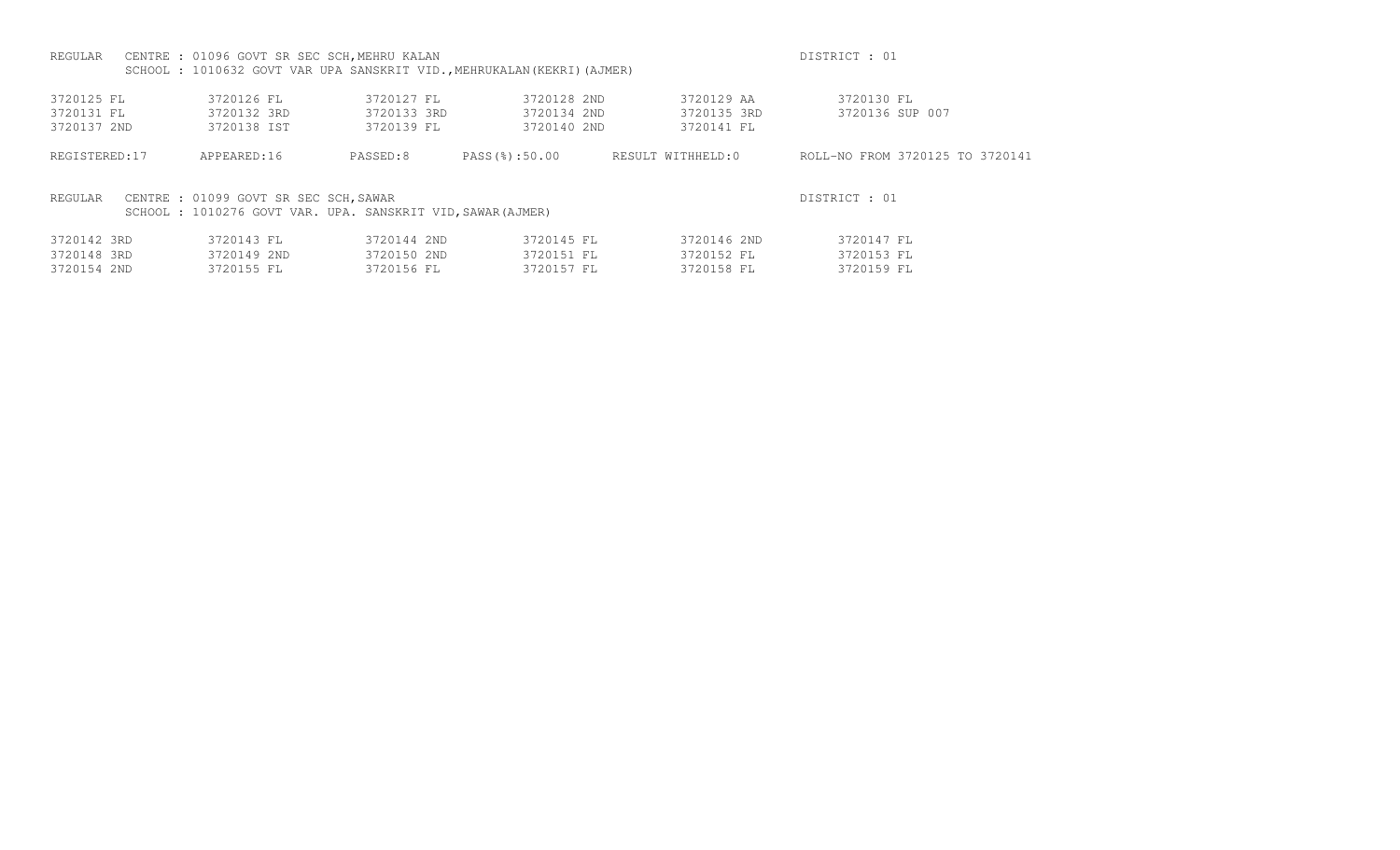| RESULT SUMMARY |                                                                                                                                                          |           |               |                                                                                                                                                                                                                                                                                                                         |                                                                                                                                                                                                                                                                                             |
|----------------|----------------------------------------------------------------------------------------------------------------------------------------------------------|-----------|---------------|-------------------------------------------------------------------------------------------------------------------------------------------------------------------------------------------------------------------------------------------------------------------------------------------------------------------------|---------------------------------------------------------------------------------------------------------------------------------------------------------------------------------------------------------------------------------------------------------------------------------------------|
|                |                                                                                                                                                          |           |               |                                                                                                                                                                                                                                                                                                                         | $\begin{tabular}{lcccccc} \texttt{5720150} & 3720160 & 18T & 3720161 & 2ND & 3720162 & FL & 3720163 & 3RD & 3720164 & 5UP & 009 & 3720165 & 2ND & 3720161 & 2ND & 3720162 & FL & 3720163 & 3RD & 3720164 & 5UP & 009 & 3720165 & 2ND & 3720168 & 5UP & 372017 & 18T & 372017 & 18T & 37201$ |
|                |                                                                                                                                                          |           |               |                                                                                                                                                                                                                                                                                                                         |                                                                                                                                                                                                                                                                                             |
|                |                                                                                                                                                          |           |               |                                                                                                                                                                                                                                                                                                                         |                                                                                                                                                                                                                                                                                             |
|                |                                                                                                                                                          |           |               |                                                                                                                                                                                                                                                                                                                         |                                                                                                                                                                                                                                                                                             |
|                |                                                                                                                                                          |           |               |                                                                                                                                                                                                                                                                                                                         |                                                                                                                                                                                                                                                                                             |
|                |                                                                                                                                                          |           |               |                                                                                                                                                                                                                                                                                                                         |                                                                                                                                                                                                                                                                                             |
|                |                                                                                                                                                          |           |               |                                                                                                                                                                                                                                                                                                                         |                                                                                                                                                                                                                                                                                             |
|                |                                                                                                                                                          |           |               |                                                                                                                                                                                                                                                                                                                         |                                                                                                                                                                                                                                                                                             |
|                |                                                                                                                                                          |           |               |                                                                                                                                                                                                                                                                                                                         | REGISTERED:65 APPEARED:64 PASSED:32 PASS(%):50.00 RESULT WITHHELD:0 ROLL-NO FROM 3720142 TO 3720206                                                                                                                                                                                         |
|                | REGULAR CENTRE : 01120 GOVT SR SEC SCH, SARANA                                                                                                           |           |               |                                                                                                                                                                                                                                                                                                                         | DISTRICT : 01                                                                                                                                                                                                                                                                               |
|                | CENIRE : UIIZU GOVT SR SEC SCH, SARANA<br>SCHOOL : 1010630 GOVT VAR. UPDH. SANSKRIT VID., SHOKLIYA(AJMER)                                                |           |               |                                                                                                                                                                                                                                                                                                                         |                                                                                                                                                                                                                                                                                             |
|                |                                                                                                                                                          |           |               | $\begin{array}{cccccccc} 3720207 & 2\text{ND} & 3720208 & 3\text{RD} & 3720209 & 2\text{ND} & 3720210 & 2\text{ND} & 3720211 & 2\text{ND} & 3720212 & 3\text{RD} & 3720214 & \text{FL} & 3720215 & 2\text{ND} & 3720216 & 2\text{ND} & 3720217 & 3\text{RD} & 3720218 & 2\text{ND} & 3720218 & 2\text{ND} & 3720219 & $ |                                                                                                                                                                                                                                                                                             |
|                |                                                                                                                                                          |           |               |                                                                                                                                                                                                                                                                                                                         |                                                                                                                                                                                                                                                                                             |
|                |                                                                                                                                                          |           |               |                                                                                                                                                                                                                                                                                                                         |                                                                                                                                                                                                                                                                                             |
|                |                                                                                                                                                          |           |               |                                                                                                                                                                                                                                                                                                                         |                                                                                                                                                                                                                                                                                             |
|                |                                                                                                                                                          |           |               |                                                                                                                                                                                                                                                                                                                         |                                                                                                                                                                                                                                                                                             |
|                |                                                                                                                                                          |           |               |                                                                                                                                                                                                                                                                                                                         |                                                                                                                                                                                                                                                                                             |
|                |                                                                                                                                                          |           |               |                                                                                                                                                                                                                                                                                                                         |                                                                                                                                                                                                                                                                                             |
|                |                                                                                                                                                          |           |               |                                                                                                                                                                                                                                                                                                                         |                                                                                                                                                                                                                                                                                             |
|                |                                                                                                                                                          |           |               | 3720255 FL 3720256 FL 3720257 2ND 3720258 3RD 3720259 3RD 3770259 13D 3720260 3RD                                                                                                                                                                                                                                       |                                                                                                                                                                                                                                                                                             |
|                |                                                                                                                                                          |           |               |                                                                                                                                                                                                                                                                                                                         | REGISTERED:54 APPEARED:53 PASSED:44 PASS(%):83.02 RESULT WITHHELD:0 ROLL-NO FROM 3720207 TO 3720260                                                                                                                                                                                         |
|                | CENTRE : 01131 GOVT SR SEC SCH, DHASUK<br>SCHOOL : 1010907 GOVT PRAV. SANS. VID. DHASOOK, ARAIN(AJMER)<br>REGULAR CENTRE : 01131 GOVT SR SEC SCH, DHASUK |           |               |                                                                                                                                                                                                                                                                                                                         | DISTRICT : 01                                                                                                                                                                                                                                                                               |
|                |                                                                                                                                                          |           |               | 3720261 3RD 3720262 2ND 3720263 3RD 3720264 2ND 3720265 2ND                                                                                                                                                                                                                                                             |                                                                                                                                                                                                                                                                                             |
|                |                                                                                                                                                          |           |               |                                                                                                                                                                                                                                                                                                                         | REGISTERED:5 APPEARED:5 PASSED:5 PASS(%):100.00 RESULT WITHHELD:0 ROLL-NO FROM 3720261 TO 3720265                                                                                                                                                                                           |
|                | CENTRE : 01152 GOVT SR SEC SCH, BHINAI<br>SCHOOL : 1010768 GOVT PRAV. SANS. VID., BHINAI<br>REGULAR CENTRE : 01152 GOVT SR SEC SCH, BHINAI               |           |               |                                                                                                                                                                                                                                                                                                                         | DISTRICT : 01                                                                                                                                                                                                                                                                               |
|                |                                                                                                                                                          |           |               |                                                                                                                                                                                                                                                                                                                         |                                                                                                                                                                                                                                                                                             |
| 3720278 FL     | 3720279 3RD 3720280 3RD                                                                                                                                  |           |               |                                                                                                                                                                                                                                                                                                                         |                                                                                                                                                                                                                                                                                             |
| REGISTERED:15  | APPEARED:15                                                                                                                                              | PASSED: 7 | PASS(%):46.67 |                                                                                                                                                                                                                                                                                                                         | RESULT WITHHELD:0 ROLL-NO FROM 3720266 TO 3720280                                                                                                                                                                                                                                           |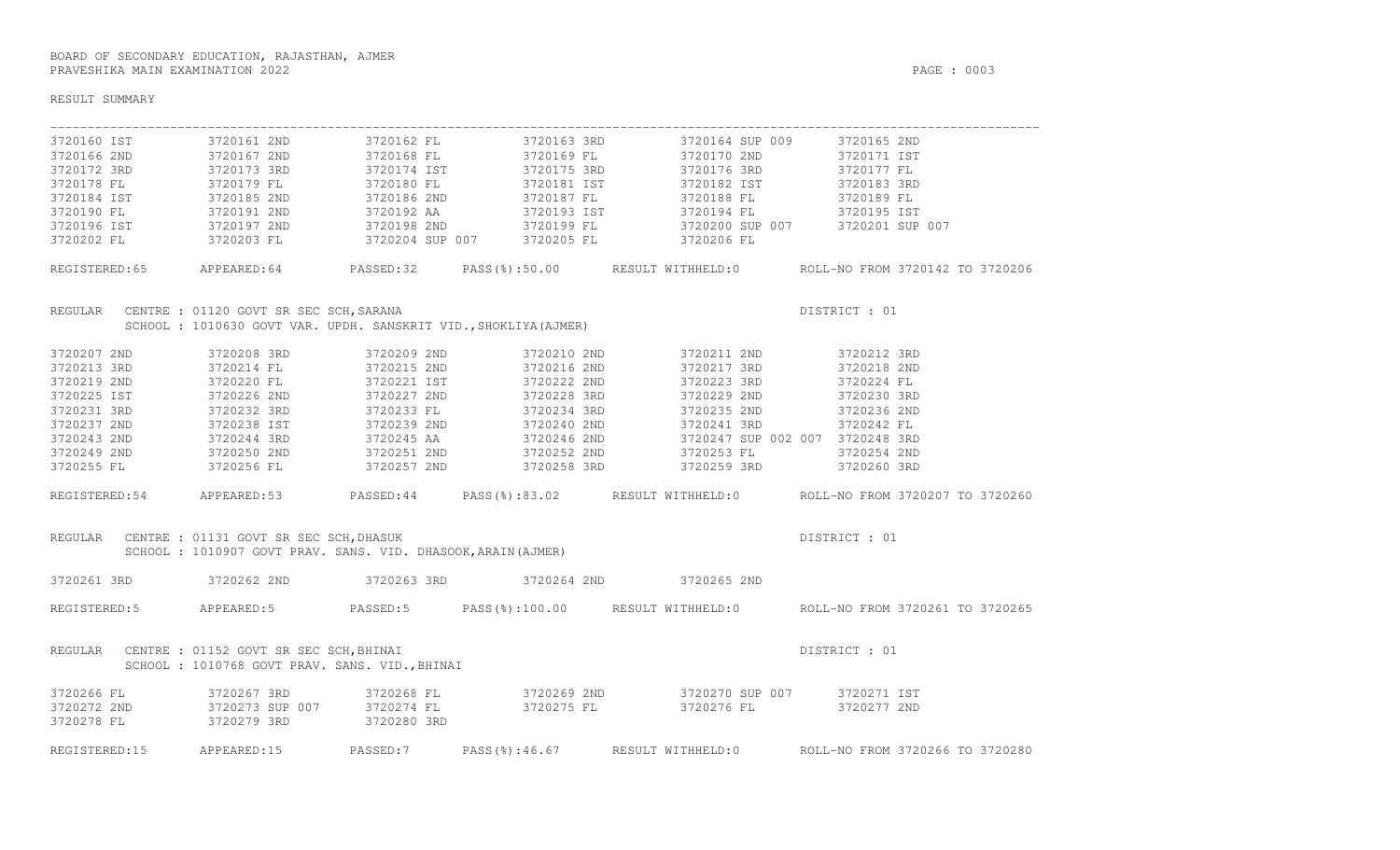| REGULAR                                               | CENTRE : 01157 GOVT SR SEC SCH, JALIA II<br>SCHOOL : 1010278 GOVT VAR. UPA. SANS VID, JALIA SECOND (AJMER) |                                                              |                                                            |                   |                                                       | DISTRICT : 01                                 |
|-------------------------------------------------------|------------------------------------------------------------------------------------------------------------|--------------------------------------------------------------|------------------------------------------------------------|-------------------|-------------------------------------------------------|-----------------------------------------------|
| 3720281 FL<br>3720287 FL<br>3720293 IST<br>3720299 FL | 3720282 FL<br>3720288 FL<br>3720294 3RD<br>3720300 FL                                                      | 3720283 3RD<br>3720289 SUP 009<br>3720295 2ND<br>3720301 IST | 3720284 FL<br>3720290 TST<br>3720296 SUP 009<br>3720302 FL |                   | 3720285 FL<br>3720291 3RD<br>3720297 FL<br>3720303 FL | 3720286 IST<br>3720292 2ND<br>3720298 SUP 007 |
| REGISTERED:23                                         | APPEARED: 23                                                                                               | PASSED:9                                                     | PASS(%):39.13                                              | RESULT WITHHELD:0 |                                                       | ROLL-NO FROM 3720281 TO 3720303               |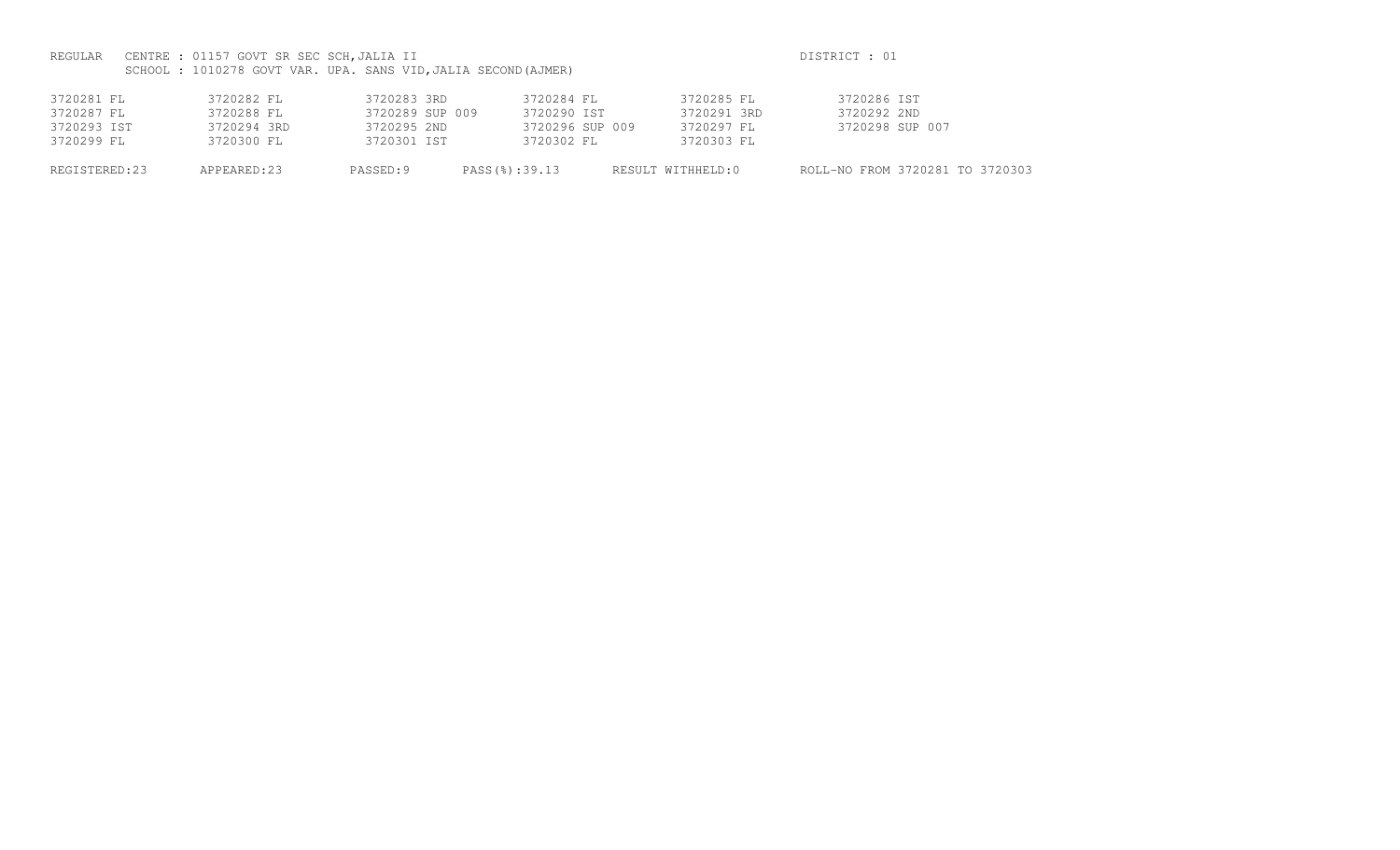| RESULT SUMMARY |                                                                                                         |                                                                           |                                                                                                                                                                                                                                                                                                                                 |                                                                                                     |
|----------------|---------------------------------------------------------------------------------------------------------|---------------------------------------------------------------------------|---------------------------------------------------------------------------------------------------------------------------------------------------------------------------------------------------------------------------------------------------------------------------------------------------------------------------------|-----------------------------------------------------------------------------------------------------|
|                | REGULAR CENTRE : 01171 GOVT SR SEC SCH, PUSHKAR                                                         |                                                                           | SCHOOL : 01171 GOVT SR SEC SCH, PUSHKAR<br>SCHOOL : 1010279 SH RV ACHARYA SANS COLLEGE, PUSHKAR (AJMER)                                                                                                                                                                                                                         | DISTRICT : 01                                                                                       |
|                | 3720304 FL 3720305 FL 3720306 FL                                                                        |                                                                           |                                                                                                                                                                                                                                                                                                                                 |                                                                                                     |
|                |                                                                                                         |                                                                           |                                                                                                                                                                                                                                                                                                                                 | REGISTERED:3 APPEARED:3 PASSED:0 PASS(%):0.00 RESULT WITHHELD:0 ROLL-NO FROM 3720304 TO 3720306     |
|                | REGULAR CENTRE : 01171 GOVT SR SEC SCH, PUSHKAR                                                         | SCHOOL : 1010399 SHRI AJNESHWAR GOVT VAR. UPA. SANS VID., PUSHKAR (AJMER) |                                                                                                                                                                                                                                                                                                                                 | DISTRICT : 01                                                                                       |
|                | 3720307 AA 3720308 FL                                                                                   | 3720319 FL 3720320 FL 3720321 AA 3720322 2ND                              | 3720309 FL 3720310 2ND 3720311 FL 3720312 FL<br>3720313 FL 3720314 FL 3720315 FL 3720316 FL 3720316 FL 3720317 FL 3720318 FL                                                                                                                                                                                                    |                                                                                                     |
|                |                                                                                                         |                                                                           |                                                                                                                                                                                                                                                                                                                                 | REGISTERED:16 APPEARED:14 PASSED:2 PASS(%):14.29 RESULT WITHHELD:0 ROLL-NO FROM 3720307 TO 3720322  |
|                | SCHOOL : 1010767 GOVT PRAV. SANS. VID., KHERA, SRINAGAR (AJMER)                                         |                                                                           | REGULAR CENTRE : 01214 GOVT SR SEC SCH, KANAKHEDI (SHRINAGAR) (AJMER)                                                                                                                                                                                                                                                           | DISTRICT : 01                                                                                       |
|                |                                                                                                         |                                                                           | $\begin{array}{cccccccc} 3720323 & F L & 3720324 & F L & 3720325 & F L & 3720326 & F L & 3720327 & 3RD & 3720328 & 3RD \\ 3720329 & 3RD & 3720330 & F L & 3720331 & AA & 3720332 & SUP & 009 & 3720333 & F L & 3720334 & F L \\ 3720335 & 3RD & 3720336 & SUP & 009 & 3720337 & 2ND & 3720338 & F L & 3720339$                  |                                                                                                     |
|                |                                                                                                         |                                                                           |                                                                                                                                                                                                                                                                                                                                 | REGISTERED:28 APPEARED:26 PASSED:11 PASS(%):42.31 RESULT WITHHELD:0 ROLL-NO FROM 3720323 TO 3720350 |
|                | REGULAR CENTRE : 02014 OSWAL JAIN SR SEC SCH, ALWAR<br>SCHOOL: 1020343 GOVT VAR. UPA. SANS. VID., ALWAR |                                                                           |                                                                                                                                                                                                                                                                                                                                 | DISTRICT : 02                                                                                       |
|                | 3720381 AA 3720382 FL 3720383 IST                                                                       |                                                                           | $\begin{array}{cccccccc} 3720351 & 3 \text{RD} & 3720352 & 2 \text{ND} & 3720353 & 5 \text{UP} & 007 & 3720354 & 5 \text{UP} & 007 & 3720355 & 5 \text{UP} & 007 & 3720356 & 3 \text{RD} \\ 3720357 & 2 \text{ND} & 3720358 & 2 \text{ND} & 3720359 & 3 \text{RD} & 3720360 & 3 \text{RD} & 3720361 & 5 \text{UP} & 007 & 3720$ |                                                                                                     |
|                | REGISTERED:33 APPEARED:32 PASSED:21                                                                     |                                                                           |                                                                                                                                                                                                                                                                                                                                 | PASS(%):65.63 RESULT WITHHELD:0 ROLL-NO FROM 3720351 TO 3720383                                     |

REGULAR CENTRE : 02014 OSWAL JAIN SR SEC SCH, ALWAR DESTRICT OF STRICT THE SECTION OF STRICT OF STRICT OF STRICT OF STRICT OF STRICT OF STRICT OF STRICT OF STRICT OF STRICT OF STRICT OF STRICT OF STRICT OF STRICT OF STRICT SCHOOL : 1021398 MANORAM PRAVESHIKA SANSKRIT VID.,ALWAR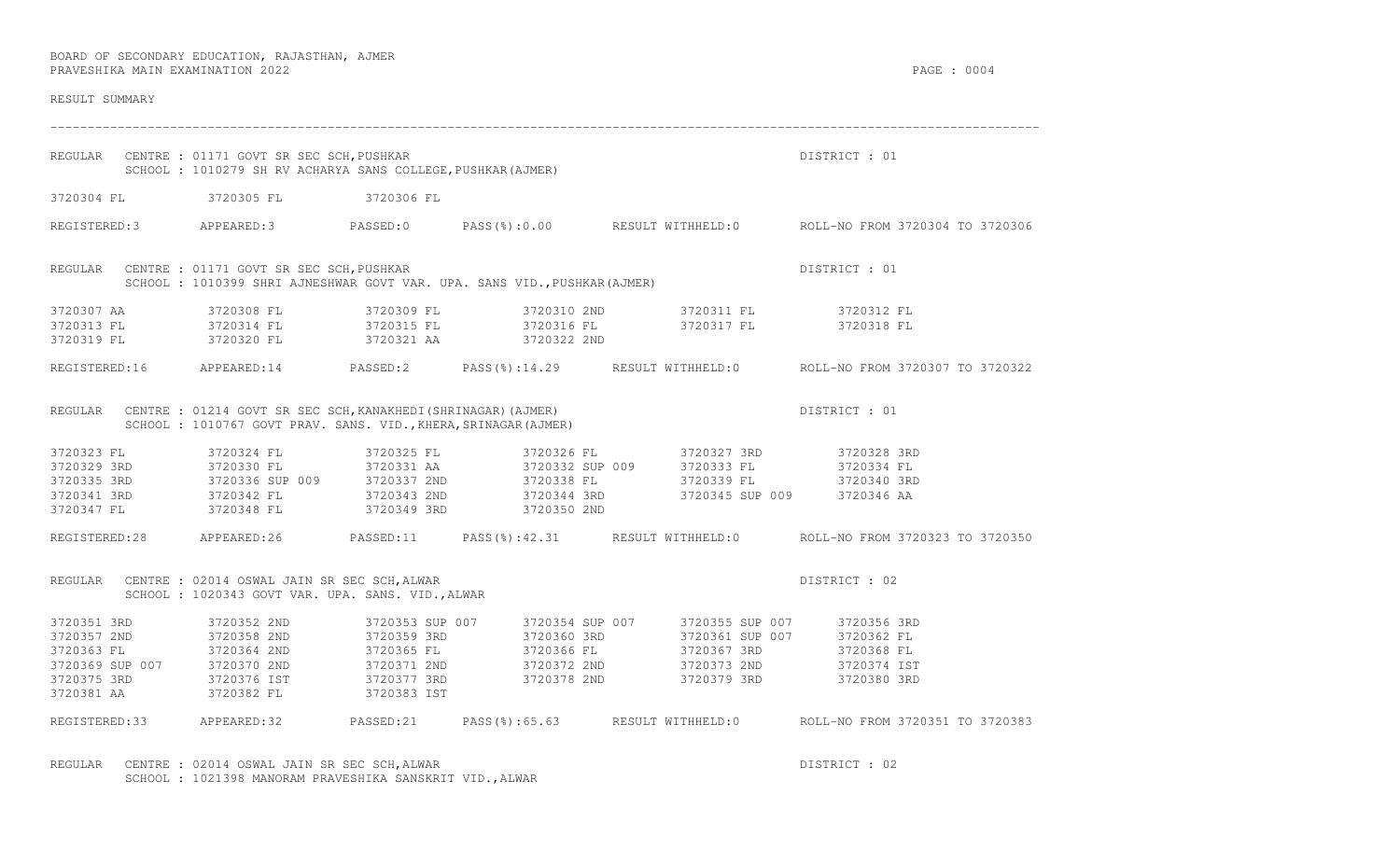| 3720384 AA                         | 3720385 2ND                                                                                                          | 3720386 3RD              | 3720387 3RD              |                    |                                 |
|------------------------------------|----------------------------------------------------------------------------------------------------------------------|--------------------------|--------------------------|--------------------|---------------------------------|
| REGISTERED: 4                      | APPEARED: 3                                                                                                          | PASSED:3                 | PASS(%):100.00           | RESULT WITHHELD:0  | ROLL-NO FROM 3720384 TO 3720387 |
| REGULAR                            | CENTRE : 02063 BAISIWALA GOVT SR SS, PRATAPGARH<br>SCHOOL : 1020388 GOVT PRAVESHIKA SANSKRIT VID, PRATAPGARH (ALWAR) |                          |                          |                    | DISTRICT: 02                    |
| 3720388 SUP 007<br>3720394 SUP 007 | 3720389 AA<br>3720395 AA                                                                                             | 3720390 FL<br>3720396 FL | 3720391 FL<br>3720397 FL | 3720392 AA         | 3720393 SUP 007                 |
| REGISTERED: 10                     | APPEARED: 7                                                                                                          | PASSED:0                 | PASS(8):0.00             | RESULT WITHHELD: 0 | ROLL-NO FROM 3720388 TO 3720397 |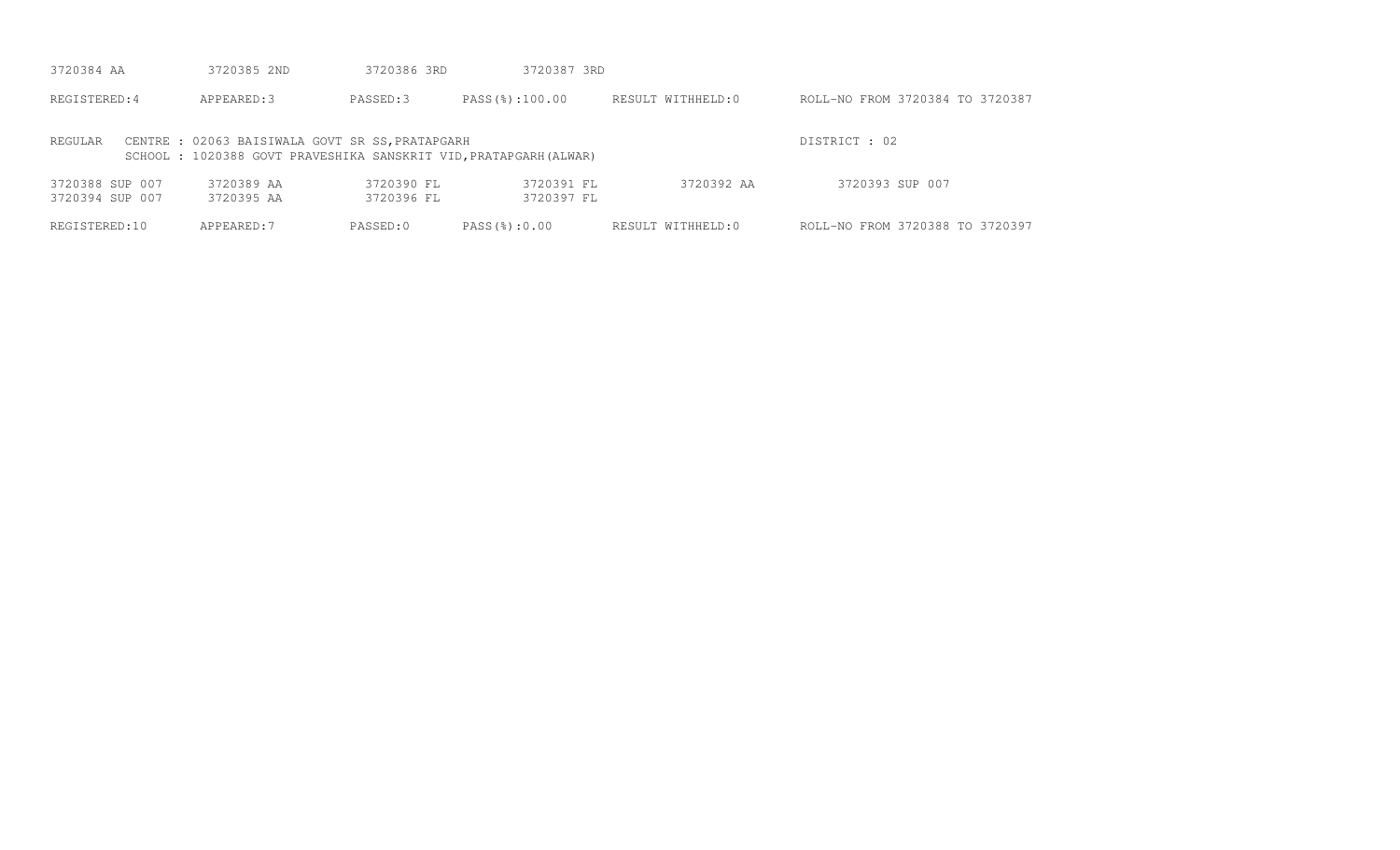|                         | CENTRE : 02086 GOVT SR SEC SCH,NARAYANPUR<br>SCHOOL : 1021442 GOVT VAR UPA SANS. VID., NARAYANPUR,P.S. THANAGAJI(ALWAR)<br>REGULAR CENTRE : 02086 GOVT SR SEC SCH, NARAYANPUR                                                                                                                                                            |  |  | DISTRICT : 02                                                                                                                                                                                                                                                                                                                               |
|-------------------------|------------------------------------------------------------------------------------------------------------------------------------------------------------------------------------------------------------------------------------------------------------------------------------------------------------------------------------------|--|--|---------------------------------------------------------------------------------------------------------------------------------------------------------------------------------------------------------------------------------------------------------------------------------------------------------------------------------------------|
|                         |                                                                                                                                                                                                                                                                                                                                          |  |  |                                                                                                                                                                                                                                                                                                                                             |
|                         |                                                                                                                                                                                                                                                                                                                                          |  |  |                                                                                                                                                                                                                                                                                                                                             |
|                         | $\begin{array}{cccccccc} 3720398 & 3\text{RD} & 3720399 & \text{FL} & 3720400 & 3\text{RD} & 3720401 & \text{FL} & 3720402 & \text{FL} & 3720403 & 3\text{RD} \\ 3720404 & 1ST & 3720405 & \text{FL} & 3720406 & 1ST & 3720407 & \text{FL} & 3720408 & 3\text{RD} & 3720409 & \text{FL} \\ 3720410 & 2\text{ND} & 3720411 & 5$           |  |  |                                                                                                                                                                                                                                                                                                                                             |
|                         |                                                                                                                                                                                                                                                                                                                                          |  |  |                                                                                                                                                                                                                                                                                                                                             |
|                         |                                                                                                                                                                                                                                                                                                                                          |  |  |                                                                                                                                                                                                                                                                                                                                             |
|                         |                                                                                                                                                                                                                                                                                                                                          |  |  | REGISTERED:21 APPEARED:21 PASSED:10 PASS(%):47.62 RESULT WITHHELD:0 ROLL-NO FROM 3720398 TO 3720418                                                                                                                                                                                                                                         |
|                         | CENTRE : 02120 GOVT SR SEC SCH, KHAIRTHAL<br>SCHOOL : 1020345 GOVT VAR. UPA. SANS. VID., KHAIRTHAL MANDI(ALWAR)<br>REGULAR CENTRE : 02120 GOVT SR SEC SCH, KHAIRTHAL                                                                                                                                                                     |  |  | DISTRICT : 02                                                                                                                                                                                                                                                                                                                               |
|                         |                                                                                                                                                                                                                                                                                                                                          |  |  |                                                                                                                                                                                                                                                                                                                                             |
|                         |                                                                                                                                                                                                                                                                                                                                          |  |  | $\begin{array}{cccccccc} 3720419 & \text{IST} & 3720420 & 3\text{RD} & 3720421 & \text{AA} & 3720422 & \text{SUP} & 002 & 095 & 3720423 & \text{SUP} & 095 & 3720424 & \text{IST} \\ 3720425 & \text{AA} & 3720426 & \text{SUP} & 002 & 095 & 3720430 & \text{AA} & 3720428 & \text{ZND} & 3720430 & \text{AA} \\ 3720431 & 2\text{ND} & 3$ |
|                         |                                                                                                                                                                                                                                                                                                                                          |  |  |                                                                                                                                                                                                                                                                                                                                             |
|                         |                                                                                                                                                                                                                                                                                                                                          |  |  |                                                                                                                                                                                                                                                                                                                                             |
|                         |                                                                                                                                                                                                                                                                                                                                          |  |  |                                                                                                                                                                                                                                                                                                                                             |
|                         |                                                                                                                                                                                                                                                                                                                                          |  |  |                                                                                                                                                                                                                                                                                                                                             |
|                         |                                                                                                                                                                                                                                                                                                                                          |  |  | REGISTERED:23 APPEARED:18 PASSED:10 PASS(%):55.56 RESULT WITHHELD:0 ROLL-NO FROM 3720419 TO 3720441                                                                                                                                                                                                                                         |
|                         |                                                                                                                                                                                                                                                                                                                                          |  |  |                                                                                                                                                                                                                                                                                                                                             |
|                         | REGULAR CENTRE : 02130 GOVT SR SEC SCH, MALAKHERA<br>SCHOOL : 1021465 GOVT PRAV. SANSKRIT VID., CHOMU, P.S. UMRAIN (ALWAR)                                                                                                                                                                                                               |  |  | DISTRICT : 02                                                                                                                                                                                                                                                                                                                               |
|                         |                                                                                                                                                                                                                                                                                                                                          |  |  |                                                                                                                                                                                                                                                                                                                                             |
|                         | $\begin{array}{cccccccc} 3720442 & 2\texttt{ND} & 3720443 & 3\texttt{RD} & 3720444 & 2\texttt{ND} & 3720445 & 2\texttt{ND} & 3720446 & \texttt{FL} & 3720447 & 2\texttt{ND} \\ 3720448 & \texttt{SUP} & 007 & 3720449 & \texttt{SUP} & 3720450 & 3\texttt{RD} & 3720451 & \texttt{SUP} & 007 & 3720452 & \texttt{SUP} & 007 \end{array}$ |  |  |                                                                                                                                                                                                                                                                                                                                             |
|                         |                                                                                                                                                                                                                                                                                                                                          |  |  |                                                                                                                                                                                                                                                                                                                                             |
|                         |                                                                                                                                                                                                                                                                                                                                          |  |  | REGISTERED:11 APPEARED:11 PASSED:6 PASS(%):54.55 RESULT WITHHELD:0 ROLL-NO FROM 3720442 TO 3720452                                                                                                                                                                                                                                          |
|                         | CENTRE : 02155 GOVT SR SEC SCH, NANGALKHORIYA<br>SCHOOL : 1021707 GOVT PRAV. SANS. VID., GUGDIYA(BASAI)(BEHROR)(ALWAR)<br>REGULAR CENTRE : 02155 GOVT SR SEC SCH, NANGALKHORIYA                                                                                                                                                          |  |  | DISTRICT : 02                                                                                                                                                                                                                                                                                                                               |
| 3720459 2ND             | 3720453 2ND 3720454 IST 3720455 IST 3720456 3RD 3720457 3RD 3720458 3RD                                                                                                                                                                                                                                                                  |  |  |                                                                                                                                                                                                                                                                                                                                             |
|                         |                                                                                                                                                                                                                                                                                                                                          |  |  |                                                                                                                                                                                                                                                                                                                                             |
|                         |                                                                                                                                                                                                                                                                                                                                          |  |  | REGISTERED:7 APPEARED:7 PASSED:7 PASS(%):100.00 RESULT WITHHELD:0 ROLL-NO FROM 3720453 TO 3720459                                                                                                                                                                                                                                           |
|                         | SCHOOL : 1021399 GOVT VAR. UPDH. SANSKRIT VID., MOJRIKALAN (ALWAR)<br>T<br>REGULAR CENTRE : 02166 GOVT SR SEC SCH, MAJRIKALAN                                                                                                                                                                                                            |  |  | DISTRICT : 02                                                                                                                                                                                                                                                                                                                               |
|                         |                                                                                                                                                                                                                                                                                                                                          |  |  |                                                                                                                                                                                                                                                                                                                                             |
| 3720460 2ND 3720461 IST |                                                                                                                                                                                                                                                                                                                                          |  |  | 3720462 FL 3720463 2ND 3720464 SUP 007 3720465 2ND                                                                                                                                                                                                                                                                                          |
|                         | 3720466 3RD       3720467 FT,       3720468 3RD       3720469 2ND       3720470 FT,       3720471 2ND                                                                                                                                                                                                                                    |  |  |                                                                                                                                                                                                                                                                                                                                             |
|                         |                                                                                                                                                                                                                                                                                                                                          |  |  |                                                                                                                                                                                                                                                                                                                                             |

RESULT SUMMARY ------------------------------------------------------------------------------------------------------------------------------------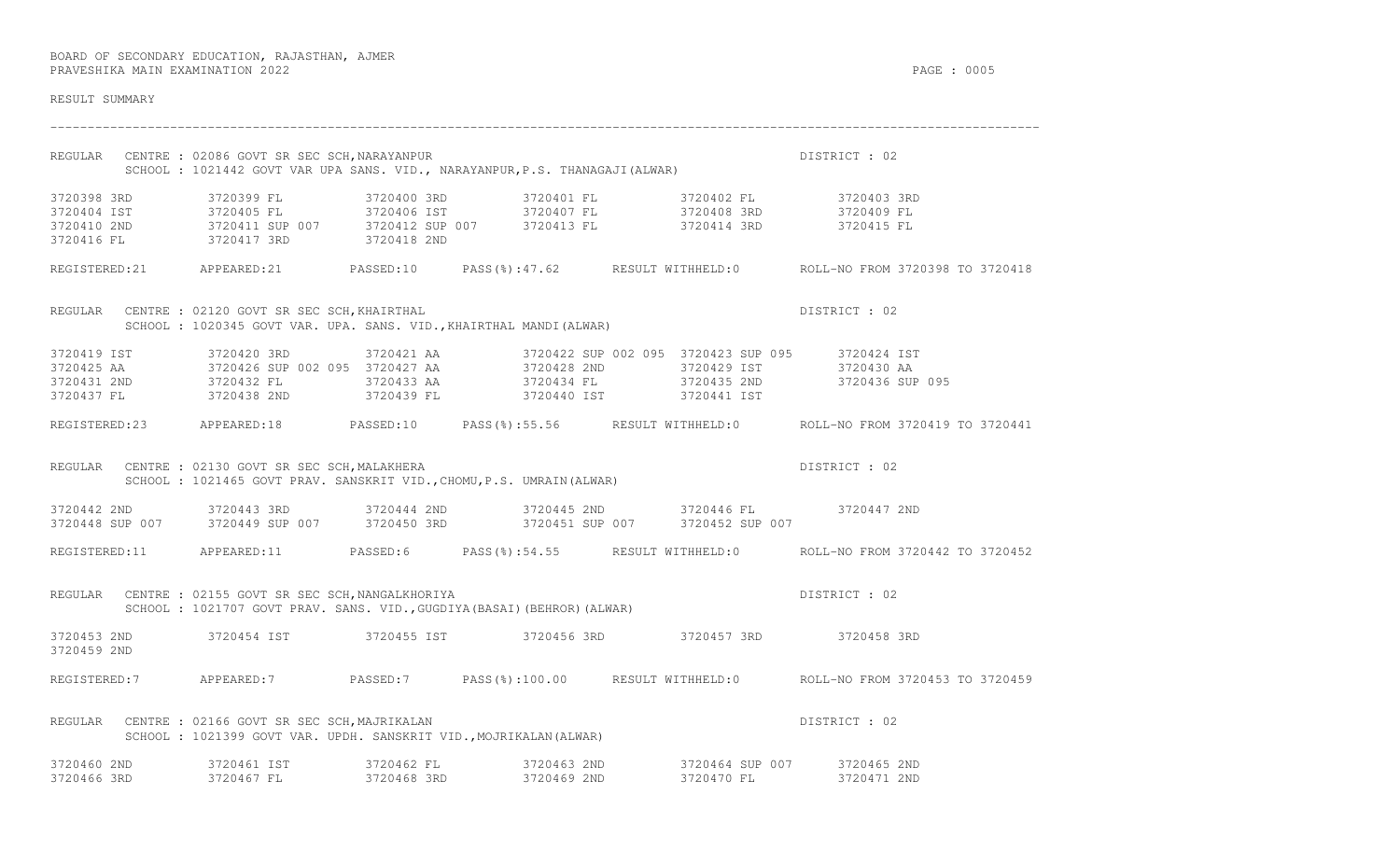| 3720472 FL                                                                                            | 3720473 2ND                                                                                                   | 3720474 3RD                                                                           | 3720475 SUP 007                                                                                      |                                                                                               |                                                                                            |
|-------------------------------------------------------------------------------------------------------|---------------------------------------------------------------------------------------------------------------|---------------------------------------------------------------------------------------|------------------------------------------------------------------------------------------------------|-----------------------------------------------------------------------------------------------|--------------------------------------------------------------------------------------------|
| REGISTERED:16                                                                                         | APPEARED:16                                                                                                   | PASSED:10                                                                             | PASS(%):62.50                                                                                        | RESULT WITHHELD:0                                                                             | ROLL-NO FROM 3720460 TO 3720475                                                            |
| REGULAR                                                                                               | CENTRE : 02171 GOVT GIRLS SR SEC SCH, KOTKASIM<br>SCHOOL: 1020347 GOVT VAR. UPA. SANS. VID., KOTKASIM (ALWAR) |                                                                                       |                                                                                                      |                                                                                               | DISTRICT : 02                                                                              |
| 3720476 IST<br>3720482 2ND<br>3720488 2ND<br>3720494 2ND<br>3720500 2ND<br>3720506 2ND<br>3720512 TST | 3720477 2ND<br>3720483 2ND<br>3720489 2ND<br>3720495 2ND<br>3720501 3RD<br>3720507 AA<br>3720513 2ND          | 3720478 3RD<br>3720484 FL<br>3720490 IST<br>3720496 3RD<br>3720502 IST<br>3720508 3RD | 3720479 2ND<br>3720485 2ND<br>3720491 3RD<br>3720497 FL<br>3720503 IST<br>3720509 2ND<br>3720515 3RD | 3720480 3RD<br>3720486 SUP 002 007<br>3720492 2ND<br>3720498 FL<br>3720504 IST<br>3720510 2ND | 3720481 SUP 007<br>3720487 2ND<br>3720493 2ND<br>3720499 3RD<br>3720505 2ND<br>3720511 IST |
| REGISTERED: 41                                                                                        | APPEARED: 40                                                                                                  | 3720514 FL<br>PASSED:34                                                               | PASS(%):85.00                                                                                        | 3720516 3RD<br>RESULT WITHHELD:0                                                              | ROLL-NO FROM 3720476 TO 3720516                                                            |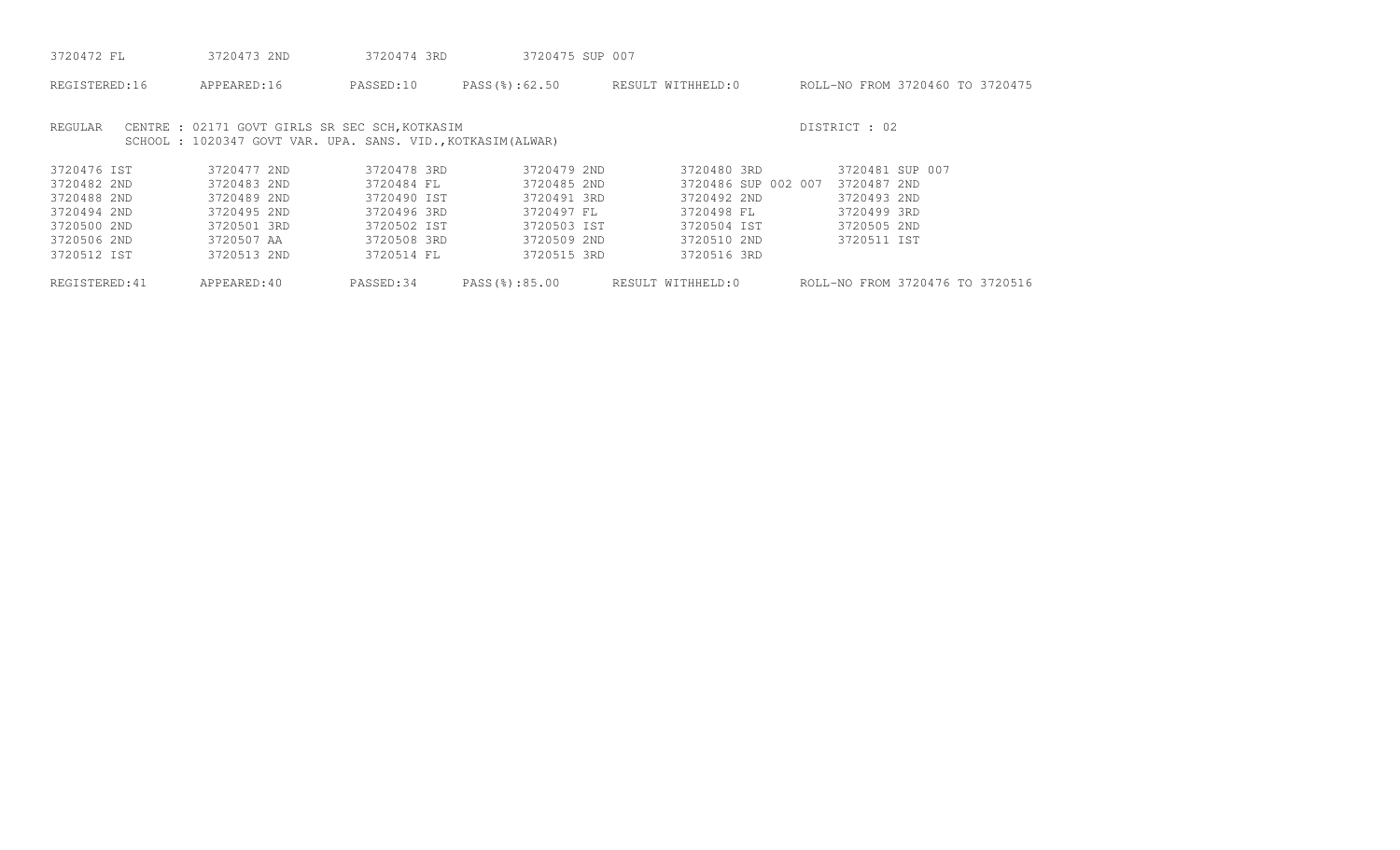| RESULT SUMMARY  |                                                                                                                                                                                                                                                                                                                                                                                             |  |                                                        |                                                                                                     |
|-----------------|---------------------------------------------------------------------------------------------------------------------------------------------------------------------------------------------------------------------------------------------------------------------------------------------------------------------------------------------------------------------------------------------|--|--------------------------------------------------------|-----------------------------------------------------------------------------------------------------|
|                 | REGULAR CENTRE : 02171 GOVT GIRLS SR SEC SCH, KOTKASIM<br>CENTRE : 02171 GOVT GIRLS SR SEC SCH, KOTKASIM<br>SCHOOL : 1021710 GOVT PRAV. SANS. VID., ALAMPUR, KOTKASIM(ALWAR)                                                                                                                                                                                                                |  |                                                        | DISTRICT : 02                                                                                       |
|                 | 3720517 AA 3720518 3RD 3720519 3RD                                                                                                                                                                                                                                                                                                                                                          |  |                                                        |                                                                                                     |
|                 |                                                                                                                                                                                                                                                                                                                                                                                             |  |                                                        | REGISTERED:3 APPEARED:2 PASSED:2 PASS(%):100.00 RESULT WITHHELD:0 ROLL-NO FROM 3720517 TO 3720519   |
|                 | REGULAR CENTRE : 02200 GOVT GIRLS SR SEC SCH, RENI<br>SCHOOL : 1020348 GOVT VAR. UPA. SANS VID, RAINI (ALWAR)                                                                                                                                                                                                                                                                               |  |                                                        | DISTRICT : 02                                                                                       |
|                 | $\begin{array}{cccccccc} 3720520 & \text{FL} & & 3720521 & \text{FL} & & 3720522 & \text{FL} & & 3720523 & \text{FL} & & 3720524 & 3\text{RD} & & 3720525 & 2\text{ND} \\ 3720526 & 3\text{RD} & & 3720527 & 2\text{ND} & & 3720528 & 2\text{ND} & & 3720529 & 2\text{ND} & & 3720530 & \text{FL} & & 3720531 & \text{FL} \\ \end{array}$<br>3720532 2ND 3720533 2ND 3720534 FL 3720535 2ND |  |                                                        |                                                                                                     |
|                 |                                                                                                                                                                                                                                                                                                                                                                                             |  |                                                        | REGISTERED:16 APPEARED:16 PASSED:9 PASS(%):56.25 RESULT WITHHELD:0 ROLL-NO FROM 3720520 TO 3720535  |
|                 | REGULAR CENTRE : 02200 GOVT GIRLS SR SEC SCH, RENI<br>CENIKE : UZZUU GOVT GIRLS SR SEC SCH, RENI<br>SCHOOL : 1021709 GOVT GIRLS VAR UPA SANS. VID., PALI (RENI) (ALWAR)                                                                                                                                                                                                                     |  |                                                        | DISTRICT : 02                                                                                       |
|                 | 3720536 2ND 3720537 2ND 3720538 2ND 3720539 2ND 3720541 FL<br>3720542 3RD 3720543 2ND 3720544 2ND 3720545 2ND 3720546 2ND                                                                                                                                                                                                                                                                   |  |                                                        | 3720547 IST                                                                                         |
|                 |                                                                                                                                                                                                                                                                                                                                                                                             |  |                                                        | REGISTERED:12 APPEARED:12 PASSED:11 PASS(%):91.67 RESULT WITHHELD:0 ROLL-NO FROM 3720536 TO 3720547 |
|                 | --- WELVI OUVI SK SEU SCH, NEEMALA (RAJGARH) (ALWAR)<br>SCHOOL : 1021708 GOVT PRAV. SANS. VID., NEEMLA (RAJGARH) (ALWAR)<br>REGULAR CENTRE : 02257 GOVT SR SEC SCH, NEEMALA (RAJGARH) (ALWAR)                                                                                                                                                                                               |  |                                                        | DISTRICT : 02                                                                                       |
| 3720548 SUP 009 |                                                                                                                                                                                                                                                                                                                                                                                             |  |                                                        |                                                                                                     |
|                 |                                                                                                                                                                                                                                                                                                                                                                                             |  |                                                        | REGISTERED:1 APPEARED:1 PASSED:0 PASS(%):0.00 RESULT WITHHELD:0 ROLL-NO FROM 3720548 TO 3720548     |
|                 | REGULAR CENTRE : 02269 GOVT SR SEC SCH, NAUGAOVA (ALWAR)<br>SCHOOL: 1021400 GOVT VAR UPDH SANSKRIT VID., NAUGAVA, RAMGARH (ALWAR)                                                                                                                                                                                                                                                           |  |                                                        | DISTRICT : 02                                                                                       |
| 3720549 FL      | 3720550 FL<br>$\begin{array}{cccccccccccc} 3720549 & \text{FL} & 3720550 & \text{FL} & 3720550 & \text{FL} & 3720556 & \text{3RD} & 3720556 & \text{3RD} & 3720556 & \text{3RD} & 3720560 & \text{3RD} & 3720560 & \text{3RD} & 3720560 & \text{3RD} & 3720560 & \text{3RD} & 3720560 & \text{3RD} & 3720560 & \text{3RD} & 3720560 & \text{3RD} & 37205$                                   |  | 3720551 2ND 3720552 FL 3720553 SUP 002 007 3720554 2ND |                                                                                                     |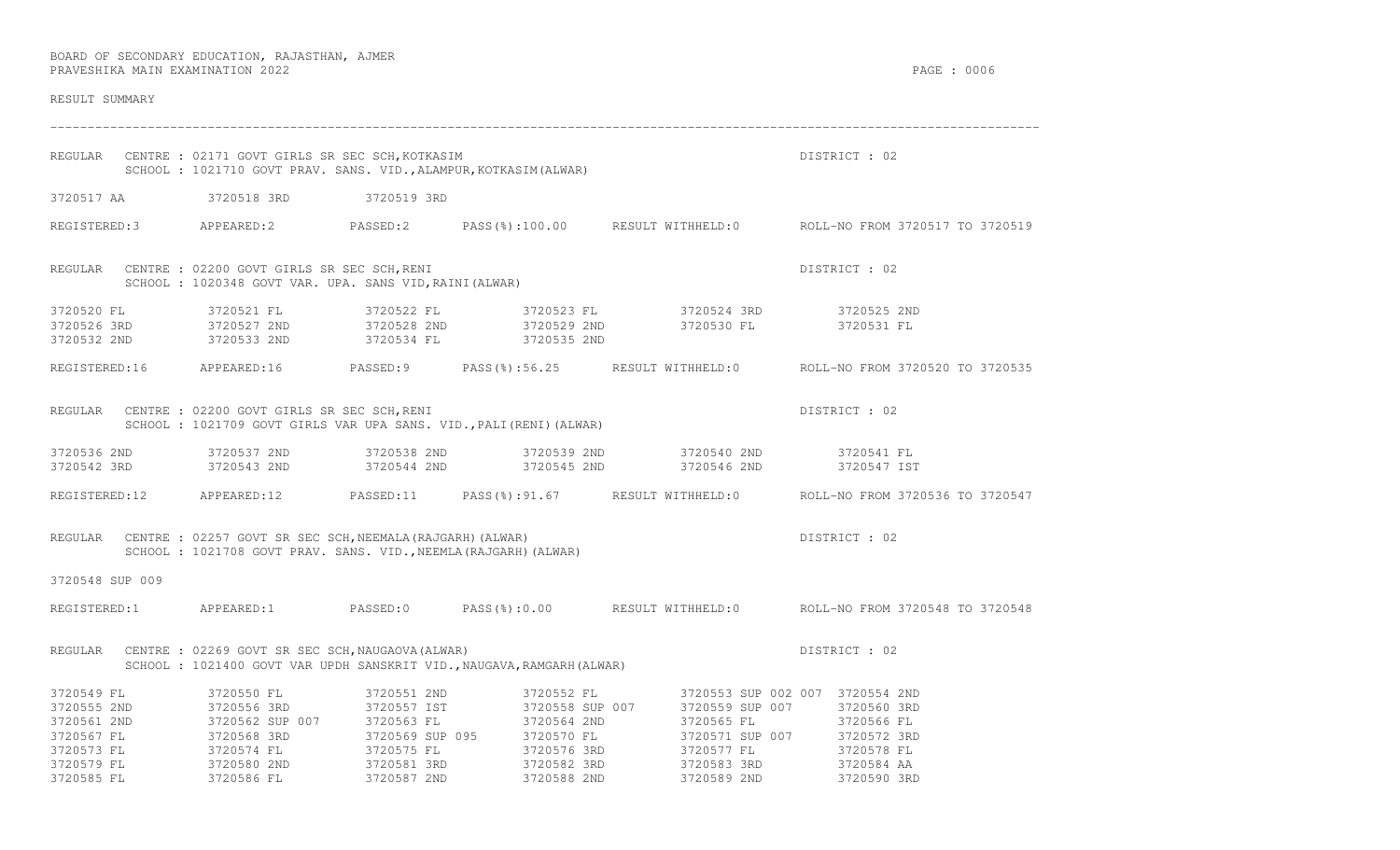| 3720591 2ND               | 3720592 3RD                                                                                                      | 3720593 FL                 | 3720594 3RD    | 3720595 2ND       | 3720596 FL                      |
|---------------------------|------------------------------------------------------------------------------------------------------------------|----------------------------|----------------|-------------------|---------------------------------|
| 3720597 SUP 095           | 3720598 3RD                                                                                                      | 3720599 2ND                | 3720600 FL     | 3720601 FL        | 3720602 3RD                     |
| 3720603 2ND               | 3720604 2ND                                                                                                      | 3720605 FL                 | 3720606 AA     |                   |                                 |
| REGISTERED: 58            | APPEARED:56                                                                                                      | PASSED:28                  | PASS(%):50.00  | RESULT WITHHELD:0 | ROLL-NO FROM 3720549 TO 3720606 |
| REGULAR                   | CENTRE : 02284 GOVT SR SEC SCH, BASKRIPAL NAGAR<br>SCHOOL: 1020522 GOVT PRAV SANS VID., BAAS KRIPALNAGAR (ALWAR) |                            |                |                   | DISTRICT : 02                   |
| 3720607 AA<br>3720613 2ND | 3720608 2ND<br>3720614 AA                                                                                        | 3720609 3RD<br>3720615 2ND | 3720610 2ND    | 3720611 3RD       | 3720612 2ND                     |
| REGISTERED: 9             | APPEARED: 7                                                                                                      | PASSED:7                   | PASS(%):100.00 | RESULT WITHHELD:0 | ROLL-NO FROM 3720607 TO 3720615 |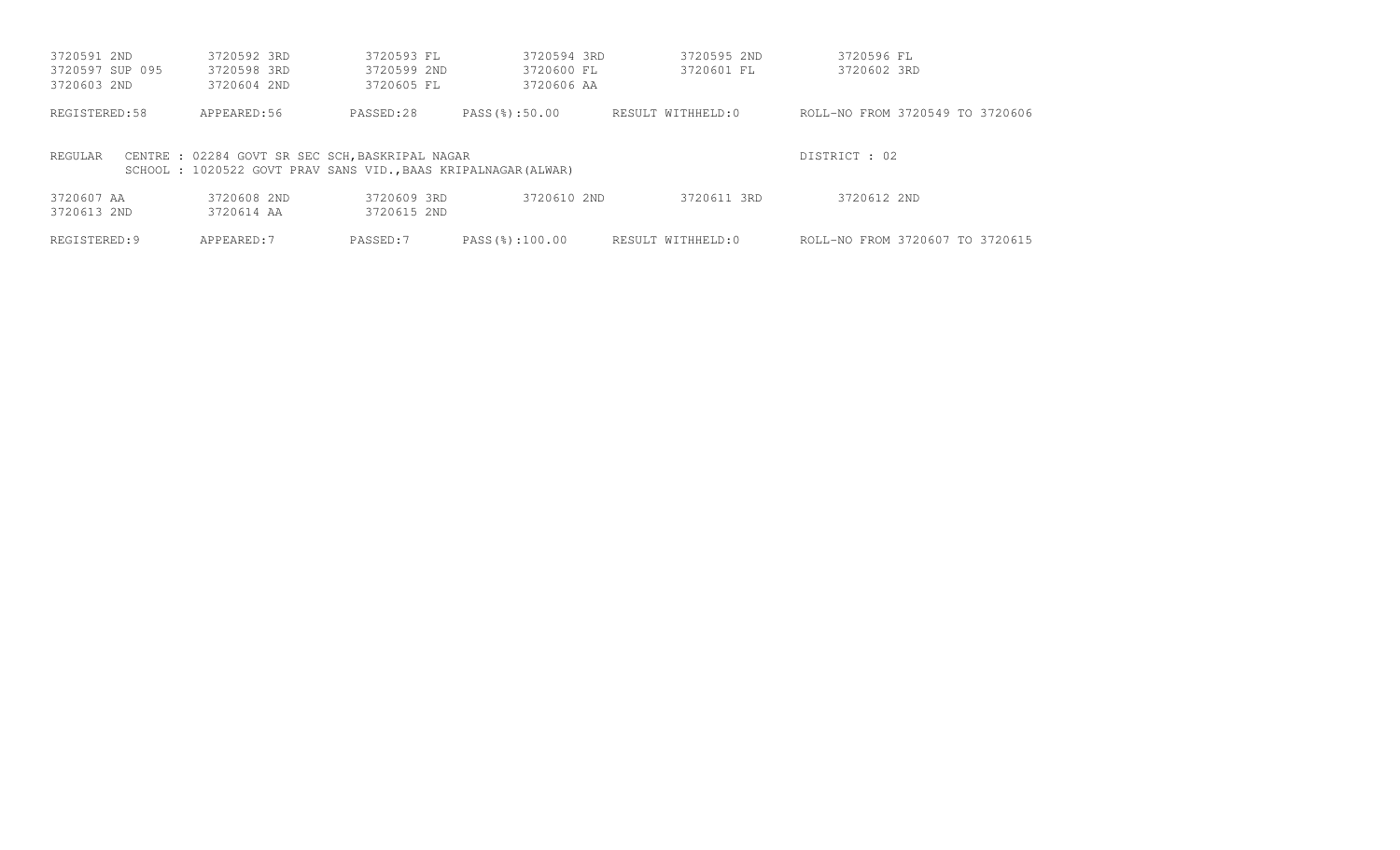| RESULT SUMMARY |                                                                                                                                                                                                       |                 |            |                                                                                                                                                                                                                                                                                                                               |                                                                                                     |
|----------------|-------------------------------------------------------------------------------------------------------------------------------------------------------------------------------------------------------|-----------------|------------|-------------------------------------------------------------------------------------------------------------------------------------------------------------------------------------------------------------------------------------------------------------------------------------------------------------------------------|-----------------------------------------------------------------------------------------------------|
|                | REGULAR CENTRE : 02368 GOVT SR SEC SCH, BAGHANA (ALWAR)<br>SCHOOL : 1020346 GOVT PRAV SANS VID, LADPUR (ALWAR)                                                                                        |                 |            |                                                                                                                                                                                                                                                                                                                               | DISTRICT : 02                                                                                       |
| 3720628 2ND    |                                                                                                                                                                                                       |                 |            | $\begin{array}{cccccccc} 3720616 & 2\texttt{ND} & 3720617 & 3\texttt{RD} & 3720618 & 3\texttt{RD} & 3720629 & 2\texttt{ND} & 3720620 & 1\texttt{ST} & 3720621 & 3\texttt{RD} \\ 3720622 & 1\texttt{ST} & 3720623 & 2\texttt{ND} & 3720624 & 2\texttt{ND} & 3720625 & 3\texttt{RD} & 3720626 & 5\texttt{UP} & 002 & 007 & 372$ |                                                                                                     |
|                |                                                                                                                                                                                                       |                 |            |                                                                                                                                                                                                                                                                                                                               | REGISTERED:13 APPEARED:13 PASSED:12 PASS(%):92.31 RESULT WITHHELD:0 ROLL-NO FROM 3720616 TO 3720628 |
|                | REGULAR CENTRE : 02382 GOVT SR SEC SCH, BAMANWAS (BANSOOR) (ALWAR)<br>CENTRE : 02382 GOVT SR SEC SCH, BAMANWAS(BANSOOR)(ALWAR)<br>SCHOOL : 1021796 GOVT PRAV. SANS. VID., KISHOREPURA, BANSOOR(ALWAR) |                 |            |                                                                                                                                                                                                                                                                                                                               | DISTRICT : 02                                                                                       |
|                | 3720629 2ND 3720630 SUP 007 3720631 2ND                                                                                                                                                               |                 |            |                                                                                                                                                                                                                                                                                                                               |                                                                                                     |
|                |                                                                                                                                                                                                       |                 |            |                                                                                                                                                                                                                                                                                                                               | REGISTERED:3 APPEARED:3 PASSED:2 PASS(%):66.67 RESULT WITHHELD:0 ROLL-NO FROM 3720629 TO 3720631    |
|                | REGULAR CENTRE : 03002 GOVT NAGAR SR SEC SCH, BANSWARA<br>SCHOOL : 1030490 GOVT PRAV. SANS. VID., BANSWARA                                                                                            |                 |            |                                                                                                                                                                                                                                                                                                                               | DISTRICT : 03                                                                                       |
|                |                                                                                                                                                                                                       |                 |            | 3720632 FL 3720633 3RD 3720634 FL 3720635 AA 3720636 FL 3720637 FL<br>3720638 AA 3720639 FL 3720640 FL 3720641 FL 3720642 FL 3720648 FL 3720649 FL 3720649 FL 3720649 FL 3720649 FL<br>3720644 FL 3720645 FL 3720646 AA 3720647 FL 3720648 FL 3720649 FL 3720649 FL                                                           |                                                                                                     |
|                |                                                                                                                                                                                                       |                 |            |                                                                                                                                                                                                                                                                                                                               | REGISTERED:23 APPEARED:18 PASSED:1 PASS(%):5.56 RESULT WITHHELD:0 ROLL-NO FROM 3720632 TO 3720654   |
|                | SCHOOL : JUSSING GOVI SR SEC SCH, ARTHUNA<br>SCHOOL : 1030140 GOVT VAR. UPA. SANS VID, ARTHUNA (BANSWARA)<br>D<br>REGULAR CENTRE : 03059 GOVT SR SEC SCH, ARTHUNA                                     |                 |            |                                                                                                                                                                                                                                                                                                                               | DISTRICT : 03                                                                                       |
| 3720673 FL     | 3720674 2ND 3720675 2ND                                                                                                                                                                               |                 |            | 3720655 3RD      3720656 SUP 009    3720657 FL       3720658 FL       3720659 2ND      3720660 3RD<br>3720661 3RD<br>3720662 3RD 3720662 3RD 3720663 FL 3720664 AA 3720665 FL 3720666 FL<br>3720667 SUP 002 009 3720668 SUP 002 009 3720669 3RD 3720670 2ND 3720671 SUP 002 009 3720672 2ND                                   |                                                                                                     |
|                |                                                                                                                                                                                                       |                 |            |                                                                                                                                                                                                                                                                                                                               | REGISTERED:21 APPEARED:20 PASSED:10 PASS(%):50.00 RESULT WITHHELD:0 ROLL-NO FROM 3720655 TO 3720675 |
|                | REGULAR CENTRE : 03064 GOVT VAR. UPA. SANS. VID., KARGACHIYA (BANSWARA)<br>SCHOOL : 1030137 GOVT VAR. UPA. SANS. VID., KARGACHIYA (BANSWARA)                                                          |                 |            |                                                                                                                                                                                                                                                                                                                               | DISTRICT : 03                                                                                       |
| 3720676 3RD    | 3720677 FL<br>3720682 FL 3720683 SUP 009 3720684 SUP 009                                                                                                                                              | 3720678 SUP 009 | 3720679 FL | 3720680 FL<br>3720685 FL 3720686 SUP 009 3720687 2ND                                                                                                                                                                                                                                                                          | 3720681 2ND                                                                                         |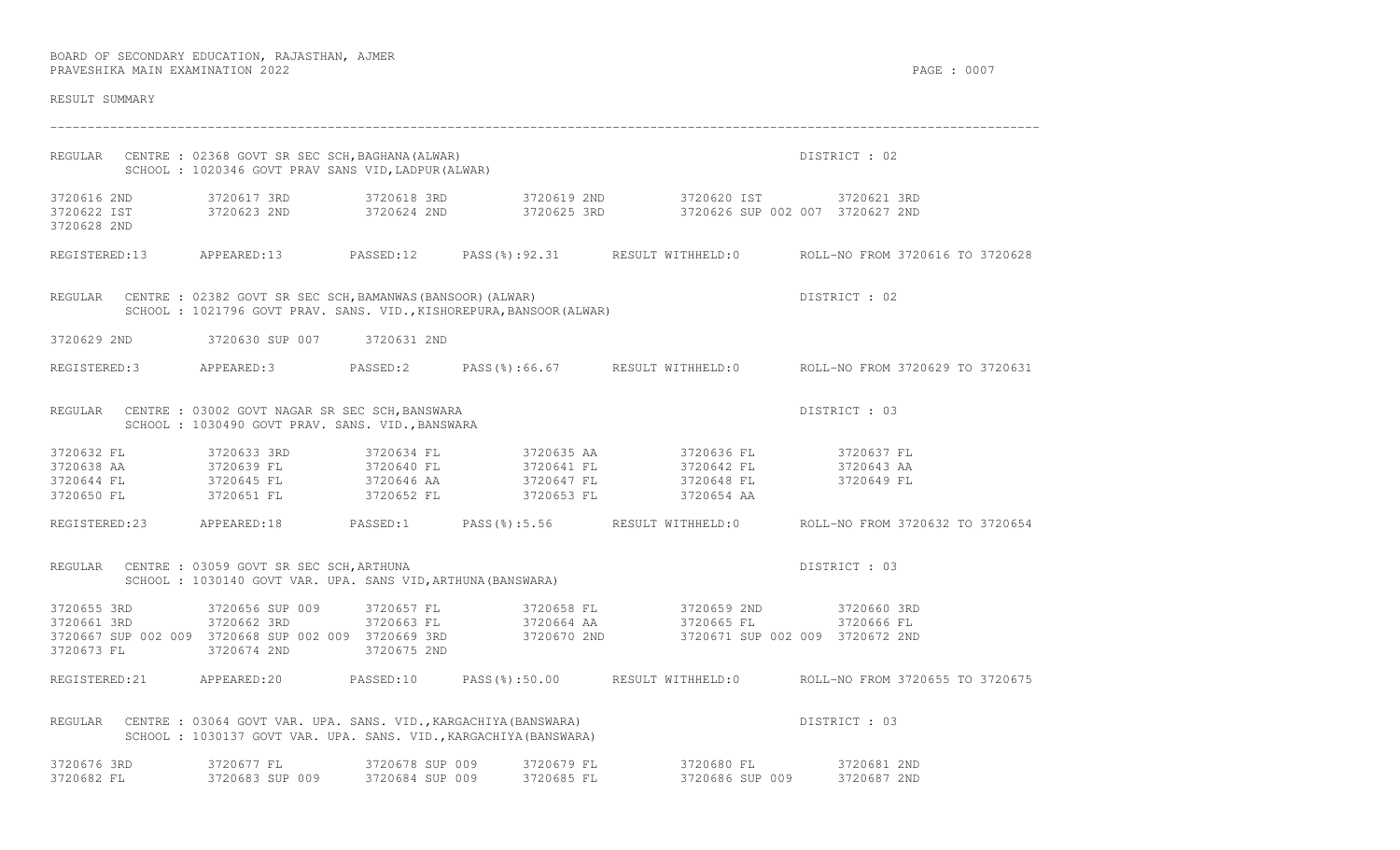| 3720688 FL      | 3720689 FL                                                                                               | 3720690 FL  | 3720691 FL          | 3720692 SUP 009   | 3720693 FL                      |
|-----------------|----------------------------------------------------------------------------------------------------------|-------------|---------------------|-------------------|---------------------------------|
| 3720694 FL      | 3720695 SUP 009                                                                                          | 3720696 FL  | 3720697 SUP 009     | 3720698 3RD       | 3720699 FL                      |
| 3720700 FL      | 3720701 FL                                                                                               | 3720702 FL  | 3720703 SUP 002 009 | 3720704 FL        | 3720705 FL                      |
| 3720706 SUP 009 | 3720707 SUP 009                                                                                          | 3720708 FL  | 3720709 SUP 009     | 3720710 SUP 009   | 3720711 FL                      |
| 3720712 FL      | 3720713 3RD                                                                                              | 3720714 3RD | 3720715 AA          | 3720716 FL        | 3720717 FL                      |
| REGISTERED:42   | APPEARED: 41                                                                                             | PASSED:6    | PASS(%):14.63       | RESULT WITHHELD:0 | ROLL-NO FROM 3720676 TO 3720717 |
| REGULAR         | CENTRE : 03067 GOVT SR SEC SCH, MOTAGAON<br>SCHOOL: 1030138 GOVT VAR. UPA. SANS VID, SILTHIYA (BANSWARA) |             |                     |                   | DISTRICT : 03                   |
| 3720718 3RD     | 3720719 FL                                                                                               | 3720720 3RD | 3720721 AA          | 3720722 AA        | 3720723 FL                      |
| 3720724 3RD     | 3720725 FL                                                                                               | 3720726 FL  | 3720727 FL          | 3720728 FL        | 3720729 3RD                     |
| 3720730 FL      | 3720731 FL                                                                                               | 3720732 FL  | 3720733 FL          | 3720734 FL        | 3720735 FL                      |
| 3720736 FL      | 3720737 RWH                                                                                              | 3720738 2ND | 3720739 3RD         | 3720740 3RD       | 3720741 FL                      |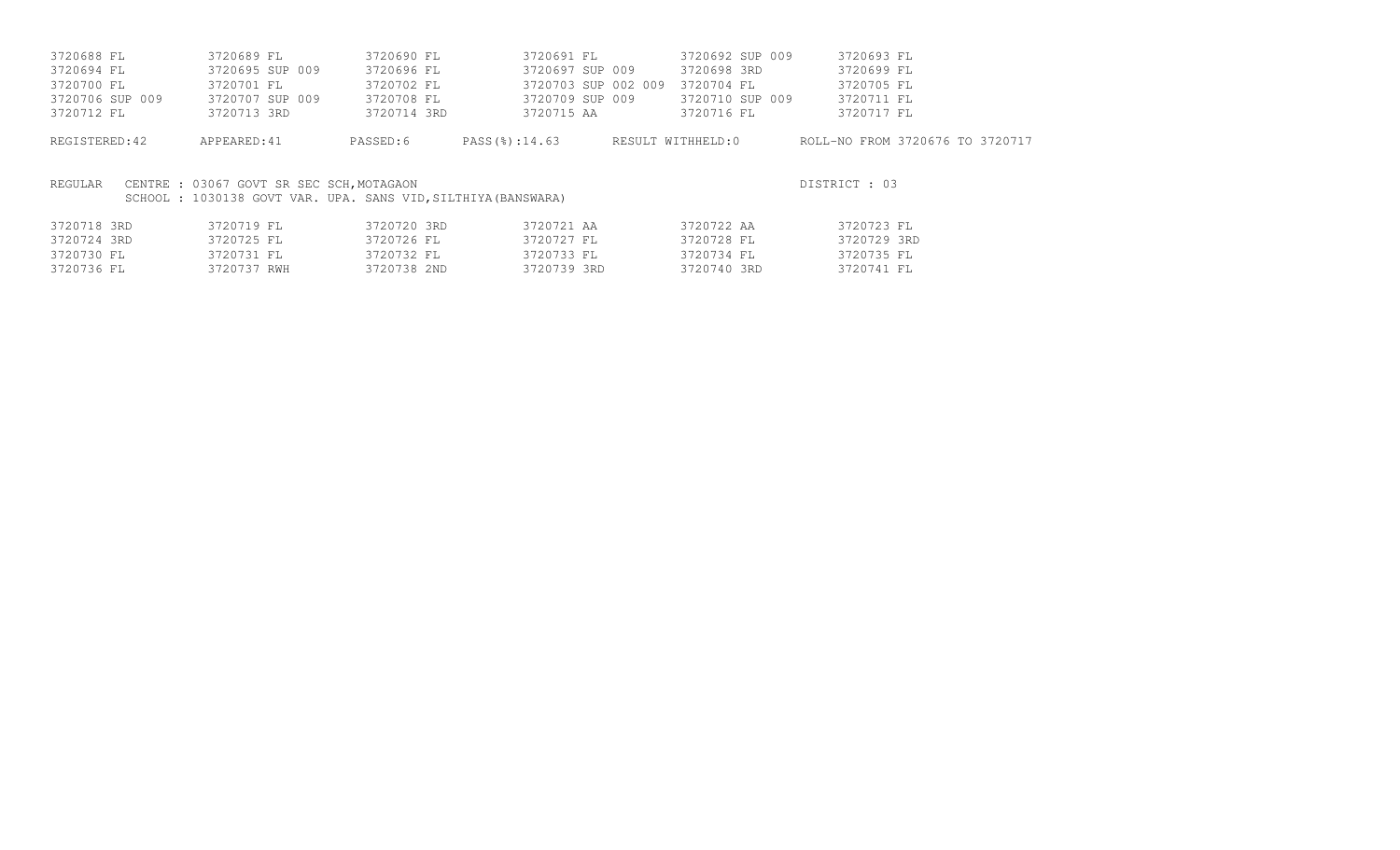| RESULT SUMMARY          |                                                                                                                                                          |           |               |                                                                                                                                                                                                                                                                                                                                                       |                                                                                                     |
|-------------------------|----------------------------------------------------------------------------------------------------------------------------------------------------------|-----------|---------------|-------------------------------------------------------------------------------------------------------------------------------------------------------------------------------------------------------------------------------------------------------------------------------------------------------------------------------------------------------|-----------------------------------------------------------------------------------------------------|
|                         |                                                                                                                                                          |           |               | $\begin{array}{cccccccc} 3720742 \text{ FL} & 3720743 \text{ FL} & 3720744 \text{ FL} & 3720745 \text{ FL} & 3720746 \text{ AA} & 3720747 \text{ FL} \\ 3720748 \text{ FL} & 3720749 \text{ FL} & 3720750 \text{ FL} & 3720751 \text{ FL} & 3720752 \text{ 2ND} & 3720753 \text{ FL} \\ 3720754 \text{ 2ND} & 3720755 \text{ FL} & 3720756 \text{ FL$ |                                                                                                     |
|                         |                                                                                                                                                          |           |               |                                                                                                                                                                                                                                                                                                                                                       |                                                                                                     |
|                         |                                                                                                                                                          |           |               |                                                                                                                                                                                                                                                                                                                                                       |                                                                                                     |
|                         |                                                                                                                                                          |           |               |                                                                                                                                                                                                                                                                                                                                                       |                                                                                                     |
|                         |                                                                                                                                                          |           |               |                                                                                                                                                                                                                                                                                                                                                       | REGISTERED:48 APPEARED:45 PASSED:10 PASS(%):22.22 RESULT WITHHELD:1 ROLL-NO FROM 3720718 TO 3720765 |
| REGULAR                 |                                                                                                                                                          |           |               | CENTRE : 03093 GOVT SH ELN VAR. UPA. SANS VID,GANORA(BANSWARA)<br>SCHOOL : 1030139 GOVT SH ELN VAR. UPA. SANS VID,GANORA(BANSWARA)                                                                                                                                                                                                                    |                                                                                                     |
|                         |                                                                                                                                                          |           |               |                                                                                                                                                                                                                                                                                                                                                       |                                                                                                     |
|                         |                                                                                                                                                          |           |               |                                                                                                                                                                                                                                                                                                                                                       |                                                                                                     |
|                         |                                                                                                                                                          |           |               |                                                                                                                                                                                                                                                                                                                                                       |                                                                                                     |
|                         |                                                                                                                                                          |           |               |                                                                                                                                                                                                                                                                                                                                                       |                                                                                                     |
|                         |                                                                                                                                                          |           |               |                                                                                                                                                                                                                                                                                                                                                       |                                                                                                     |
|                         |                                                                                                                                                          |           |               |                                                                                                                                                                                                                                                                                                                                                       |                                                                                                     |
|                         |                                                                                                                                                          |           |               |                                                                                                                                                                                                                                                                                                                                                       |                                                                                                     |
|                         |                                                                                                                                                          |           |               |                                                                                                                                                                                                                                                                                                                                                       |                                                                                                     |
|                         |                                                                                                                                                          |           |               |                                                                                                                                                                                                                                                                                                                                                       |                                                                                                     |
|                         |                                                                                                                                                          |           |               |                                                                                                                                                                                                                                                                                                                                                       |                                                                                                     |
|                         |                                                                                                                                                          |           |               |                                                                                                                                                                                                                                                                                                                                                       |                                                                                                     |
|                         |                                                                                                                                                          |           |               |                                                                                                                                                                                                                                                                                                                                                       |                                                                                                     |
|                         |                                                                                                                                                          |           |               |                                                                                                                                                                                                                                                                                                                                                       |                                                                                                     |
|                         |                                                                                                                                                          |           |               |                                                                                                                                                                                                                                                                                                                                                       |                                                                                                     |
|                         |                                                                                                                                                          |           |               | $\begin{array}{cccccc} 3720772 & \text{FL} & 3720775 & \text{FL} & 3720775 & \text{FL} & 3720776 & \text{FL} & 3720777 & \text{FL} & 3720777 & \text{FL} & 3720777 & \text{FL} & 3720777 & \text{FL} & 372078 & \text{F1} & 372078 & \text{F1} & 372078 & \text{F1} & 372078 & \text{F1} & 372078 & \text{F1} & 372078 & \text{F1} & 3$               |                                                                                                     |
|                         |                                                                                                                                                          |           |               |                                                                                                                                                                                                                                                                                                                                                       | REGISTERED:83 APPEARED:82 PASSED:28 PASS(%):34.15 RESULT WITHHELD:0 ROLL-NO FROM 3720766 TO 3720848 |
|                         | REGULAR CENTRE : 04011 GOVT SR SEC SCH, SHIV<br>SCHOOL : 1040419 GOVT PRAV. SANS. VID., MAHASINGH PUROHITKIDHANI, SHIV (BARMER)                          |           |               |                                                                                                                                                                                                                                                                                                                                                       | DISTRICT : 04                                                                                       |
|                         |                                                                                                                                                          |           |               |                                                                                                                                                                                                                                                                                                                                                       |                                                                                                     |
|                         |                                                                                                                                                          |           |               |                                                                                                                                                                                                                                                                                                                                                       | REGISTERED:5 APPEARED:4 PASSED:1 PASS(%):25.00 RESULT WITHHELD:0 ROLL-NO FROM 3720849 TO 3720853    |
|                         | CENTRE : 04029 GOVT SR SEC SCH,BAYTU<br>SCHOOL : 1040138 GOVT VAR. UPA. SANS VID,BAYATU STATION(BARMER)<br>REGULAR CENTRE : 04029 GOVT SR SEC SCH, BAYTU |           |               |                                                                                                                                                                                                                                                                                                                                                       | DISTRICT : 04                                                                                       |
|                         |                                                                                                                                                          |           |               |                                                                                                                                                                                                                                                                                                                                                       |                                                                                                     |
|                         |                                                                                                                                                          |           |               | 3720854 3RD       3720855 2ND       3720856 3RD       3720857 2ND       3720858 AA       3720859 3RD                                                                                                                                                                                                                                                  |                                                                                                     |
| 3720860 2ND 3720861 2ND |                                                                                                                                                          |           |               | 3720862 IST 3720863 AA 3720864 3RD 3720865 2ND                                                                                                                                                                                                                                                                                                        |                                                                                                     |
| 3720866 2ND             | 3720867 2ND 3720868 FL 3720869 2ND                                                                                                                       |           |               |                                                                                                                                                                                                                                                                                                                                                       |                                                                                                     |
| REGISTERED:16           | APPEARED:14                                                                                                                                              | PASSED:13 | PASS(8):92.86 |                                                                                                                                                                                                                                                                                                                                                       | RESULT WITHHELD: 0 ROLL-NO FROM 3720854 TO 3720869                                                  |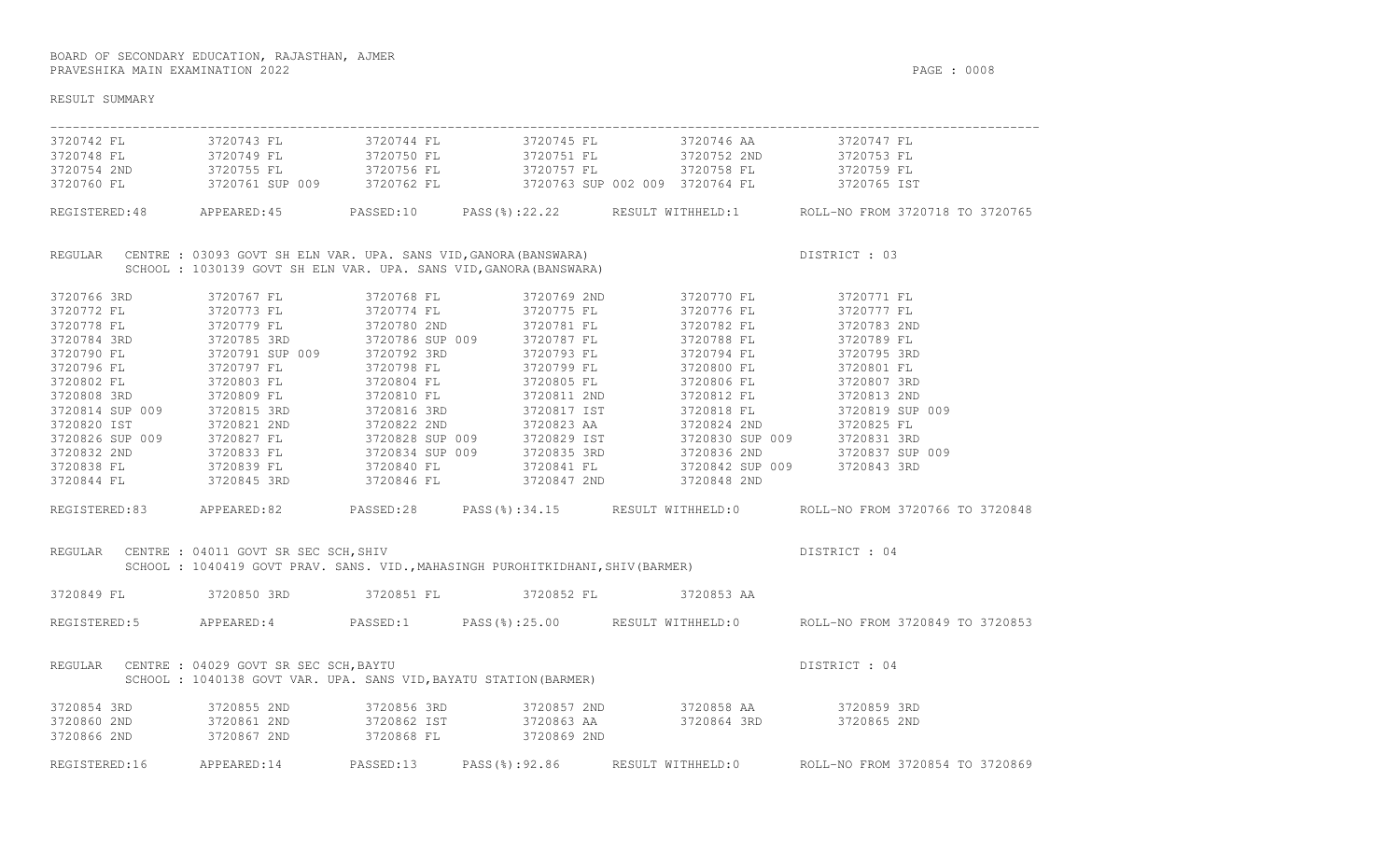| REGULAR                   | CENTRE : 04046 GOVT GIRLS SR SEC SCH, BALOTRA<br>SCHOOL: 1040716 GOVT PRAV. SANS. VID., BALOTRA (BARMER) |                 |                                                                             |                   | DISTRICT : 04                   |
|---------------------------|----------------------------------------------------------------------------------------------------------|-----------------|-----------------------------------------------------------------------------|-------------------|---------------------------------|
| 3720870 FL<br>3720876 3RD | 3720871 FL                                                                                               | 3720872 3RD     | 3720873 FL                                                                  | 3720874 2ND       | 3720875 FL                      |
| REGISTERED: 7             | APPEARED: 7                                                                                              | PASSED:3        | PASS(%):42.86                                                               | RESULT WITHHELD:0 | ROLL-NO FROM 3720870 TO 3720876 |
| REGULAR                   | CENTRE : 04056 GOVT SR SEC SCH, CHOUHATAN                                                                |                 | SCHOOL: 1040572 GOVT PRA. SANS. VID., BANKALSARA-BASTI (CHOUHATAN) (BARMER) |                   | DISTRICT : 04                   |
| 3720877 FL                | 3720878 FL                                                                                               | 3720879 SUP 009 | 3720880 FL                                                                  |                   |                                 |
| REGISTERED: 4             | APPEARED: 4                                                                                              | PASSED:0        | PASS(%):0.00                                                                | RESULT WITHHELD:0 | ROLL-NO FROM 3720877 TO 3720880 |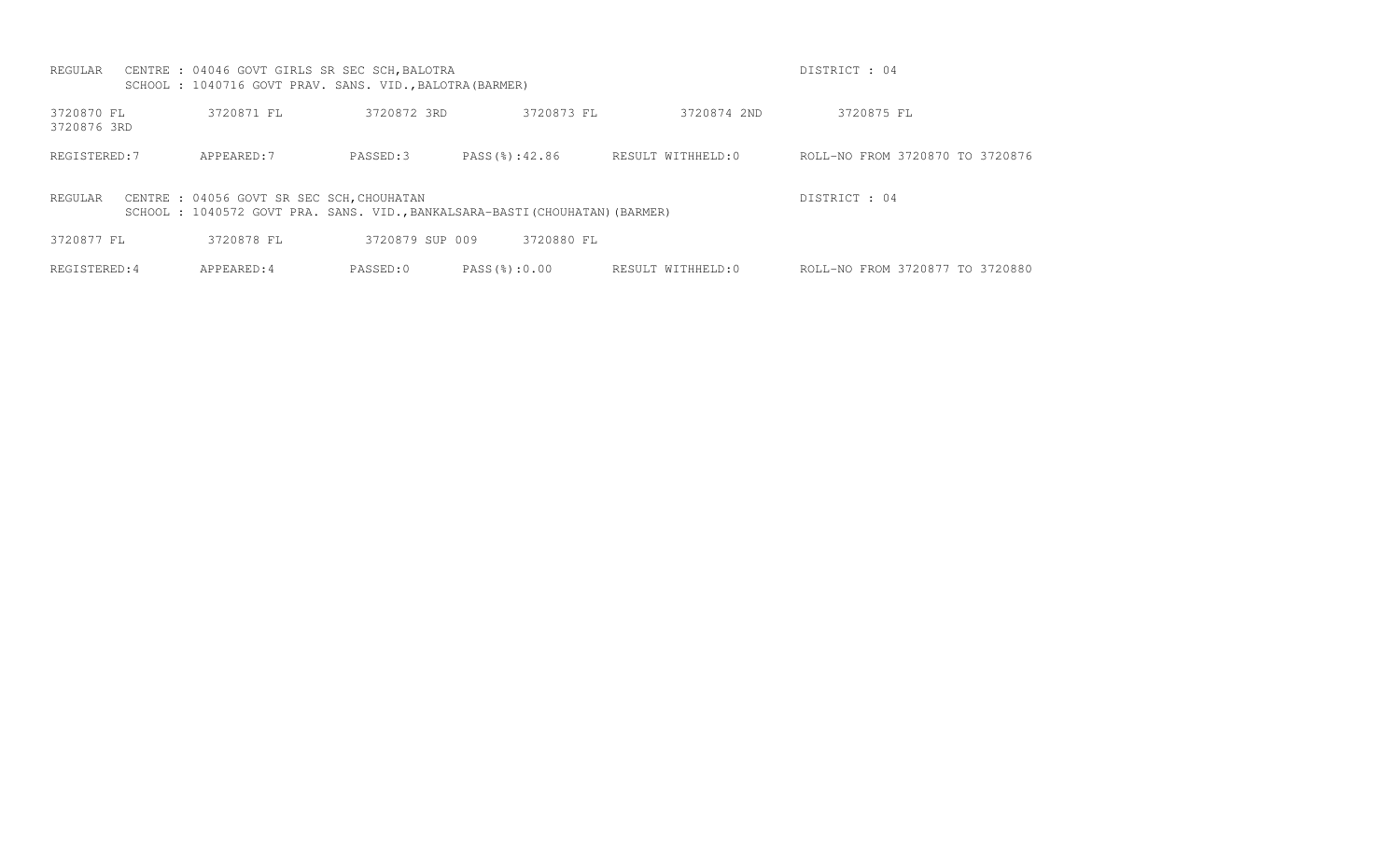| RESULT SUMMARY             |                                                             |                 |                                                                                |                                                                                                                                                                                                                                                                                                                                  |                                                                                                      |
|----------------------------|-------------------------------------------------------------|-----------------|--------------------------------------------------------------------------------|----------------------------------------------------------------------------------------------------------------------------------------------------------------------------------------------------------------------------------------------------------------------------------------------------------------------------------|------------------------------------------------------------------------------------------------------|
|                            | REGULAR CENTRE : 04068 GOVT SEC SCH, KANOR                  |                 |                                                                                | CENTRE : 04068 GOVT SEC SCH, KANOR<br>SCHOOL : 1040418 GOVT GIRLS PRAV. SANS. VID., SHIV DAN SINGH KI DHANI(BARMER)                                                                                                                                                                                                              | DISTRICT : 04                                                                                        |
|                            |                                                             |                 |                                                                                | 3720881 FL                 3720882 FL               3720883 FL             3720884 FL             3720885 SUP 009                                                                                                                                                                                                                |                                                                                                      |
|                            |                                                             |                 |                                                                                |                                                                                                                                                                                                                                                                                                                                  | REGISTERED:5 APPEARED:5 PASSED:0 PASS(%):0.00 RESULT WITHHELD:0 ROLL-NO FROM 3720881 TO 3720885      |
|                            | REGULAR CENTRE : 04072 GOVT SR SEC SCH, NAGAR               |                 | SCHOOL : 1040500 GOVT PRAV. SANS. VID., UDENIYA KI DHANI (DHORIMANNA) (BARMER) |                                                                                                                                                                                                                                                                                                                                  | DISTRICT : 04                                                                                        |
|                            |                                                             |                 |                                                                                | 3720892 3RD 3720893 2ND 3720894 2ND 3720895 2ND 3720896 IST                                                                                                                                                                                                                                                                      |                                                                                                      |
|                            |                                                             |                 |                                                                                |                                                                                                                                                                                                                                                                                                                                  | REGISTERED:11 APPEARED:11 PASSED:10 PASS(%):90.91 RESULT WITHHELD:0 ROLL-NO FROM 3720886 TO 3720896  |
|                            |                                                             |                 |                                                                                | REGULAR CENTRE : 04106 GOVT VAR UPA SANS VID, TILAK NAGAR, BARMER<br>SCHOOL : 1040141 GOVT VAR. UPA. SANS VID, INDRA NAGAR, BARMER                                                                                                                                                                                               | DISTRICT : 04                                                                                        |
| 3720897 2ND                |                                                             |                 |                                                                                |                                                                                                                                                                                                                                                                                                                                  |                                                                                                      |
|                            |                                                             |                 |                                                                                | $\begin{array}{cccccccc} 3720903 & 3\text{RD} & 3720904 & \text{AA} & 3720905 & \text{AA} & 3720906 & 3\text{RD} & 3720907 & \text{AA} & 3720908 & 1\text{ST} \\ 3720909 & 1\text{ST} & 3720910 & 1\text{ST} & 3720911 & \text{AA} & 3720912 & 1\text{ST} & 3720913 & 2\text{ND} & 3720914 & 3\text{RD} \\ 3720915 & 2\text{ND}$ |                                                                                                      |
|                            |                                                             |                 |                                                                                |                                                                                                                                                                                                                                                                                                                                  |                                                                                                      |
|                            |                                                             |                 |                                                                                |                                                                                                                                                                                                                                                                                                                                  |                                                                                                      |
|                            |                                                             |                 |                                                                                |                                                                                                                                                                                                                                                                                                                                  | REGISTERED:22 APPEARED:16 PASSED:16 PASS(%):100.00 RESULT WITHHELD:0 ROLL-NO FROM 3720897 TO 3720918 |
|                            | SCHOOL : 1040571 GOVT VAR UPA SANS VID, TILAK NAGAR, BARMER |                 |                                                                                | REGULAR CENTRE : 04108 GOVT VAR. UPA. SANS VID, INDRA NAGAR, BARMER                                                                                                                                                                                                                                                              | DISTRICT : 04                                                                                        |
| 3720919 2ND                | 3720920 FL                                                  | 3720921 SUP 007 |                                                                                | 3720922 IST 3720923 3RD 3720924 FL                                                                                                                                                                                                                                                                                               |                                                                                                      |
| 3720925 IST                | 3720926 2ND                                                 |                 |                                                                                |                                                                                                                                                                                                                                                                                                                                  |                                                                                                      |
| 3720931 2ND                | 3720932 IST                                                 |                 |                                                                                |                                                                                                                                                                                                                                                                                                                                  |                                                                                                      |
| 3720937 AA                 | 3720938 FL                                                  |                 |                                                                                |                                                                                                                                                                                                                                                                                                                                  |                                                                                                      |
| 3720943 3RD                | 3720944 3RD                                                 |                 |                                                                                | 3720927 2ND<br>3720927 2ND<br>3720933 3RD<br>3720939 2ND<br>3720939 2ND<br>3720939 2ND<br>3720946 2ND<br>3720946 2ND<br>3720946 2ND<br>3720946 2ND<br>3720947 2ND<br>3720948 3RD<br>3720948 3RD<br>3720946 2ND<br>3720947 2ND<br>3720948 3RD<br>3720951 3RD<br>3                                                                 |                                                                                                      |
| 3720949 3RD                | 3720950 3RD                                                 |                 |                                                                                |                                                                                                                                                                                                                                                                                                                                  |                                                                                                      |
| 3720955 3RD<br>3720961 3RD | 3720956 2ND<br>3720962 3RD                                  |                 |                                                                                |                                                                                                                                                                                                                                                                                                                                  |                                                                                                      |
|                            |                                                             |                 |                                                                                |                                                                                                                                                                                                                                                                                                                                  | REGISTERED:44 APPEARED:40 PASSED:32 PASS(%):80.00 RESULT WITHHELD:0 ROLL-NO FROM 3720919 TO 3720962  |

REGULAR CENTRE : 04111 GOVT VAR. UPDH. SANSKRIT VID, GOLIYAJAITHMAL (BARMER) DISTRICT TO DISTRICT : 04 SCHOOL : 1040139 GOVT VAR. UPDH. SANSKRIT VID,GOLIYAJAITHMAL(BARMER)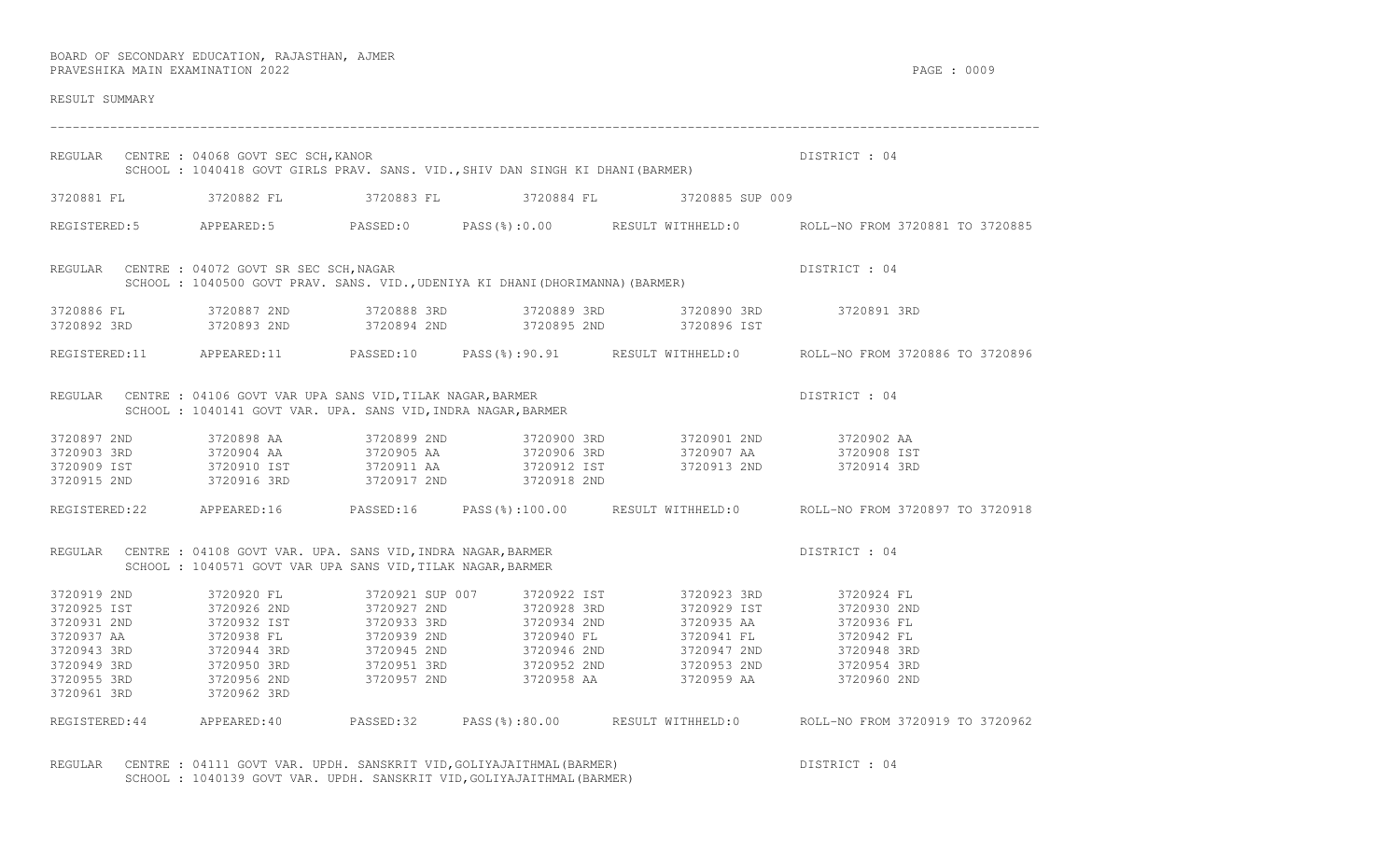| REGISTERED:56       | APPEARED:52 | PASSED:49   | PASS(%):94.23       | RESULT WITHHELD:0 | ROLL-NO FROM 3720963 TO 3721018 |
|---------------------|-------------|-------------|---------------------|-------------------|---------------------------------|
| 3721017 2ND         | 3721018 IST |             |                     |                   |                                 |
| 3721011 2ND         | 3721012 2ND | 3721013 2ND | 3721014 2ND         | 3721015 IST       | 3721016 IST                     |
| 3721005 SUP 002 007 | 3721006 2ND | 3721007 2ND | 3721008 SUP 002 007 | 3721009 IST       | 3721010 2ND                     |
| 3720999 TST         | 3721000 2ND | 3721001 2ND | 3721002 TST         | 3721003 2ND       | 3721004 IST                     |
| 3720993 IST         | 3720994 2ND | 3720995 IST | 3720996 2ND         | 3720997 AA        | 3720998 IST                     |
| 3720987 IST         | 3720988 AA  | 3720989 IST | 3720990 IST         | 3720991 2ND       | 3720992 IST                     |
| 3720981 2ND         | 3720982 IST | 3720983 2ND | 3720984 2ND         | 3720985 2ND       | 3720986 2ND                     |
| 3720975 2ND         | 3720976 2ND | 3720977 2ND | 3720978 IST         | 3720979 IST       | 3720980 IST                     |
| 3720969 AA          | 3720970 2ND | 3720971 2ND | 3720972 AA          | 3720973 3RD       | 3720974 IST                     |
| 3720963 IST         | 3720964 2ND | 3720965 IST | 3720966 IST         | 3720967 IST       | 3720968 RL                      |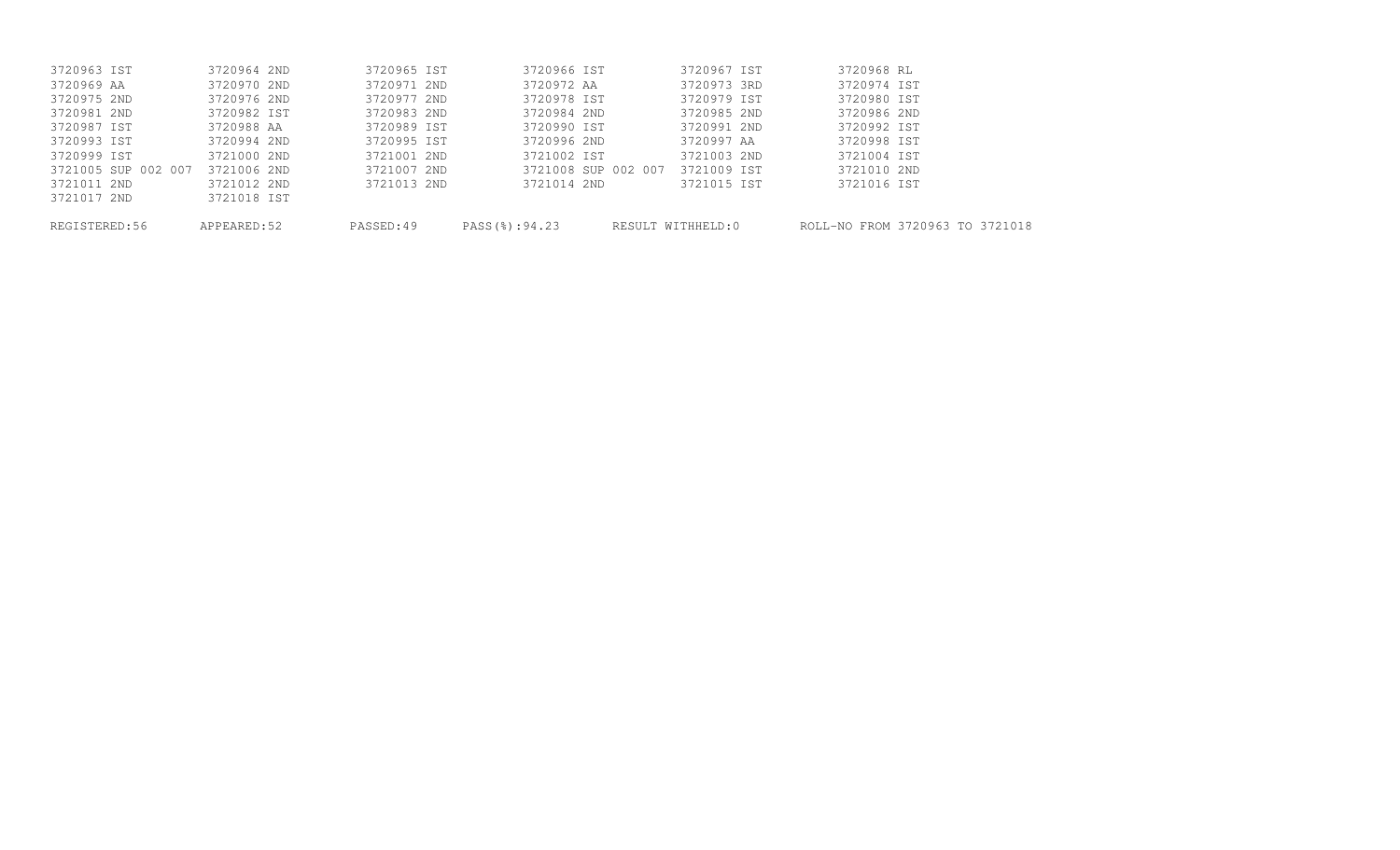| RESULT SUMMARY |                                                                       |                         |                                                                                                          |                                                                                                                                                                                                                                   |                                                                                                                                                                                                                                     |
|----------------|-----------------------------------------------------------------------|-------------------------|----------------------------------------------------------------------------------------------------------|-----------------------------------------------------------------------------------------------------------------------------------------------------------------------------------------------------------------------------------|-------------------------------------------------------------------------------------------------------------------------------------------------------------------------------------------------------------------------------------|
|                | REGULAR CENTRE : 04113 GOVT SR SEC SCH, KHED (BARMER)                 |                         |                                                                                                          |                                                                                                                                                                                                                                   | DISTRICT : 04                                                                                                                                                                                                                       |
|                | SCHOOL : 1040501 GOVT VAR.UPA.SANS.VID., BORAWAS (BARMER)             |                         |                                                                                                          |                                                                                                                                                                                                                                   |                                                                                                                                                                                                                                     |
| 3721019 2ND    |                                                                       |                         |                                                                                                          |                                                                                                                                                                                                                                   |                                                                                                                                                                                                                                     |
| 3721025 FL     |                                                                       |                         |                                                                                                          | 3721020 IST              3721021 2ND            3721022 2ND              3721023 2ND              3721024 2ND<br>3721026 FL              3721027 2ND          3721028 IST          3721029 IST            3721030 2ND             |                                                                                                                                                                                                                                     |
| 3721031 3RD    |                                                                       | 3721032 2ND 3721033 2ND |                                                                                                          |                                                                                                                                                                                                                                   |                                                                                                                                                                                                                                     |
|                |                                                                       |                         |                                                                                                          |                                                                                                                                                                                                                                   | REGISTERED:15 APPEARED:15 PASSED:13 PASS(%):86.67 RESULT WITHHELD:0 ROLL-NO FROM 3721019 TO 3721033                                                                                                                                 |
|                | REGULAR CENTRE : 04174 GOVT SR SEC SCH, RAMANIYA                      |                         |                                                                                                          |                                                                                                                                                                                                                                   | DISTRICT : 04                                                                                                                                                                                                                       |
|                | SCHOOL : 1040221 GOVT VAR UPA SANS VID, KATHADI (BARMER)              |                         |                                                                                                          |                                                                                                                                                                                                                                   |                                                                                                                                                                                                                                     |
| 3721034 3RD    | 3721035 2ND                                                           |                         |                                                                                                          | 3721036 SUP 095 3721037 2ND 3721038 2ND 3721039 2ND                                                                                                                                                                               |                                                                                                                                                                                                                                     |
| 3721040 AA     |                                                                       |                         |                                                                                                          |                                                                                                                                                                                                                                   |                                                                                                                                                                                                                                     |
| 3721046 FL     |                                                                       |                         |                                                                                                          |                                                                                                                                                                                                                                   | 3721041 2ND                3721042 2ND                  3721043 3RD            3721044 2ND              3721045 IST<br>3721047 IST            3721048 2ND          3721049 3RD          3721050 2ND          3721051 IST<br>3721053 |
| 3721052 2ND    |                                                                       |                         |                                                                                                          |                                                                                                                                                                                                                                   |                                                                                                                                                                                                                                     |
| 3721058 3RD    |                                                                       |                         |                                                                                                          |                                                                                                                                                                                                                                   |                                                                                                                                                                                                                                     |
|                |                                                                       |                         |                                                                                                          |                                                                                                                                                                                                                                   | REGISTERED:25 APPEARED:24 PASSED:19 PASS(%):79.17 RESULT WITHHELD:0 ROLL-NO FROM 3721034 TO 3721058                                                                                                                                 |
|                | REGULAR CENTRE : 04210 GOVT SR SEC SCH, MAJAL                         |                         |                                                                                                          |                                                                                                                                                                                                                                   | DISTRICT : 04                                                                                                                                                                                                                       |
|                | SCHOOL: 1040715 GOVT GIRLS VAR UPA SANS. VID., MAJAL, SIWANA (BARMER) |                         |                                                                                                          |                                                                                                                                                                                                                                   |                                                                                                                                                                                                                                     |
| 3721059 IST    | 3721060 RL                                                            |                         |                                                                                                          |                                                                                                                                                                                                                                   |                                                                                                                                                                                                                                     |
| 3721065 2ND    | 3721066 3RD                                                           |                         |                                                                                                          |                                                                                                                                                                                                                                   |                                                                                                                                                                                                                                     |
| 3721071 IST    |                                                                       |                         |                                                                                                          | 3721072 3RD                3721073 AA                   3721074 IST                     3721075 2ND                   3721076 2ND<br>3721078 IST                 3721079 2ND                  3721080 3RD                   37210 |                                                                                                                                                                                                                                     |
| 3721077 IST    |                                                                       |                         |                                                                                                          |                                                                                                                                                                                                                                   |                                                                                                                                                                                                                                     |
| 3721083 FL     | 3721084 2ND 3721085 3RD                                               |                         |                                                                                                          | 3721086 2ND<br>3721087 3RD                                                                                                                                                                                                        | 3721088 2ND                                                                                                                                                                                                                         |
|                | REGISTERED:30 APPEARED:29 PASSED:26                                   |                         |                                                                                                          |                                                                                                                                                                                                                                   | PASS(%):89.66 RESULT WITHHELD:0 ROLL-NO FROM 3721059 TO 3721088                                                                                                                                                                     |
|                | SCHOOL : 1050258 GOVT VAR. UPA. SANSKRIT VID, BHARATPUR               |                         |                                                                                                          | REGULAR CENTRE : 05013 B S PUBLIC SR SEC SCH, HEERADAS, SEVAR ROAD, BHARATPUR                                                                                                                                                     | DISTRICT : 05                                                                                                                                                                                                                       |
| 3721089 FL     | 3721090 FL                                                            | 3721091 FL              |                                                                                                          | 3721092 2ND<br>3721093 2ND                                                                                                                                                                                                        | 3721094 FL                                                                                                                                                                                                                          |
| 3721095 FL     | 3721096 IST                                                           | 3721097 2ND             |                                                                                                          | 3721098 3RD                                                                                                                                                                                                                       | 3721099 FL<br>3721105 3RD 3721106 2ND<br>3721106 2ND 3721106 2ND                                                                                                                                                                    |
| 3721101 2ND    | 3721102 2ND                                                           |                         | 3721103 3RD<br>3721109 FL 3721110 FL<br>3721115 AA 3721116 2ND<br>2721121 2ND 3721122 IST<br>3721128 3RD |                                                                                                                                                                                                                                   |                                                                                                                                                                                                                                     |
| 3721107 2ND    |                                                                       |                         |                                                                                                          |                                                                                                                                                                                                                                   |                                                                                                                                                                                                                                     |
| 3721113 FL     | 3721108 2ND<br>3721114 FL                                             |                         |                                                                                                          |                                                                                                                                                                                                                                   | 3721111 3RD 3721112 3RD<br>3721117 FL 3721118 FL                                                                                                                                                                                    |
| 3721119 FL     |                                                                       | 3721120 FL 3721121 2ND  |                                                                                                          | 3721122 IST                                                                                                                                                                                                                       | 3721123 AA 3721124 2ND                                                                                                                                                                                                              |
| 3721125 3RD    | 3721126 FL                                                            |                         |                                                                                                          | 3721129 FL                                                                                                                                                                                                                        | 3721130 3RD                                                                                                                                                                                                                         |
| 3721131 TST    |                                                                       |                         |                                                                                                          | 3721135 AA                                                                                                                                                                                                                        | 3721136 2ND                                                                                                                                                                                                                         |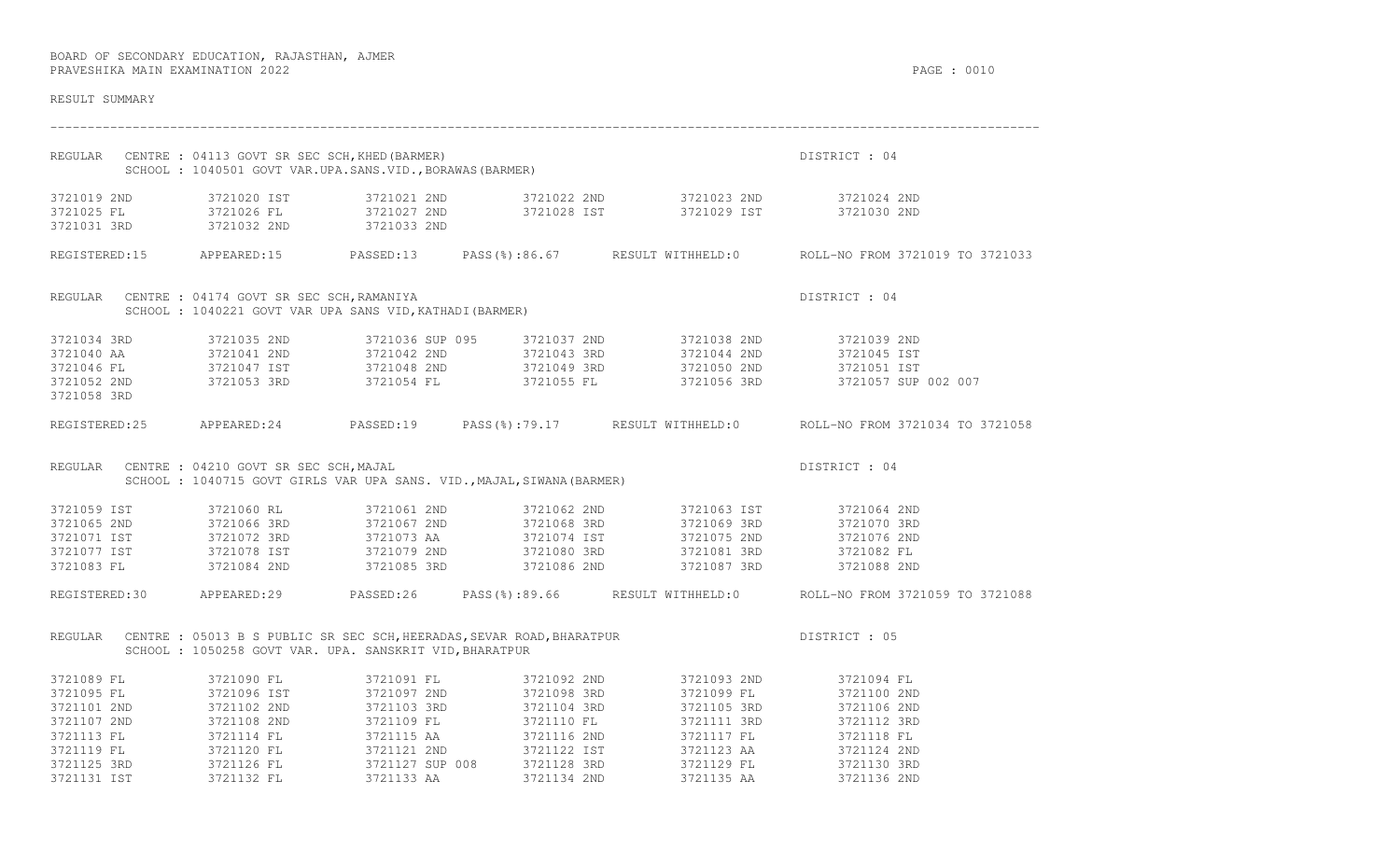| 3721137 IST                                                            | 3721138 3RD                                                                                                                | 3721139 FL                                              | 3721140 2ND                                             | 3721141 3RD                                            |                                                          |
|------------------------------------------------------------------------|----------------------------------------------------------------------------------------------------------------------------|---------------------------------------------------------|---------------------------------------------------------|--------------------------------------------------------|----------------------------------------------------------|
| REGISTERED:53                                                          | APPEARED: 49                                                                                                               | PASSED:30                                               | PASS(%):61.22                                           | RESULT WITHHELD:0                                      | ROLL-NO FROM 3721089 TO 3721141                          |
| REGULAR                                                                | CENTRE : 05039 GOVT SR SEC SCH, DHORMUI (BHARATPUR)<br>SCHOOL: 1050260 GOVT VAR. UPDH SANSKRIT VID., SEHNAWALI (BHARATPUR) |                                                         |                                                         |                                                        | DISTRICT: 05                                             |
| 3721142 TST<br>3721148 2ND<br>3721154 2ND<br>3721160 FL<br>3721166 3RD | 3721143 FL<br>3721149 2ND<br>3721155 SUP 007<br>3721161 FL                                                                 | 3721144 2ND<br>3721150 3RD<br>3721156 FL<br>3721162 IST | 3721145 TST<br>3721151 2ND<br>3721157 2ND<br>3721163 FL | 3721146 2ND<br>3721152 FL<br>3721158 2ND<br>3721164 FL | 3721147 IST<br>3721153 3RD<br>3721159 IST<br>3721165 3RD |
| REGISTERED: 25                                                         | APPEARED:25                                                                                                                | PASSED:17                                               | PASS(%):68.00                                           | RESULT WITHHELD:0                                      | ROLL-NO FROM 3721142 TO 3721166                          |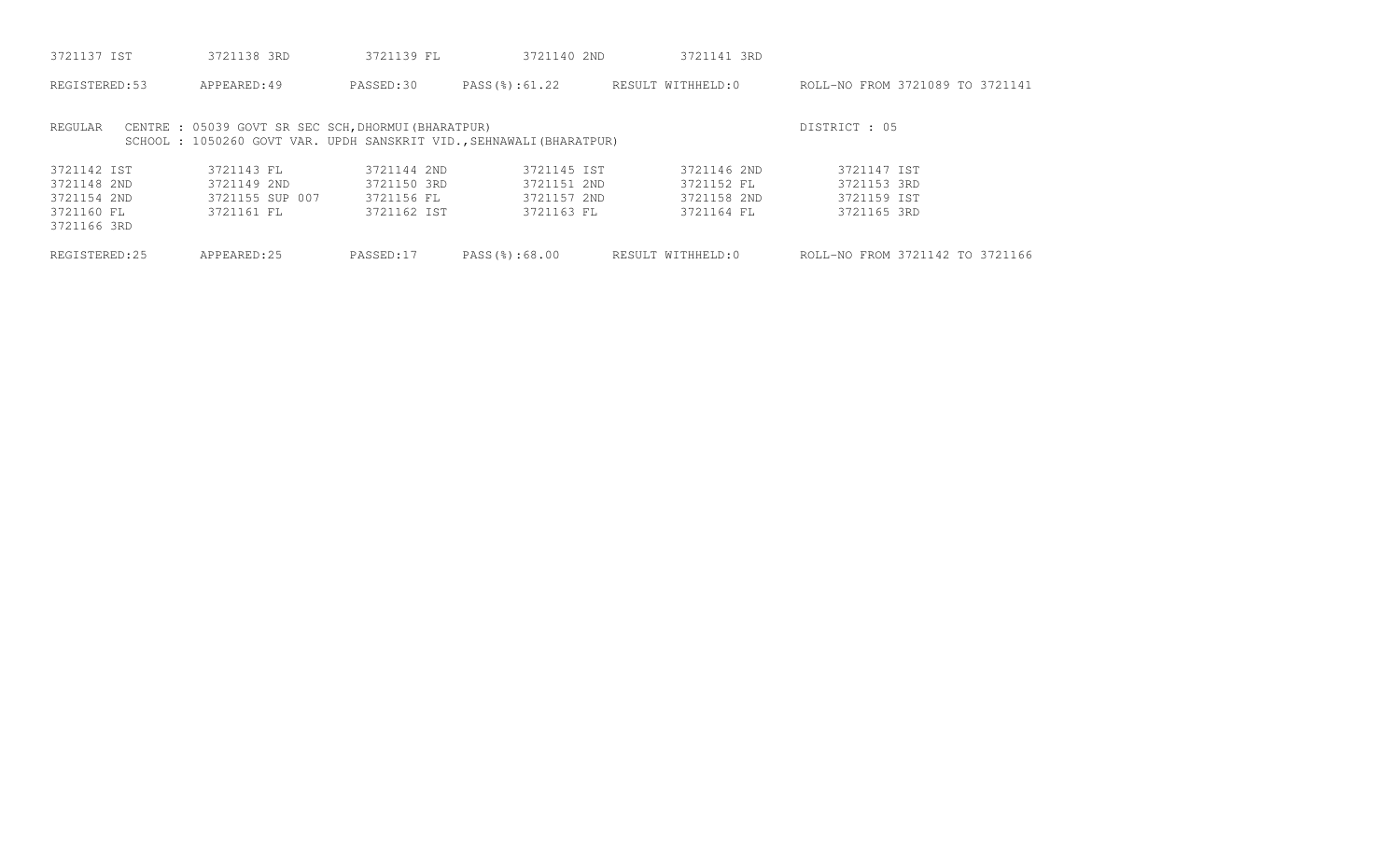BOARD OF SECONDARY EDUCATION, RAJASTHAN, AJMER PRAVESHIKA MAIN EXAMINATION 2022 2001 1 2002 2003 1 2003 2004 2004 2005 2006 2007 2008 2009 2008 2009 2009 200

| RESULT SUMMARY |                                                                                                                                                                                               |             |            |                                                                                                                                                                                                                                                                                                                                               |                                                                                                     |
|----------------|-----------------------------------------------------------------------------------------------------------------------------------------------------------------------------------------------|-------------|------------|-----------------------------------------------------------------------------------------------------------------------------------------------------------------------------------------------------------------------------------------------------------------------------------------------------------------------------------------------|-----------------------------------------------------------------------------------------------------|
|                | REGULAR CENTRE : 05049 GOVT SR SEC SCH, SEWAR (BHARATPUR)                                                                                                                                     |             |            | ARATPUR)                                                                                                                                                                                                                                                                                                                                      | DISTRICT : 05                                                                                       |
|                | SCHOOL: 1050527 GOVT VAR UPA SANS VID., SEVAR (BHARATPUR)                                                                                                                                     |             |            |                                                                                                                                                                                                                                                                                                                                               |                                                                                                     |
|                |                                                                                                                                                                                               |             |            |                                                                                                                                                                                                                                                                                                                                               |                                                                                                     |
|                |                                                                                                                                                                                               |             |            |                                                                                                                                                                                                                                                                                                                                               |                                                                                                     |
|                |                                                                                                                                                                                               |             |            |                                                                                                                                                                                                                                                                                                                                               |                                                                                                     |
|                |                                                                                                                                                                                               |             |            |                                                                                                                                                                                                                                                                                                                                               |                                                                                                     |
|                |                                                                                                                                                                                               |             |            |                                                                                                                                                                                                                                                                                                                                               |                                                                                                     |
|                |                                                                                                                                                                                               |             |            |                                                                                                                                                                                                                                                                                                                                               |                                                                                                     |
|                |                                                                                                                                                                                               |             |            |                                                                                                                                                                                                                                                                                                                                               |                                                                                                     |
|                |                                                                                                                                                                                               |             |            |                                                                                                                                                                                                                                                                                                                                               |                                                                                                     |
|                |                                                                                                                                                                                               |             |            |                                                                                                                                                                                                                                                                                                                                               |                                                                                                     |
|                |                                                                                                                                                                                               |             |            |                                                                                                                                                                                                                                                                                                                                               |                                                                                                     |
|                |                                                                                                                                                                                               |             |            |                                                                                                                                                                                                                                                                                                                                               | REGISTERED:57 APPEARED:53 PASSED:30 PASS(%):56.60 RESULT WITHHELD:0 ROLL-NO FROM 3721167 TO 3721223 |
|                | REGULAR CENTRE : 05059 GOVT SR SEC SCH, GOPINATH KAMAN (BHARATPUR)<br>SCHOOL : 1050294 GOVT VAR. UPA. SANS VID, INDROLI (BHARATPUR)                                                           |             |            |                                                                                                                                                                                                                                                                                                                                               | DISTRICT : 05                                                                                       |
|                |                                                                                                                                                                                               |             |            | $\begin{array}{cccccccc} 3721224 & \text{FL} & & 3721225 & 2 \text{ND} & & 3721226 & \text{FL} & & 3721227 & \text{FL} & & 3721228 & 2 \text{ND} & & 3721229 & 3 \text{RD} \\ 3721230 & 2 \text{ND} & & 3721231 & \text{FL} & & 3721232 & 1 \text{ST} & & 3721233 & \text{FL} & & 3721234 & 2 \text{ND} & & 3721235 & 2 \text{ND} \\ 3721236$ |                                                                                                     |
|                |                                                                                                                                                                                               |             |            |                                                                                                                                                                                                                                                                                                                                               |                                                                                                     |
|                |                                                                                                                                                                                               |             |            |                                                                                                                                                                                                                                                                                                                                               |                                                                                                     |
|                |                                                                                                                                                                                               |             |            |                                                                                                                                                                                                                                                                                                                                               |                                                                                                     |
|                |                                                                                                                                                                                               |             |            |                                                                                                                                                                                                                                                                                                                                               | REGISTERED:21 APPEARED:21 PASSED:9 PASS(%):42.86 RESULT WITHHELD:0 ROLL-NO FROM 3721224 TO 3721244  |
|                | CENTRE : 05086 GOVT SR SEC SCH, SABLANA (BHARATPUR)<br>SCHOOL : 1050895 GOVT VAR UPS SANS VID., BAROLIDHAM (KAMAN) (BHARATPUR)<br>REGULAR CENTRE : 05086 GOVT SR SEC SCH, SABLANA (BHARATPUR) |             |            |                                                                                                                                                                                                                                                                                                                                               | DISTRICT : 05                                                                                       |
|                |                                                                                                                                                                                               |             |            |                                                                                                                                                                                                                                                                                                                                               |                                                                                                     |
|                |                                                                                                                                                                                               |             |            |                                                                                                                                                                                                                                                                                                                                               |                                                                                                     |
|                |                                                                                                                                                                                               |             |            |                                                                                                                                                                                                                                                                                                                                               |                                                                                                     |
|                |                                                                                                                                                                                               |             |            |                                                                                                                                                                                                                                                                                                                                               |                                                                                                     |
|                |                                                                                                                                                                                               |             |            |                                                                                                                                                                                                                                                                                                                                               |                                                                                                     |
|                |                                                                                                                                                                                               |             |            | $\begin{array}{cccccccc} 3721245 & 1ST & 3721246 & 1ST & 3721246 & 1ST & 3721247 & 5UP & 002 & 007 & 3721248 & 2ND & 3721251 & 5UP & 002 & 007 & 3721252 & 2ND & 3721253 & 1ST & 3721254 & 2ND & 3721255 & 1ST & 3721256 & 2ND & 3721257 & 5UP & 002 & 007 & 3721258 & FL & 3721259 & 2ND & 3$                                                |                                                                                                     |
|                |                                                                                                                                                                                               |             |            |                                                                                                                                                                                                                                                                                                                                               | REGISTERED:30 APPEARED:30 PASSED:19 PASS(%):63.33 RESULT WITHHELD:0 ROLL-NO FROM 3721245 TO 3721274 |
| REGULAR        | CENTRE : 05114 GOVT SR SEC SCH, SALEMPUR KALAN<br>SCHOOL: 1051165 GOVT PRAV. SANS. VID., RAMNAGAR, GOGERA, BHUSAWAR (BHARATPUR)                                                               |             |            |                                                                                                                                                                                                                                                                                                                                               | DISTRICT : 05                                                                                       |
| 3721275 IST    | 3721276 FL                                                                                                                                                                                    | 3721277 2ND | 3721278 FL | 3721279 FL 3721280 FL                                                                                                                                                                                                                                                                                                                         |                                                                                                     |
|                |                                                                                                                                                                                               |             |            | 3721281 2ND 3721282 FT, 3721283 FT, 3721284 3RD 3721285 2ND 3721286 FT,                                                                                                                                                                                                                                                                       |                                                                                                     |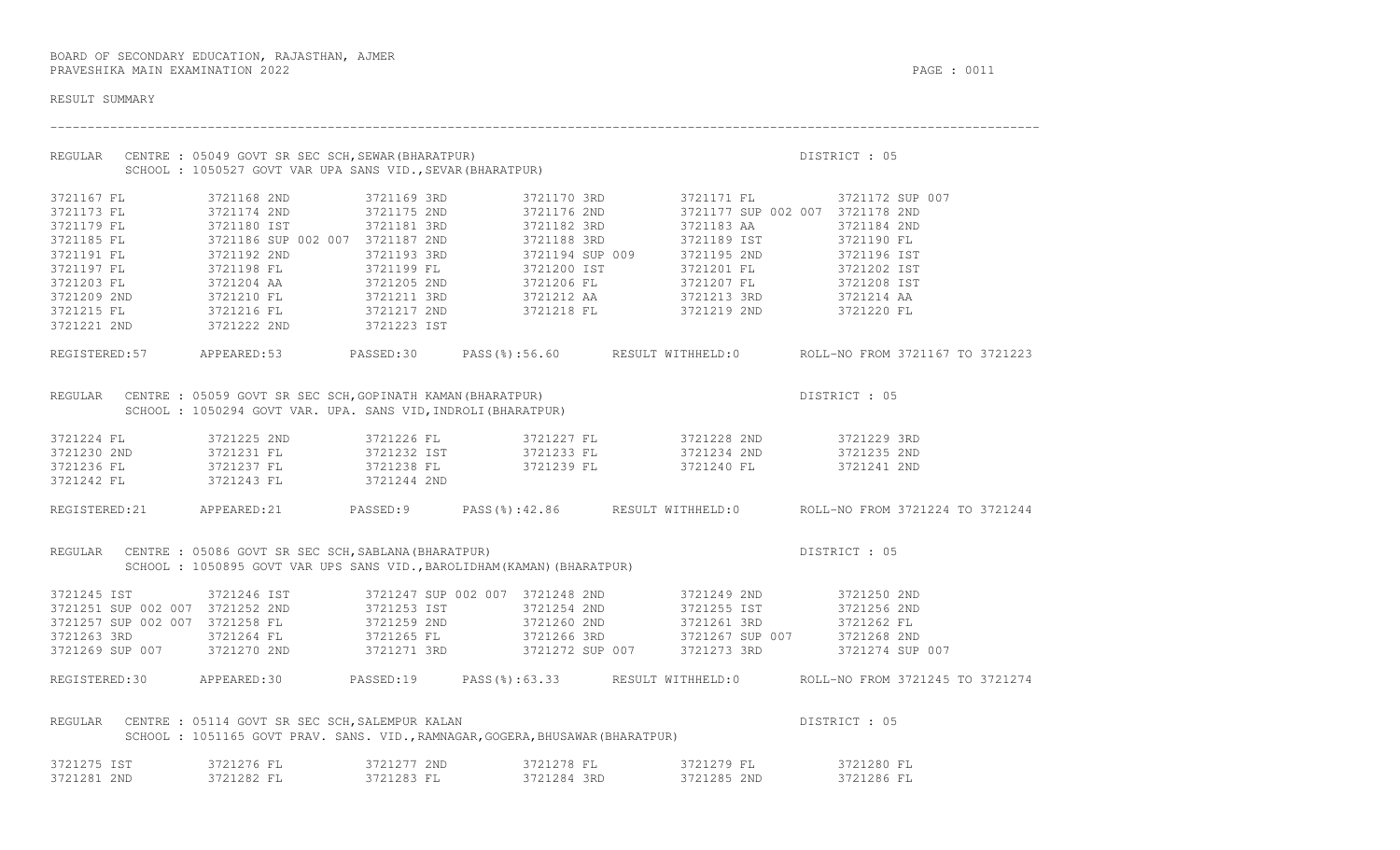3721287 2ND 3721288 2ND

| REGISTERED:14                                        | APPEARED:14                                                                                                                      | PASSED:7                               | PASS(%):50.00                                | RESULT WITHHELD:0                       | ROLL-NO FROM 3721275 TO 3721288             |
|------------------------------------------------------|----------------------------------------------------------------------------------------------------------------------------------|----------------------------------------|----------------------------------------------|-----------------------------------------|---------------------------------------------|
| REGULAR                                              | CENTRE : 05118 GOVT SR SEC SCH, ROOPWAS (BHARATPUR)<br>SCHOOL: 1051161 GOVT PRAV. SANS. VID., GHANA, KHEDLI, ROOPWAS (BHARATPUR) |                                        |                                              |                                         | DISTRICT : 05                               |
| 3721289 AA<br>3721295 FL<br>3721301 AA<br>3721307 FL | 3721290 2ND<br>3721296 FL<br>3721302 FL<br>3721308 2ND                                                                           | 3721291 FL<br>3721297 FL<br>3721303 FL | 3721292 SUP 007<br>3721298 FL<br>3721304 TST | 3721293 FL<br>3721299 2ND<br>3721305 FL | 3721294 FL<br>3721300 FL<br>3721306 SUP 007 |
| REGISTERED:20                                        | APPEARED:18                                                                                                                      | PASSED: 4                              | PASS(%):22.22                                | RESULT WITHHELD:0                       | ROLL-NO FROM 3721289 TO 3721308             |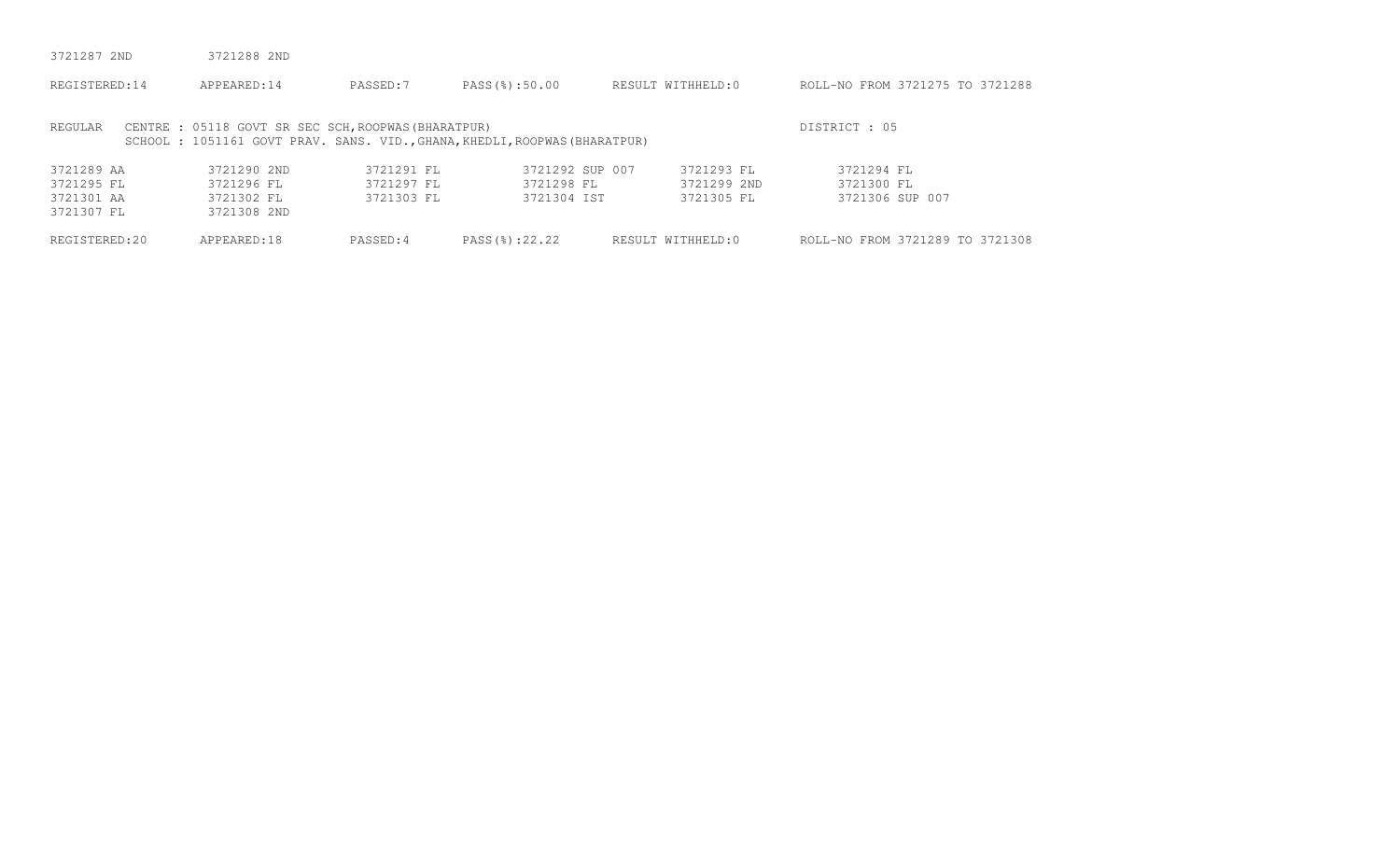| RESULT SUMMARY                            |                                                                                                                                                       |                                        |                                                                                                                                                                                                                          |                           |                                                                                                    |
|-------------------------------------------|-------------------------------------------------------------------------------------------------------------------------------------------------------|----------------------------------------|--------------------------------------------------------------------------------------------------------------------------------------------------------------------------------------------------------------------------|---------------------------|----------------------------------------------------------------------------------------------------|
|                                           | REGULAR CENTRE : 05124 GOVT SR SEC SCH, KALSARA (BHARATPUR)<br>SCHOOL : 1051226 GOVT PRAV. SANS. VID., NANGLA KHOKHLIYA, KAIR (BHARATPUR)             |                                        |                                                                                                                                                                                                                          |                           | DISTRICT : 05                                                                                      |
| 3721309 NSO                               |                                                                                                                                                       |                                        | 3721310 2ND 3721311 IST 3721312 3RD                                                                                                                                                                                      |                           |                                                                                                    |
|                                           |                                                                                                                                                       |                                        |                                                                                                                                                                                                                          |                           | REGISTERED:4 APPEARED:3 PASSED:3 PASS(%):100.00 RESULT WITHHELD:0 ROLL-NO FROM 3721309 TO 3721312  |
|                                           | REGULAR CENTRE : 05130 GOVT SR SEC SCH, SEMLI NAGAR (BHARATPUR)<br>SCHOOL : 1050321 GOVT PRAV. SANS VID., SEMLI (BHARATPUR)                           |                                        |                                                                                                                                                                                                                          |                           | DISTRICT : 05                                                                                      |
| 3721313 SUP 002 007 3721314 IST           |                                                                                                                                                       |                                        |                                                                                                                                                                                                                          |                           |                                                                                                    |
|                                           |                                                                                                                                                       |                                        |                                                                                                                                                                                                                          |                           | REGISTERED:2 APPEARED:2 PASSED:1 PASS(%):50.00 RESULT WITHHELD:0 ROLL-NO FROM 3721313 TO 3721314   |
|                                           | REGULAR CENTRE : 05172 MAHATMA GANDHI GOVT SCH (ENG MED), NADBAI (BHARATPUR)<br>SCHOOL : 1051163 GOVT VAR. UPA. SANS. VID., NADBAI (BHARATPUR)        |                                        |                                                                                                                                                                                                                          |                           | DISTRICT : 05                                                                                      |
| 3721315 FL<br>3721339 FL                  | 3721316 FL<br>3721321 FL<br>3721321 FL<br>200327 FL 3721328 3RD<br>3721322 FL<br>3721333 FL 3721334 FL 3721335 FL 3721336 FL<br>3721340 FL 3721341 FL | 3721317 FL                             | 3721323 AA 3721324 FL 3721325 FL 3721326 2ND<br>3721329 FL 3721324 FL 3721325 FL 3721326 2ND<br>3721335 FL 3721336 FL 3721336 FL 3721337 FL 3721338 FL                                                                   | 3721337 FL                | 3721318 FL 3721319 FL 3721320 3RD                                                                  |
|                                           |                                                                                                                                                       |                                        |                                                                                                                                                                                                                          |                           | REGISTERED:27 APPEARED:26 PASSED:4 PASS(%):15.38 RESULT WITHHELD:0 ROLL-NO FROM 3721315 TO 3721341 |
|                                           | REGULAR CENTRE : 05232 GOVT SR SEC SCH, MAHUA (BHARATPUR)<br>SCHOOL: 1051162 R K H DEVI GOVT PRAV. SANS. VID., MAHUA, SEVAR (BHARATPUR)               |                                        |                                                                                                                                                                                                                          |                           | DISTRICT : 05                                                                                      |
| 3721348 2ND<br>3721354 IST<br>3721360 2ND | 3721342 2ND 3721343 2ND<br>3721349 2ND<br>3721355 2ND<br>3721361 IST                                                                                  | 3721362 3RD                            | 3721344 IST                3721345 IST              3721346 2ND              3721347 2ND<br>3721350 IST              3721351 IST            3721352 3RD            3721353 2ND<br>3721356 IST 3721357 2ND<br>3721363 IST |                           | 3721358 2ND 3721359 AA                                                                             |
|                                           | REGISTERED:22 APPEARED:21 PASSED:21                                                                                                                   |                                        |                                                                                                                                                                                                                          |                           | PASS(%):100.00 RESULT WITHHELD:0 ROLL-NO FROM 3721342 TO 3721363                                   |
|                                           | REGULAR CENTRE : 05242 GOVT VAR. UPA. SANS.VID., SAIDPURA (BHARATPUR)<br>SCHOOL: 1050259 GOVT VAR. UPA. SANS.VID., SAIDPURA (BHARATPUR)               |                                        |                                                                                                                                                                                                                          |                           | DISTRICT : 05                                                                                      |
| 3721364 FL<br>3721370 2ND<br>3721376 FL   | 3721365 3RD<br>3721371 3RD<br>3721377 FL                                                                                                              | 3721366 FL<br>3721372 FL<br>3721378 FL | 3721373 FL<br>3721379 FL                                                                                                                                                                                                 | 3721374 FL<br>3721380 2ND | 3721367 FL 3721368 FL 3721369 2ND<br>3721375 FL<br>3721381 FL                                      |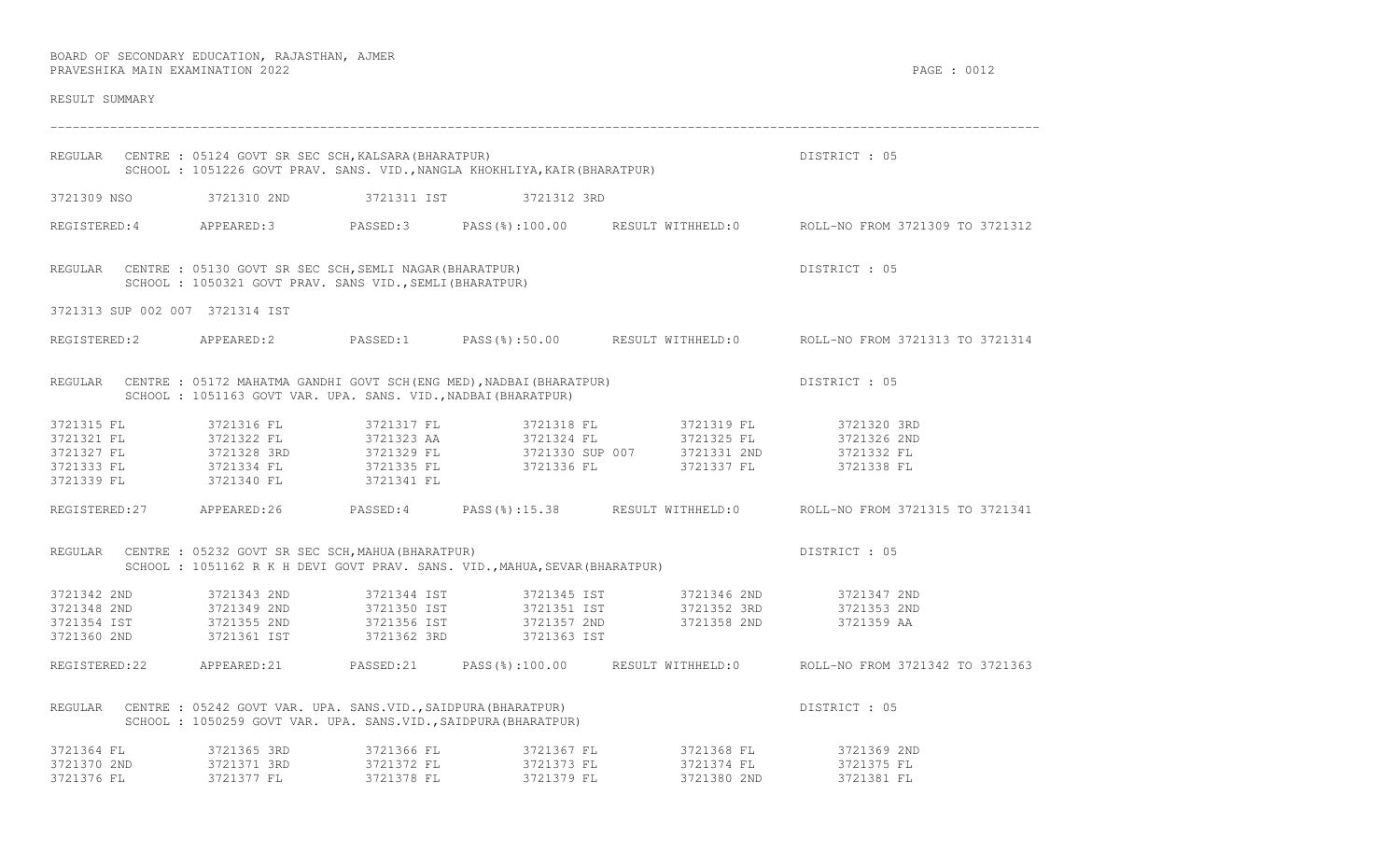| REGISTERED: 98 APPEARED: 98 |             | PASSED:38       |             | PASS(%):38.78 RESULT WITHHELD:0 | ROLL-NO FROM 3721364 TO 3721461 |  |
|-----------------------------|-------------|-----------------|-------------|---------------------------------|---------------------------------|--|
| 3721460 FL                  | 3721461 2ND |                 |             |                                 |                                 |  |
| 3721454 2ND                 | 3721455 IST | 3721456 SUP 002 | 3721457 3RD | 3721458 FL                      | 3721459 2ND                     |  |
| 3721448 SUP 007             | 3721449 2ND | 3721450 IST     | 3721451 FL  | 3721452 2ND                     | 3721453 FL                      |  |
| 3721442 FL                  | 3721443 2ND | 3721444 FL      | 3721445 FL  | 3721446 FL                      | 3721447 FL                      |  |
| 3721436 FL                  | 3721437 2ND | 3721438 FL      | 3721439 3RD | 3721440 FL                      | 3721441 2ND                     |  |
| 3721430 FL                  | 3721431 FL  | 3721432 FL      | 3721433 3RD | 3721434 FL                      | 3721435 3RD                     |  |
| 3721424 3RD                 | 3721425 2ND | 3721426 FL      | 3721427 FL  | 3721428 FL                      | 3721429 2ND                     |  |
| 3721418 FL                  | 3721419 FL  | 3721420 FL      | 3721421 FL  | 3721422 FL                      | 3721423 FL                      |  |
| 3721412 FL                  | 3721413 IST | 3721414 FL      | 3721415 2ND | 3721416 IST                     | 3721417 FL                      |  |
| 3721406 SUP 002 007         | 3721407 FL  | 3721408 FL      | 3721409 FL  | 3721410 FL                      | 3721411 FL                      |  |
| 3721400 FL                  | 3721401 FL  | 3721402 IST     | 3721403 FL  | 3721404 IST                     | 3721405 FL                      |  |
| 3721394 FL                  | 3721395 3RD | 3721396 3RD     | 3721397 IST | 3721398 FL                      | 3721399 FL                      |  |
| 3721388 IST                 | 3721389 FL  | 3721390 IST     | 3721391 FL  | 3721392 2ND                     | 3721393 IST                     |  |
| 3721382 2ND                 | 3721383 IST | 3721384 2ND     | 3721385 FL  | 3721386 2ND                     | 3721387 FL                      |  |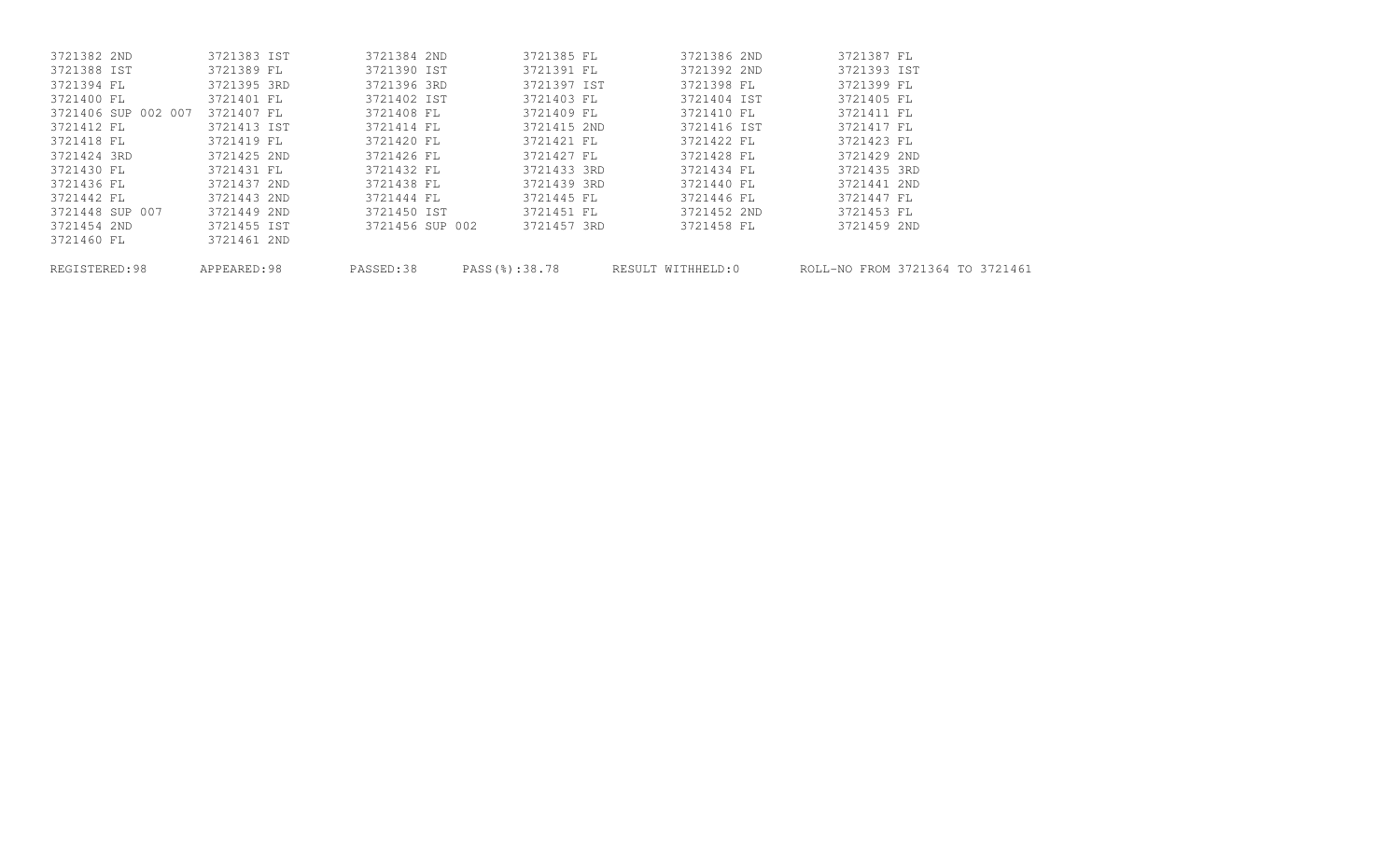| RESULT SUMMARY                                            |                                                |             |                                                                                                                   |                                                                                                                                                                                                                                                                                                                            |                                                                                                     |
|-----------------------------------------------------------|------------------------------------------------|-------------|-------------------------------------------------------------------------------------------------------------------|----------------------------------------------------------------------------------------------------------------------------------------------------------------------------------------------------------------------------------------------------------------------------------------------------------------------------|-----------------------------------------------------------------------------------------------------|
|                                                           | REGULAR CENTRE : 06021 GOVT SR SEC SCH, PANDER |             | SCHOOL : 1060465 GOVT PRAV. SANS. VID., PANDER (JAHAJPUR) (BHILWARA)                                              |                                                                                                                                                                                                                                                                                                                            | DISTRICT : 06                                                                                       |
| 3721462 FL                                                | 3721463 2ND                                    | 3721464 2ND |                                                                                                                   | 3721465 AA 3721466 3RD 3721467 3RD<br>3721468 2ND 3721469 FL 3721470 FL 3721471 2ND 3721472 2ND 3721473 3RD<br>3721474 3RD 3721475 2ND 3721476 2ND 3721477 2ND 3721478 2ND 3721479 3RD<br>3721480 FL 3721481 FL 3721482 FL 3721483 FL 3721484 2ND 3721485 2ND<br>3721486 2ND 3721487 3RD 3721488 FL 3721489 3RD 3721490 FL |                                                                                                     |
|                                                           |                                                |             |                                                                                                                   |                                                                                                                                                                                                                                                                                                                            | REGISTERED:29 APPEARED:28 PASSED:19 PASS(%):67.86 RESULT WITHHELD:0 ROLL-NO FROM 3721462 TO 3721490 |
| REGULAR CENTRE : 06027 GOVT SR SEC SCH, HAMIRGARH         |                                                |             | CENTRE : 06027 GOVT SR SEC SCH, HAMIRGARH<br>SCHOOL : 1060226 SETH GS GOVT VAR. UPA. SAN VID, HAMIRGARH(BHILWARA) |                                                                                                                                                                                                                                                                                                                            | DISTRICT : 06                                                                                       |
| 3721491 3RD<br>3721497 IST<br>3721521 FL 3721522 FL       | 3721492 IST<br>3721498 FL                      |             |                                                                                                                   | 3721503 IST 3721504 FL 3721505 FL 3721506 IST 3721507 SUP 009 3721508 3RD<br>3721509 IST 3721510 2ND 3721511 2ND 3721512 IST 3721513 2ND 3721514 AA<br>3721515 3RD 3721516 2ND 3721517 2ND 3721518 FL 3721519 FL 3721520 SUP 009                                                                                           |                                                                                                     |
|                                                           |                                                |             |                                                                                                                   |                                                                                                                                                                                                                                                                                                                            | REGISTERED:32 APPEARED:31 PASSED:17 PASS(%):54.84 RESULT WITHHELD:0 ROLL-NO FROM 3721491 TO 3721522 |
| REGULAR                                                   | CENTRE : 06032 GOVT SR SEC SCH, MANDAL         |             |                                                                                                                   |                                                                                                                                                                                                                                                                                                                            | DISTRICT : 06                                                                                       |
|                                                           |                                                |             | 3721523 SUP 009 3721524 3RD 3721525 FL 3721526 FL 3721527 FL                                                      |                                                                                                                                                                                                                                                                                                                            |                                                                                                     |
|                                                           |                                                |             |                                                                                                                   |                                                                                                                                                                                                                                                                                                                            | REGISTERED:5 APPEARED:5 PASSED:1 PASS(%):20.00 RESULT WITHHELD:0 ROLL-NO FROM 3721523 TO 3721527    |
| REGULAR CENTRE : 06037 GOVT MAHARANA SR SEC SCH, JAHAZPUR |                                                |             | SCHOOL: 1060312 JAI BHARTI V M PRAV SANS VID, JAHAJPUR (BHILWARA)                                                 |                                                                                                                                                                                                                                                                                                                            | DISTRICT : 06                                                                                       |
| 3721528 2ND<br>3721534 IST<br>3721540 FL<br>3721546 3RD   |                                                |             | 3721547 2ND 3721548 IST 3721549 FL                                                                                | 3721550 FL                                                                                                                                                                                                                                                                                                                 |                                                                                                     |
|                                                           |                                                |             |                                                                                                                   |                                                                                                                                                                                                                                                                                                                            | REGISTERED:23 APPEARED:23 PASSED:17 PASS(%):73.91 RESULT WITHHELD:0 ROLL-NO FROM 3721528 TO 3721550 |

REGULAR CENTRE : 06037 GOVT MAHARANA SR SEC SCH, JAHAZPUR DESTRICT DESTRICT THE DISTRICT OF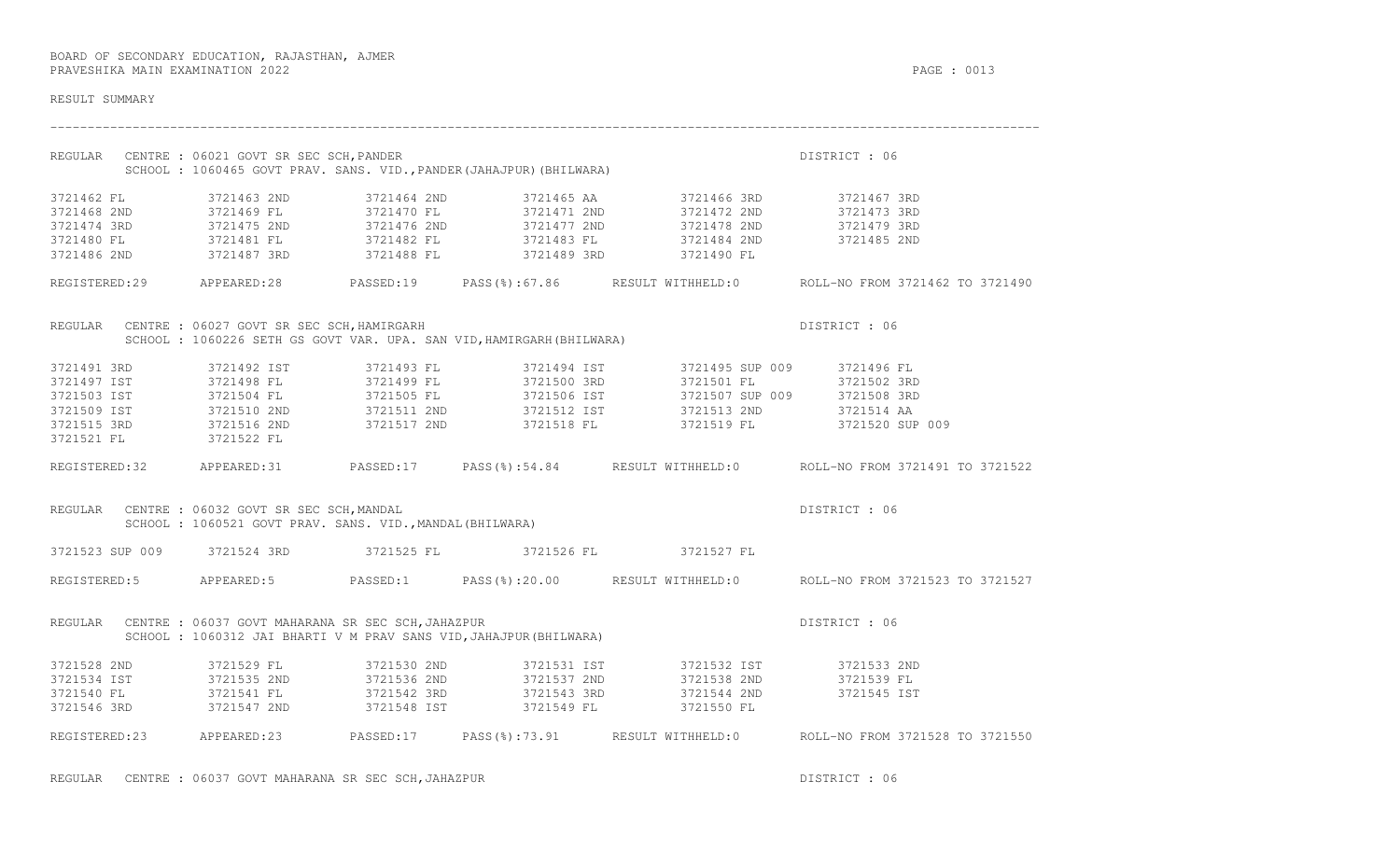## SCHOOL : 1060651 GOVT PRAV. SANS. VID.,JAHAJPUR(BHILWARA)

| 3721551 FL<br>3721557 RWH                            | 3721552 FL<br>3721558 FL                    | 3721553 FL<br>3721559 FL  | 3721554 FL<br>3721560 FL                                            | 3721555 2ND               | 3721556 FL                      |
|------------------------------------------------------|---------------------------------------------|---------------------------|---------------------------------------------------------------------|---------------------------|---------------------------------|
| REGISTERED: 10                                       | APPEARED:10                                 | PASSED:1                  | PASS(8):10.00                                                       | RESULT WITHHELD: 1        | ROLL-NO FROM 3721551 TO 3721560 |
| REGULAR                                              | CENTRE : 06046 GOVT SR SEC SCH, SHAHPURA    |                           | SCHOOL: 1060227 SH RAM SNEHI VAR UPDH SANS VID, SHAHPURA (BHILWARA) |                           | DISTRICT : 06                   |
| 3721561 FL<br>3721567 SUP 002 095<br>3721573 SUP 009 | 3721562 SUP 009<br>3721568 FL<br>3721574 FL | 3721563 2ND<br>3721569 FL | 3721564 2ND<br>3721570 AA                                           | 3721565 FL<br>3721571 2ND | 3721566 FL<br>3721572 FL        |
| REGISTERED: 14                                       | APPEARED:13                                 | PASSED:3                  | PASS(%):23.08                                                       | RESULT WITHHELD:0         | ROLL-NO FROM 3721561 TO 3721574 |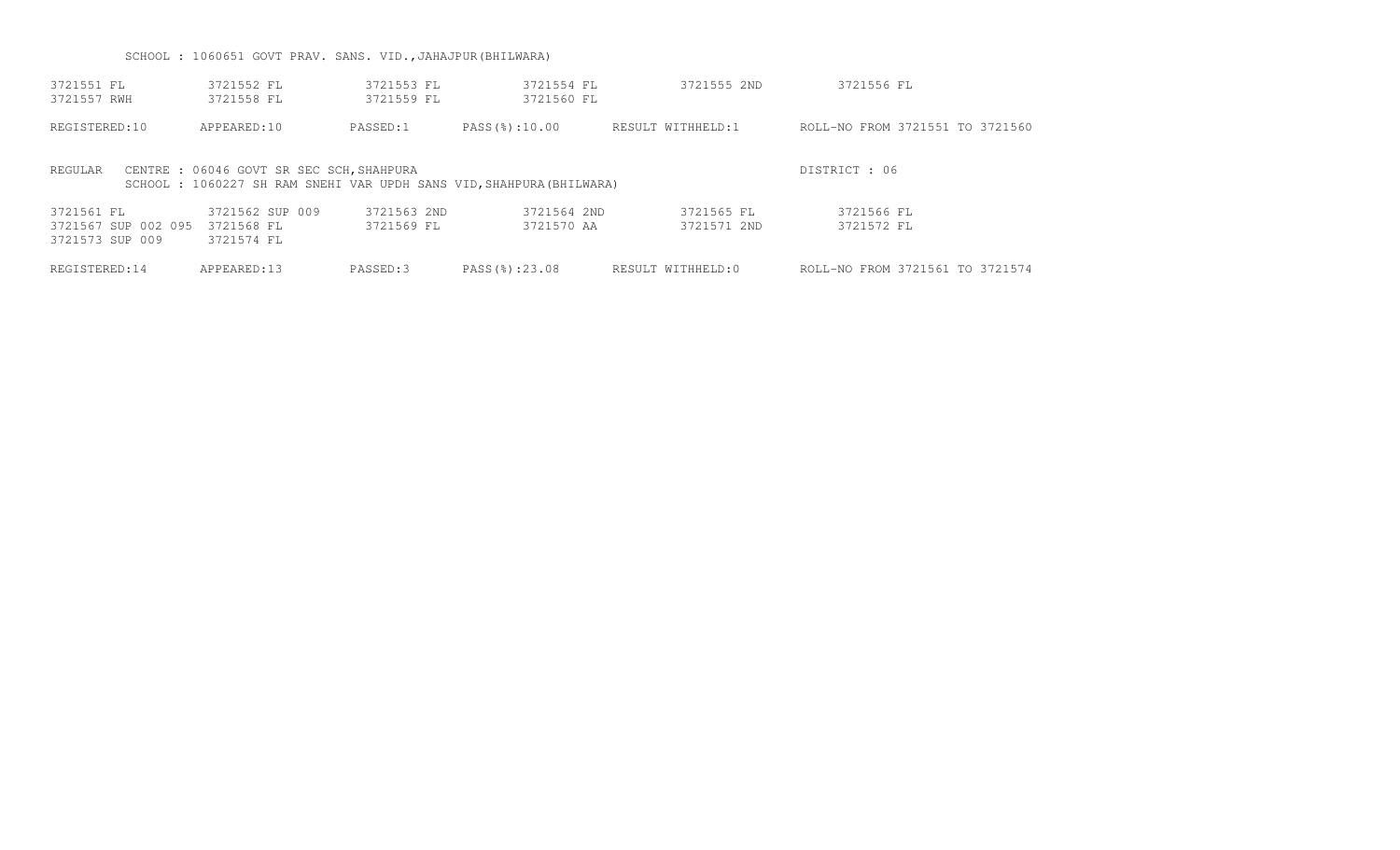| RESULT SUMMARY             |                                                                                                                                             |  |                                                                                                                                                                                                                                                                                                                                              |                                                                                                     |
|----------------------------|---------------------------------------------------------------------------------------------------------------------------------------------|--|----------------------------------------------------------------------------------------------------------------------------------------------------------------------------------------------------------------------------------------------------------------------------------------------------------------------------------------------|-----------------------------------------------------------------------------------------------------|
|                            | REGULAR CENTRE : 06059 GOVT SR SEC SCH, KAROI<br>SCHOOL : 1060240 GOVT VAR UPA SANS VID, MEGHRAS (BHILWARA)                                 |  |                                                                                                                                                                                                                                                                                                                                              | DISTRICT : 06                                                                                       |
|                            |                                                                                                                                             |  | $\begin{array}{cccccccc} 3721575 & 2\text{ND} & 3721576 & \text{SUP} & 3721577 & \text{FL} & 3721578 & 2\text{ND} & 3721581 & \text{ISP} & 3721580 & 3\text{RD} & 3721582 & \text{ISP} & 3721582 & \text{IST} & 3721583 & 2\text{ND} & 3721584 & \text{SUP} & 3721585 & 3\text{RD} & 3721586 & \text{FL} \\ 3721587 & \text{IST} & 372158$   |                                                                                                     |
|                            |                                                                                                                                             |  |                                                                                                                                                                                                                                                                                                                                              |                                                                                                     |
|                            |                                                                                                                                             |  |                                                                                                                                                                                                                                                                                                                                              |                                                                                                     |
|                            |                                                                                                                                             |  |                                                                                                                                                                                                                                                                                                                                              |                                                                                                     |
|                            |                                                                                                                                             |  |                                                                                                                                                                                                                                                                                                                                              | REGISTERED:23 APPEARED:22 PASSED:17 PASS(%):77.27 RESULT WITHHELD:1 ROLL-NO FROM 3721575 TO 3721597 |
|                            | REGULAR CENTRE : 06063 GOVT SR SEC SCH, KOTRI<br>SCHOOL : 1060653 GOVT PRAV. SANS. VID., KOTDI (BHILWARA)                                   |  |                                                                                                                                                                                                                                                                                                                                              | DISTRICT : 06                                                                                       |
| 3721598 2ND                |                                                                                                                                             |  |                                                                                                                                                                                                                                                                                                                                              |                                                                                                     |
| 3721604 2ND<br>3721610 2ND |                                                                                                                                             |  |                                                                                                                                                                                                                                                                                                                                              |                                                                                                     |
|                            |                                                                                                                                             |  |                                                                                                                                                                                                                                                                                                                                              | REGISTERED:13 APPEARED:11 PASSED:7 PASS(%):63.64 RESULT WITHHELD:0 ROLL-NO FROM 3721598 TO 3721610  |
|                            | REGULAR CENTRE : 06066 GOVT MAHARANA SR SEC SCH, RAIPUR<br>SCHOOL: 1060538 GOVT PRAV. SANS. VID., RAIPUR (BHILWARA)                         |  |                                                                                                                                                                                                                                                                                                                                              | DISTRICT : 06                                                                                       |
|                            |                                                                                                                                             |  | 3721611 SUP 009 3721612 FL 3721613 FL 3721614 FL 3721615 AA                                                                                                                                                                                                                                                                                  |                                                                                                     |
|                            |                                                                                                                                             |  |                                                                                                                                                                                                                                                                                                                                              | REGISTERED:5 APPEARED:4 PASSED:0 PASS(%):0.00 RESULT WITHHELD:0 ROLL-NO FROM 3721611 TO 3721615     |
|                            | REGULAR CENTRE : 06072 GOVT SR SEC SCH, BRAHAMANO KI SARERI<br>SCHOOL: 1060673 GOVT PRAV. SANS. VID., BRHAMANO KI SARERI, AASIND (BHILWARA) |  |                                                                                                                                                                                                                                                                                                                                              | DISTRICT : 06                                                                                       |
|                            | 3721616 3RD 3721617 AA 3721618 AA                                                                                                           |  |                                                                                                                                                                                                                                                                                                                                              |                                                                                                     |
|                            |                                                                                                                                             |  |                                                                                                                                                                                                                                                                                                                                              | REGISTERED:3 APPEARED:1 PASSED:1 PASS(%):100.00 RESULT WITHHELD:0 ROLL-NO FROM 3721616 TO 3721618   |
|                            | REGULAR CENTRE : 06075 GOVT SR SEC SCH, BARUNDANI<br>SCHOOL: 1060564 SHRI MB VED SANSTHAN. VAR. UPDH SANS. VID., BARUNDI (BHILWARA)         |  |                                                                                                                                                                                                                                                                                                                                              | DISTRICT : 06                                                                                       |
|                            |                                                                                                                                             |  |                                                                                                                                                                                                                                                                                                                                              |                                                                                                     |
|                            |                                                                                                                                             |  |                                                                                                                                                                                                                                                                                                                                              |                                                                                                     |
|                            |                                                                                                                                             |  | $\begin{array}{cccccccc} 3721619 \text{ FL} & 3721620 \text{ } 3RD & 3721620 \text{ } 3RD & 3721621 \text{ } FL & 3721622 \text{ } 3RD & 3721623 \text{ } 3RD & 3721624 \text{ } 2ND & 3721625 \text{ } 3RD & 3721626 \text{ } 2ND & 3721627 \text{ } 3UP & 095 & 3721628 \text{ } FL & 3721631 \text{ } 3RD & 3721630 \text{ } AA & 372163$ |                                                                                                     |
|                            |                                                                                                                                             |  |                                                                                                                                                                                                                                                                                                                                              |                                                                                                     |
| 3721643 TST                |                                                                                                                                             |  | 3721647 3RD                                                                                                                                                                                                                                                                                                                                  | 3721648 2ND                                                                                         |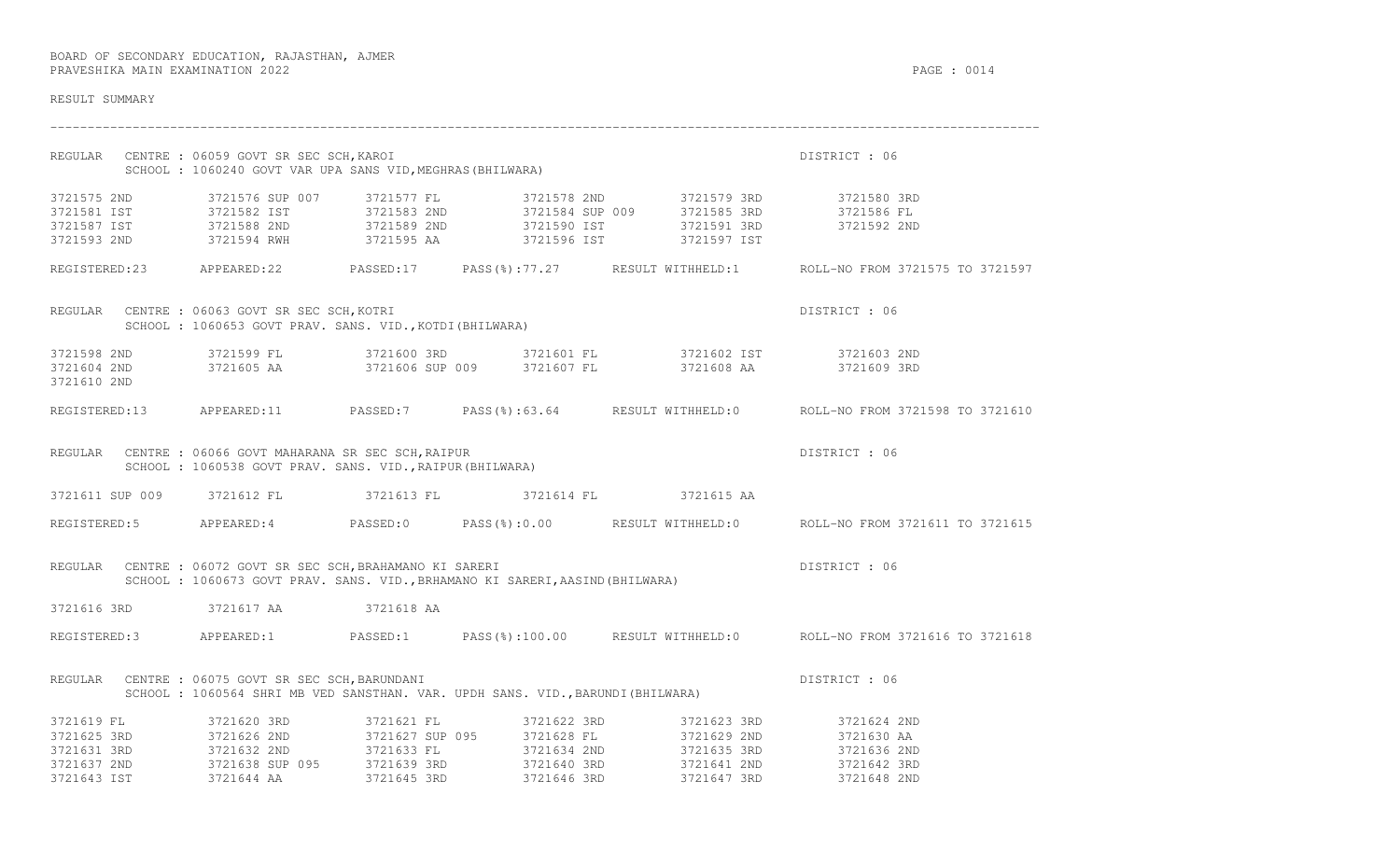REGISTERED:30 APPEARED:28 PASSED:22 PASS(%):78.57 RESULT WITHHELD:0 ROLL-NO FROM 3721619 TO 3721648

REGULAR CENTRE : 06080 GOVT SR SEC SCH, SANGARIA(BHILWARA) CHARLEY CONTRICT : 06 SCHOOL : 1060228 GOVT VAR. UPA. SANS VID,SANGARIYA(BHILWARA) 3721649 AA 3721650 IST 3721651 IST 3721652 FL 3721653 FL 3721654 AA 3721660 FL 3721655 FL 3721656 SUP 009 3721657 IST 3721658 FL 3721659 FL 3721660 FL 3721666 2ND 3721661 2ND 3721662 FL 3721663 IST 3721664 FL 3721665 FL 3721666 2ND 3721667 IST 3721668 IST 3721669 IST 3721670 SUP 009 3721671 AA 3721672 SUP 009 3721673 AA 3721674 IST 3721675 SUP 009 3721676 2ND REGISTERED:28 APPEARED:24 PASSED:11 PASS(%):45.83 RESULT WITHHELD:0 ROLL-NO FROM 3721649 TO 3721676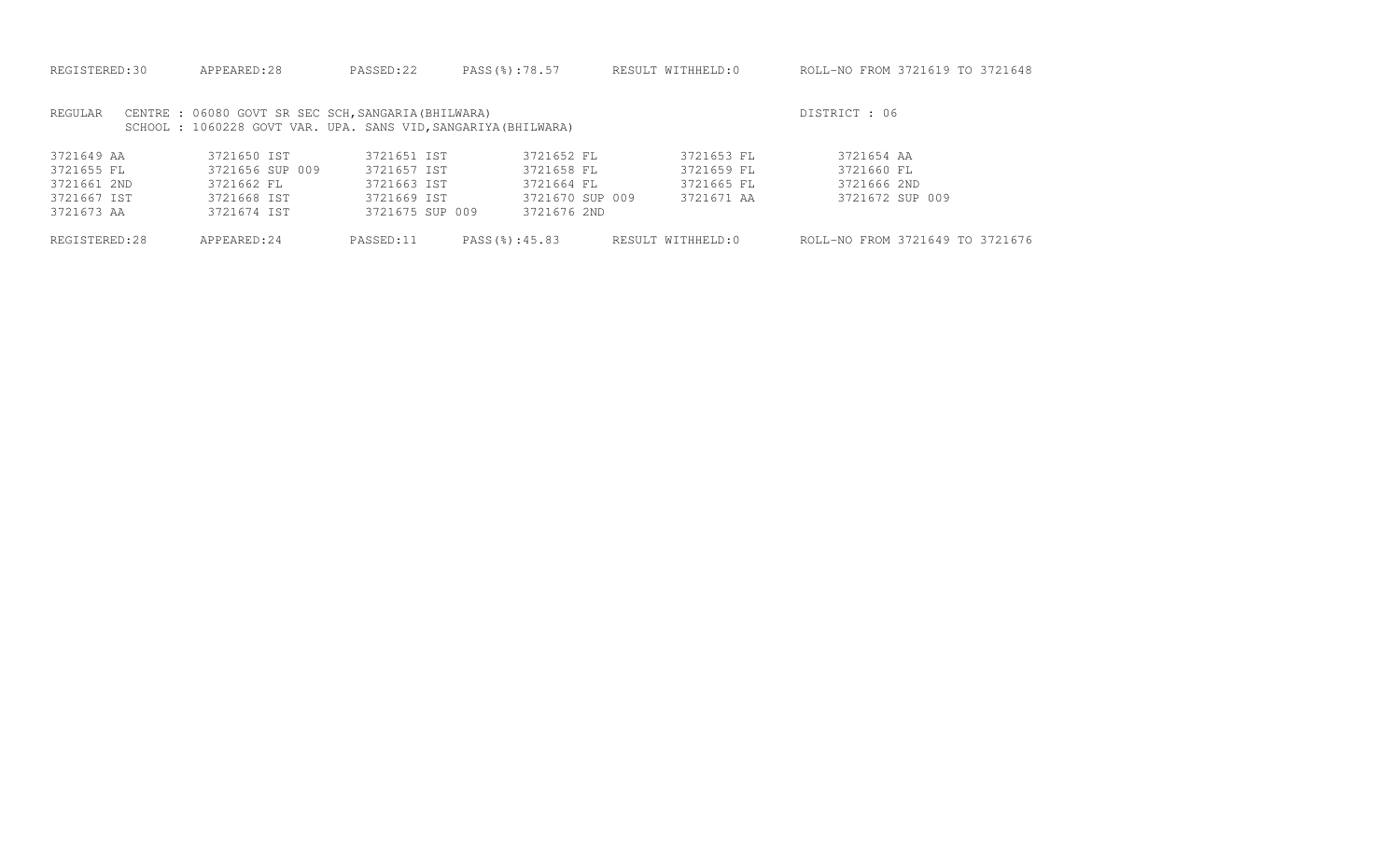|                               | REGULAR CENTRE : 06081 GOVT SR SEC SCH, BHAGWANPURA       |             | CENTRE : 06081 GOVT SR SEC SCH, BHAGWANPURA<br>SCHOOL : 1060244 GOVT VAR. UPDH. SANSKRIT VID., CHHAJUO KA KHEDA(BHILWARA) |                                                                                                                                                                                                                                                                                                                                                                                         | DISTRICT : 06                                                                                       |
|-------------------------------|-----------------------------------------------------------|-------------|---------------------------------------------------------------------------------------------------------------------------|-----------------------------------------------------------------------------------------------------------------------------------------------------------------------------------------------------------------------------------------------------------------------------------------------------------------------------------------------------------------------------------------|-----------------------------------------------------------------------------------------------------|
| 3721677 SUP 009<br>3721683 FL | 3721678 2ND<br>3721713 FL 3721714 IST 3721715 IST         | 3721679 3RD |                                                                                                                           | 3721680 2ND 3721681 2ND<br>3721684 IST 3721685 2ND 3721686 IST 3721687 2ND 3721688 2ND<br>3721689 SUP 009<br>3721690 ST21690 FL<br>3721695 IST 3721690 FL<br>3721701 SUP 009 3721702 IST 3721697 IST 3721698 2ND<br>3721701 SUP 009 3721702 IST 3721703 2ND 3721704 SUP 009 3721705 IST 3721706 SUP 009<br>3721707 SUP 009 3721708                                                      | 3721682 2ND                                                                                         |
|                               |                                                           |             |                                                                                                                           |                                                                                                                                                                                                                                                                                                                                                                                         | REGISTERED:39 APPEARED:38 PASSED:25 PASS(%):65.79 RESULT WITHHELD:0 ROLL-NO FROM 3721677 TO 3721715 |
|                               | REGULAR CENTRE : 06088 GOVT SR SEC SCH, SAWAIPUR          |             |                                                                                                                           | CENTRE : 06088 GOVT SR SEC SCH, SAWAIPUR<br>SCHOOL : 1060652 GOVT PRAV. SANS. VID., KHAJINA, KOTDI(BHILWARA)                                                                                                                                                                                                                                                                            | DISTRICT : 06                                                                                       |
| 3721722 2ND<br>3721728 IST    |                                                           |             |                                                                                                                           | 3721716 3RD 3721717 2ND 3721718 2ND 3721719 SUP 095 3721720 3RD 3721721 2ND<br>3721723 3RD 3721724 FL 3721725 IST 3721726 2ND 3721727 FL                                                                                                                                                                                                                                                |                                                                                                     |
|                               | REGISTERED:13 APPEARED:13 PASSED:10                       |             |                                                                                                                           |                                                                                                                                                                                                                                                                                                                                                                                         | PASS(%):76.92 RESULT WITHHELD:0 ROLL-NO FROM 3721716 TO 3721728                                     |
| REGULAR                       | CENTRE : 07001 GOVT CHOPRA SR SS, G SHAHAR, BIKANER       |             |                                                                                                                           | CENTRE : 07001 GOVT CHOPRA SR SS,G SHAHAR,BIKANER<br>SCHOOL : 1070195 SH GS GOVT VAR. UPA. SANS. VID.,BIKANER                                                                                                                                                                                                                                                                           | DISTRICT : 07                                                                                       |
| 3721729 2ND                   | 3721730 3RD<br>3721753 3RD 3721754 FL 3721755 3RD         |             |                                                                                                                           | 3721731 2ND 3721732 FL 3721733 3RD 3721734 3RD<br>$\begin{array}{cccccccc} 3721735 & 2\texttt{ND} & 3721736 & \texttt{SUP} & 3721737 & \texttt{IST} & 3721738 & 2\texttt{ND} & 3721739 & 2\texttt{ND} & 3721740 & 2\texttt{ND} & 3721741 & 2\texttt{ND} & 3721742 & 2\texttt{ND} & 3721743 & \texttt{RWH} & 3721744 & 2\texttt{UP} & 009 & 3721745 & 2\texttt{ND} & 3721746 & 2\texttt$ |                                                                                                     |
|                               |                                                           |             |                                                                                                                           |                                                                                                                                                                                                                                                                                                                                                                                         | REGISTERED:27 APPEARED:26 PASSED:18 PASS(%):69.23 RESULT WITHHELD:1 ROLL-NO FROM 3721729 TO 3721755 |
|                               | REGULAR CENTRE : 07005 GOVT MOHATA MC SR SEC SCH, BIKANER |             |                                                                                                                           | SCHOOL : JOURNAIR MO SR SEC SCH, BIKANER<br>SCHOOL : 1071116 GOVT PRAV SANS VID NATHUSAR MALIYAAN(BIKANER)                                                                                                                                                                                                                                                                              | DISTRICT : 07                                                                                       |
| 3721895 3RD                   |                                                           |             | 3721896 FL 3721897 FL 3721898 3RD                                                                                         | 3721889 3RD 3721890 FL 3721891 3RD 3721892 3RD 3721893 3RD 3721894 2ND                                                                                                                                                                                                                                                                                                                  |                                                                                                     |
| REGISTERED:10                 | APPEARED:10                                               | PASSED: 7   | PASS(%):70.00                                                                                                             |                                                                                                                                                                                                                                                                                                                                                                                         | RESULT WITHHELD: 0 ROLL-NO FROM 3721889 TO 3721898                                                  |

RESULT SUMMARY ------------------------------------------------------------------------------------------------------------------------------------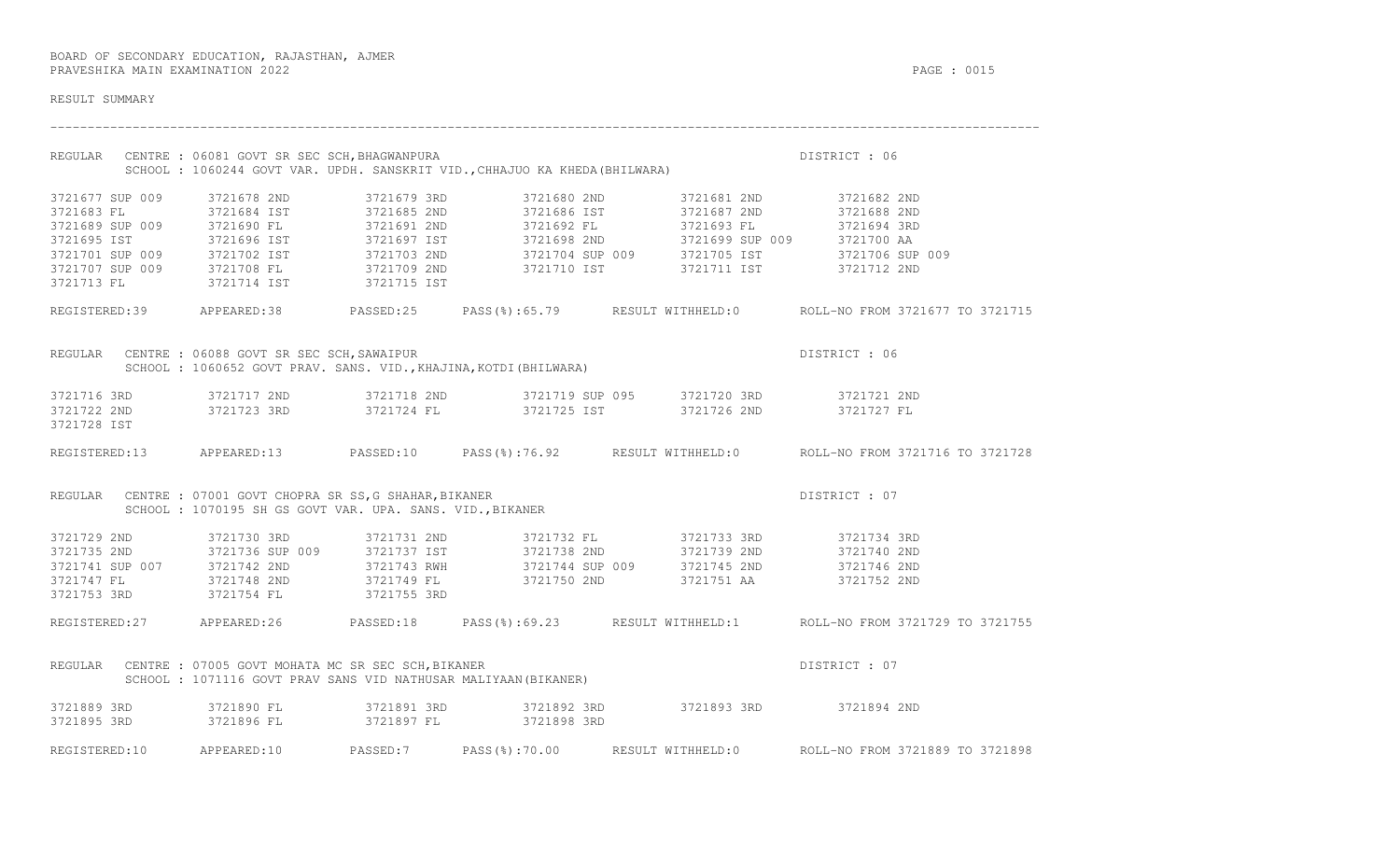## REGULAR CENTRE : 07044 GOVT SR SEC SCH, SHEKHSAR (BIKANER) CHARLEY CONTROLLER SECTION OF DISTRICT : 07 SCHOOL : 1070197 GOVT VAR. UPDH. SANS VID,S.B.KHODALA(BIKANER)

| 3721756 2ND     | 3721757 2ND | 3721758 2ND | 3721759 3RD | 3721760 AA          | 3721761 2ND |
|-----------------|-------------|-------------|-------------|---------------------|-------------|
| 3721762 2ND     | 3721763 2ND | 3721764 3RD | 3721765 3RD | 3721766 2ND         | 3721767 2ND |
| 3721768 2ND     | 3721769 IST | 3721770 2ND | 3721771 FL  | 3721772 IST         | 3721773 2ND |
| 3721774 2ND     | 3721775 FL  | 3721776 2ND | 3721777 FL  | 3721778 2ND         | 3721779 2ND |
| 3721780 2ND     | 3721781 IST | 3721782 3RD | 3721783 2ND | 3721784 FL          | 3721785 3RD |
| 3721786 2ND     | 3721787 TST | 3721788 2ND | 3721789 2ND | 3721790 2ND         | 3721791 FL  |
| 3721792 2ND     | 3721793 3RD | 3721794 2ND | 3721795 2ND | 3721796 SUP 002 009 | 3721797 FL  |
| 3721798 SUP 009 | 3721799 AA  | 3721800 2ND | 3721801 FL  | 3721802 2ND         |             |
|                 |             |             |             |                     |             |

| REGISTERED: 47 | APPEARED: 45 | PASSED:36 | PASS(%):80.00 | RESULT WITHHELD:0 | ROLL-NO FROM 3721756 TO 3721802 |
|----------------|--------------|-----------|---------------|-------------------|---------------------------------|
|                |              |           |               |                   |                                 |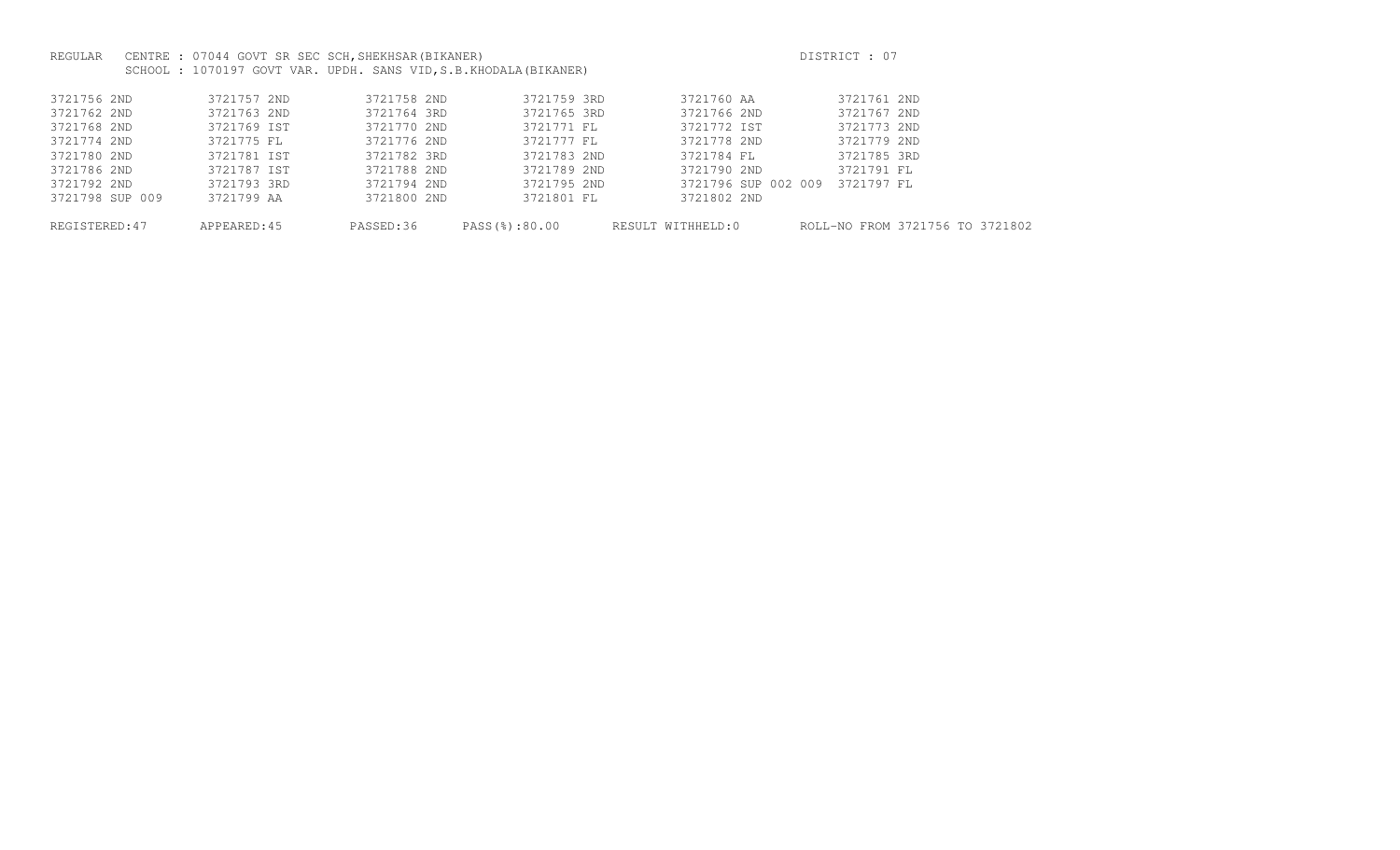| RESULT SUMMARY |                                                                                                                                |            |                                                                                                                |                                                                                                                                                                                                                                      |                                                                                                     |
|----------------|--------------------------------------------------------------------------------------------------------------------------------|------------|----------------------------------------------------------------------------------------------------------------|--------------------------------------------------------------------------------------------------------------------------------------------------------------------------------------------------------------------------------------|-----------------------------------------------------------------------------------------------------|
|                | SCHOOL : 1070674 GOVT PRA. SANS. VID., NOKHAGAON (BIKANER)                                                                     |            |                                                                                                                | REGULAR CENTRE : 07069 GOVT GIRLS SEC SCH, SUTHARO KA BAS, NOKHA (BIKANER)                                                                                                                                                           | DISTRICT : 07                                                                                       |
| 3721815 3RD    |                                                                                                                                |            |                                                                                                                |                                                                                                                                                                                                                                      |                                                                                                     |
|                |                                                                                                                                |            |                                                                                                                |                                                                                                                                                                                                                                      | REGISTERED:13 APPEARED:13 PASSED:11 PASS(%):84.62 RESULT WITHHELD:0 ROLL-NO FROM 3721803 TO 3721815 |
|                | REGULAR CENTRE : 07104 SMT GDB GOVT GIRLS SR SS, NAPASAR (BIKANER)<br>SCHOOL: 1070713 GOVT PRAV. SANS. VID., NAPASAR (BIKANER) |            |                                                                                                                |                                                                                                                                                                                                                                      | DISTRICT : 07                                                                                       |
| 3721840 IST    |                                                                                                                                |            |                                                                                                                | 3721816 IST 3721817 IST 3721818 2ND 3721819 IST 3721820 2ND 3721822 2ND 3721822 2ND 3721823 SUP 009 3721823 IST<br>3721822 2ND 3721823 SUP 009 3721824 FL 3721825 FL 3721826 SUP 009 3721827 2ND<br>3721838 FL 3721839 2ND 3721830 I |                                                                                                     |
|                |                                                                                                                                |            |                                                                                                                |                                                                                                                                                                                                                                      | REGISTERED:25 APPEARED:25 PASSED:18 PASS(%):72.00 RESULT WITHHELD:0 ROLL-NO FROM 3721816 TO 3721840 |
|                | REGULAR CENTRE : 07126 GOVT SR SEC SCH, AADSAR (BIKANER)                                                                       |            | SCHOOL : 1070673 GOVT PRA. SANS. VID., DHEERDESAR PUROHITAN (BIKANER)                                          |                                                                                                                                                                                                                                      | DISTRICT : 07                                                                                       |
|                |                                                                                                                                |            |                                                                                                                | 3721853 3RD 3721854 SUP 007 3721855 IST 3721856 3RD 3721857 2ND                                                                                                                                                                      |                                                                                                     |
|                |                                                                                                                                |            |                                                                                                                |                                                                                                                                                                                                                                      | REGISTERED:17 APPEARED:17 PASSED:13 PASS(%):76.47 RESULT WITHHELD:1 ROLL-NO FROM 3721841 TO 3721857 |
|                | REGULAR CENTRE : 07130 GOVT SR SEC SCH, SINTHAL (BIKANER)                                                                      |            | CENTRE : 07130 GOVT SR SEC SCH, SINTHAL (BIKANER)<br>SCHOOL : 1070712 GOVT PRAV. SANS. VID., BELASAR (BIKANER) |                                                                                                                                                                                                                                      | DISTRICT : 07                                                                                       |
| 3721864 2ND    |                                                                                                                                |            |                                                                                                                | 3721858 RWH 3721859 2ND 3721860 2ND 3721861 3RD 3721862 2ND 3721863 IST                                                                                                                                                              |                                                                                                     |
|                |                                                                                                                                |            |                                                                                                                |                                                                                                                                                                                                                                      | REGISTERED:7 APPEARED:7 PASSED:6 PASS(%):85.71 RESULT WITHHELD:1 ROLL-NO FROM 3721858 TO 3721864    |
|                | REGULAR CENTRE : 07148 GOVT SR SEC SCH, KESAR DESAR JATAN (BIKANER)                                                            |            | SCHOOL : 1070603 VIVEK BAL V M PRAV. SANS. VID., KESHARDESAR, JATAN (BIKANER)                                  |                                                                                                                                                                                                                                      | DISTRICT : 07                                                                                       |
| 3721865 2ND    | 3721866 FL                                                                                                                     | 3721867 AA | 3721868 3RD                                                                                                    |                                                                                                                                                                                                                                      |                                                                                                     |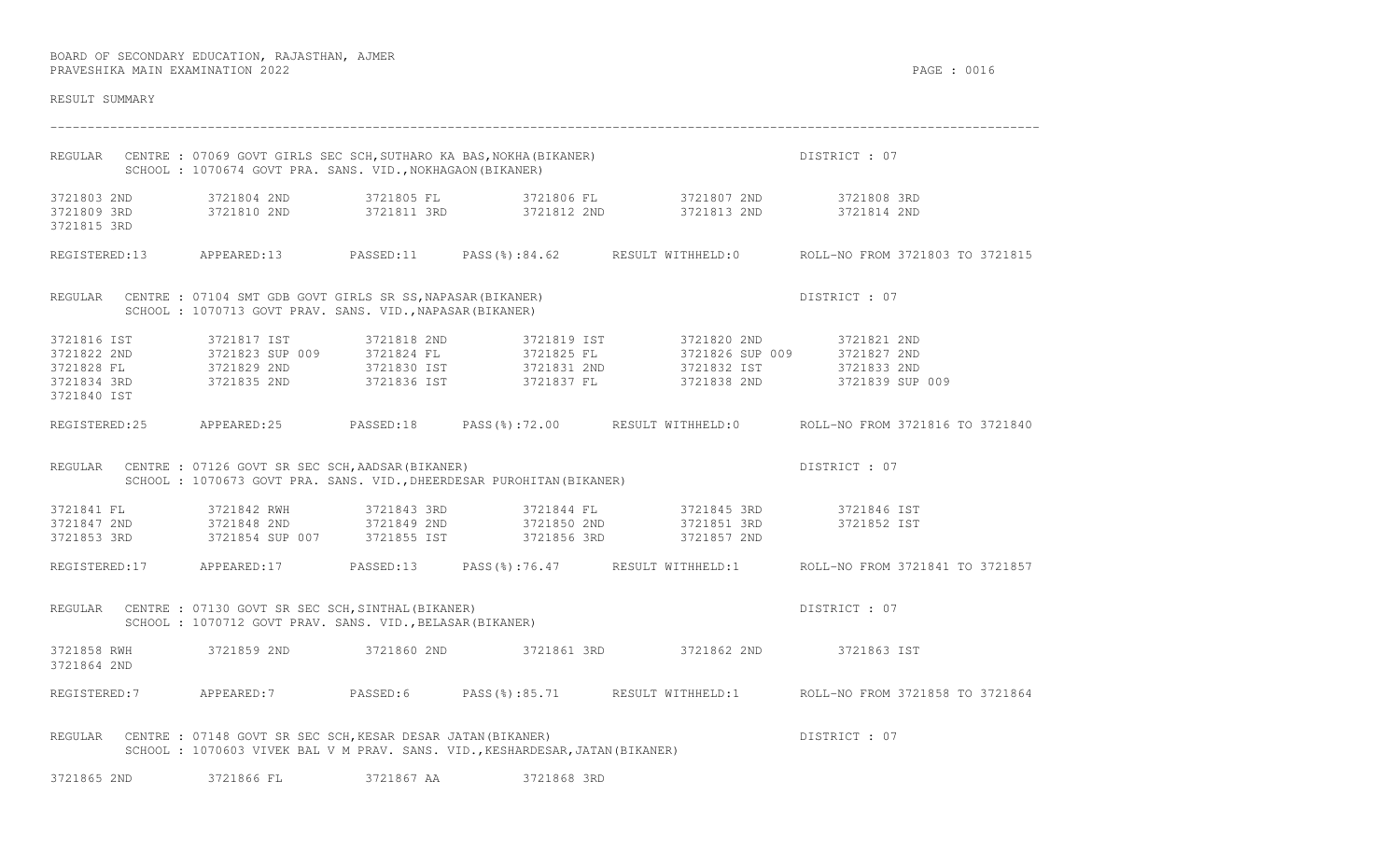| REGISTERED: 4              | APPEARED: 3                                                                                                                   | PASSED:2                   | PASS(%):66.67              | RESULT WITHHELD:0          | ROLL-NO FROM 3721865 TO 3721868 |
|----------------------------|-------------------------------------------------------------------------------------------------------------------------------|----------------------------|----------------------------|----------------------------|---------------------------------|
| REGULAR                    | CENTRE : 07148 GOVT SR SEC SCH, KESAR DESAR JATAN (BIKANER)<br>SCHOOL : 1071140 GOVT PRAV SANS VID, KESARDESAR JATAN(BIKANER) |                            |                            |                            | DISTRICT : 07                   |
| 3721869 2ND<br>3721875 AA  | 3721870 3RD<br>3721876 2ND                                                                                                    | 3721871 2ND<br>3721877 3RD | 3721872 2ND<br>3721878 2ND | 3721873 2ND<br>3721879 TST | 3721874 2ND<br>3721880 IST      |
| 3721881 3RD<br>3721887 2ND | 3721882 SUP 002 009<br>3721888 3RD                                                                                            | 3721883 FL                 | 3721884 2ND                | 3721885 IST                | 3721886 SUP 009                 |
| REGISTERED:20              | APPEARED:19                                                                                                                   | PASSED:16                  | PASS(%):84.21              | RESULT WITHHELD:0          | ROLL-NO FROM 3721869 TO 3721888 |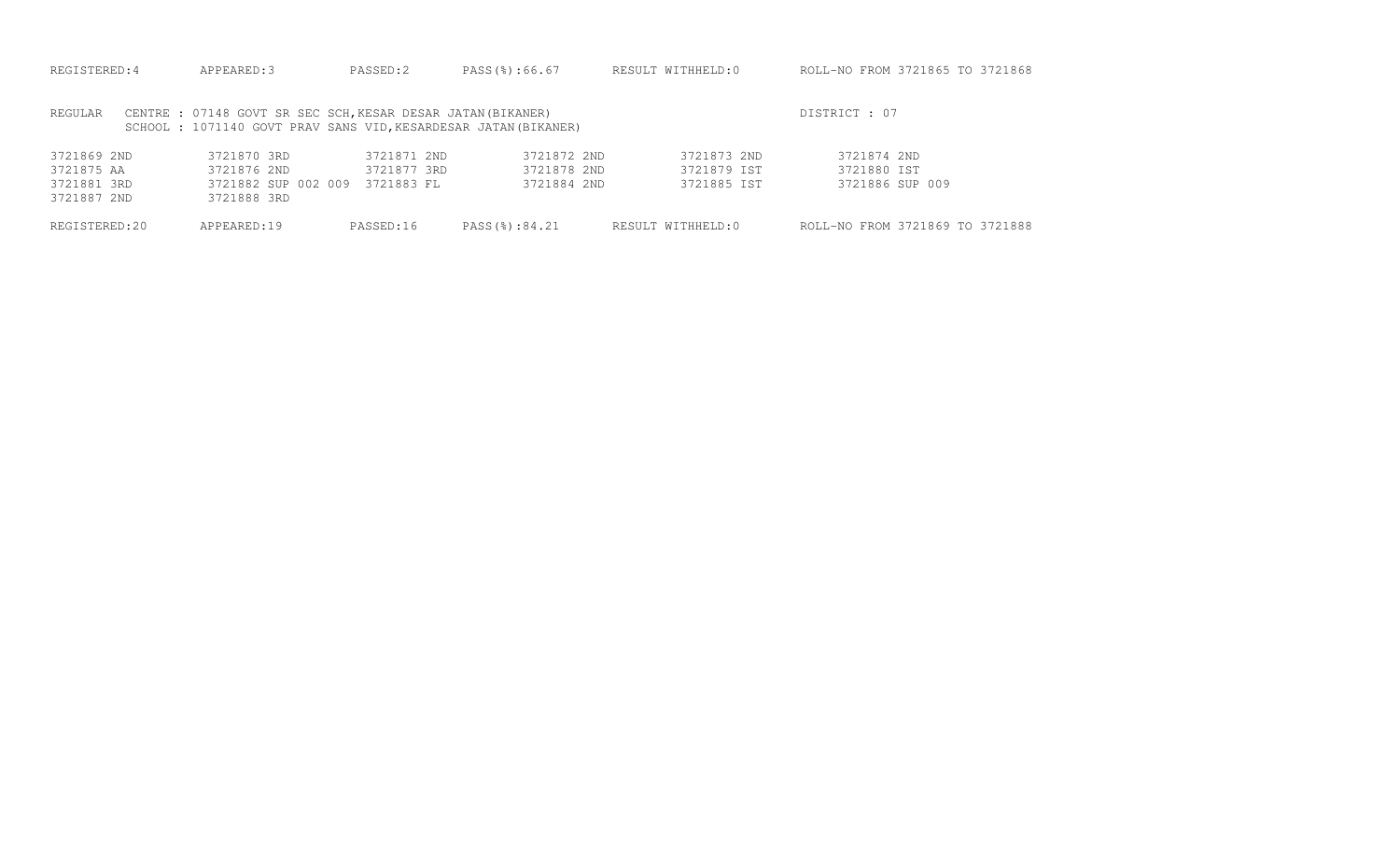| RESULT SUMMARY |                                                                                                                         |  |                                                                                                                                                                                                                                                                                                           |                                                                                                     |
|----------------|-------------------------------------------------------------------------------------------------------------------------|--|-----------------------------------------------------------------------------------------------------------------------------------------------------------------------------------------------------------------------------------------------------------------------------------------------------------|-----------------------------------------------------------------------------------------------------|
|                |                                                                                                                         |  | REGULAR CENTRE : 07168 GOVT SR SEC SCH, BAMANWALI, LOONKARANSAR(BIKANER)<br>SCHOOL : 1070604 GOVT PRAV. SANS. VID., BAMANWALI, TEH-LOONKARANSAR(BIKANER)                                                                                                                                                  |                                                                                                     |
| 3721905 IST    | 3721906 2ND                                                                                                             |  | $3721899 \text{ } 3RD \qquad \qquad 3721900 \text{ } 3RD \qquad \qquad 3721901 \text{ } 1ST \qquad \qquad 3721902 \text{ } 1ST \qquad \qquad 3721903 \text{ } 1ST \qquad \qquad 3721904 \text{ } 1ST$                                                                                                     |                                                                                                     |
|                |                                                                                                                         |  |                                                                                                                                                                                                                                                                                                           | REGISTERED:8 APPEARED:8 PASSED:8 PASS(%):100.00 RESULT WITHHELD:0 ROLL-NO FROM 3721899 TO 3721906   |
|                | SCHOOL : 1070204 GOVT VAR. UPA. SANS VID, KAKARWALA TEH. LUNKARANSAR (BIKANER)                                          |  | REGULAR CENTRE : 07200 GOVT SR SEC SCH, KAKADWALA (LOONKARANSAR) (BIKANER)                                                                                                                                                                                                                                | DISTRICT : 07                                                                                       |
|                |                                                                                                                         |  | $\begin{array}{cccccccc} 3721907 & 2ND & & 3721908 & 1ST & & 3721909 & 1ST & & 3721910 & 1ST & & 3721911 & 1ST & & 3721912 & 2ND \\ 3721913 & 1ST & & 3721914 & 3RD & & 3721915 & 2ND & & 3721916 & 1ST & & 3721917 & 2ND & 3721918 & 1ST \\ 3721919 & 1ST & & 3721920 & 5UP & 007 & & 3721921 & 2ND & &$ |                                                                                                     |
|                |                                                                                                                         |  |                                                                                                                                                                                                                                                                                                           | REGISTERED:33 APPEARED:33 PASSED:31 PASS(%):93.94 RESULT WITHHELD:0 ROLL-NO FROM 3721907 TO 3721939 |
|                | SCHOOL: 1070675 GOVT PRA. SANS. VID., GADWALA (BIKANER)                                                                 |  | REGULAR CENTRE : 07204 GOVT SR SEC SCH, GADHWALA (BIKANER)                                                                                                                                                                                                                                                | DISTRICT : 07                                                                                       |
|                |                                                                                                                         |  | 3721940 IST 3721941 IST 3721942 IST 3721943 AA 3721944 2ND                                                                                                                                                                                                                                                |                                                                                                     |
|                |                                                                                                                         |  |                                                                                                                                                                                                                                                                                                           | REGISTERED:5 APPEARED:4 PASSED:4 PASS(%):100.00 RESULT WITHHELD:0 ROLL-NO FROM 3721940 TO 3721944   |
|                | SCHOOL: 1080437 GOVT PRAV. SANS. VID., GANESH BAG, DEVPURA (BUNDI)                                                      |  | REGULAR CENTRE : 08001 GOVT GIRLS SR SEC SCH, HOUSING BOARD COLONY, VIKAS NAGAR, BUNDI DISTRICT : 08                                                                                                                                                                                                      |                                                                                                     |
|                |                                                                                                                         |  | 3721945 3RD 3721946 FL 3721947 FL 3721948 3RD 3721949 IST 3721950 FL<br>3721951 IST 3721952 2ND 3721953 IST 3721954 FL 3721955 FL 3721956 FL<br>3721957 2ND 3721958 3RD 3721959 FL 3721960 FL 3721961 2ND 3721962 2ND<br>3721963 FL 3721964 FL 3721965 FL 3721960 FL 3721961 2ND 3721962 2ND              |                                                                                                     |
|                |                                                                                                                         |  |                                                                                                                                                                                                                                                                                                           | REGISTERED:21 APPEARED:21 PASSED:10 PASS(%):47.62 RESULT WITHHELD:0 ROLL-NO FROM 3721945 TO 3721965 |
|                | REGULAR CENTRE : 08015 GOVT MAHARANI GIRLS SR SS, BUNDI<br>SCHOOL: 1080096 GOVT VAR. UPA. SANS VID, CHHATRAPURA (BUNDI) |  |                                                                                                                                                                                                                                                                                                           | DISTRICT : 08                                                                                       |
|                |                                                                                                                         |  |                                                                                                                                                                                                                                                                                                           |                                                                                                     |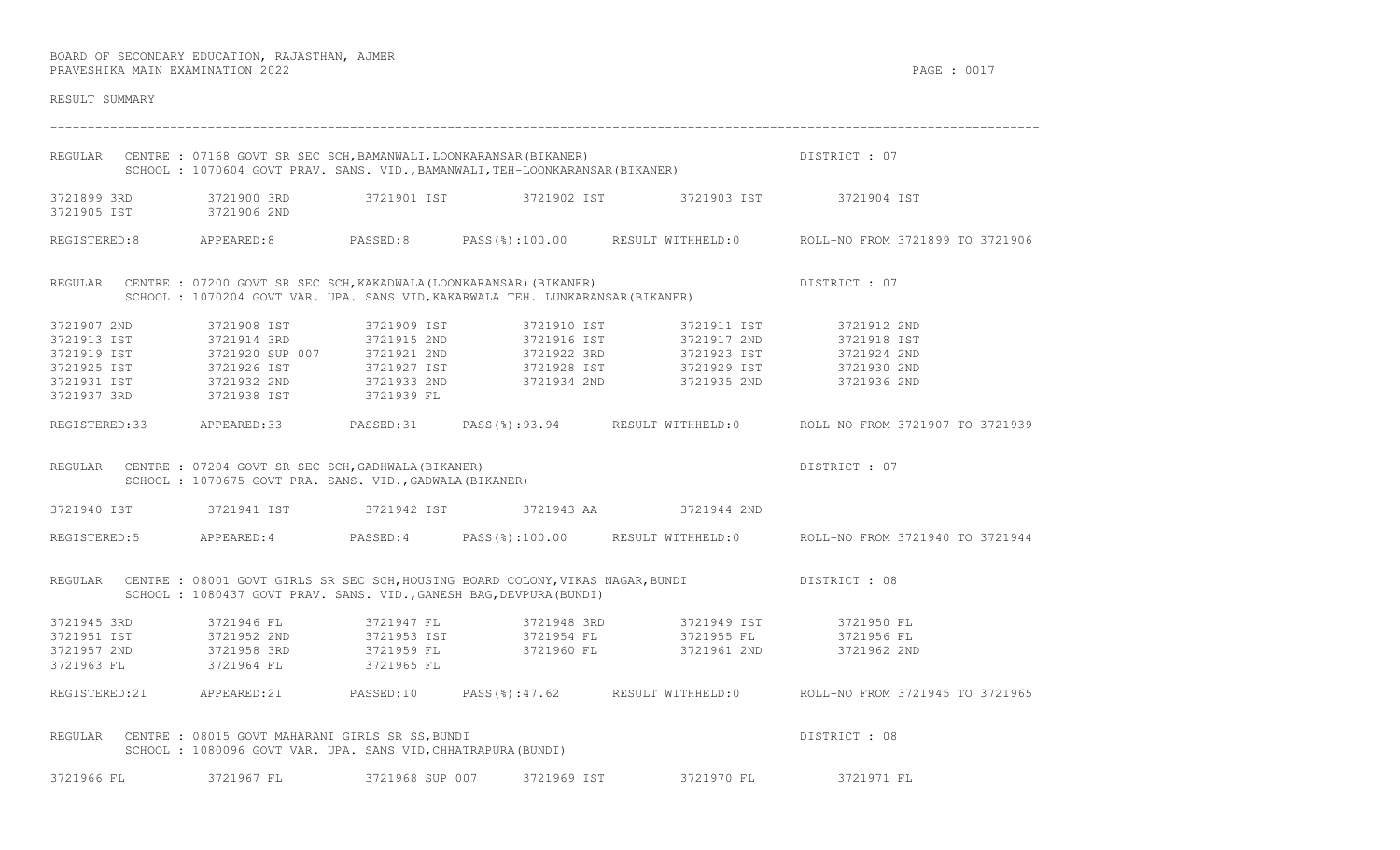| 3721972 3RD     | 3721973 2ND | 3721974 FL  | 3721975 FL    | 3721976 FL        | 3721977 2ND                     |
|-----------------|-------------|-------------|---------------|-------------------|---------------------------------|
| 3721978 IST     | 3721979 IST | 3721980 FL  | 3721981 IST   | 3721982 2ND       | 3721983 3RD                     |
| 3721984 3RD     | 3721985 FL  | 3721986 2ND | 3721987 TST   | 3721988 2ND       | 3721989 FL                      |
| 3721990 2ND     | 3721991 FL  | 3721992 FL  | 3721993 2ND   | 3721994 TST       | 3721995 SUP 009                 |
| 3721996 FL      | 3721997 TST | 3721998 2ND | 3721999 FL    | 3722000 3RD       | 3722001 TST                     |
| 3722002 IST     | 3722003 FL  | 3722004 AA  | 3722005 FL    | 3722006 FL        | 3722007 2ND                     |
| 3722008 2ND     | 3722009 FL  | 3722010 FL  | 3722011 2ND   | 3722012 FL        | 3722013 2ND                     |
| 3722014 SUP 007 | 3722015 FL  | 3722016 3RD | 3722017 2ND   | 3722018 2ND       |                                 |
| REGISTERED:53   | APPEARED:52 | PASSED:28   | PASS(%):53.85 | RESULT WITHHELD:0 | ROLL-NO FROM 3721966 TO 3722018 |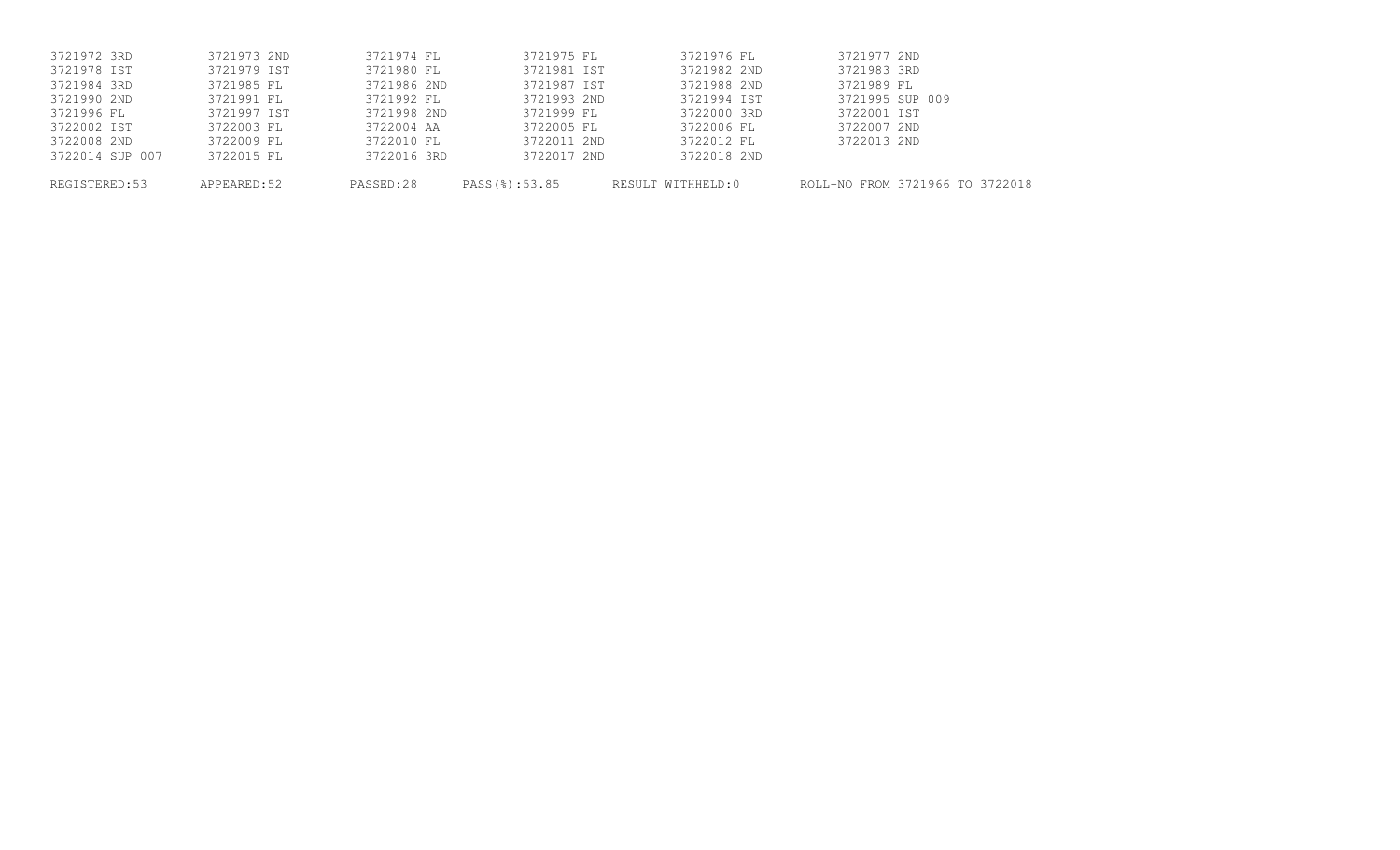| RESULT SUMMARY            |                                                                                                                                                                          |  |                                                                                                                                                                                                                                                                                                                                                           |                                                                                                     |
|---------------------------|--------------------------------------------------------------------------------------------------------------------------------------------------------------------------|--|-----------------------------------------------------------------------------------------------------------------------------------------------------------------------------------------------------------------------------------------------------------------------------------------------------------------------------------------------------------|-----------------------------------------------------------------------------------------------------|
|                           | REGULAR CENTRE : 08015 GOVT MAHARANI GIRLS SR SS, BUNDI                                                                                                                  |  | CENTRE : 08015 GOVT MAHARANI GIRLS SR SS,BUNDI<br>SCHOOL : 1080097 GOVT VAR. UPDH. SANSKRIT VID,INDIRA COLONY,BUNDI                                                                                                                                                                                                                                       | DISTRICT : 08                                                                                       |
|                           |                                                                                                                                                                          |  | $\begin{array}{cccccccc} 3722019 & 3 \text{RD} & 3722020 & 3 \text{RD} & 3722021 & \text{FL} & 3722022 & \text{FL} & 3722023 & 3 \text{RD} & 3722024 & \text{FL} \\ 3722025 & 2 \text{ND} & 3722026 & 2 \text{ND} & 3722027 & \text{FL} & 3722028 & 2 \text{ND} & 3722029 & 3 \text{RD} & 3722030 & \text{AA} \\ 3722031 & \text{FL} & 37$                |                                                                                                     |
|                           |                                                                                                                                                                          |  |                                                                                                                                                                                                                                                                                                                                                           |                                                                                                     |
|                           |                                                                                                                                                                          |  |                                                                                                                                                                                                                                                                                                                                                           |                                                                                                     |
|                           |                                                                                                                                                                          |  |                                                                                                                                                                                                                                                                                                                                                           |                                                                                                     |
|                           |                                                                                                                                                                          |  |                                                                                                                                                                                                                                                                                                                                                           |                                                                                                     |
| 3722055 FL                |                                                                                                                                                                          |  |                                                                                                                                                                                                                                                                                                                                                           |                                                                                                     |
|                           |                                                                                                                                                                          |  |                                                                                                                                                                                                                                                                                                                                                           | REGISTERED:37 APPEARED:36 PASSED:18 PASS(%):50.00 RESULT WITHHELD:0 ROLL-NO FROM 3722019 TO 3722055 |
|                           | CENTRE : 08024 GOVT SR SEC SCH, KHATKAR<br>SCHOOL : 1080438 GOVT PRAV. SANS. VID., HARIPURA, JAWRA KI JHOPDIYA(BUNDI)<br>REGULAR CENTRE : 08024 GOVT SR SEC SCH, KHATKAR |  |                                                                                                                                                                                                                                                                                                                                                           | DISTRICT : 08                                                                                       |
|                           |                                                                                                                                                                          |  |                                                                                                                                                                                                                                                                                                                                                           |                                                                                                     |
|                           |                                                                                                                                                                          |  | 3722056 FL 3722057 FL 3722058 IST 3722059 FL 3722060 FL 3722060 FL 3722061 3RD                                                                                                                                                                                                                                                                            |                                                                                                     |
|                           |                                                                                                                                                                          |  | 3722062 FL 3722063 FL 3722064 FL 3722065 FL 3722066 FL 3722066 FL 3722067 FL                                                                                                                                                                                                                                                                              |                                                                                                     |
| 3722068 3RD               |                                                                                                                                                                          |  |                                                                                                                                                                                                                                                                                                                                                           |                                                                                                     |
|                           |                                                                                                                                                                          |  |                                                                                                                                                                                                                                                                                                                                                           | REGISTERED:13 APPEARED:13 PASSED:3 PASS(%):23.08 RESULT WITHHELD:0 ROLL-NO FROM 3722056 TO 3722068  |
|                           | UENTRE : 08025 GOVT SR SEC SCH, KAPREN<br>SCHOOL : 1080098 GOVT VAR. UPA. SANS. VID., AJANDA (BUNDI)<br>REGULAR CENTRE : 08025 GOVT SR SEC SCH, KAPREN                   |  |                                                                                                                                                                                                                                                                                                                                                           | DISTRICT : 08                                                                                       |
|                           |                                                                                                                                                                          |  |                                                                                                                                                                                                                                                                                                                                                           |                                                                                                     |
|                           |                                                                                                                                                                          |  | $\begin{array}{cccccccc} 3722069 \text{ FL} & 3722070 \text{ FL} & 3722070 \text{ FL} & 3722071 \text{ ZND} & 3722072 \text{ IST} & 3722073 \text{ ZND} & 3722074 \text{ ZND} \\ 3722075 \text{ ZND} & 3722076 \text{ FL} & 3722077 \text{ SND} & 3722078 \text{ FL} & 3722079 \text{ SUP} & 002 \text{ }009 \text{ } 3722080 \text{ } 2 \text{ND} \\ 37$ |                                                                                                     |
|                           |                                                                                                                                                                          |  |                                                                                                                                                                                                                                                                                                                                                           |                                                                                                     |
|                           |                                                                                                                                                                          |  |                                                                                                                                                                                                                                                                                                                                                           |                                                                                                     |
|                           |                                                                                                                                                                          |  |                                                                                                                                                                                                                                                                                                                                                           |                                                                                                     |
|                           |                                                                                                                                                                          |  |                                                                                                                                                                                                                                                                                                                                                           |                                                                                                     |
|                           |                                                                                                                                                                          |  |                                                                                                                                                                                                                                                                                                                                                           |                                                                                                     |
|                           |                                                                                                                                                                          |  |                                                                                                                                                                                                                                                                                                                                                           | REGISTERED:32 APPEARED:32 PASSED:24 PASS(%):75.00 RESULT WITHHELD:0 ROLL-NO FROM 3722069 TO 3722100 |
|                           | REGULAR CENTRE : 08026 GOVT GIRLS SR SEC SCH, KAPREN                                                                                                                     |  |                                                                                                                                                                                                                                                                                                                                                           | DISTRICT : 08                                                                                       |
|                           |                                                                                                                                                                          |  |                                                                                                                                                                                                                                                                                                                                                           |                                                                                                     |
| 3722113 3RD               | 3722114 2ND                                                                                                                                                              |  | $\begin{array}{cccccccc} 3722101 \text{ FL} & 3722102 \text{ FL} & 3722103 \text{ FL} & 3722104 \text{ FL} & 3722105 \text{ FL} & 3722105 \text{ FL} & 3722106 \text{ FL} \\ 3722107 \text{ 3RD} & 3722108 \text{ FL} & 3722109 \text{ 2ND} & 3722110 \text{ 3RD} & 3722111 \text{ FL} & 3722112 \text{ 3RD} \end{array}$                                 |                                                                                                     |
| REGISTERED:14 APPEARED:14 |                                                                                                                                                                          |  |                                                                                                                                                                                                                                                                                                                                                           | PASSED:6 PASS(%):42.86 RESULT WITHHELD:0 ROLL-NO FROM 3722101 TO 3722114                            |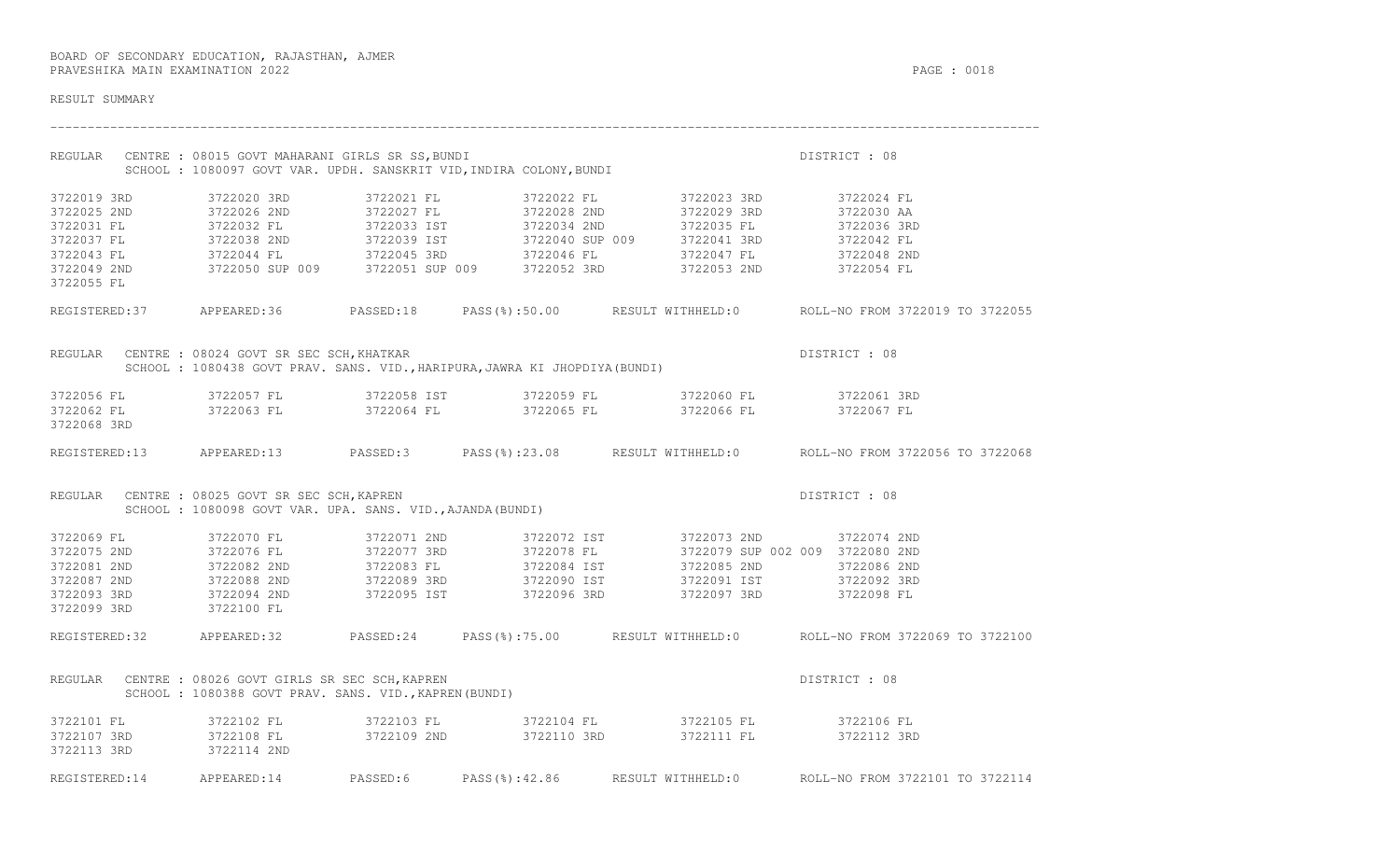| REGULAR                  | CENTRE : 08028 GOVT SR SEC SCH, KESHORAIPATAN<br>SCHOOL: 1080440 GOVT PRAV. SANS. VID., KESHORAI PATAN(BUNDI) |                           |                           | DISTRICT : 08     |                                 |  |
|--------------------------|---------------------------------------------------------------------------------------------------------------|---------------------------|---------------------------|-------------------|---------------------------------|--|
| 3722115 FL<br>3722121 FL | 3722116 FL<br>3722122 2ND                                                                                     | 3722117 3RD<br>3722123 FL | 3722118 FL<br>3722124 3RD | 3722119 FL        | 3722120 3RD                     |  |
| REGISTERED:10            | APPEARED:10                                                                                                   | PASSED:4                  | PASS(%):40.00             | RESULT WITHHELD:0 | ROLL-NO FROM 3722115 TO 3722124 |  |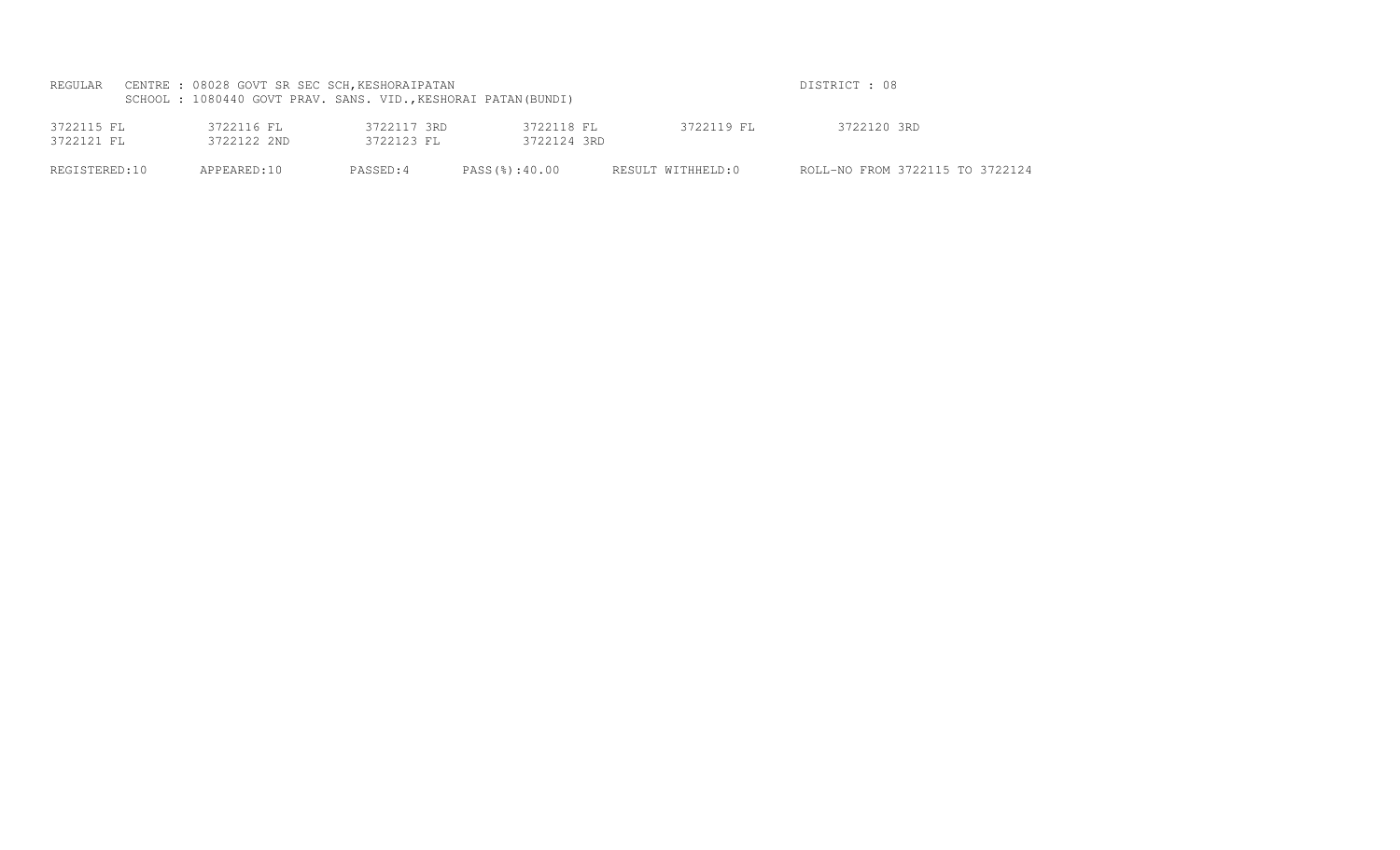| RESULT SUMMARY |                                                                                                              |          |                                                                             |                                                                                                                                                                                                                                                                                                                                                  |                                                                                                     |
|----------------|--------------------------------------------------------------------------------------------------------------|----------|-----------------------------------------------------------------------------|--------------------------------------------------------------------------------------------------------------------------------------------------------------------------------------------------------------------------------------------------------------------------------------------------------------------------------------------------|-----------------------------------------------------------------------------------------------------|
|                | REGULAR CENTRE : 08052 GOVT SR SEC SCH, HINDOLI<br>SCHOOL : 1080439 GOVT VAR UPA SANS. VID., HINDOLI (BUNDI) |          |                                                                             |                                                                                                                                                                                                                                                                                                                                                  | DISTRICT : 08                                                                                       |
|                |                                                                                                              |          |                                                                             |                                                                                                                                                                                                                                                                                                                                                  |                                                                                                     |
|                |                                                                                                              |          |                                                                             |                                                                                                                                                                                                                                                                                                                                                  |                                                                                                     |
| 3722167 3RD    |                                                                                                              |          |                                                                             | $\begin{array}{cccccc} 3722125 \text{ FL} & 3722126 \text{ FL} & 3722126 \text{ FL} & 3722127 \text{ FL} & 3722128 \text{ FL} & 3722130 \text{ FL} & 3722131 \text{ 3RD} & 3722132 \text{ FL} & 3722132 \text{ FL} & 3722139 \text{ FL} & 3722135 \text{ FL} & 3722136 \text{ FL} & 3722136 \text{ FL} & 3722137 \text{ LST} & 3722138 \text{ 2$ |                                                                                                     |
|                |                                                                                                              |          |                                                                             |                                                                                                                                                                                                                                                                                                                                                  | REGISTERED:43 APPEARED:42 PASSED:18 PASS(%):42.86 RESULT WITHHELD:0 ROLL-NO FROM 3722125 TO 3722167 |
|                | SCHOOL : 1080156 ADARSH PRAV SANS VID., BANSI (BUNDI)                                                        |          |                                                                             | REGULAR CENTRE : 08125 MAA BHARTI VIDHYA MANDIR SR SEC SCH, BANSI (BUNDI)                                                                                                                                                                                                                                                                        | DISTRICT : 08                                                                                       |
|                |                                                                                                              |          |                                                                             | $\begin{array}{cccccccc} 3722168 & 3\text{RD} & 3722169 & \text{FL} & 3722170 & 3\text{RD} & 3722171 & 3\text{RD} & 3722172 & 2\text{ND} & 3722173 & 2\text{ND} & 3722179 & 1\text{ST} & 3722175 & 2\text{ND} & 3722178 & 1\text{ST} & 3722179 & 1\text{ST} & 3722181 & 2\text{ND} & 3722181 & 2\text{ND} & 3722181 & $                          |                                                                                                     |
| 3722186 IST    |                                                                                                              |          |                                                                             |                                                                                                                                                                                                                                                                                                                                                  |                                                                                                     |
|                |                                                                                                              |          |                                                                             |                                                                                                                                                                                                                                                                                                                                                  | REGISTERED:19 APPEARED:19 PASSED:18 PASS(%):94.74 RESULT WITHHELD:0 ROLL-NO FROM 3722168 TO 3722186 |
|                | REGULAR CENTRE : 09026 GOVT SR SEC SCH, CHANDERIYA, CHITTORGARH                                              |          |                                                                             | CENTRE : 09026 GOVT SR SEC SCH, CHANDERIYA, CHITTORGARH<br>SCHOOL : 1090542 GOVT PRAV. SANS. VID., RAMDEO JI KA CHANDERIYA(CHITTORGARH)                                                                                                                                                                                                          |                                                                                                     |
|                |                                                                                                              |          |                                                                             | $\begin{array}{cccccccc} 3722187 & 3\text{RD} & 3722188 & 2\text{ND} & 3722189 & \text{FL} & 3722190 & 2\text{ND} & 3722191 & 2\text{ND} & 3722192 & \text{FL} \\ 3722193 & 2\text{ND} & 3722194 & \text{FL} & 3722195 & \text{FL} & 3722196 & \text{FL} & 3722197 & \text{FL} & 3722198 & \text{FL} \\ 3722199 & \text{FL} & 372220$            |                                                                                                     |
|                |                                                                                                              |          |                                                                             |                                                                                                                                                                                                                                                                                                                                                  | REGISTERED:22 APPEARED:20 PASSED:9 PASS(%):45.00 RESULT WITHHELD:0 ROLL-NO FROM 3722187 TO 3722208  |
|                | REGULAR CENTRE : 09029 GOVT SR SEC SCH, BANSEN                                                               |          | SCHOOL: 1090550 GOVT PRAV. SANS. VID., BHUTIYAKHURD, BHADESAR (CHITTORGARH) |                                                                                                                                                                                                                                                                                                                                                  | DISTRICT : 09                                                                                       |
| 3722215 3RD    | 3722216 2ND 3722217 2ND                                                                                      |          |                                                                             | 3722209 2ND 3722210 2ND 3722211 3RD 3722212 3RD 3722213 2ND 3722214 FL                                                                                                                                                                                                                                                                           |                                                                                                     |
| REGISTERED: 9  | APPEARED: 9                                                                                                  | PASSED:8 | PASS(%):88.89                                                               |                                                                                                                                                                                                                                                                                                                                                  | RESULT WITHHELD:0 ROLL-NO FROM 3722209 TO 3722217                                                   |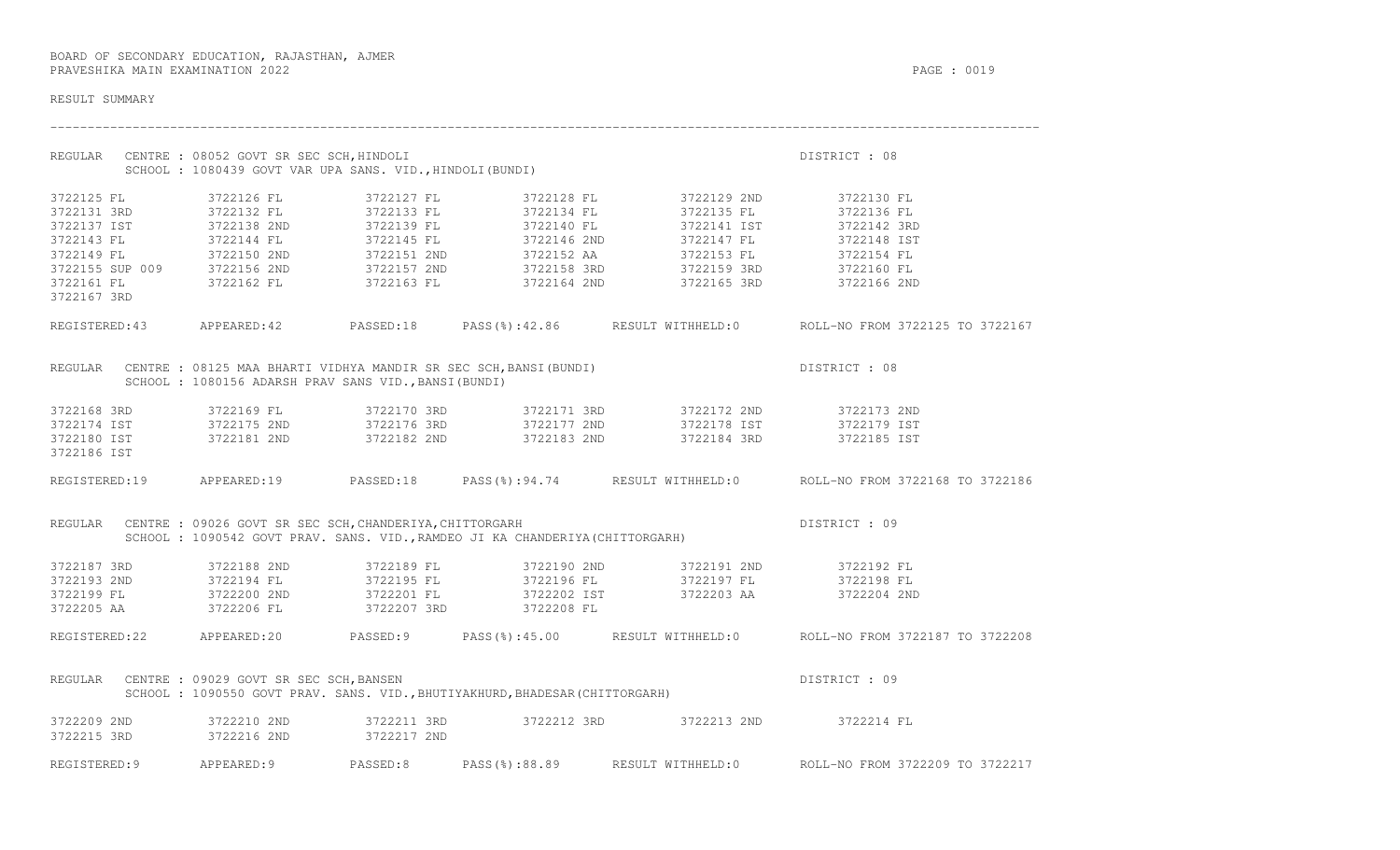| REGULAR       | CENTRE : 09066 GOVT SR SEC SCH, FALWA                          |             |                |                   | DISTRICT: 09                    |
|---------------|----------------------------------------------------------------|-------------|----------------|-------------------|---------------------------------|
|               | SCHOOL: 1090190 GOVT VAR. UPA. SANS VID, KARUNDA (CHITTORGARH) |             |                |                   |                                 |
| 3722218 IST   | 3722219 2ND                                                    | 3722220 2ND | 3722221 2ND    | 3722222 2ND       | 3722223 2ND                     |
| 3722224 IST   | 3722225 3RD                                                    | 3722226 2ND | 3722227 IST    | 3722228 TST       | 3722229 2ND                     |
| 3722230 2ND   | 3722231 2ND                                                    | 3722232 2ND | 3722233 2ND    | 3722234 IST       | 3722235 2ND                     |
| 3722236 3RD   | 3722237 TST                                                    | 3722238 IST |                |                   |                                 |
| REGISTERED:21 | APPEARED: 21                                                   | PASSED:21   | PASS(%):100.00 | RESULT WITHHELD:0 | ROLL-NO FROM 3722218 TO 3722238 |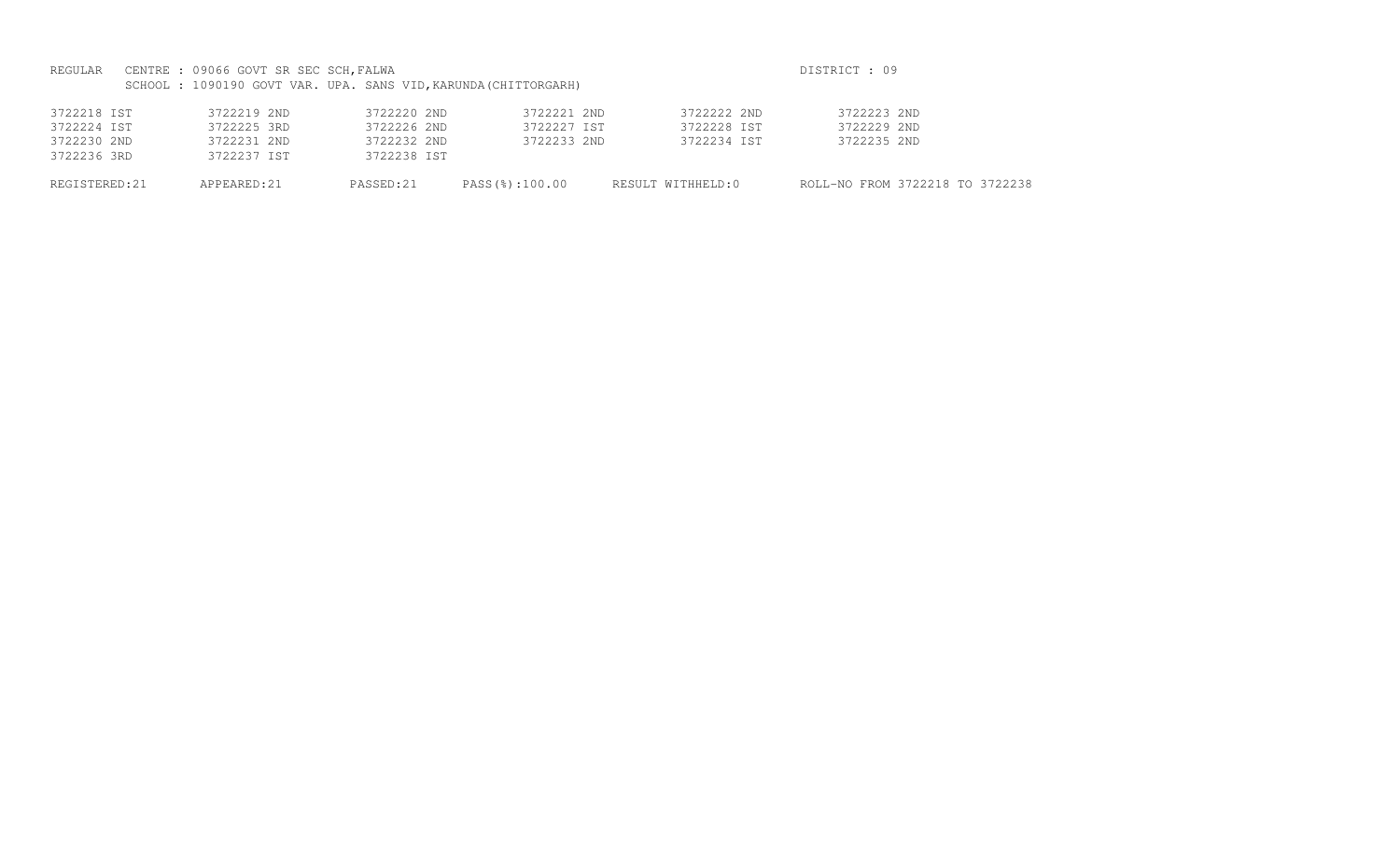BOARD OF SECONDARY EDUCATION, RAJASTHAN, AJMER PRAVESHIKA MAIN EXAMINATION 2022 and the set of the set of the set of the set of the set of the set of the set of the set of the set of the set of the set of the set of the set of the set of the set of the set of the set o

| RESULT SUMMARY |                                                                                                                                                         |           |               |                                                                                                                                                                                                                                |                                                                                                     |
|----------------|---------------------------------------------------------------------------------------------------------------------------------------------------------|-----------|---------------|--------------------------------------------------------------------------------------------------------------------------------------------------------------------------------------------------------------------------------|-----------------------------------------------------------------------------------------------------|
|                | REGULAR CENTRE : 09068 GOVT SR SEC SCH, NIMBAHERA                                                                                                       |           |               | SCHOOL : 1091047 GOVI PRAV SAN VID, JAWADA, NIMBAHEDA (CHITTORGARH)                                                                                                                                                            | DISTRICT : 09                                                                                       |
|                | 3722251 IST 3722252 2ND 3722253 2ND 3722254 3RD                                                                                                         |           |               | 3722239 FL 3722240 FL 3722241 IST 3722242 2ND 3722243 2ND 3722244 2ND<br>3722245 2ND 3722246 2ND 3722247 2ND 3722248 2ND 3722249 SUP 007 3722250 FL                                                                            |                                                                                                     |
|                |                                                                                                                                                         |           |               |                                                                                                                                                                                                                                | REGISTERED:16 APPEARED:16 PASSED:12 PASS(%):75.00 RESULT WITHHELD:0 ROLL-NO FROM 3722239 TO 3722254 |
|                | REGULAR CENTRE : 09083 GOVT SR SEC SCH, RASHMI<br>SCHOOL : 1090192 GOVT VAR. UPDH. SANS VID, RASHMI (CHITTORGARH)                                       |           |               |                                                                                                                                                                                                                                | DISTRICT : 09                                                                                       |
|                |                                                                                                                                                         |           |               | 3722255 FL 3722256 FL 3722257 FL 3722258 FL 3722259 FL 3722259 FL 3722260 FL                                                                                                                                                   |                                                                                                     |
|                |                                                                                                                                                         |           |               |                                                                                                                                                                                                                                | REGISTERED:6 APPEARED:6 PASSED:0 PASS(%):0.00 RESULT WITHHELD:0 ROLL-NO FROM 3722255 TO 3722260     |
|                | REGULAR CENTRE : 09085 GOVT SR SEC SCH, GANGRAR<br>SCHOOL : 1090191 GOVT VAR. UPDH. SANS VID, GANGRAR (CHITTORGARH)                                     |           |               |                                                                                                                                                                                                                                | DISTRICT : 09                                                                                       |
|                |                                                                                                                                                         |           |               | 3722261 FL 3722262 IST 3722263 2ND 3722264 FL 3722265 IST 3722266 AA<br>3722267 FL 3722268 FL 3722269 FL 3722269 FL 3722270 FL 3722271 FL                                                                                      |                                                                                                     |
|                |                                                                                                                                                         |           |               |                                                                                                                                                                                                                                | REGISTERED:11 APPEARED:10 PASSED:3 PASS(%):30.00 RESULT WITHHELD:0 ROLL-NO FROM 3722261 TO 3722271  |
|                | REGULAR CENTRE : 09119 GOVT GIRLS SR SEC SCH, BHUPALSAGAR (CHITTORGARH)<br>SCHOOL : 1090544 GOVT PRAV. SANS. VID., INDIRA COLONY, KAKARWA (CHITTORGARH) |           |               |                                                                                                                                                                                                                                | DISTRICT : 09                                                                                       |
|                |                                                                                                                                                         |           |               | 3722272 FL 3722273 FL 3722274 FL 3722275 FL 3722275 FL 3722276 AA                                                                                                                                                              |                                                                                                     |
|                |                                                                                                                                                         |           |               |                                                                                                                                                                                                                                | REGISTERED:5 APPEARED:4 PASSED:0 PASS(%):0.00 RESULT WITHHELD:0 ROLL-NO FROM 3722272 TO 3722276     |
|                | SCHOOL : 1100221 GOVI BAGLA SR SEC SCH, CHURU<br>JP 009 3733355<br>REGULAR CENTRE : 10001 GOVT BAGLA SR SEC SCH, CHURU                                  |           |               |                                                                                                                                                                                                                                | DISTRICT : 10                                                                                       |
| 3722295 FL     | 3722296 AA 3722297 3RD 3722298 2ND                                                                                                                      |           |               | 3722277 SUP 009 3722278 SUP 009 3722279 FL 3722280 IST 3722281 3RD 3722282 3RD 3722282 3RD 3722284 3RD 3722285 3RD 3722286 2ND 3722282 3RD 3722284 3RD 3722284 3RD 3722285 3RD 3722286 2ND 3722288 FL 3722288 FL 3722288 FL 37 |                                                                                                     |
| REGISTERED:22  | APPEARED:20                                                                                                                                             | PASSED:13 | PASS(%):65.00 | RESULT WITHHELD:0                                                                                                                                                                                                              | ROLL-NO FROM 3722277 TO 3722298                                                                     |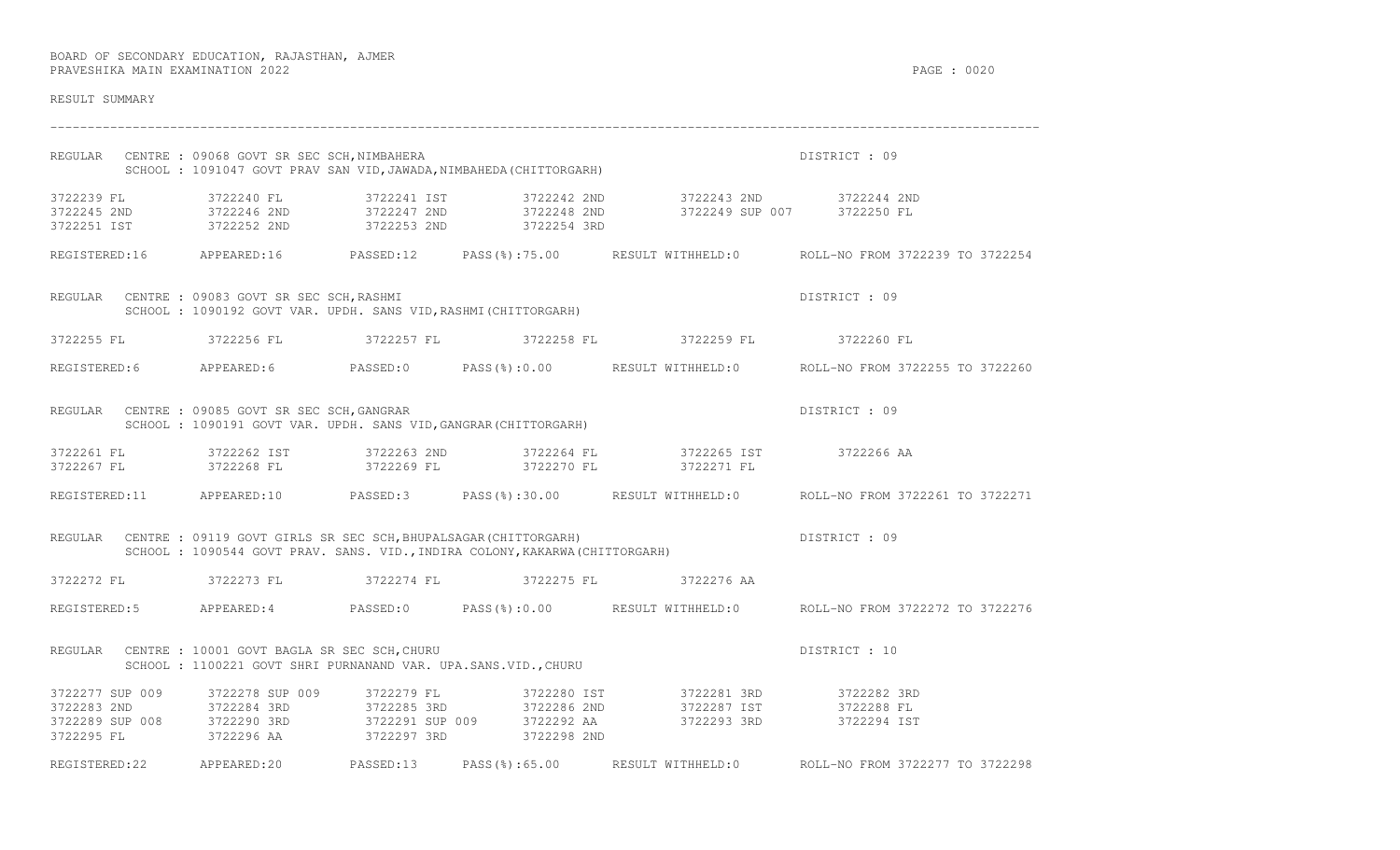| REGULAR                   | CENTRE : 10028 GOVT SR SEC SCH, DHIGARLA (CHURU)<br>SCHOOL: 1100754 GOVT GIRLS PRAVESHIKA SANSKRIT VID., HANSIYAWAS (CHURU) |                                                                                                                                 |                           |                          |                            | DISTRICT : 10                   |
|---------------------------|-----------------------------------------------------------------------------------------------------------------------------|---------------------------------------------------------------------------------------------------------------------------------|---------------------------|--------------------------|----------------------------|---------------------------------|
| 3722299 3RD               |                                                                                                                             | 3722300 IST                                                                                                                     | 3722301 2ND               | 3722302 2ND              |                            |                                 |
| REGISTERED: 4             |                                                                                                                             | APPEARED: 4                                                                                                                     | PASSED: 4                 | PASS(%):100.00           | RESULT WITHHELD:0          | ROLL-NO FROM 3722299 TO 3722302 |
| REGULAR                   |                                                                                                                             | CENTRE : 10033 SHRI H P BUDHIA GOVT SR SEC SCH, RATANNAGAR (CHURU)<br>SCHOOL: 1100224 GOVT VAR UPA SANS VID, RATANNAGAR (CHURU) |                           |                          |                            | DISTRICT : 10                   |
| 3722303 3RD               |                                                                                                                             | 3722304 FL                                                                                                                      | 3722305 TST               | 3722306 2ND              | 3722307 2ND                | 3722308 3RD                     |
| 3722309 FL<br>3722315 3RD |                                                                                                                             | 3722310 FL<br>3722316 2ND                                                                                                       | 3722311 FL<br>3722317 2ND | 3722312 FL<br>3722318 FL | 3722313 3RD<br>3722319 2ND | 3722314 FL<br>3722320 3RD       |
| REGISTERED:18             |                                                                                                                             | APPEARED:18                                                                                                                     | PASSED:11                 | PASS(%):61.11            | RESULT WITHHELD:0          | ROLL-NO FROM 3722303 TO 3722320 |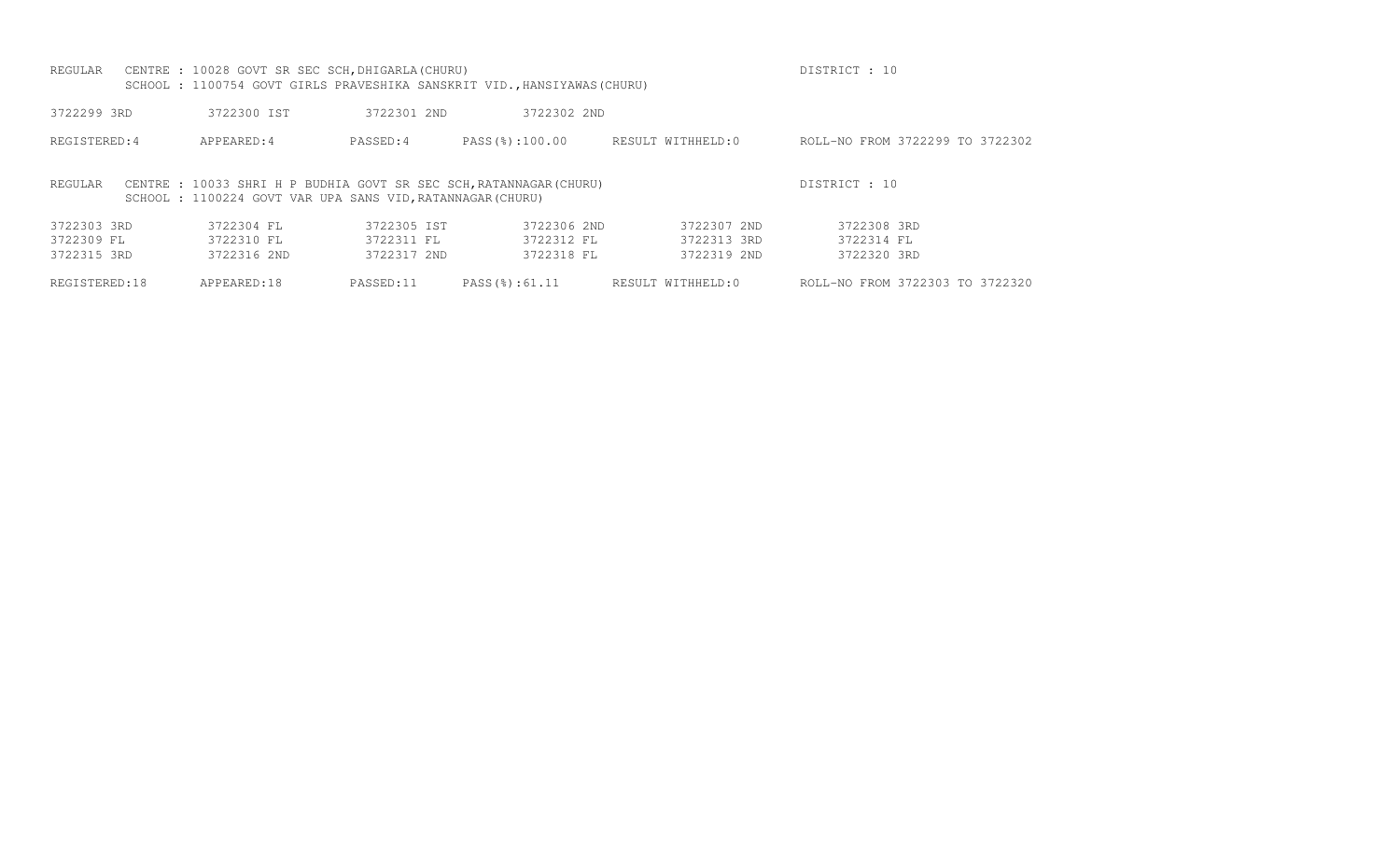| RESULT SUMMARY |                                                           |           |               |                                                                                                                                                                                                                                                                                                                                          |                                                                                                                                                                                                                                                                                                                                             |
|----------------|-----------------------------------------------------------|-----------|---------------|------------------------------------------------------------------------------------------------------------------------------------------------------------------------------------------------------------------------------------------------------------------------------------------------------------------------------------------|---------------------------------------------------------------------------------------------------------------------------------------------------------------------------------------------------------------------------------------------------------------------------------------------------------------------------------------------|
|                |                                                           |           |               | REGULAR CENTRE : 10033 SHRI H P BUDHIA GOVT SR SEC SCH, RATANNAGAR(CHURU)<br>SCHOOL : 1100755 GOVT PRAVESHIKA SANSKRIT VID., SHYOPURA(CHURU)                                                                                                                                                                                             |                                                                                                                                                                                                                                                                                                                                             |
|                | 3722321 IST 3722322 2ND 3722323 2ND 3722324 3RD           |           |               |                                                                                                                                                                                                                                                                                                                                          |                                                                                                                                                                                                                                                                                                                                             |
|                |                                                           |           |               |                                                                                                                                                                                                                                                                                                                                          | REGISTERED:4 APPEARED:4 PASSED:4 PASS(%):100.00 RESULT WITHHELD:0 ROLL-NO FROM 3722321 TO 3722324                                                                                                                                                                                                                                           |
|                | REGULAR CENTRE : 10038 GOVT SR SEC SCH, TARANAGAR (CHURU) |           |               |                                                                                                                                                                                                                                                                                                                                          | DISTRICT : 10                                                                                                                                                                                                                                                                                                                               |
| 3722349 3RD    |                                                           |           |               | $\begin{array}{cccccccc} 3722325 & \text{FL} & 3722326 & \text{FL} & 3722332 & \text{FL} & 3722332 & \text{3RD} & 3722332 & \text{2ND} & 3722330 & \text{3RD} & 3722331 & \text{FL} & 3722332 & \text{2ND} & 3722333 & \text{3RD} & 3722334 & \text{1ST} & 3722335 & \text{3RD} & 3722336 & \text{1ST} & 3722342 & \text{2ND} & 3722344$ |                                                                                                                                                                                                                                                                                                                                             |
|                |                                                           |           |               |                                                                                                                                                                                                                                                                                                                                          | REGISTERED:25 APPEARED:25 PASSED:18 PASS(%):72.00 RESULT WITHHELD:0 ROLL-NO FROM 3722325 TO 3722349                                                                                                                                                                                                                                         |
|                | REGULAR CENTRE : 10045 GOVT SR SEC SCH, SURATPURA (CHURU) |           |               | CENTRE : 10045 GOVT SR SEC SCH, SURATPURA (CHURU)<br>SCHOOL : 1100223 GOVT VAR. UPA. SANS. VID., LUDI JHABAR (CHURU)                                                                                                                                                                                                                     | DISTRICT : 10                                                                                                                                                                                                                                                                                                                               |
|                |                                                           |           |               | $\begin{array}{cccccccc} 3722350 & \text{FL} & & 3722351 & 2\text{ND} & & 3722352 & 2\text{ND} & & 3722353 & 2\text{ND} & & 3722354 & 3\text{RD} & & 3722355 & \text{IST} \\ 3722356 & 3\text{RD} & & 3722357 & 3\text{RD} & & 3722358 & 2\text{ND} & & 3722359 & 2\text{ND} & & 3722360 & 3\text{RD} & & 3722361 & 2\text{ND} & & &$    |                                                                                                                                                                                                                                                                                                                                             |
|                |                                                           |           |               |                                                                                                                                                                                                                                                                                                                                          | REGISTERED:12 APPEARED:12 PASSED:11 PASS(%):91.67 RESULT WITHHELD:0 ROLL-NO FROM 3722350 TO 3722361                                                                                                                                                                                                                                         |
|                | REGULAR CENTRE : 10110 GOVT SR SEC SCH, BIRAMSAR (CHURU)  |           |               | CENTRE : 10110 GOVT SR SEC SCH, BIRAMSAR(CHURU)<br>SCHOOL : 1100453 GOVT VAR. UPDH. SANSKRIT VID., HARDESAR(CHURU)                                                                                                                                                                                                                       | DISTRICT : 10                                                                                                                                                                                                                                                                                                                               |
| 3722410 IST    | 3722411 FL                                                |           |               |                                                                                                                                                                                                                                                                                                                                          | $\begin{array}{cccccc} 3722362 & 2\text{ND} & 3722363 & \text{SUP} & 3722364 & \text{IST} & 3722365 & \text{IST} & 3722366 & \text{2ND} & 3722367 & \text{SUP} & 007 \\ 3722368 & 2\text{ND} & 3722369 & \text{IST} & 3722370 & \text{3RD} & 3722371 & \text{2ND} & 3722372 & \text{2ND} & 3722373 & \text{FL} \\ 3722374 & 2\text{ND} & 3$ |
| REGISTERED:50  | APPEARED:50                                               | PASSED:41 | PASS(%):82.00 | RESULT WITHHELD:0                                                                                                                                                                                                                                                                                                                        | ROLL-NO FROM 3722362 TO 3722411                                                                                                                                                                                                                                                                                                             |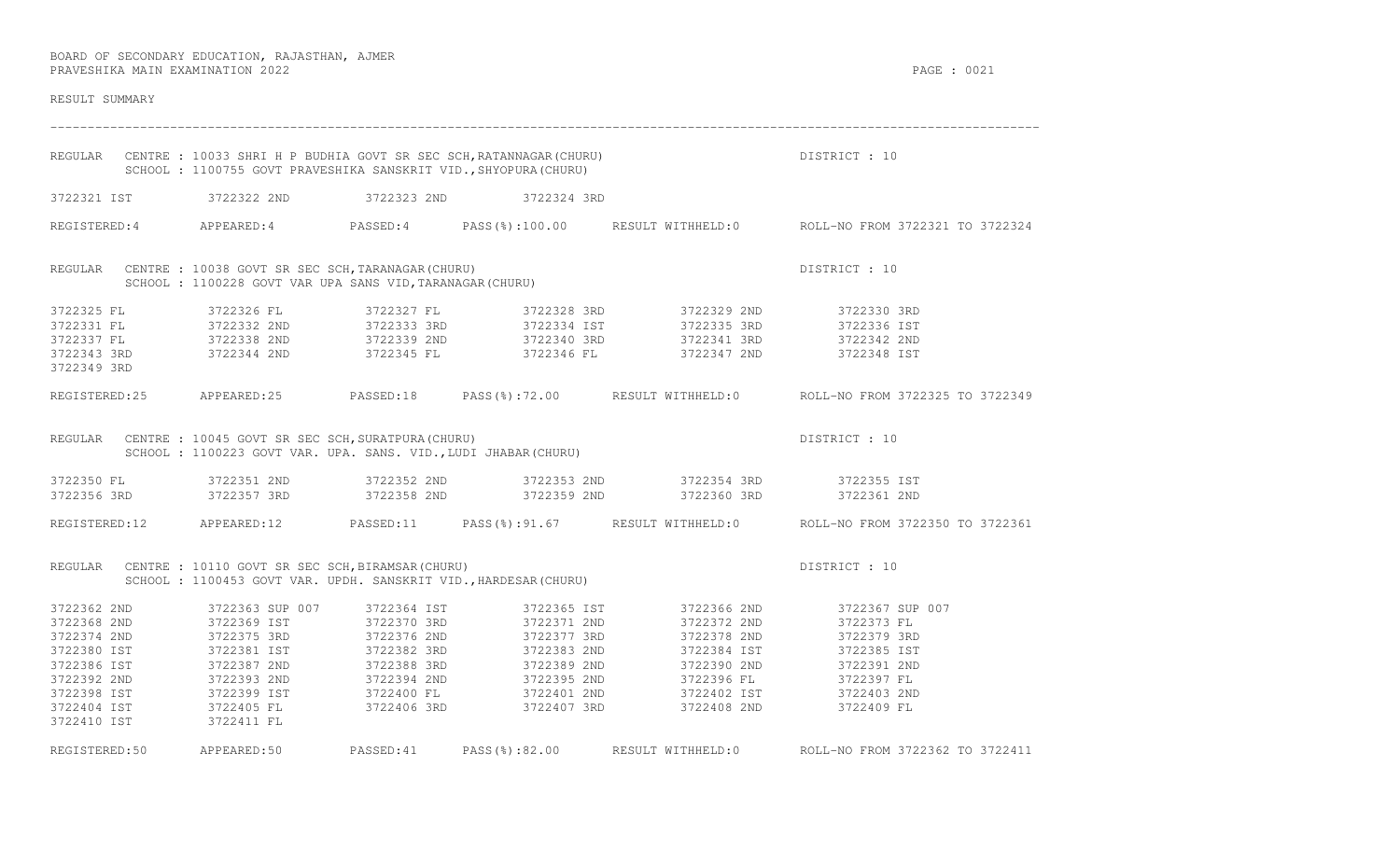| REGULAR         | CENTRE : 10113 GOVT SR SEC SCH, MALSAR (CHURU)<br>SCHOOL: 1100980 GOVT PRAV. SANS. VID., MALSAR, SARDARSHAHAR (CHURU) |             |                |                   | DISTRICT : 10                   |
|-----------------|-----------------------------------------------------------------------------------------------------------------------|-------------|----------------|-------------------|---------------------------------|
| 3722412 2ND     | 3722413 2ND                                                                                                           | 3722414 IST | 3722415 IST    |                   |                                 |
| REGISTERED: 4   | APPEARED: 4                                                                                                           | PASSED:4    | PASS(%):100.00 | RESULT WITHHELD:0 | ROLL-NO FROM 3722412 TO 3722415 |
| REGULAR         | CENTRE : 10121 GOVT VAR. UPA. SANS VID, BEWAR (CHURU)<br>SCHOOL: 1100226 GOVT VAR. UPA. SANS VID, BEWAR (CHURU)       |             |                |                   | DISTRICT : 10                   |
| 3722416 TST     | 3722417 2ND                                                                                                           | 3722418 2ND | 3722419 2ND    | 3722420 2ND       | 3722421 2ND                     |
| 3722422 SUP 007 | 3722423 TST                                                                                                           | 3722424 2ND | 3722425 TST    | 3722426 TST       | 3722427 TST                     |
| 3722428 3RD     | 3722429 FL                                                                                                            | 3722430 FL  | 3722431 2ND    | 3722432 2ND       | 3722433 2ND                     |
| 3722434 2ND     | 3722435 2ND                                                                                                           | 3722436 IST | 3722437 3RD    | 3722438 3RD       | 3722439 AA                      |
| 3722440 3RD     | 3722441 2ND                                                                                                           | 3722442 TST | 3722443 2ND    | 3722444 2ND       | 3722445 FL                      |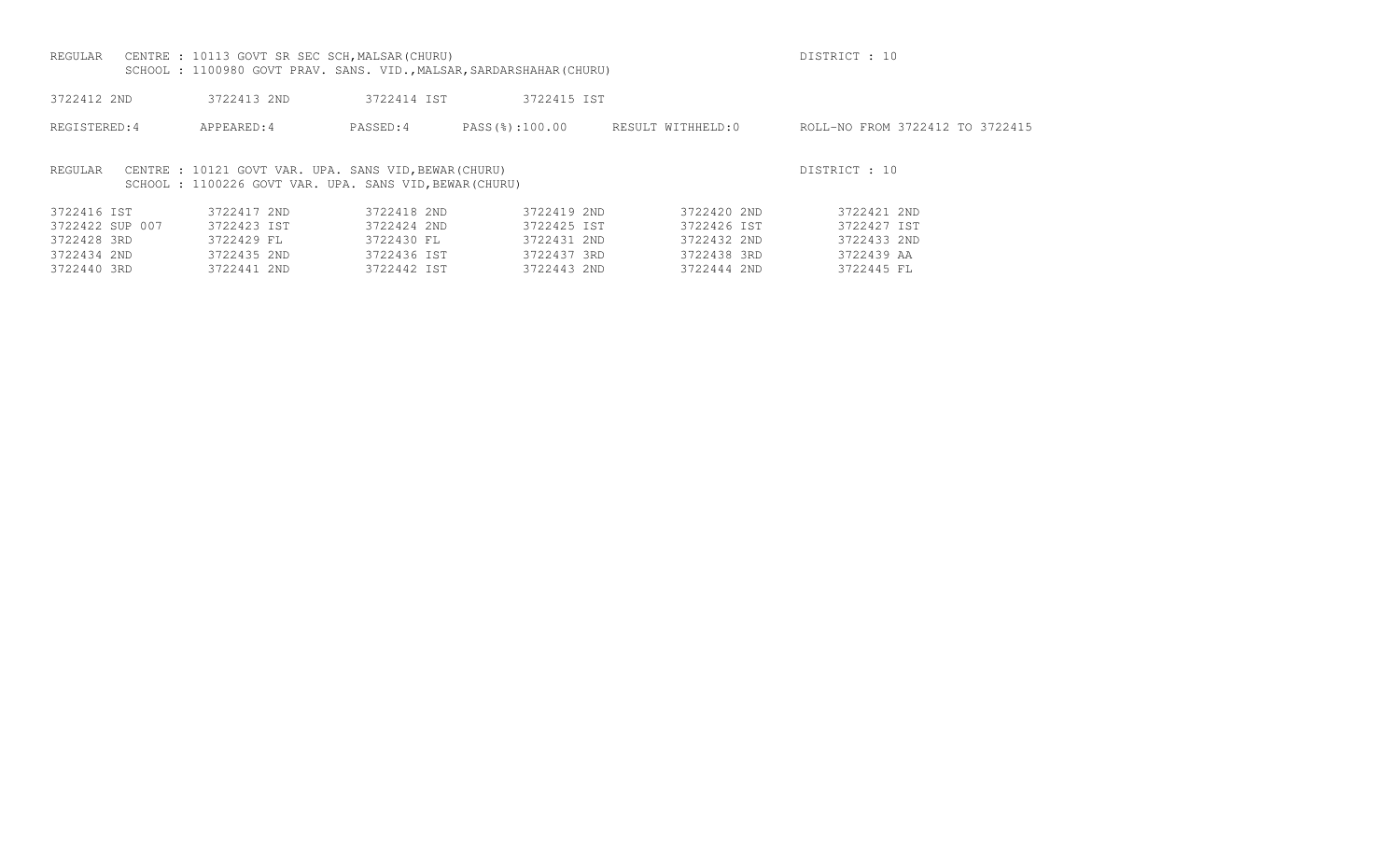| RESULT SUMMARY |                                                                                                                                                     |          |              |                                                                                                                                                                                                                                                                                                                                                                                                                                 |                                                                                                                                                                                                                                                                                                                                                        |
|----------------|-----------------------------------------------------------------------------------------------------------------------------------------------------|----------|--------------|---------------------------------------------------------------------------------------------------------------------------------------------------------------------------------------------------------------------------------------------------------------------------------------------------------------------------------------------------------------------------------------------------------------------------------|--------------------------------------------------------------------------------------------------------------------------------------------------------------------------------------------------------------------------------------------------------------------------------------------------------------------------------------------------------|
| 3722446 3RD    |                                                                                                                                                     |          |              |                                                                                                                                                                                                                                                                                                                                                                                                                                 |                                                                                                                                                                                                                                                                                                                                                        |
|                |                                                                                                                                                     |          |              |                                                                                                                                                                                                                                                                                                                                                                                                                                 | REGISTERED:31 APPEARED:30 PASSED:26 PASS(%):86.67 RESULT WITHHELD:0 ROLL-NO FROM 3722416 TO 3722446                                                                                                                                                                                                                                                    |
|                | SCHOOL: 1100799 GOVT PRAVESHIKA SANS. VID., MURDAKIYA, SUJANGARH (CHURU)                                                                            |          |              | REGULAR CENTRE : 10128 SHRI TULSIRAM RAMNARAYAN GOVT SR SEC SCH, SHOBHASAR (CHURU) DISTRICT : 10                                                                                                                                                                                                                                                                                                                                |                                                                                                                                                                                                                                                                                                                                                        |
|                | 3722453 2ND 3722454 3RD 3722455 2ND                                                                                                                 |          |              | 3722447 AA 3722448 2ND 3722449 2ND 3722450 AA 3722451 3RD 3722452 IST                                                                                                                                                                                                                                                                                                                                                           |                                                                                                                                                                                                                                                                                                                                                        |
|                |                                                                                                                                                     |          |              |                                                                                                                                                                                                                                                                                                                                                                                                                                 | REGISTERED: 9 APPEARED: 7 PASSED: 7 PASS(%):100.00 RESULT WITHHELD: 0 ROLL-NO FROM 3722447 TO 3722455                                                                                                                                                                                                                                                  |
|                | REGULAR CENTRE : 10133 GOVT SR SEC SCH, SALASAR (CHURU)                                                                                             |          |              | UENIKE : 10133 GOVT SR SEC SCH, SALASAR(CHURU)<br>SCHOOL : 1100222 SH BALAJI GOVT VAR. UPA. SANS VID, SALASAR(CHURU)<br>--                                                                                                                                                                                                                                                                                                      | DISTRICT : 10                                                                                                                                                                                                                                                                                                                                          |
| 3722474 IST    |                                                                                                                                                     |          |              | 3722456 IST       3722457 2ND       3722458 3RD       3722459 2ND      3722460 IST       3722461 IST<br>$\begin{array}{cccccccc} 3722462 & \text{IST} & 3722463 & \text{3RD} & 3722464 & \text{IST} & 3722465 & \text{2ND} & 3722466 & \text{3RD} & 3722467 & \text{2ND} \\ 3722468 & \text{2ND} & 3722469 & \text{FL} & 3722470 & \text{3RD} & 3722471 & \text{2ND} & 3722472 & \text{2ND} & 3722473 & \text{2ND} \end{array}$ |                                                                                                                                                                                                                                                                                                                                                        |
|                |                                                                                                                                                     |          |              |                                                                                                                                                                                                                                                                                                                                                                                                                                 | REGISTERED:19 APPEARED:19 PASSED:18 PASS(%):94.74 RESULT WITHHELD:0 ROLL-NO FROM 3722456 TO 3722474                                                                                                                                                                                                                                                    |
|                | SCHOOL : 1100516 SHAHEED N S PRABHU SINGH GOVT PRAV SANS VID, RAMPURA (CHURU)                                                                       |          |              | REGULAR CENTRE : 10158 SHAHID HEAD CONST. PALSINGH GOVT SR SEC SCH, JASRASAR (CHURU) DISTRICT : 10                                                                                                                                                                                                                                                                                                                              |                                                                                                                                                                                                                                                                                                                                                        |
| 3722487 3RD    |                                                                                                                                                     |          |              | $\begin{array}{cccccccc} 3722475 & \text{IST} & 3722476 & \text{2ND} & 3722477 & \text{FL} & 3722478 & \text{3RD} & 3722479 & \text{3RD} & 3722480 & \text{3RD} \\ 3722481 & 3RD & 3722482 & 2ND & 3722483 & \text{IST} & 3722484 & \text{IST} & 3722485 & \text{3RD} & 3722486 & \text{FL} \\ \end{array}$                                                                                                                     |                                                                                                                                                                                                                                                                                                                                                        |
|                |                                                                                                                                                     |          |              |                                                                                                                                                                                                                                                                                                                                                                                                                                 | REGISTERED:13 APPEARED:13 PASSED:11 PASS(%):84.62 RESULT WITHHELD:0 ROLL-NO FROM 3722475 TO 3722487                                                                                                                                                                                                                                                    |
|                | REGULAR CENTRE : 11004 MAHATMA GANDHI GOVT SR SEC SCH, TOWN, DUNGARPUR<br>SCHOOL : 1110306 GOVT VAR. UPA. SANS. VID., MALPURA (MAITALI) (DUNGARPUR) |          |              |                                                                                                                                                                                                                                                                                                                                                                                                                                 | DISTRICT : 11                                                                                                                                                                                                                                                                                                                                          |
| 3722506 FL     |                                                                                                                                                     |          |              |                                                                                                                                                                                                                                                                                                                                                                                                                                 | $\begin{array}{cccccccc} 3722488 \text{ FL} & 3722489 \text{ FL} & 3722490 \text{ FL} & 3722491 \text{ FL} & 3722492 \text{ FL} & 3722493 \text{ FL} & 3722493 \text{ FL} & 3722499 \text{ SC} & 3722499 \text{ SC} & 3722499 \text{ SC} & 3722499 \text{ SC} & 3722499 \text{ SC} & 3722499 \text{ SC} & 3722499 \text{ SC} & 3722500 \text{ FL} & 3$ |
| REGISTERED:19  | APPEARED:19                                                                                                                                         | PASSED:0 | PASS(%):0.00 | RESULT WITHHELD: 0                                                                                                                                                                                                                                                                                                                                                                                                              | ROLL-NO FROM 3722488 TO 3722506                                                                                                                                                                                                                                                                                                                        |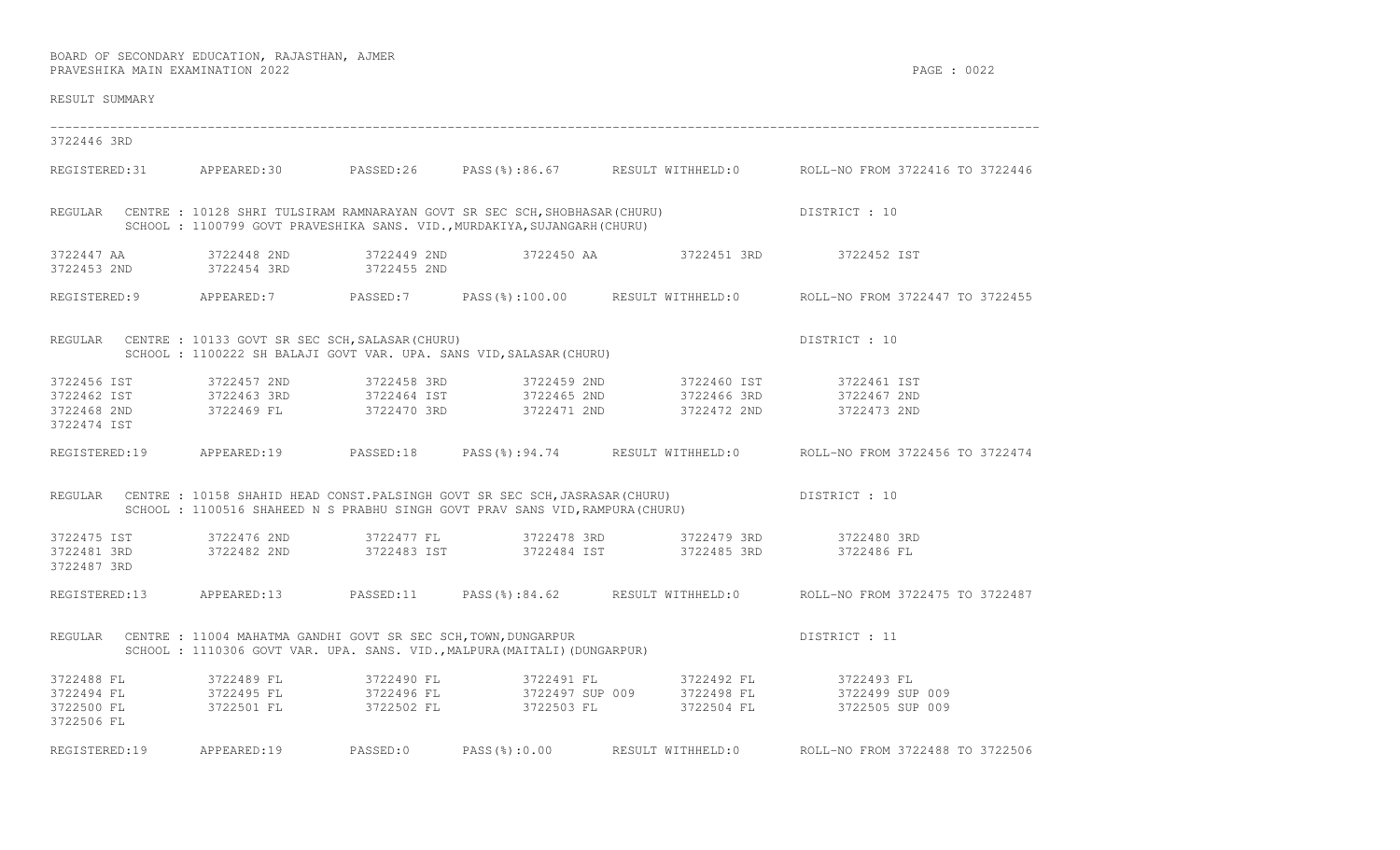| REGULAR        | CENTRE : 11022 GOVT SR SEC SCH, OBRI |                                                                      |               |                     | DISTRICT : 11 |                                 |
|----------------|--------------------------------------|----------------------------------------------------------------------|---------------|---------------------|---------------|---------------------------------|
|                |                                      | SCHOOL: 1110362 GOVT VAR. UPA. SANS. VID., OBRI, SAGWARA (DUNGARPUR) |               |                     |               |                                 |
| 3722507 2ND    | 3722508 2ND                          | 3722509 2ND                                                          | 3722510 FL    | 3722511 3RD         | 3722512 AA    |                                 |
| 3722513 2ND    | 3722514 2ND                          | 3722515 2ND                                                          | 3722516 2ND   | 3722517 SUP 002 007 | 3722518 2ND   |                                 |
| 3722519 2ND    | 3722520 2ND                          | 3722521 2ND                                                          | 3722522 2ND   | 3722523 3RD         | 3722524 3RD   |                                 |
| 3722525 FL     | 3722526 3RD                          | 3722527 2ND                                                          | 3722528 2ND   | 3722529 3RD         | 3722530 2ND   |                                 |
| 3722531 3RD    | 3722532 2ND                          | 3722533 2ND                                                          | 3722534 2ND   | 3722535 AA          |               |                                 |
| REGISTERED: 29 | APPEARED: 27                         | PASSED:24                                                            | PASS(%):88.89 | RESULT WITHHELD:0   |               | ROLL-NO FROM 3722507 TO 3722535 |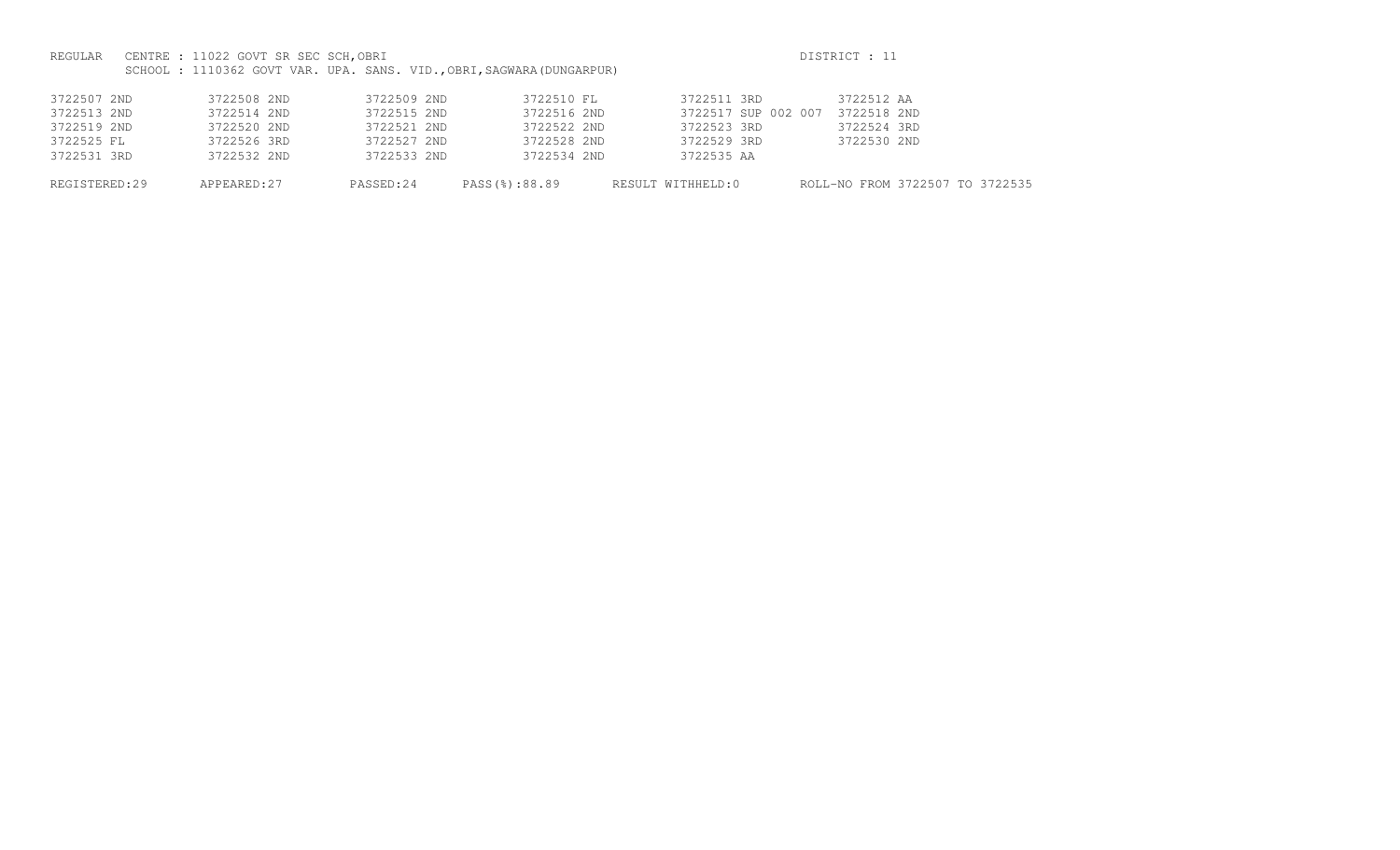| RESULT SUMMARY             |                                                                                                                                                                                                                                         |                            |                         |                                                |                                                                                                     |
|----------------------------|-----------------------------------------------------------------------------------------------------------------------------------------------------------------------------------------------------------------------------------------|----------------------------|-------------------------|------------------------------------------------|-----------------------------------------------------------------------------------------------------|
|                            | PRIVATE CENTRE : 11022 GOVT SR SEC SCH, OBRI                                                                                                                                                                                            |                            |                         |                                                | DISTRICT : 11                                                                                       |
| 3722536 P                  |                                                                                                                                                                                                                                         |                            |                         |                                                |                                                                                                     |
|                            |                                                                                                                                                                                                                                         |                            |                         |                                                | REGISTERED:1 APPEARED:1 PASSED:1 PASS(%):100.00 RESULT WITHHELD:0 ROLL-NO FROM 3722536 TO 3722536   |
|                            | REGULAR CENTRE : 11027 GOVT SR SEC SCH, CHEEKHLI<br>SCHOOL : 1110373 GOVT VAR.UPA SANS. VID., CHHIKHLI, SIMALWADA (DUNGARPUR)                                                                                                           |                            |                         |                                                | DISTRICT : 11                                                                                       |
| 3722537 3RD                | 3722538 3RD                                                                                                                                                                                                                             | 3722539 3RD                | 3722540 3RD             | 3722541 2ND                                    | 3722542 FL                                                                                          |
| 3722543 FL                 | 3722544 3RD                                                                                                                                                                                                                             | 3722545 SUP 007            | 3722546 3RD             | 3722547 2ND                                    | 3722548 3RD                                                                                         |
| 3722549 3RD                | 3722550 FL                                                                                                                                                                                                                              |                            | 3722552 3RD             | 3722553 3RD                                    | 3722554 IST                                                                                         |
| 3722555 2ND                | 3722556 3RD                                                                                                                                                                                                                             | 3722551 3RD<br>3722557 3RD | 3722558 3RD             | 3722559 3RD                                    | 3722560 3RD                                                                                         |
| 3722561 3RD                | 3722563<br>3722563<br>3722568 3RD 3722563 3RD 3722564 3RD 3722565 FL 3722566 2ND<br>3722574 FL 3722575 SUP 007 3722576 FL 3722577 FL 3722578 2ND<br>3722574 FL 3722575 SUP 007 3722576 FL 3722577 FL 3722578 2ND<br>3722588 SUP 002 007 |                            |                         |                                                |                                                                                                     |
| 3722567 3RD                |                                                                                                                                                                                                                                         |                            |                         |                                                |                                                                                                     |
| 3722573 FL                 |                                                                                                                                                                                                                                         |                            |                         |                                                |                                                                                                     |
| 3722579 3RD                |                                                                                                                                                                                                                                         |                            |                         |                                                |                                                                                                     |
| 3722585 2ND                |                                                                                                                                                                                                                                         |                            |                         |                                                |                                                                                                     |
| 3722591 2ND                |                                                                                                                                                                                                                                         |                            |                         |                                                |                                                                                                     |
| 3722597 3RD                |                                                                                                                                                                                                                                         |                            |                         |                                                |                                                                                                     |
| 3722603 2ND                | 3722604 3RD 3722605 AA                                                                                                                                                                                                                  |                            | 3722606 3RD             | 3722607 2ND                                    |                                                                                                     |
|                            |                                                                                                                                                                                                                                         |                            |                         |                                                | REGISTERED:71 APPEARED:69 PASSED:54 PASS(%):78.26 RESULT WITHHELD:0 ROLL-NO FROM 3722537 TO 3722607 |
|                            | REGULAR CENTRE : 11037 GOVT SR SEC SCH, CHEETRI<br>SCHOOL: 1110305 GOVT PRAV. SANS. VID., CHITRI, P.S. SIMALWADA (DUNGARPUR)                                                                                                            |                            |                         |                                                | DISTRICT : 11                                                                                       |
| 3722608 FL                 | 3722609 3RD   3722610 SUP 007   3722611 AA   3722612 FL   3722613 FL                                                                                                                                                                    |                            |                         |                                                |                                                                                                     |
| 3722614 3RD                | 3722615 3RD 3722616 2ND 3722617 FL 3722618 AA 3722619 2ND                                                                                                                                                                               |                            |                         |                                                |                                                                                                     |
| 3722620 FL                 | 3722621 AA                                                                                                                                                                                                                              |                            |                         | 3722622 2ND 3722623 3RD 3722624 3RD            | 3722625 2ND                                                                                         |
|                            |                                                                                                                                                                                                                                         |                            |                         |                                                | REGISTERED:18 APPEARED:15 PASSED:9 PASS(%):60.00 RESULT WITHHELD:0 ROLL-NO FROM 3722608 TO 3722625  |
|                            | REGULAR CENTRE : 11045 GOVT SR SEC SCH, PADWA<br>SCHOOL : 1110164 GOVT PRAV SANS VID, AKHEPUR (DUNGARPUR)                                                                                                                               |                            |                         |                                                | DISTRICT : 11                                                                                       |
| 3722626 2ND<br>3722632 2ND | 3722627 2ND<br>3722633 2ND                                                                                                                                                                                                              |                            | 3722634 2ND 3722635 2ND | 3722628 IST 3722629 IST 3722630 IST 3722631 AA |                                                                                                     |
| REGISTERED:10              | APPEARED: 9                                                                                                                                                                                                                             | PASSED:9                   | PASS(%):100.00          | RESULT WITHHELD:0                              | ROLL-NO FROM 3722626 TO 3722635                                                                     |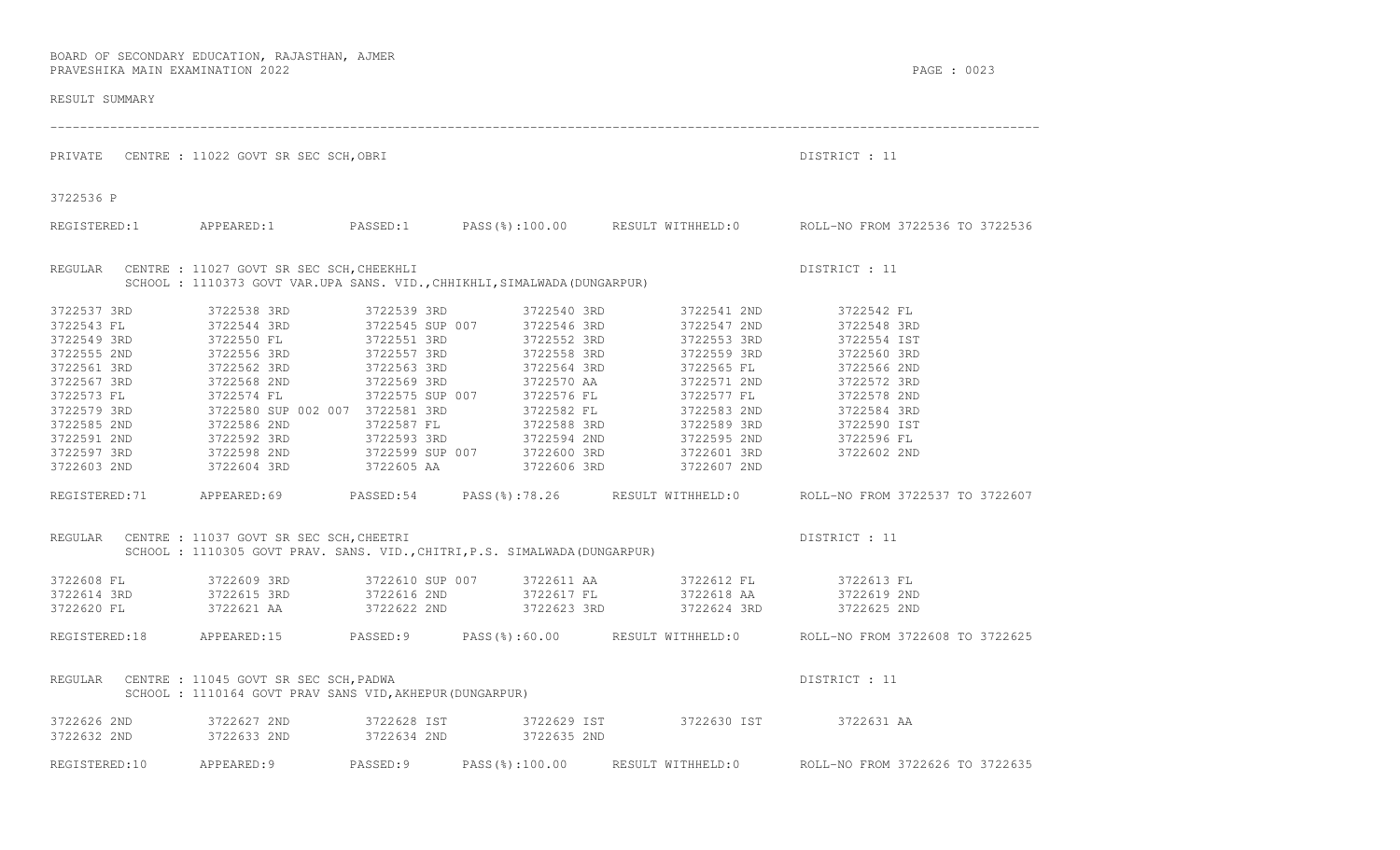| REGULAR             | CENTRE : 11056 GOVT SR SEC SCH, PEETH                      | DISTRICT : 11 |               |                   |                                 |  |
|---------------------|------------------------------------------------------------|---------------|---------------|-------------------|---------------------------------|--|
|                     | SCHOOL: 1110115 GOVT VAR. UPA. SANS VID, PEETH (DUNGARPUR) |               |               |                   |                                 |  |
| 3722636 SUP 002 007 | 3722637 FL                                                 | 3722638 AA    | 3722639 3RD   | 3722640 FL        | 3722641 FL                      |  |
| 3722642 FL          | 3722643 3RD                                                | 3722644 FL    | 3722645 2ND   | 3722646 2ND       | 3722647 2ND                     |  |
| 3722648 SUP 009     | 3722649 3RD                                                | 3722650 FL    |               |                   |                                 |  |
| REGISTERED:15       | APPEARED:14                                                | PASSED:6      | PASS(%):42.86 | RESULT WITHHELD:0 | ROLL-NO FROM 3722636 TO 3722650 |  |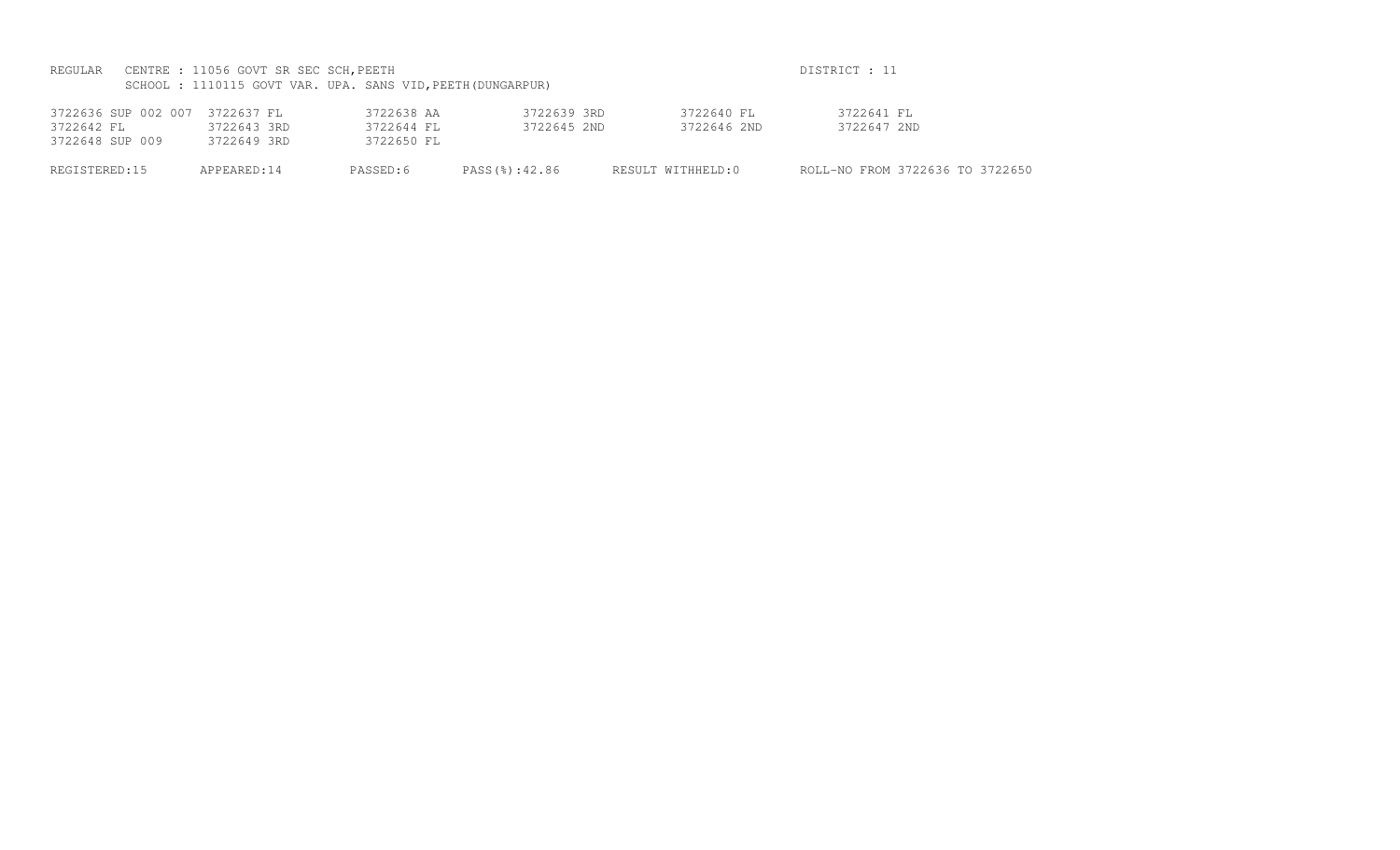| RESULT SUMMARY |                                                     |                                                                                                                 |                                                                                                                                                                                                                                                                                                                                             |                                                                                                     |
|----------------|-----------------------------------------------------|-----------------------------------------------------------------------------------------------------------------|---------------------------------------------------------------------------------------------------------------------------------------------------------------------------------------------------------------------------------------------------------------------------------------------------------------------------------------------|-----------------------------------------------------------------------------------------------------|
|                | REGULAR CENTRE : 11060 GOVT SR SEC SCH, RICHHA      | SCHOOL: 1110363 GOVT VAR.UPA SANS. VID., REECHMATA PHALA, AASPUR (DUNGARPUR)                                    |                                                                                                                                                                                                                                                                                                                                             | DISTRICT : 11                                                                                       |
|                | 3722657 IST 3722658 2ND 3722659 2ND                 |                                                                                                                 | 3722651 2ND 3722652 AA 3722653 2ND 3722654 2ND 3722655 2ND 3722656 2ND                                                                                                                                                                                                                                                                      |                                                                                                     |
|                |                                                     |                                                                                                                 |                                                                                                                                                                                                                                                                                                                                             | REGISTERED:9 APPEARED:8 PASSED:8 PASS(%):100.00 RESULT WITHHELD:0 ROLL-NO FROM 3722651 TO 3722659   |
|                | REGULAR CENTRE : 11080 GOVT SR SEC SCH, DIVADA BADA | SCHOOL : 1110112 GOVT PRAV SANS VID, VANDERVER (DUNGARPUR)                                                      |                                                                                                                                                                                                                                                                                                                                             | DISTRICT : 11                                                                                       |
| 3722666 IST    |                                                     |                                                                                                                 | 3722660 IST 3722661 2ND 3722662 2ND 3722663 2ND 3722664 IST 3722665 IST                                                                                                                                                                                                                                                                     |                                                                                                     |
|                |                                                     |                                                                                                                 |                                                                                                                                                                                                                                                                                                                                             | REGISTERED:7 APPEARED:7 PASSED:7 PASS(%):100.00 RESULT WITHHELD:0 ROLL-NO FROM 3722660 TO 3722666   |
|                | REGULAR CENTRE : 11087 GOVT SR SEC SCH, AMBADA      | CENTRE : 11087 GOVT SR SEC SCH, AMBADA<br>SCHOOL : 1110135 SMT. MOGI BAI GOVT PRAV SANS VID., AMBADA(DUNGARPUR) |                                                                                                                                                                                                                                                                                                                                             | DISTRICT : 11                                                                                       |
|                |                                                     |                                                                                                                 |                                                                                                                                                                                                                                                                                                                                             |                                                                                                     |
|                |                                                     |                                                                                                                 |                                                                                                                                                                                                                                                                                                                                             | REGISTERED:4 APPEARED:3 PASSED:3 PASS(%):100.00 RESULT WITHHELD:0 ROLL-NO FROM 3722667 TO 3722670   |
|                | REGULAR CENTRE : 11129 GOVT SEC SCH, DIVADACHHOTA   | SCHOOL : 1110111 GOVT VAR. UPA. SANS VID, SURAJGAON (DUNGARPUR)                                                 |                                                                                                                                                                                                                                                                                                                                             | DISTRICT : 11                                                                                       |
|                |                                                     |                                                                                                                 | $\begin{array}{cccccccc} 3722671 & \text{IST} & 3722672 & \text{IST} & 3722673 & \text{2ND} & 3722674 & \text{2ND} & 3722675 & \text{2ND} & 3722676 & \text{FL} \\ 3722677 & \text{SUP} & 002 & 009 & 3722678 & \text{FL} & 3722680 & \text{3RD} & 3722681 & \text{3RD} & 3722682 & \text{AA} \\ 3722683 & \text{SUP} & 002 & 007 & 372268$ |                                                                                                     |
|                |                                                     |                                                                                                                 |                                                                                                                                                                                                                                                                                                                                             | REGISTERED:48 APPEARED:45 PASSED:38 PASS(%):84.44 RESULT WITHHELD:0 ROLL-NO FROM 3722671 TO 3722718 |
|                |                                                     | SCHOOL : 1110114 GOVT VAR. UPA. SANSKRIT VID, SAGWARA (DUNGARPUR)                                               | REGULAR CENTRE : 11136 GOVT SR SEC SCH, GOVARI, TEH-SAGWARA (DUNGARPUR)                                                                                                                                                                                                                                                                     | DISTRICT : 11                                                                                       |
| 3722719 FL     | 3722720 FL 3722721 FL                               |                                                                                                                 | 3722722 FL 3722723 FL 3722724 FL                                                                                                                                                                                                                                                                                                            |                                                                                                     |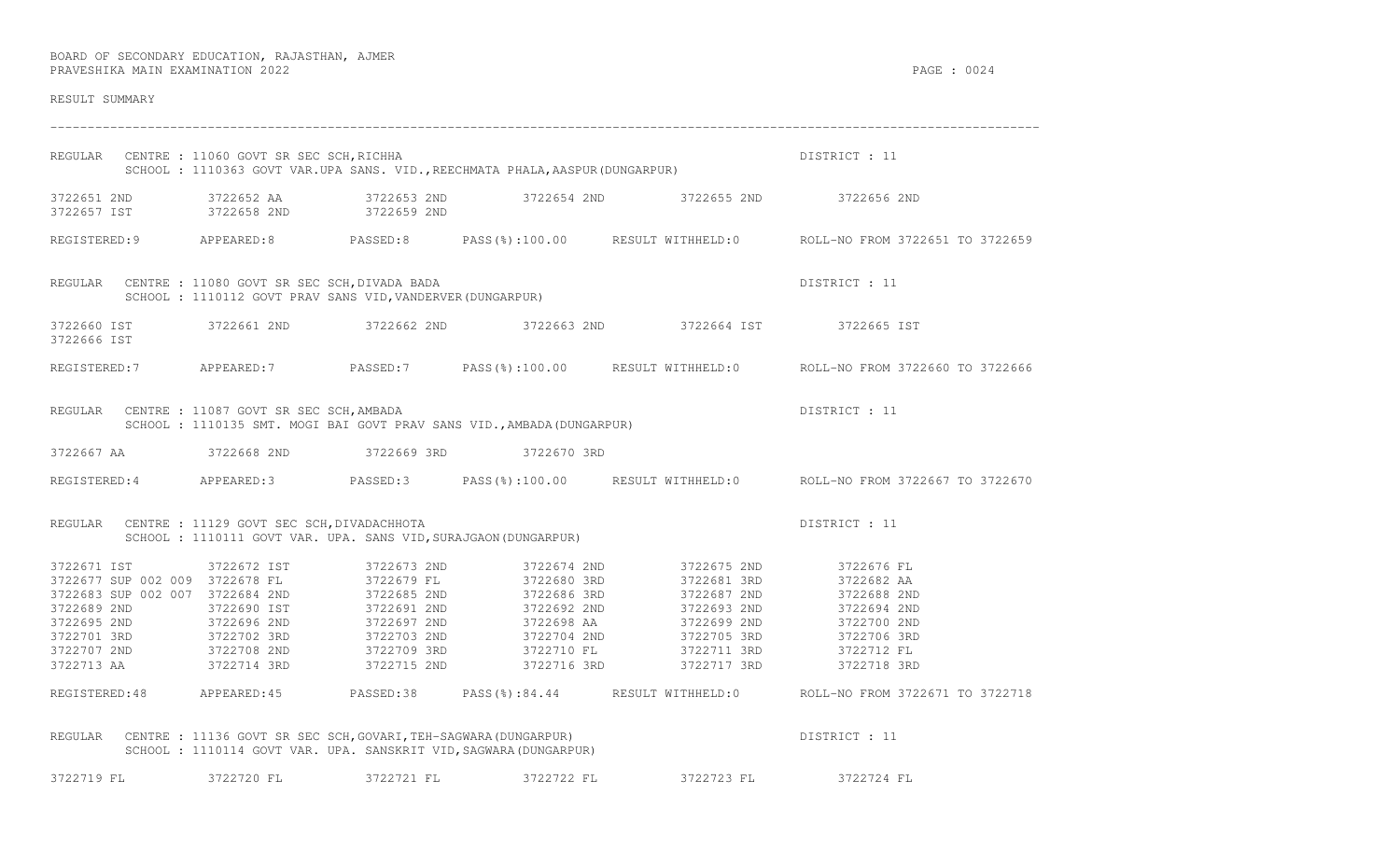| 3722725 3RD     | 3722726 3RD  | 3722727 FL  | 3722728 FL    | 3722729 FL        | 3722730 2ND                     |
|-----------------|--------------|-------------|---------------|-------------------|---------------------------------|
| 3722731 3RD     | 3722732 FL   | 3722733 3RD | 3722734 FL    | 3722735 3RD       | 3722736 SUP 009                 |
| 3722737 SUP 009 | 3722738 FL   | 3722739 FL  | 3722740 FL    | 3722741 FL        | 3722742 3RD                     |
| 3722743 FL      | 3722744 FL   | 3722745 FL  | 3722746 2ND   | 3722747 FL        | 3722748 FL                      |
| 3722749 FL      | 3722750 3RD  | 3722751 AA  | 3722752 FL    | 3722753 FL        | 3722754 FL                      |
| 3722755 FL      | 3722756 FL   | 3722757 FL  | 3722758 FL    | 3722759 FL        | 3722760 FL                      |
| 3722761 FL      | 3722762 FL   | 3722763 FL  | 3722764 2ND   | 3722765 FL        | 3722766 2ND                     |
| 3722767 FL      |              |             |               |                   |                                 |
| REGISTERED:49   | APPEARED: 48 | PASSED:11   | PASS(%):22.92 | RESULT WITHHELD:0 | ROLL-NO FROM 3722719 TO 3722767 |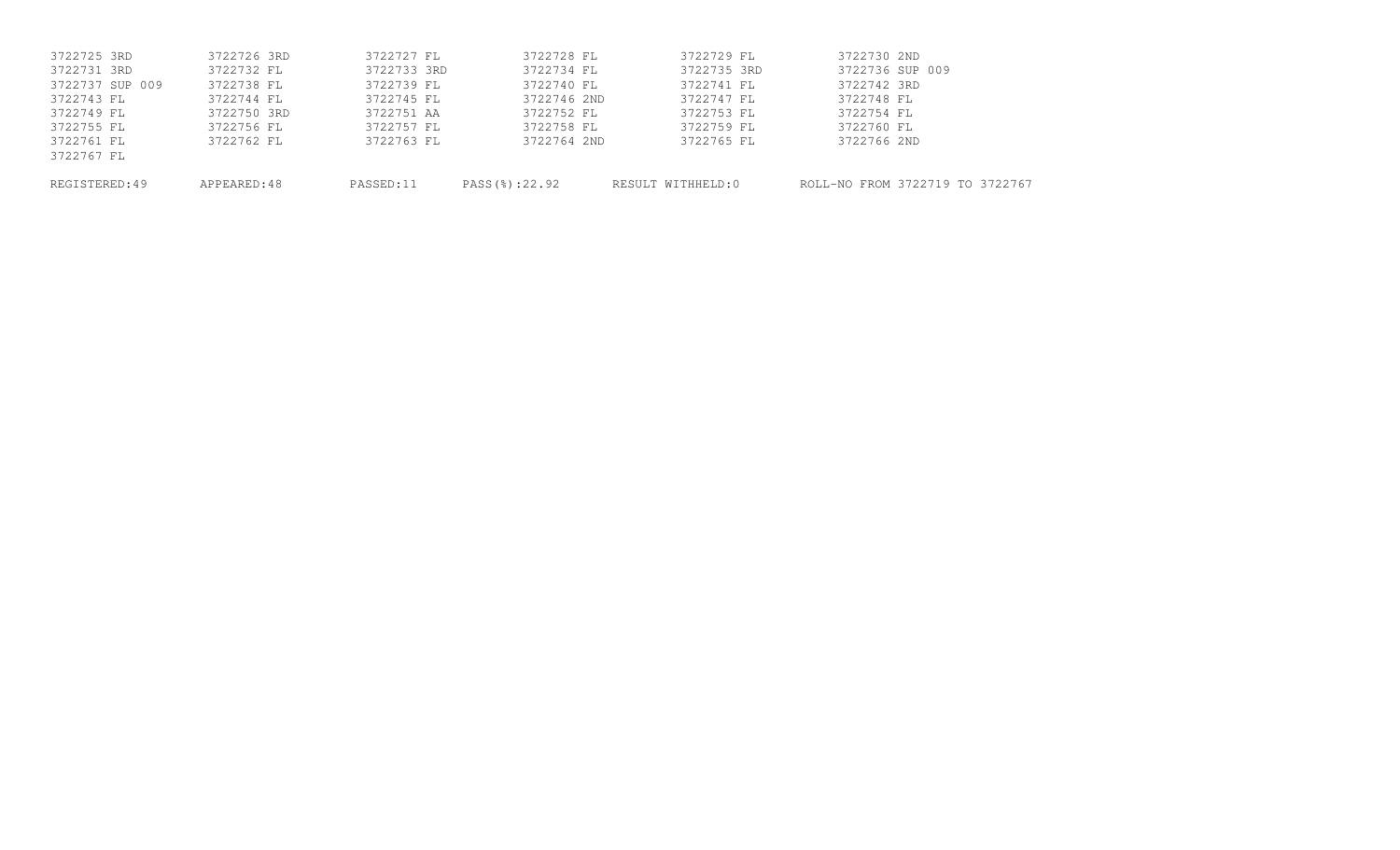| RESULT SUMMARY |                                                             |  |                                                                                                                                                                                                                                                                                                                                            |                                                                                                       |
|----------------|-------------------------------------------------------------|--|--------------------------------------------------------------------------------------------------------------------------------------------------------------------------------------------------------------------------------------------------------------------------------------------------------------------------------------------|-------------------------------------------------------------------------------------------------------|
|                |                                                             |  | REGULAR CENTRE : 12026 GOVT SR SEC SCH, PARSHURAMDWARA, AMER ROAD, JAIPUR<br>SCHOOL : 1123553 GOVT THAKUR HSS MANDAWA PRAV. SANS. VID., KHETRIHOUSE, JAIPUR                                                                                                                                                                                |                                                                                                       |
|                |                                                             |  | $\begin{array}{cccccccc} 3722768 & 2\texttt{ND} & 3722769 & \texttt{SUP} & 3722770 & 2\texttt{ND} & 3722771 & \texttt{SUP} & 002 & 009 & 3722772 & 2\texttt{ND} & 3722773 & \texttt{FL} \\ 3722774 & \texttt{SUP} & 009 & 3722775 & 1ST & 3722776 & \texttt{FL} & 3722777 & \texttt{SUP} & 009 & 3722778 & 2\texttt{ND} & 3722779 & \text$ |                                                                                                       |
|                |                                                             |  |                                                                                                                                                                                                                                                                                                                                            | REGISTERED:12 APPEARED:12 PASSED:5 PASS(%):41.67 RESULT WITHHELD:1 ROLL-NO FROM 3722768 TO 3722779    |
|                | SCHOOL : 1120662 GOVT MAHARAJA VAR. UPA. SANS. VID., JAIPUR |  | REGULAR CENTRE : 12027 SH KHANDELWAL VAISHY CENTRAL SR SS, STATION ROAD, JAIPUR THE STATE OF STATE TO LET THE                                                                                                                                                                                                                              |                                                                                                       |
|                |                                                             |  |                                                                                                                                                                                                                                                                                                                                            |                                                                                                       |
|                |                                                             |  |                                                                                                                                                                                                                                                                                                                                            | REGISTERED:18 APPEARED:17 PASSED:9 PASS(%):52.94 RESULT WITHHELD:0 ROLL-NO FROM 3722780 TO 3722797    |
|                | SCHOOL : 1120663 SH KV VAR. UPA. SANS VID, JAIPUR           |  | REGULAR CENTRE : 12027 SH KHANDELWAL VAISHY CENTRAL SR SS, STATION ROAD, JAIPUR THE STATION DISTRICT : 12                                                                                                                                                                                                                                  |                                                                                                       |
|                |                                                             |  | 3722798 2ND                3722799 SUP 009        3722800 2ND            3722801 2ND                3722802 AA                3722803 SUP 009        3722803 SUP 009        3722803 SUP 009        3722803 SUP 009        372                                                                                                              |                                                                                                       |
|                |                                                             |  |                                                                                                                                                                                                                                                                                                                                            | REGISTERED: 9 APPEARED: 8 PASSED: 4 PASS(%): 50.00 RESULT WITHHELD: 0 ROLL-NO FROM 3722798 TO 3722806 |
|                | SCHOOL : 1120664 SH DADU ACHARYA SANS COLLEGE, JAIPUR       |  | REGULAR CENTRE : 12027 SH KHANDELWAL VAISHY CENTRAL SR SS, STATION ROAD, JAIPUR THE STATION DISTRICT : 12                                                                                                                                                                                                                                  |                                                                                                       |
|                |                                                             |  | 3722807 SUP 009 3722808 2ND 3722809 IST 3722810 FL 3722811 IST 3722812 IST 3722812 IST                                                                                                                                                                                                                                                     |                                                                                                       |
|                |                                                             |  |                                                                                                                                                                                                                                                                                                                                            | REGISTERED:8 APPEARED:8 PASSED:6 PASS(%):75.00 RESULT WITHHELD:0 ROLL-NO FROM 3722807 TO 3722814      |
|                | SCHOOL : 1120670 J H BAL PRAV SANS VID, VATIKA (JAIPUR)     |  | REGULAR CENTRE : 12094 VVA PUB SR SS, DADI KA FATAK, BENARD ROAD, JHOTWARA, JAIPUR THE STRIT STATE READING THE                                                                                                                                                                                                                             |                                                                                                       |
|                |                                                             |  |                                                                                                                                                                                                                                                                                                                                            |                                                                                                       |
| REGISTERED:17  | APPEARED:16                                                 |  | PASSED:13 PASS(%):81.25 RESULT WITHHELD:0                                                                                                                                                                                                                                                                                                  | ROLL-NO FROM 3722815 TO 3722831                                                                       |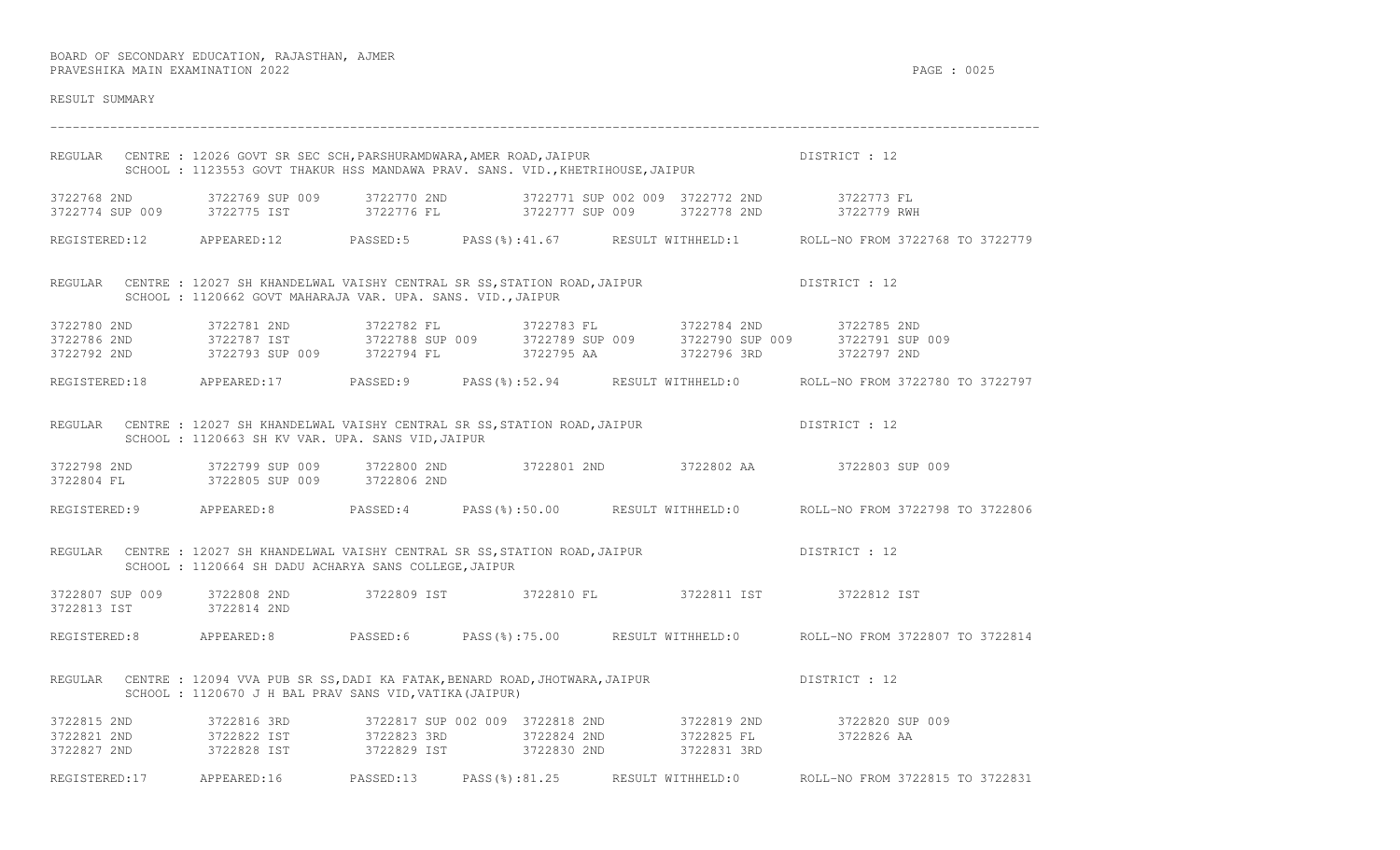REGULAR CENTRE : 12100 GOVT SR SEC SCH, NIWARU, JAIPUR DESTRICT DESTRICT I 2 SCHOOL : 1120667 GOVT VAR. UPA. SANSKRIT VID,HATHOJ(JAIPUR)

| REGISTERED: 31  | APPEARED: 31    | PASSED:24   | PASS(%):77.42   | RESULT WITHHELD:0 | ROLL-NO FROM 3722832 TO 3722862 |
|-----------------|-----------------|-------------|-----------------|-------------------|---------------------------------|
| 3722862 2ND     |                 |             |                 |                   |                                 |
| 3722856 FL      | 3722857 FL      | 3722858 2ND | 3722859 SUP 009 | 3722860 2ND       | 3722861 2ND                     |
| 3722850 SUP 009 | 3722851 SUP 009 | 3722852 2ND | 3722853 2ND     | 3722854 2ND       | 3722855 SUP 009                 |
| 3722844 2ND     | 3722845 2ND     | 3722846 3RD | 3722847 IST     | 3722848 IST       | 3722849 FL                      |
| 3722838 2ND     | 3722839 2ND     | 3722840 2ND | 3722841 2ND     | 3722842 IST       | 3722843 2ND                     |
| 3722832 2ND     | 3722833 2ND     | 3722834 2ND | 3722835 2ND     | 3722836 2ND       | 3722837 2ND                     |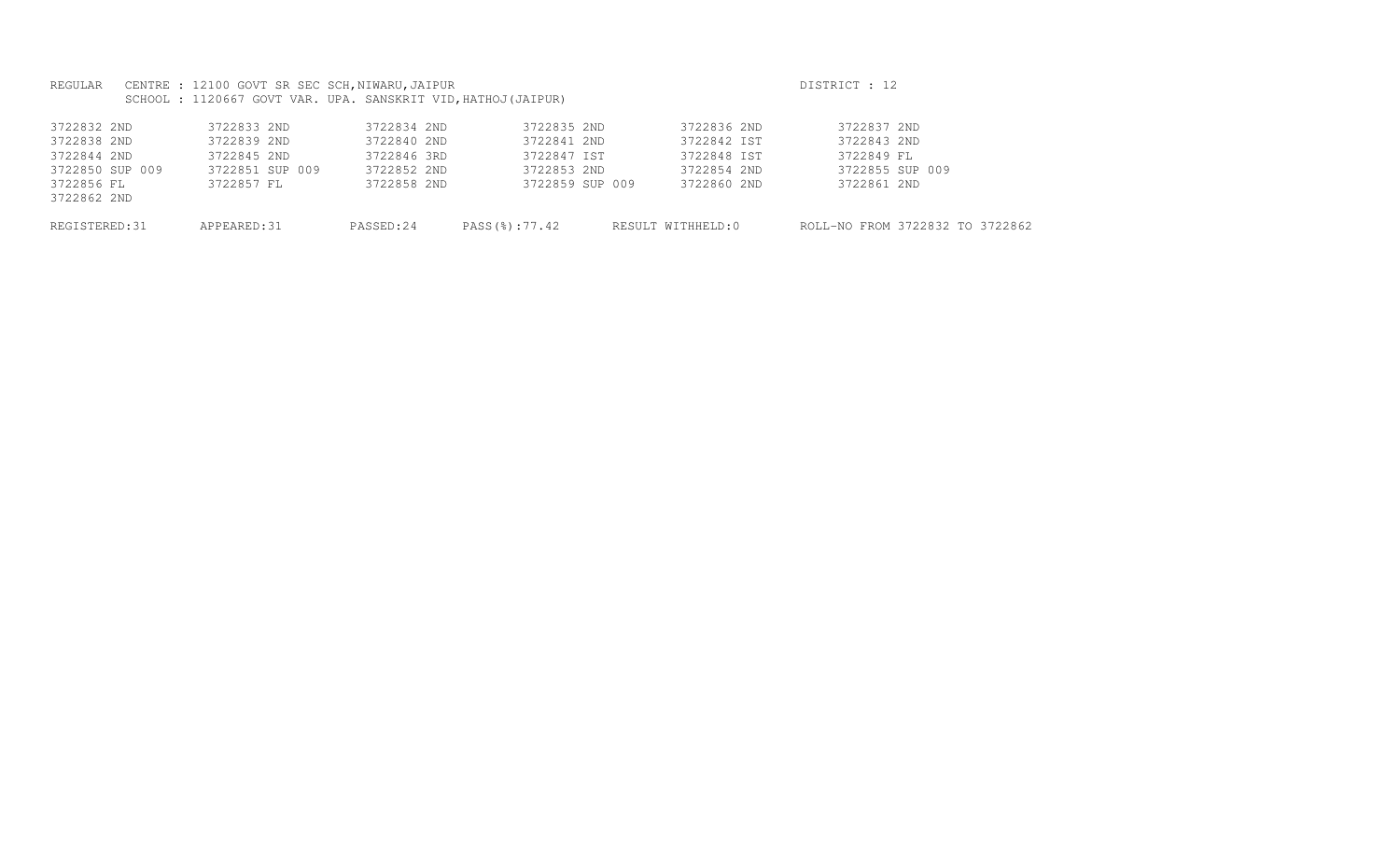| RESULT SUMMARY              |                                                                                                                                               |            |            |                                                                                                                                                                                                                                                                                                                                                   |
|-----------------------------|-----------------------------------------------------------------------------------------------------------------------------------------------|------------|------------|---------------------------------------------------------------------------------------------------------------------------------------------------------------------------------------------------------------------------------------------------------------------------------------------------------------------------------------------------|
|                             | REGULAR CENTRE : 12100 GOVT SR SEC SCH, NIWARU, JAIPUR<br>SCHOOL: 1122889 GOVT PRAV. SANS. VID., MANSHARAMPURA, NIWARU, JHOTWARA, JAIPUR      |            |            | DISTRICT : 12                                                                                                                                                                                                                                                                                                                                     |
|                             | 3722875 2ND 3722876 3RD 3722877 3RD 3722878 AA 3722879 3RD                                                                                    |            |            | $\begin{array}{cccccccc} 3722863 & 3\text{RD} & 3722864 & 3\text{RD} & 3722865 & 3\text{RD} & 3722866 & 2\text{ND} & 3722867 & \text{FL} & 3722868 & 3\text{RD} & 3722869 & 3\text{RD} & 372287 & 3\text{RD} & 372287 & 3\text{RD} & 372287 & 3\text{RD} & 372287 & 3\text{RD} & 372287 & 3\text{RD} & 372287 & 3\text{RD}$                       |
|                             |                                                                                                                                               |            |            | REGISTERED:17 APPEARED:16 PASSED:13 PASS(%):81.25 RESULT WITHHELD:0 ROLL-NO FROM 3722863 TO 3722879                                                                                                                                                                                                                                               |
|                             | REGULAR CENTRE : 12109 GOVT SR SEC SCH, MEENAWALA, JHOTWARA, JAIPUR<br>SCHOOL : 1123546 GOVT VAR UPA SANS. VID., KANAKPURA, JHOTWARA (JAIPUR) |            |            | DISTRICT : 12                                                                                                                                                                                                                                                                                                                                     |
| 3722898 SUP 009 3722899 2ND |                                                                                                                                               |            |            | $\begin{array}{cccccccc} 3722880 & \text{FL} & 3722881 & \text{IST} & 3722882 & \text{IST} & 3722883 & \text{2ND} & 3722884 & \text{SUP} & 009 & 3722885 & \text{3RD} \\ 3722886 & \text{FL} & 3722887 & \text{IST} & 3722888 & \text{2ND} & 3722889 & \text{3RD} & 3722890 & \text{FL} & 3722891 & \text{3RD} \\ 3722892 & \text{SUP} & 009 & 3$ |
|                             |                                                                                                                                               |            |            | REGISTERED:20 APPEARED:20 PASSED:11 PASS(%):55.00 RESULT WITHHELD:0 ROLL-NO FROM 3722880 TO 3722899                                                                                                                                                                                                                                               |
|                             | REGULAR CENTRE : 12111 GOVT SR SEC SCH, BHANKROTA, JAIPUR<br>SCHOOL : 1120666 SH HANUMAT GOVT VAR. UPA. SANS VID, SARANGPURA (JAIPUR)         |            |            | DISTRICT : 12                                                                                                                                                                                                                                                                                                                                     |
| 3722900 FL                  | 3722906 SUP 009 3722907 2ND 3722908 2ND                                                                                                       |            |            | 3722901 2ND 3722902 FL 3722903 3RD 3722904 FL 3722905 FL                                                                                                                                                                                                                                                                                          |
|                             |                                                                                                                                               |            |            | REGISTERED:9 APPEARED:9 PASSED:4 PASS(%):44.44 RESULT WITHHELD:0 ROLL-NO FROM 3722900 TO 3722908                                                                                                                                                                                                                                                  |
|                             | REGULAR CENTRE : 12170 GOVT SINDHI SR SEC SCH, FATEHTIBA, JAIPUR<br>SCHOOL : 1120919 RAVINDRA NATH TAGORE PRA SANS VID, JAIPUR                |            |            | DISTRICT : 12                                                                                                                                                                                                                                                                                                                                     |
| 3722909 FL                  | 3722910 IST<br>3722915 SUP 009 3722916 SUP 002 009 3722917 SUP 002 009 3722918 2ND                                                            |            |            | 3722911 FL 3722912 SUP 002 009 3722913 IST 3722914 FL                                                                                                                                                                                                                                                                                             |
|                             |                                                                                                                                               |            |            | REGISTERED:10 APPEARED:10 PASSED:3 PASS(%):30.00 RESULT WITHHELD:0 ROLL-NO FROM 3722909 TO 3722918                                                                                                                                                                                                                                                |
|                             | REGULAR CENTRE : 12213 GOVT SR SEC SCH, SANGANER, JAIPUR<br>SCHOOL : 1121646 GOVT VAR. UPDH. SANSKRIT VID., RAMSINGHPURA, SANGANER, JAIPUR    |            |            | DISTRICT : 12                                                                                                                                                                                                                                                                                                                                     |
| 3722919 2ND<br>3722925 FL   | 3722920 3RD<br>3722926 SUP 009                                                                                                                | 3722927 FL | 3722928 AA | 3722921 2ND 3722922 FL 3722923 2ND 3722924 SUP 009<br>3722929 2ND<br>3722930 2ND<br>3722931 2ND 3722932 FL 3722933 FL 3722934 SUP 009 3722935 3RD 3722936 TST                                                                                                                                                                                     |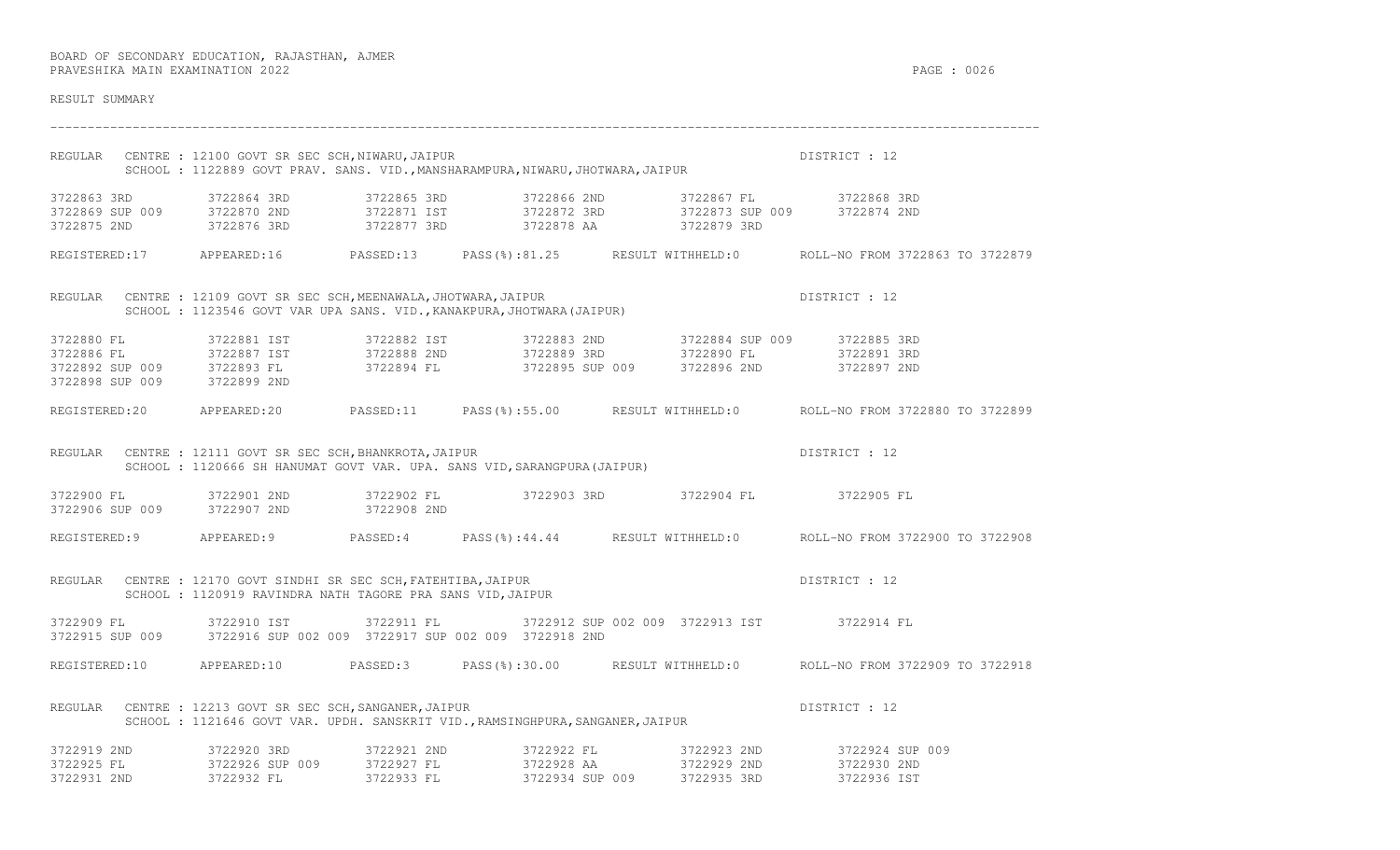| 3722937 2ND   | 3722938 FL                                                                                                        | 3722939 3RD | 3722940 3RD   |                   |                                 |
|---------------|-------------------------------------------------------------------------------------------------------------------|-------------|---------------|-------------------|---------------------------------|
| REGISTERED:22 | APPEARED: 21                                                                                                      | PASSED:12   | PASS(%):57.14 | RESULT WITHHELD:0 | ROLL-NO FROM 3722919 TO 3722940 |
| REGULAR       | CENTRE : 12214 GOVT GIRLS SR SEC SCH, SANGANER, JAIPUR<br>SCHOOL : 1120668 MB PRA SANSKRIT VID, SANGANER (JAIPUR) |             |               |                   | DISTRICT : 12                   |
| 3722941 FL    | 3722942 3RD                                                                                                       | 3722943 3RD | 3722944 IST   | 3722945 AA        |                                 |
| REGISTERED: 5 | APPEARED: 4                                                                                                       | PASSED:3    | PASS(%):75.00 | RESULT WITHHELD:0 | ROLL-NO FROM 3722941 TO 3722945 |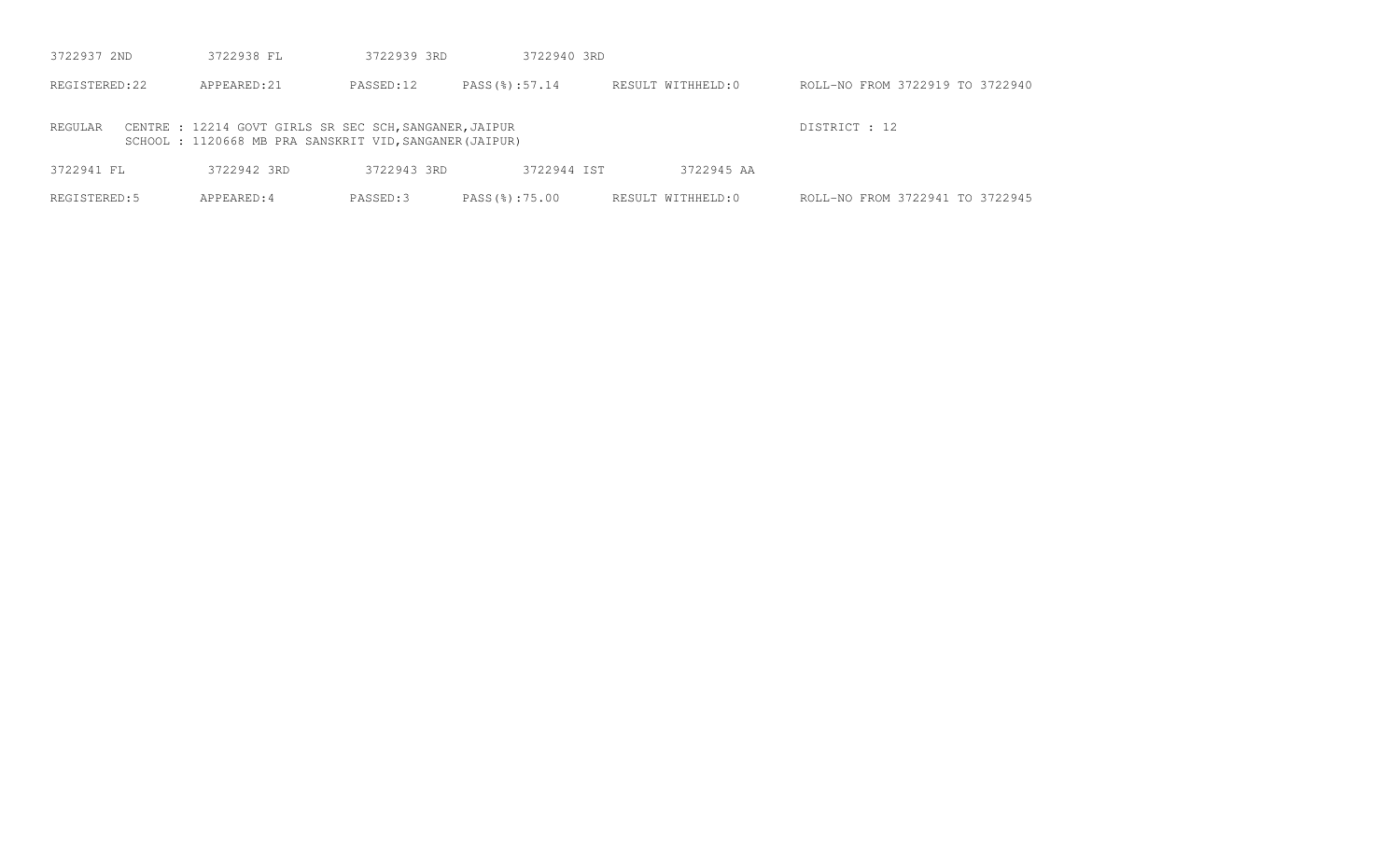| REGULAR CENTRE : 12216 RAHUL S S SR SEC SCH, GAYATRI NAGAR, SANGANER, JAIPUR<br>SCHOOL : 1123537 GOVT PRAV. SANS. VID., GOVINDPURA, SHIKARPURA ROAD (JAIPUR)                                                                   |
|--------------------------------------------------------------------------------------------------------------------------------------------------------------------------------------------------------------------------------|
|                                                                                                                                                                                                                                |
|                                                                                                                                                                                                                                |
|                                                                                                                                                                                                                                |
|                                                                                                                                                                                                                                |
|                                                                                                                                                                                                                                |
|                                                                                                                                                                                                                                |
|                                                                                                                                                                                                                                |
|                                                                                                                                                                                                                                |
| REGISTERED:44 APPEARED:43 PASSED:14 PASS(%):32.56 RESULT WITHHELD:0 ROLL-NO FROM 3722946 TO 3722989                                                                                                                            |
| REGULAR CENTRE : 12219 GOVT VAR. UPDH. SANSKRIT VID., RAMSINGHPURA, SANGANER, JAIPUR DISTRICT : 12<br>SCHOOL : 1123532 GOVT VAR UPA SANS. VID., 6 PRATAP NAGAR, SANGANER (JAIPUR)                                              |
|                                                                                                                                                                                                                                |
| 3722992 SUP 002 009 3722993 3RD 3722994 2ND 3722995 2ND                                                                                                                                                                        |
| 3722991 FL 3722998 SUP 002 009 3722993 SUP 009 3722994 ZAD 3722994 ZAD 3723003 FL 3723004 IST 3723005 SUP 009 3723006 SUP 009 3723006 SUP 009 3723007 IST 3723009 FL 3723004 IST 3723005 SUP 009 3723006 SUP 009 3723007 IST 3 |
|                                                                                                                                                                                                                                |
|                                                                                                                                                                                                                                |
|                                                                                                                                                                                                                                |
|                                                                                                                                                                                                                                |
|                                                                                                                                                                                                                                |
|                                                                                                                                                                                                                                |
|                                                                                                                                                                                                                                |
|                                                                                                                                                                                                                                |
|                                                                                                                                                                                                                                |
|                                                                                                                                                                                                                                |
| REGISTERED:67 APPEARED:67 PASSED:41 PASS(%):61.19 RESULT WITHHELD:0 ROLL-NO FROM 3722990 TO 3723056                                                                                                                            |
| CENTRE : 12236 GOVT SR SEC SCH, GONER<br>SCHOOL : 1123539 GOVT PRAV. SANS. VID., SIROLI TIBA KI DHANI, SANGANER<br>DISTRICT : 12                                                                                               |
|                                                                                                                                                                                                                                |
|                                                                                                                                                                                                                                |
| REGISTERED:10 APPEARED:10 PASSED:10 PASS(%):100.00 RESULT WITHHELD:0 ROLL-NO FROM 3723057 TO 3723066                                                                                                                           |
|                                                                                                                                                                                                                                |

REGULAR CENTRE : 12243 GOVT SR SEC SCH, KALWARA, JAIPUR DESTRICT DESTRICT THE DISTRICT : 12 SCHOOL : 1120694 GOVT VAR. UPA. SANS. VID,MAHAPURA,JAIPUR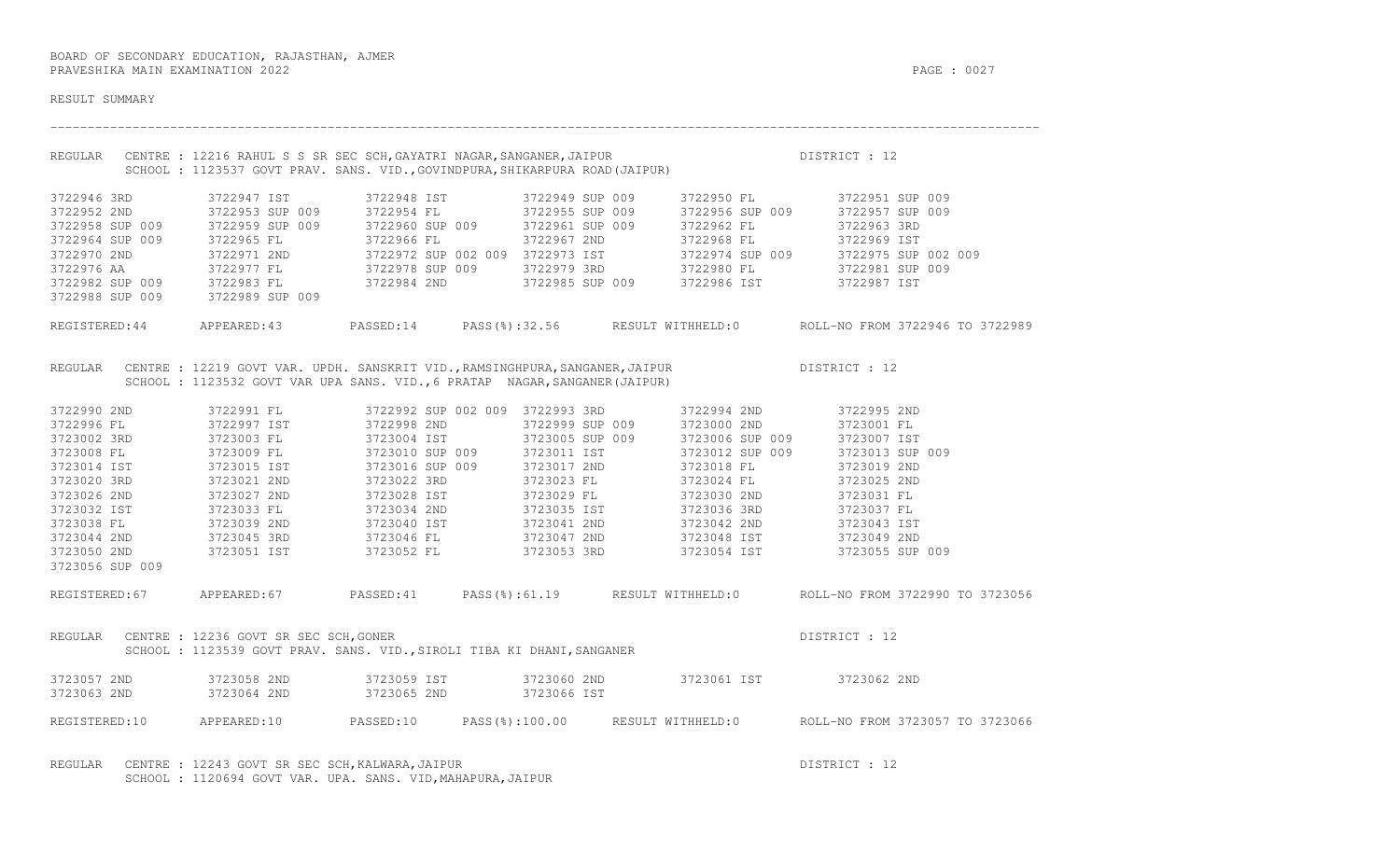| REGISTERED: 13 | APPEARED:12                                                                                                    | PASSED:10       | PASS(%):83.33   | RESULT WITHHELD:0 | ROLL-NO FROM 3723088 TO 3723100 |
|----------------|----------------------------------------------------------------------------------------------------------------|-----------------|-----------------|-------------------|---------------------------------|
| 3723100 2ND    |                                                                                                                |                 |                 |                   |                                 |
| 3723094 2ND    | 3723095 2ND                                                                                                    | 3723096 3RD     | 3723097 2ND     | 3723098 2ND       | 3723099 3RD                     |
| 3723088 AA     | 3723089 FL                                                                                                     | 3723090 FL      | 3723091 2ND     | 3723092 3RD       | 3723093 3RD                     |
| REGULAR        | CENTRE : 12245 GOVT SR SEC SCH, KALWAR, JAIPUR<br>SCHOOL : 1120696 GOVT VAR. UPA. SANS VID, BASSINAGA (JAIPUR) |                 |                 |                   | DISTRICT : 12                   |
| REGISTERED: 21 | APPEARED:21                                                                                                    | PASSED:11       | PASS(%):52.38   | RESULT WITHHELD:0 | ROLL-NO FROM 3723067 TO 3723087 |
| 3723085 2ND    | 3723086 2ND                                                                                                    | 3723087 2ND     |                 |                   |                                 |
| 3723079 FL     | 3723080 SUP 009                                                                                                | 3723081 2ND     | 3723082 FL      | 3723083 3RD       | 3723084 SUP 009                 |
| 3723073 3RD    | 3723074 SUP 009                                                                                                | 3723075 FL      | 3723076 2ND     | 3723077 FL        | 3723078 2ND                     |
| 3723067 FL     | 3723068 2ND                                                                                                    | 3723069 SUP 009 | 3723070 SUP 009 | 3723071 IST       | 3723072 2ND                     |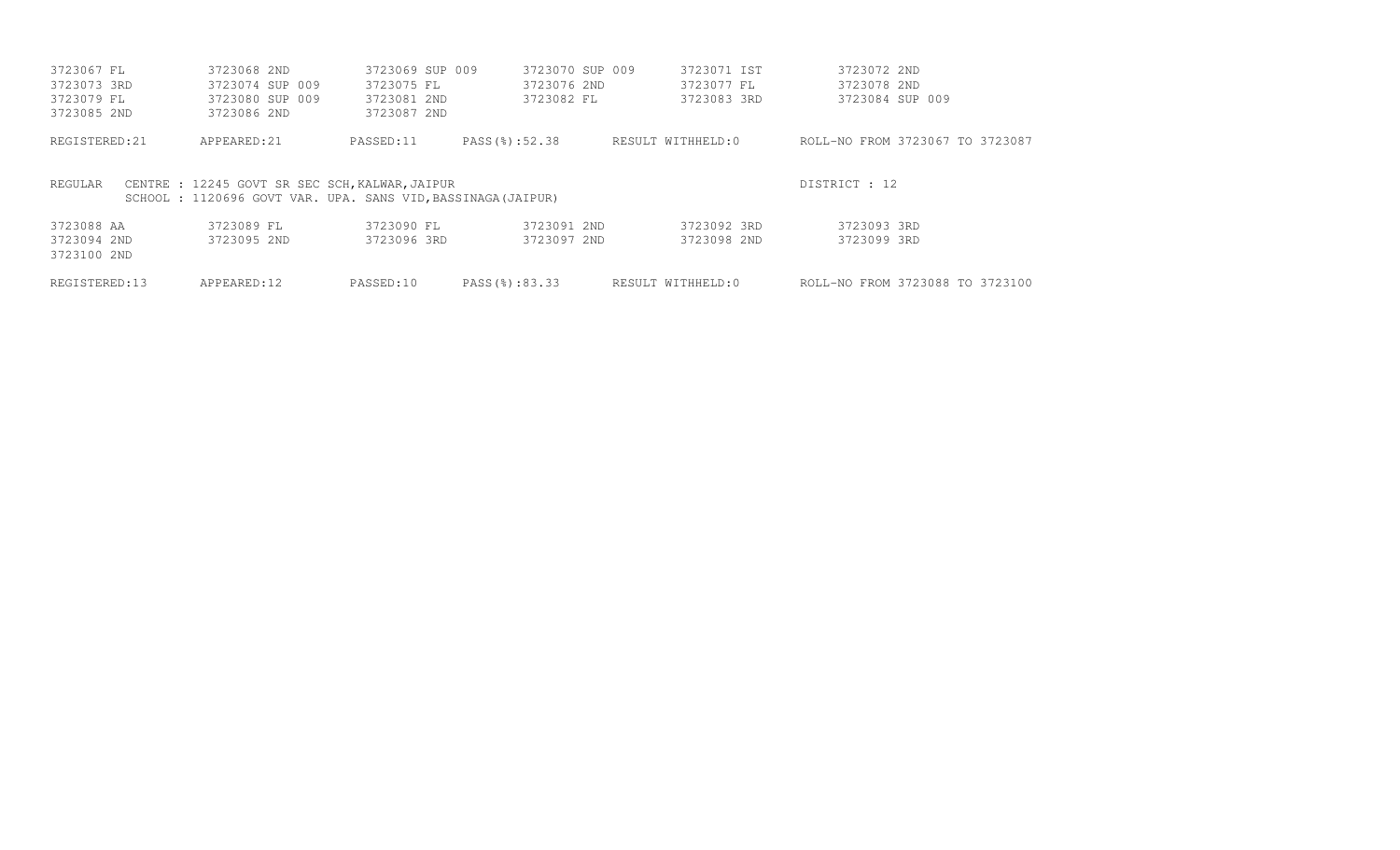| RESULT SUMMARY |                                                                                                                                                                             |  |                                                                                                                                                                                                                                                                                                                                                 |                                                                                                      |
|----------------|-----------------------------------------------------------------------------------------------------------------------------------------------------------------------------|--|-------------------------------------------------------------------------------------------------------------------------------------------------------------------------------------------------------------------------------------------------------------------------------------------------------------------------------------------------|------------------------------------------------------------------------------------------------------|
|                |                                                                                                                                                                             |  | REGULAR CENTRE : 12246 GOVT VAR. UPA. SANS. VID, MAHAPURA, JAIPUR<br>SCHOOL : 1123540 GOVT VAR UPA SANS VID, MOHANPURA, JAISINGHPURA, SANGANER, JAIPUR                                                                                                                                                                                          |                                                                                                      |
|                |                                                                                                                                                                             |  | $\begin{array}{cccccccc} 3723101 & \text{FL} & 3723102 & \text{AA} & 3723103 & \text{SUP} & 009 & 3723104 & \text{ZND} & 3723105 & \text{SUP} & 009 & 3723106 & \text{ZND} \\ 3723107 & \text{ZND} & 3723108 & \text{SUP} & 009 & 3723109 & \text{FL} & 3723110 & \text{FL} & 3723111 & \text{FL} & 3723112 & \text{ZND} \\ 3723113 & \text{FL$ | REGISTERED:34 APPEARED:32 PASSED:12 PASS(%):37.50 RESULT WITHHELD:0 ROLL-NO FROM 3723101 TO 3723134  |
|                | REGULAR CENTRE : 12266 GOVT SR SEC SCH, DAHMIKALA (SANGANER) (JAIPUR)                                                                                                       |  | CENTRE : 12266 GOVT SR SEC SCH, DAHMIKALA(SANGANER)(JAIPUR) (DANGANER(JAIPUR) DISTRICT : 12<br>SCHOOL : 1123549 GOVT PRAV. SANS. VID., DABARDEHRA, DEHMIKALAN, SANGANER(JAIPUR)                                                                                                                                                                 |                                                                                                      |
|                |                                                                                                                                                                             |  | 3723135 SUP 009        3723136 IST              3723137 2ND                3723138 AA                  3723139 2ND               3723140 2ND                   3723140 2ND                           3723142 SUP 009                                                                                                                            |                                                                                                      |
|                |                                                                                                                                                                             |  |                                                                                                                                                                                                                                                                                                                                                 | REGISTERED: 9 APPEARED: 8 PASSED: 6 PASS(%):75.00 RESULT WITHHELD: 0 ROLL-NO FROM 3723135 TO 3723143 |
|                |                                                                                                                                                                             |  | REGULAR CENTRE : 12270 MAHATMA GANDHI GOVT SCH(ENG.MED.), BAGRU(JAIPUR)<br>SCHOOL : 1120684 GOVT VAR. UPA. SANS VID, BAGRU(JAIPUR)                                                                                                                                                                                                              |                                                                                                      |
|                |                                                                                                                                                                             |  | $\begin{array}{cccccccc} 3723144 & F L & 3723145 & F L & 3723145 & F L & 3723146 & 3RD & 3723147 & F L & 3723148 & F L & 3723149 & F L \\ 3723150 & SUP & 007 & 3723151 & A A & 3723152 & A A & 3723153 & F L & 3723154 & F L & 3723155 & F L \\ 3723162 & F L & 3723163 & F L & 3723163 & F L & 3723164 & F L & 3$                             |                                                                                                      |
|                |                                                                                                                                                                             |  |                                                                                                                                                                                                                                                                                                                                                 | REGISTERED:26 APPEARED:24 PASSED:6 PASS(%):25.00 RESULT WITHHELD:0 ROLL-NO FROM 3723144 TO 3723169   |
|                | CENTRE : 12286 GOVT GIRLS SR SEC SCH, DUDU<br>SCHOOL : 1122888 GOVT PRAV. SANS. VID., MAHESHPURA GIDANI, DUDU(JAIPUR)<br>REGULAR CENTRE : 12286 GOVT GIRLS SR SEC SCH, DUDU |  |                                                                                                                                                                                                                                                                                                                                                 | DISTRICT : 12                                                                                        |
|                |                                                                                                                                                                             |  | 3723170 SUP 009 3723171 IST 3723172 2ND 3723173 IST 3723174 2ND 3723175 2ND<br>3723176 2ND 3723177 2ND 3723178 FL 3723179 2ND 3723180 FL                                                                                                                                                                                                        |                                                                                                      |
|                |                                                                                                                                                                             |  |                                                                                                                                                                                                                                                                                                                                                 | REGISTERED:11 APPEARED:11 PASSED:8 PASS(%):72.73 RESULT WITHHELD:0 ROLL-NO FROM 3723170 TO 3723180   |
|                | REGULAR CENTRE : 12315 GOVT SEC SCH, MENDVAS (PHAGI)                                                                                                                        |  |                                                                                                                                                                                                                                                                                                                                                 | DISTRICT : 12                                                                                        |

SCHOOL : 1120692 GOVT VAR. UPDH. SANSKRIT VID., NARERA(JAIPUR)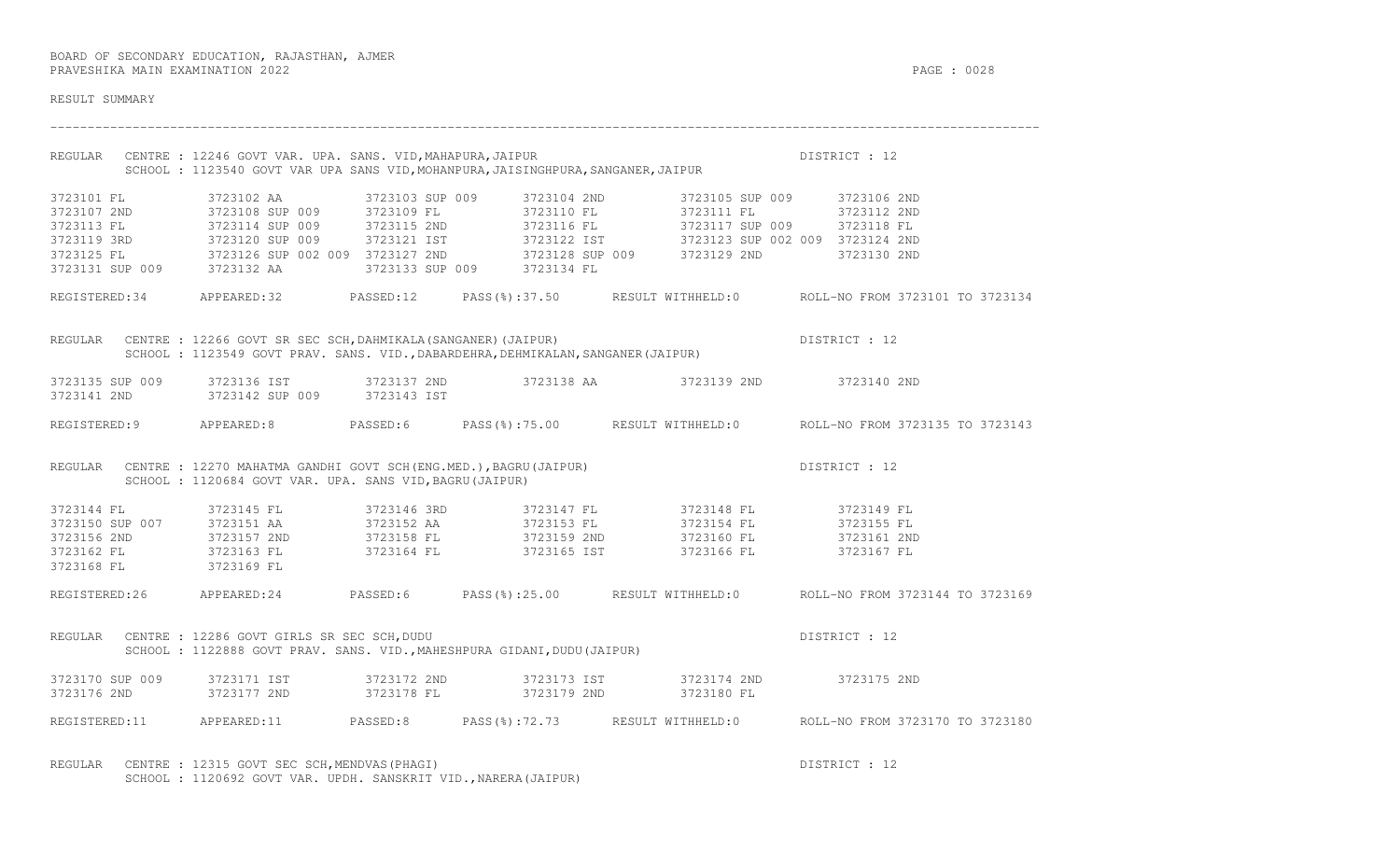| REGISTERED:39 | APPEARED:39 | PASSED:26   | PASS(%):66.67 | RESULT WITHHELD:0 | ROLL-NO FROM 3723181 TO 3723219 |  |
|---------------|-------------|-------------|---------------|-------------------|---------------------------------|--|
| 3723217 FL    | 3723218 2ND | 3723219 FL  |               |                   |                                 |  |
| 3723211 2ND   | 3723212 FL  | 3723213 TST | 3723214 2ND   | 3723215 FL        | 3723216 FL                      |  |
| 3723205 IST   | 3723206 3RD | 3723207 2ND | 3723208 IST   | 3723209 FL        | 3723210 2ND                     |  |
| 3723199 2ND   | 3723200 FL  | 3723201 FL  | 3723202 FL    | 3723203 3RD       | 3723204 FL                      |  |
| 3723193 2ND   | 3723194 2ND | 3723195 FL  | 3723196 3RD   | 3723197 IST       | 3723198 IST                     |  |
| 3723187 3RD   | 3723188 FL  | 3723189 IST | 3723190 IST   | 3723191 IST       | 3723192 2ND                     |  |
| 3723181 2ND   | 3723182 IST | 3723183 2ND | 3723184 IST   | 3723185 FL        | 3723186 2ND                     |  |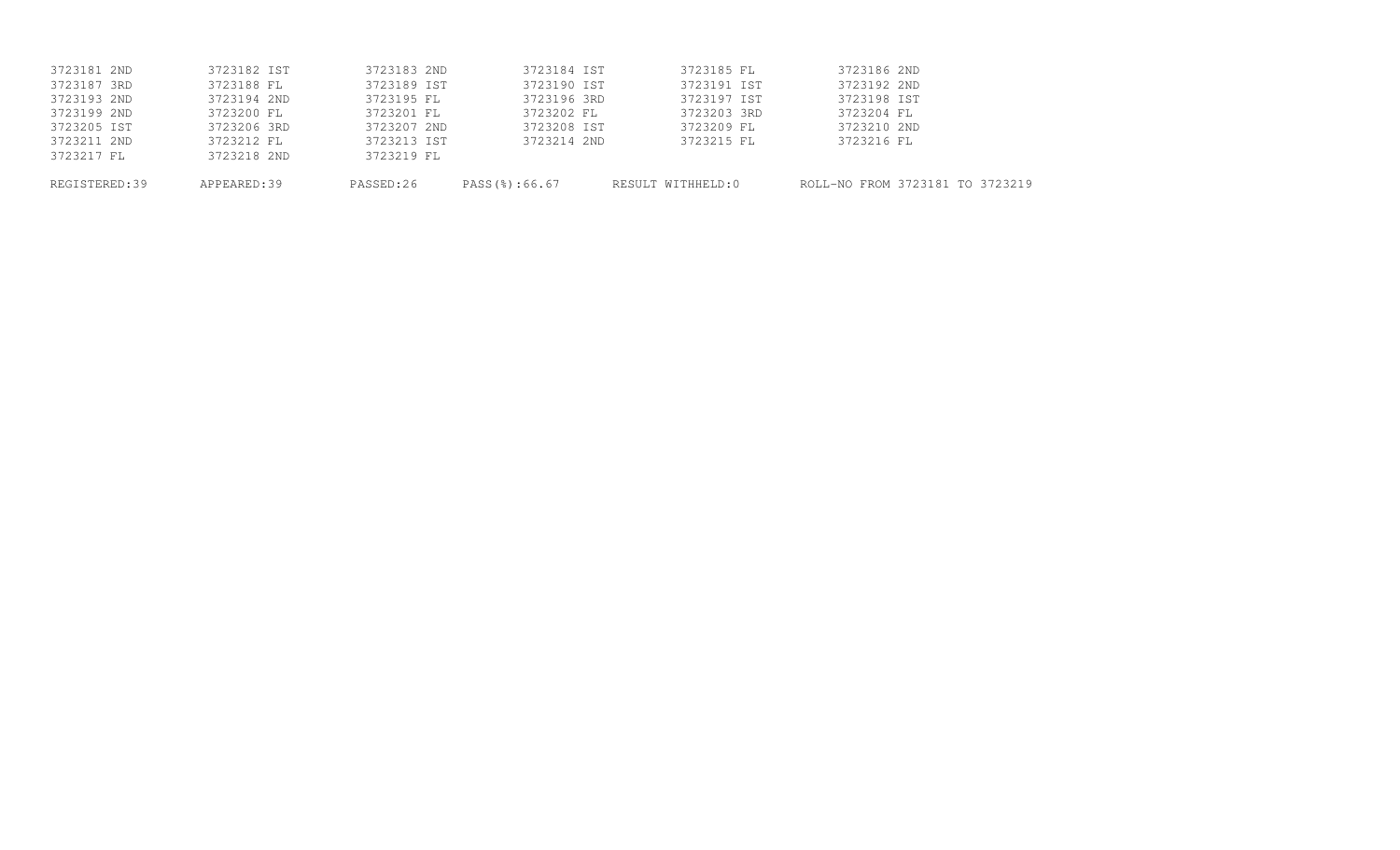| RESULT SUMMARY |                                                     |                                                                                |                                                                                                                                                                                                                                                                                                                                                           |                                                                                                                                                                                                                                                                                                                                                   |
|----------------|-----------------------------------------------------|--------------------------------------------------------------------------------|-----------------------------------------------------------------------------------------------------------------------------------------------------------------------------------------------------------------------------------------------------------------------------------------------------------------------------------------------------------|---------------------------------------------------------------------------------------------------------------------------------------------------------------------------------------------------------------------------------------------------------------------------------------------------------------------------------------------------|
|                | REGULAR CENTRE : 12316 GOVT SR SEC SCH, NIMEDA      |                                                                                | CENTRE : 12316 GOVT SR SEC SCH,NIMEDA<br>SCHOOL : 1123550 GOVT VAR. UPA. SANS. VID.,VIMALPURA,NIMEDA,PHAGI(JAIPUR)                                                                                                                                                                                                                                        | DISTRICT : 12                                                                                                                                                                                                                                                                                                                                     |
|                |                                                     |                                                                                |                                                                                                                                                                                                                                                                                                                                                           | $\begin{array}{cccccccc} 3723220 \text{ FL} & 3723221 \text{ 2ND} & 3723222 \text{ IST} & 3723223 \text{ 3RD} & 3723224 \text{ FL} & 3723225 \text{ FL} \\ 3723226 \text{ FL} & 3723227 \text{ FL} & 3723228 \text{ 2ND} & 3723229 \text{ 2ND} & 3723230 \text{ 2ND} & 3723231 \text{ SUP} & 009 \\ 3723232 \text{ FL} & 3723233 \text{ 2ND$      |
|                |                                                     |                                                                                |                                                                                                                                                                                                                                                                                                                                                           |                                                                                                                                                                                                                                                                                                                                                   |
|                |                                                     |                                                                                |                                                                                                                                                                                                                                                                                                                                                           |                                                                                                                                                                                                                                                                                                                                                   |
|                |                                                     |                                                                                |                                                                                                                                                                                                                                                                                                                                                           |                                                                                                                                                                                                                                                                                                                                                   |
|                |                                                     |                                                                                |                                                                                                                                                                                                                                                                                                                                                           | REGISTERED:22 APPEARED:22 PASSED:9 PASS(%):40.91 RESULT WITHHELD:0 ROLL-NO FROM 3723220 TO 3723241                                                                                                                                                                                                                                                |
|                | REGULAR CENTRE : 12332 GOVT SR SEC SCH, SHIVDASPURA |                                                                                | CENTRE : 12332 GOVT SR SEC SCH, SHIVDASPURA<br>SCHOOL : 1120689 GOVT VAR. UPA. SANSKRIT VID, TITARIYA(JAIPUR)                                                                                                                                                                                                                                             | DISTRICT : 12                                                                                                                                                                                                                                                                                                                                     |
|                |                                                     |                                                                                |                                                                                                                                                                                                                                                                                                                                                           |                                                                                                                                                                                                                                                                                                                                                   |
|                |                                                     |                                                                                |                                                                                                                                                                                                                                                                                                                                                           |                                                                                                                                                                                                                                                                                                                                                   |
|                |                                                     |                                                                                |                                                                                                                                                                                                                                                                                                                                                           |                                                                                                                                                                                                                                                                                                                                                   |
|                |                                                     |                                                                                |                                                                                                                                                                                                                                                                                                                                                           | 3723242 2ND                   3723243 FL                  3723244 2ND                 3723245 IST                 3723246 3RD                 3723247 SUP 009<br>3723248 2ND                3723249 2ND                3723250 FL                                                                                                                 |
|                |                                                     |                                                                                |                                                                                                                                                                                                                                                                                                                                                           | REGISTERED:16 APPEARED:16 PASSED:11 PASS(%):68.75 RESULT WITHHELD:0 ROLL-NO FROM 3723242 TO 3723257                                                                                                                                                                                                                                               |
|                | REGULAR CENTRE : 12335 GOVT SR SEC SCH, DABICH      |                                                                                |                                                                                                                                                                                                                                                                                                                                                           | DISTRICT : 12                                                                                                                                                                                                                                                                                                                                     |
|                |                                                     | SCHOOL : 1123536 GOVT VAR. UPA SANS. VID., RAMSINGHPURA DABICH, PHAGI (JAIPUR) |                                                                                                                                                                                                                                                                                                                                                           |                                                                                                                                                                                                                                                                                                                                                   |
|                |                                                     |                                                                                |                                                                                                                                                                                                                                                                                                                                                           |                                                                                                                                                                                                                                                                                                                                                   |
|                |                                                     |                                                                                |                                                                                                                                                                                                                                                                                                                                                           |                                                                                                                                                                                                                                                                                                                                                   |
|                |                                                     |                                                                                |                                                                                                                                                                                                                                                                                                                                                           |                                                                                                                                                                                                                                                                                                                                                   |
|                |                                                     |                                                                                |                                                                                                                                                                                                                                                                                                                                                           |                                                                                                                                                                                                                                                                                                                                                   |
|                |                                                     |                                                                                | $\begin{array}{cccccccc} 3723258 \text{ FL} & 3723259 \text{ FL} & 3723260 \text{ SUP } 009 & 3723261 \text{ FL} & 3723262 \text{ FL} & 3723263 \text{ IST} \\ 3723264 \text{ IST} & 3723265 \text{ FL} & 3723266 \text{ ZND} & 3723267 \text{ FL} & 3723268 \text{ AA} & 3723269 \text{ ZND} \\ 3723270 \text{ FL} & 3723271 \text{ FL} & 3723272 \text$ |                                                                                                                                                                                                                                                                                                                                                   |
|                |                                                     |                                                                                |                                                                                                                                                                                                                                                                                                                                                           | REGISTERED:26 APPEARED:25 PASSED:8 PASS(%):32.00 RESULT WITHHELD:0 ROLL-NO FROM 3723258 TO 3723283                                                                                                                                                                                                                                                |
|                | REGULAR CENTRE : 12336 GOVT SR SEC SCH, CHAKSU      |                                                                                | CENIRE : 12336 GOVT SR SEC SCH, CHAKSU<br>SCHOOL : 1122892 GOVT PRAV. SANS. VID., CHAKSU (JAIPUR)                                                                                                                                                                                                                                                         | DISTRICT : 12                                                                                                                                                                                                                                                                                                                                     |
|                |                                                     |                                                                                |                                                                                                                                                                                                                                                                                                                                                           |                                                                                                                                                                                                                                                                                                                                                   |
|                |                                                     |                                                                                |                                                                                                                                                                                                                                                                                                                                                           |                                                                                                                                                                                                                                                                                                                                                   |
|                |                                                     |                                                                                |                                                                                                                                                                                                                                                                                                                                                           |                                                                                                                                                                                                                                                                                                                                                   |
|                |                                                     |                                                                                |                                                                                                                                                                                                                                                                                                                                                           |                                                                                                                                                                                                                                                                                                                                                   |
|                |                                                     |                                                                                |                                                                                                                                                                                                                                                                                                                                                           | $\begin{array}{cccccccc} 3723284 \text{ FL} & 3723285 \text{ FL} & 3723286 \text{ IST} & 3723287 \text{ 2ND} & 3723288 \text{ 2ND} & 3723289 \text{ FL} \\ 3723290 \text{ FL} & 3723291 \text{ 2ND} & 3723292 \text{ FL} & 3723293 \text{ SUP} & 009 & 3723294 \text{ FL} & 3723301 \text{ SUP} & 009 \\ 3723296 \text{ FL} & 3723297 \text{ 2ND$ |
| REGISTERED: 30 |                                                     |                                                                                |                                                                                                                                                                                                                                                                                                                                                           | APPEARED:30 PASSED:7 PASS(%):23.33 RESULT WITHHELD:0 ROLL-NO FROM 3723284 TO 3723313                                                                                                                                                                                                                                                              |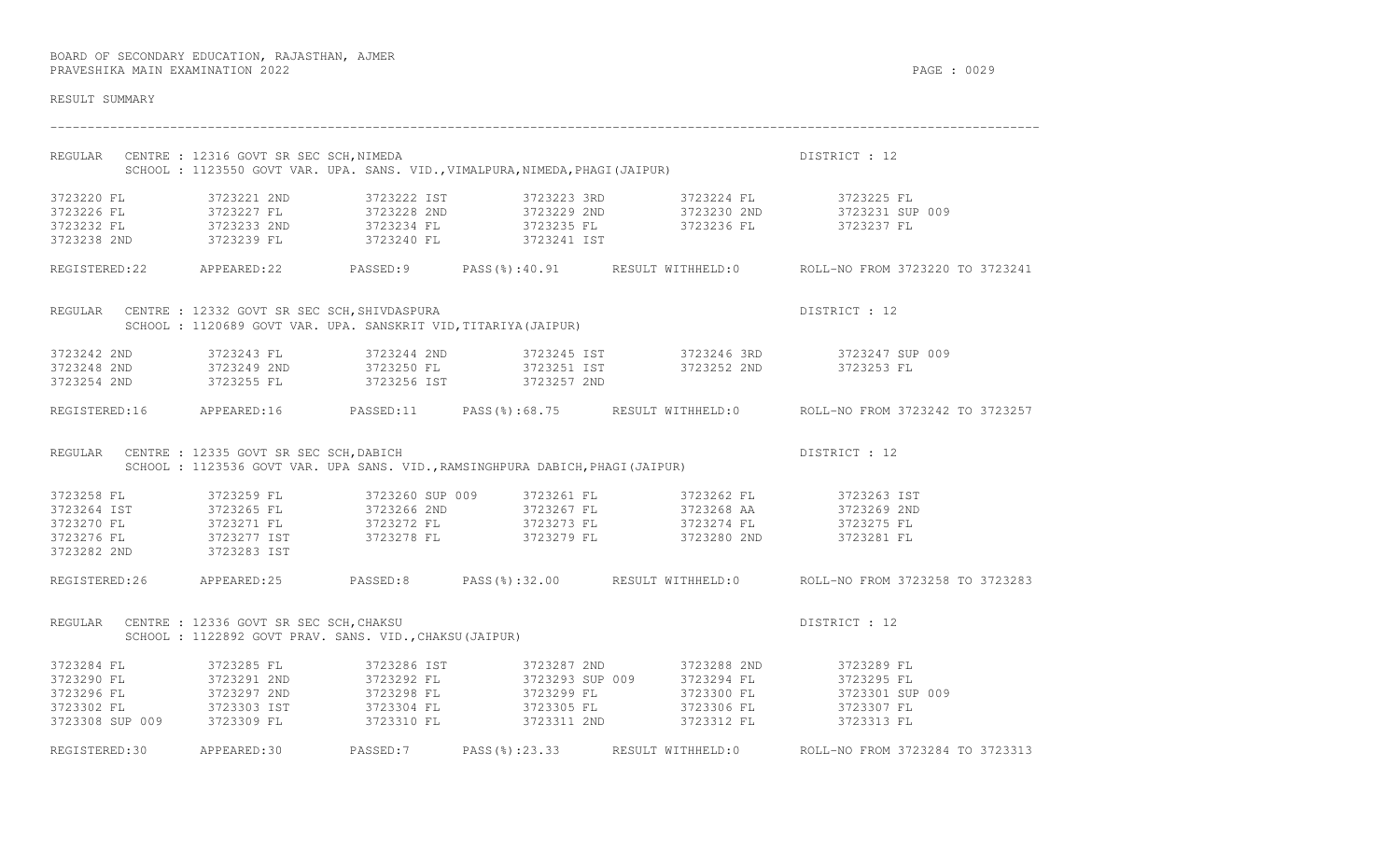|                          |                          |                                        |                                                                                                                                                                                                       | DISTRICT : 12                                            |  |
|--------------------------|--------------------------|----------------------------------------|-------------------------------------------------------------------------------------------------------------------------------------------------------------------------------------------------------|----------------------------------------------------------|--|
| 3723315 FL<br>3723321 FL | 3723316 FL<br>3723322 FL | 3723317 FL                             | 3723318 3RD<br>3723324 FL                                                                                                                                                                             | 3723319 FL<br>3723325 FL                                 |  |
| APPEARED:12              | PASSED:2                 | PASS(%):16.67                          | RESULT WITHHELD:0                                                                                                                                                                                     | ROLL-NO FROM 3723314 TO 3723325                          |  |
|                          |                          |                                        |                                                                                                                                                                                                       | DISTRICT : 12                                            |  |
| 3723327 3RD              | 3723328 TST              |                                        | 3723330 2ND                                                                                                                                                                                           | 3723331 2ND                                              |  |
| 3723333 2ND              | 3723334 IST              |                                        | 3723336 IST                                                                                                                                                                                           | 3723337 2ND                                              |  |
| 3723339 3RD              | 3723340 2ND              |                                        | 3723342 2ND                                                                                                                                                                                           | 3723343 2ND                                              |  |
| 3723345 2ND              | 3723346 2ND              | 3723347 2ND                            | 3723348 2ND                                                                                                                                                                                           | 3723349 2ND                                              |  |
|                          |                          | CENTRE : 12336 GOVT SR SEC SCH, CHAKSU | SCHOOL: 1123530 GOVT PRAV. SANS. VID., GOVINDPURA, CHAKSU (JAIPUR)<br>CENTRE : 12359 GOVT SR SEC SCH, KACHOLIYA, BASSI (JAIPUR)<br>SCHOOL: 1121648 GOVT PRAV SANS VID., RAJPURA USTA (BASSI) (JAIPUR) | 3723323 2ND<br>3723329 2ND<br>3723335 IST<br>3723341 2ND |  |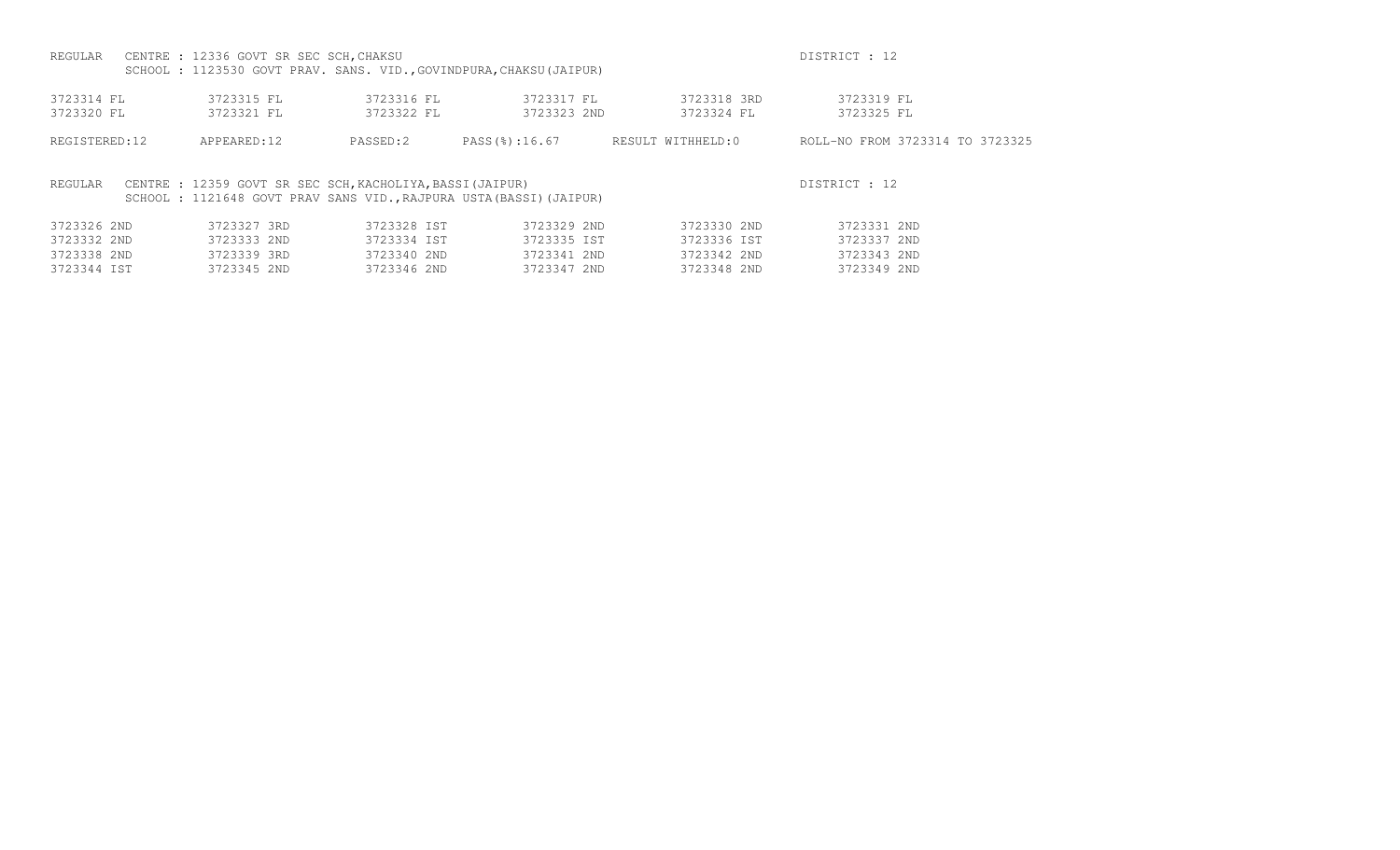| RESULT SUMMARY          |                                                                                                              |            |                                                                                  |                                                                                                                                                                                                                                                                                                                                                |                                                                                                       |
|-------------------------|--------------------------------------------------------------------------------------------------------------|------------|----------------------------------------------------------------------------------|------------------------------------------------------------------------------------------------------------------------------------------------------------------------------------------------------------------------------------------------------------------------------------------------------------------------------------------------|-------------------------------------------------------------------------------------------------------|
| 3723350 IST 3723351 IST |                                                                                                              |            |                                                                                  |                                                                                                                                                                                                                                                                                                                                                |                                                                                                       |
|                         |                                                                                                              |            |                                                                                  |                                                                                                                                                                                                                                                                                                                                                | REGISTERED:26 APPEARED:26 PASSED:26 PASS(%):100.00 RESULT WITHHELD:0 ROLL-NO FROM 3723326 TO 3723351  |
|                         | REGULAR CENTRE : 12373 GOVT SR SEC SCH, TUNGA<br>SCHOOL: 1120683 GOVT VAR. UPA. SANS VID, NARADPURA (JAIPUR) |            |                                                                                  |                                                                                                                                                                                                                                                                                                                                                | DISTRICT : 12                                                                                         |
|                         |                                                                                                              |            |                                                                                  |                                                                                                                                                                                                                                                                                                                                                |                                                                                                       |
|                         |                                                                                                              |            |                                                                                  |                                                                                                                                                                                                                                                                                                                                                | REGISTERED: 9 APPEARED: 9 PASSED: 6 PASS(%): 66.67 RESULT WITHHELD: 0 ROLL-NO FROM 3723352 TO 3723360 |
|                         | REGULAR CENTRE : 12403 GOVT SR SEC SCH, CHATARPURA, AMER (JAIPUR)                                            |            | SCHOOL : 1123541 GOVT PRAV. SANS. VID., NARADPURA KHANNIPURA, AMER (JAIPUR)      |                                                                                                                                                                                                                                                                                                                                                | DISTRICT : 12                                                                                         |
|                         |                                                                                                              |            |                                                                                  | 3723361 2ND 3723362 IST 3723363 2ND 3723364 2ND 3723365 2ND 3723365 2ND 3723366 2ND                                                                                                                                                                                                                                                            |                                                                                                       |
|                         |                                                                                                              |            |                                                                                  |                                                                                                                                                                                                                                                                                                                                                | REGISTERED:6 APPEARED:6 PASSED:6 PASS(%):100.00 RESULT WITHHELD:0 ROLL-NO FROM 3723361 TO 3723366     |
|                         | REGULAR CENTRE : 12405 GOVT SR SEC SCH, JAHOTA                                                               |            | SCHOOL: 1123538 GOVT PRAV. SANS. VID., ATAL BIHARIPURA, AMER (JAIPUR)            |                                                                                                                                                                                                                                                                                                                                                | DISTRICT : 12                                                                                         |
| 3723373 FL              | 3723374 2ND                                                                                                  |            |                                                                                  | 3723367 IST      3723368 2ND      3723369 IST      3723370 IST      3723371 2ND      3723372 2ND                                                                                                                                                                                                                                               |                                                                                                       |
|                         |                                                                                                              |            |                                                                                  |                                                                                                                                                                                                                                                                                                                                                | REGISTERED:8 APPEARED:8 PASSED:7 PASS(%):87.50 RESULT WITHHELD:0 ROLL-NO FROM 3723367 TO 3723374      |
|                         | REGULAR CENTRE : 12409 GOVT SR SEC SCH, CHOP, (P.S. AMER)                                                    |            | SCHOOL : 1121921 VIVEKANAND ADARSH VAR. UPA. SANS VIDHYAPEETH, CHOUNP (JAIPUR)   |                                                                                                                                                                                                                                                                                                                                                | DISTRICT : 12                                                                                         |
|                         |                                                                                                              |            |                                                                                  | $\begin{array}{cccccccc} 3723375 & 2\texttt{ND} & 3723376 & \texttt{IST} & 3723377 & 2\texttt{ND} & 3723378 & 2\texttt{ND} & 3723379 & \texttt{FL} & 3723380 & 2\texttt{ND} \\ 3723381 & \texttt{IST} & 3723382 & \texttt{IST} & 3723383 & 2\texttt{ND} & 3723384 & 2\texttt{ND} & 3723385 & \texttt{FL} & 3723386 & 3\texttt{RD} \end{array}$ |                                                                                                       |
|                         |                                                                                                              |            |                                                                                  | 3723387 IST 3723388 FL 3723389 IST 3723390 FL 3723391 2ND 3723392 FL                                                                                                                                                                                                                                                                           |                                                                                                       |
|                         |                                                                                                              |            |                                                                                  |                                                                                                                                                                                                                                                                                                                                                | REGISTERED:18 APPEARED:18 PASSED:13 PASS(%):72.22 RESULT WITHHELD:0 ROLL-NO FROM 3723375 TO 3723392   |
|                         | REGULAR CENTRE : 12409 GOVT SR SEC SCH, CHOP, (P.S. AMER)                                                    |            | SCHOOL: 1123548 GOVT PRAV. SANS. VID., DHANIPANDOWALI, DAULATPURA, AMER (JAIPUR) |                                                                                                                                                                                                                                                                                                                                                | DISTRICT : 12                                                                                         |
| 3723399 3RD             | 3723400 2ND                                                                                                  | 3723401 FL | 3723402 2ND                                                                      | 3723393 3RD 3723394 2ND 3723395 3RD 3723396 2ND 3723397 2ND 3723398 2ND<br>3723403 2ND                                                                                                                                                                                                                                                         | 3723404 FL                                                                                            |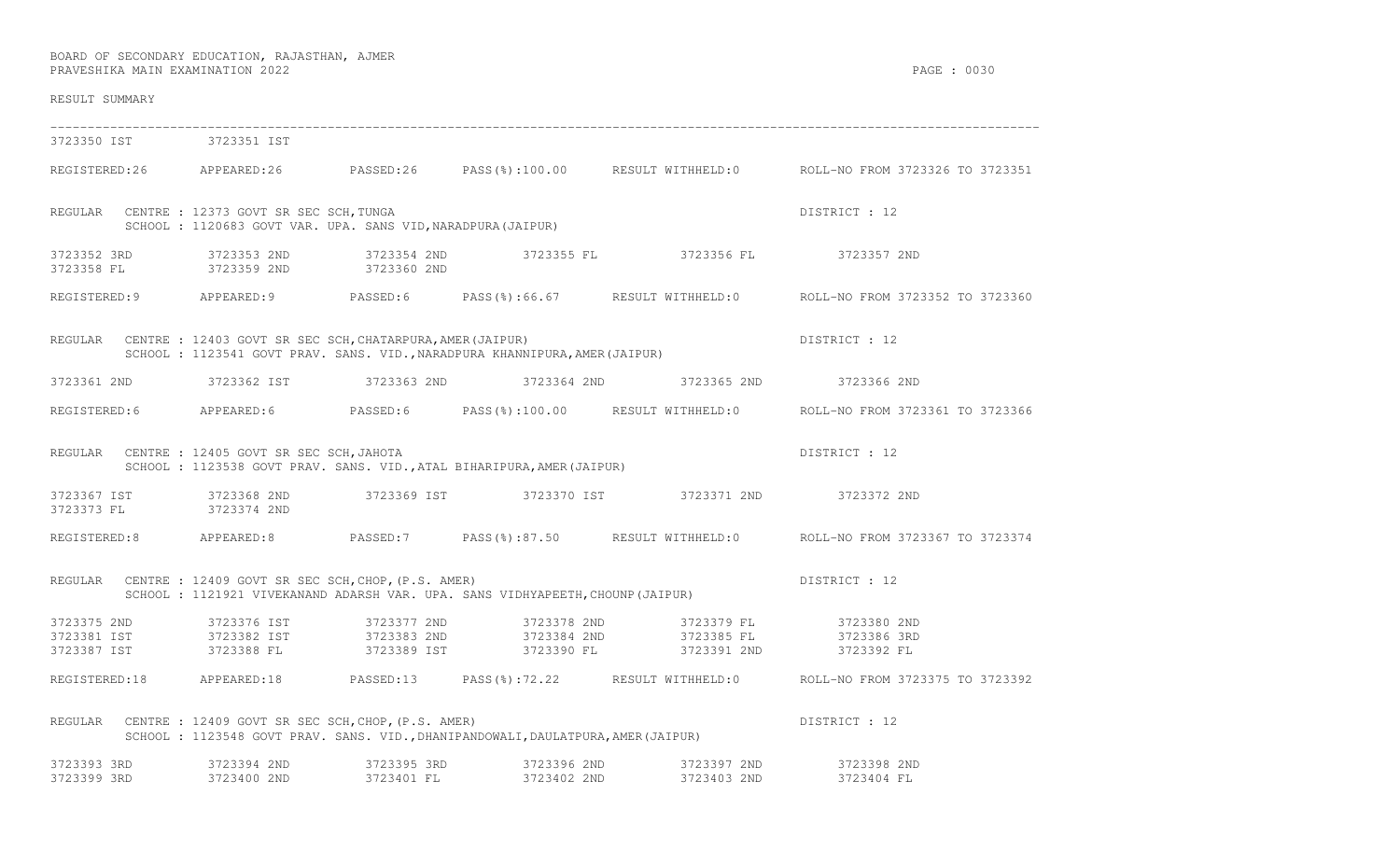| 3723405 2ND                                                           | 3723406 FL                                                                                                                | 3723407 TST                                                                | 3723408 2ND                                           | 3723409 3RD                                              | 3723410 IST                                             |
|-----------------------------------------------------------------------|---------------------------------------------------------------------------------------------------------------------------|----------------------------------------------------------------------------|-------------------------------------------------------|----------------------------------------------------------|---------------------------------------------------------|
| REGISTERED: 18                                                        | APPEARED:18                                                                                                               | PASSED:15                                                                  | PASS(%):83.33                                         | RESULT WITHHELD:0                                        | ROLL-NO FROM 3723393 TO 3723410                         |
| REGULAR                                                               | CENTRE : 12413 GOVT SR SEC SCH, ISHRAWALA<br>SCHOOL: 1121974 GYANDEEP ADARSH V P VAR. UPDH. SANS VID, ISHARAWALA (JAIPUR) |                                                                            |                                                       |                                                          | DISTRICT : 12                                           |
| 3723411 3RD<br>3723417 FL<br>3723423 TST<br>3723429 IST<br>3723435 FL | 3723412 2ND<br>3723418 2ND<br>3723424 2ND<br>3723430 IST<br>3723436 2ND                                                   | 3723413 2ND<br>3723419 FL<br>3723425 TST<br>3723431 SUP 007<br>3723437 IST | 3723414 2ND<br>3723420 FL<br>3723426 FL<br>3723432 FL | 3723415 3RD<br>3723421 2ND<br>3723427 2ND<br>3723433 IST | 3723416 2ND<br>3723422 3RD<br>3723428 FL<br>3723434 2ND |
| REGISTERED: 27                                                        | APPEARED: 27                                                                                                              | PASSED:19                                                                  | PASS(%):70.37                                         | RESULT WITHHELD: 0                                       | ROLL-NO FROM 3723411 TO 3723437                         |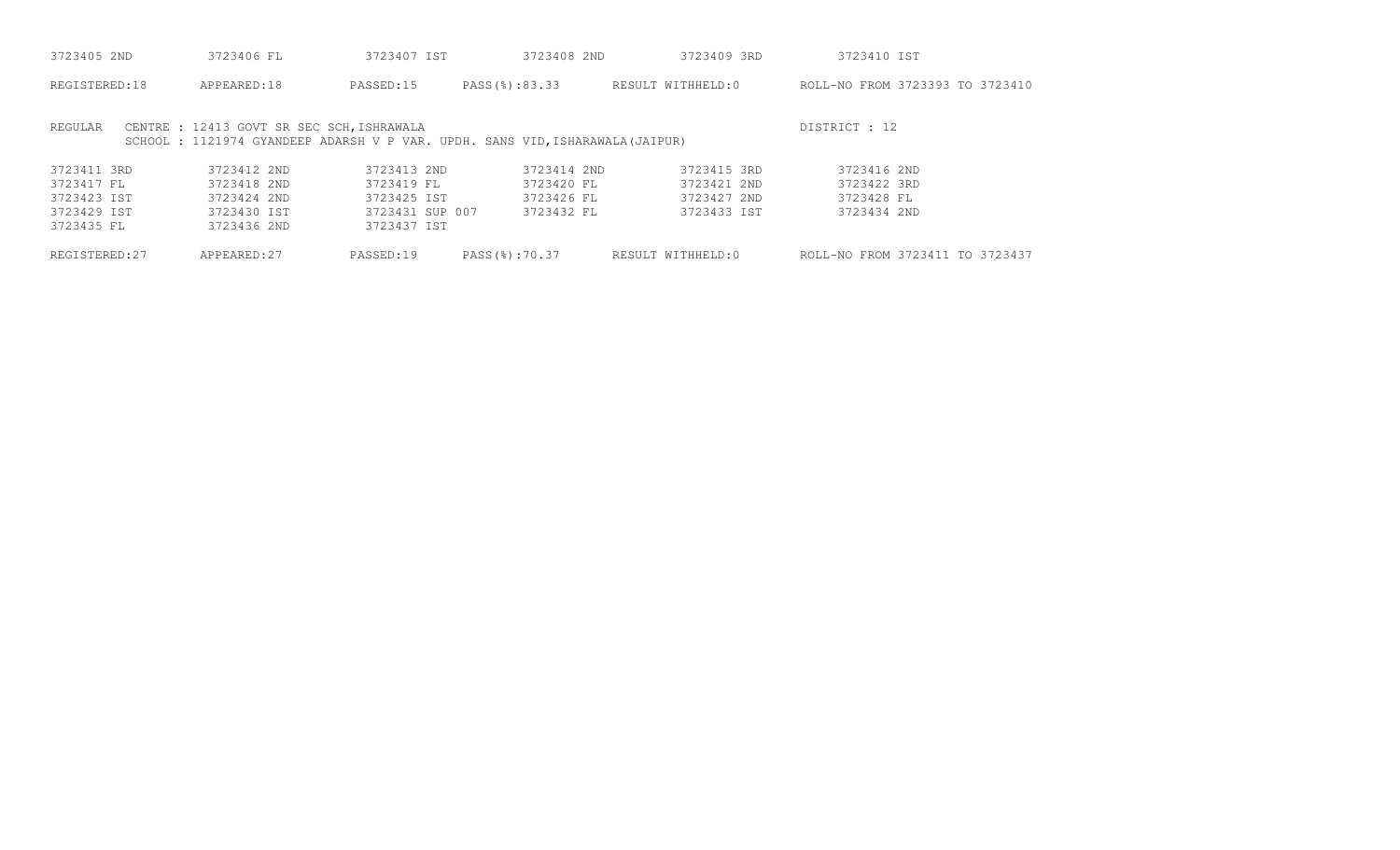RESULT SUMMARY ------------------------------------------------------------------------------------------------------------------------------------

|                         |                                                                                                                            |             | REGULAR CENTRE : 12417 NEW GANPATI VIDHYA NIKETAN SR SEC SCH, BILOCHI (JAIPUR) <b>Example 2018</b> DISTRICT : 12                                                                                                                                                                                          |                                    |                                                                                                     |
|-------------------------|----------------------------------------------------------------------------------------------------------------------------|-------------|-----------------------------------------------------------------------------------------------------------------------------------------------------------------------------------------------------------------------------------------------------------------------------------------------------------|------------------------------------|-----------------------------------------------------------------------------------------------------|
|                         |                                                                                                                            |             | SCHOOL : 1120675 SMS AG.GOVT VAR. UPA. SANS. VID., BILONCHI (JAIPUR)                                                                                                                                                                                                                                      |                                    |                                                                                                     |
|                         |                                                                                                                            |             |                                                                                                                                                                                                                                                                                                           |                                    |                                                                                                     |
| 3723438 IST 3723439 IST |                                                                                                                            | 3723440 2ND | 3723441 3RD 3723442 2ND                                                                                                                                                                                                                                                                                   |                                    | 3723443 SUP 009                                                                                     |
|                         |                                                                                                                            |             |                                                                                                                                                                                                                                                                                                           |                                    |                                                                                                     |
|                         |                                                                                                                            |             |                                                                                                                                                                                                                                                                                                           |                                    |                                                                                                     |
|                         |                                                                                                                            |             |                                                                                                                                                                                                                                                                                                           |                                    |                                                                                                     |
|                         |                                                                                                                            |             |                                                                                                                                                                                                                                                                                                           |                                    |                                                                                                     |
|                         |                                                                                                                            |             |                                                                                                                                                                                                                                                                                                           |                                    |                                                                                                     |
|                         |                                                                                                                            |             |                                                                                                                                                                                                                                                                                                           |                                    |                                                                                                     |
|                         |                                                                                                                            |             | $\begin{array}{ccccccccc} 3723444 & F L & 3723445 & F L & 3723446 & 2ND & 3723447 & F L & 3723442 & 2ND & 3723449 & 3ND & 3723449 & 3ND & 3723449 & 3ND & 3723449 & 3ND & 3723449 & 3ND & 372345 & F L & 3723449 & 3ND & 372345 & F L & 372345 & F L & 372345 & F L & 372345 & F L & 372345 & F L & 3723$ |                                    |                                                                                                     |
|                         |                                                                                                                            |             |                                                                                                                                                                                                                                                                                                           |                                    | REGISTERED:46 APPEARED:46 PASSED:24 PASS(%):52.17 RESULT WITHHELD:0 ROLL-NO FROM 3723438 TO 3723483 |
|                         |                                                                                                                            |             | REGULAR CENTRE : 12425 GOVT SR SEC SCH, CHANDWAJI VIA MANOHARPUR<br>SCHOOL : 1123547 GOVT PRAV. SANS. VID., LAMBA MEWAL(JAIPUR)                                                                                                                                                                           |                                    | DISTRICT : 12                                                                                       |
|                         |                                                                                                                            |             |                                                                                                                                                                                                                                                                                                           |                                    |                                                                                                     |
|                         |                                                                                                                            |             |                                                                                                                                                                                                                                                                                                           |                                    | REGISTERED:6 APPEARED:6 PASSED:4 PASS(%):66.67 RESULT WITHHELD:0 ROLL-NO FROM 3723484 TO 3723489    |
|                         | REGULAR CENTRE : 12434 GOVT SR SEC SCH, SIRSALI (JAIPUR)<br>SCHOOL : 1123534 GOVT PRAV. SANS. VID., SIRSALI, AMER (JAIPUR) |             | MER(JAIPUR)                                                                                                                                                                                                                                                                                               |                                    | DISTRICT : 12                                                                                       |
| 3723496 2ND             | 3723497 2ND                                                                                                                |             | 3723490 2ND 3723491 IST 3723492 IST 3723493 2ND 3723494 2ND 3723494 2ND 3723495 2ND                                                                                                                                                                                                                       |                                    |                                                                                                     |
|                         |                                                                                                                            |             |                                                                                                                                                                                                                                                                                                           |                                    | REGISTERED:8 APPEARED:8 PASSED:8 PASS(%):100.00 RESULT WITHHELD:0 ROLL-NO FROM 3723490 TO 3723497   |
|                         | REGULAR CENTRE : 12441 GOVT SR SEC SCH, GOVINDGARH, MALIKPUR                                                               |             | SCHOOL : 1122893 GOVT PRAV. SANS. VID., MANGRAWALI, DHANI GOVINDGARH (JAIPUR)                                                                                                                                                                                                                             | DISTRICT : 12                      |                                                                                                     |
|                         |                                                                                                                            |             | 3723498 IST 3723499 2ND 3723500 IST 3723501 2ND 3723502 SUP 009                                                                                                                                                                                                                                           |                                    |                                                                                                     |
|                         |                                                                                                                            |             |                                                                                                                                                                                                                                                                                                           |                                    | REGISTERED:5 APPEARED:5 PASSED:4 PASS(%):80.00 RESULT WITHHELD:0 ROLL-NO FROM 3723498 TO 3723502    |
|                         | REGULAR CENTRE : 12441 GOVT SR SEC SCH, GOVINDGARH, MALIKPUR                                                               |             | SCHOOL : 1123552 SETH SH.GLRK SEHARIA GOVT PRAV. SANS. VID., GOVINDGARH (JAIPUR                                                                                                                                                                                                                           |                                    | DISTRICT : 12                                                                                       |
| 3723509 2ND             | 3723503 IST 3723504 2ND 3723505 2ND                                                                                        |             |                                                                                                                                                                                                                                                                                                           | 3723506 2ND 3723507 FL 3723508 2ND |                                                                                                     |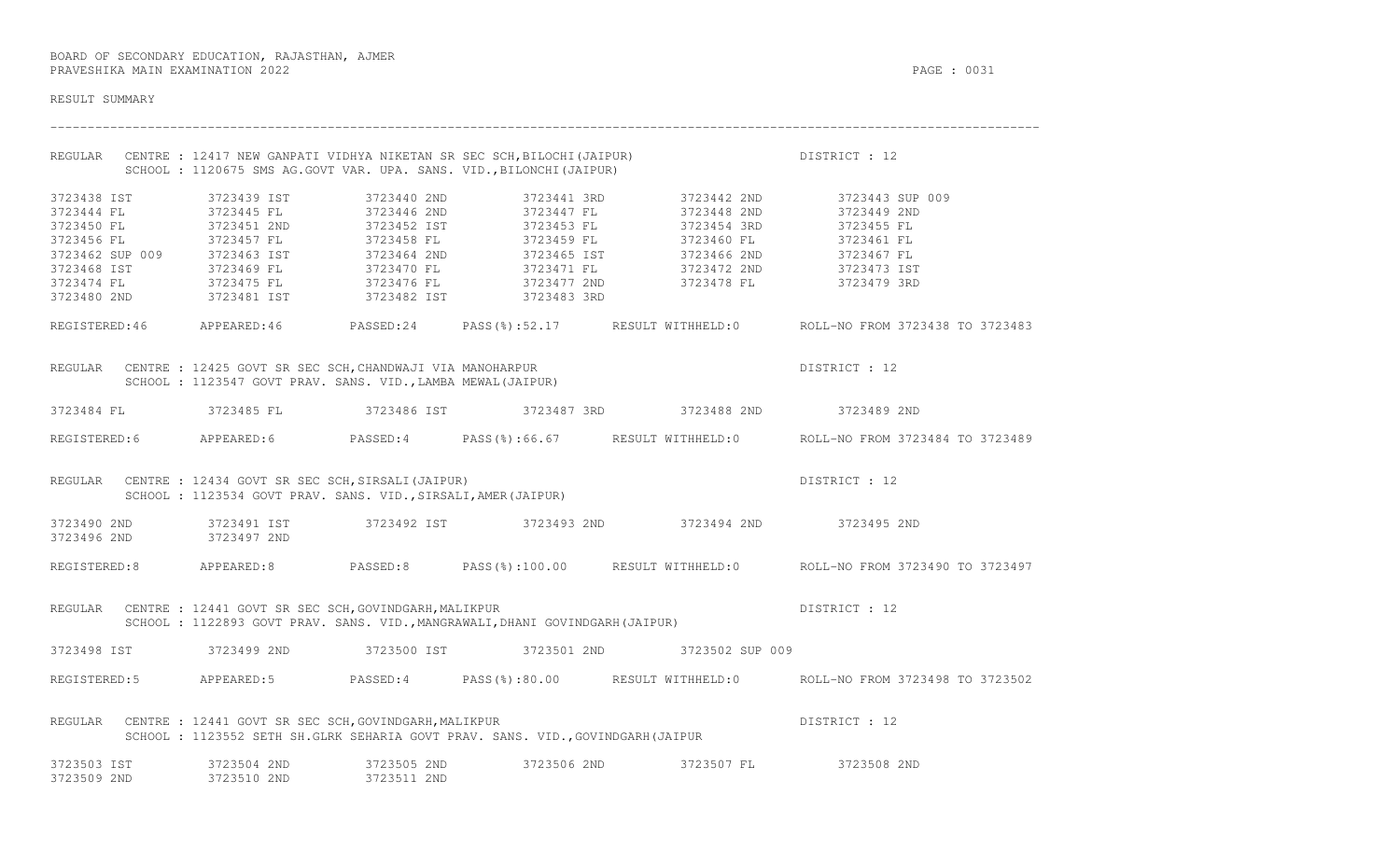| REGISTERED: 9 | APPEARED: 9                                                                                                   | PASSED:8        | PASS(%):88.89 | RESULT WITHHELD:0 | ROLL-NO FROM 3723503 TO 3723511 |
|---------------|---------------------------------------------------------------------------------------------------------------|-----------------|---------------|-------------------|---------------------------------|
| REGULAR       | CENTRE : 12458 GOVT SEC SCH, KHADIBAG (CHOMU) (JAIPUR)<br>SCHOOL : 1120674 GOVT PRAV SANS VID, CHOMU (JAIPUR) |                 |               |                   | DISTRICT : 12                   |
| 3723512 2ND   | 3723513 2ND                                                                                                   | 3723514 2ND     | 3723515 2ND   | 3723516 2ND       | 3723517 2ND                     |
| 3723518 FL    | 3723519 AA                                                                                                    | 3723520 2ND     | 3723521 2ND   | 3723522 3RD       | 3723523 FL                      |
| 3723524 2ND   | 3723525 2ND                                                                                                   | 3723526 SUP 007 | 3723527 2ND   |                   |                                 |
| REGISTERED:16 | APPEARED:15                                                                                                   | PASSED:12       | PASS(%):80.00 | RESULT WITHHELD:0 | ROLL-NO FROM 3723512 TO 3723527 |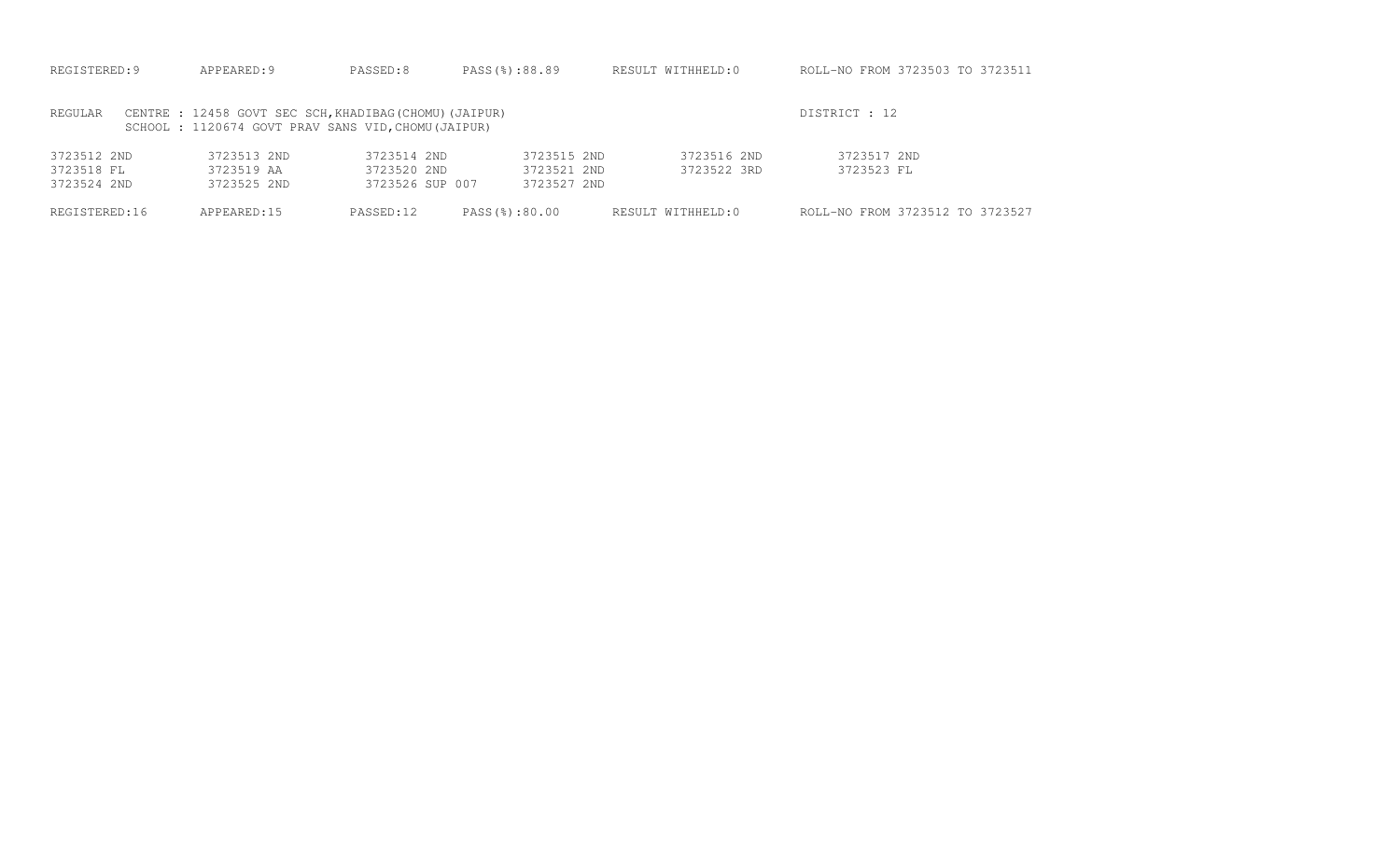| RESULT SUMMARY                      |                                                                                                                                                       |  |                                                                                     |                                                                                                      |
|-------------------------------------|-------------------------------------------------------------------------------------------------------------------------------------------------------|--|-------------------------------------------------------------------------------------|------------------------------------------------------------------------------------------------------|
|                                     | SCHOOL : 12400 GOVI SK SEC SCH, MORIJA<br>SCHOOL : 1120671 GOVT VAR. UPA. SANS VID, MORIJA (JAIPUR)<br>REGULAR CENTRE : 12468 GOVT SR SEC SCH, MORIJA |  |                                                                                     | DISTRICT : 12                                                                                        |
|                                     | 3723534 3RD 3723535 3RD 3723536 2ND                                                                                                                   |  | 3723528 3RD 3723529 2ND 3723530 FL 3723531 2ND 3723532 IST 3723533 3RD              |                                                                                                      |
|                                     |                                                                                                                                                       |  |                                                                                     | REGISTERED: 9 APPEARED: 9 PASSED: 8 PASS(%):88.89 RESULT WITHHELD: 0 ROLL-NO FROM 3723528 TO 3723536 |
|                                     | REGULAR CENTRE : 12468 GOVT SR SEC SCH, MORIJA<br>SCHOOL : 1122887 GOPINATH B B PRAV. SANS. VID., CHEETHWADI, CHOMU (JAIPUR)                          |  |                                                                                     | DISTRICT : 12                                                                                        |
|                                     | 3723537 IST 3723538 FL 3723539 FL                                                                                                                     |  |                                                                                     |                                                                                                      |
|                                     |                                                                                                                                                       |  |                                                                                     | REGISTERED:3 APPEARED:3 PASSED:1 PASS(%):33.33 RESULT WITHHELD:0 ROLL-NO FROM 3723537 TO 3723539     |
|                                     | REGULAR CENTRE : 12470 GOVT SR SEC SCH, SAMOD<br>SCHOOL : 1120690 GOVT SHLN VAR. UPA. SANS VID, CHEETHWARI (JAIPUR)                                   |  |                                                                                     | DISTRICT : 12                                                                                        |
| 3723546 2ND                         |                                                                                                                                                       |  | 3723540 2ND 3723541 IST 3723542 FL 3723543 2ND 3723544 IST 3723545 IST              |                                                                                                      |
|                                     |                                                                                                                                                       |  |                                                                                     | REGISTERED:7 APPEARED:7 PASSED:6 PASS(%):85.71 RESULT WITHHELD:0 ROLL-NO FROM 3723540 TO 3723546     |
|                                     | REGULAR CENTRE : 12470 GOVT SR SEC SCH, SAMOD<br>SCHOOL : 1120691 GOVT SH GOVIND VAR. UPA. SANS. VID., SAMOD (JAIPUR)                                 |  |                                                                                     | DISTRICT : 12                                                                                        |
| 3723547 FL 3723548 FL<br>3723553 AA |                                                                                                                                                       |  |                                                                                     |                                                                                                      |
|                                     |                                                                                                                                                       |  |                                                                                     | REGISTERED:12 APPEARED:11 PASSED:3 PASS(%):27.27 RESULT WITHHELD:0 ROLL-NO FROM 3723547 TO 3723558   |
|                                     | REGULAR CENTRE : 12476 GOVT VAR. UPA. SANS VID., KALADERA (JAIPUR)<br>SCHOOL : 1123535 GOVT PRAV. SANS. VID., DEVPURA (DHAKLA DHANI), CHOMU (JAIPUR)  |  |                                                                                     | DISTRICT : 12                                                                                        |
|                                     |                                                                                                                                                       |  | 3723559 2ND 3723560 2ND 3723561 3RD 3723562 3RD 3723563 3RD 3723564 2ND             |                                                                                                      |
| 3723571 2ND                         | 3723572 2ND 3723573 2ND 3723574 2ND                                                                                                                   |  | 3723565 2ND 3723566 3RD 3723567 2ND 3723568 3RD 3723569 2ND 3723569 2ND 3723570 2ND |                                                                                                      |
| REGISTERED:16                       |                                                                                                                                                       |  |                                                                                     | APPEARED:16 PASSED:16 PASS(%):100.00 RESULT_WITHHELD:0 ROLL-NO_FROM_3723559_TO_3723574               |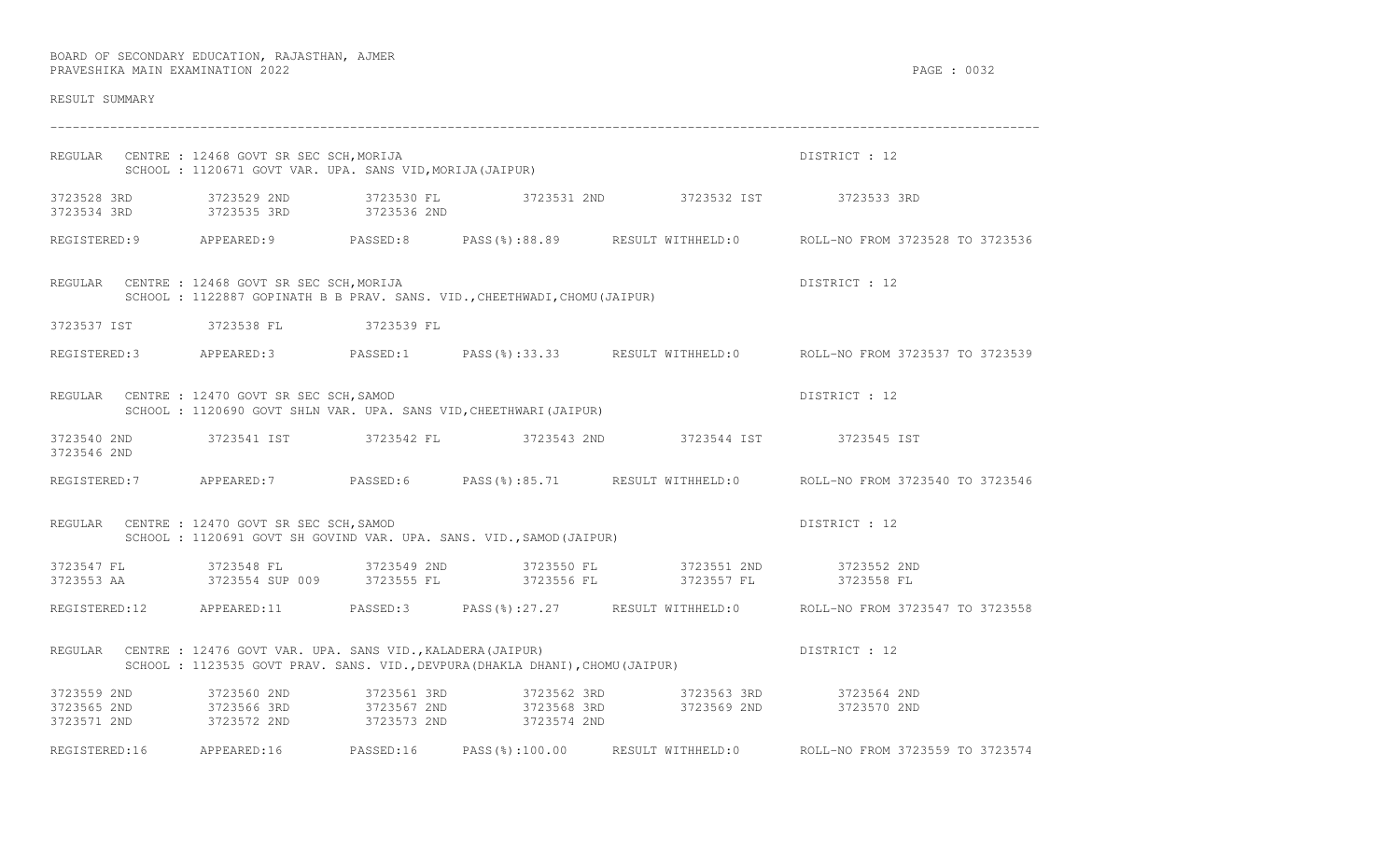## REGULAR CENTRE : 12477 GOVT SR SEC SCH, KALADERA, P.S. GOVINDGARH(JAIPUR) DISTRICT : 12 SCHOOL : 1120688 GOVT VAR. UPA. SANS VID.,KALADERA(JAIPUR)

| REGISTERED: 36 | APPEARED: 33    | PASSED:19           | PASS(%):57.58   | RESULT WITHHELD:0 | ROLL-NO FROM 3723575 TO 3723610 |  |
|----------------|-----------------|---------------------|-----------------|-------------------|---------------------------------|--|
| 3723605 2ND    | 3723606 AA      | 3723607 2ND         | 3723608 2ND     | 3723609 3RD       | 3723610 FL                      |  |
| 3723599 2ND    | 3723600 2ND     | 3723601 FL          | 3723602 FL      | 3723603 2ND       | 3723604 2ND                     |  |
| 3723593 FL     | 3723594 AA      | 3723595 FL          | 3723596 AA      | 3723597 2ND       | 3723598 2ND                     |  |
| 3723587 IST    | 3723588 FL      | 3723589 SUP 002 009 | 3723590 FL      | 3723591 2ND       | 3723592 FL                      |  |
| 3723581 2ND    | 3723582 2ND     | 3723583 2ND         | 3723584 SUP 009 | 3723585 IST       | 3723586 FL                      |  |
| 3723575 2ND    | 3723576 SUP 009 | 3723577 2ND         | 3723578 FL      | 3723579 3RD       | 3723580 FL                      |  |
|                |                 |                     |                 |                   |                                 |  |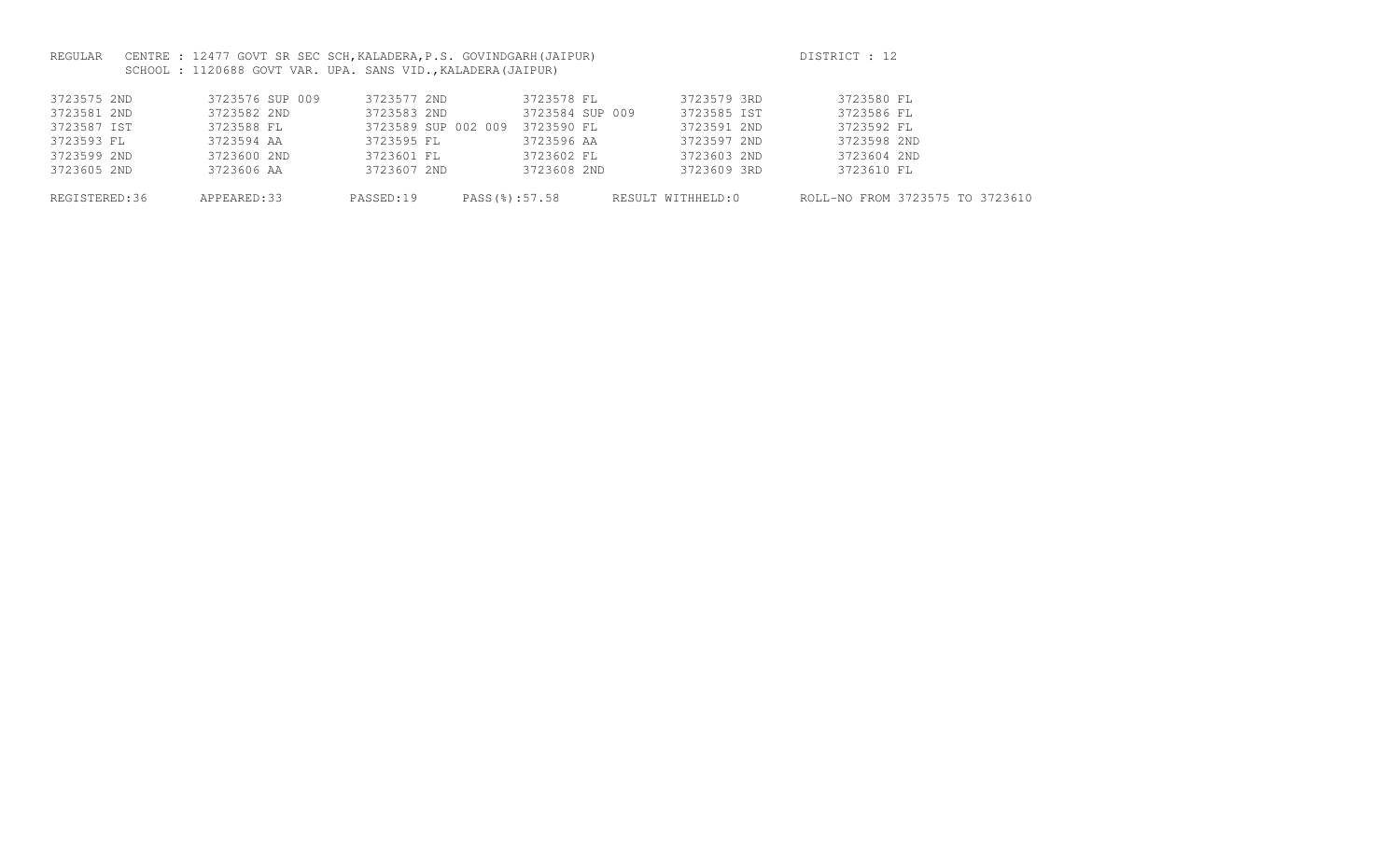| RESULT SUMMARY          |                                                                                                                          |                                                                         |                                                                                                                                                                             |                                                                                                       |
|-------------------------|--------------------------------------------------------------------------------------------------------------------------|-------------------------------------------------------------------------|-----------------------------------------------------------------------------------------------------------------------------------------------------------------------------|-------------------------------------------------------------------------------------------------------|
|                         | REGULAR CENTRE : 12484 GOVT SR SEC SCH, NANGAL BHARDA                                                                    |                                                                         | CENTRE : 12484 GOVT SR SEC SCH, NANGAL BHARDA<br>SCHOOL : 1123533 GOVT GIRLS PRAV. SANS. VID., HATHNODA, GOVINDGARH(JAIPUR)                                                 | DISTRICT : 12                                                                                         |
| 3723611 IST 3723612 IST |                                                                                                                          |                                                                         |                                                                                                                                                                             |                                                                                                       |
|                         |                                                                                                                          |                                                                         |                                                                                                                                                                             | REGISTERED:2 APPEARED:2 PASSED:2 PASS(%):100.00 RESULT WITHHELD:0 ROLL-NO FROM 3723611 TO 3723612     |
|                         |                                                                                                                          | SCHOOL : 1120680 GOVT VAR. UPA. SANS VID, KISHANGARHRENWAL (JAIPUR)     | REGULAR CENTRE : 12522 MAHATMA GANDHI GOVT SCH(ENG.MED.), KISHANGARH RENWAL(JAIPUR) DISTRICT : 12                                                                           |                                                                                                       |
|                         |                                                                                                                          |                                                                         | 3723613 2ND 3723614 2ND 3723615 2ND 3723616 IST 3723617 2ND 3723618 2ND<br>3723619 IST      3723620 2ND      3723621 IST      3723622 2ND      3723623 2ND      3723624 3RD |                                                                                                       |
|                         |                                                                                                                          |                                                                         |                                                                                                                                                                             | REGISTERED:12 APPEARED:12 PASSED:12 PASS(%):100.00 RESULT WITHHELD:0 ROLL-NO FROM 3723613 TO 3723624  |
|                         | REGULAR CENTRE : 12561 SHRI KS GOVT SR SEC SCH, SHAHPURA<br>SCHOOL: 1120685 GOVT VAR. UPA. SANS. VID., SHAHPURA (JAIPUR) |                                                                         |                                                                                                                                                                             | DISTRICT : 12                                                                                         |
|                         |                                                                                                                          |                                                                         | 3723625 2ND 3723626 2ND 3723627 FL 3723628 2ND 3723629 2ND 3723630 3RD                                                                                                      |                                                                                                       |
|                         |                                                                                                                          |                                                                         |                                                                                                                                                                             | REGISTERED:6 APPEARED:6 PASSED:5 PASS(%):83.33 RESULT WITHHELD:0 ROLL-NO FROM 3723625 TO 3723630      |
|                         | REGULAR CENTRE : 12561 SHRI KS GOVT SR SEC SCH, SHAHPURA                                                                 | SCHOOL : 1120686 GOVT VAR. UPA. SANSKRIT VID, KHORI (SHAHPURA) (JAIPUR) |                                                                                                                                                                             | DISTRICT : 12                                                                                         |
|                         | 3723637 2ND 3723638 IST 3723639 IST                                                                                      |                                                                         | 3723631 2ND 3723632 IST 3723633 3RD 3723634 2ND 3723635 2ND 3723636 3RD                                                                                                     |                                                                                                       |
|                         |                                                                                                                          |                                                                         |                                                                                                                                                                             | REGISTERED: 9 APPEARED: 9 PASSED: 9 PASS(%):100.00 RESULT WITHHELD: 0 ROLL-NO FROM 3723631 TO 3723639 |
|                         | REGULAR CENTRE : 12568 GOVT SR SEC SCH, MANOHARPUR                                                                       | SCHOOL : 1120679 GOVT SH DS VAR. UPA. SANS. VID., MANOHARPUR (JAIPUR)   |                                                                                                                                                                             | DISTRICT : 12                                                                                         |
| 3723652 IST 3723653 IST |                                                                                                                          |                                                                         | 3723640 FL 3723641 2ND 3723642 FL 3723643 3RD 3723644 2ND 3723645 FL<br>3723646 2ND 3723647 FL 3723648 2ND 3723649 2ND 3723649 2ND 3723650 FL 3723651 IST                   |                                                                                                       |
|                         |                                                                                                                          |                                                                         |                                                                                                                                                                             | REGISTERED:14 APPEARED:14 PASSED:9 PASS(%):64.29 RESULT WITHHELD:0 ROLL-NO FROM 3723640 TO 3723653    |

REGULAR CENTRE : 12568 GOVT SR SEC SCH, MANOHARPUR DESTRICT OF STRICT ISSUED ASSESSED.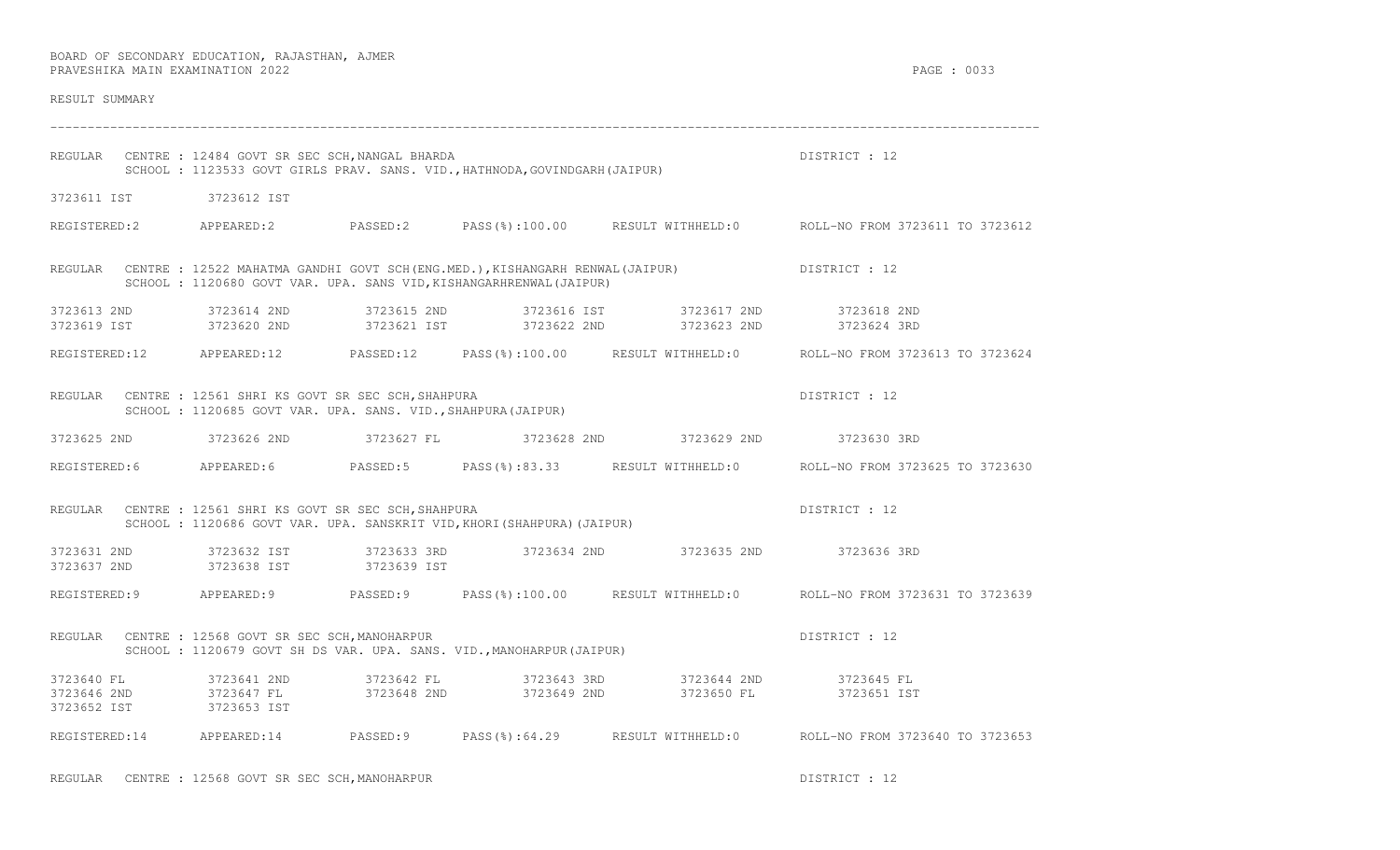# SCHOOL : 1120782 GOVT GIRLS VAR. UPA. SANS VID, NAWALPURA (JAIPUR)

| 3723654 2ND<br>3723660 2ND<br>3723666 FL | 3723655 2ND<br>3723661 IST<br>3723667 SUP 009                                                                     | 3723656 FL<br>3723662 FL<br>3723668 2ND | 3723657 IST<br>3723663 IST<br>3723669 2ND | 3723658 3RD<br>3723664 IST<br>3723670 FL | 3723659 FL<br>3723665 AA        |
|------------------------------------------|-------------------------------------------------------------------------------------------------------------------|-----------------------------------------|-------------------------------------------|------------------------------------------|---------------------------------|
| REGISTERED: 17                           | APPEARED:16                                                                                                       | PASSED:10                               | PASS(%):62.50                             | RESULT WITHHELD:0                        | ROLL-NO FROM 3723654 TO 3723670 |
| REGULAR                                  | CENTRE : 12571 GOVT SR SEC SCH, AMARSAR (JAIPUR)<br>SCHOOL: 1120676 GOVT VAR. UPA. SANSKRIT VID. AMARSAR (JAIPUR) |                                         |                                           |                                          | DISTRICT : 12                   |
| 3723671 3RD<br>3723677 FL                | 3723672 FL<br>3723678 FL                                                                                          | 3723673 3RD<br>3723679 FL               | 3723674 3RD<br>3723680 2ND                | 3723675 3RD                              | 3723676 2ND                     |
| REGISTERED:10                            | APPEARED:10                                                                                                       | PASSED:6                                | PASS(%):60.00                             | RESULT WITHHELD:0                        | ROLL-NO FROM 3723671 TO 3723680 |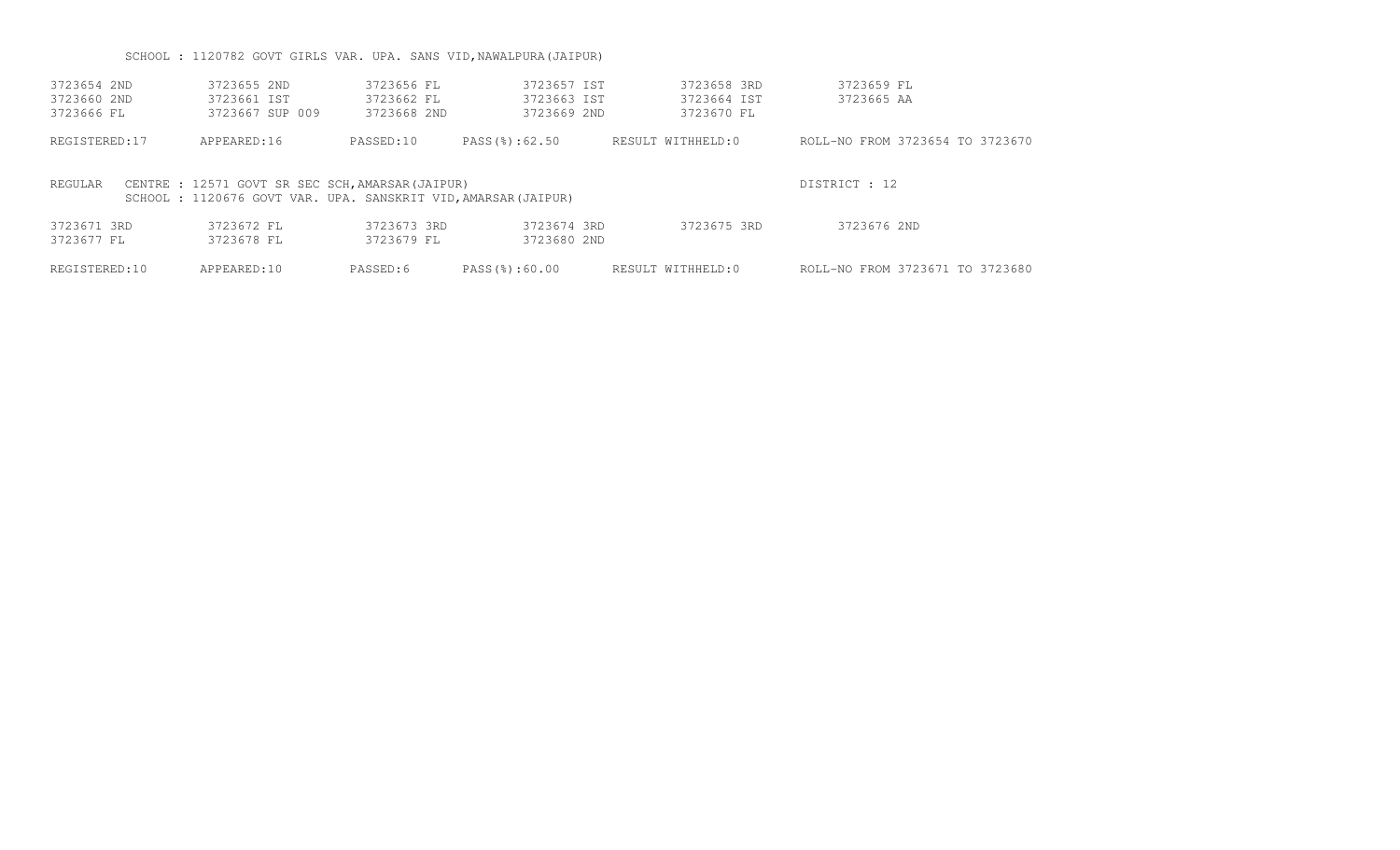| RESULT SUMMARY          |                                                          |          |                                                                                    |                                                                                                                                                    |                                                                                                      |
|-------------------------|----------------------------------------------------------|----------|------------------------------------------------------------------------------------|----------------------------------------------------------------------------------------------------------------------------------------------------|------------------------------------------------------------------------------------------------------|
|                         | REGULAR CENTRE : 12571 GOVT SR SEC SCH, AMARSAR (JAIPUR) |          |                                                                                    | CENTRE : 12571 GOVT SR SEC SCH,AMARSAR(JAIPUR)<br>SCHOOL : 1120677 GOVT SH BD PRA SANSKRIT VID,NAYAN(JAIPUR)                                       | DISTRICT : 12                                                                                        |
| 3723687 SUP 009         |                                                          |          |                                                                                    | 3723681 2ND 3723682 2ND 3723683 2ND 3723684 2ND 3723685 2ND 3723686 FL                                                                             |                                                                                                      |
|                         |                                                          |          |                                                                                    |                                                                                                                                                    | REGISTERED:7 APPEARED:7 PASSED:5 PASS(%):71.43 RESULT WITHHELD:0 ROLL-NO FROM 3723681 TO 3723687     |
|                         | REGULAR CENTRE : 12574 GOVT SR SEC SCH, RADAWAS          |          | SCHOOL : 1120681 GOVT VAR. UPA. SANS VID, SHIVSINGHPURA (JAIPUR)                   |                                                                                                                                                    | DISTRICT : 12                                                                                        |
|                         |                                                          |          |                                                                                    | 3723688 2ND 3723689 IST 3723690 2ND 3723691 2ND 3723692 2ND 3723692 2ND 3723693 3RD<br>3723694 2ND 3723695 2ND 3723696 2ND 3723697 3RD 3723694 2ND |                                                                                                      |
|                         |                                                          |          |                                                                                    |                                                                                                                                                    | REGISTERED:11 APPEARED:11 PASSED:11 PASS(%):100.00 RESULT WITHHELD:0 ROLL-NO FROM 3723688 TO 3723698 |
|                         | REGULAR CENTRE : 12574 GOVT SR SEC SCH, RADAWAS          |          | SCHOOL : 1120682 GOVT VAR. UPDH. SANSKRIT VID, HANUTIYA (JAIPUR)                   |                                                                                                                                                    | DISTRICT : 12                                                                                        |
| 3723705 IST 3723706 2ND |                                                          |          |                                                                                    | 3723699 2ND 3723700 2ND 3723701 IST 3723702 2ND 3723703 IST 3723704 2ND                                                                            |                                                                                                      |
|                         |                                                          |          |                                                                                    |                                                                                                                                                    | REGISTERED:8 APPEARED:8 PASSED:8 PASS(%):100.00 RESULT WITHHELD:0 ROLL-NO FROM 3723699 TO 3723706    |
|                         | REGULAR CENTRE : 12575 GOVT SR SEC SCH, DHAWALI          |          | SCHOOL : 1120672 GOVT VAR. UPA. SANS VID, KALCHAYA (JAIPUR)                        |                                                                                                                                                    | DISTRICT : 12                                                                                        |
|                         |                                                          |          |                                                                                    |                                                                                                                                                    |                                                                                                      |
|                         |                                                          |          |                                                                                    |                                                                                                                                                    | REGISTERED:22 APPEARED:22 PASSED:17 PASS(%):77.27 RESULT WITHHELD:0 ROLL-NO FROM 3723707 TO 3723728  |
|                         | REGULAR CENTRE : 12575 GOVT SR SEC SCH, DHAWALI          |          | SCHOOL : 1123551 GOVT PRAV. SANS. VID., BARWARA, GOVINDGARH, SAMODE, CHOMU (JAIPUR |                                                                                                                                                    | DISTRICT : 12                                                                                        |
| 3723735 2ND             | 3723736 2ND                                              |          |                                                                                    | 3723729 3RD 3723730 2ND 3723731 2ND 3723732 3RD 3723733 2ND 3723734 IST                                                                            |                                                                                                      |
| REGISTERED:8            | APPEARED:8                                               | PASSED:8 | PASS(%):100.00                                                                     | RESULT WITHHELD:0                                                                                                                                  | ROLL-NO FROM 3723729 TO 3723736                                                                      |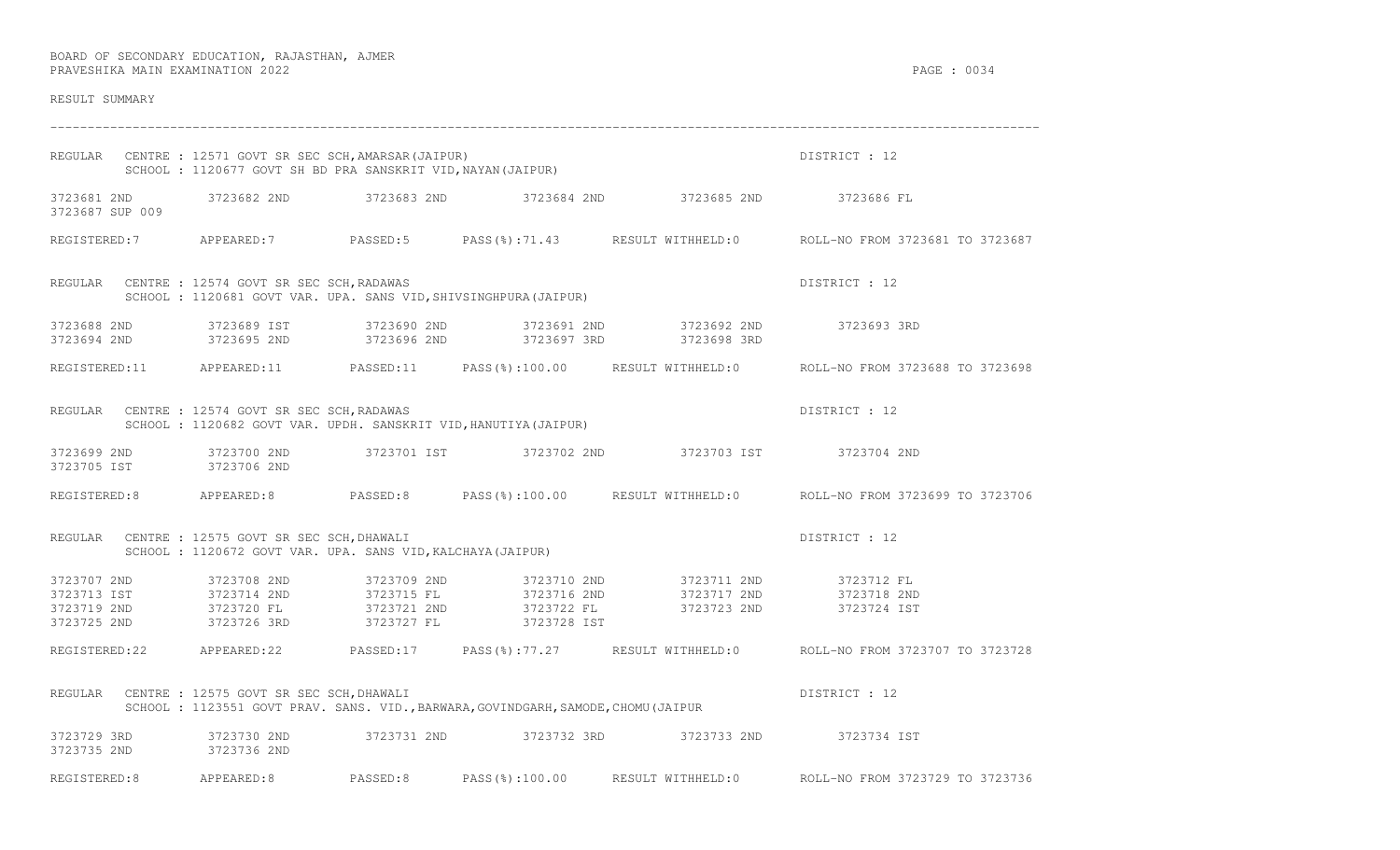| REGULAR       | CENTRE : 12577 GOVT SR SEC SCH, BILANDERPUR       |             | SCHOOL: 1123544 GOVT PRAV. SANS. VID., BILANDERPUR, SHAHPURA (JAIPUR) |                   | DISTRICT : 12                   |
|---------------|---------------------------------------------------|-------------|-----------------------------------------------------------------------|-------------------|---------------------------------|
| 3723737 IST   | 3723738 2ND                                       | 3723739 2ND | 3723740 2ND                                                           | 3723741 SUP 009   | 3723742 2ND                     |
| REGISTERED: 6 | APPEARED: 6                                       | PASSED:5    | PASS(%):83.33                                                         | RESULT WITHHELD:0 | ROLL-NO FROM 3723737 TO 3723742 |
| REGULAR       | CENTRE : 12581 GOVT SR SEC SCH, SAIWAD (SHAHPURA) |             | SCHOOL : 1120673 GOVT VAR. UPA.SANSKRIT VID., JASWANTPURA (JAIPUR)    |                   | DISTRICT: 12                    |
| 3723743 2ND   | 3723744 TST                                       | 3723745 2ND | 3723746 2ND                                                           |                   |                                 |
| REGISTERED: 4 | APPEARED: 4                                       | PASSED:4    | PASS(%):100.00                                                        | RESULT WITHHELD:0 | ROLL-NO FROM 3723743 TO 3723746 |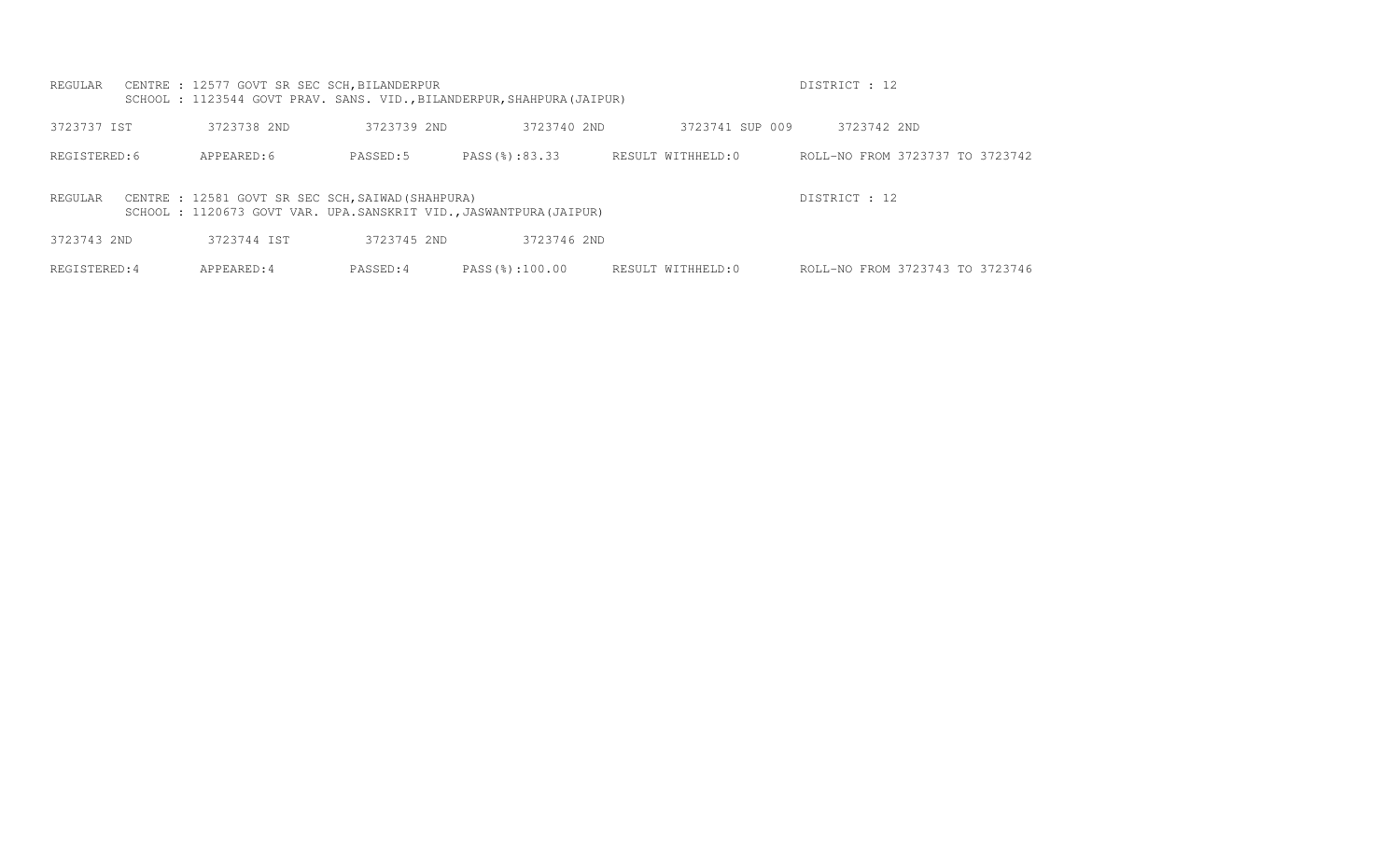| RESULT SUMMARY                                                                                                                                                                                                                             |                                                           |  |                                                                                                                                                                                                                                                                                                                                        |                                                                                                     |
|--------------------------------------------------------------------------------------------------------------------------------------------------------------------------------------------------------------------------------------------|-----------------------------------------------------------|--|----------------------------------------------------------------------------------------------------------------------------------------------------------------------------------------------------------------------------------------------------------------------------------------------------------------------------------------|-----------------------------------------------------------------------------------------------------|
|                                                                                                                                                                                                                                            | REGULAR CENTRE : 12581 GOVT SR SEC SCH, SAIWAD (SHAHPURA) |  | CENTRE : 12581 GOVT SR SEC SCH, SAIWAD(SHAHPURA)<br>SCHOOL : 1121647 SHRI RAMANANDACHARYA VAR. UPA. SANS VID.,TRIVENIDHAM(JAIPUR)                                                                                                                                                                                                      | DISTRICT : 12                                                                                       |
|                                                                                                                                                                                                                                            |                                                           |  | $\begin{array}{cccccccc} 3723747 & 2\texttt{ND} & & 3723748 & 3\texttt{RD} & & 3723759 & 1\texttt{ST} & & 3723750 & 2\texttt{ND} & & 3723751 & \texttt{FL} & & 3723752 & 1\texttt{ST} \\ 3723753 & 1\texttt{ST} & & 3723754 & 1\texttt{ST} & & 3723755 & 2\texttt{ND} & & 3723756 & 2\texttt{ND} & & 3723757 & 2\texttt{ND} & & 37237$ |                                                                                                     |
|                                                                                                                                                                                                                                            |                                                           |  |                                                                                                                                                                                                                                                                                                                                        | REGISTERED:12 APPEARED:12 PASSED:11 PASS(%):91.67 RESULT WITHHELD:0 ROLL-NO FROM 3723747 TO 3723758 |
|                                                                                                                                                                                                                                            | REGULAR CENTRE : 12583 GOVT SR SEC SCH, CHHARSA           |  | CENTRE : 12583 GOVT SR SEC SCH, CHHARSA<br>SCHOOL : 1120784 GOVT PRAV SANS VID, BHEEKHAWALA(JAIPUR)                                                                                                                                                                                                                                    | DISTRICT : 12                                                                                       |
| 3723759 3RD<br>3723765 3RD<br>3723771 3RD                                                                                                                                                                                                  |                                                           |  | 3723760 3RD    3723761 3RD    3723762 FL    3723763 3RD    3723764 IST<br>3723766 2ND                  3723767 2ND                   3723768 2ND                       3723769 3RD                   3723770 2ND<br>3723772 2ND                 3723773 FL                  3723774 2ND                                                |                                                                                                     |
|                                                                                                                                                                                                                                            |                                                           |  |                                                                                                                                                                                                                                                                                                                                        | REGISTERED:18 APPEARED:18 PASSED:16 PASS(%):88.89 RESULT WITHHELD:0 ROLL-NO FROM 3723759 TO 3723776 |
|                                                                                                                                                                                                                                            | REGULAR CENTRE : 12601 GOVT SR SEC SCH, VIRATNAGAR        |  | CENTRE : 12601 GOVT SR SEC SCH,VIRATNAGAR<br>SCHOOL : 1120678 GOVT VAR. UPA. SANSKRIT VID,VIRATNAGAR(JAIPUR)                                                                                                                                                                                                                           | DISTRICT : 12                                                                                       |
| 3723777 2ND<br>3723783 2ND<br>3723789 2ND<br>3723795 IST<br>3723801 FL<br>3723807 2ND<br>3723813 3RD<br>3723819 2ND<br>3723825 3RD<br>3723831 2ND<br>3723837 IST<br>3723843 3RD<br>3723849 FL<br>3723855 2ND<br>3723861 2ND<br>3723867 2ND |                                                           |  | 3723778 IST 3723779 FL 3723780 3RD 3723781 IST 3723782 2ND                                                                                                                                                                                                                                                                             |                                                                                                     |
| REGISTERED: 91                                                                                                                                                                                                                             |                                                           |  |                                                                                                                                                                                                                                                                                                                                        | APPEARED:89 PASSED:61 PASS(%):68.54 RESULT WITHHELD:0 ROLL-NO FROM 3723777 TO 3723867               |

REGULAR CENTRE : 12611 GOVT SR SEC SCH, MED DESTRICT TO A SECOLAR DISTRICT : 12 SCHOOL : 1120687 GOVT SHRI RAM VAR. UPA. SANS. VID., MED (JAIPUR)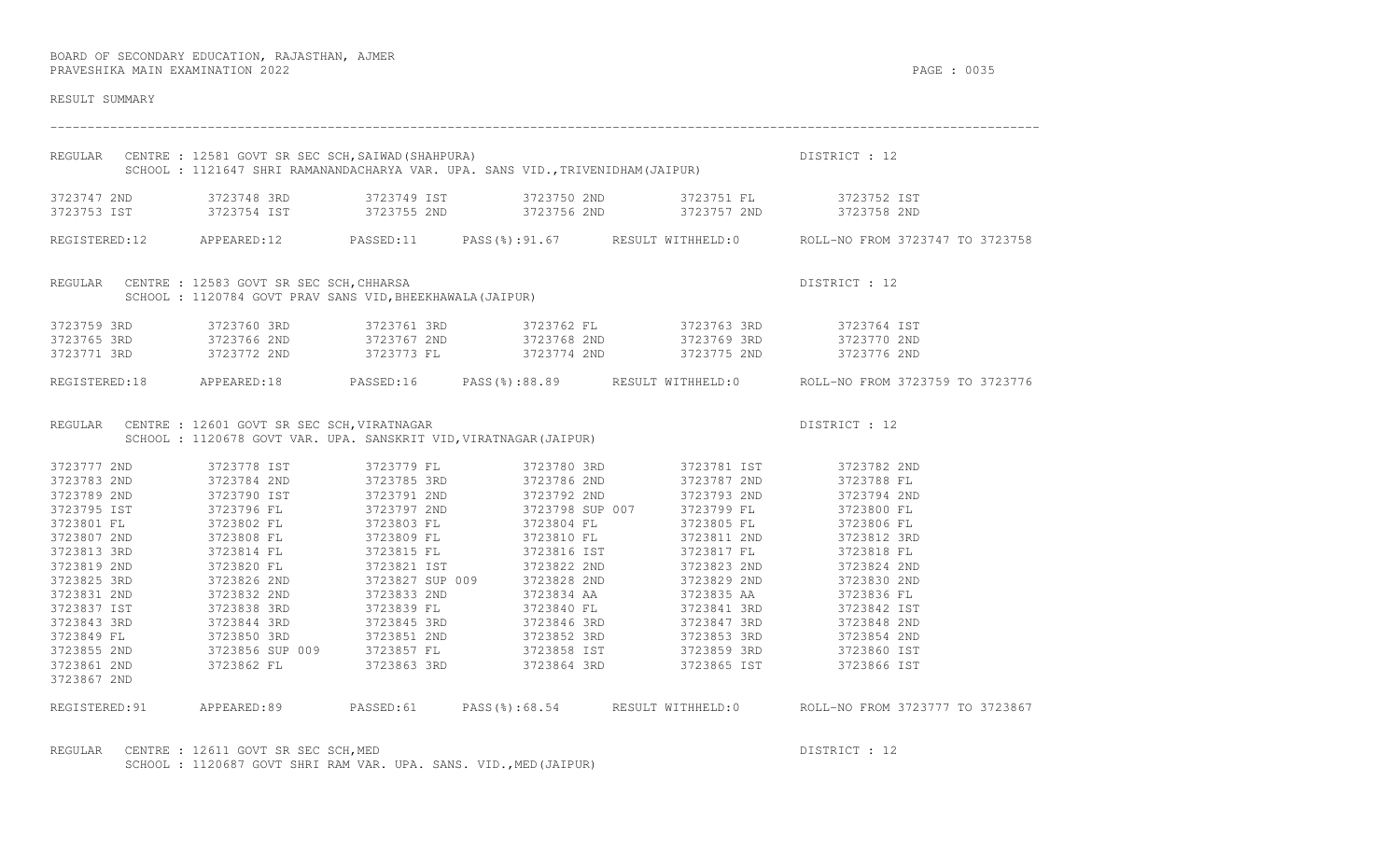| 3723868 FL<br>3723874 3RD | 3723869 FL<br>3723875 FL                                                                         | 3723870 FL                | 3723871 2ND               | 3723872 FL        | 3723873 FL                      |
|---------------------------|--------------------------------------------------------------------------------------------------|---------------------------|---------------------------|-------------------|---------------------------------|
| REGISTERED:8              | APPEARED:8                                                                                       | PASSED:2                  | PASS(%):25.00             | RESULT WITHHELD:0 | ROLL-NO FROM 3723868 TO 3723875 |
| REGULAR                   | CENTRE : 12618 GOVT SR SEC SCH, PAOTA<br>SCHOOL: 1120693 GOVT VAR. UPA. SANS VID, PAOTA (JAIPUR) |                           |                           |                   | DISTRICT : 12                   |
| 3723876 AA<br>3723882 3RD | 3723877 3RD<br>3723883 FL                                                                        | 3723878 3RD<br>3723884 FL | 3723879 FL<br>3723885 IST | 3723880 AA        | 3723881 FL                      |
| REGISTERED:10             | APPEARED:8                                                                                       | PASSED: 4                 | PASS(%):50.00             | RESULT WITHHELD:0 | ROLL-NO FROM 3723876 TO 3723885 |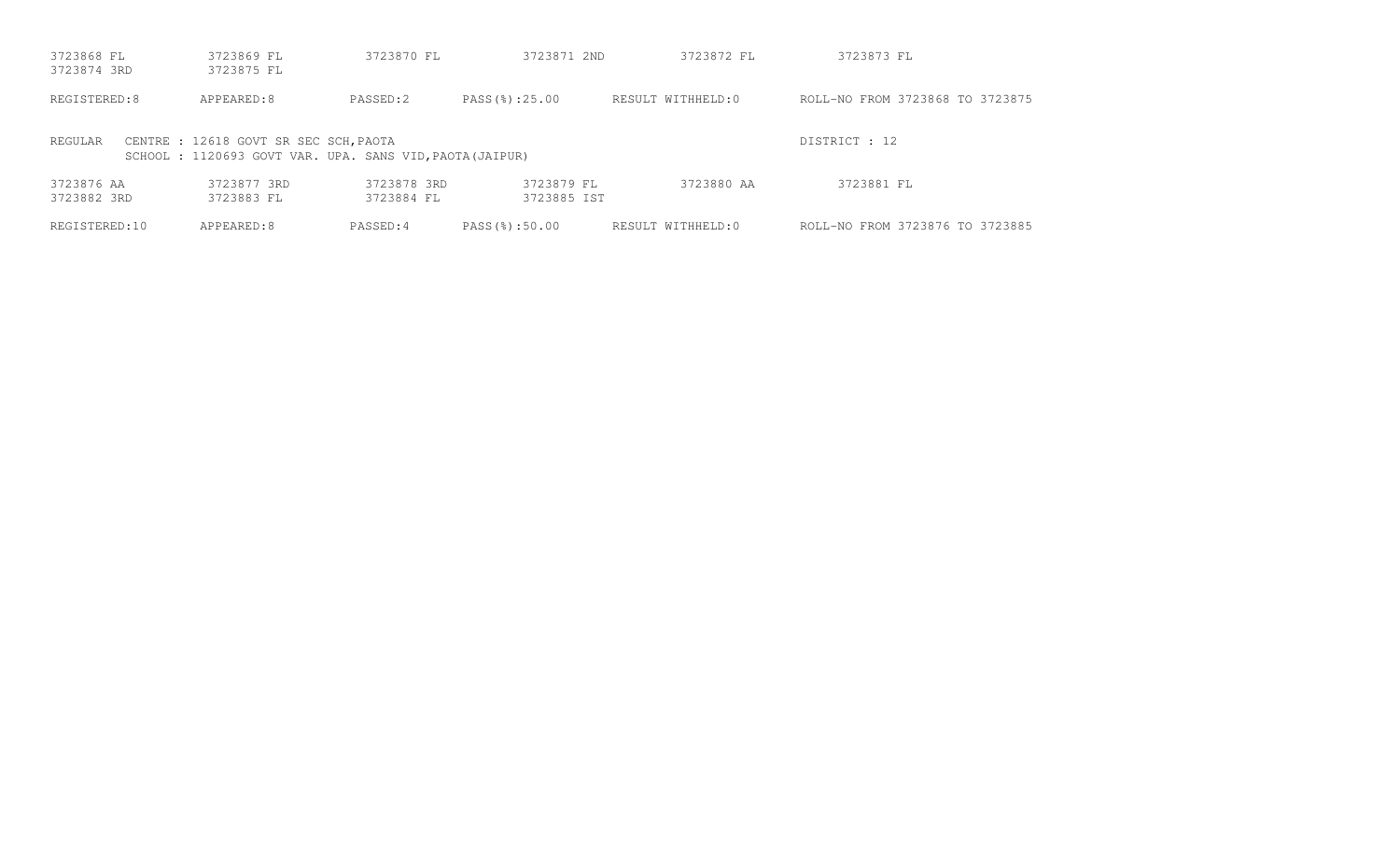3723963 3RD

| RESULT SUMMARY |                                                                    |                                                                                 |                                                                                                                                                                                                                                                                                                                                                        |                                                                                                     |
|----------------|--------------------------------------------------------------------|---------------------------------------------------------------------------------|--------------------------------------------------------------------------------------------------------------------------------------------------------------------------------------------------------------------------------------------------------------------------------------------------------------------------------------------------------|-----------------------------------------------------------------------------------------------------|
|                |                                                                    |                                                                                 | REGULAR CENTRE : 12641 GOVT SARDAR SR SEC SCH, KOTPUTLI<br>SCHOOL : 1121923 GOVT VAR UPD SANS VID, KOTPUTLI (JAIPUR)                                                                                                                                                                                                                                   | DISTRICT : 12                                                                                       |
|                |                                                                    |                                                                                 | $\begin{array}{cccccccc} 3723886 \text{ FL} & 3723887 \text{ FL} & 3723888 \text{ ZND} & 3723889 \text{ SND} & 3723890 \text{ SND} & 3723892 \text{ ZND} & 3723893 \text{ SND} & 3723899 \text{ SND} & 3723899 \text{ SND} & 3723899 \text{ SND} & 3723899 \text{ SND} & 3723899 \text{ SND} & 3723899 \text{ SND} & 3723899 \text{ SND} & 372$        |                                                                                                     |
|                |                                                                    |                                                                                 |                                                                                                                                                                                                                                                                                                                                                        |                                                                                                     |
|                |                                                                    |                                                                                 |                                                                                                                                                                                                                                                                                                                                                        |                                                                                                     |
|                |                                                                    |                                                                                 |                                                                                                                                                                                                                                                                                                                                                        |                                                                                                     |
|                |                                                                    |                                                                                 |                                                                                                                                                                                                                                                                                                                                                        |                                                                                                     |
|                |                                                                    |                                                                                 |                                                                                                                                                                                                                                                                                                                                                        |                                                                                                     |
|                |                                                                    |                                                                                 |                                                                                                                                                                                                                                                                                                                                                        |                                                                                                     |
|                |                                                                    |                                                                                 |                                                                                                                                                                                                                                                                                                                                                        | REGISTERED:41 APPEARED:41 PASSED:27 PASS(%):65.85 RESULT WITHHELD:1 ROLL-NO FROM 3723886 TO 3723926 |
|                | REGULAR CENTRE : 12659 GOVT SR SEC SCH, PURSHOTTAMPURA             |                                                                                 | CENTRE : 12659 GOVT SR SEC SCH, PURSHOTTAMPURA<br>SCHOOL : 1123542 GOVT PRAV. SANS. VID., PURUSHOTTAMPURA, KOTPUTLI(JAIPUR)                                                                                                                                                                                                                            | DISTRICT : 12                                                                                       |
| 3723933 3RD    |                                                                    |                                                                                 | 3723927 FL 3723928 IST 3723929 IST 3723930 FL 3723931 3RD 3723932 3RD                                                                                                                                                                                                                                                                                  |                                                                                                     |
|                |                                                                    |                                                                                 |                                                                                                                                                                                                                                                                                                                                                        | REGISTERED:7 APPEARED:7 PASSED:5 PASS(%):71.43 RESULT WITHHELD:0 ROLL-NO FROM 3723927 TO 3723933    |
|                |                                                                    | SCHOOL: 1122891 GOVT PRAV. SANS. VID., GUWADATHALI, JAMVARAMGARH (JAIPUR)       | REGULAR CENTRE : 12693 GOVT SR SEC SCH, THALI, (PS JAMWARAMGARH) (JAIPUR) THE SECOLAR CENTRE : 12                                                                                                                                                                                                                                                      |                                                                                                     |
|                |                                                                    |                                                                                 | 3723934 SUP 002 009 3723935 3RD 3723936 2ND 3723937 3RD 3723938 2ND 3723939 2ND 3723939 2ND                                                                                                                                                                                                                                                            |                                                                                                     |
|                |                                                                    |                                                                                 |                                                                                                                                                                                                                                                                                                                                                        | REGISTERED:6 APPEARED:6 PASSED:5 PASS(%):83.33 RESULT WITHHELD:0 ROLL-NO FROM 3723934 TO 3723939    |
|                | REGULAR CENTRE : 12696 SANT SHIROMANI N DAS GOVT SR SEC SCH, DHOLA |                                                                                 | CENTRE : 12696 SANT SHIROMANI N DAS GOVT SR SEC SCH,DHOLA<br>SCHOOL : 1121922 GOVT GIRLS VAR. UPA. SANS VID,JAICHANDPURA(JAIPUR)                                                                                                                                                                                                                       |                                                                                                     |
|                |                                                                    |                                                                                 | $\begin{array}{cccccccc} 3723940 & 2\texttt{ND} & & 3723941 & \texttt{IST} & & 3723942 & \texttt{FL} & & 3723943 & 2\texttt{ND} & & 3723944 & \texttt{IST} & & 3723945 & \texttt{FL} \\ 3723946 & \texttt{AA} & & 3723947 & \texttt{IST} & & 3723948 & 3\texttt{RD} & & 3723949 & \texttt{FL} & & 3723950 & 3\texttt{RD} & & 3723951 & 3\texttt{RD} &$ |                                                                                                     |
|                |                                                                    |                                                                                 |                                                                                                                                                                                                                                                                                                                                                        | REGISTERED:12 APPEARED:11 PASSED:8 PASS(%):72.73 RESULT WITHHELD:0 ROLL-NO FROM 3723940 TO 3723951  |
|                | REGULAR CENTRE : 12697 GOVT SR SEC SCH, RAJPURAWASTALA (JAIPUR)    | SCHOOL : 1122256 PRIYANKA VANI MANDIR VAR.UPD.SANSKRIT VID, CHAARANWAS (JAIPUR) |                                                                                                                                                                                                                                                                                                                                                        | DISTRICT : 12                                                                                       |
|                |                                                                    |                                                                                 | 3723952 3RD       3723953 3RD       3723954 2ND       3723955 2ND       3723956 3RD       3723957 3RD                                                                                                                                                                                                                                                  |                                                                                                     |

3723958 3RD 3723959 FL 3723960 3RD 3723961 3RD 3723962 FL 3723963 3RD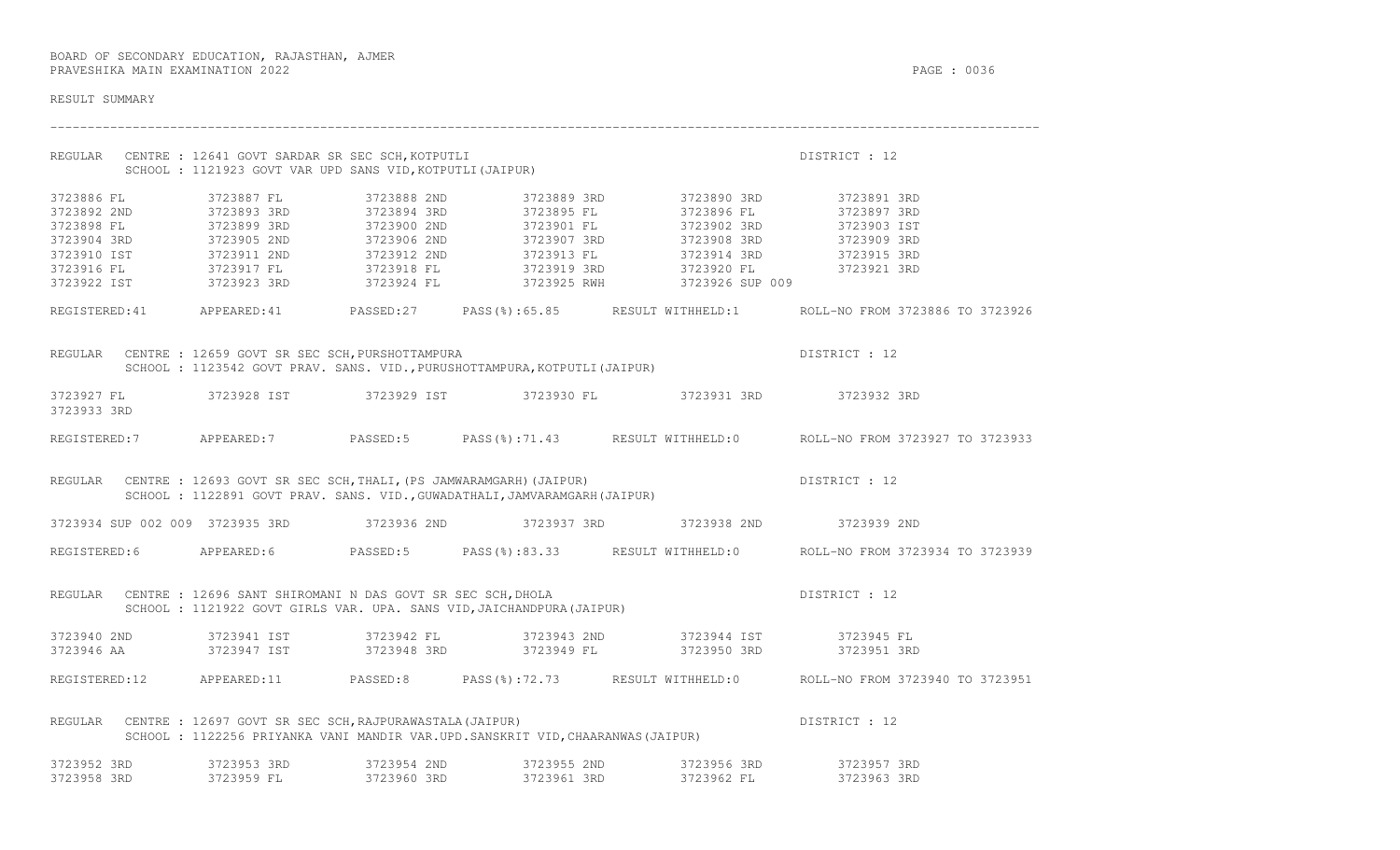3723964 FL 3723965 3RD 3723966 FL

| REGISTERED:15 | APPEARED:15 | PASSED:11 | PASS(%):73.33 | RESULT WITHHELD:0 | ROLL-NO FROM 3723952 TO 3723966 |
|---------------|-------------|-----------|---------------|-------------------|---------------------------------|
|               |             |           |               |                   |                                 |

| REGULAR       | CENTRE : 12705 GOVT SR SEC SCH, KHOWARANIJI |             |                                                                                |                 |                   | DISTRICT : 12                   |  |
|---------------|---------------------------------------------|-------------|--------------------------------------------------------------------------------|-----------------|-------------------|---------------------------------|--|
|               |                                             |             | SCHOOL: 1122886 RAJ VIDHYA MANDIR PRAV. SANS. VID. BOOJ, JAMVARAMGARH (JAIPUR) |                 |                   |                                 |  |
| 3723967 IST   |                                             | 3723968 3RD | 3723969 2ND                                                                    | 3723970 3RD     | 3723971 IST       | 3723972 2ND                     |  |
| 3723973 IST   |                                             | 3723974 2ND | 3723975 2ND                                                                    | 3723976 TST     | 3723977 2ND       | 3723978 TST                     |  |
| 3723979 IST   |                                             | 3723980 3RD | 3723981 2ND                                                                    | 3723982 2ND     | 3723983 3RD       | 3723984 IST                     |  |
| 3723985 2ND   |                                             | 3723986 IST | 3723987 2ND                                                                    | 3723988 IST     | 3723989 FL        | 3723990 IST                     |  |
| 3723991 TST   |                                             | 3723992 2ND | 3723993 2ND                                                                    | 3723994 SUP 009 |                   |                                 |  |
| REGISTERED:28 |                                             | APPEARED:28 | PASSED:26                                                                      | PASS(%):92.86   | RESULT WITHHELD:0 | ROLL-NO FROM 3723967 TO 3723994 |  |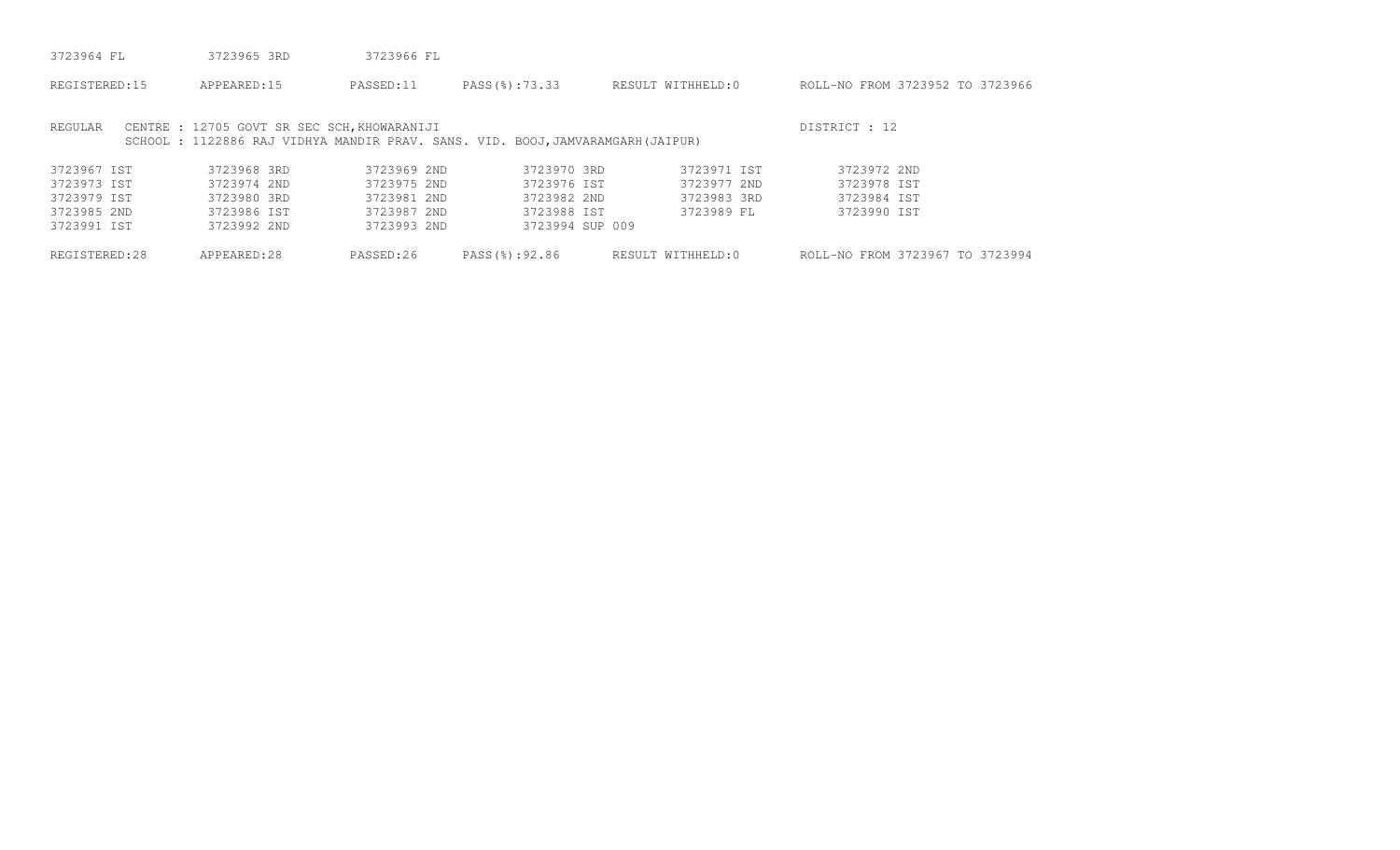| RESULT SUMMARY                                                                                                                                    |                                                                    |           |                                                                              |                                                                                                                                                                                                                                                                                               |                                                                                                      |
|---------------------------------------------------------------------------------------------------------------------------------------------------|--------------------------------------------------------------------|-----------|------------------------------------------------------------------------------|-----------------------------------------------------------------------------------------------------------------------------------------------------------------------------------------------------------------------------------------------------------------------------------------------|------------------------------------------------------------------------------------------------------|
|                                                                                                                                                   | REGULAR CENTRE : 12707 GOVT SR SEC SCH, BHANPURKALAN VIA AMER      |           |                                                                              | CENIKE : 12/0/ GOVT SR SEC SCH, BHANPURKALAN VIA AMER<br>SCHOOL : 1123529 GOVT PRAV. SANS. VID., BHANPURKALA, JAMWARAMGARH (JAIPUR)                                                                                                                                                           | DISTRICT : 12                                                                                        |
|                                                                                                                                                   | 3723995 2ND 3723996 2ND 3723997 2ND                                |           |                                                                              |                                                                                                                                                                                                                                                                                               |                                                                                                      |
|                                                                                                                                                   |                                                                    |           |                                                                              |                                                                                                                                                                                                                                                                                               | REGISTERED:3 APPEARED:3 PASSED:3 PASS(%):100.00 RESULT WITHHELD:0 ROLL-NO FROM 3723995 TO 3723997    |
|                                                                                                                                                   | REGULAR CENTRE : 12713 GOVT SR SEC SCH, BOOJ                       |           | SCHOOL : 1123531 GOVT VAR UPA SANS. VID., MANOTA, JAMWARAMGARH (JAIPUR)      |                                                                                                                                                                                                                                                                                               | DISTRICT : 12                                                                                        |
|                                                                                                                                                   |                                                                    |           |                                                                              | $\begin{array}{cccccccc} 3723998 & 1ST & 3723999 & 3RD & 3724000 & 2ND & 3724001 & 2ND & 3724002 & 2ND & 3724003 & 2ND & 3724004 & 2ND & 3724005 & 2ND & 3724005 & 2ND & 3724006 & 3RD & 3724007 & 3RD & 3724010 & 3RD & 3724016 & 2ND & 3724011 & 1ST & 3724012 & 2ND & 3724016 & 2ND & 372$ |                                                                                                      |
|                                                                                                                                                   |                                                                    |           |                                                                              |                                                                                                                                                                                                                                                                                               | REGISTERED:28 APPEARED:28 PASSED:28 PASS(%):100.00 RESULT WITHHELD:0 ROLL-NO FROM 3723998 TO 3724025 |
| REGULAR CENTRE : 12721 GOVT SR SEC SCH, BOBADI (JAMWARAMGARH) (JAIPUR)<br>SCHOOL: 1122890 GOVT PRAV. SANS. VID., RATANPURA, JAMVARAMGARH (JAIPUR) | DISTRICT : 12                                                      |           |                                                                              |                                                                                                                                                                                                                                                                                               |                                                                                                      |
| 3724026 IST 3724027 2ND                                                                                                                           |                                                                    |           |                                                                              |                                                                                                                                                                                                                                                                                               |                                                                                                      |
|                                                                                                                                                   |                                                                    |           |                                                                              |                                                                                                                                                                                                                                                                                               | REGISTERED:2 APPEARED:2 PASSED:2 PASS(%):100.00 RESULT WITHHELD:0 ROLL-NO FROM 3724026 TO 3724027    |
|                                                                                                                                                   | REGULAR CENTRE : 13015 GOVT SR SEC SCH, POKRAN                     |           | SCHOOL: 1130544 GOVT PRAV. SANS. SCH, VYAS COLONY, POKARAN (JAISALMER)       |                                                                                                                                                                                                                                                                                               | DISTRICT : 13                                                                                        |
| 3724034 AA                                                                                                                                        |                                                                    |           |                                                                              | 3724028 FL 3724029 FL 3724030 FL 3724031 FL 3724031 FL 3724032 FL 3724033 FL<br>3724035 FL 3724036 FL 3724037 AA 3724038 FL                                                                                                                                                                   |                                                                                                      |
|                                                                                                                                                   |                                                                    |           |                                                                              |                                                                                                                                                                                                                                                                                               | REGISTERED:11 APPEARED:9 PASSED:0 PASS(%):0.00 RESULT WITHHELD:0 ROLL-NO FROM 3724028 TO 3724038     |
|                                                                                                                                                   | REGULAR CENTRE : 13017 GOVT SEC SCH, TEJPALA, P.S. SUM (JAISALMER) |           | SCHOOL : 1130195 GOVT VAR. UPA SANS. VID., 95 R.D.S.L.D, SULTANA (JAISALMER) |                                                                                                                                                                                                                                                                                               | DISTRICT : 13                                                                                        |
| 3724045 2ND                                                                                                                                       |                                                                    |           |                                                                              | $3724039 \text{ FL} \qquad \qquad 3724040 \text{ } 2 \text{ND} \qquad \qquad 3724041 \text{ } 3 \text{RD} \qquad \qquad 3724042 \text{ } 3 \text{RD} \qquad \qquad 3724043 \text{ } \text{AA} \qquad \qquad 3724044 \text{ } 2 \text{ND}$<br>3724046 2ND 3724047 2ND 3724048 3RD 3724049 2ND  |                                                                                                      |
| REGISTERED:11                                                                                                                                     | APPEARED:10                                                        | PASSED: 9 | PASS(%):90.00                                                                | RESULT WITHHELD:0                                                                                                                                                                                                                                                                             | ROLL-NO FROM 3724039 TO 3724049                                                                      |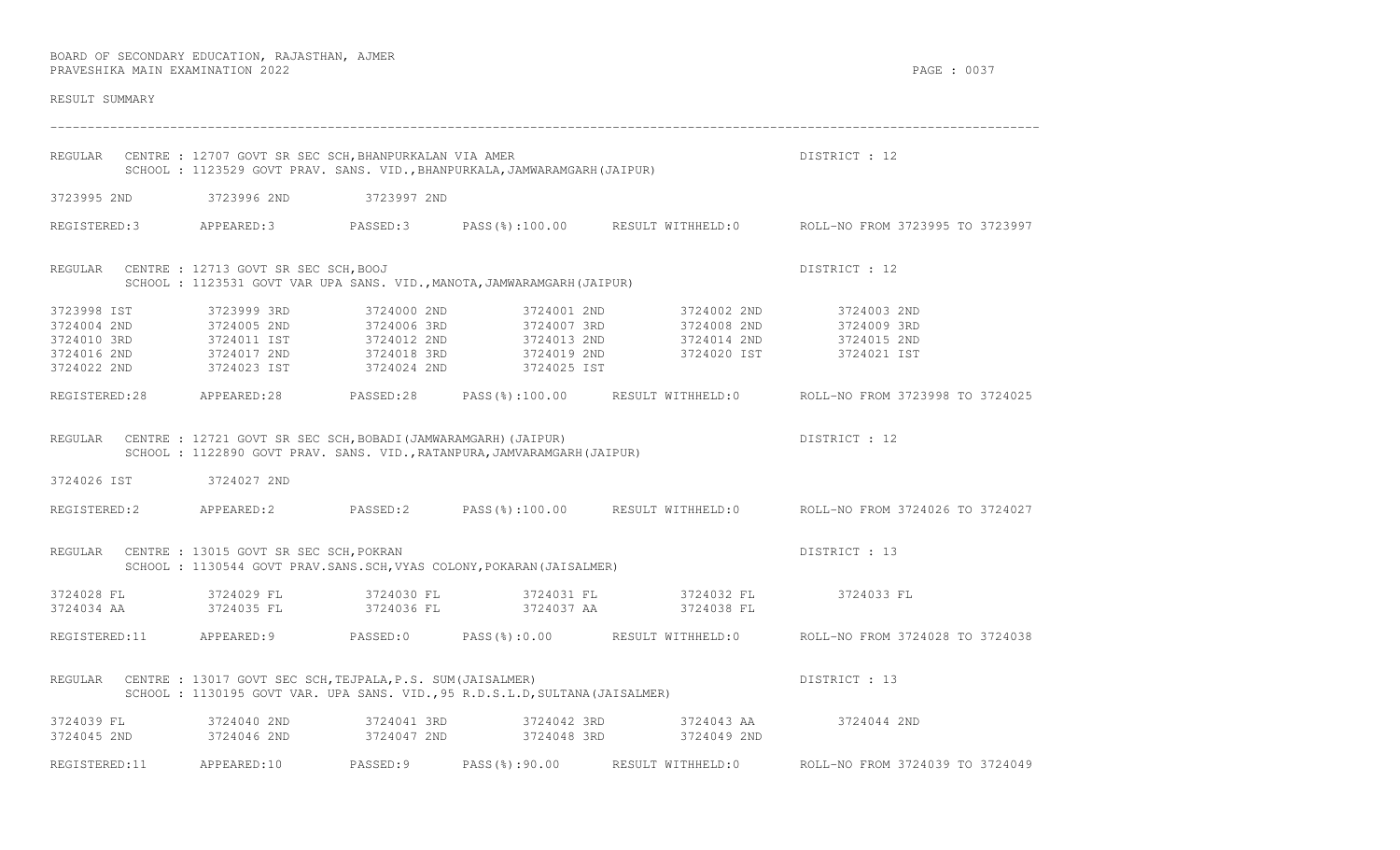| REGULAR                  | CENTRE : 13018 GOVT SR SEC SCH, RAMDEORA                                                                     |             |               |                   | DISTRICT : 13                   |
|--------------------------|--------------------------------------------------------------------------------------------------------------|-------------|---------------|-------------------|---------------------------------|
|                          | SCHOOL: 1130044 GOVT BABA RAM DEV VAR. UPA. SANS VID, RAMDEORA (JAISALMER)                                   |             |               |                   |                                 |
| 3724050 AA               | 3724051 3RD                                                                                                  | 3724052 IST | 3724053 2ND   | 3724054 IST       | 3724055 IST                     |
| 3724056 IST              | 3724057 FL                                                                                                   | 3724058 IST | 3724059 FL    | 3724060 FL        | 3724061 IST                     |
| REGISTERED: 12           | APPEARED:11                                                                                                  | PASSED:8    | PASS(%):72.73 | RESULT WITHHELD:0 | ROLL-NO FROM 3724050 TO 3724061 |
| REGULAR                  | CENTRE : 14001 GOVT SR SEC SCH, JALORE<br>SCHOOL : 1140390 GOVT PRAV. SANS. VID., LAL BHANKRI, LETA (JALORE) |             |               |                   | DISTRICT : 14                   |
| 3724062 FL<br>3724068 FL | 3724063 FL<br>3724069 AA                                                                                     | 3724064 2ND | 3724065 3RD   | 3724066 FL        | 3724067 AA                      |
| REGISTERED:8             | APPEARED:6                                                                                                   | PASSED:2    | PASS(%):33.33 | RESULT WITHHELD:0 | ROLL-NO FROM 3724062 TO 3724069 |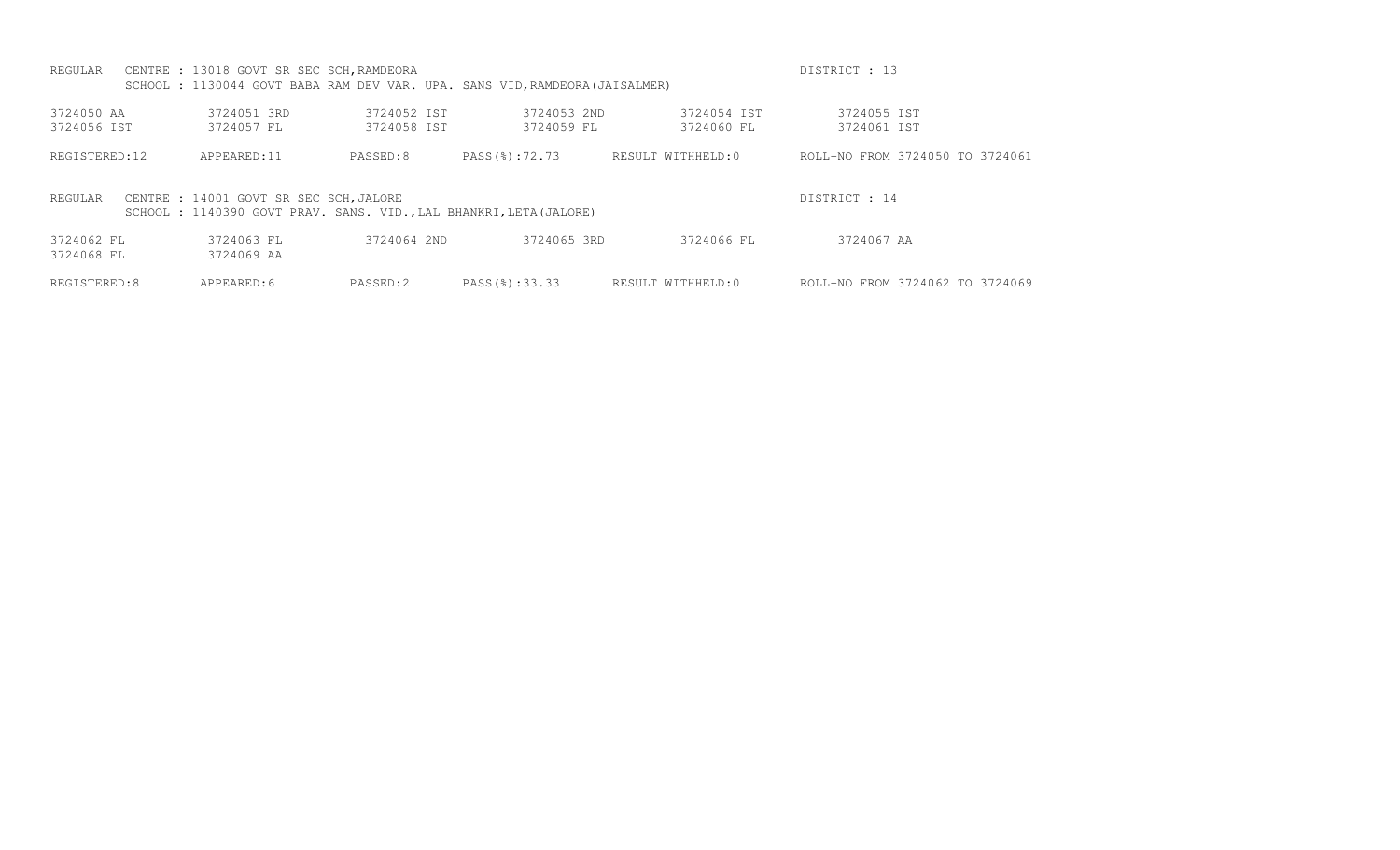| RESULT SUMMARY |                                                           |                                                                   |                                                                                                                                                                                                                                                                                                                                |                                                                                                     |
|----------------|-----------------------------------------------------------|-------------------------------------------------------------------|--------------------------------------------------------------------------------------------------------------------------------------------------------------------------------------------------------------------------------------------------------------------------------------------------------------------------------|-----------------------------------------------------------------------------------------------------|
|                |                                                           |                                                                   | REGULAR CENTRE : 14016 GOVT SR SEC SCH, BHINMAL (JALORE)<br>SCHOOL : 1140112 GOVT VAR. UPA. SANS VID, BHINMAL (JALORE)                                                                                                                                                                                                         | DISTRICT : 14                                                                                       |
|                |                                                           |                                                                   |                                                                                                                                                                                                                                                                                                                                |                                                                                                     |
|                |                                                           |                                                                   |                                                                                                                                                                                                                                                                                                                                | REGISTERED:8 APPEARED:7 PASSED:0 PASS(%):0.00 RESULT WITHHELD:0 ROLL-NO FROM 3724070 TO 3724077     |
|                | REGULAR CENTRE : 14061 GOVT SR SEC SCH, MANDWALA (JALORE) |                                                                   | CENTRE : 14061 GOVT SR SEC SCH, MANDWALA(JALORE)<br>SCHOOL : 1140111 GOVT VAR. UPA. SANS VID, ODWARA(JALORE)                                                                                                                                                                                                                   | DISTRICT : 14                                                                                       |
|                | 3724090 AA 3724091 2ND                                    |                                                                   | $\begin{array}{cccccccc} 3724078 & 2\texttt{ND} & 3724079 & 2\texttt{ND} & 3724080 & 2\texttt{ND} & 3724081 & 2\texttt{ND} & 3724082 & 5\texttt{UP} & 002 & 007 & 3724083 & \texttt{AA} \\ 3724084 & 2\texttt{ND} & 3724085 & 2\texttt{ND} & 3724086 & 3\texttt{RD} & 3724087 & 3\texttt{ND} & 3724088 & 3\texttt{RD} & 37240$ |                                                                                                     |
|                |                                                           |                                                                   |                                                                                                                                                                                                                                                                                                                                | REGISTERED:14 APPEARED:12 PASSED:11 PASS(%):91.67 RESULT WITHHELD:0 ROLL-NO FROM 3724078 TO 3724091 |
|                | REGULAR CENTRE : 14087 GOVT SR SEC SCH, SANTHU            | SCHOOL : 1140113 GOVT GIRLS VAR. UPA. SANS VID, SANTHU (JALORE)   |                                                                                                                                                                                                                                                                                                                                | DISTRICT : 14                                                                                       |
| 3724116 3RD    |                                                           |                                                                   | 3724092 IST 3724093 2ND 3724094 2ND 3724095 IST 3724096 2ND 3724097 FL<br>3724098 2ND 3724099 IST 3724100 2ND 3724101 2ND 3724102 2ND 3724103 2ND<br>3724104 2ND 3724105 IST 3724106 IST 3724107 IST 3724108 2ND 3724109 IST<br>3724110                                                                                        |                                                                                                     |
|                |                                                           |                                                                   |                                                                                                                                                                                                                                                                                                                                | REGISTERED:25 APPEARED:25 PASSED:24 PASS(%):96.00 RESULT WITHHELD:0 ROLL-NO FROM 3724092 TO 3724116 |
|                |                                                           |                                                                   | REGULAR CENTRE : 14136 GOVT SR SEC SCH, SIVADA S, CHITALWANA (JALORE)<br>SCHOOL : 1140114 GOVT VAR. UPDH. SANS. VID., SIVADA-CHOUHAN (JALORE)                                                                                                                                                                                  | DISTRICT : 14                                                                                       |
|                |                                                           |                                                                   | 3724117 2ND 3724118 IST 3724119 IST 3724120 2ND 3724121 FL 3724122 2ND<br>3724123 2ND 3724124 IST 3724125 2ND 3724126 2ND 3724127 SUP 002 007 3724128 IST<br>3724129 IST 3724130 IST 3724131 2ND 3724132 2ND 3724133 2ND                                                                                                       |                                                                                                     |
|                |                                                           |                                                                   |                                                                                                                                                                                                                                                                                                                                | REGISTERED:17 APPEARED:17 PASSED:15 PASS(%):88.24 RESULT WITHHELD:0 ROLL-NO FROM 3724117 TO 3724133 |
|                | REGULAR CENTRE : 14150 GOVT SEC SCH, HOTI GAON (JALORE)   | SCHOOL : 1141082 GOVT PRAV SANS VID, THELIYA, CHITALWANA (JALORE) |                                                                                                                                                                                                                                                                                                                                | DISTRICT : 14                                                                                       |
|                |                                                           |                                                                   | 3724134 3RD 3724135 SUP 002 007 3724136 SUP 002 007 3724137 3RD 3724138 3RD 3724139 2ND                                                                                                                                                                                                                                        |                                                                                                     |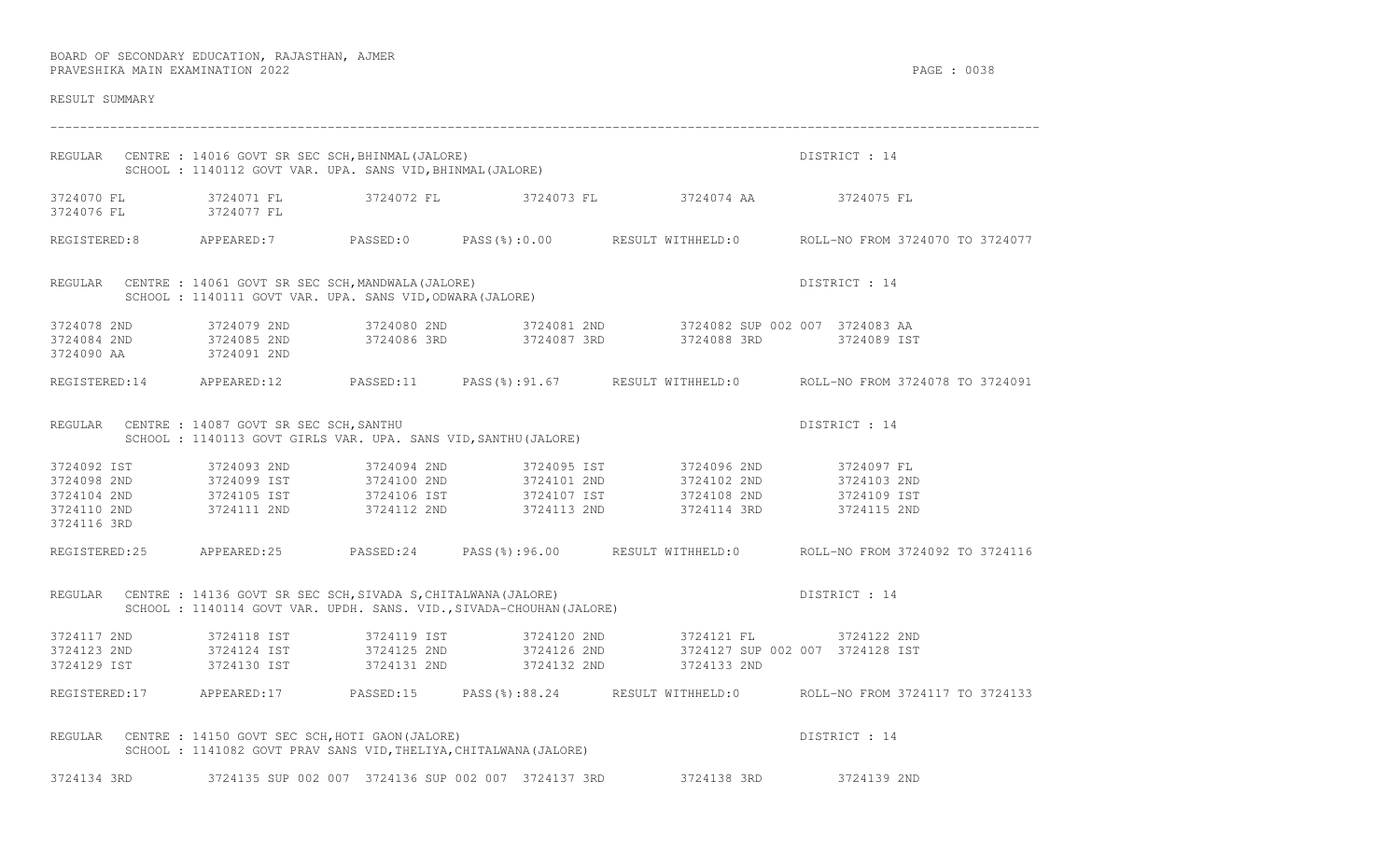| 3724140 3RD   | 3724141 2ND | 3724142 3RD | 3724143 3RD                                                                                                                                      | 3724144 2ND       | 3724145 3RD                     |
|---------------|-------------|-------------|--------------------------------------------------------------------------------------------------------------------------------------------------|-------------------|---------------------------------|
| 3724146 FL    | 3724147 IST | 3724148 2ND | 3724149 3RD                                                                                                                                      | 3724150 FL        | 3724151 2ND                     |
| 3724152 FL    | 3724153 2ND | 3724154 IST | 3724155 3RD                                                                                                                                      | 3724156 2ND       | 3724157 2ND                     |
| 3724158 2ND   | 3724159 3RD | 3724160 2ND |                                                                                                                                                  |                   |                                 |
| REGISTERED:27 | APPEARED:27 | PASSED:22   | PASS(%):81.48                                                                                                                                    | RESULT WITHHELD:0 | ROLL-NO FROM 3724134 TO 3724160 |
| REGULAR       |             |             | CENTRE : 15049 SH SATIMATA GOVT ADARSH SR SEC SCH, JHAJHAR(JHUNJHUNU)<br>SCHOOL: 1150888 GOYANAKA GOVT VAR. UPDH. SANS VID., JHAJHAR (JHUNJHUNU) |                   | DISTRICT : 15                   |
| 3724161 3RD   | 3724162 2ND | 3724163 3RD | 3724164 IST                                                                                                                                      | 3724165 FL        | 3724166 FL                      |
| 3724167 FL    | 3724168 2ND | 3724169 TST | 3724170 FL                                                                                                                                       | 3724171 3RD       | 3724172 SUP 009                 |
| 3724173 3RD   | 3724174 IST | 3724175 IST | 3724176 FL                                                                                                                                       | 3724177 2ND       | 3724178 2ND                     |
| 3724179 3RD   |             |             |                                                                                                                                                  |                   |                                 |
| REGISTERED:19 | APPEARED:19 | PASSED:13   | PASS(%):68.42                                                                                                                                    | RESULT WITHHELD:0 | ROLL-NO FROM 3724161 TO 3724179 |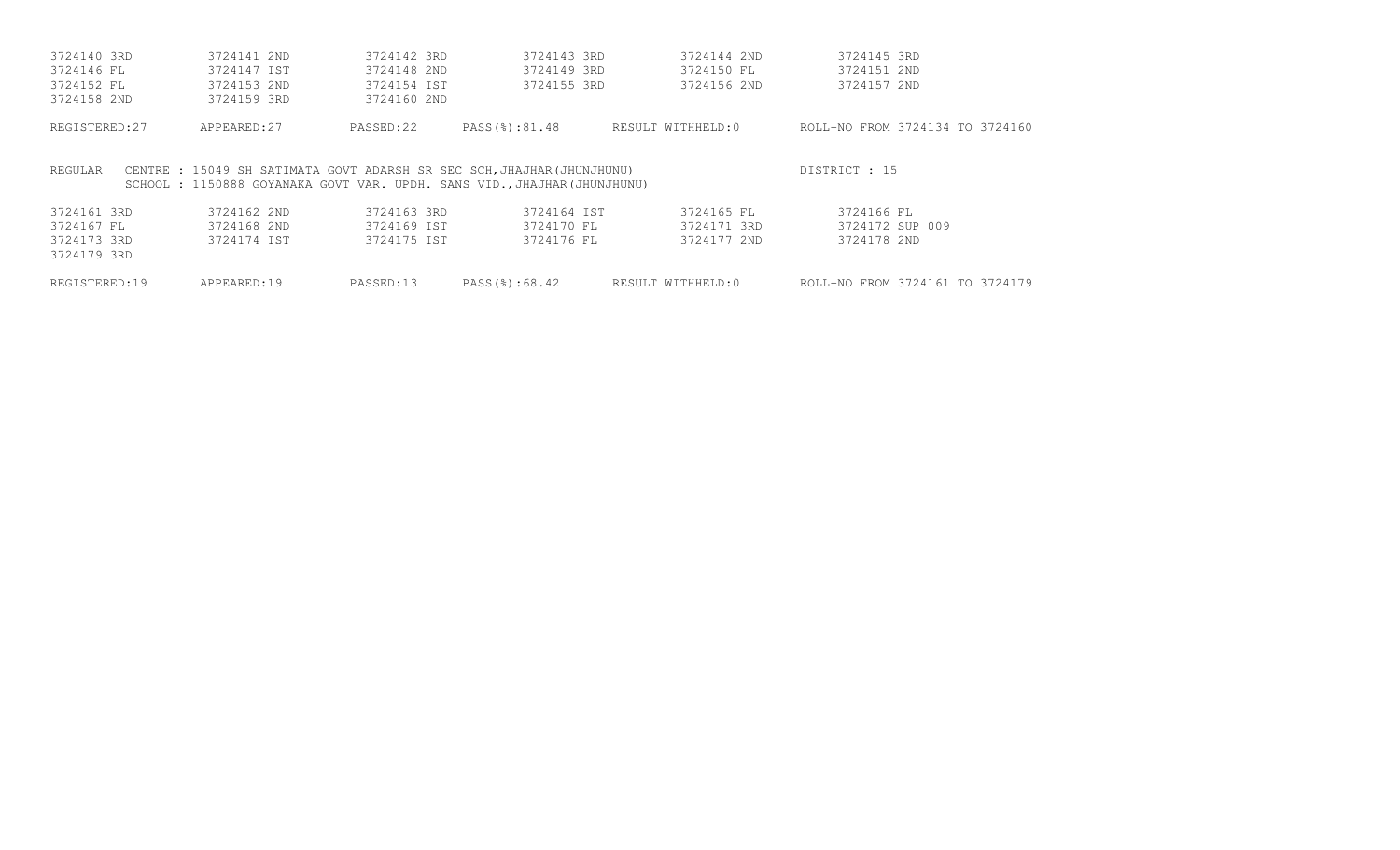| RESULT SUMMARY |                                                                                                                                                     |          |                                                                                                                                                                            |                                                                                                     |
|----------------|-----------------------------------------------------------------------------------------------------------------------------------------------------|----------|----------------------------------------------------------------------------------------------------------------------------------------------------------------------------|-----------------------------------------------------------------------------------------------------|
|                | REGULAR CENTRE : 15051 GOVT SR SEC SCH, PARASHARAMPURA (JHUNJHUNU)<br>SCHOOL : 1151244 GOVT PRAV. SANS. VID., KHESHAVO KI DHANI, GOTHDA (JHUNJHUNU) |          |                                                                                                                                                                            | DISTRICT : 15                                                                                       |
|                | 3724180 SUP 002 009 3724181 SUP 009                                                                                                                 |          |                                                                                                                                                                            |                                                                                                     |
|                |                                                                                                                                                     |          |                                                                                                                                                                            | REGISTERED:2 APPEARED:2 PASSED:0 PASS(%):0.00 RESULT WITHHELD:0 ROLL-NO FROM 3724180 TO 3724181     |
|                | REGULAR CENTRE : 15053 GOVT SR SEC SCH, BHOJNAGAR (JHUNJHUNU)<br>SCHOOL : 1151364 GOVT PRAV. SANS. VID., MALIYO KI DHANI, TONKCHILRI (JHUNJHUNU)    |          |                                                                                                                                                                            | DISTRICT : 15                                                                                       |
| 3724194 2ND    | 3724195 2ND                                                                                                                                         |          | 3724182 2ND 3724183 2ND 3724184 2ND 3724185 2ND 3724186 IST 3724187 2ND<br>3724188 2ND 3724189 3RD 3724190 IST 3724191 3RD 3724192 3RD 3724193 FL                          |                                                                                                     |
|                |                                                                                                                                                     |          |                                                                                                                                                                            | REGISTERED:14 APPEARED:14 PASSED:13 PASS(%):92.86 RESULT WITHHELD:0 ROLL-NO FROM 3724182 TO 3724195 |
|                | REGULAR CENTRE : 15074 SH SDP SR SEC SCH, MANDAWA (JHUNJHUNU)<br>SCHOOL : 1151292 GOVT PRAV. SANS. VID., MANDAWA (JHUNJHUNU)                        |          |                                                                                                                                                                            | DISTRICT : 15                                                                                       |
| 3724202 3RD    |                                                                                                                                                     |          | 3724196 2ND 3724197 AA 3724198 SUP 002 007 3724199 AA 3724200 3RD 3724201 FL                                                                                               |                                                                                                     |
|                |                                                                                                                                                     |          |                                                                                                                                                                            | REGISTERED:7 APPEARED:5 PASSED:3 PASS(%):60.00 RESULT WITHHELD:0 ROLL-NO FROM 3724196 TO 3724202    |
|                | REGULAR CENTRE : 15079 SH PB SR SEC SCH, SURAJGARH (JHUNJHUNU)<br>SCHOOL : 1150357 GOVT VAR. UPA. SANS VID, PILOD (JHUNJHUNU)                       |          |                                                                                                                                                                            | DISTRICT : 15                                                                                       |
|                |                                                                                                                                                     |          | 3724203 2ND 3724204 2ND 3724205 SUP 009 3724206 2ND 3724207 2ND 3724208 2ND<br>3724209 2ND 3724210 2ND 3724211 SUP 009 3724212 2ND 3724213 FL                              |                                                                                                     |
|                |                                                                                                                                                     |          |                                                                                                                                                                            | REGISTERED:11 APPEARED:11 PASSED:8 PASS(%):72.73 RESULT WITHHELD:0 ROLL-NO FROM 3724203 TO 3724213  |
|                | SCHOOL : 1150359 GOVT PRA SANSKRIT VID, KHETRI (JHUNJHUNU)                                                                                          |          | REGULAR CENTRE : 15112 JAI SINGH GOVT ADARSH SR SEC SCH, KHETRI (JHUNJHUNU)                                                                                                | DISTRICT : 15                                                                                       |
| 3724220 FL     | 3724221 3RD                                                                                                                                         |          | $3724214 \text{ } 3RD \text{ } 3724215 \text{ } 2ND \text{ } 3724216 \text{ } FL \text{ } 3724217 \text{ } FL \text{ } 3724218 \text{ } 2ND \text{ } 3724219 \text{ } 3RD$ |                                                                                                     |
| REGISTERED:8   | APPEARED:8                                                                                                                                          | PASSED:5 |                                                                                                                                                                            | PASS(%):62.50 RESULT WITHHELD:0 ROLL-NO FROM 3724214 TO 3724221                                     |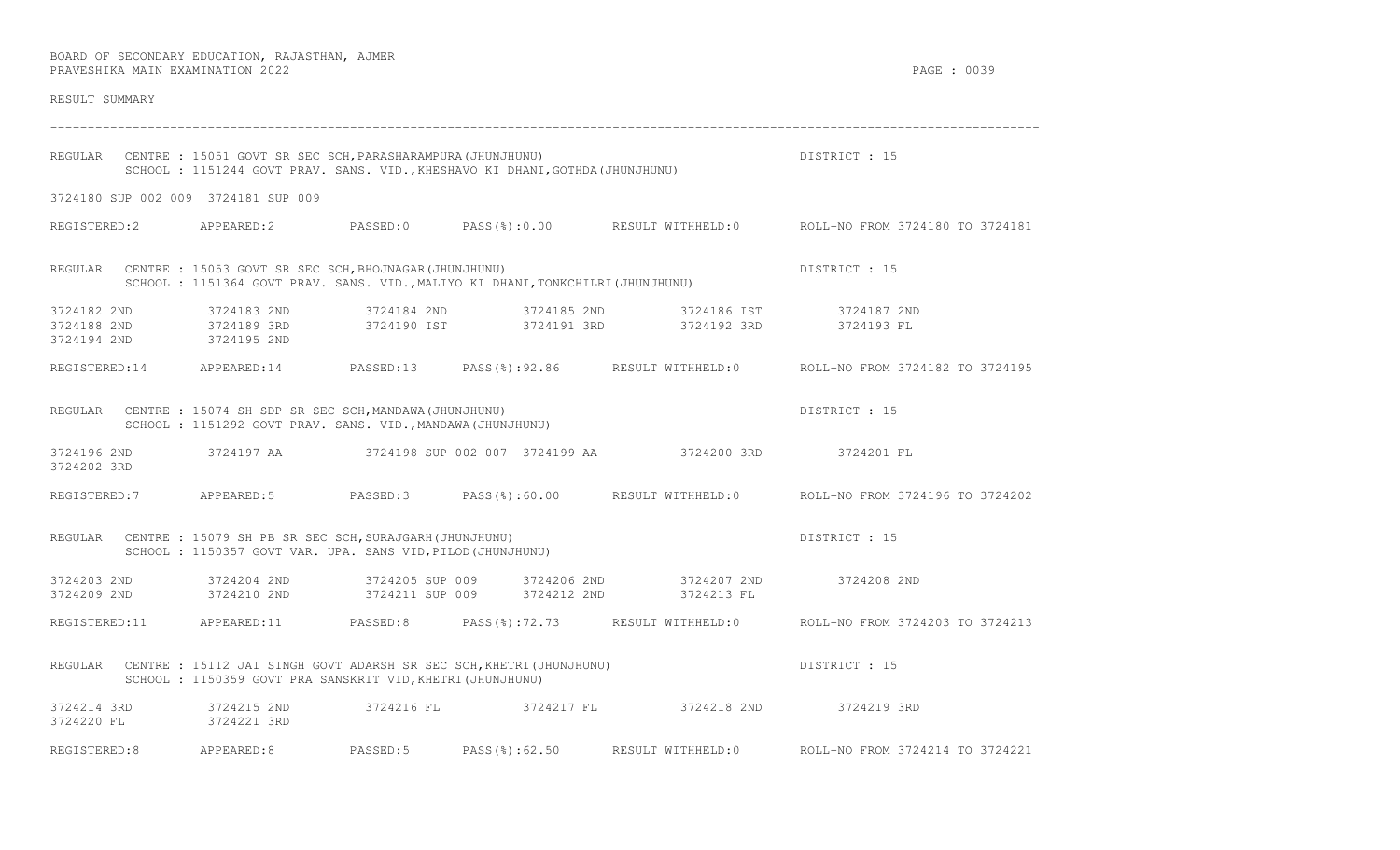| REGULAR       | CENTRE : 15150 GOVT SR SEC SCH, CHIRANA (JHUNJHUNU)           |             |                | DISTRICT : 15     |                                 |  |
|---------------|---------------------------------------------------------------|-------------|----------------|-------------------|---------------------------------|--|
|               | SCHOOL: 1150361 GOVT VAR. UPA. SANS VID., CHIRANA (JHUNJHUNU) |             |                |                   |                                 |  |
| 3724222 2ND   | 3724223 2ND                                                   | 3724224 TST | 3724225 TST    | 3724226 2ND       | 3724227 IST                     |  |
| 3724228 IST   | 3724229 2ND                                                   | 3724230 TST | 3724231 2ND    | 3724232 IST       | 3724233 2ND                     |  |
| 3724234 2ND   | 3724235 2ND                                                   | 3724236 2ND | 3724237 2ND    | 3724238 2ND       | 3724239 2ND                     |  |
| 3724240 2ND   | 3724241 TST                                                   | 3724242 TST | 3724243 2ND    | 3724244 TST       | 3724245 2ND                     |  |
| REGISTERED:24 | APPEARED: 24                                                  | PASSED:24   | PASS(%):100.00 | RESULT WITHHELD:0 | ROLL-NO FROM 3724222 TO 3724245 |  |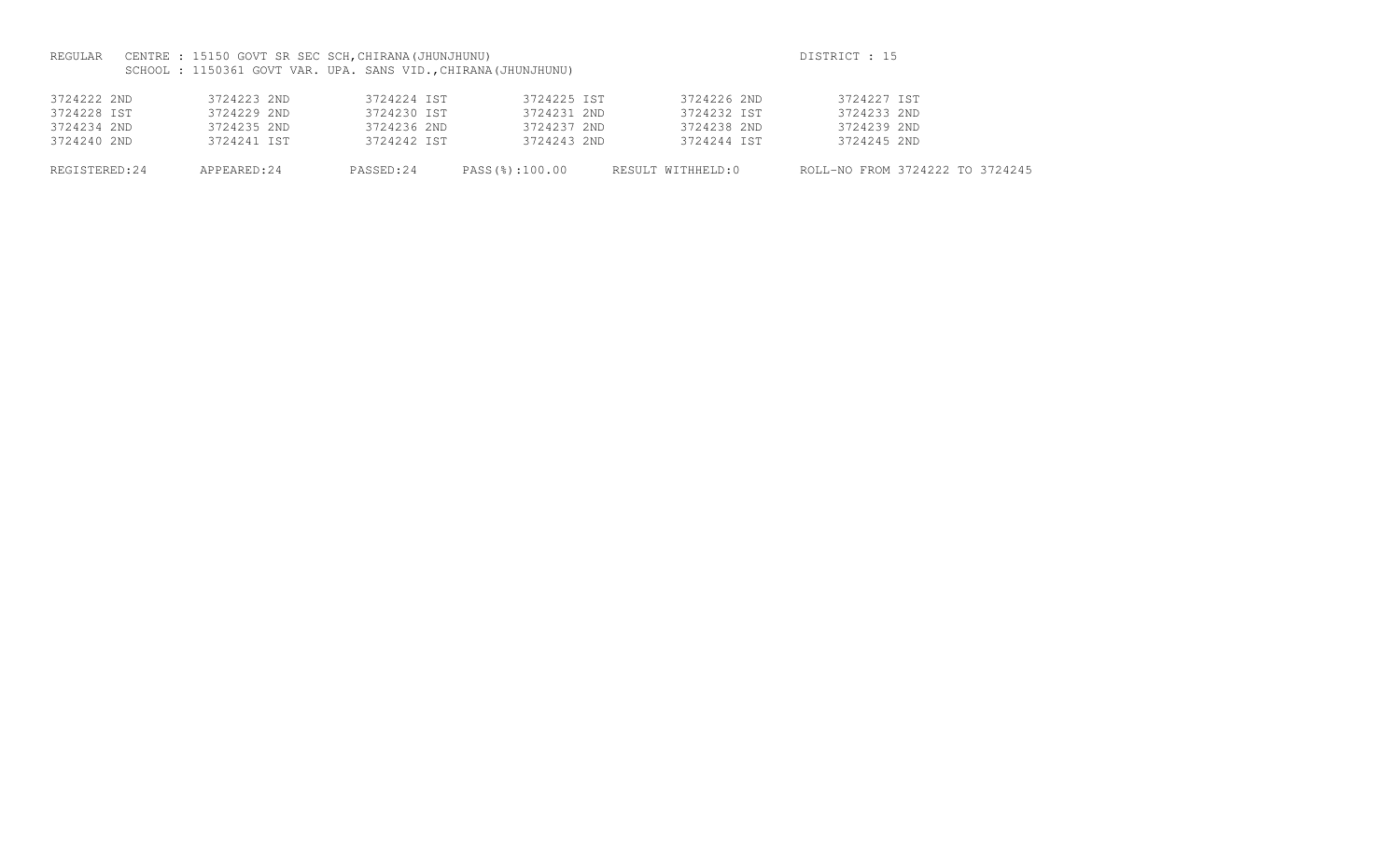## RESULT SUMMARY ------------------------------------------------------------------------------------------------------------------------------------ REGULAR CENTRE : 15150 GOVT SR SEC SCH, CHIRANA (JHUNJHUNU) DISTRICT THE STRICT STATE OF STRICT THE STRICT OF STRICT STATE OF STRICT STATE OF STRICT STATE OF STRICT STATE OF STRICT STATE OF STRICT STATE OF STRICT STATE OF SCHOOL : 1151363 GOVT PRAV. SANS. VID.,PUROHITO KI DHANI,CHIRANA(JHUNJHUNU) 3724246 IST 3724247 2ND 3724248 3RD 3724249 IST 3724250 IST<br>3724252 IST 3724253 2ND 3724254 IST 3724255 2ND 3724256 IST 372 REGISTERED:21 APPEARED:21 PASSED:20 PASS(%):95.24 RESULT WITHHELD:0 ROLL-NO FROM 3724246 TO 3724266 REGULAR CENTRE : 15205 GOVT SR SEC SCH, BARBAR(JHUNJHUNU) DISTRICT THE STRICT : 15 SCHOOL : 1151255 GOVT PRAV. SANS. VID.,BADBAR,P.S. BUHANA(JHUNJHUNU) 3724267 2ND 3724268 IST 3724270 3724271 3724272 3724272<br>3724273 3RD 3724274 FL 3724275 2ND 3724277 37 REGISTERED:12 APPEARED:12 PASSED:10 PASS(%):83.33 RESULT WITHHELD:0 ROLL-NO FROM 3724267 TO 3724278 REGULAR CENTRE : 15215 GOVT SR SEC SCH, SHIMLA(JHUNJHUNU) DISTRICT THE STRICT : 15 SCHOOL : 1150362 GOVT VAR. UPA. SANS VID,DALAOTA(JHUNJHUNU) 3724279 SUP 009 3724280 IST 3724281 2ND 3724282 IST 3724283 FL 3724284 IST 3724285 2ND 3724286 2ND REGISTERED:8 APPEARED:8 PASSED:6 PASS(%):75.00 RESULT WITHHELD:0 ROLL-NO FROM 3724279 TO 3724286 REGULAR CENTRE : 15223 GOVT SR SEC SCH, BABAI(JHUNJHUNU) DISTRICT THE STRICT : 15 SCHOOL : 1152073 GOVT PRAV SANS VID, HARDEVA RAM KI DHANI, BABAI(JHUNJHUNU) 3724287 FL 3724288 SUP 009 REGISTERED:2 APPEARED:2 PASSED:0 PASS(%):0.00 RESULT WITHHELD:0 ROLL-NO FROM 3724287 TO 3724288 REGULAR CENTRE : 15225 SHAHEED BHAGWAN SINGH GOVT SR SEC SCH, PAPURANA (JHUNJHUNU) DISTRICT : 15 SCHOOL : 1151366 GOVT PRAV. SANS. VID., BHUKRIKIDHANI, PAPURNA, KHETRI (JHUNJHUNU 3724289 2ND 3724290 SUP 007 3724291 FL 3724292 AA 3724293 FL 3724294 3RD REGISTERED:6 APPEARED:5 PASSED:2 PASS(%):40.00 RESULT WITHHELD:0 ROLL-NO FROM 3724289 TO 3724294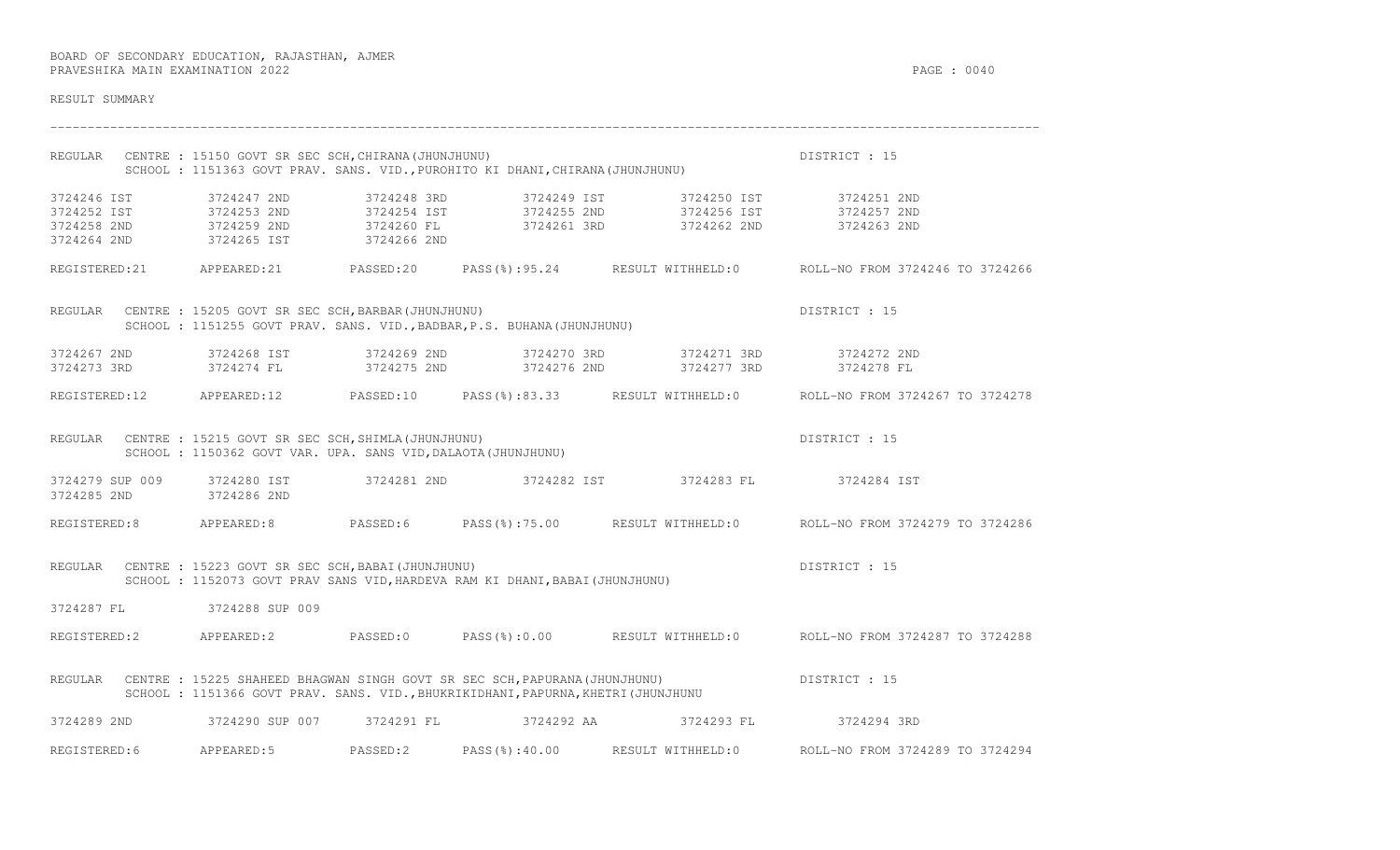| CENTRE : 15246 CHIRAWA VID NIKETAN SR SS, CHIRAWA (JHUNJHUNU)<br>REGULAR<br>SCHOOL: 1150363 GOVT SSSR PRAV SANS VID, CHIRAWA (JHUNJHUNU) |                                                                                                                             |                           |                            |                   | DISTRICT : 15                   |  |
|------------------------------------------------------------------------------------------------------------------------------------------|-----------------------------------------------------------------------------------------------------------------------------|---------------------------|----------------------------|-------------------|---------------------------------|--|
| 3724295 2ND<br>3724301 3RD                                                                                                               | 3724296 3RD<br>3724302 2ND                                                                                                  | 3724297 FL<br>3724303 3RD | 3724298 FL                 | 3724299 2ND       | 3724300 3RD                     |  |
| REGISTERED: 9                                                                                                                            | APPEARED: 9                                                                                                                 | PASSED:7                  | PASS(%):77.78              | RESULT WITHHELD:0 | ROLL-NO FROM 3724295 TO 3724303 |  |
| REGULAR                                                                                                                                  | CENTRE : 15285 GOVT SR SEC SCH, PEEPLI (JHUNJHUNU)<br>SCHOOL: 1151367 GOVT PRAV. SANS. VID., LADUNDA, SURAJGARH (JHUNJHUNU) |                           |                            |                   | DISTRICT : 15                   |  |
| 3724304 2ND<br>3724310 2ND                                                                                                               | 3724305 2ND<br>3724311 2ND                                                                                                  | 3724306 TST<br>3724312 AA | 3724307 TST<br>3724313 TST | 3724308 2ND       | 3724309 2ND                     |  |
| REGISTERED:10                                                                                                                            | APPEARED: 9                                                                                                                 | PASSED: 9                 | PASS(%):100.00             | RESULT WITHHELD:0 | ROLL-NO FROM 3724304 TO 3724313 |  |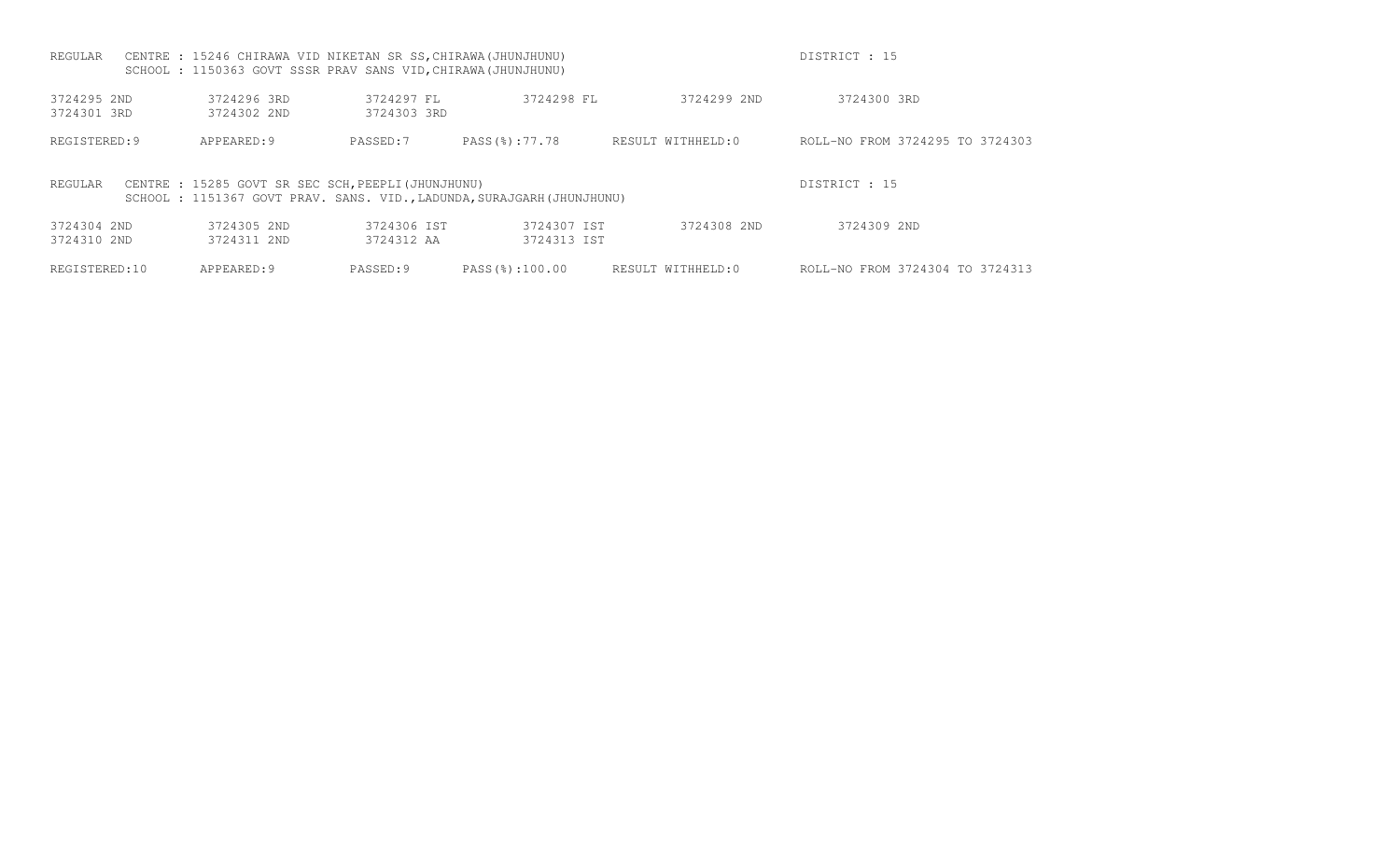| RESULT SUMMARY                                                                                                                                    |                                                                                                                                                                                       |  |                                                                                                                                                                                                                                          |                                                                                                      |
|---------------------------------------------------------------------------------------------------------------------------------------------------|---------------------------------------------------------------------------------------------------------------------------------------------------------------------------------------|--|------------------------------------------------------------------------------------------------------------------------------------------------------------------------------------------------------------------------------------------|------------------------------------------------------------------------------------------------------|
|                                                                                                                                                   | REGULAR CENTRE : 15287 SWATANTRATA SENANI SH SANWATRAM GOVT SR SS, SOLANA (JHUNJHUNU) DISTRICT : 15<br>SCHOOL : 1150364 VEER CHAKRA NAYAK BIRBAL RAM GOVT VAR.UPA SANS VID, MAHERMPUR |  |                                                                                                                                                                                                                                          |                                                                                                      |
| 3724326 3RD                                                                                                                                       |                                                                                                                                                                                       |  | $\begin{array}{cccccccc} 3724314 & 3RD & & 3724315 & 3RD & & 3724316 & 3RD & & 3724317 & 1ST & & 3724318 & 3RD & & 3724319 & 2ND \\ 3724320 & 1ST & & & 3724321 & 3RD & & 3724322 & 3RD & & 3724322 & 3RD & & 3724325 & 1ST \end{array}$ |                                                                                                      |
|                                                                                                                                                   |                                                                                                                                                                                       |  |                                                                                                                                                                                                                                          | REGISTERED:13 APPEARED:13 PASSED:13 PASS(%):100.00 RESULT WITHHELD:0 ROLL-NO FROM 3724314 TO 3724326 |
| REGULAR CENTRE : 15299 NEHRU CHILDREN ACADEMY SR SEC SCH, MALSISAR (JHUNJHUNU)<br>SCHOOL : 1150501 GOVT PRAV. SANSKRIT VID., MALSISAR (JHUNJHUNU) | DISTRICT : 15                                                                                                                                                                         |  |                                                                                                                                                                                                                                          |                                                                                                      |
|                                                                                                                                                   | 3724327 SUP 009 3724328 SUP 009 3724329 IST 3724330 FL 3724331 FL                                                                                                                     |  |                                                                                                                                                                                                                                          |                                                                                                      |
|                                                                                                                                                   |                                                                                                                                                                                       |  |                                                                                                                                                                                                                                          | REGISTERED:5 APPEARED:5 PASSED:1 PASS(%):20.00 RESULT WITHHELD:0 ROLL-NO FROM 3724327 TO 3724331     |
| REGULAR CENTRE : 15311 GOVT SEC SCH, JAKHOD (JHUNJHUNU)<br>SCHOOL : 1150358 GOVT PRAV SANS VID, SUKHANA JOHAR (JHUNJHUNU)                         | DISTRICT : 15                                                                                                                                                                         |  |                                                                                                                                                                                                                                          |                                                                                                      |
|                                                                                                                                                   |                                                                                                                                                                                       |  | 3724332 2ND 3724333 IST 3724334 IST 3724335 2ND 3724336 IST 3724337 IST<br>3724338 IST 3724339 SUP 007 3724340 2ND 3724341 2ND 3724342 2ND                                                                                               |                                                                                                      |
|                                                                                                                                                   |                                                                                                                                                                                       |  |                                                                                                                                                                                                                                          | REGISTERED:11 APPEARED:11 PASSED:10 PASS(%):90.91 RESULT WITHHELD:0 ROLL-NO FROM 3724332 TO 3724342  |
|                                                                                                                                                   | REGULAR CENTRE : 16013 GOVT SALP SR SEC SCH, BHAWANIMANDI<br>SCHOOL : 1160490 GOVT PRAV. SANS. VID., GURADIYAMANA, JHALRAPATAN (JHALAWAR)                                             |  |                                                                                                                                                                                                                                          | DISTRICT : 16                                                                                        |
|                                                                                                                                                   |                                                                                                                                                                                       |  | 3724343 3RD 3724344 FL 3724345 3RD 3724346 FL 3724347 FL 3724348 3RD<br>3724349 2ND 3724350 FL 3724351 3RD 3724352 2ND 3724353 3RD 3724354 FL<br>3724355 FL 3724356 2ND 3724357 IST 3724358 FL                                           |                                                                                                      |
|                                                                                                                                                   |                                                                                                                                                                                       |  |                                                                                                                                                                                                                                          | REGISTERED:16 APPEARED:16 PASSED:9 PASS(%):56.25 RESULT WITHHELD:0 ROLL-NO FROM 3724343 TO 3724358   |
|                                                                                                                                                   | SCHOOL : 1160095 GOVT VAR. UPA. SANS VID, RATLAI (JHALAWAR)<br>REGULAR CENTRE : 16032 GOVT SR SEC SCH, RATLAI                                                                         |  |                                                                                                                                                                                                                                          | DISTRICT : 16                                                                                        |
| 3724383 2ND                                                                                                                                       |                                                                                                                                                                                       |  | 3724359 FL 3724360 3RD 3724361 2ND 3724362 FL 3724363 IST 3724364 AA<br>3724365 3RD 3724366 FL 3724367 AA 3724368 AA 3724369 2ND 3724371 3RD 3724372 3RD 3724372 3RD 3724372 3RD 372437<br>3724371 3RD 3724372 3RD 3724373 FL 372437     |                                                                                                      |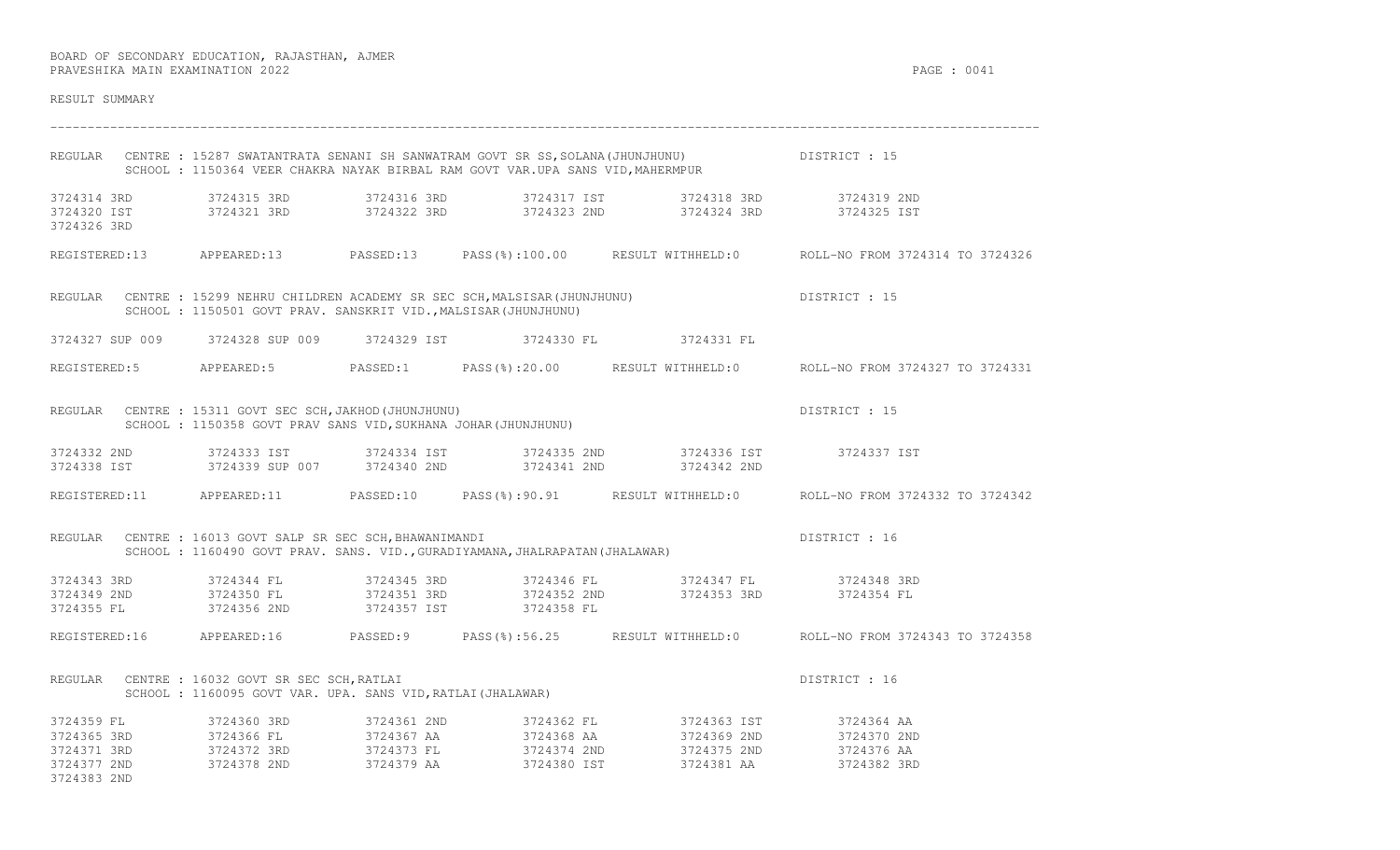| REGISTERED:25                      | APPEARED:19                                         | PASSED:15                | PASS(%):78.95                                                              | RESULT WITHHELD:0 | ROLL-NO FROM 3724359 TO 3724383 |
|------------------------------------|-----------------------------------------------------|--------------------------|----------------------------------------------------------------------------|-------------------|---------------------------------|
| REGULAR                            | CENTRE : 16039 GOVT SR SEC SCH, NEW BHAWAN, KHANPUR |                          | SCHOOL: 1160496 GOVT PRAV. SANS. VID., DHANI SHIVNAGAR, KHANPUR (JHALAWAR) |                   | DISTRICT : 16                   |
| 3724384 SUP 009<br>3724390 SUP 009 | 3724385 3RD<br>3724391 FL                           | 3724386 FL<br>3724392 FL | 3724387 FL                                                                 | 3724388 FL        | 3724389 FL                      |
| REGISTERED: 9                      | APPEARED: 9                                         | PASSED:1                 | PASS(%):11.11                                                              | RESULT WITHHELD:0 | ROLL-NO FROM 3724384 TO 3724392 |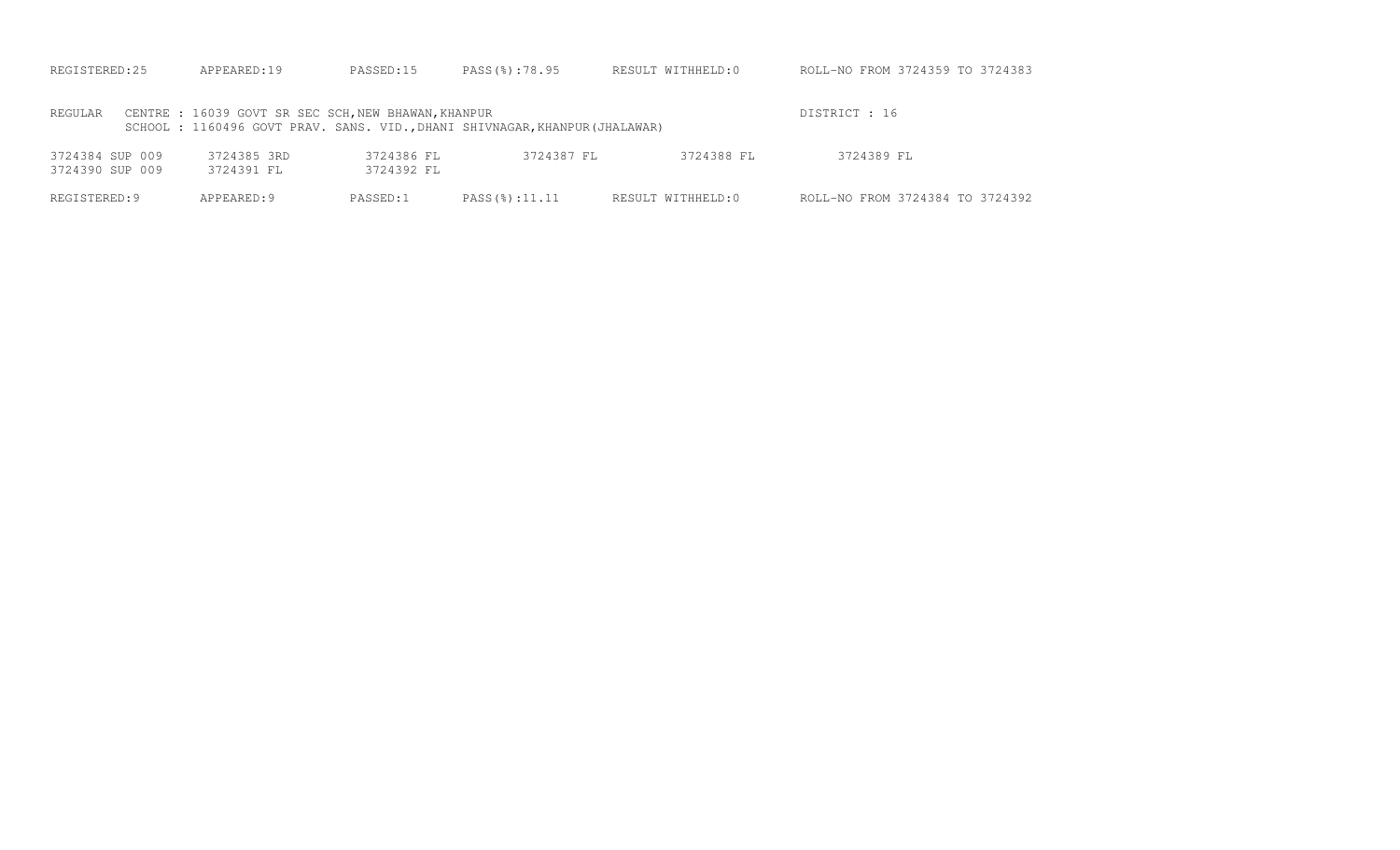# RESULT SUMMARY ------------------------------------------------------------------------------------------------------------------------------------

|                         | REGULAR CENTRE : 16051 GOVT SR SEC SCH, SALAWAD                                                        |          |                                                                                                                                                               | SCHOOL : 1160494 GOVT VAR.UPA. SANS. VID., MOTIPURA, BAKANI (JHALAWAR)                                                                                                                                                                                                           | DISTRICT : 16                                                                                       |
|-------------------------|--------------------------------------------------------------------------------------------------------|----------|---------------------------------------------------------------------------------------------------------------------------------------------------------------|----------------------------------------------------------------------------------------------------------------------------------------------------------------------------------------------------------------------------------------------------------------------------------|-----------------------------------------------------------------------------------------------------|
| 3724393 IST 3724394 IST |                                                                                                        |          |                                                                                                                                                               | 3724395 2ND 3724396 2ND 3724397 2ND 3724398 2ND<br>3724399 2ND 3724400 SUP 009 3724401 IST 3724402 2ND 3724405 FL 3724404 FL 3724406 2ND 3724406 2ND 3724406 2ND 3724407 SUP 009 3724407 SUP 009 3724404 FL 3724404 FL 3724404 FL 3724404 FL 3724410 2ND 3724411 SUP 009 3724412 |                                                                                                     |
|                         |                                                                                                        |          |                                                                                                                                                               |                                                                                                                                                                                                                                                                                  | REGISTERED:26 APPEARED:26 PASSED:15 PASS(%):57.69 RESULT WITHHELD:0 ROLL-NO FROM 3724393 TO 3724418 |
|                         | REGULAR CENTRE : 16051 GOVT SR SEC SCH, SALAWAD                                                        |          | CENTRE : 16051 GOVT SR SEC SCH, SALAWAD<br>SCHOOL : 1160495 GOVT GIRLS PRAV. SANS. VID., SALAWAD, BAKANI(JHALAWAR)                                            |                                                                                                                                                                                                                                                                                  | DISTRICT : 16                                                                                       |
| 3724425 FL              |                                                                                                        |          |                                                                                                                                                               | 3724419 SUP 009 3724420 SUP 009 3724421 IST 3724422 2ND 3724423 FL 3724424 FL                                                                                                                                                                                                    |                                                                                                     |
|                         |                                                                                                        |          |                                                                                                                                                               |                                                                                                                                                                                                                                                                                  | REGISTERED:7 APPEARED:7 PASSED:2 PASS(%):28.57 RESULT WITHHELD:0 ROLL-NO FROM 3724419 TO 3724425    |
|                         | REGULAR CENTRE : 16052 GOVT SR SEC SCH, ASNAWAR                                                        |          | SCHOOL : 16052 GOVT SR SEC SCH, ASNAWAR<br>SCHOOL : 1160107 GOVT VAR. UPA. SANS VID, KHERLA (JHALAWAR)                                                        |                                                                                                                                                                                                                                                                                  | DISTRICT : 16                                                                                       |
|                         |                                                                                                        |          |                                                                                                                                                               | 3724432 IST 3724433 2ND 3724434 2ND 3724435 2ND 3724436 SUP 007 3724437 2ND                                                                                                                                                                                                      |                                                                                                     |
|                         |                                                                                                        |          |                                                                                                                                                               |                                                                                                                                                                                                                                                                                  | REGISTERED:12 APPEARED:11 PASSED:7 PASS(%):63.64 RESULT WITHHELD:0 ROLL-NO FROM 3724426 TO 3724437  |
|                         |                                                                                                        |          | REGULAR CENTRE : 17006 GOVT SR SEC SCH, SIVANCHI GATE, FIRST PULIYA, JODHPUR<br>SCHOOL : 1171188 GOVT VAR. UPA. SANS. VID., NANDANWAN, CHOPASNI H.B., JODHPUR | DISTRICT : 17                                                                                                                                                                                                                                                                    |                                                                                                     |
|                         |                                                                                                        |          |                                                                                                                                                               | 3724438 2ND 3724439 FL 3724440 FL 3724441 FL 3724442 AA                                                                                                                                                                                                                          |                                                                                                     |
|                         |                                                                                                        |          |                                                                                                                                                               |                                                                                                                                                                                                                                                                                  | REGISTERED:5 APPEARED:4 PASSED:1 PASS(%):25.00 RESULT WITHHELD:0 ROLL-NO FROM 3724438 TO 3724442    |
|                         | REGULAR CENTRE : 17017 GOVT MG SR SEC SCH, JODHPUR<br>SCHOOL: 1170293 GOVT VAR. UPA. SANS VID, JODHPUR |          |                                                                                                                                                               |                                                                                                                                                                                                                                                                                  | DISTRICT : 17                                                                                       |
| 3724449 FL              | 3724450 FL                                                                                             |          |                                                                                                                                                               | 3724443 FL 3724444 FL 3724445 3RD 3724446 FL 3724447 FL 3724448 FL<br>3724451 3RD 3724452 FL 3724453 FL                                                                                                                                                                          | 3724454 AA                                                                                          |
| REGISTERED:12           | APPEARED:11                                                                                            | PASSED:2 | PASS(%):18.18                                                                                                                                                 | RESULT WITHHELD:0                                                                                                                                                                                                                                                                | ROLL-NO FROM 3724443 TO 3724454                                                                     |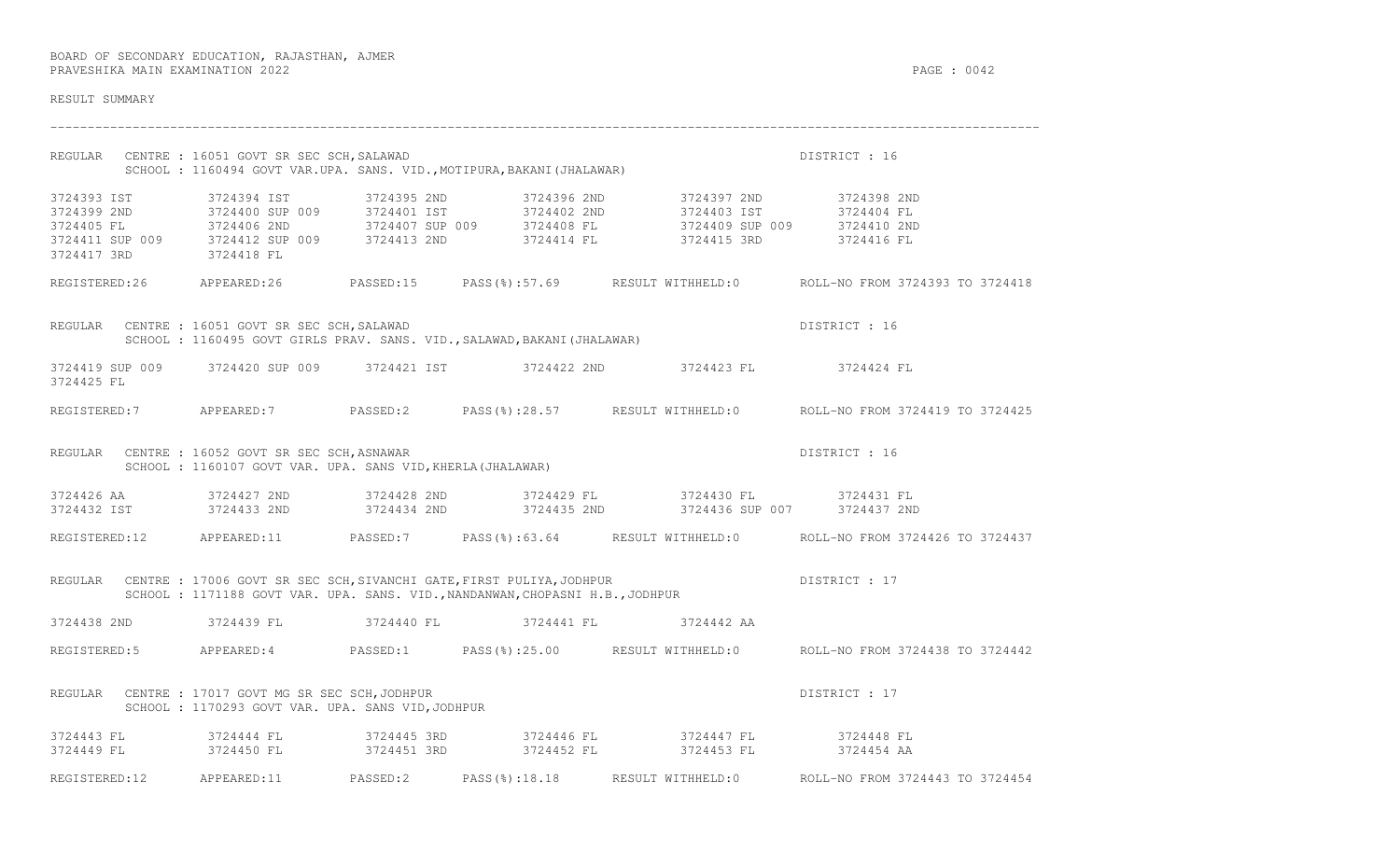REGULAR CENTRE : 17045 GOVT GIRLS SR SEC SCH, SHAHPURA(JODHPUR) DISTRICT : 17 SCHOOL : 1171190 GOVT VAR. UPA SANS. VID.,KUDI BHAGTASNI,SECTOR-1,JODHPUR

| REGISTERED:30   | APPEARED:26 | PASSED:11   | PASS(%):42.31 | RESULT WITHHELD:0 | ROLL-NO FROM 3724455 TO 3724484 |
|-----------------|-------------|-------------|---------------|-------------------|---------------------------------|
| 3724479 2ND     | 3724480 2ND | 3724481 FL  | 3724482 FL    | 3724483 AA        | 3724484 FL                      |
| 3724473 3RD     | 3724474 AA  | 3724475 FL  | 3724476 FL    | 3724477 AA        | 3724478 IST                     |
| 3724467 IST     | 3724468 2ND | 3724469 2ND | 3724470 2ND   | 3724471 FL        | 3724472 FL                      |
| 3724461 FL      | 3724462 FL  | 3724463 FL  | 3724464 FL    | 3724465 FL        | 3724466 FL                      |
| 3724455 SUP 007 | 3724456 3RD | 3724457 IST | 3724458 FL    | 3724459 3RD       | 3724460 AA                      |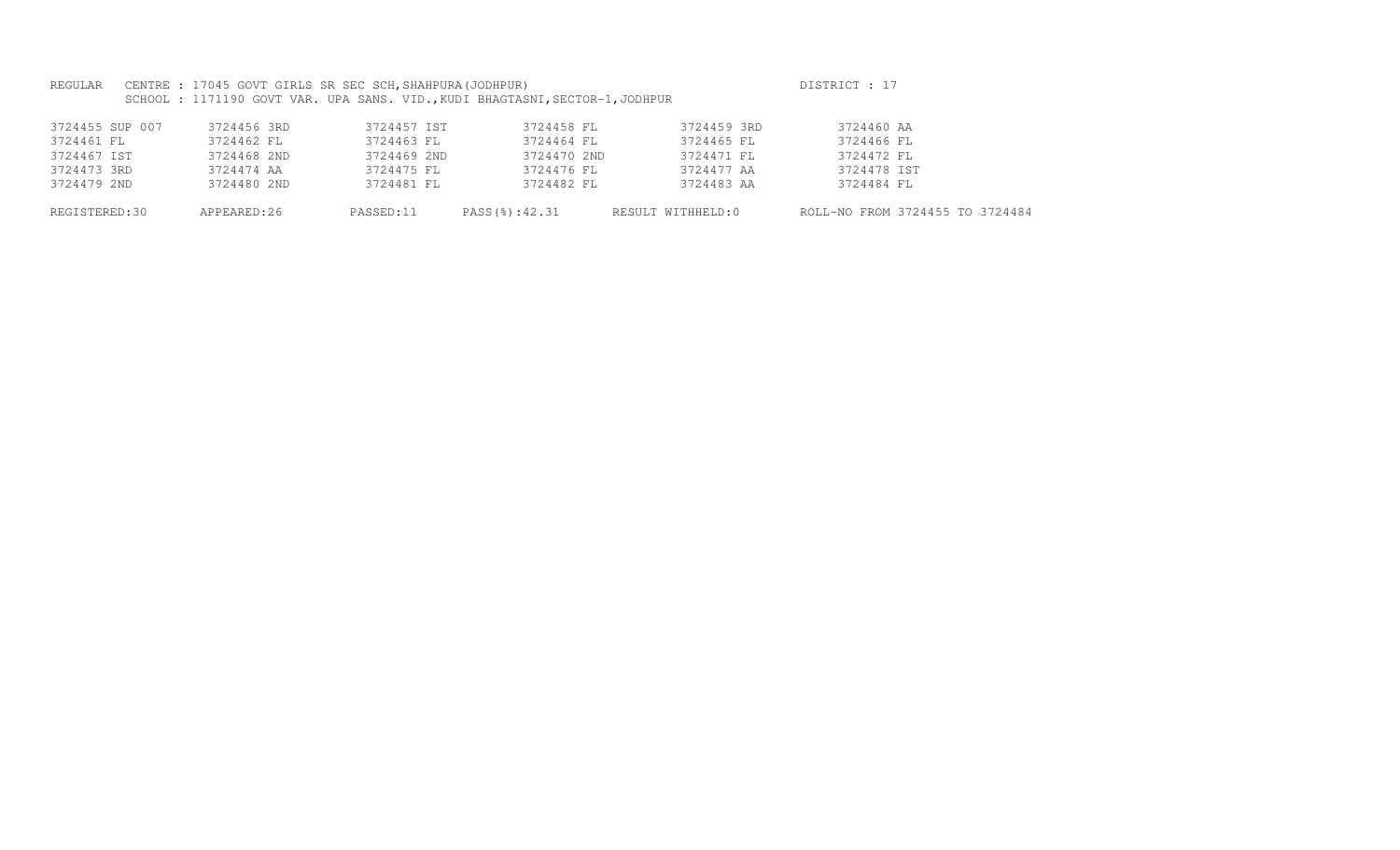| RESULT SUMMARY        |                                                                                                                                                                                               |  |                                                                                                                                                                                                                                                                                                                                                                             |                                                                                                     |
|-----------------------|-----------------------------------------------------------------------------------------------------------------------------------------------------------------------------------------------|--|-----------------------------------------------------------------------------------------------------------------------------------------------------------------------------------------------------------------------------------------------------------------------------------------------------------------------------------------------------------------------------|-----------------------------------------------------------------------------------------------------|
|                       | REGULAR CENTRE : 17057 GOVT GIRLS SR SS, POONJLA, JODHPUR                                                                                                                                     |  | CENTRE : 17057 GOVT GIRLS SR SS,POONJLA,JODHPUR<br>SCHOOL : 1171814 GOVT PRA SANS VID BALDEV NAGAR,MATA KA THAN(JODHPUR)                                                                                                                                                                                                                                                    | DISTRICT : 17                                                                                       |
| 3724491 AA 3724492 FL |                                                                                                                                                                                               |  | 3724485 FL 3724486 AA 3724487 FL 3724488 3RD 3724489 2ND 3724490 FL                                                                                                                                                                                                                                                                                                         |                                                                                                     |
|                       |                                                                                                                                                                                               |  |                                                                                                                                                                                                                                                                                                                                                                             | REGISTERED:8 APPEARED:6 PASSED:2 PASS(%):33.33 RESULT WITHHELD:0 ROLL-NO FROM 3724485 TO 3724492    |
|                       | CENTRE : 17061 GOVT SR SEC SCH,BAVRI KALAN(JODHPUR)<br>SCHOOL : 1171191 GOVT VAR UPA SANS. VID.,BAPPI KI DHANI,BAAP(JODHPUR)<br>REGULAR CENTRE : 17061 GOVT SR SEC SCH, BAVRI KALAN (JODHPUR) |  |                                                                                                                                                                                                                                                                                                                                                                             | DISTRICT : 17                                                                                       |
| 3724499 FL            | 3724500 SUP 002 007                                                                                                                                                                           |  | 3724493 SUP 002 009 3724494 FL 3724495 2ND 3724496 FL 3724497 FL 3724498 FL                                                                                                                                                                                                                                                                                                 |                                                                                                     |
|                       |                                                                                                                                                                                               |  |                                                                                                                                                                                                                                                                                                                                                                             | REGISTERED:8 APPEARED:8 PASSED:1 PASS(%):12.50 RESULT WITHHELD:0 ROLL-NO FROM 372493 TO 3724500     |
|                       | SCHOOL : 1171189 GOVT VAR. UPA SANS. VID., KUDI BHAGTASNI, SANGARIYA (JODHPUR)                                                                                                                |  | REGULAR CENTRE : 17114 GOVT SR SEC SCH, SANGARIYA VIA: JHALAMAND (JODHPUR)                                                                                                                                                                                                                                                                                                  | DISTRICT : 17                                                                                       |
| 3724519 2ND           |                                                                                                                                                                                               |  | 3724501 3RD 3724502 AA 3724503 SUP 009 3724504 3RD 3724505 3RD 3724506 FL<br>$\begin{array}{cccccccc} 3724507 & \text{SUP} & 009 & 3724508 & 2ND & 3724509 & \text{SUP} & 009 & 3724510 & 3RD & 3724511 & 3RD & 3724512 & 2ND & 3724513 & 3ND & 3724517 & 3ND & 3724518 & 3V1 & 3724518 & 3V1 & 3724518 & 3V1 & 3724518 & 3V1 & 3724518 & 3V1 & 3724518 & 3V1 & 3724518 & $ | 3724518 SUP 009                                                                                     |
|                       |                                                                                                                                                                                               |  |                                                                                                                                                                                                                                                                                                                                                                             | REGISTERED:19 APPEARED:18 PASSED:12 PASS(%):66.67 RESULT WITHHELD:0 ROLL-NO FROM 3724501 TO 3724519 |
|                       | REGULAR CENTRE : 17120 GOVT SR SEC SCH, CHARI CHOTINA (JODHPUR)<br>SCHOOL : 1170519 GOVT PRAVESHIKA SANSKRIT VID., ISHRU (JODHPUR)                                                            |  |                                                                                                                                                                                                                                                                                                                                                                             | DISTRICT : 17                                                                                       |
|                       |                                                                                                                                                                                               |  | 3724520 3RD 3724521 3RD 3724522 2ND 3724523 2ND 3724525 AA 3724525 AA                                                                                                                                                                                                                                                                                                       |                                                                                                     |
|                       |                                                                                                                                                                                               |  |                                                                                                                                                                                                                                                                                                                                                                             | REGISTERED:6 APPEARED:4 PASSED:4 PASS(%):100.00 RESULT WITHHELD:0 ROLL-NO FROM 3724520 TO 3724525   |
|                       | REGULAR CENTRE : 17138 GOVT SR SEC SCH, RATKURIA (JODHPUR)<br>SCHOOL : 1170313 GOVT VAR UPA SANS VID, BENDO KI DHANI, RATKURIYA (JODHPUR)                                                     |  |                                                                                                                                                                                                                                                                                                                                                                             | DISTRICT : 17                                                                                       |
|                       |                                                                                                                                                                                               |  | 3724526 2ND 3724527 2ND 3724528 2ND 3724529 3RD 3724530 2ND 3724531 AA                                                                                                                                                                                                                                                                                                      |                                                                                                     |
|                       | REGISTERED: 6 APPEARED: 5                                                                                                                                                                     |  |                                                                                                                                                                                                                                                                                                                                                                             | PASSED:5 PASS(%):100.00 RESULT WITHHELD:0 ROLL-NO FROM 3724526 TO 3724531                           |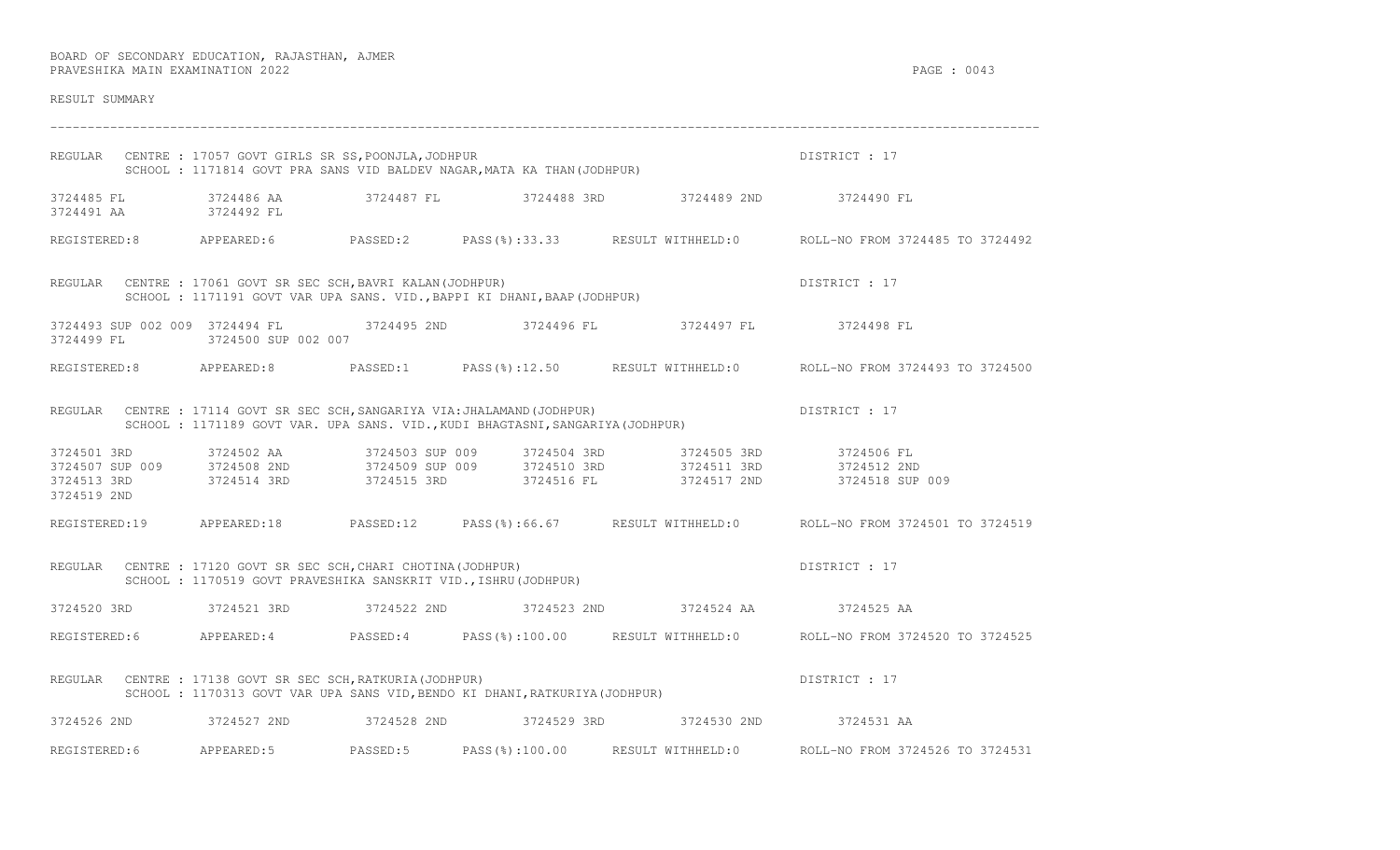| REGULAR        |                                                                                                                     | CENTRE : 17146 GOVT SR SEC SCH, SHERGARH (JODHPUR) |               |                   | DISTRICT : 17                   |
|----------------|---------------------------------------------------------------------------------------------------------------------|----------------------------------------------------|---------------|-------------------|---------------------------------|
|                | SCHOOL: 1170295 GOVT VAR. UPA. SANS VID, SHERGARH (JODHPUR)                                                         |                                                    |               |                   |                                 |
|                |                                                                                                                     |                                                    |               |                   |                                 |
| 3724532 FL     | 3724533 2ND                                                                                                         | 3724534 SUP 007                                    | 3724535 2ND   | 3724536 FL        | 3724537 FL                      |
| 3724538 FL     | 3724539 FL                                                                                                          | 3724540 FL                                         | 3724541 2ND   | 3724542 FL        | 3724543 FL                      |
| 3724544 IST    | 3724545 FL                                                                                                          | 3724546 2ND                                        | 3724547 3RD   | 3724548 AA        | 3724549 FL                      |
| REGISTERED: 18 | APPEARED:17                                                                                                         | PASSED:6                                           | PASS(%):35.29 | RESULT WITHHELD:0 | ROLL-NO FROM 3724532 TO 3724549 |
|                |                                                                                                                     |                                                    |               |                   |                                 |
| REGULAR        | CENTRE : 17146 GOVT SR SEC SCH, SHERGARH (JODHPUR)<br>SCHOOL : 1171830 GOVT PRAV SANS VID, SHERGARH FANTA (JODHPUR) |                                                    |               |                   | DISTRICT : 17                   |
| 3724550 FL     | 3724551 FL                                                                                                          | 3724552 3RD                                        | 3724553 AA    | 3724554 FL        | 3724555 2ND                     |
| 3724556 2ND    | 3724557 AA                                                                                                          | 3724558 FL                                         | 3724559 FL    | 3724560 3RD       | 3724561 FL                      |
| 3724562 AA     | 3724563 AA                                                                                                          | 3724564 2ND                                        | 3724565 FL    |                   |                                 |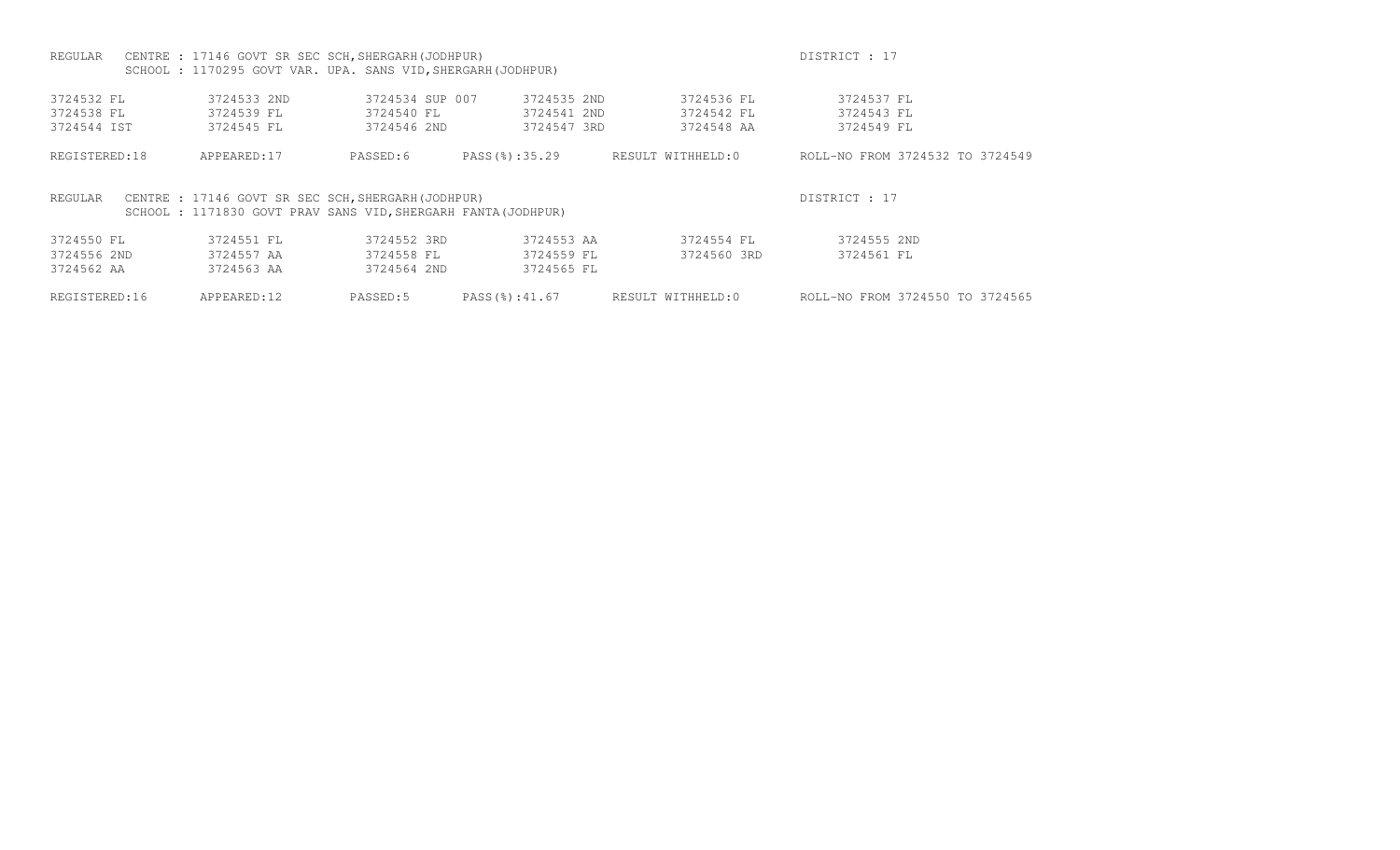| RESULT SUMMARY |                                                                                                                                                                                              |                       |                                                                                                                                   |                                                                                                                                                                                                                    |
|----------------|----------------------------------------------------------------------------------------------------------------------------------------------------------------------------------------------|-----------------------|-----------------------------------------------------------------------------------------------------------------------------------|--------------------------------------------------------------------------------------------------------------------------------------------------------------------------------------------------------------------|
|                |                                                                                                                                                                                              |                       | REGULAR CENTRE : 17152 GOVT GIRLS SR SEC SCH, PHALODI (JODHPUR)<br>SCHOOL : 1170987 GOVT VAR. UPDH. SANS. VID., PHALODI (JODHPUR) | DISTRICT : 17                                                                                                                                                                                                      |
|                |                                                                                                                                                                                              |                       |                                                                                                                                   |                                                                                                                                                                                                                    |
|                |                                                                                                                                                                                              |                       |                                                                                                                                   | REGISTERED: 9 APPEARED: 8 PASSED:1 PASS(%):12.50 RESULT WITHHELD: 0 ROLL-NO FROM 3724566 TO 3724574                                                                                                                |
|                | REGULAR CENTRE : 17171 GOVT SR SEC SCH, KERU (JODHPUR)<br>CENTRE : 17171 GOVT SR SEC SCH, KERU(JODHPUR)<br>SCHOOL : 1170336 GOVT VAR. UPA. SANS VID, KERU (JODHPUR)                          |                       |                                                                                                                                   | DISTRICT : 17                                                                                                                                                                                                      |
|                |                                                                                                                                                                                              |                       |                                                                                                                                   | 3724575 2ND       3724576 2ND       3724577 2ND       3724578 SUP 009    3724579 2ND       3724580 SUP 009<br>3724581 2ND       3724582 2ND       3724583 2ND       3724584 2ND      3724585 2ND       3724586 2ND |
|                |                                                                                                                                                                                              |                       |                                                                                                                                   | REGISTERED:12 APPEARED:12 PASSED:10 PASS(%):83.33 RESULT WITHHELD:0 ROLL-NO FROM 3724575 TO 3724586                                                                                                                |
|                | REGULAR CENTRE : 17181 GOVT SR SEC SCH, GHEVRA (JODHPUR)<br>SCHOOL: 1170294 GOVT VAR. UPA SANS. VID, BARLAVASNI (JODHPUR)                                                                    | <b>SALE (TODHPUR)</b> |                                                                                                                                   | DISTRICT : 17                                                                                                                                                                                                      |
|                |                                                                                                                                                                                              |                       | 3724587 IST 3724588 IST 3724589 2ND 3724590 2ND 3724591 IST 3724592 FL                                                            |                                                                                                                                                                                                                    |
|                |                                                                                                                                                                                              |                       |                                                                                                                                   | REGISTERED:6 APPEARED:6 PASSED:5 PASS(%):83.33 RESULT WITHHELD:0 ROLL-NO FROM 3724587 TO 3724592                                                                                                                   |
|                | REGULAR CENTRE : 17187 GOVT SR SEC SCH, RAMRAWAS KALAN (JODHPUR)<br>SCHOOL : 1170296 GOVT VAR. UPA. SANS VID, CHODHA (JODHPUR)                                                               |                       |                                                                                                                                   | DISTRICT : 17                                                                                                                                                                                                      |
| 3724611 IST    |                                                                                                                                                                                              |                       |                                                                                                                                   |                                                                                                                                                                                                                    |
|                |                                                                                                                                                                                              |                       |                                                                                                                                   | REGISTERED:19 APPEARED:19 PASSED:9 PASS(%):47.37 RESULT WITHHELD:0 ROLL-NO FROM 3724593 TO 3724611                                                                                                                 |
|                | CENTRE : 17242 GOVT SR SEC SCH, LUNA(BAAP)(JODHPUR)<br>SCHOOL : 1171187 GOVT PRAV. SANS. VID., LOONA-LUMBASAR,BAAP(JODHPUR)<br>REGULAR CENTRE : 17242 GOVT SR SEC SCH, LUNA (BAAP) (JODHPUR) |                       |                                                                                                                                   | DISTRICT : 17                                                                                                                                                                                                      |
|                |                                                                                                                                                                                              |                       |                                                                                                                                   |                                                                                                                                                                                                                    |
|                | REGISTERED:17 APPEARED:16                                                                                                                                                                    |                       |                                                                                                                                   | PASSED:12 PASS(%):75.00 RESULT WITHHELD:0 ROLL-NO FROM 3724612 TO 3724628                                                                                                                                          |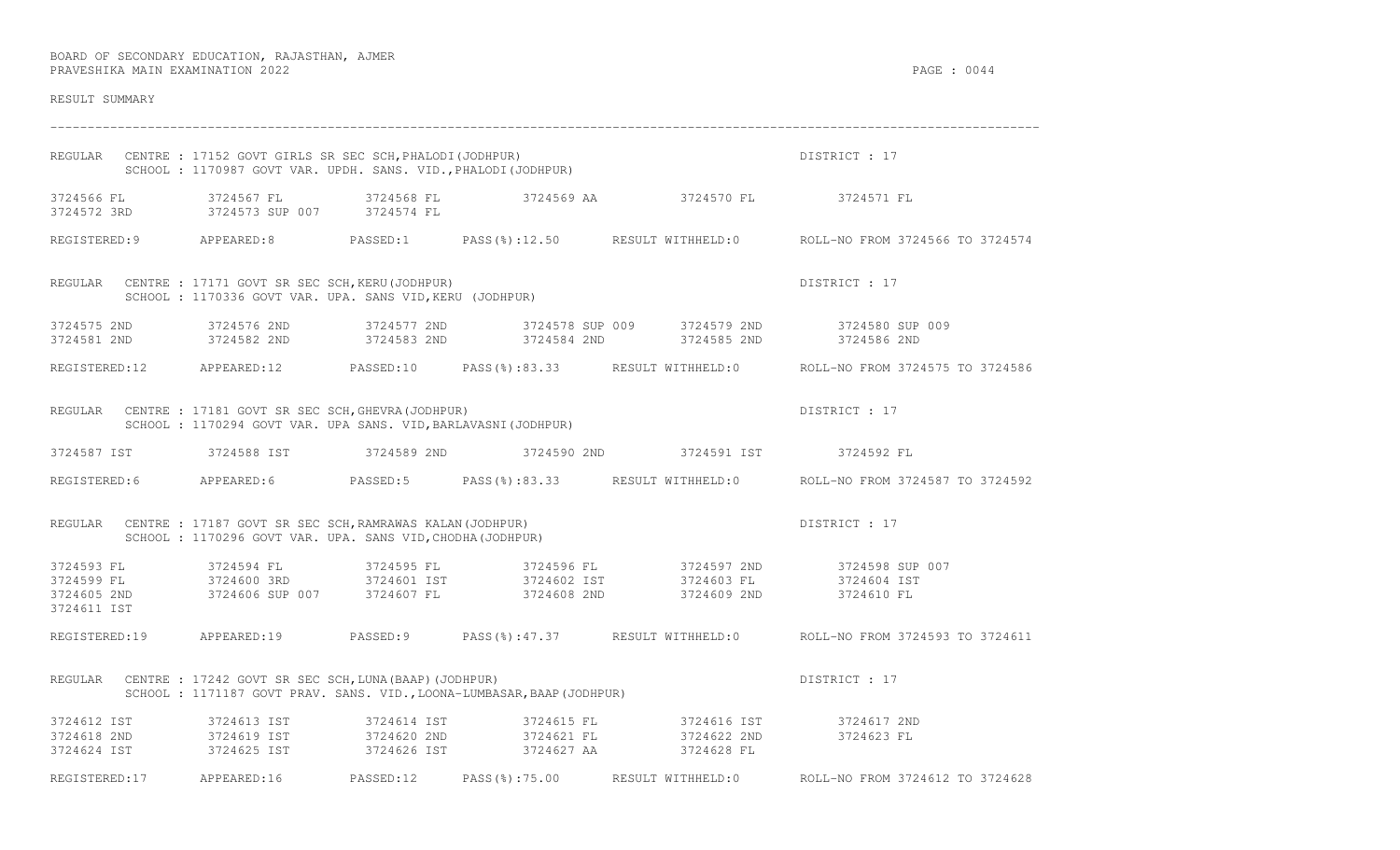| REGULAR       | CENTRE : 17299 GOVT SR SEC SCH, GHANTIYALI BAAP (JODHPUR)<br>SCHOOL: 1171192 GOVT V UPD. SANS.VID., KUKANOKIDHANI, GHANTIYALI, BAAP (JODHPUR) |             |                |                   | DISTRICT : 17                   |
|---------------|-----------------------------------------------------------------------------------------------------------------------------------------------|-------------|----------------|-------------------|---------------------------------|
| 3724629 2ND   | 3724630 2ND                                                                                                                                   | 3724631 IST | 3724632 2ND    |                   |                                 |
| REGISTERED: 4 | APPEARED: 4                                                                                                                                   | PASSED:4    | PASS(%):100.00 | RESULT WITHHELD:0 | ROLL-NO FROM 3724629 TO 3724632 |
| REGULAR       | CENTRE : 18061 L B S ACADEMY SR SEC SCH, MAHAVIR NAGAR EXT. KOTA<br>SCHOOL : 1180261 GOVT VSP VAR. UPA. SANS VID, KOTA                        |             |                |                   | DISTRICT : 18                   |
| 3724633 FL    | 3724634 FL                                                                                                                                    | 3724635 FL  | 3724636 FL     | 3724637 FL        | 3724638 AA                      |
| 3724639 FL    | 3724640 2ND                                                                                                                                   | 3724641 AA  | 3724642 AA     | 3724643 2ND       | 3724644 FL                      |
| REGISTERED:12 | APPEARED: 9                                                                                                                                   | PASSED:2    | PASS(%):22.22  | RESULT WITHHELD:0 | ROLL-NO FROM 3724633 TO 3724644 |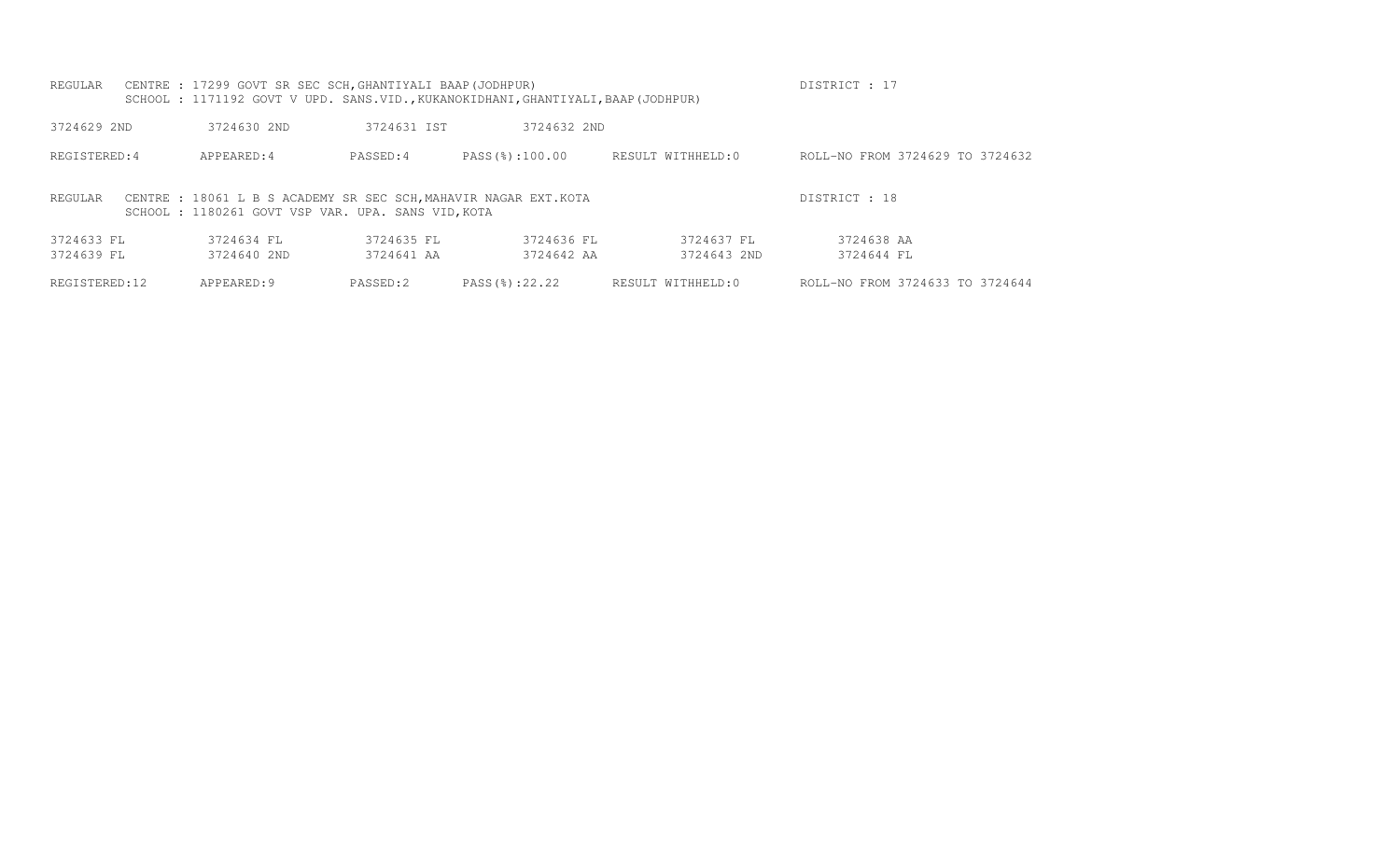## REGULAR CENTRE : 18089 GOVT GIRLS SR SEC SCH, SIMALIYA (KOTA) DESTRICT THE STRICT OF STRICT THE STRICT OF STRICT STRICT THE STRICT OF STRICT STRICT STRICT STRICT STRICT STRICT STRICT STRICT STRICT STRICT STRICT STRICT STRI SCHOOL : 1180326 GOVT VAR. UPA. SANSKRIT VID., MOTI KUA, SULTANPUR(KOTA) 3724645 3RD 3724646 FL 3724647 2ND 3724648 2ND 3724649 FL 3724650 2ND<br>3724651 FL 3724652 FL 3724653 FL 3724654 FL 3724655 3RD 3724656 2ND<br>3724657 FL 3724658 FL 3724659 AA 3724660 IST 3724661 AA 3724662 2ND<br>3724663 SUP 007 3724686 3RD 3724681 FL 3724682 FL 3724683 3RD 3724684 FL 3724685 FL 3724686 3RD 3724687 FL 3724688 AA 3724689 3RD REGISTERED:45 APPEARED:40 PASSED:16 PASS(%):40.00 RESULT WITHHELD:0 ROLL-NO FROM 3724645 TO 3724689 REGULAR CENTRE : 18092 GOVT SR SEC SCH, DIGOD(KOTA) DESTRICT : 18 SCHOOL : 1180263 GOVT VAR. UPA. SANS VID, DUNGARJA, KOTA 3724690 SUP 007 3724691 FL 3724692 3RD 3724693 3RD 3724690 SUP 007 3724695 FL<br>3724696 FL 3724697 2ND 3724698 3RD 37 3724714 SUP 007 3724715 FL 3724716 FL REGISTERED:27 APPEARED:26 PASSED:10 PASS(%):38.46 RESULT WITHHELD:0 ROLL-NO FROM 3724690 TO 3724716 REGULAR CENTRE : 18114 GOVT SR SEC SCH, PIPALDA(KOTA) DISTRICT THE STRICT : 18 SCHOOL : 1180862 GOVT PRAV. SANS. VID.,PIPALDAKALA(KOTA) 3724717 FL 3724718 FL 3724719 FL 3724720 FL 3724721 FL REGISTERED:5 APPEARED:5 PASSED:0 PASS(%):0.00 RESULT WITHHELD:0 ROLL-NO FROM 3724717 TO 3724721 REGULAR CENTRE : 18124 GOVT SR SEC SCH, CHECHAT(KOTA) DISTRICT : 18 SCHOOL : 1180544 MINERVA VAR. UPDH. SANS VID,CHECHAT(KOTA)

| REGISTERED:22 | APPEARED:22         | PASSED:17   | PASS(%):77.27 | RESULT WITHHELD:0 | ROLL-NO FROM 3724722 TO 3724743 |  |
|---------------|---------------------|-------------|---------------|-------------------|---------------------------------|--|
| 3724740 TST   | 3724741 2ND         | 3724742 2ND | 3724743 3RD   |                   |                                 |  |
| 3724734 FL    | 3724735 2ND         | 3724736 2ND | 3724737 2ND   | 3724738 FL        | 3724739 TST                     |  |
| 3724728 FL    | 3724729 SUP 002 007 | 3724730 2ND | 3724731 2ND   | 3724732 3RD       | 3724733 IST                     |  |
| 3724722 2ND   | 3724723 3RD         | 3724724 3RD | 3724725 FL    | 3724726 2ND       | 3724727 2ND                     |  |

RESULT SUMMARY ------------------------------------------------------------------------------------------------------------------------------------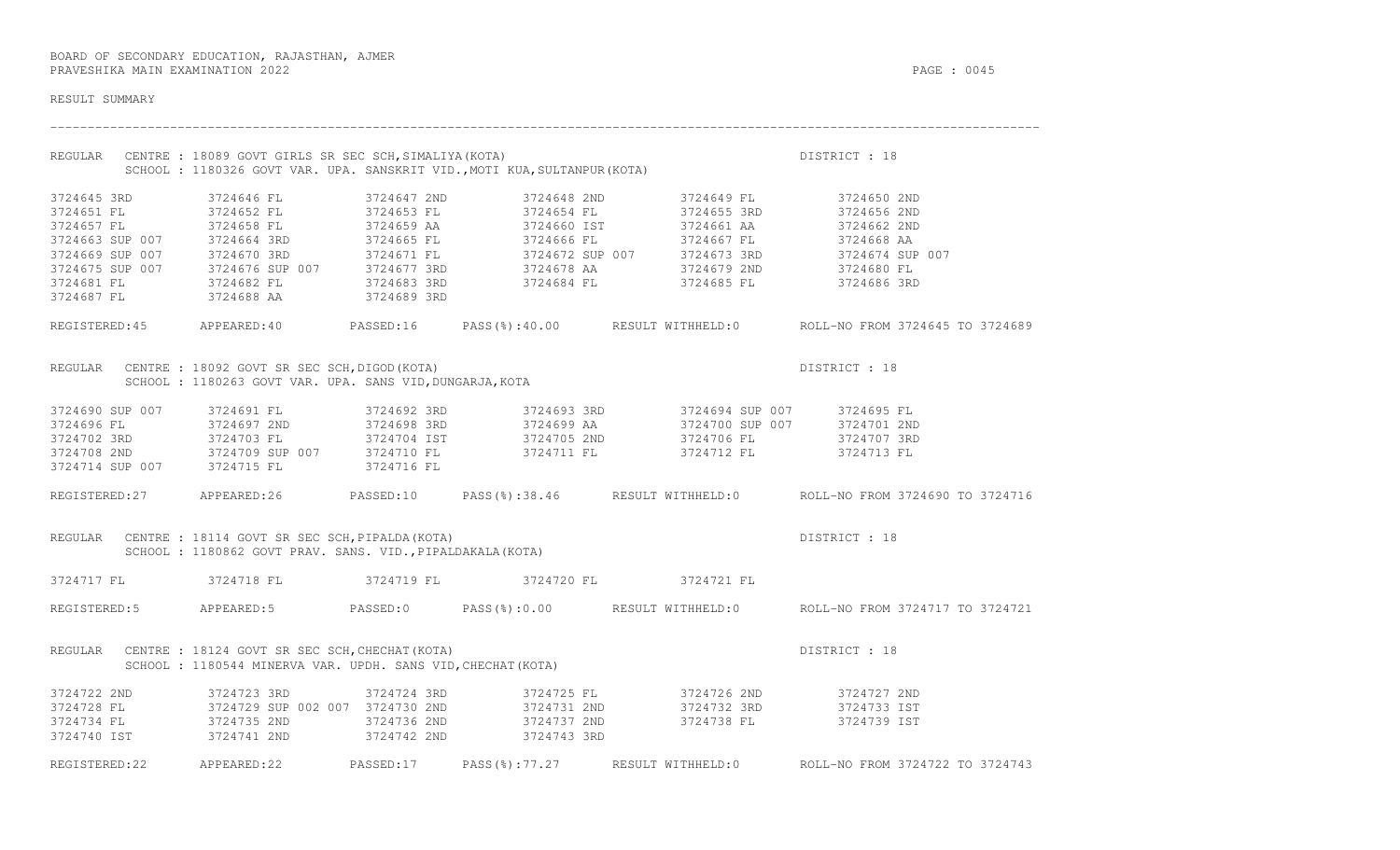REGULAR CENTRE : 18125 GOVT GIRLS SR SEC SCH, CHECHAT ((KOTA) **DESTRICT : 18** DISTRICT : 18 SCHOOL : 1180262 GOVT VAR. UPA. SANS VID,CHECHAT

| REGISTERED:47 | APPEARED: 45 | PASSED:22   | PASS(%):48.89 | RESULT WITHHELD:0 | ROLL-NO FROM 3724744 TO 3724790 |
|---------------|--------------|-------------|---------------|-------------------|---------------------------------|
| 3724786 FL    | 3724787 AA   | 3724788 2ND | 3724789 FL    | 3724790 FL        |                                 |
| 3724780 2ND   | 3724781 2ND  | 3724782 2ND | 3724783 FL    | 3724784 FL        | 3724785 FL                      |
| 3724774 3RD   | 3724775 FL   | 3724776 IST | 3724777 FL    | 3724778 2ND       | 3724779 FL                      |
| 3724768 AA    | 3724769 3RD  | 3724770 IST | 3724771 FL    | 3724772 FL        | 3724773 FL                      |
| 3724762 FL    | 3724763 FL   | 3724764 2ND | 3724765 IST   | 3724766 FL        | 3724767 3RD                     |
| 3724756 FL    | 3724757 FL   | 3724758 3RD | 3724759 2ND   | 3724760 2ND       | 3724761 2ND                     |
| 3724750 3RD   | 3724751 3RD  | 3724752 2ND | 3724753 FL    | 3724754 2ND       | 3724755 FL                      |
| 3724744 FL    | 3724745 3RD  | 3724746 IST | 3724747 FL    | 3724748 FL        | 3724749 FL                      |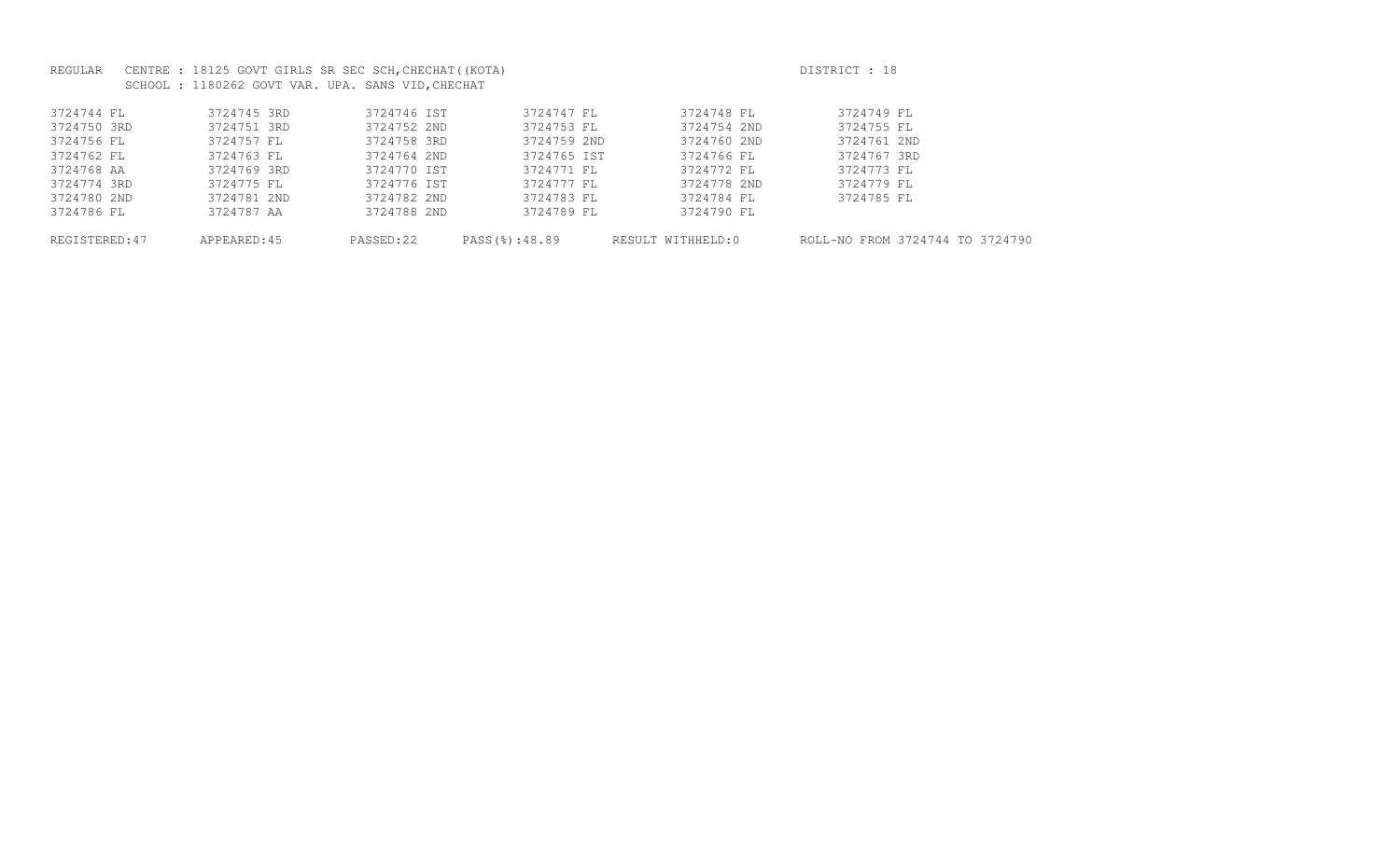| RESULT SUMMARY |                                                                                                                           |                                                                                                                    |                                                                                                                                                                                                                                                                                               |                                                                                                     |
|----------------|---------------------------------------------------------------------------------------------------------------------------|--------------------------------------------------------------------------------------------------------------------|-----------------------------------------------------------------------------------------------------------------------------------------------------------------------------------------------------------------------------------------------------------------------------------------------|-----------------------------------------------------------------------------------------------------|
|                | REGULAR CENTRE : 19004 GOVT SR SEC SCH, CHUNTISARA (NAGAUR)                                                               |                                                                                                                    | CENTRE : 19004 GOVT SR SEC SCH, CHUNTISARA (NAGAUR)<br>SCHOOL : 1192019 GOVT PRAV SANS SCH, PUNIYON KI DHANI, CHUNTISARA (NAGAUR)                                                                                                                                                             | DISTRICT : 19                                                                                       |
|                |                                                                                                                           |                                                                                                                    | 3724791 2ND 3724792 FL 3724793 FL 3724794 3RD 3724795 2ND 3724796 IST<br>3724797 IST 3724798 2ND 3724799 2ND 3724800 2ND 3724801 2ND 3724802 2ND<br>3724803 3RD 3724804 2ND                                                                                                                   |                                                                                                     |
|                |                                                                                                                           |                                                                                                                    |                                                                                                                                                                                                                                                                                               | REGISTERED:14 APPEARED:14 PASSED:12 PASS(%):85.71 RESULT WITHHELD:0 ROLL-NO FROM 3724791 TO 3724804 |
|                | REGULAR CENTRE : 19026 GOVT SR SEC SCH, LAMBAJATAN                                                                        | CENTRE : 19026 GOVT SR SEC SCH, LAMBAJATAN<br>SCHOOL : 1191348 GOVT VAR UPA SANS. VID., LAMBA JATAN, MERTA(NAGAUR) |                                                                                                                                                                                                                                                                                               | DISTRICT : 19                                                                                       |
|                |                                                                                                                           |                                                                                                                    |                                                                                                                                                                                                                                                                                               |                                                                                                     |
|                |                                                                                                                           |                                                                                                                    |                                                                                                                                                                                                                                                                                               | REGISTERED:14 APPEARED:13 PASSED:9 PASS(%):69.23 RESULT WITHHELD:0 ROLL-NO FROM 3724805 TO 3724818  |
|                | REGULAR CENTRE : 19045 GOVT SR SEC SCH, RIYANBARI                                                                         | SCHOOL : 1190273 GOVT VAR. UPA. SANS VID, SAINSARA (NAGAUR)                                                        |                                                                                                                                                                                                                                                                                               | DISTRICT : 19                                                                                       |
|                |                                                                                                                           |                                                                                                                    | $\begin{array}{cccccccc} 3724819 & 2ND & 3724820 & 3RD & 3724821 & 3RD & 3724822 & 1ST & 3724823 & 2ND & 3724824 & 1ST & 3724825 & 1ST & 3724826 & 1ST & 3724827 & 2ND & 3724830 & 2ND & 3724831 & 2ND & 3724832 & 1ST & 3724832 & 1ST & 3724830 & 2ND & 3724831 & 2ND & 3724836 & 2ND & 372$ |                                                                                                     |
|                |                                                                                                                           |                                                                                                                    |                                                                                                                                                                                                                                                                                               | REGISTERED:24 APPEARED:24 PASSED:23 PASS(%):95.83 RESULT WITHHELD:0 ROLL-NO FROM 3724819 TO 3724842 |
|                | REGULAR CENTRE : 19076 GOVT BANGAR SR SEC SCH, DEEDWANA                                                                   |                                                                                                                    |                                                                                                                                                                                                                                                                                               | DISTRICT : 19                                                                                       |
|                |                                                                                                                           |                                                                                                                    | 3724843 3RD 3724844 2ND 3724845 3RD 3724846 FL 3724847 3RD                                                                                                                                                                                                                                    |                                                                                                     |
|                |                                                                                                                           |                                                                                                                    |                                                                                                                                                                                                                                                                                               | REGISTERED:5 APPEARED:5 PASSED:4 PASS(%):80.00 RESULT WITHHELD:0 ROLL-NO FROM 3724843 TO 3724847    |
|                | REGULAR CENTRE : 19076 GOVT BANGAR SR SEC SCH, DEEDWANA<br>SCHOOL : 1190275 SH RN SHASTRI SANS COLLEGE, DEEDWANA (NAGAUR) |                                                                                                                    | WANA (NAGAUR)                                                                                                                                                                                                                                                                                 | DISTRICT : 19                                                                                       |
| 3724848 FL     |                                                                                                                           |                                                                                                                    |                                                                                                                                                                                                                                                                                               |                                                                                                     |

REGISTERED:1 APPEARED:1 PASSED:0 PASS(%):0.00 RESULT WITHHELD:0 ROLL-NO FROM 3724848 TO 3724848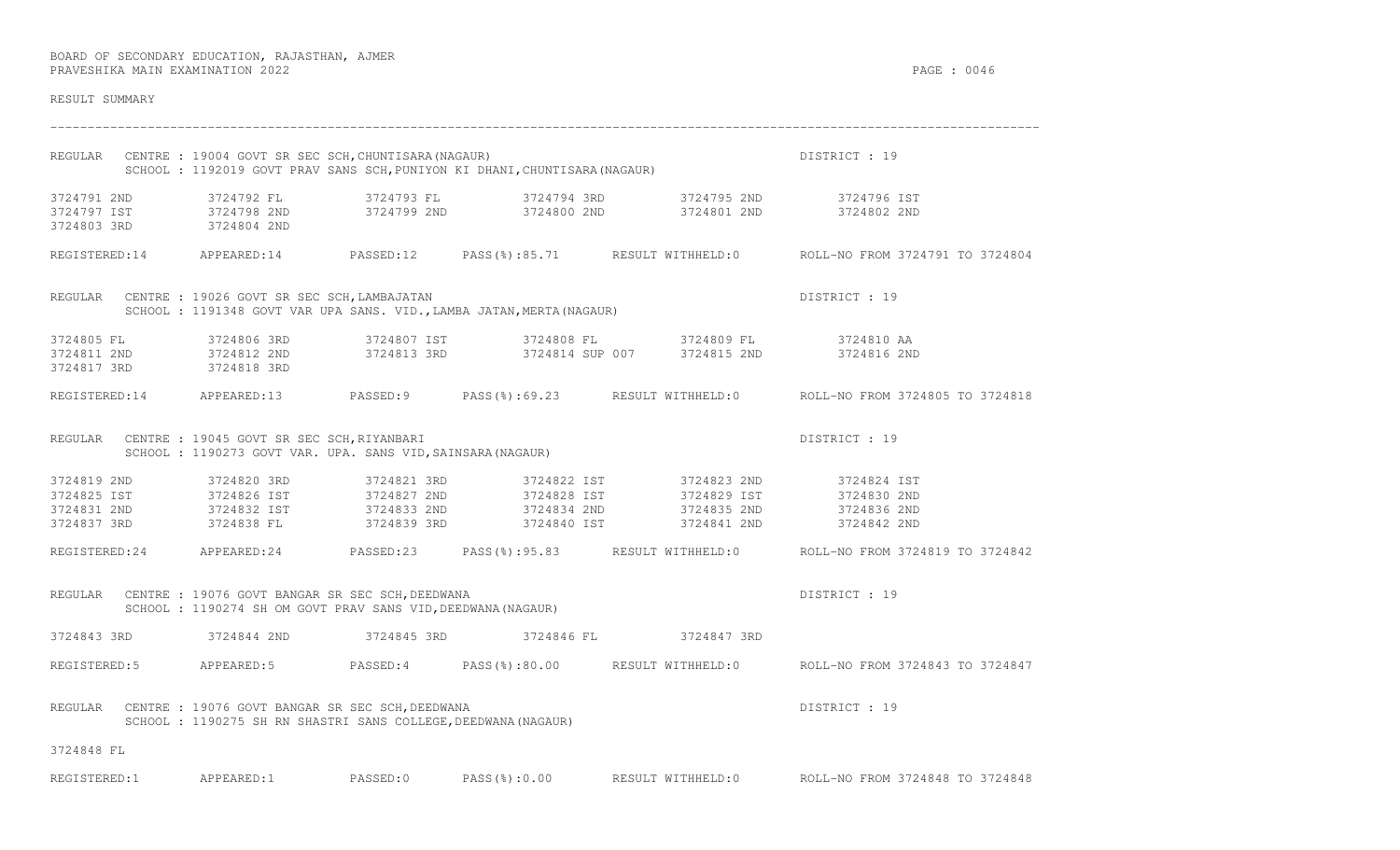| REGULAR                  | CENTRE : 19091 GOVT SR SEC SCH, MERTACITY<br>SCHOOL: 1190276 SH PAREEK VAR. UPA. SANS VID, MERTACITY (NAGAUR) |                          |              |                   | DISTRICT : 19                   |  |  |
|--------------------------|---------------------------------------------------------------------------------------------------------------|--------------------------|--------------|-------------------|---------------------------------|--|--|
| 3724849 FL<br>3724855 FL | 3724850 FL<br>3724856 FL                                                                                      | 3724851 FL<br>3724857 FL | 3724852 FL   | 3724853 FL        | 3724854 FL                      |  |  |
| REGISTERED: 9            | APPEARED: 9                                                                                                   | PASSED:0                 | PASS(%):0.00 | RESULT WITHHELD:0 | ROLL-NO FROM 3724849 TO 3724857 |  |  |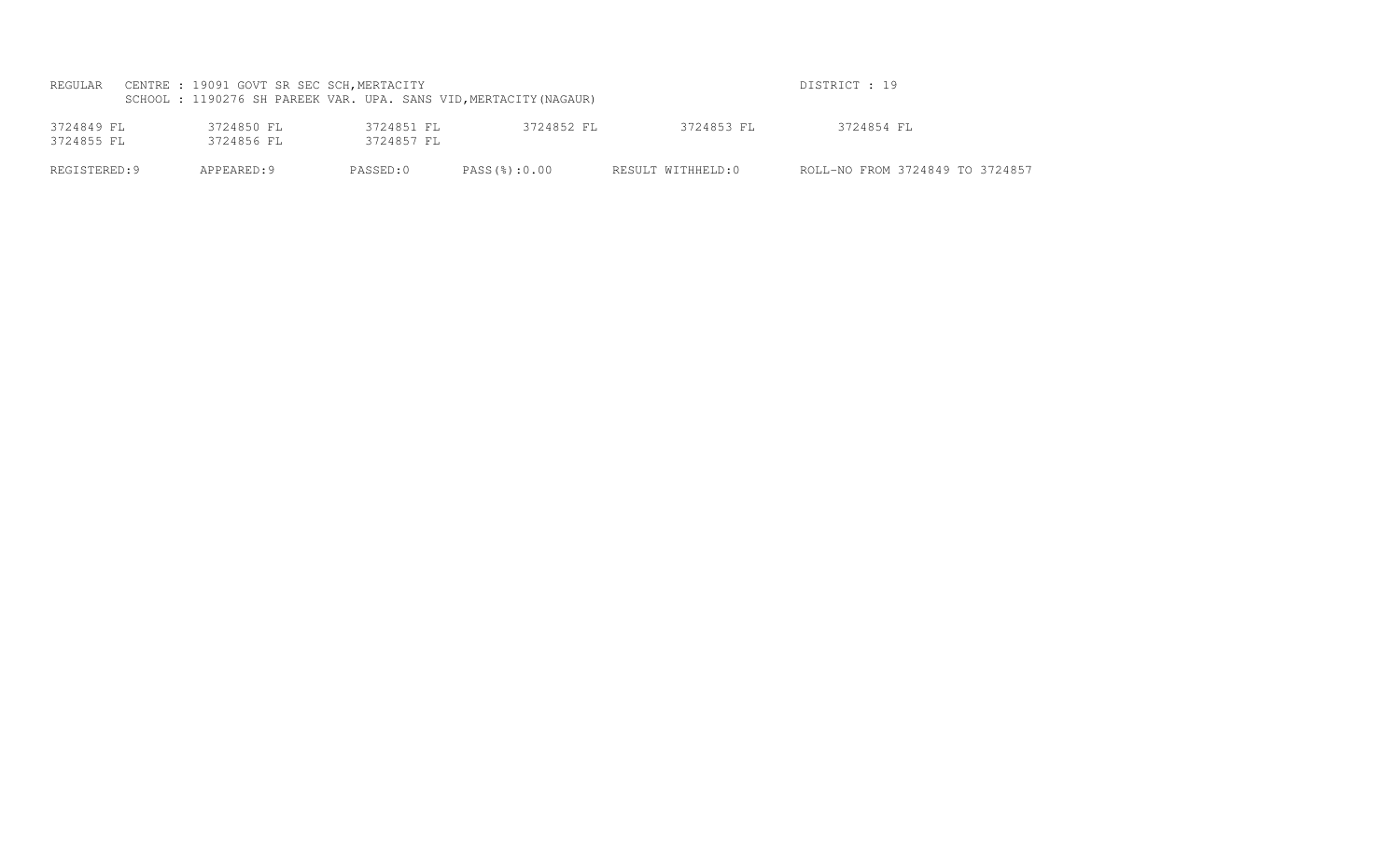| RESULT SUMMARY             |                                                                                                                                                                                        |                           |             |                                                                                      |                                                                                                     |
|----------------------------|----------------------------------------------------------------------------------------------------------------------------------------------------------------------------------------|---------------------------|-------------|--------------------------------------------------------------------------------------|-----------------------------------------------------------------------------------------------------|
|                            | REGULAR CENTRE : 19124 GOVT SR SEC SCH, MARWAR MUNDWA                                                                                                                                  |                           |             | SCHOOL : 1190278 SH SD VAR. UPA. SANSKRIT VID, MARWAR MUNDWA (NAGAUR)                | DISTRICT : 19                                                                                       |
| 3724858 FL 3724859 FL      |                                                                                                                                                                                        |                           |             |                                                                                      |                                                                                                     |
|                            |                                                                                                                                                                                        |                           |             |                                                                                      | REGISTERED:2 APPEARED:2 PASSED:0 PASS(%):0.00 RESULT WITHHELD:0 ROLL-NO FROM 3724858 TO 3724859     |
|                            | REGULAR CENTRE : 19144 GOVT JAWAHAR SR S S, KUCHAMAN CITY<br>SCHOOL: 1191345 GOVT PRAV. SANS. VID., KHANDLIKOTI, KUTCHAMAN CITY (NAGAUR)                                               |                           |             |                                                                                      | DISTRICT : 19                                                                                       |
| 3724866 3RD                | 3724860 FL 3724861 3RD<br>3724867 3RD<br>3724872 FL 3724873 3RD 3724874 IST                                                                                                            | 3724868 AA                | 3724875 IST | 3724862 2ND 3724863 IST 3724864 2ND 3724865 FL<br>3724869 3RD 3724870 FL 3724871 3RD |                                                                                                     |
|                            |                                                                                                                                                                                        |                           |             |                                                                                      | REGISTERED:16 APPEARED:15 PASSED:11 PASS(%):73.33 RESULT WITHHELD:0 ROLL-NO FROM 3724860 TO 3724875 |
|                            | REGULAR CENTRE : 19148 GOVT SR SEC SCH, ANANDPURA, KUCHAMAN CITY (NAGAUR)<br>SCHOOL : 1190309 GOVT VAR. UPDH. SANSKRIT VID, BHANWARPURA PS: KUCHAMAN CITY                              |                           |             |                                                                                      | DISTRICT : 19                                                                                       |
| 3724882 3RD<br>3724888 IST |                                                                                                                                                                                        |                           |             | 3724876 3RD 3724871 2ND 3724878 IST 3724879 FL 3724880 AA 3724881 2ND                |                                                                                                     |
|                            |                                                                                                                                                                                        |                           |             |                                                                                      | REGISTERED:13 APPEARED:12 PASSED:11 PASS(%):91.67 RESULT WITHHELD:0 ROLL-NO FROM 3724876 TO 3724888 |
|                            | REGULAR CENTRE : 19209 GOVT SR SEC SCH, BADAYALI (NAGAUR)<br>CENIRE : 19209 GOVI SK SEC SCH, BADAYALI (NAGAUK)<br>SCHOOL : 1191347 GOVT PRAV. SANS. VID., BADAYELI, RIYANBADI (NAGAUR) |                           |             |                                                                                      | DISTRICT : 19                                                                                       |
| 3724901 2ND                |                                                                                                                                                                                        |                           |             |                                                                                      |                                                                                                     |
|                            | REGISTERED:13 APPEARED:11 PASSED:11                                                                                                                                                    |                           |             |                                                                                      | PASS(%):100.00 RESULT WITHHELD:0 ROLL-NO FROM 3724889 TO 3724901                                    |
|                            | REGULAR CENTRE : 19212 GOVT SH JT SR SEC SCH, JASWANTGARH<br>SCHOOL : 1190279 SH SMT VAR. UPA. SANS VID, JASWANTGARH (NAGAUR)                                                          |                           |             |                                                                                      | DISTRICT : 19                                                                                       |
| 3724902 3RD<br>3724920 FL  | 3724903 3RD<br>3724921 2ND                                                                                                                                                             | 3724904 FL<br>3724922 3RD | 3724923 3RD | 3724905 3RD 3724906 FL 3724907 3RD<br>3724924 3RD                                    | 3724925 2ND                                                                                         |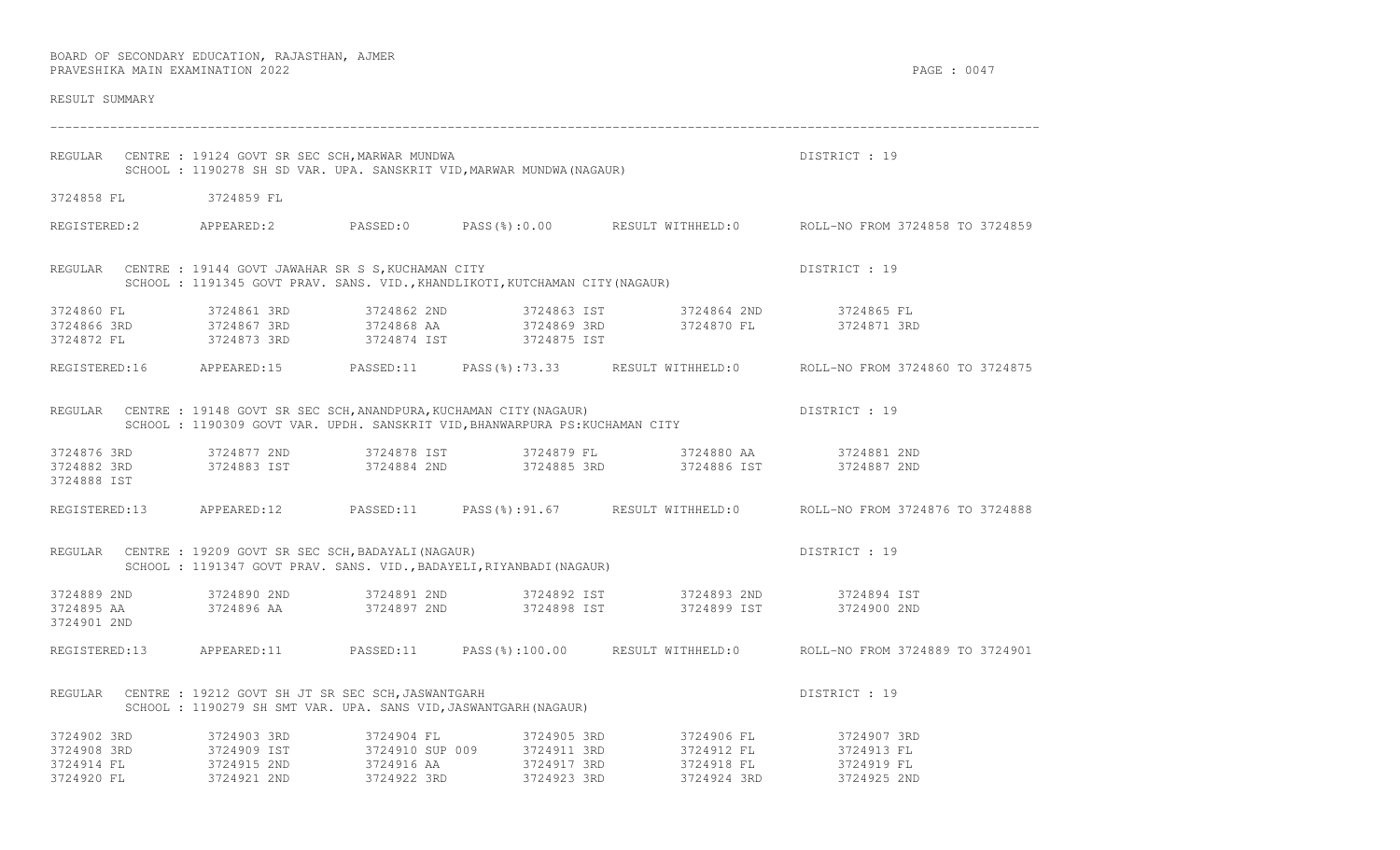| REGISTERED: 61 | APPEARED:60     | PASSED:42       | PASS(%):70.00 | RESULT WITHHELD:0 | ROLL-NO FROM 3724902 TO 3724962 |
|----------------|-----------------|-----------------|---------------|-------------------|---------------------------------|
| 3724962 FL     |                 |                 |               |                   |                                 |
| 3724956 2ND    | 3724957 SUP 009 | 3724958 2ND     | 3724959 3RD   | 3724960 FL        | 3724961 2ND                     |
| 3724950 2ND    | 3724951 3RD     | 3724952 SUP 009 | 3724953 TST   | 3724954 3RD       | 3724955 2ND                     |
| 3724944 2ND    | 3724945 FL      | 3724946 2ND     | 3724947 FL    | 3724948 FL        | 3724949 3RD                     |
| 3724938 2ND    | 3724939 FL      | 3724940 SUP 007 | 3724941 2ND   | 3724942 3RD       | 3724943 2ND                     |
| 3724932 2ND    | 3724933 2ND     | 3724934 3RD     | 3724935 2ND   | 3724936 IST       | 3724937 IST                     |
| 3724926 3RD    | 3724927 2ND     | 3724928 2ND     | 3724929 2ND   | 3724930 2ND       | 3724931 TST                     |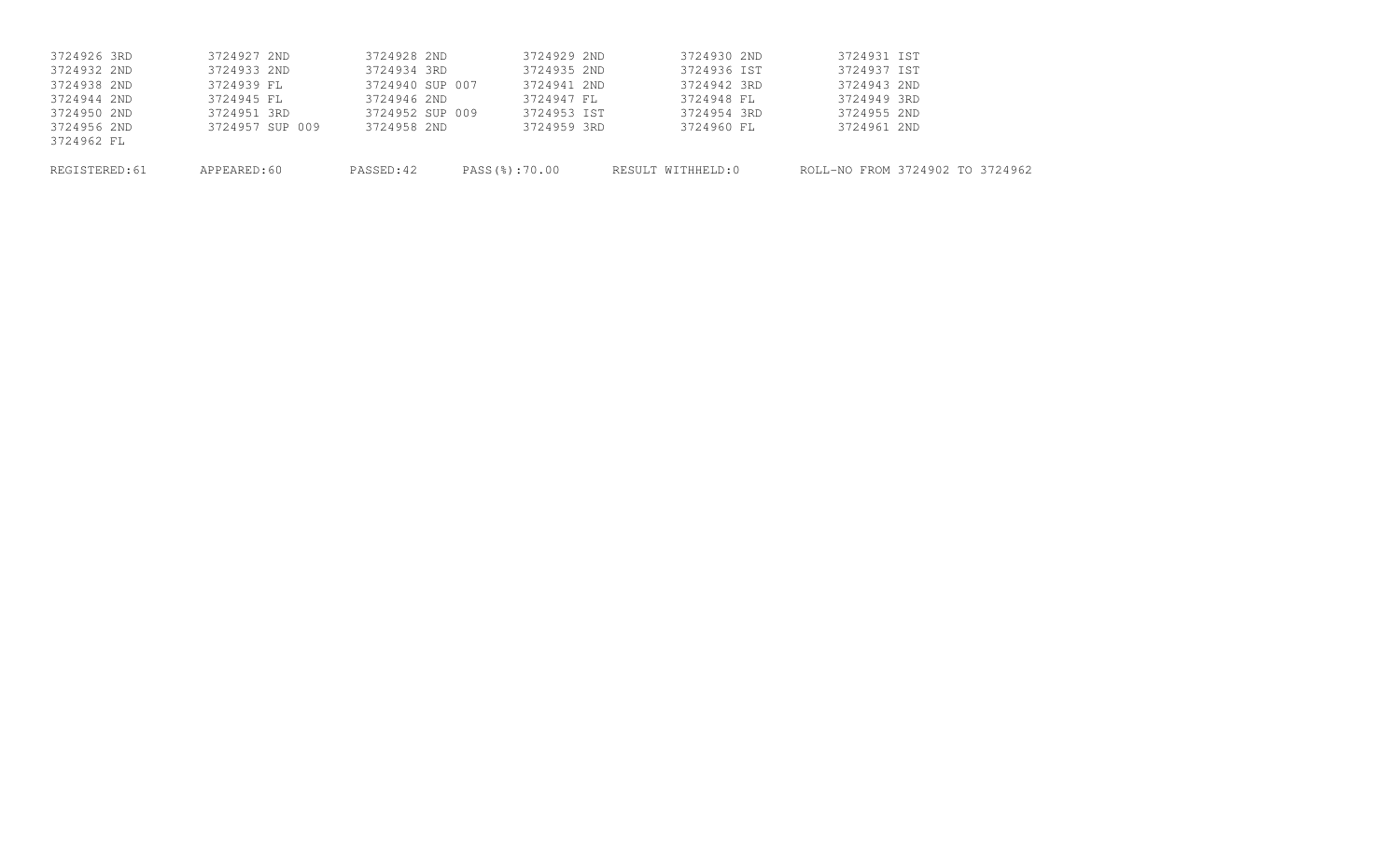| RESULT SUMMARY                                                    |                                                          |                                                                   |                                                                                                                                                                                                              |                                                                                                       |
|-------------------------------------------------------------------|----------------------------------------------------------|-------------------------------------------------------------------|--------------------------------------------------------------------------------------------------------------------------------------------------------------------------------------------------------------|-------------------------------------------------------------------------------------------------------|
| REGULAR CENTRE : 19212 GOVT SH JT SR SEC SCH, JASWANTGARH         |                                                          |                                                                   | CENTRE : 19212 GOVT SH JT SR SEC SCH, JASWANTGARH<br>SCHOOL : 1191058 GOVT PRAVESHIKA SANSKRIT VID., JASWANTGARH(LADNOON)(NAGAUR)                                                                            | DISTRICT : 19                                                                                         |
|                                                                   |                                                          |                                                                   | 3724963 3RD 3724964 FL 3724965 2ND 3724966 FL 3724967 FL 3724967 3724968 2ND                                                                                                                                 |                                                                                                       |
|                                                                   |                                                          |                                                                   |                                                                                                                                                                                                              | REGISTERED:6 APPEARED:6 PASSED:3 PASS(%):50.00 RESULT WITHHELD:0 ROLL-NO FROM 3724963 TO 3724968      |
| REGULAR CENTRE : 19230 GOVT SR SEC SCH, JAKHERA                   |                                                          | SCHOOL : 1191352 GOVT PRAV. SANS. VID., NEEMNAGAR, JAYAL (NAGAUR) |                                                                                                                                                                                                              | DISTRICT : 19                                                                                         |
|                                                                   |                                                          |                                                                   | 3724969 3RD                  3724970 2ND                  3724971 2ND                  3724972 IST                    3724973 2ND                       3724974 IST                              3724975 2ND |                                                                                                       |
|                                                                   |                                                          |                                                                   |                                                                                                                                                                                                              | REGISTERED:10 APPEARED:10 PASSED:10 PASS(%):100.00 RESULT WITHHELD:0 ROLL-NO FROM 3724969 TO 3724978  |
| REGULAR CENTRE : 19242 GOVT SR SEC SCH, DUDOLI, DEEDWANA (NAGAUR) |                                                          |                                                                   | CENTRE : 19242 GOVT SR SEC SCH, DUDOLI, DEEDWANA (NAGAUR)<br>SCHOOL : 1191493 GOVT PRAV. SANS. VID., BHINVLI NADA, DEEDWANA (NAGAUR)                                                                         | DISTRICT : 19                                                                                         |
| 3724985 2ND 3724986 2ND 3724987 2ND                               |                                                          |                                                                   | 3724979 3RD 3724980 2ND 3724981 2ND 3724982 2ND 3724983 IST 3724984 2ND                                                                                                                                      |                                                                                                       |
|                                                                   |                                                          |                                                                   |                                                                                                                                                                                                              | REGISTERED: 9 APPEARED: 9 PASSED: 9 PASS(%):100.00 RESULT WITHHELD: 0 ROLL-NO FROM 3724979 TO 3724987 |
| REGULAR CENTRE : 19246 GOVT SR SEC SCH, JAYAL                     |                                                          | SCHOOL : 1191353 GOVT PRAV. SANS. VID., JAYAL (NAGAUR)            |                                                                                                                                                                                                              | DISTRICT : 19                                                                                         |
|                                                                   |                                                          |                                                                   | 3724988 3RD 3724989 RWH 3724990 3RD 3724991 2ND 3724992 3RD 3724993 FL                                                                                                                                       |                                                                                                       |
|                                                                   |                                                          |                                                                   |                                                                                                                                                                                                              | REGISTERED:6 APPEARED:6 PASSED:4 PASS(%):66.67 RESULT WITHHELD:1 ROLL-NO FROM 3724988 TO 3724993      |
| REGULAR CENTRE : 19254 GOVT SR SEC SCH, JALSUNANAK                | SCHOOL : 1190277 GOVT VAR. UPA. SANS VID, MOGAS (NAGAUR) |                                                                   |                                                                                                                                                                                                              | DISTRICT : 19                                                                                         |
|                                                                   |                                                          |                                                                   | 3724994 2ND 3724995 3RD 3724996 2ND 3724997 AA 3724998 3RD 3724999 2ND                                                                                                                                       |                                                                                                       |
|                                                                   |                                                          |                                                                   |                                                                                                                                                                                                              | REGISTERED:14 APPEARED:12 PASSED:12 PASS(%):100.00 RESULT WITHHELD:0 ROLL-NO FROM 3724994 TO 3725007  |

REGULAR CENTRE : 19271 GOVT SEC SCH, GAGUDA(NAGAUR) DESTRICT THE SECOND REGULAR DISTRICT : 19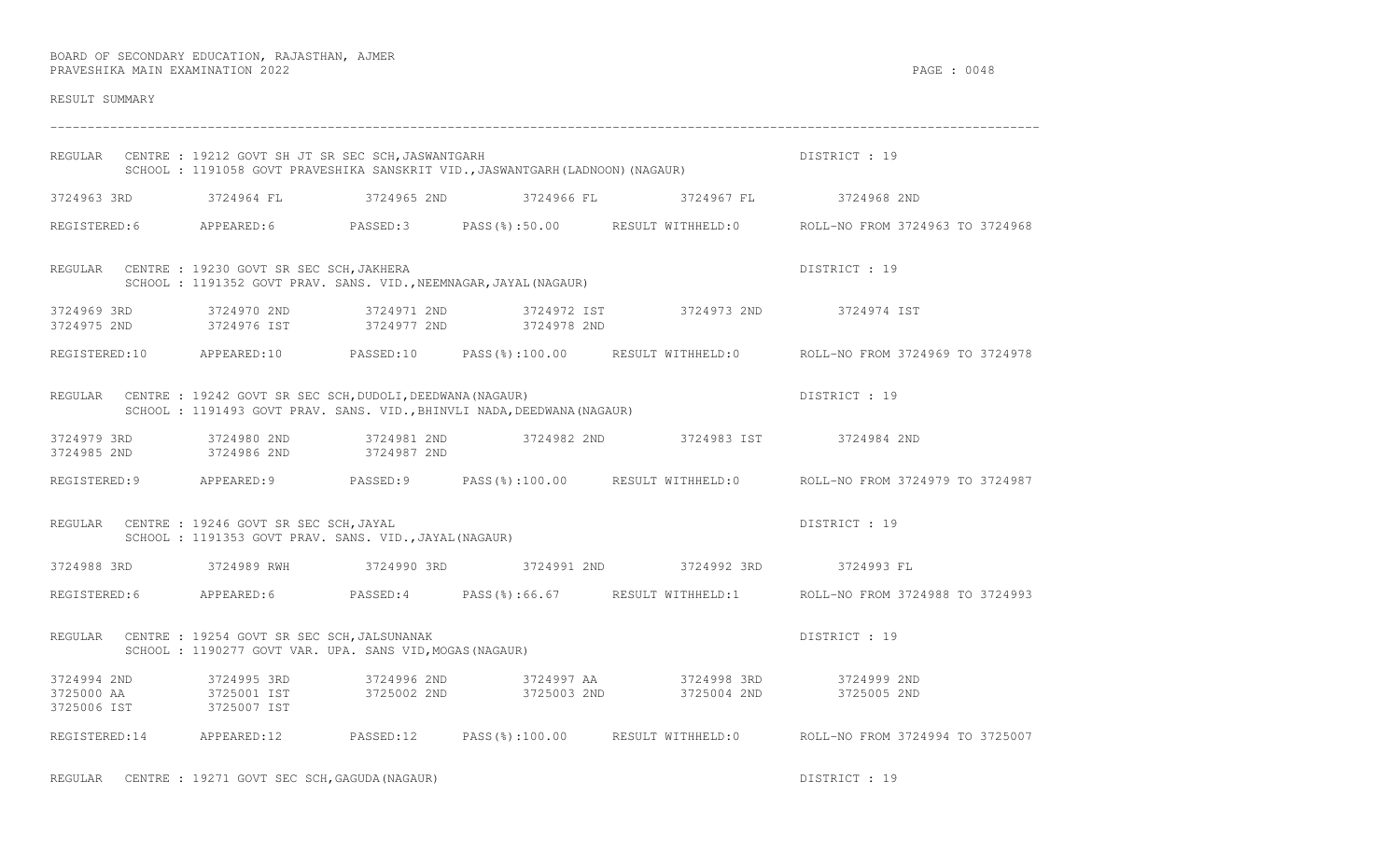## SCHOOL : 1191059 GOVT PRAVESHIKA SANSKRIT VID.,GAGUDA(NAGAUR)

| 3725008 IST<br>3725014 IST | 3725009 2ND<br>3725015 2ND                                                                           | 3725010 2ND<br>3725016 3RD | 3725011 2ND    | 3725012 2ND       | 3725013 IST                     |
|----------------------------|------------------------------------------------------------------------------------------------------|----------------------------|----------------|-------------------|---------------------------------|
| REGISTERED: 9              | APPEARED: 9                                                                                          | PASSED: 9                  | PASS(%):100.00 | RESULT WITHHELD:0 | ROLL-NO FROM 3725008 TO 3725016 |
| REGULAR                    | CENTRE : 20008 GOVT SR SEC SCH, BHANWARI<br>SCHOOL : 1200648 GOVT PRAV. SANS. VID., DAYALPURA (PALI) |                            |                |                   | DISTRICT : 20                   |
| 3725017 AA                 | 3725018 FL                                                                                           |                            |                |                   |                                 |
| REGISTERED:2               | APPEARED:1                                                                                           | PASSED:0                   | PASS(%):0.00   | RESULT WITHHELD:0 | ROLL-NO FROM 3725017 TO 3725018 |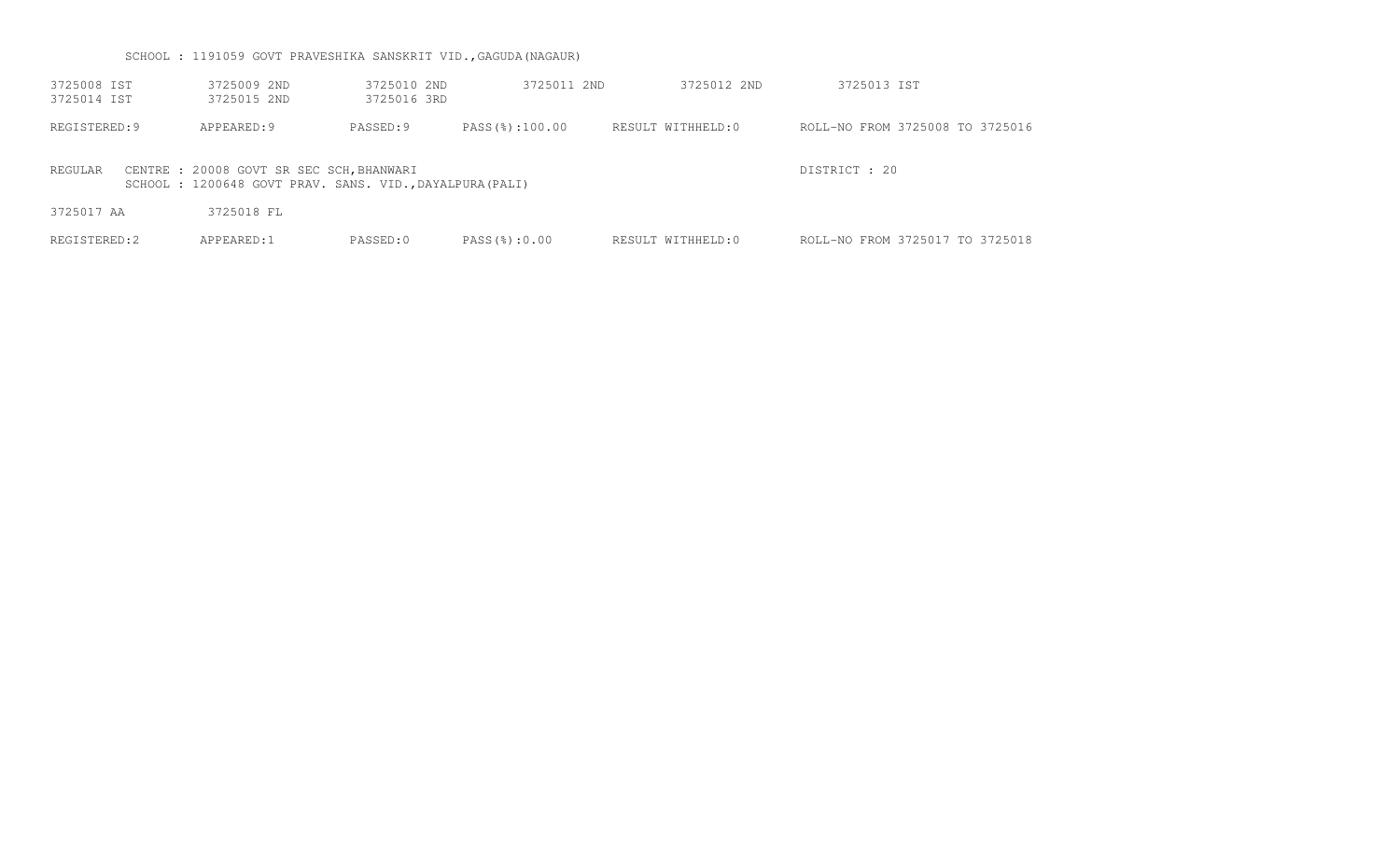| RESULT SUMMARY |                                                                                                                                                                                         |             |                                                                                                                                                                                                                                                                                                                                            |                                                                                                    |
|----------------|-----------------------------------------------------------------------------------------------------------------------------------------------------------------------------------------|-------------|--------------------------------------------------------------------------------------------------------------------------------------------------------------------------------------------------------------------------------------------------------------------------------------------------------------------------------------------|----------------------------------------------------------------------------------------------------|
|                | REGULAR CENTRE : 20055 GOVT DMB SR SEC SCH, SADRI                                                                                                                                       |             | SCHOOL : 1200570 GOVT VAR. UPDH. SANSKRIT VID., SADRI, DESURI (PALI)                                                                                                                                                                                                                                                                       | DISTRICT : 20                                                                                      |
|                |                                                                                                                                                                                         |             | $\begin{array}{cccccccc} 3725019 \text{ FL} & 3725020 & 2 \text{ND} & 3725021 & \text{FL} & 3725022 & \text{FL} & 3725023 & 2 \text{ND} & 3725024 & \text{FL} \\ 3725025 \text{ FL} & 3725026 & \text{FL} & 3725027 & \text{FL} & 3725028 & \text{FL} & 3725029 & \text{FL} & 3725030 & \text{FL} \end{array}$                             |                                                                                                    |
|                | 3725031 AA 3725032 FL 3725033 FL 3725034 FL                                                                                                                                             |             |                                                                                                                                                                                                                                                                                                                                            |                                                                                                    |
|                |                                                                                                                                                                                         |             |                                                                                                                                                                                                                                                                                                                                            | REGISTERED:16 APPEARED:15 PASSED:2 PASS(%):13.33 RESULT WITHHELD:0 ROLL-NO FROM 3725019 TO 3725034 |
|                | CENTRE : 20071 SH MARUDHAR KESRI SR SS,RANAVAS<br>SCHOOL : 1200647 GOVT PRAV. SANS. VID.,THAKURWAS(RANAWAS),MARWAR JN.(PALI)<br>REGULAR CENTRE : 20071 SH MARUDHAR KESRI SR SS, RANAVAS |             |                                                                                                                                                                                                                                                                                                                                            | DISTRICT : 20                                                                                      |
|                |                                                                                                                                                                                         |             | 3725035 2ND                  3725036 FL              3725037 FL              3725038 FL                3725039 FL              3725040 FL<br>3725041 SUP 007      3725042 3RD        3725043 FL          3725044 2ND          372                                                                                                          |                                                                                                    |
|                |                                                                                                                                                                                         |             |                                                                                                                                                                                                                                                                                                                                            | REGISTERED:14 APPEARED:12 PASSED:3 PASS(%):25.00 RESULT WITHHELD:0 ROLL-NO FROM 3725035 TO 3725048 |
|                | REGULAR CENTRE : 20090 GOVT SR SEC SCH, JOJAWAR                                                                                                                                         |             |                                                                                                                                                                                                                                                                                                                                            | DISTRICT : 20                                                                                      |
|                |                                                                                                                                                                                         |             | 3725049 3RD 3725050 3RD 3725051 2ND 3725052 3RD 3725053 SUP 009 3725054 3RD                                                                                                                                                                                                                                                                |                                                                                                    |
|                |                                                                                                                                                                                         |             |                                                                                                                                                                                                                                                                                                                                            | REGISTERED:6 APPEARED:6 PASSED:5 PASS(%):83.33 RESULT WITHHELD:0 ROLL-NO FROM 3725049 TO 3725054   |
|                | REGULAR CENTRE : 20090 GOVT SR SEC SCH, JOJAWAR<br>SCHOOL : 1200649 GOVT VAR. UPA SANS. VID., GUDA PADAMSINGH, MARWAR JN. (PALI)                                                        |             |                                                                                                                                                                                                                                                                                                                                            | DISTRICT : 20                                                                                      |
|                |                                                                                                                                                                                         |             |                                                                                                                                                                                                                                                                                                                                            |                                                                                                    |
|                |                                                                                                                                                                                         |             |                                                                                                                                                                                                                                                                                                                                            |                                                                                                    |
|                |                                                                                                                                                                                         |             |                                                                                                                                                                                                                                                                                                                                            | REGISTERED:18 APPEARED:16 PASSED:6 PASS(%):37.50 RESULT WITHHELD:0 ROLL-NO FROM 3725055 TO 3725072 |
|                | SCHOOL : 1210627 GOVT VAR.UPA SANS. VID., SAHUNAGAR (SAWAI MADHOPUR)                                                                                                                    |             | REGULAR CENTRE : 21002 MAHATMA GANDHI GOVT SR SEC SCH, SAHUNAGAR, SAWAI MADHOPUR DISTRICT : 21                                                                                                                                                                                                                                             |                                                                                                    |
|                |                                                                                                                                                                                         |             | $\begin{array}{cccccccc} 3725073 & \text{FL} & 3725074 & \text{FL} & 3725075 & 2 \text{ND} & 3725075 & 3 \text{RD} & 3725077 & \text{FL} & 3725078 & 2 \text{ND} \\ 3725079 & \text{SUP} & 3725080 & 2 \text{ND} & 3725081 & 3 \text{RD} & 3725082 & 2 \text{ND} & 3725083 & 2 \text{ND} & 3725084 & 2 \text{ND} & 3725085 & \text{FL} & $ |                                                                                                    |
|                |                                                                                                                                                                                         |             |                                                                                                                                                                                                                                                                                                                                            |                                                                                                    |
|                | 3725091 2ND 3725092 IST 3725093 FL                                                                                                                                                      | 3725094 2ND |                                                                                                                                                                                                                                                                                                                                            | 3725095 SUP 009 3725096 FL                                                                         |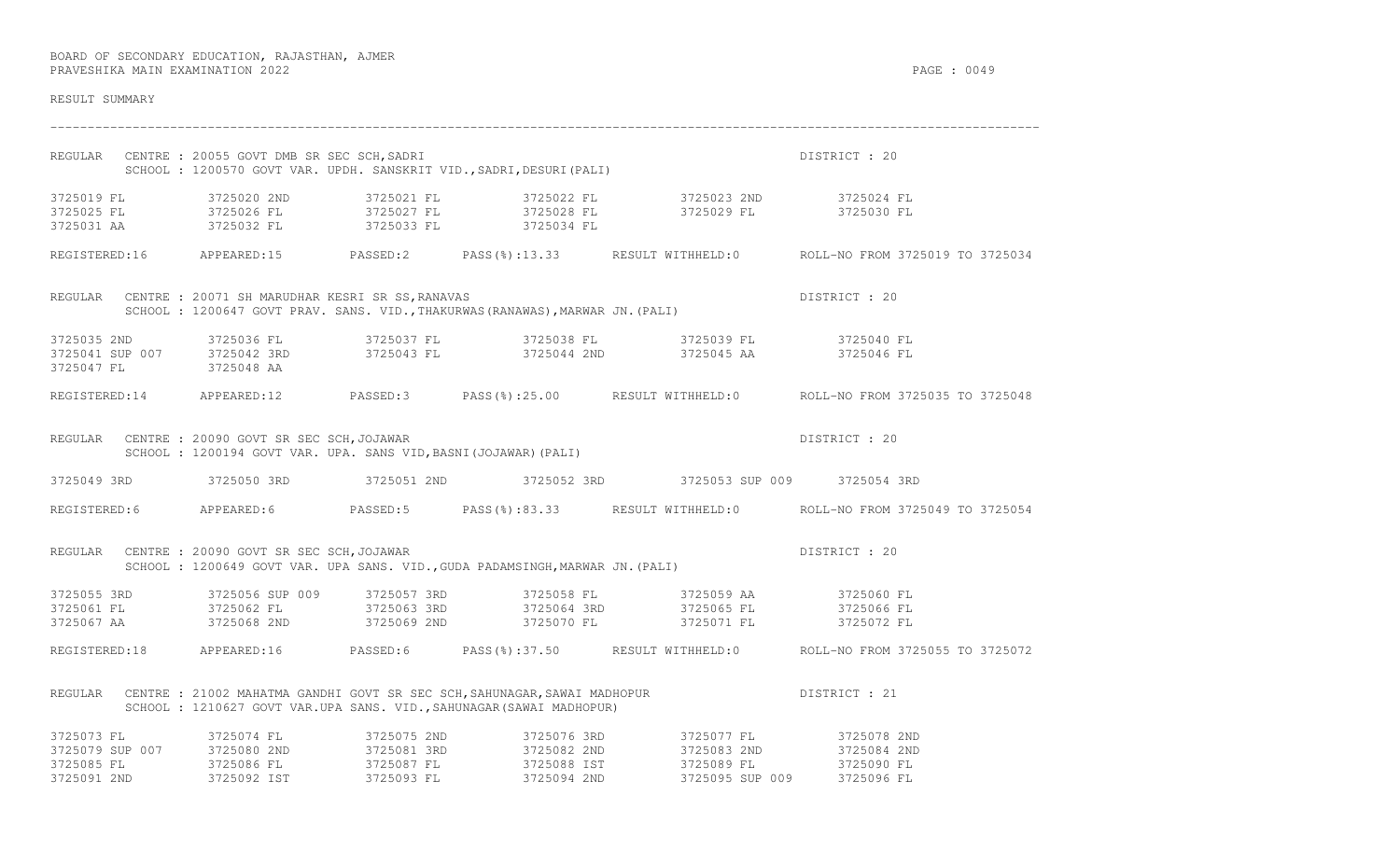| 3725097 IST | 3725098 FL | 3725099 2ND |
|-------------|------------|-------------|
|             |            |             |

| REGISTERED: 27 | APPEARED: 27 | PASSED:14 | PASS(%):51.85 | RESULT WITHHELD:0 | ROLL-NO FROM 3725073 TO 3725099 |
|----------------|--------------|-----------|---------------|-------------------|---------------------------------|
|----------------|--------------|-----------|---------------|-------------------|---------------------------------|

REGULAR CENTRE : 21020 GOVT SR SEC SCH, JATWARAKALAN(SWM) CONSERVATION CONSERVATION CONSTRICT : 21 SCHOOL : 1210252 SHANTI VIDHYA PEETH VAR. UPA. SANSKRIT VID.,JATWARA KALAN

| 3725100 2ND<br>3725101 3RD<br>3725102 2ND<br>3725103 RL |  |
|---------------------------------------------------------|--|
|---------------------------------------------------------|--|

| REGISTERED: 4 | APPEARED: 4 | PASSED:3 | PASS(%):75.00 | RESULT WITHHELD:0 | ROLL-NO FROM 3725100 TO 3725103 |
|---------------|-------------|----------|---------------|-------------------|---------------------------------|
|               |             |          |               |                   |                                 |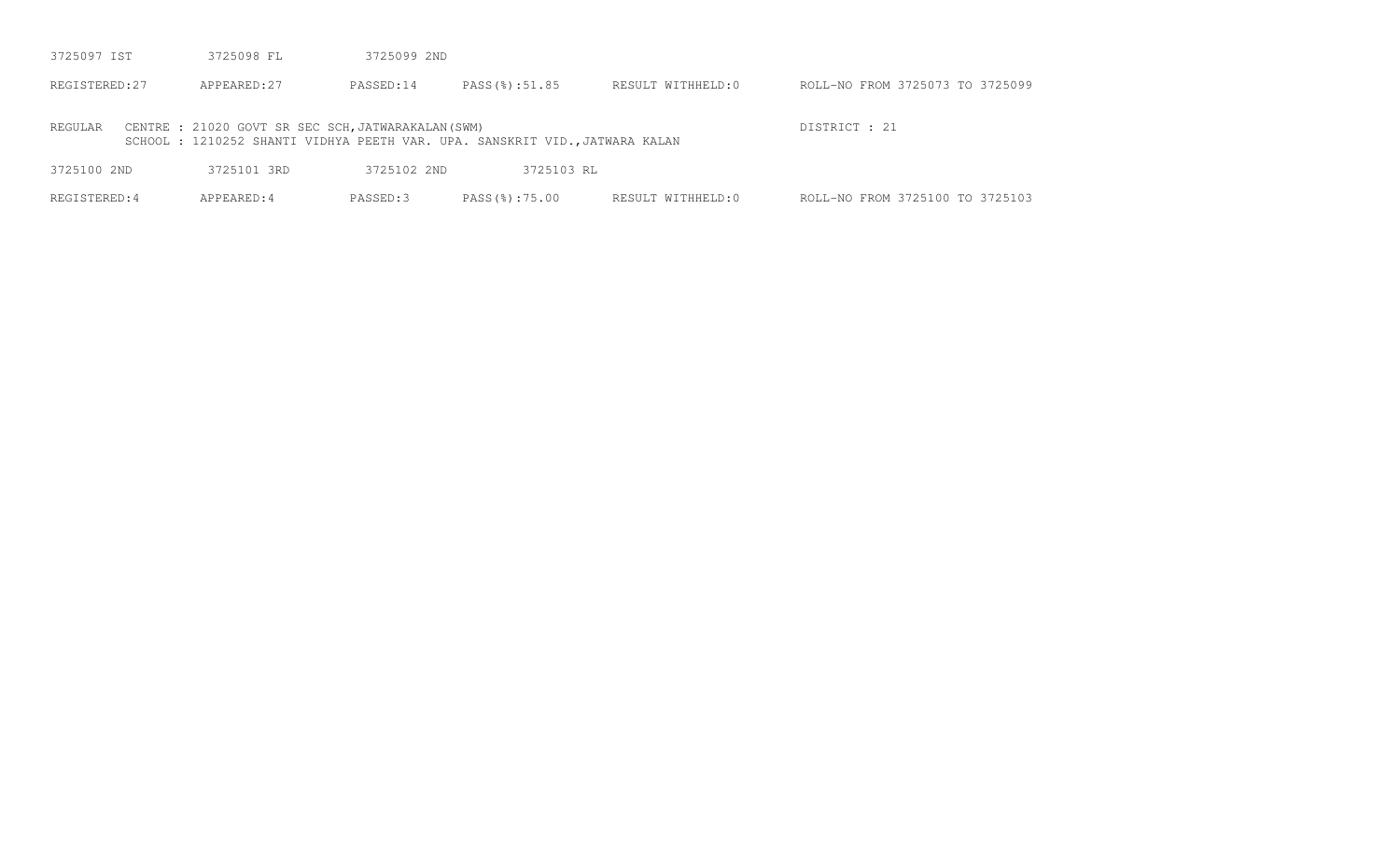| RESULT SUMMARY             |                                                                                                                                                                            |                           |                                                               |                   |                                                                                                      |
|----------------------------|----------------------------------------------------------------------------------------------------------------------------------------------------------------------------|---------------------------|---------------------------------------------------------------|-------------------|------------------------------------------------------------------------------------------------------|
|                            | REGULAR CENTRE : 21035 GOVT SR SEC SCH, BHAGWATGARH (SWM)<br>SCHOOL : 1210629 GOVT PRAV. SANS. VID., BHAGWATGARH, BONLI (SAWAI MADHOPUR)                                   |                           |                                                               |                   | DISTRICT : 21                                                                                        |
| 3725104 FL<br>3725110 FL   | 3725105 AA<br>3725111 FL<br>3725116 3RD 3725117 FL 3725118 IST                                                                                                             |                           | 3725119 FL                                                    | 3725120 SUP 095   |                                                                                                      |
|                            |                                                                                                                                                                            |                           |                                                               |                   | REGISTERED:17 APPEARED:15 PASSED:7 PASS(%):46.67 RESULT WITHHELD:0 ROLL-NO FROM 3725104 TO 3725120   |
|                            | REGULAR CENTRE : 21037 GOVT SR SEC SCH, PILODA (SWM)<br>SCHOOL : 1210496 GOVT PRAVESHIKA SANSKRIT VID., PEELOUDA (SAWAI MADHOPUR)                                          |                           |                                                               |                   | DISTRICT : 21                                                                                        |
| 3725121 2ND<br>3725127 2ND | 3725128 2ND                                                                                                                                                                |                           | 3725122 AA 3725123 FL 3725124 SUP 007 3725125 2ND 3725126 2ND |                   |                                                                                                      |
|                            |                                                                                                                                                                            |                           |                                                               |                   | REGISTERED: 8 APPEARED: 7 PASSED: 5 PASS(%):71.43 RESULT WITHHELD: 0 ROLL-NO FROM 3725121 TO 3725128 |
|                            | REGULAR CENTRE : 21038 GOVT SR SEC SCH, MAHUKALAN (SWM)<br>SCHOOL : 1210630 GOVT PRAV. SANS. VID., MAHUKALA (GANGAPURCITY) (SAWAI MADHOPUR)                                |                           |                                                               |                   | DISTRICT : 21                                                                                        |
|                            | 3725129 2ND 3725130 2ND 3725131 2ND 3725132 2ND                                                                                                                            |                           |                                                               |                   |                                                                                                      |
|                            | REGISTERED: 4 APPEARED: 4 PASSED: 4                                                                                                                                        |                           |                                                               |                   | PASS(%):100.00 RESULT WITHHELD:0 ROLL-NO FROM 3725129 TO 3725132                                     |
|                            | REGULAR CENTRE : 21056 GOVT SR SEC SCH, MITRAPURA (SWM)<br>SCHOOL : 1210508 SHRI DEV ADARSH PRAV. SANS. VID., KUSHALPURA (SAWAI MADHOPUR)                                  |                           |                                                               |                   | DISTRICT : 21                                                                                        |
| 3725133 FL                 | 3725139 IST 3725140 3RD 3725141 FL 3725142 2ND 3725143 3RD                                                                                                                 |                           | 3725134 3RD 3725135 IST 3725136 3RD 3725137 IST 3725138 FL    |                   | 3725144 2ND                                                                                          |
|                            | REGISTERED:12 APPEARED:12 PASSED:9                                                                                                                                         |                           |                                                               |                   | PASS(%):75.00 RESULT WITHHELD:0 ROLL-NO FROM 3725133 TO 3725144                                      |
|                            | REGULAR CENTRE : 21075 MITTAL ADARSH SR SS, MIRJAPUR, GANGAPURCITY (SAWAI MADHOPUR) DISTRICT : 21<br>SCHOOL : 1210628 GOVT PRAV. SANS. VID., GANGAPURCITY (SAWAI MADHOPUR) |                           |                                                               |                   |                                                                                                      |
| 3725145 2ND                | 3725146 IST                                                                                                                                                                | 3725147 IST               | 3725148 FL                                                    | 3725149 2ND       | 3725150 2ND                                                                                          |
| 3725151 2ND                | 3725152 FL                                                                                                                                                                 |                           | 3725153 FL 3725154 2ND                                        |                   | 3725155 2ND 3725156 FL                                                                               |
| 3725157 3RD                | 3725158 3RD                                                                                                                                                                | 3725159 FL<br>3725165 TST | 3725160 IST                                                   |                   | 3725162 IST                                                                                          |
| 3725163 2ND                | 3725164 FL                                                                                                                                                                 | 3725165 IST               | 3725166 FL                                                    | $3725167$ SUP 007 | 3725168 IST                                                                                          |
| 3725169 IST                | 3725170 2ND                                                                                                                                                                | 3725171 3RD               | 3725172 FL                                                    |                   |                                                                                                      |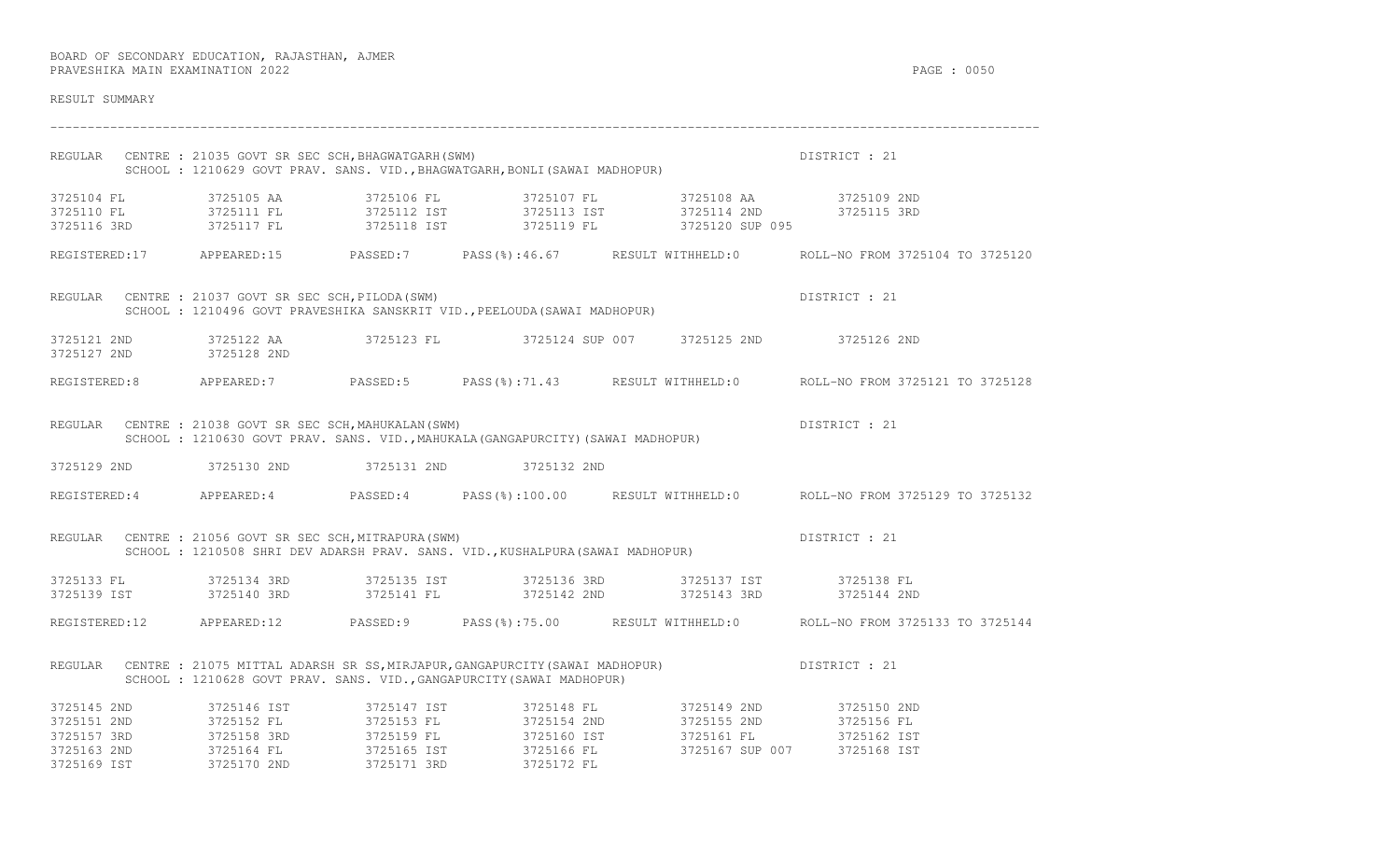| REGULAR       | CENTRE : 21094 GOVT SR SEC SCH, CHAUTH KA BARWARA(SWM)<br>SCHOOL: 1210130 GOVT VAR. UPA. SANS VID, CHOUTHKABARWARA (SAWAI MADHOPUR) |             |               |                   | DISTRICT : 21                   |
|---------------|-------------------------------------------------------------------------------------------------------------------------------------|-------------|---------------|-------------------|---------------------------------|
| 3725173 AA    | 3725174 FL                                                                                                                          | 3725175 IST | 3725176 FL    | 3725177 FL        | 3725178 FL                      |
| 3725179 FL    | 3725180 IST                                                                                                                         | 3725181 2ND | 3725182 3RD   | 3725183 FL        | 3725184 FL                      |
| 3725185 2ND   | 3725186 3RD                                                                                                                         | 3725187 2ND | 3725188 FL    | 3725189 FL        | 3725190 FL                      |
| 3725191 AA    | 3725192 FL                                                                                                                          | 3725193 FL  | 3725194 FL    |                   |                                 |
| REGISTERED:22 | APPEARED:20                                                                                                                         | PASSED:7    | PASS(%):35.00 | RESULT WITHHELD:0 | ROLL-NO FROM 3725173 TO 3725194 |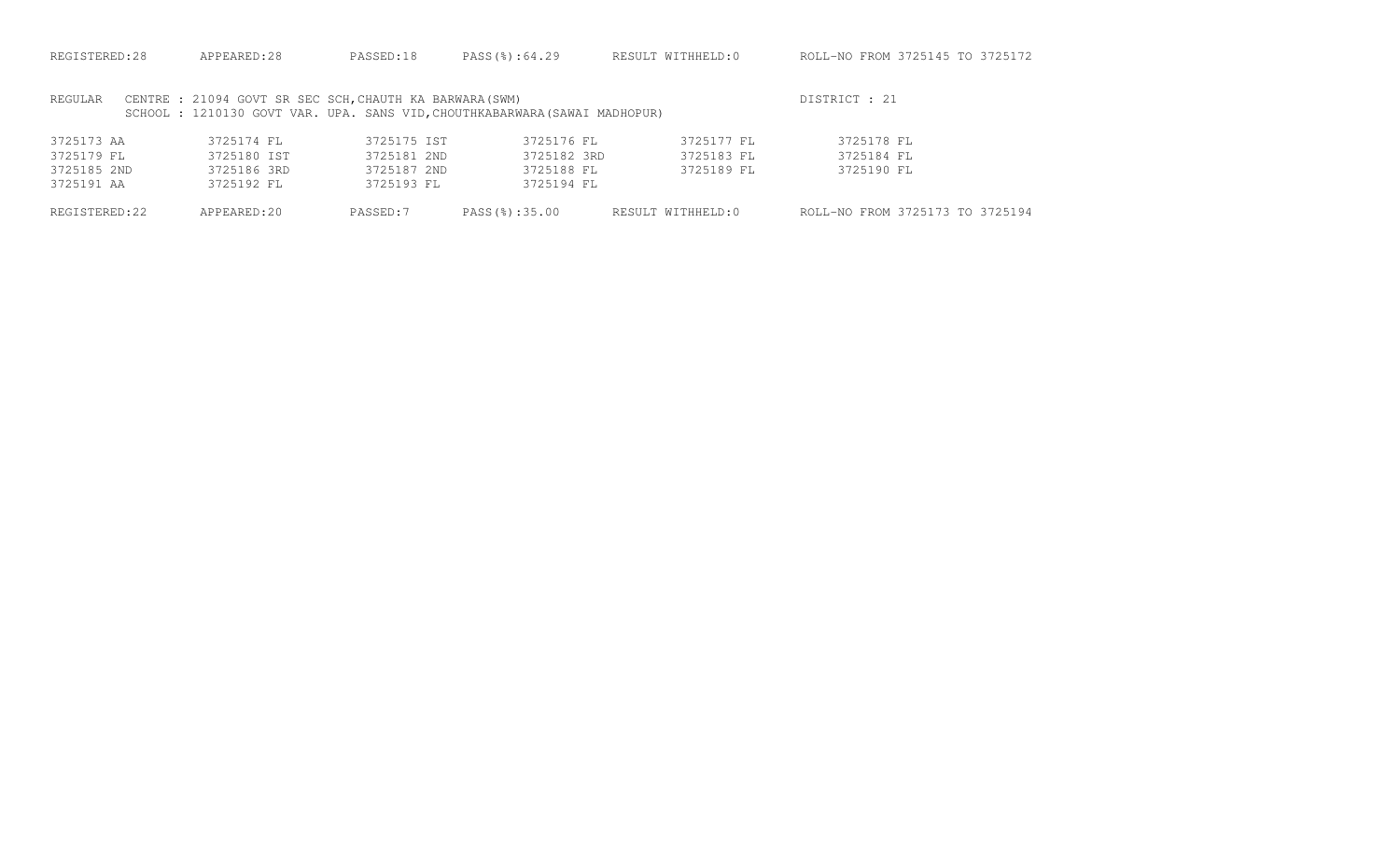| RESULT SUMMARY |                                                     |                                                                                 |                                                                                                                                                                                                                                                                                                                                             |                                                                                                     |
|----------------|-----------------------------------------------------|---------------------------------------------------------------------------------|---------------------------------------------------------------------------------------------------------------------------------------------------------------------------------------------------------------------------------------------------------------------------------------------------------------------------------------------|-----------------------------------------------------------------------------------------------------|
|                | REGULAR CENTRE : 21102 GOVT SR SEC SCH, BONLI (SWM) |                                                                                 | CENTRE : 21102 GOVT SR SEC SCH,BONLI(SWM)<br>SCHOOL : 1210131 GOVT SHRI JAGESHWAR VAR. UPA. SANS VID,BONLI(SAWAI MADHOPUR)                                                                                                                                                                                                                  | DISTRICT : 21                                                                                       |
|                |                                                     |                                                                                 |                                                                                                                                                                                                                                                                                                                                             |                                                                                                     |
|                |                                                     |                                                                                 |                                                                                                                                                                                                                                                                                                                                             |                                                                                                     |
|                |                                                     |                                                                                 |                                                                                                                                                                                                                                                                                                                                             |                                                                                                     |
|                |                                                     |                                                                                 |                                                                                                                                                                                                                                                                                                                                             | REGISTERED:22 APPEARED:21 PASSED:11 PASS(%):52.38 RESULT WITHHELD:0 ROLL-NO FROM 3725195 TO 3725216 |
|                | REGULAR CENTRE : 21102 GOVT SR SEC SCH, BONLI (SWM) |                                                                                 |                                                                                                                                                                                                                                                                                                                                             | DISTRICT : 21                                                                                       |
|                |                                                     | SCHOOL : 1210253 GOVT VAR. UPA SANSKRIT VID.GALADKALAN, BONLI (SAWAI MADHOPUR)  |                                                                                                                                                                                                                                                                                                                                             |                                                                                                     |
|                |                                                     |                                                                                 |                                                                                                                                                                                                                                                                                                                                             |                                                                                                     |
|                |                                                     |                                                                                 |                                                                                                                                                                                                                                                                                                                                             |                                                                                                     |
|                |                                                     |                                                                                 |                                                                                                                                                                                                                                                                                                                                             |                                                                                                     |
|                |                                                     |                                                                                 |                                                                                                                                                                                                                                                                                                                                             |                                                                                                     |
|                |                                                     |                                                                                 | $\begin{array}{cccccccccccc} 3725217 & 2\text{ND} & & 3725218 & \text{FL} & & 3725219 & \text{IST} & & 3725220 & 2\text{ND} & & 3725221 & 3\text{RD} & & 3725222 & 3\text{RD} \\ 3725223 & \text{FL} & & 3725224 & \text{FL} & & 3725225 & 2\text{ND} & & 3725226 & \text{IST} & & 3725227 & 2\text{ND} & & 3725228 & 2\text{ND} \\ 372522$ |                                                                                                     |
|                |                                                     |                                                                                 |                                                                                                                                                                                                                                                                                                                                             | REGISTERED:28 APPEARED:28 PASSED:21 PASS(%):75.00 RESULT WITHHELD:0 ROLL-NO FROM 3725217 TO 3725244 |
|                | REGULAR CENTRE : 21102 GOVT SR SEC SCH, BONLI (SWM) |                                                                                 | CENTRE : 21102 GOVT SR SEC SCH, BONLI(SWM)<br>SCHOOL : 1210289 JYOTI VAR. UPA. SANSKRIT SCH, BONLI(SAWAI MADHOPUR)                                                                                                                                                                                                                          | DISTRICT : 21                                                                                       |
|                | 3725251 FL 3725252 FL                               |                                                                                 | 3725245 SUP 007 3725246 FL 3725247 2ND 3725248 FL 3725249 AA 3725250 FL                                                                                                                                                                                                                                                                     |                                                                                                     |
|                |                                                     |                                                                                 |                                                                                                                                                                                                                                                                                                                                             | REGISTERED:8 APPEARED:7 PASSED:1 PASS(%):14.29 RESULT WITHHELD:0 ROLL-NO FROM 3725245 TO 3725252    |
|                | REGULAR CENTRE : 21102 GOVT SR SEC SCH, BONLI (SWM) | SCHOOL : 1210565 DEEPAK BAL VAR UPDH SANS VID, HATHDOLI, BONLI (SAWAI MADHOPUR) |                                                                                                                                                                                                                                                                                                                                             | DISTRICT : 21                                                                                       |
|                |                                                     |                                                                                 | 3725253 IST 3725254 FL 3725255 2ND 3725256 2ND 3725257 3RD 3725258 3RD                                                                                                                                                                                                                                                                      |                                                                                                     |
|                |                                                     |                                                                                 | 3725259 IST 3725260 IST 3725260 IST 3725261 3RD 3725262 2ND 3725263 2ND 3725264 IST<br>3725265 IST 3725266 2ND 3725267 IST 3725268 2ND 3725269 3RD 3725270 IST<br>3725271 FL 3725272 IST 3725273 3RD 3725274 2ND 3725275 FL 3725276                                                                                                         |                                                                                                     |
|                |                                                     |                                                                                 |                                                                                                                                                                                                                                                                                                                                             |                                                                                                     |
| 3725277 2ND    |                                                     |                                                                                 |                                                                                                                                                                                                                                                                                                                                             |                                                                                                     |
|                |                                                     |                                                                                 |                                                                                                                                                                                                                                                                                                                                             | REGISTERED:25 APPEARED:25 PASSED:22 PASS(%):88.00 RESULT WITHHELD:0 ROLL-NO FROM 3725253 TO 3725277 |

REGULAR CENTRE : 21102 GOVT SR SEC SCH, BONLI(SWM) DISTRICT CHARGES AND REGULAR CENTRECT : 21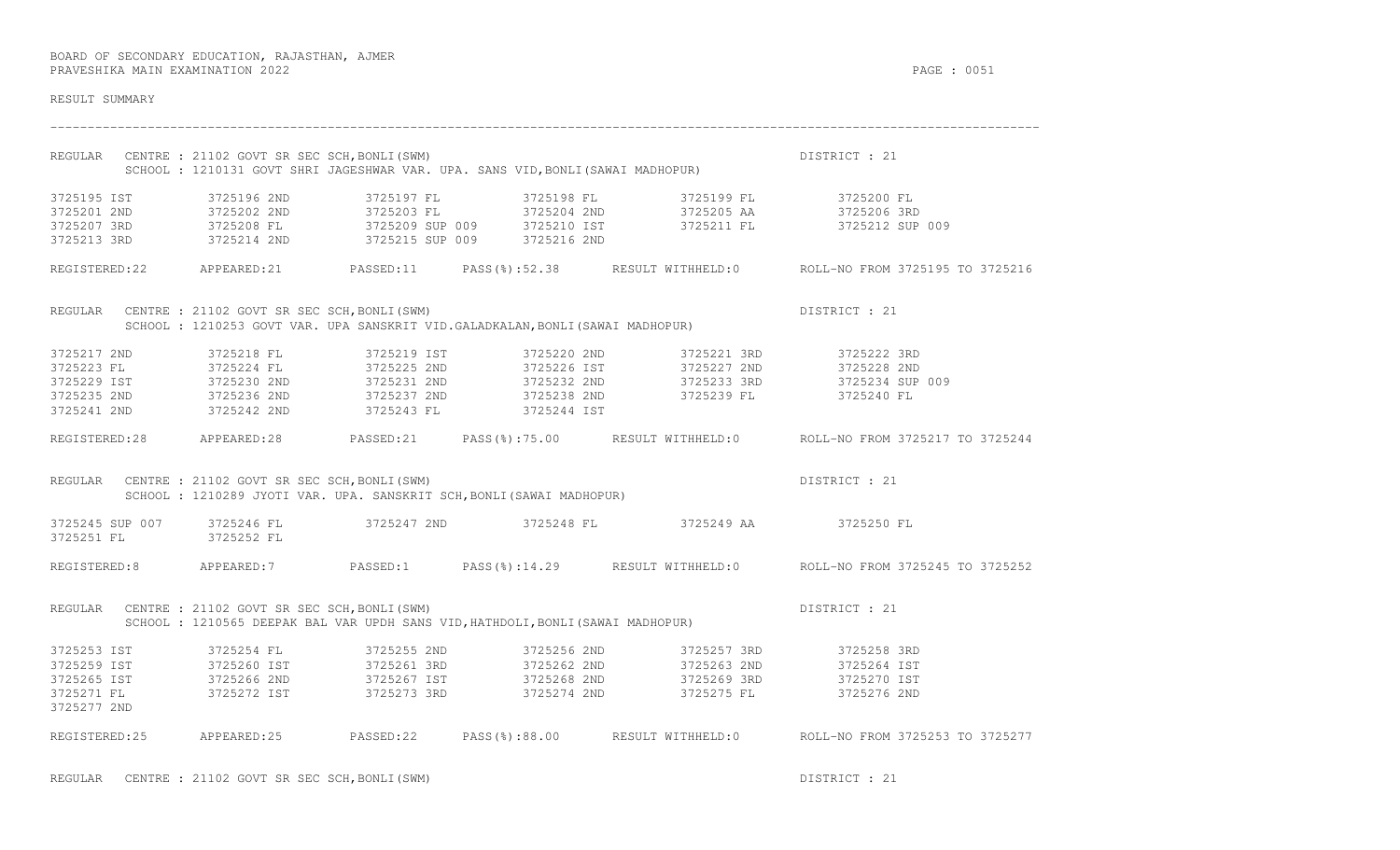## SCHOOL : 1210566 RACHNA BHARTI PRAV. SANS. VID.,THADOLI(SAWAI MADHOPUR)

| 3725278 2ND<br>3725284 3RD | 3725279 2ND<br>3725285 2ND                  | 3725280 FL<br>3725286 SUP 009 | 3725281 2ND<br>3725287 FL                                             | 3725282 2ND<br>3725288 2ND | 3725283 2ND<br>3725289 2ND      |
|----------------------------|---------------------------------------------|-------------------------------|-----------------------------------------------------------------------|----------------------------|---------------------------------|
| REGISTERED:12              | APPEARED:12                                 | PASSED: 9                     | PASS(8):75.00                                                         | RESULT WITHHELD:0          | ROLL-NO FROM 3725278 TO 3725289 |
| REGULAR                    | CENTRE : 21102 GOVT SR SEC SCH, BONLI (SWM) |                               | SCHOOL: 1210727 VIKAS PUBLIC PRAV. SANS. VID., BONLI (SAWAI MADHOPUR) |                            | DISTRICT : 21                   |
| 3725290 3RD                | 3725291 FL                                  | 3725292 FL                    | 3725293 FL                                                            | 3725294 FL                 | 3725295 2ND                     |
| 3725296 IST                | 3725297 FL                                  | 3725298 AA                    | 3725299 SUP 007                                                       | 3725300 FL                 | 3725301 2ND                     |
| 3725302 FL                 | 3725303 2ND                                 | 3725304 FL                    | 3725305 2ND                                                           | 3725306 SUP 009            | 3725307 FL                      |
| REGISTERED: 18             | APPEARED: 17                                | PASSED: 6                     | PASS(%):35.29                                                         | RESULT WITHHELD:0          | ROLL-NO FROM 3725290 TO 3725307 |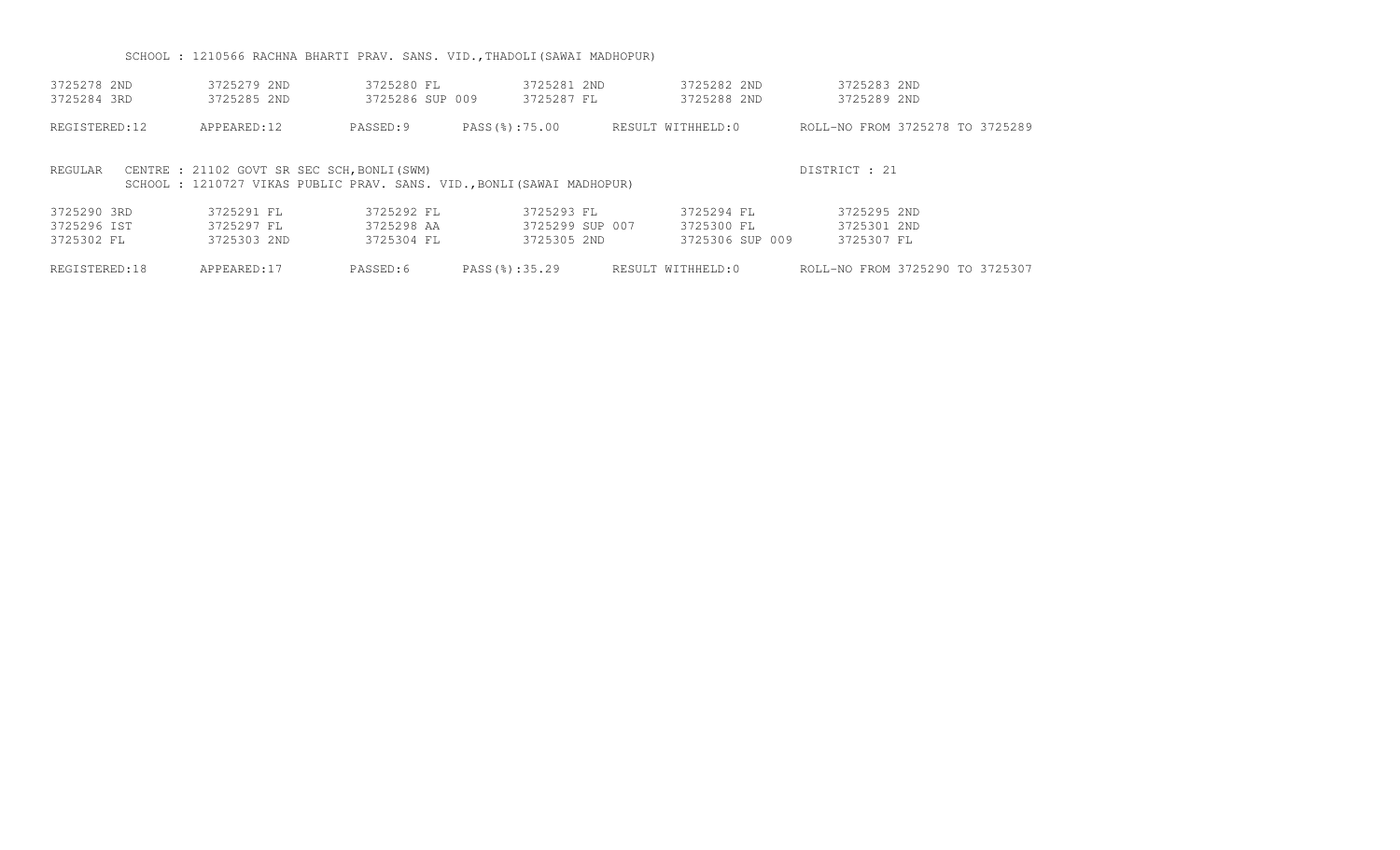# RESULT SUMMARY ------------------------------------------------------------------------------------------------------------------------------------

|                                                                                | REGULAR CENTRE : 21102 GOVT SR SEC SCH, BONLI (SWM)                    | SCHOOL : 1211038 GOVT PRAV SANS VID, RATHOD NIMOD, BONLI (SAWAI MADHOPUR)       |                                                                                                                                                                                                                                                                                  | DISTRICT : 21                                                                                       |
|--------------------------------------------------------------------------------|------------------------------------------------------------------------|---------------------------------------------------------------------------------|----------------------------------------------------------------------------------------------------------------------------------------------------------------------------------------------------------------------------------------------------------------------------------|-----------------------------------------------------------------------------------------------------|
| 3725308 FL                                                                     | 3725309 FL<br>3725326 FL 3725327 FL 3725328 2ND                        |                                                                                 | 3725310 FL 3725311 2ND 3725312 2ND 3725313 2ND<br>3725314 3RD                3725315 FL                3725316 FL                3725317 3RD              3725318 2ND<br>3725320 2ND              3725321 FL              3725322 3RD          3725323 3RD            3725324 FL | 3725319 2ND<br>3725325 2ND                                                                          |
|                                                                                |                                                                        |                                                                                 |                                                                                                                                                                                                                                                                                  | REGISTERED:21 APPEARED:21 PASSED:12 PASS(%):57.14 RESULT WITHHELD:0 ROLL-NO FROM 3725308 TO 3725328 |
|                                                                                |                                                                        | SCHOOL: 1210132 GOVT VAR. UPA. SANS VID, SUKAR (SAWAI MADHOPUR)                 | REGULAR CENTRE : 21105 GOVT VAR. UPA. SANS VID, SUKAR(SAWAI MADHOPUR)                                                                                                                                                                                                            | DISTRICT : 21                                                                                       |
| 3725329 FL                                                                     | 3725330 FL                                                             |                                                                                 | 3725331 3RD 3725332 3RD 3725333 2ND                                                                                                                                                                                                                                              | 3725334 FL                                                                                          |
|                                                                                |                                                                        |                                                                                 |                                                                                                                                                                                                                                                                                  | REGISTERED:23 APPEARED:22 PASSED:11 PASS(%):50.00 RESULT WITHHELD:0 ROLL-NO FROM 3725329 TO 3725351 |
| REGULAR CENTRE : 21105 GOVT VAR. UPA. SANS VID, SUKAR (SAWAI MADHOPUR)         |                                                                        |                                                                                 | DISTRICT : 21                                                                                                                                                                                                                                                                    |                                                                                                     |
|                                                                                |                                                                        | SCHOOL : 1210149 GOVT GIRLS VAR. UPA. SANS VID, NAIBASTI, SUKAR (SAWAI MADHOPUR |                                                                                                                                                                                                                                                                                  |                                                                                                     |
| 3725352 2ND 3725353 2ND<br>3725358 FL 3725359 3RD                              |                                                                        |                                                                                 |                                                                                                                                                                                                                                                                                  |                                                                                                     |
|                                                                                |                                                                        |                                                                                 |                                                                                                                                                                                                                                                                                  | REGISTERED:8 APPEARED:8 PASSED:6 PASS(%):75.00 RESULT WITHHELD:0 ROLL-NO FROM 3725352 TO 3725359    |
|                                                                                | REGULAR CENTRE : 21105 GOVT VAR. UPA. SANS VID, SUKAR (SAWAI MADHOPUR) | SCHOOL : 1210495 GOVT PRAVESHIKA SANSKRIT VID., BHANWRA (SAWAI MADHOPUR)        |                                                                                                                                                                                                                                                                                  | DISTRICT : 21                                                                                       |
| 3725360 2ND<br>3725366 2ND 3725367 IST<br>3725372 AA 3725373 2ND<br>3725378 AA | 3725361 2ND<br>3725379 3RD<br>REGISTERED:20 APPEARED:17 PASSED:13      |                                                                                 | 3725362 2ND 3725363 FL 3725364 2ND<br>3725368 FL                     3725369 FL                   3725370 AA                     3725371 FL<br>3725374 3RD 3725375 IST 3725376 2ND                                                                                               | 3725365 2ND<br>3725377 2ND<br>PASS(%):76.47 RESULT WITHHELD:0 ROLL-NO FROM 3725360 TO 3725379       |

REGULAR CENTRE : 21107 GOVT SR SEC SCH, PIPALDA (BONLI) SWM DISTRICT THE STRICT : 21 SCHOOL : 1210186 GOVT GIRLS VAR. UPA. SANS VID,JASTANA(SAWAI MADHOPUR)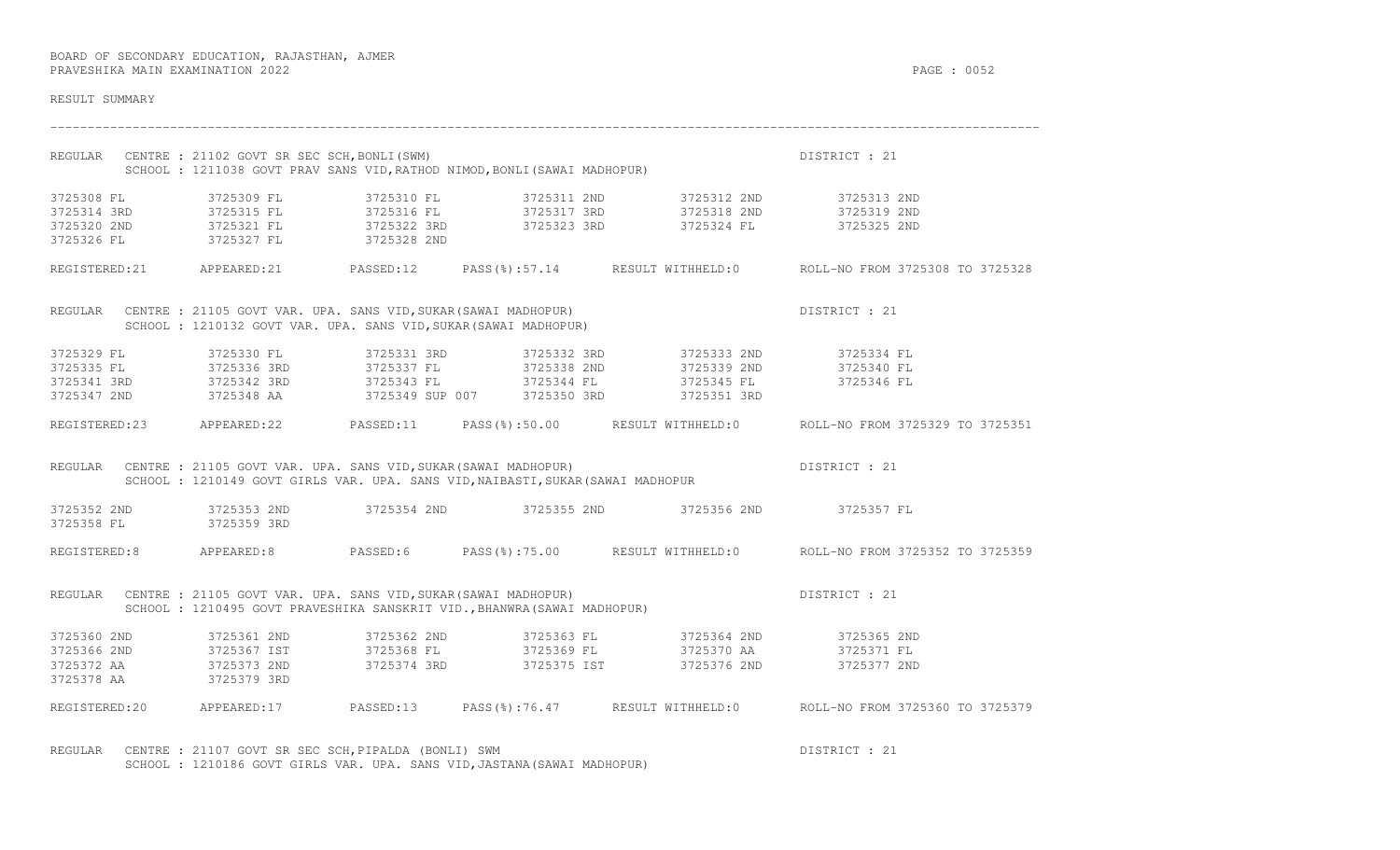| 3725380 FL<br>3725386 FL   | 3725381 IST<br>3725387 2ND                      | 3725382 2ND<br>3725388 FL  | 3725383 FL                                                                | 3725384 IST       | 3725385 FL                      |
|----------------------------|-------------------------------------------------|----------------------------|---------------------------------------------------------------------------|-------------------|---------------------------------|
| REGISTERED: 9              | APPEARED: 9                                     | PASSED:4                   | PASS(%):44.44                                                             | RESULT WITHHELD:0 | ROLL-NO FROM 3725380 TO 3725388 |
| REGULAR                    | SCHOOL : 1220314 GOVT VAR. UPA. SANS VID, SIKAR |                            | CENTRE : 22004 SHRI KALYAN BAL VM SS, RAMLILA RANGMANCH KE PEECHEY, SIKAR |                   | DISTRICT : 22                   |
| 3725389 3RD<br>3725395 2ND | 3725390 AA<br>3725396 2ND                       | 3725391 3RD<br>3725397 2ND | 3725392 3RD                                                               | 3725393 2ND       | 3725394 2ND                     |
| REGISTERED: 9              | APPEARED:8                                      | PASSED:8                   | PASS(%):100.00                                                            | RESULT WITHHELD:0 | ROLL-NO FROM 3725389 TO 3725397 |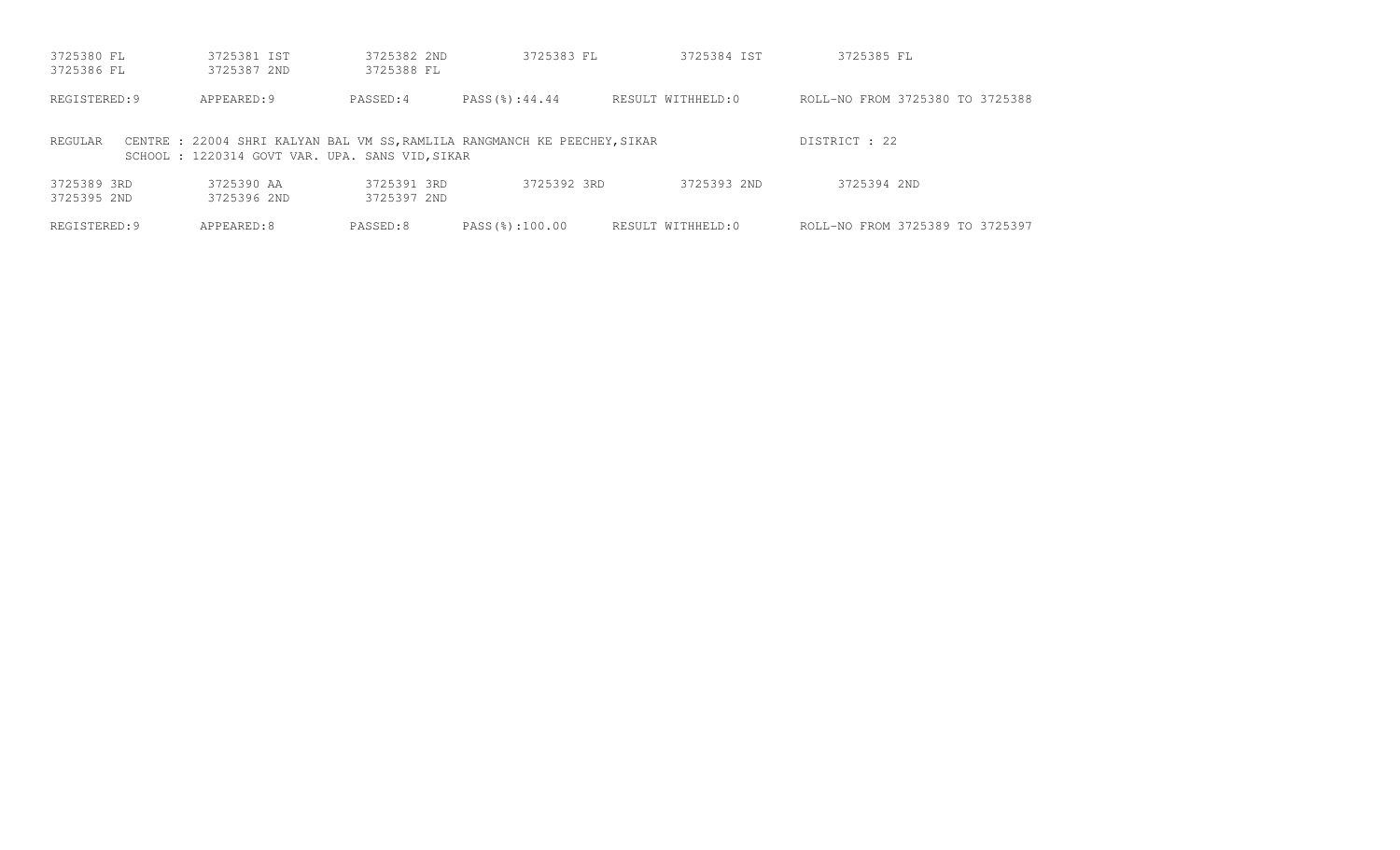| RESULT SUMMARY          |                                                       |                                                                                                             |                                                                                                                                                                                                                                |                                                                                                     |
|-------------------------|-------------------------------------------------------|-------------------------------------------------------------------------------------------------------------|--------------------------------------------------------------------------------------------------------------------------------------------------------------------------------------------------------------------------------|-----------------------------------------------------------------------------------------------------|
|                         | REGULAR CENTRE : 22049 GOVT SR SEC SCH, DANTA RAMGARH |                                                                                                             | CENTRE : 22049 GOVT SR SEC SCH, DANTA RAMGARH<br>SCHOOL : 1220315 SHBK GOVT VAR. UPA. SANS VID, DANTARAMGARH(SIKAR)                                                                                                            | DISTRICT : 22                                                                                       |
|                         |                                                       |                                                                                                             | 3725404 IST 3725399 3RD 3725400 2ND 3725401 2ND 3725402 2ND 3725404 IST 3725405 FL 3725406 2ND 3725407 IST 3725408 SUP 007 3725409 2ND 3725405 FL 3725405 FL 3725405 FL 3725405 FL 3725407 IST 3725409 2ND 3725416 IST 3725417 |                                                                                                     |
|                         |                                                       |                                                                                                             |                                                                                                                                                                                                                                | REGISTERED:32 APPEARED:31 PASSED:24 PASS(%):77.42 RESULT WITHHELD:0 ROLL-NO FROM 3725398 TO 3725429 |
|                         | REGULAR CENTRE : 22067 GOVT SR SEC SCH, BAMANWAS      | SCHOOL : 1221634 GOVT PRAV. SANS. VID., BAMANWAS, KHANDELA (SIKAR)                                          |                                                                                                                                                                                                                                | DISTRICT : 22                                                                                       |
| 3725436 IST             |                                                       |                                                                                                             | 3725430 IST 3725431 IST 3725432 IST 3725433 IST 3725434 IST 3725434 IST 3725435 IST                                                                                                                                            |                                                                                                     |
|                         |                                                       |                                                                                                             |                                                                                                                                                                                                                                | REGISTERED:7 APPEARED:7 PASSED:7 PASS(%):100.00 RESULT WITHHELD:0 ROLL-NO FROM 3725430 TO 3725436   |
|                         |                                                       | SCHOOL : 1220316 GOVT GIRLS VARISHTHA UPADHYAYA SANS VID, DIVARALA (SIKAR)                                  | REGULAR CENTRE : 22073 SHAHEED GAJRAJ SINGH GOVT SR SEC SCH, DIVRALA (SIKAR) DESTRICT : 22                                                                                                                                     |                                                                                                     |
| 3725449 2ND             |                                                       |                                                                                                             | 3725437 3RD 3725438 2ND 3725439 3RD 3725440 2ND 3725441 2ND 3725442 FL<br>3725443 FL 3725444 IST 3725445 IST 3725446 IST 3725447 3RD 3725448 2ND                                                                               |                                                                                                     |
|                         |                                                       |                                                                                                             |                                                                                                                                                                                                                                | REGISTERED:13 APPEARED:13 PASSED:11 PASS(%):84.62 RESULT WITHHELD:0 ROLL-NO FROM 3725437 TO 3725449 |
|                         | REGULAR CENTRE : 22074 GOVT SR SEC SCH, GANESHWAR     | CENTRE : 22074 GOVT SR SEC SCH, GANESHWAR<br>SCHOOL : 1220317 GOVT VAR. UPA. SANSKRIT VID, GANESHWAR(SIKAR) |                                                                                                                                                                                                                                | DISTRICT : 22                                                                                       |
| 3725462 3RD 3725463 2ND |                                                       |                                                                                                             |                                                                                                                                                                                                                                |                                                                                                     |
|                         |                                                       |                                                                                                             |                                                                                                                                                                                                                                | REGISTERED:14 APPEARED:14 PASSED:11 PASS(%):78.57 RESULT WITHHELD:0 ROLL-NO FROM 3725450 TO 3725463 |

REGULAR CENTRE : 22080 GOVT SR SEC SCH, SRIMADHOPUR(SIKAR) CHARLES CHARLES SECULAR DISTRICT : 22 SCHOOL : 1220318 GOVT MP VAR. UPA. SANS VID, SRIMADHOPUR (SIKAR)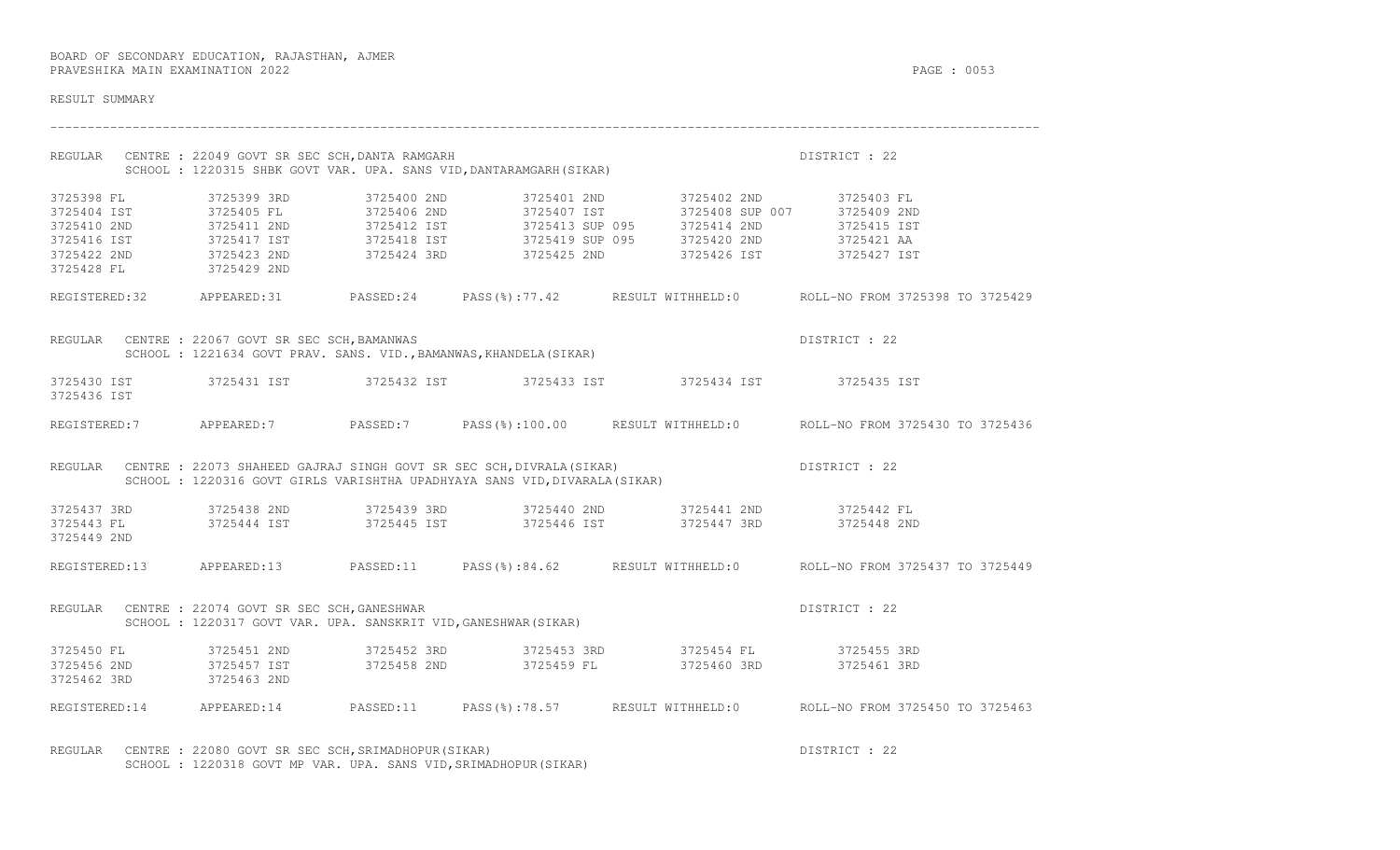| 3725464 2ND   | 3725465 FL                                                                                      | 3725466 FL  | 3725467 FL    | 3725468 FL        | 3725469 AA                      |
|---------------|-------------------------------------------------------------------------------------------------|-------------|---------------|-------------------|---------------------------------|
| 3725470 3RD   | 3725471 AA                                                                                      | 3725472 FL  | 3725473 3RD   | 3725474 SUP 007   | 3725475 2ND                     |
| 3725476 3RD   | 3725477 3RD                                                                                     | 3725478 3RD | 3725479 2ND   | 3725480 3RD       | 3725481 SUP 007                 |
| 3725482 FL    | 3725483 FL                                                                                      |             |               |                   |                                 |
| REGISTERED:20 | APPEARED:18                                                                                     | PASSED: 9   | PASS(%):50.00 | RESULT WITHHELD:0 | ROLL-NO FROM 3725464 TO 3725483 |
| REGULAR       | CENTRE : 22091 GOVT SEC SCH, MAU<br>SCHOOL : 1221367 GOVT PRAVESHIKA SANSKRIT VID., MAU (SIKAR) |             |               |                   | DISTRICT : 22                   |
|               |                                                                                                 |             |               |                   |                                 |
| 3725484 3RD   | 3725485 2ND                                                                                     | 3725486 3RD | 3725487 2ND   | 3725488 IST       | 3725489 3RD                     |
| 3725490 2ND   | 3725491 FL                                                                                      | 3725492 2ND | 3725493 3RD   |                   |                                 |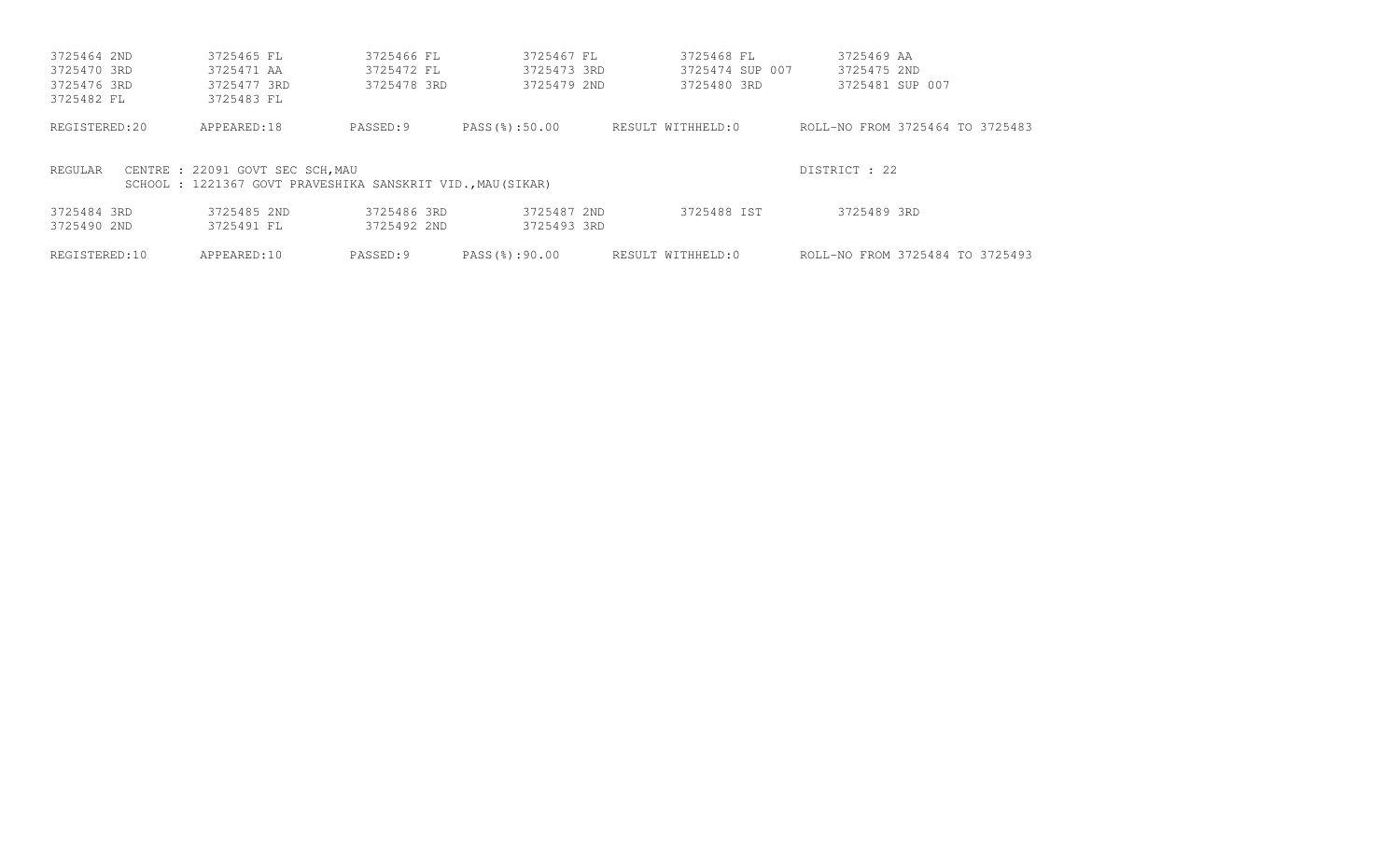| RESULT SUMMARY             |                                                                                                                                    |                                                                                            |  |                                                                  |                                                                                                                                                                                   |                                                                                                                                                                                                                                                                                                                                                                                                                                                |  |  |  |
|----------------------------|------------------------------------------------------------------------------------------------------------------------------------|--------------------------------------------------------------------------------------------|--|------------------------------------------------------------------|-----------------------------------------------------------------------------------------------------------------------------------------------------------------------------------|------------------------------------------------------------------------------------------------------------------------------------------------------------------------------------------------------------------------------------------------------------------------------------------------------------------------------------------------------------------------------------------------------------------------------------------------|--|--|--|
|                            |                                                                                                                                    |                                                                                            |  | SCHOOL: 1220319 SH AD VAR. UPA. SANS VIDYAPEETH, RAIWASA (SIKAR) | REGULAR CENTRE : 22115 SMT KRISHNADEVI MOHANLAL KABRA GOVT SR SEC SCH, REWASA (SIKAR) DISTRICT : 22                                                                               |                                                                                                                                                                                                                                                                                                                                                                                                                                                |  |  |  |
| 3725494 2ND<br>3725506 IST |                                                                                                                                    |                                                                                            |  |                                                                  | 3725495 2ND 3725496 2ND 3725497 2ND 3725498 IST 3725499 2ND<br>3725500 2ND 3725501 IST 3725502 2ND 3725503 2ND 3725504 2ND 3725504 2ND 3725505 2ND                                |                                                                                                                                                                                                                                                                                                                                                                                                                                                |  |  |  |
|                            |                                                                                                                                    |                                                                                            |  |                                                                  |                                                                                                                                                                                   | REGISTERED:13 APPEARED:13 PASSED:13 PASS(%):100.00 RESULT WITHHELD:0 ROLL-NO FROM 3725494 TO 3725506                                                                                                                                                                                                                                                                                                                                           |  |  |  |
|                            | REGULAR CENTRE : 22117 SHAHID BHAIRU RAM GOVT SEC SCH, MUNDRU (SIKAR)<br>SCHOOL : 1220320 GOVT VAR. UPA. SANS VID, MOONDRU (SIKAR) | DISTRICT : 22                                                                              |  |                                                                  |                                                                                                                                                                                   |                                                                                                                                                                                                                                                                                                                                                                                                                                                |  |  |  |
|                            |                                                                                                                                    |                                                                                            |  |                                                                  | REGULAR CENTRE : 22117 SHAHID BHAIRU RAM GOVT SEC SCH, MUNDRU(SIKAR) <b>ERREGULAR CENTRE : 22</b><br>SCHOOL : 1221369 GOVT PRAVESHIKA SANSKRIT VID. DABAR KA BALAJI,ARNIYA(SIKAR) | $\begin{array}{cccccc} 3725507 & 2 \text{ND} & 3725508 & 15 \text{T} & 3725510 & 3 \text{T} & 3725510 & 3 \text{RD} & 3725511 & 2 \text{ND} & 3725513 & \text{FL} \\ 3725513 & \text{FL} & 3725514 & 2 \text{ND} & 3725515 & 2 \text{ND} & 3725516 & 2 \text{ND} & 3725517 & 2 \text{ND} & 3725518 & \text{FL} \\ 3725519 & 2 \text{ND$<br>REGISTERED:57 APPEARED:57 PASSED:47 PASS(%):82.46 RESULT WITHHELD:0 ROLL-NO FROM 3725507 TO 3725563 |  |  |  |
|                            |                                                                                                                                    |                                                                                            |  |                                                                  | 3725564 2ND 3725565 IST 3725566 2ND 3725567 IST 3725568 2ND 3725569 2ND                                                                                                           |                                                                                                                                                                                                                                                                                                                                                                                                                                                |  |  |  |
|                            |                                                                                                                                    |                                                                                            |  |                                                                  |                                                                                                                                                                                   | REGISTERED:6 APPEARED:6 PASSED:6 PASS(%):100.00 RESULT WITHHELD:0 ROLL-NO FROM 3725564 TO 3725569                                                                                                                                                                                                                                                                                                                                              |  |  |  |
|                            | SCHOOL : 1220331 GOVT VAR. UPA. SANS VID, BOUPIYA (SIKAR)                                                                          | REGULAR CENTRE : 22126 SHAEED PRAMOD KUMAR GOVT SR SEC SCH, HASAMPUR (SIKAR) DISTRICT : 22 |  |                                                                  |                                                                                                                                                                                   |                                                                                                                                                                                                                                                                                                                                                                                                                                                |  |  |  |
|                            |                                                                                                                                    |                                                                                            |  | 3725576 3RD 3725577 3RD 3725578 2ND 3725579 3RD                  | 3725570 3RD 3725571 2ND 3725572 IST 3725573 IST 3725574 2ND 3725575 IST                                                                                                           |                                                                                                                                                                                                                                                                                                                                                                                                                                                |  |  |  |
|                            |                                                                                                                                    |                                                                                            |  |                                                                  |                                                                                                                                                                                   | REGISTERED:10 APPEARED:10 PASSED:10 PASS(%):100.00 RESULT WITHHELD:0 ROLL-NO FROM 3725570 TO 3725579                                                                                                                                                                                                                                                                                                                                           |  |  |  |

REGULAR CENTRE : 22136 SH DRK GOVT SR SEC SCH, LOSAL DESTRICT OF STRICT I 22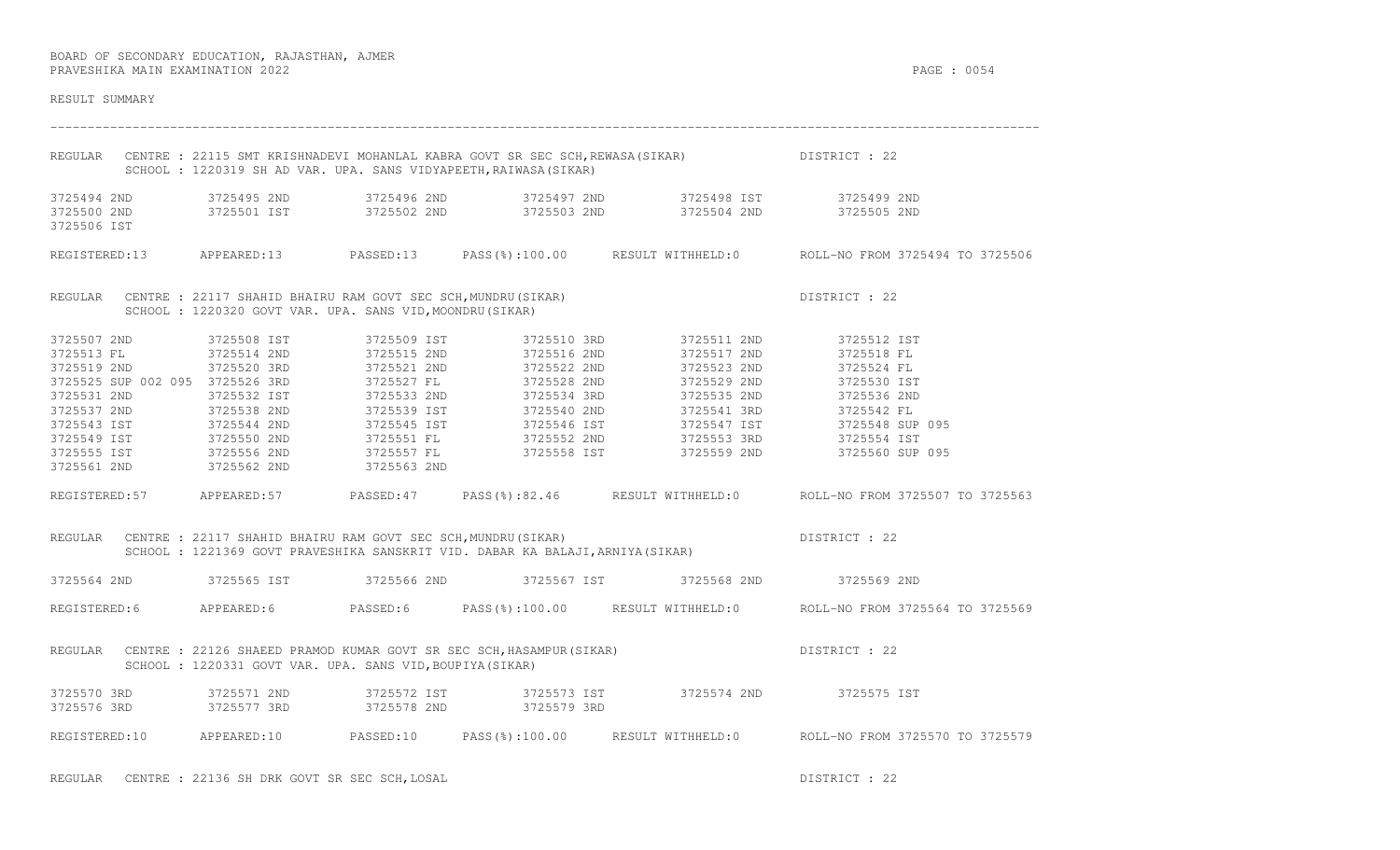## SCHOOL : 1221632 SHRI R N MISHR GOVT PRAV. SANS. VID.,LOSAL,DHOD(SIKAR)

| 3725580 FL      | 3725581 SUP 007                                                 | 3725582 3RD     | 3725583 FL    | 3725584 FL        | 3725585 FL                      |
|-----------------|-----------------------------------------------------------------|-----------------|---------------|-------------------|---------------------------------|
| 3725586 3RD     | 3725587 3RD                                                     | 3725588 3RD     | 3725589 3RD   | 3725590 3RD       | 3725591 SUP 095                 |
| 3725592 2ND     | 3725593 3RD                                                     | 3725594 3RD     | 3725595 FL    | 3725596 FL        | 3725597 FL                      |
| 3725598 3RD     |                                                                 |                 |               |                   |                                 |
| REGISTERED:19   | APPEARED:19                                                     | PASSED:10       | PASS(%):52.63 | RESULT WITHHELD:0 | ROLL-NO FROM 3725580 TO 3725598 |
|                 |                                                                 |                 |               |                   |                                 |
|                 |                                                                 |                 |               |                   |                                 |
| REGULAR         | CENTRE : 22150 GOVT SR SEC SCH, KACHHAWA                        |                 |               |                   | DISTRICT : 22                   |
|                 | SCHOOL : 1220862 GOVT VAR. UPDH. SANS VID, GHIRNIYABADA (SIKAR) |                 |               |                   |                                 |
| 3725599 2ND     | 3725600 3RD                                                     | 3725601 FL      | 3725602 3RD   | 3725603 FL        | 3725604 3RD                     |
| 3725605 3RD     | 3725606 SUP 095                                                 | 3725607 IST     | 3725608 2ND   | 3725609 2ND       | 3725610 2ND                     |
| 3725611 SUP 095 | 3725612 FL                                                      | 3725613 SUP 095 | 3725614 2ND   | 3725615 IST       |                                 |
|                 |                                                                 |                 |               |                   |                                 |
| REGISTERED: 17  | APPEARED:17                                                     | PASSED:11       | PASS(%):64.71 | RESULT WITHHELD:0 | ROLL-NO FROM 3725599 TO 3725615 |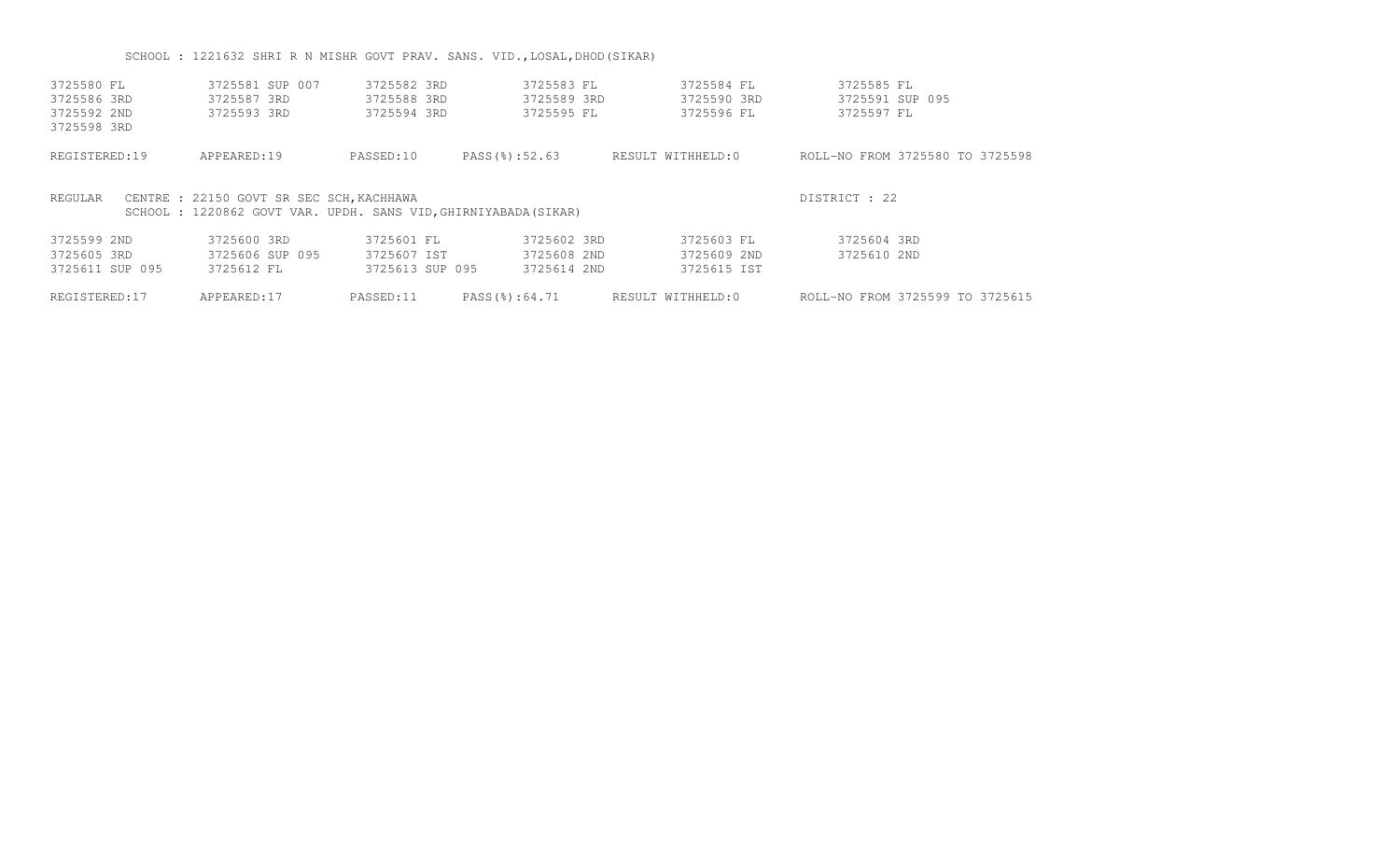| RESULT SUMMARY |                                                                                                                                                          |             |             |                                                                                                                                                                                                                                   |                                                                                                      |
|----------------|----------------------------------------------------------------------------------------------------------------------------------------------------------|-------------|-------------|-----------------------------------------------------------------------------------------------------------------------------------------------------------------------------------------------------------------------------------|------------------------------------------------------------------------------------------------------|
|                |                                                                                                                                                          |             |             | REGULAR CENTRE : 22183 GOVT RAMCHANDRA NEVATIA SR SEC SCH, FATEHPUR<br>SCHOOL : 1221636 GOVT PRAV. SANS. VID., WARD NO-28, FATEHPUR (SIKAR)                                                                                       | DISTRICT : 22                                                                                        |
| 3725616 3RD    | 3725617 3RD                                                                                                                                              |             |             | 3725618 2ND                  3725619 FL                    3725620 2ND                        3725621 2ND<br>3725624 IST              3725625 2ND                3725626 3RD                3725627 2ND                           |                                                                                                      |
|                |                                                                                                                                                          |             |             |                                                                                                                                                                                                                                   |                                                                                                      |
|                |                                                                                                                                                          |             |             |                                                                                                                                                                                                                                   |                                                                                                      |
|                |                                                                                                                                                          |             |             | 3725622 3RD 3725623 3RD 3725629 5723919 2RD 3725625 2ND 3725626 3RD 3725627 2ND<br>3725628 3RD 3725629 SUP 002 009 3725630 3RD 3725631 3RD 3725632 IST 3725633 3RD 3725633 3RD 3725635 IST                                        |                                                                                                      |
|                |                                                                                                                                                          |             |             |                                                                                                                                                                                                                                   | REGISTERED:22 APPEARED:22 PASSED:19 PASS(%):86.36 RESULT WITHHELD:0 ROLL-NO FROM 3725616 TO 3725637  |
|                | SCHOOL : 1221428 GOVT VAR.UPA SANS. VID., LAXMANGARH (SIKAR)                                                                                             |             |             | REGULAR CENTRE : 22191 SETH SHRI BHOLA RAM GOVT SR SEC SCH, BASANI (SIKAR)                                                                                                                                                        | DISTRICT : 22                                                                                        |
|                |                                                                                                                                                          |             |             | 3725638 2ND                3725639 3RD              3725640 3RD            3725641 3RD                3725642 2ND                3725643 2ND<br>3725644 3RD              3725645 3RD            3725646 IST            3725647 2N |                                                                                                      |
|                |                                                                                                                                                          |             |             |                                                                                                                                                                                                                                   |                                                                                                      |
|                |                                                                                                                                                          |             |             | 3725650 2ND 3725651 2ND 3725652 3RD 3725653 3RD 3725654 3RD 3725654 2ND 3725655 2ND                                                                                                                                               |                                                                                                      |
|                |                                                                                                                                                          |             |             |                                                                                                                                                                                                                                   | REGISTERED:18 APPEARED:18 PASSED:18 PASS(%):100.00 RESULT WITHHELD:0 ROLL-NO FROM 3725638 TO 3725655 |
|                | REGULAR CENTRE : 22198 GOVT SEC SCH, BANUDA<br>SCHOOL : 1220325 GOVT VAR. UPA. SANSKRIT VID, BANUDA (SIKAR)                                              |             |             |                                                                                                                                                                                                                                   | DISTRICT : 22                                                                                        |
|                |                                                                                                                                                          |             |             |                                                                                                                                                                                                                                   |                                                                                                      |
|                |                                                                                                                                                          |             |             |                                                                                                                                                                                                                                   |                                                                                                      |
|                |                                                                                                                                                          |             |             |                                                                                                                                                                                                                                   |                                                                                                      |
|                |                                                                                                                                                          |             |             |                                                                                                                                                                                                                                   | REGISTERED:16 APPEARED:15 PASSED:15 PASS(%):100.00 RESULT WITHHELD:0 ROLL-NO FROM 3725656 TO 3725671 |
|                | CENTRE : 22205 GOVT SR SEC SCH,GOWATI<br>SCHOOL : 1220865 GOVT GIRLS VAR. UPA. SANS VID,DOOKIYA(SIKAR)<br>REGULAR CENTRE : 22205 GOVT SR SEC SCH, GOWATI |             |             |                                                                                                                                                                                                                                   | DISTRICT : 22                                                                                        |
|                | 3725672 2ND 3725673 2ND 3725674 IST 3725675 2ND                                                                                                          |             |             |                                                                                                                                                                                                                                   |                                                                                                      |
|                |                                                                                                                                                          |             |             |                                                                                                                                                                                                                                   | REGISTERED:4 APPEARED:4 PASSED:4 PASS(%):100.00 RESULT WITHHELD:0 ROLL-NO FROM 3725672 TO 3725675    |
|                | REGULAR CENTRE : 22234 GOVT SR SEC SCH, KHATUSHYAMJI<br>SCHOOL : 1220459 GOVT VAR. UPA. SANSKRIT VID., KHATUSHYAMJI (SIKAR)                              |             |             |                                                                                                                                                                                                                                   | DISTRICT : 22                                                                                        |
| 3725676 IST    | 3725677 3RD                                                                                                                                              |             |             |                                                                                                                                                                                                                                   |                                                                                                      |
| 3725682 3RD    |                                                                                                                                                          |             |             |                                                                                                                                                                                                                                   |                                                                                                      |
| 3725688 3RD    | 3725689 IST                                                                                                                                              | 3725690 2ND | 3725691 3RD | 3725692 3RD                                                                                                                                                                                                                       | 3725693 AA                                                                                           |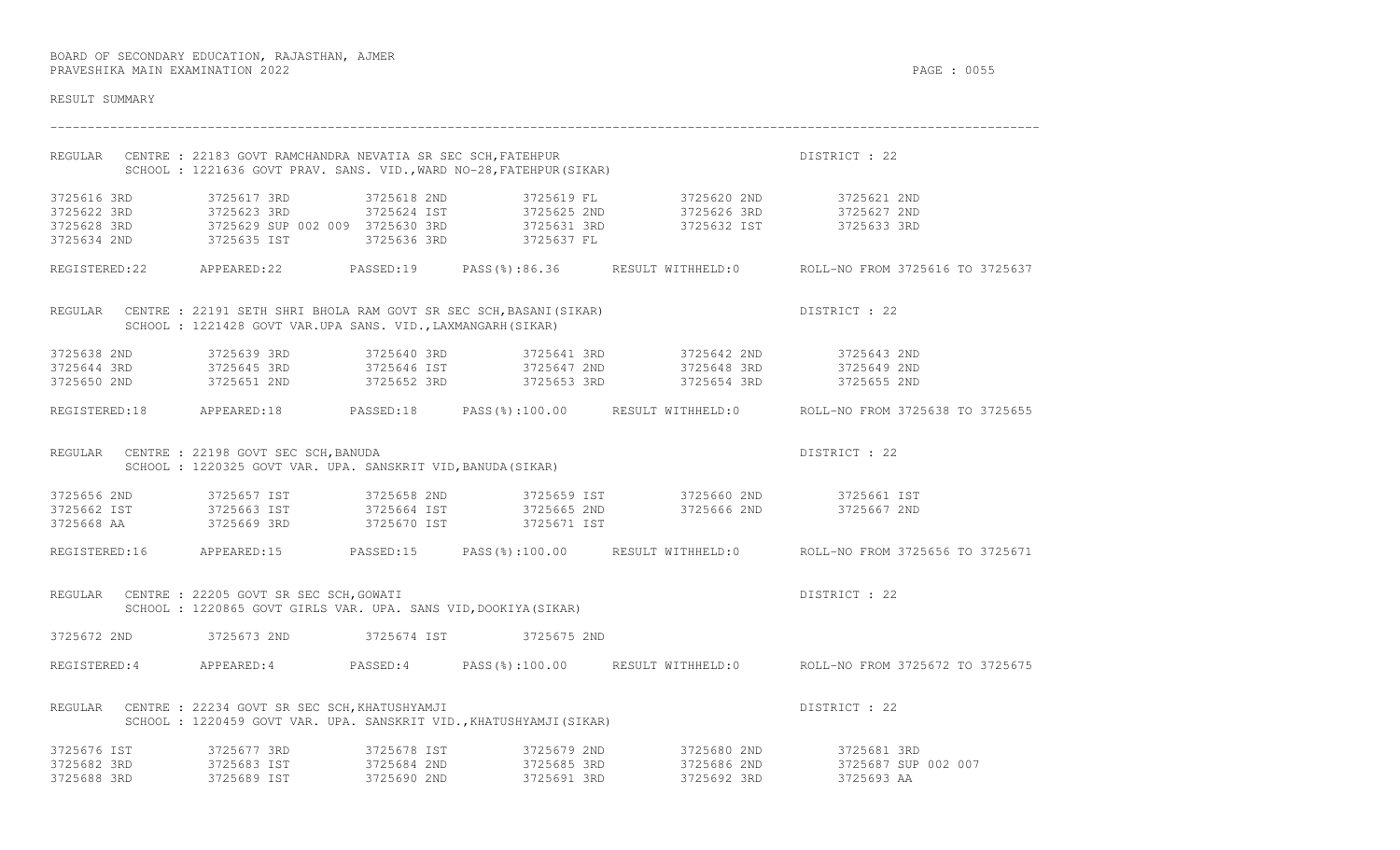3725694 FL 3725695 2ND

| REGISTERED:20 | APPEARED:19 | PASSED:17 | PASS(%):89.47 | RESULT WITHHELD:0 | ROLL-NO FROM 3725676 TO 3725695 |
|---------------|-------------|-----------|---------------|-------------------|---------------------------------|
|               |             |           |               |                   |                                 |
|               |             |           |               |                   |                                 |

REGULAR CENTRE : 22242 GOVT SR SEC SCH, AJITGARH(SIKAR) CHAR CHAR CHAR CENTRICT : 22 SCHOOL : 1220326 GOVT PRAV SANS VID,AJITGARH(SIKAR)

| 3725696 AA<br>3725697 3RD<br>3725698 3RD<br>3725699 AA |  |
|--------------------------------------------------------|--|
|--------------------------------------------------------|--|

| REGISTERED: 4 | APPEARED: 2 | PASSED:2 | PASS(%):100.00 | RESULT WITHHELD:0 | ROLL-NO FROM 3725696 TO 3725699 |
|---------------|-------------|----------|----------------|-------------------|---------------------------------|
|---------------|-------------|----------|----------------|-------------------|---------------------------------|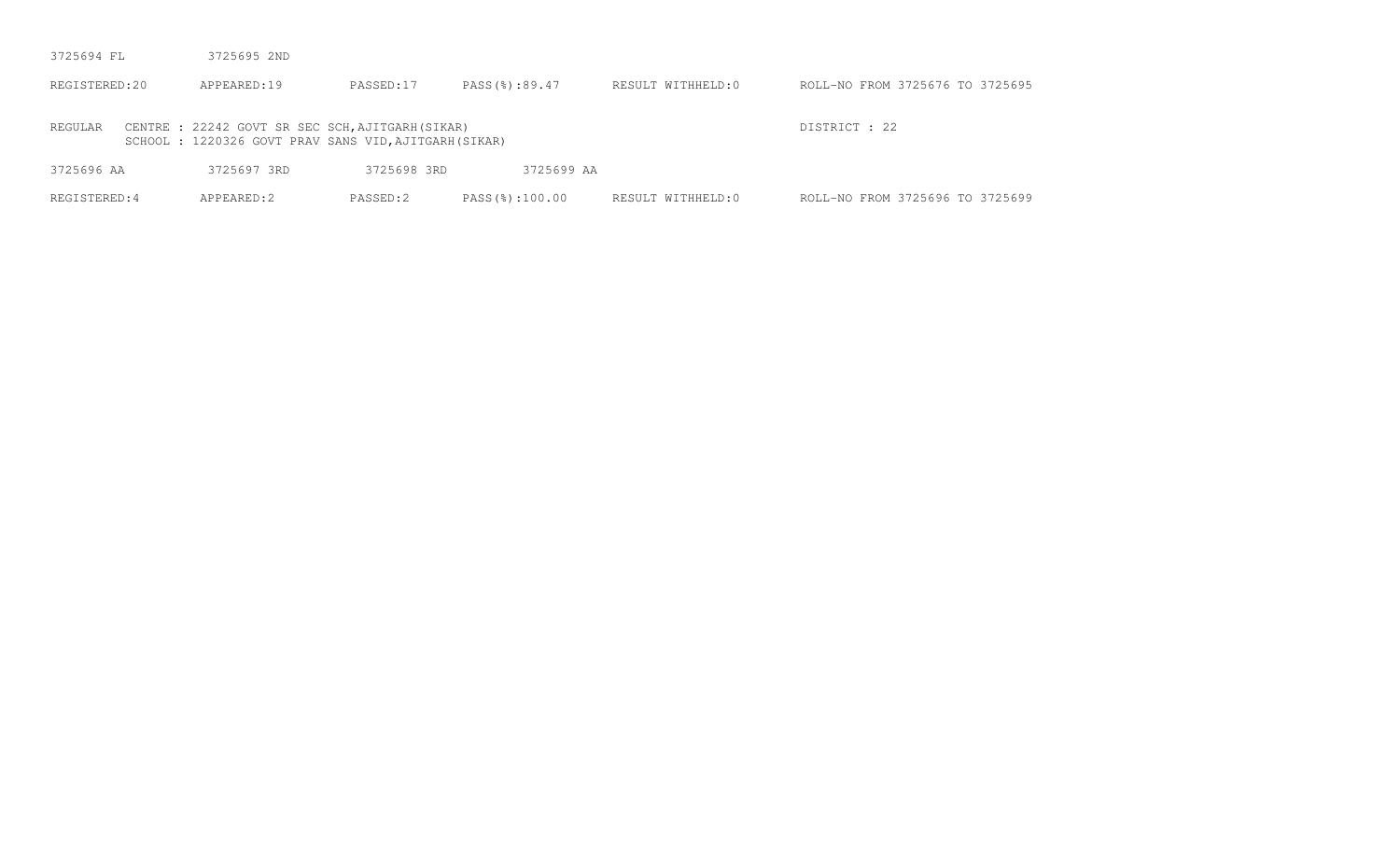| RESULT SUMMARY |                                                                                                                                                        |  |                                                                                                                                                                                                                                                                                                                                                                                                                               |                                                                                                       |
|----------------|--------------------------------------------------------------------------------------------------------------------------------------------------------|--|-------------------------------------------------------------------------------------------------------------------------------------------------------------------------------------------------------------------------------------------------------------------------------------------------------------------------------------------------------------------------------------------------------------------------------|-------------------------------------------------------------------------------------------------------|
|                | SCHOOL : 1221370 S S RR PODDAR GOVT PRAV. SANS. VID., RAMGARHSHEKHAWATI(SIKAR)                                                                         |  | REGULAR CENTRE : 22250 SETH GDR GOVT SR SS, RAMGARH SHEKHAWATI (SIKAR)                                                                                                                                                                                                                                                                                                                                                        | DISTRICT : 22                                                                                         |
| 3725700 FL     | 3725701 2ND<br>3725706 2ND 3725707 3RD 3725708 3RD                                                                                                     |  |                                                                                                                                                                                                                                                                                                                                                                                                                               |                                                                                                       |
|                |                                                                                                                                                        |  |                                                                                                                                                                                                                                                                                                                                                                                                                               | REGISTERED:9 APPEARED:9 PASSED:7 PASS(%):77.78 RESULT WITHHELD:0 ROLL-NO FROM 3725700 TO 3725708      |
|                | REGULAR CENTRE : 22253 GOVT SR SEC SCH, HARJANPURA (NEEM KA THANA)<br>SCHOOL : 1222019 GOVT PRAV SANS SCH, DHANIBAWATAN CHHAPAR, NEEM KA THANA (SIKAR) |  |                                                                                                                                                                                                                                                                                                                                                                                                                               | DISTRICT : 22                                                                                         |
|                |                                                                                                                                                        |  | $\begin{array}{cccccccccccc} 3725709 & 3RD & & 3725710 & \text{AA} & & 3725711 & \text{IST} & & 3725712 & \text{FL} & & 3725713 & 2ND & & 3725714 & 2ND \\ & & & & & 3725716 & \text{IST} & & 3725717 & 3RD & & 3725718 & 3RD & & 3725719 & 2ND & & 3725720 & \text{IST} \end{array}$<br>3725721 IST 3725722 FL 3725723 IST 3725724 IST 3725725 SUP 002 007                                                                   |                                                                                                       |
|                |                                                                                                                                                        |  |                                                                                                                                                                                                                                                                                                                                                                                                                               | REGISTERED:17 APPEARED:16 PASSED:13 PASS(%):81.25 RESULT WITHHELD:0 ROLL-NO FROM 3725709 TO 3725725   |
|                |                                                                                                                                                        |  | REGULAR CENTRE : 22265 GN MODI GOVT SR SEC SCH, NEEMKATHANA (SIKAR)<br>SCHOOL : 1220327 GOVT VAR. UPA. SANS VID, NEEMKATHANA (SIKAR)                                                                                                                                                                                                                                                                                          | DISTRICT : 22                                                                                         |
|                |                                                                                                                                                        |  | 3725726 2ND 3725727 FL 3725728 FL 3725729 FL 3725730 FL                                                                                                                                                                                                                                                                                                                                                                       |                                                                                                       |
|                |                                                                                                                                                        |  |                                                                                                                                                                                                                                                                                                                                                                                                                               | REGISTERED:5 APPEARED:5 PASSED:1 PASS(%):20.00 RESULT WITHHELD:0 ROLL-NO FROM 3725726 TO 3725730      |
|                |                                                                                                                                                        |  | REGULAR CENTRE : 22283 GOVT PT BNK VAR. UPA. SANS VID., KHANDELA (SIKAR)<br>SCHOOL : 1221635 GOVT VAR. UPA SANS. VID., KANWAT, KHANDELA (SIKAR)                                                                                                                                                                                                                                                                               | DISTRICT : 22                                                                                         |
|                | 3725737 FL 3725738 FL 3725739 FL                                                                                                                       |  | 3725731 FL 3725732 FL 3725733 3RD 3725734 3RD 3725735 3RD 3725735 3RD 3725736 3RD                                                                                                                                                                                                                                                                                                                                             |                                                                                                       |
|                |                                                                                                                                                        |  |                                                                                                                                                                                                                                                                                                                                                                                                                               | REGISTERED: 9 APPEARED: 9 PASSED: 4 PASS(%): 44.44 RESULT WITHHELD: 0 ROLL-NO FROM 3725731 TO 3725739 |
|                | SCHOOL : 1220329 GOVT PT BNK VAR. UPA. SANS VID., KHANDELA (SIKAR)<br>REGULAR CENTRE : 22285 GOVT GIRLS SR SEC SCH, KHANDELA                           |  |                                                                                                                                                                                                                                                                                                                                                                                                                               | DISTRICT : 22                                                                                         |
| 3725770 2ND    |                                                                                                                                                        |  | 3725740 SUP 002 095 3725741 3RD 3725742 SUP 095 3725743 2ND 3725744 SUP 002 3725745 3RD<br>$\begin{array}{cccccccc} 3725746 & 15\texttt{T} & 3725747 & \texttt{FL} & 3725754 & 15\texttt{T} & 3725752 & 3\texttt{RD} & 3725751 & 15\texttt{T} \\ 3725752 & 2\texttt{ND} & 3725753 & 2\texttt{ND} & 3725759 & 3\texttt{ND} & 3725759 & 3\texttt{ND} & 3725759 & 3\texttt{ND} & 3725759 & 3\texttt{ND} & 3725759 & 3\texttt{ND$ |                                                                                                       |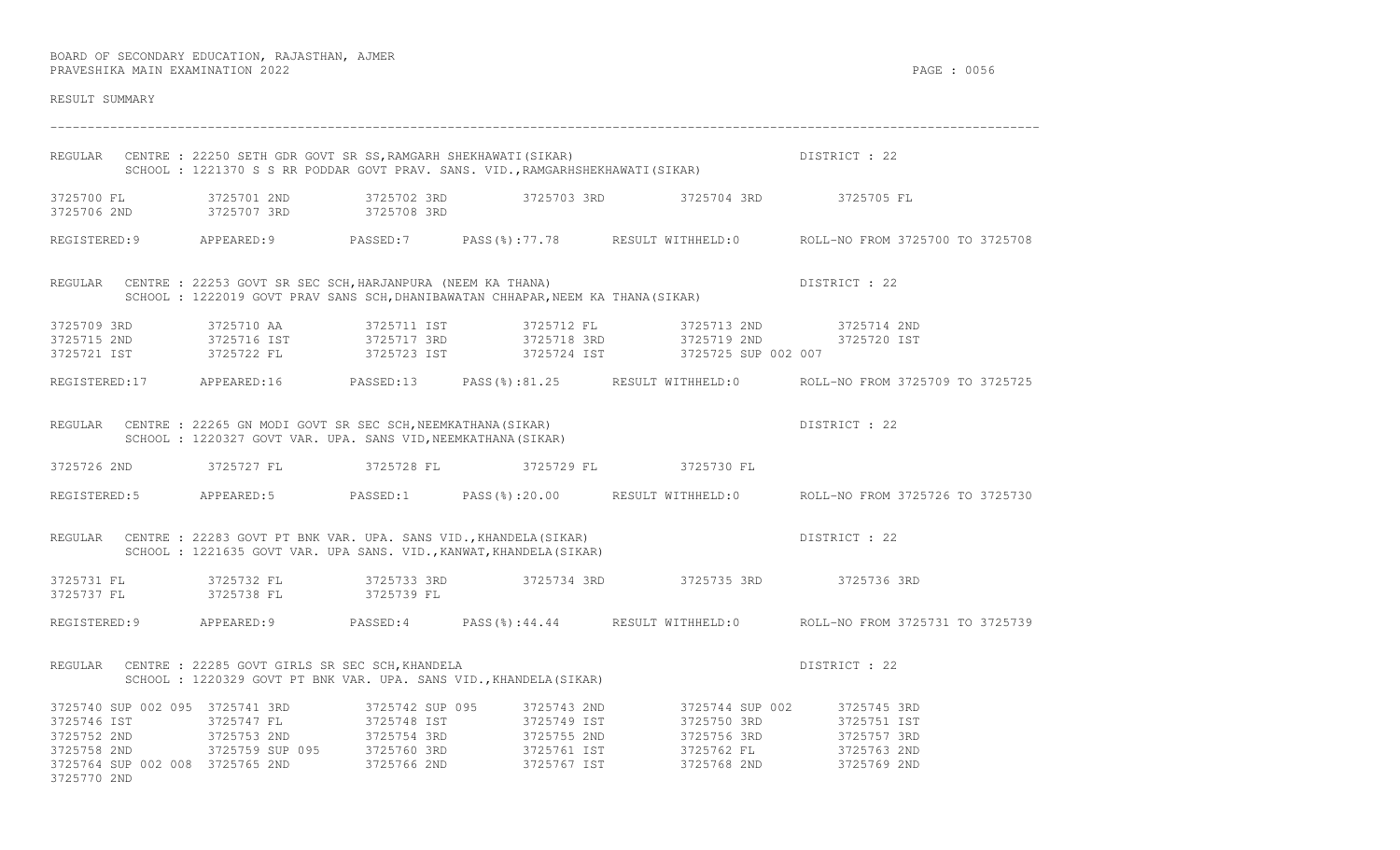| REGISTERED: 31 | APPEARED: 31                                                                                                            | PASSED:24   | PASS(%):77.42 | RESULT WITHHELD:0 | ROLL-NO FROM 3725740 TO 3725770 |
|----------------|-------------------------------------------------------------------------------------------------------------------------|-------------|---------------|-------------------|---------------------------------|
| REGULAR        | CENTRE : 22285 GOVT GIRLS SR SEC SCH, KHANDELA<br>SCHOOL : 1220460 GOVT PRAV SANSKRIT VID., SHAKHAMBHARI SAKRAI (SIKAR) |             |               |                   | DISTRICT : 22                   |
| 3725771 AA     | 3725772 FL                                                                                                              | 3725773 2ND | 3725774 FL    | 3725775 FL        | 3725776 FL                      |
| 3725777 3RD    | 3725778 3RD                                                                                                             | 3725779 FL  | 3725780 FL    | 3725781 2ND       | 3725782 2ND                     |
| 3725783 3RD    | 3725784 FL                                                                                                              | 3725785 2ND | 3725786 3RD   |                   |                                 |
| REGISTERED:16  | APPEARED:15                                                                                                             | PASSED:8    | PASS(%):53.33 | RESULT WITHHELD:0 | ROLL-NO FROM 3725771 TO 3725786 |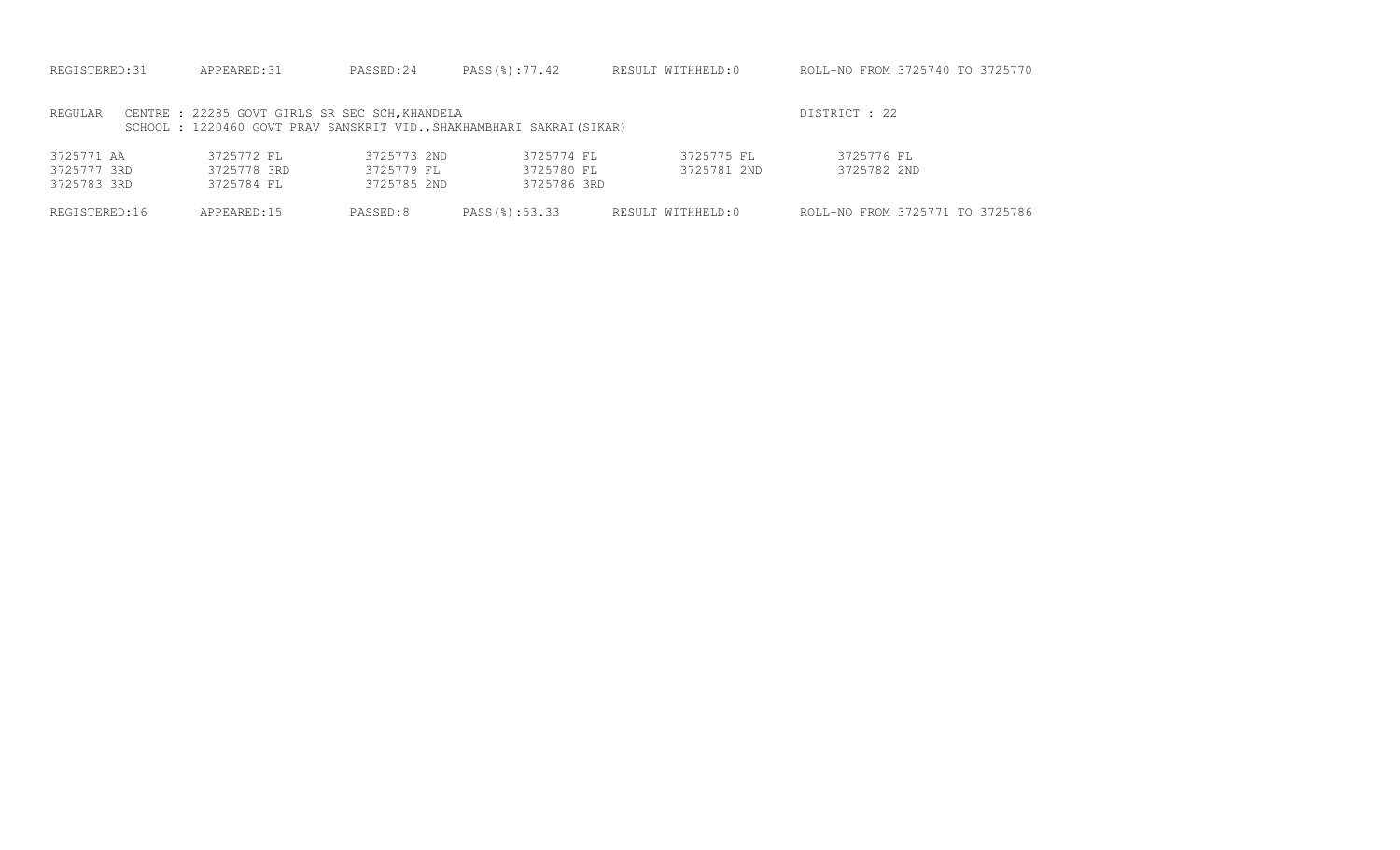| RESULT SUMMARY |                                                                                                                  |            |             |                                                                                                                                                                                                                                                                                                                            |                                                                                                     |
|----------------|------------------------------------------------------------------------------------------------------------------|------------|-------------|----------------------------------------------------------------------------------------------------------------------------------------------------------------------------------------------------------------------------------------------------------------------------------------------------------------------------|-----------------------------------------------------------------------------------------------------|
|                | REGULAR CENTRE : 22285 GOVT GIRLS SR SEC SCH, KHANDELA                                                           |            |             | CENTRE : 22285 GOVT GIRLS SR SEC SCH, KHANDELA<br>SCHOOL : 1221633 GOVT PRAV. SANS. VID., PUJARI KA BAS, JAIRAMPURA(SIKAR)                                                                                                                                                                                                 | DISTRICT : 22                                                                                       |
|                |                                                                                                                  |            |             | $3725787 \quad \text{IST} \qquad \qquad 3725788 \quad \text{IST} \qquad \qquad 3725789 \quad \text{2ND} \qquad \qquad 3725790 \quad \text{IST} \qquad \qquad 3725791 \quad \text{IST} \qquad \qquad 3725792 \quad \text{IST}$                                                                                              |                                                                                                     |
|                |                                                                                                                  |            |             |                                                                                                                                                                                                                                                                                                                            | REGISTERED:6 APPEARED:6 PASSED:6 PASS(%):100.00 RESULT WITHHELD:0 ROLL-NO FROM 3725787 TO 3725792   |
|                | REGULAR CENTRE : 22298 GOVT SR SEC SCH, RAIPURA JAGIR<br>SCHOOL : 1220313 GOVT PRA SANSKRIT VID, KHATKAR (SIKAR) |            |             |                                                                                                                                                                                                                                                                                                                            | DISTRICT : 22                                                                                       |
|                | 3725799 2ND 3725800 2ND 3725801 IST 3725802 IST                                                                  |            |             | 3725793 2ND 3725794 3RD 3725795 SUP 002 095 3725796 3RD 3725797 IST 3725798 3RD                                                                                                                                                                                                                                            |                                                                                                     |
|                |                                                                                                                  |            |             |                                                                                                                                                                                                                                                                                                                            | REGISTERED:10 APPEARED:10 PASSED:9 PASS(%):90.00 RESULT WITHHELD:0 ROLL-NO FROM 3725793 TO 3725802  |
|                | REGULAR CENTRE : 22298 GOVT SR SEC SCH, RAIPURA JAGIR                                                            |            |             | CENTRE : 22298 GOVT SR SEC SCH,RAIPURA JAGIR<br>SCHOOL : 1220534 DUSHYANT ADARSH VM PRAV.SANSKRIT VID,KISHORPURA,SIKAR                                                                                                                                                                                                     | DISTRICT : 22                                                                                       |
|                |                                                                                                                  |            |             | $\begin{array}{cccccccc} 3725803 & 3\text{RD} & 3725804 & \text{IST} & 3725805 & \text{FL} & 3725806 & \text{IST} & 3725807 & 2\text{ND} & 3725808 & \text{IST} \\ 3725809 & 3\text{RD} & 3725810 & 2\text{ND} & 3725811 & \text{IST} & 3725812 & 2\text{ND} & 3725813 & 3\text{RD} & 3725808 & \text{IST} \\ \end{array}$ |                                                                                                     |
|                |                                                                                                                  |            |             |                                                                                                                                                                                                                                                                                                                            | REGISTERED:11 APPEARED:11 PASSED:10 PASS(%):90.91 RESULT WITHHELD:0 ROLL-NO FROM 3725803 TO 3725813 |
|                | REGULAR CENTRE : 22306 GOVT SR SEC SCH, ROSAWA                                                                   |            |             |                                                                                                                                                                                                                                                                                                                            | DISTRICT : 22                                                                                       |
| 3725844 2ND    |                                                                                                                  |            |             | 3725814 3RD 3725815 3RD 3725816 2ND 3725817 3RD 3725818 IST 3725819 AA<br>3725820 IST 3725821 3RD 3725822 AA 3725823 2ND 3725824 2ND 3725825 IST<br>3725826 IST 3725827 2ND 3725828 2ND 3725829 FL 3725830 2ND 3725831 2ND<br>3725838 I                                                                                    |                                                                                                     |
|                |                                                                                                                  |            |             |                                                                                                                                                                                                                                                                                                                            | REGISTERED:31 APPEARED:29 PASSED:26 PASS(%):89.66 RESULT WITHHELD:0 ROLL-NO FROM 3725814 TO 3725844 |
|                | REGULAR CENTRE : 22346 GOVT SR SEC SCH, KHACHARIAWAS (SIKAR)                                                     |            |             | SCHOOL : 22030 GOVI SK SEC SCH, KHACHARIAWAS (SIKAR)<br>SCHOOL : 1220328 GOVT VAR. UPA. SANS VID, CHAKGOPINATHPURA (SIKAR)                                                                                                                                                                                                 | DISTRICT : 22                                                                                       |
| 3725851 3RD    | 3725852 FL                                                                                                       | 3725853 FL | 3725854 2ND | 3725845 2ND 3725846 2ND 3725847 2ND 3725848 FL 3725849 2ND 3725850 2ND<br>3725855 3RD                                                                                                                                                                                                                                      |                                                                                                     |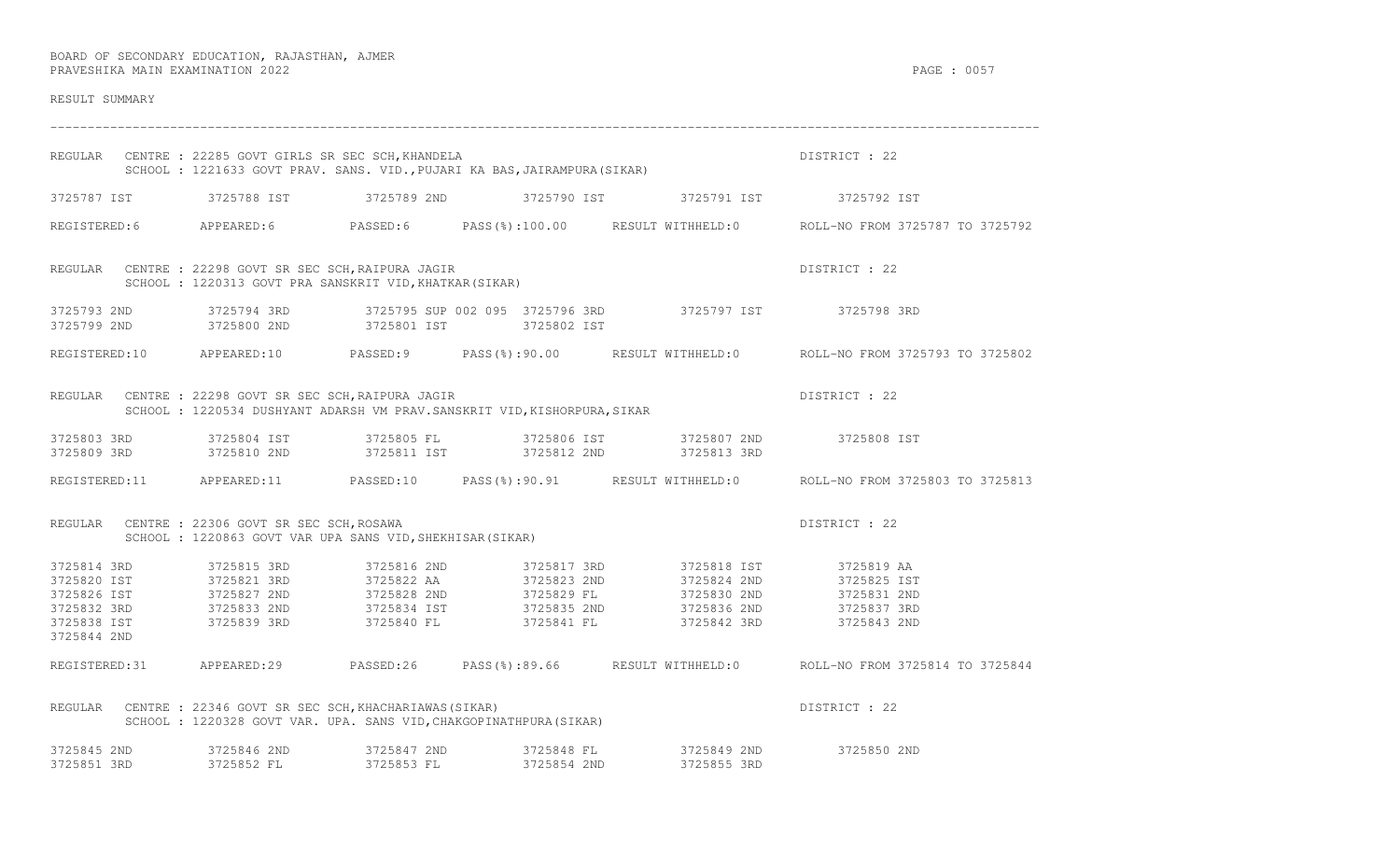| REGISTERED:11             | APPEARED:11                                | PASSED:8                   | PASS(%):72.73                                                            | RESULT WITHHELD:0         | ROLL-NO FROM 3725845 TO 3725855 |
|---------------------------|--------------------------------------------|----------------------------|--------------------------------------------------------------------------|---------------------------|---------------------------------|
| REGULAR                   | CENTRE : 22383 GOVT GIRLS SEC SCH, PIPRALI |                            | SCHOOL : 1221368 GOVT PRAVESHIKA SANSKRIT VID., PALASIYA PIPRALI (SIKAR) |                           | DISTRICT : 22                   |
| 3725856 FL<br>3725862 IST | 3725857 3RD<br>3725863 3RD                 | 3725858 2ND<br>3725864 2ND | 3725859 2ND<br>3725865 2ND                                               | 3725860 3RD<br>3725866 FL | 3725861 FL                      |
| REGISTERED: 11            | APPEARED:11                                | PASSED:8                   | PASS(%):72.73                                                            | RESULT WITHHELD:0         | ROLL-NO FROM 3725856 TO 3725866 |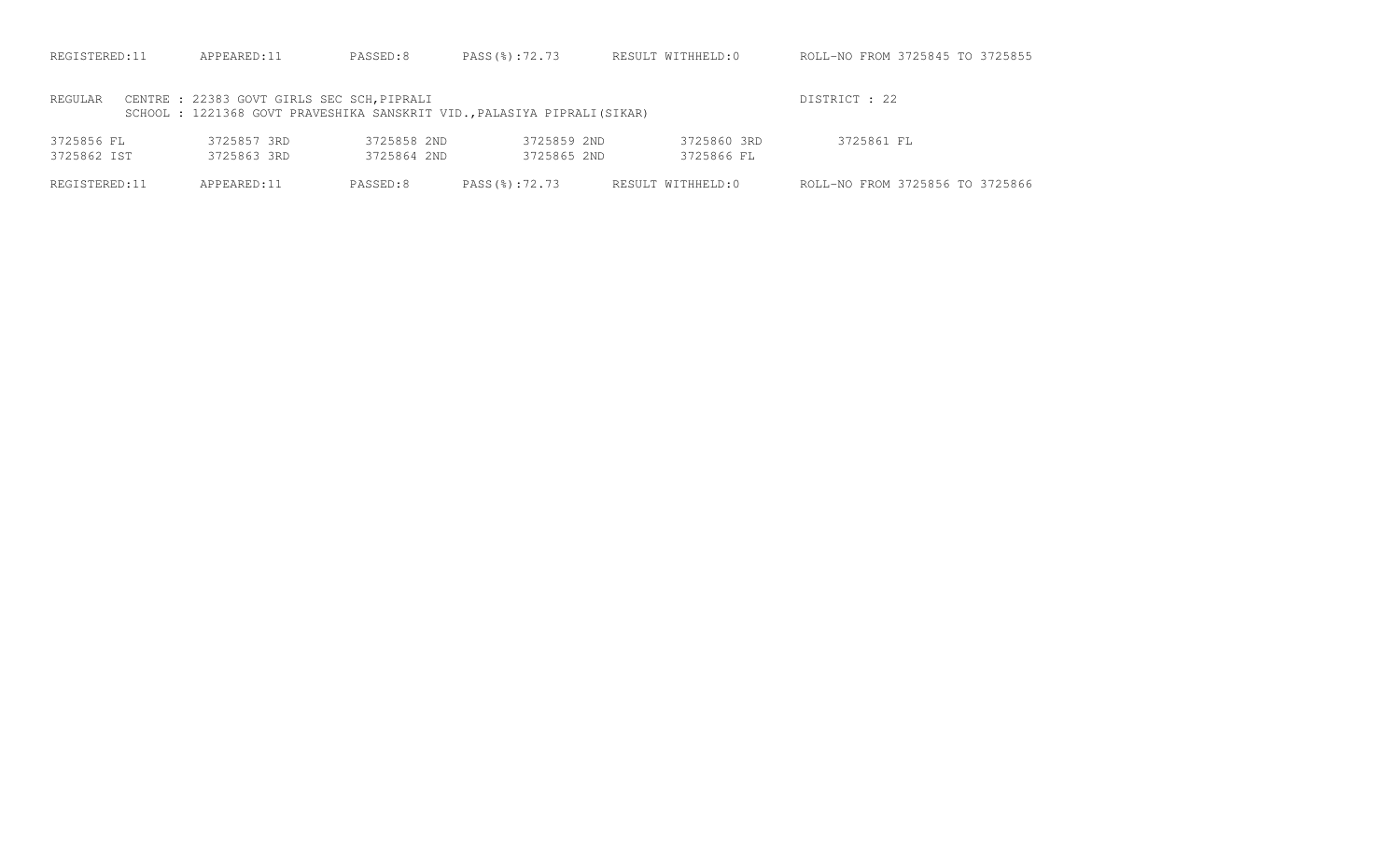| RESULT SUMMARY |                                                          |                                                            |                                                                                                                                                                                                                               |                                                                                                      |
|----------------|----------------------------------------------------------|------------------------------------------------------------|-------------------------------------------------------------------------------------------------------------------------------------------------------------------------------------------------------------------------------|------------------------------------------------------------------------------------------------------|
|                | REGULAR CENTRE : 23012 GOVT SR SEC SCH, ABUROAD          |                                                            | CENTRE : 23012 GOVT SR SEC SCH,ABUROAD<br>SCHOOL : 1230260 GOVT PRAV. SANS. VID.,GOLIYAWAS,UMERNI,ABUROAD(SIROHI)                                                                                                             | DISTRICT : 23                                                                                        |
|                |                                                          |                                                            | 3725867 AA                3725868 3RD            3725869 IST            3725870 3RD            3725871 FL              3725872 IST              3725873 IST                              3725874 2ND                  3725875 |                                                                                                      |
|                |                                                          |                                                            |                                                                                                                                                                                                                               | REGISTERED: 9 APPEARED: 8 PASSED: 7 PASS(%):87.50 RESULT WITHHELD: 0 ROLL-NO FROM 3725867 TO 3725875 |
|                | REGULAR CENTRE : 23031 GOVT SR SEC SCH, MALGAON (SIROHI) |                                                            | CENTRE : 23031 GOVT SR SEC SCH, MALGAON(SIROHI)<br>SCHOOL : 1230263 GOVT PRAV. SANS. VID., NAGANI, REVDAR(SIROHI)                                                                                                             | DISTRICT : 23                                                                                        |
|                |                                                          |                                                            | 3725876 AA 3725877 AA 3725878 FL 3725879 FL 3725880 FL 3725880 AA                                                                                                                                                             |                                                                                                      |
|                |                                                          |                                                            |                                                                                                                                                                                                                               | REGISTERED:6 APPEARED:3 PASSED:0 PASS(%):0.00 RESULT WITHHELD:0 ROLL-NO FROM 3725876 TO 3725881      |
|                | REGULAR CENTRE : 23041 GOVT SEC SCH, JHADOLI             | SCHOOL : 1230096 GOVT VAR. UPA. SANS VID, JHADOLI (SIROHI) |                                                                                                                                                                                                                               | DISTRICT : 23                                                                                        |
|                |                                                          |                                                            |                                                                                                                                                                                                                               |                                                                                                      |
|                |                                                          |                                                            |                                                                                                                                                                                                                               | REGISTERED:22 APPEARED:20 PASSED:7 PASS(%):35.00 RESULT WITHHELD:0 ROLL-NO FROM 3725882 TO 3725903   |
|                | REGULAR CENTRE : 23050 GOVT SR SEC SCH, TANWARI          |                                                            |                                                                                                                                                                                                                               | DISTRICT : 23                                                                                        |
|                |                                                          |                                                            |                                                                                                                                                                                                                               |                                                                                                      |
|                |                                                          |                                                            |                                                                                                                                                                                                                               | REGISTERED:10 APPEARED:9 PASSED:5 PASS(%):55.56 RESULT WITHHELD:0 ROLL-NO FROM 3725904 TO 3725913    |
|                | REGULAR CENTRE : 23062 GOVT SR SEC SCH, MOHABBATNAGAR    |                                                            |                                                                                                                                                                                                                               | DISTRICT : 23                                                                                        |
|                |                                                          |                                                            |                                                                                                                                                                                                                               |                                                                                                      |
| REGISTERED:18  |                                                          | APPEARED:18 PASSED:4 PASS(%):22.22                         |                                                                                                                                                                                                                               | RESULT WITHHELD: 0 ROLL-NO FROM 3725914 TO 3725931                                                   |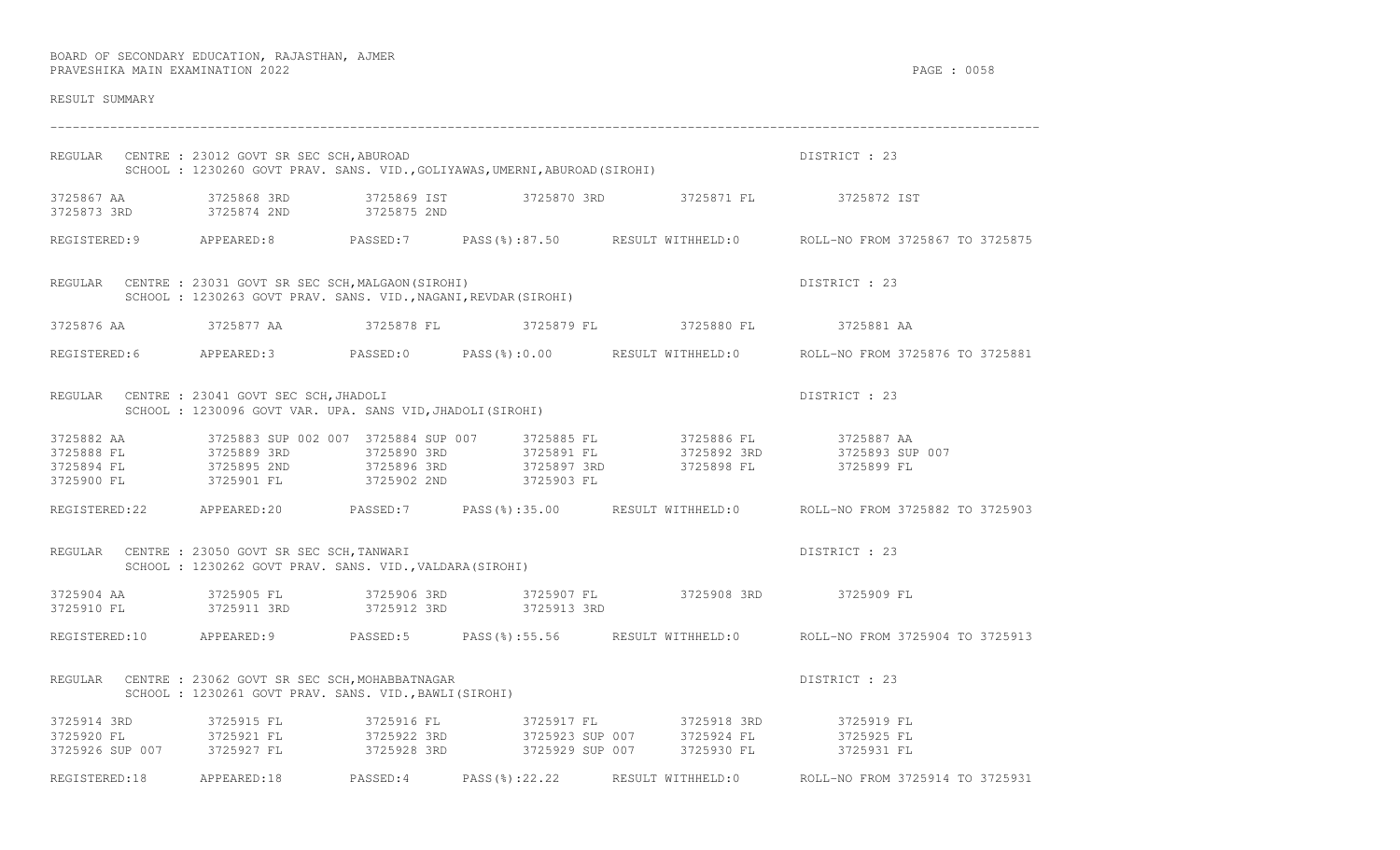| CENTRE : 24091 GOVT SR SEC SCH, PADAMPUR<br>REGULAR |  |                                                                               |             |               | DISTRICT : 24     |                                 |
|-----------------------------------------------------|--|-------------------------------------------------------------------------------|-------------|---------------|-------------------|---------------------------------|
|                                                     |  | SCHOOL: 1240715 GOVT VAR. UPDH. SANS. VID., 23 B.B. PADAMPUR (SRI GANGANAGAR) |             |               |                   |                                 |
| 3725932 3RD                                         |  | 3725933 3RD                                                                   | 3725934 2ND | 3725935 FL    | 3725936 IST       | 3725937 3RD                     |
| 3725938 FL                                          |  | 3725939 FL                                                                    | 3725940 FL  | 3725941 AA    | 3725942 2ND       | 3725943 3RD                     |
| 3725944 3RD                                         |  | 3725945 3RD                                                                   | 3725946 2ND | 3725947 3RD   | 3725948 3RD       | 3725949 2ND                     |
| 3725950 2ND                                         |  | 3725951 3RD                                                                   |             |               |                   |                                 |
| REGISTERED:20                                       |  | APPEARED:19                                                                   | PASSED:15   | PASS(%):78.95 | RESULT WITHHELD:0 | ROLL-NO FROM 3725932 TO 3725951 |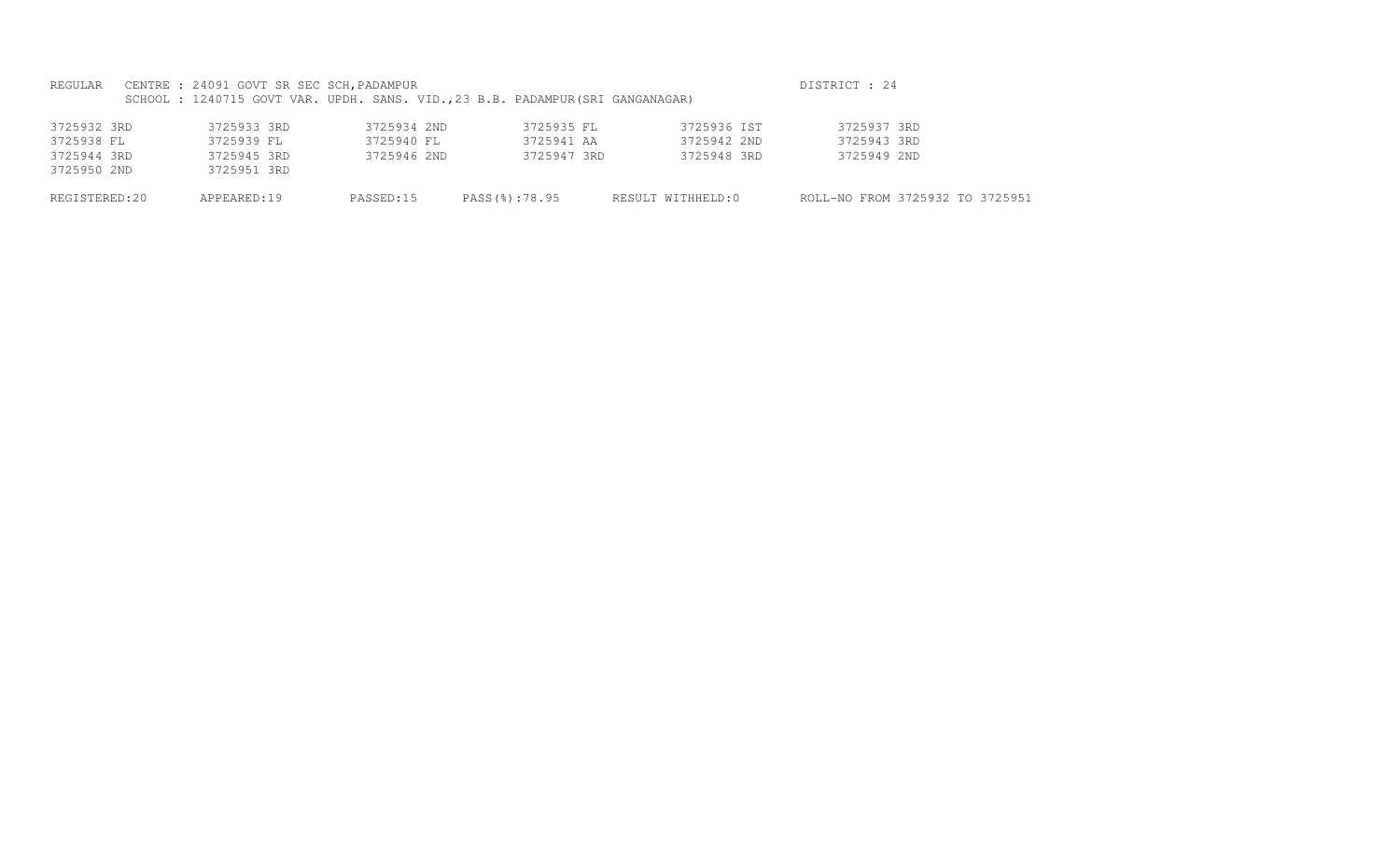| RESULT SUMMARY                                            |                       |                                                                                                        |                                                                                                                                                                                                                                                                                                                               |                                                                                                     |
|-----------------------------------------------------------|-----------------------|--------------------------------------------------------------------------------------------------------|-------------------------------------------------------------------------------------------------------------------------------------------------------------------------------------------------------------------------------------------------------------------------------------------------------------------------------|-----------------------------------------------------------------------------------------------------|
| REGULAR CENTRE : 24121 GOVT SR SEC SCH, GANESHGARH        |                       |                                                                                                        | DISTRICT : 24<br>SCHOOL : 1240270 GOVT PRAV SANS VID. KULDIOWALI DHANI, 21 M.L. (SRI GANGANAGAR)                                                                                                                                                                                                                              |                                                                                                     |
| 3725958 2ND                                               |                       |                                                                                                        | 3725952 3RD 3725953 3RD 3725954 3RD 3725955 FL 3725956 AA 3725957 2ND                                                                                                                                                                                                                                                         |                                                                                                     |
|                                                           |                       |                                                                                                        |                                                                                                                                                                                                                                                                                                                               | REGISTERED:7 APPEARED:6 PASSED:5 PASS(%):83.33 RESULT WITHHELD:0 ROLL-NO FROM 3725952 TO 3725958    |
| REGULAR CENTRE : 25002 GOVT DARBAR SR SEC SCH, TONK       |                       | CENTRE : 25002 GOVT DARBAR SR SEC SCH,TONK<br>SCHOOL : 1251032 GOVT PRAV SANS VID,THIKARIA.SORAN(TONK) |                                                                                                                                                                                                                                                                                                                               | DISTRICT : 25                                                                                       |
|                                                           |                       |                                                                                                        | 3725959 FL                     3725960 2ND                  3725961 2ND                    3725962 FL                          3725963 2ND                          3725964 3RD<br>3725965 3RD                      3725966 FL                                                                                                |                                                                                                     |
|                                                           |                       |                                                                                                        |                                                                                                                                                                                                                                                                                                                               | REGISTERED:10 APPEARED:10 PASSED:5 PASS(%):50.00 RESULT WITHHELD:1 ROLL-NO FROM 3725959 TO 3725968  |
| REGULAR CENTRE : 25016 GOVT GIRLS SEC SCH, NEW TONK, TONK |                       |                                                                                                        | CENTRE : 25016 GOVT GIRLS SEC SCH, NEW TONK, TONK<br>SCHOOL : 1250276 ARCHANA V M PRAVESHIKA SANSKRIT SCH, PURANI TONK, TONK                                                                                                                                                                                                  | DISTRICT : 25                                                                                       |
|                                                           |                       |                                                                                                        | 3725969 2ND 3725970 2ND 3725971 2ND 3725972 IST 3725973 IST 3725973 19<br>3725975 SUP 007 3725976 FL 3725977 IST 3725978 SUP 007 3725979 FL 3725980 IST<br>3725981 3RD 3725982 2ND 3725983 FL 3725989 2ND 3725980 IST 3725980 IST 3725980 IST 3725980 IST 3725986 IST 3725986 IST                                             |                                                                                                     |
|                                                           |                       |                                                                                                        |                                                                                                                                                                                                                                                                                                                               | REGISTERED:24 APPEARED:24 PASSED:19 PASS(%):79.17 RESULT WITHHELD:0 ROLL-NO FROM 3725969 TO 3725992 |
| REGULAR CENTRE : 25035 GOVT SARDAR SR SEC SCH, UNIYARA    |                       | SCHOOL : 1250443 GOVT PRAV. SANS. VID., UNIYARA, SAWAI MADHOPUR ROAD (TONK)                            | DISTRICT : 25                                                                                                                                                                                                                                                                                                                 |                                                                                                     |
|                                                           |                       |                                                                                                        | 3725993 IST      3725994 FL       3725995 2ND       3725996 2ND       3725997 FL       3725998 2ND<br>3725999 2ND                3726000 FL                3726001 FL              3726002 FL                  3726003 2ND                3726004 2ND                            3726006 FL                        3726007 FL |                                                                                                     |
|                                                           |                       |                                                                                                        |                                                                                                                                                                                                                                                                                                                               | REGISTERED:16 APPEARED:16 PASSED:7 PASS(%):43.75 RESULT WITHHELD:0 ROLL-NO FROM 3725993 TO 3726008  |
| REGULAR CENTRE : 25047 GOVT SR SEC SCH, DEOLI             |                       | SCHOOL : 1250559 BHARTIYA GURUKUL VP PRAV. SANS. VID., AMBAPURA (TONK)                                 | AMBADIIDA (TONK)                                                                                                                                                                                                                                                                                                              | DISTRICT : 25                                                                                       |
| 3726009 2ND 3726010 2ND 3726011 2ND                       |                       |                                                                                                        |                                                                                                                                                                                                                                                                                                                               |                                                                                                     |
| REGISTERED: 3                                             | APPEARED: 3 PASSED: 3 |                                                                                                        |                                                                                                                                                                                                                                                                                                                               | PASS(%):100.00 RESULT WITHHELD:0 ROLL-NO FROM 3726009 TO 3726011                                    |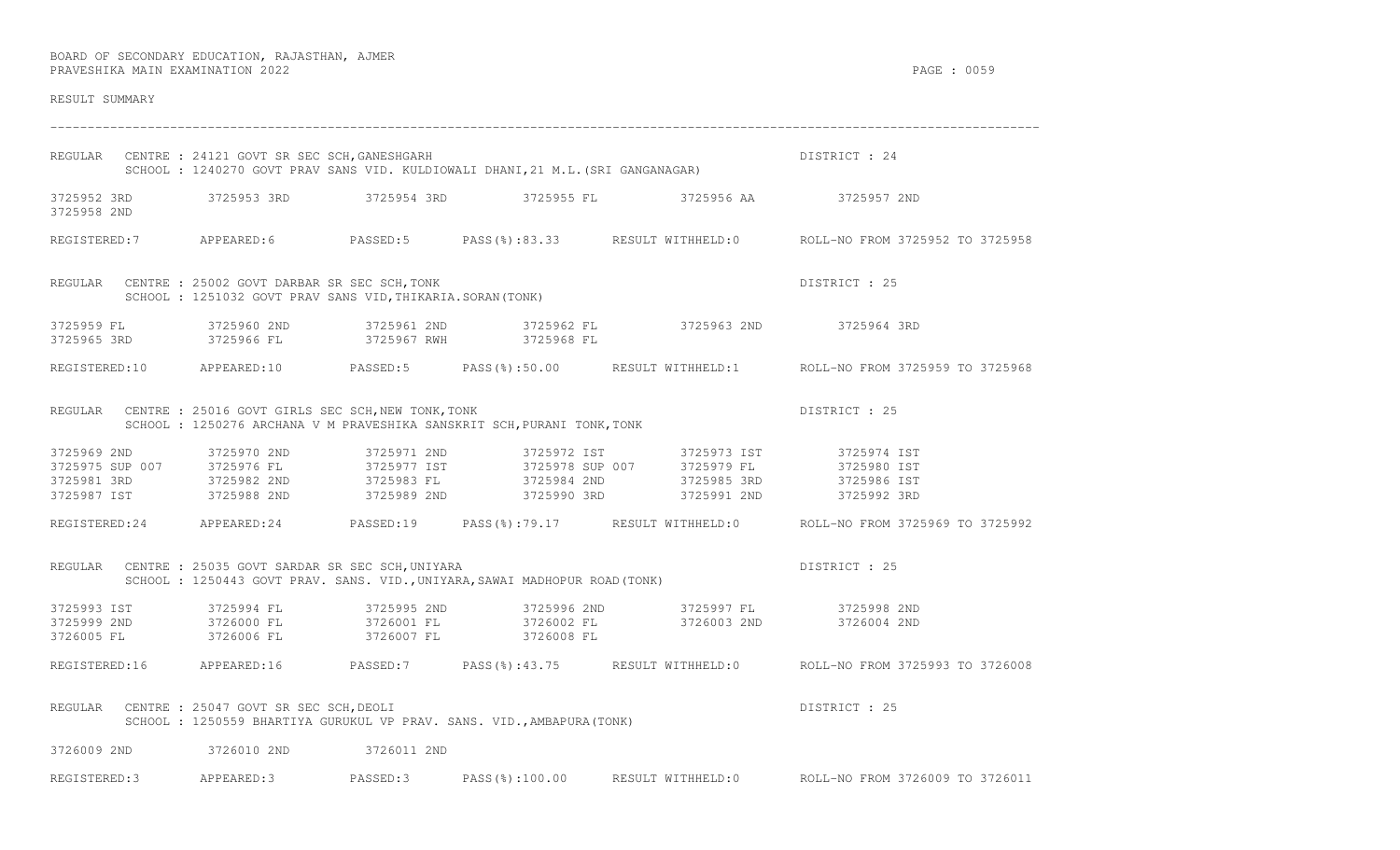| CENTRE : 25068 GOVT SR SEC SCH, NAGAR<br>REGULAR<br>SCHOOL: 1250617 NEW PUB. PRAV. SANS. SCH, NAGAR(TONK) |                            |                            | DISTRICT : 25             |                            |                                 |  |  |
|-----------------------------------------------------------------------------------------------------------|----------------------------|----------------------------|---------------------------|----------------------------|---------------------------------|--|--|
| 3726012 2ND<br>3726018 2ND<br>3726024 2ND                                                                 | 3726013 2ND<br>3726019 IST | 3726014 3RD<br>3726020 3RD | 3726015 TST<br>3726021 FL | 3726016 IST<br>3726022 TST | 3726017 2ND<br>3726023 2ND      |  |  |
| REGISTERED:13                                                                                             | APPEARED:13                | PASSED:12                  | PASS(%):92.31             | RESULT WITHHELD:0          | ROLL-NO FROM 3726012 TO 3726024 |  |  |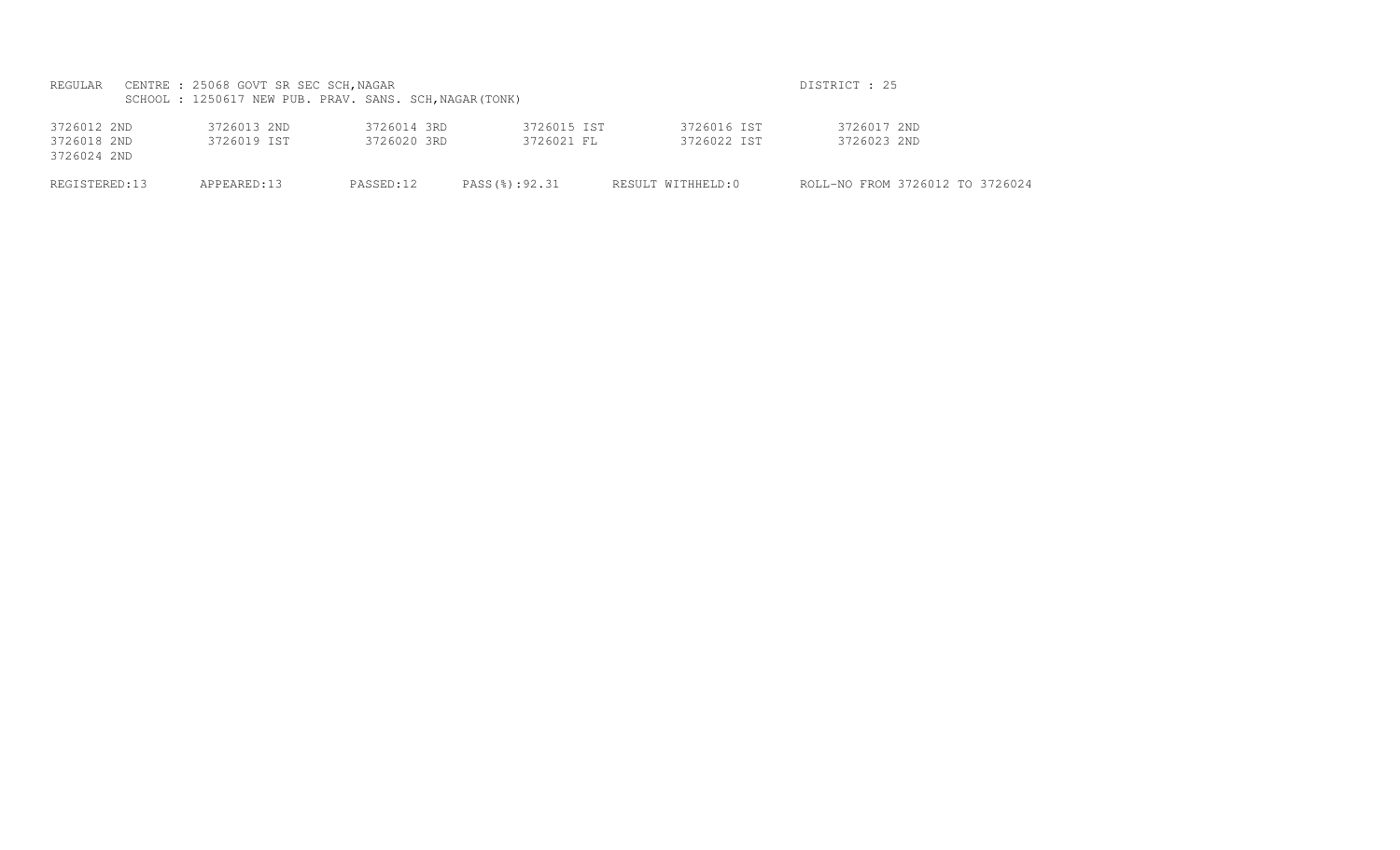| RESULT SUMMARY                                                                                                           |  |                                                                                                                                                                                                                                                                                        |            |             |  |             |                                                                                                                                                                                                                                                                                                                                                                                                                                                |
|--------------------------------------------------------------------------------------------------------------------------|--|----------------------------------------------------------------------------------------------------------------------------------------------------------------------------------------------------------------------------------------------------------------------------------------|------------|-------------|--|-------------|------------------------------------------------------------------------------------------------------------------------------------------------------------------------------------------------------------------------------------------------------------------------------------------------------------------------------------------------------------------------------------------------------------------------------------------------|
| REGULAR CENTRE : 25079 GOVT SR SEC SCH, DOONI<br>SCHOOL : 1250151 NAV VIDHYA MANDIR VAR. UPA. SANSKRIT VID, DOONI (TONK) |  |                                                                                                                                                                                                                                                                                        |            |             |  |             | DISTRICT : 25                                                                                                                                                                                                                                                                                                                                                                                                                                  |
| 3726025 AA                                                                                                               |  |                                                                                                                                                                                                                                                                                        |            |             |  |             |                                                                                                                                                                                                                                                                                                                                                                                                                                                |
|                                                                                                                          |  |                                                                                                                                                                                                                                                                                        |            |             |  |             | REGISTERED:1 APPEARED:0 PASSED:0 PASS(%): RESULT WITHHELD:0 ROLL-NO FROM 3726025 TO 3726025                                                                                                                                                                                                                                                                                                                                                    |
|                                                                                                                          |  | REGULAR CENTRE : 25080 GOVT SR SEC SCH, JAMDOLI<br>SCHOOL: 1250480 GOVT VAR. UPDH. S VID., SWAMIBHAJNANAND ASHRAM, KARIRIYA (TONK)                                                                                                                                                     |            |             |  |             | DISTRICT : 25                                                                                                                                                                                                                                                                                                                                                                                                                                  |
|                                                                                                                          |  | $\begin{array}{cccccccc} 3726026 \text{ FL} & 3726027 \text{ FL} & 3726028 \text{ SUP} & 007 & 3726029 \text{ SRD} & 3726030 \text{ SRD} & 3726031 \text{ FL} \\ 3726032 \text{ SRD} & 3726033 \text{ FL} & 3726033 \text{ FL} & 3726036 \text{ FL} & 3726037 \text{ SND} \end{array}$ |            |             |  |             |                                                                                                                                                                                                                                                                                                                                                                                                                                                |
|                                                                                                                          |  |                                                                                                                                                                                                                                                                                        |            |             |  |             | REGISTERED:18 APPEARED:17 PASSED:6 PASS(%):35.29 RESULT WITHHELD:0 ROLL-NO FROM 3726026 TO 3726043                                                                                                                                                                                                                                                                                                                                             |
|                                                                                                                          |  | REGULAR CENTRE : 25089 GOVT SR SEC SCH, DIGGI<br>SCHOOL : 1250579 GOVT PRAV. SANS. VID., BALAPURA (MALIKPUR) (MALPURA) (TONK)                                                                                                                                                          |            |             |  |             | DISTRICT : 25                                                                                                                                                                                                                                                                                                                                                                                                                                  |
|                                                                                                                          |  | 3726050 2ND 3726051 3RD 3726052 IST                                                                                                                                                                                                                                                    |            |             |  |             | 3726044 2ND 3726045 FL 3726046 IST 3726047 2ND 3726048 2ND 3726049 IST                                                                                                                                                                                                                                                                                                                                                                         |
|                                                                                                                          |  |                                                                                                                                                                                                                                                                                        |            |             |  |             | REGISTERED: 9 APPEARED: 9 PASSED: 8 PASS(%):88.89 RESULT WITHHELD: 0 ROLL-NO FROM 3726044 TO 3726052                                                                                                                                                                                                                                                                                                                                           |
|                                                                                                                          |  | REGULAR CENTRE : 25096 GOVT SR SEC SCH, RANOLI<br>SCHOOL: 1250588 GOVT PRAV. SANS. VID., BINJARI SITARAMPURA, RANOLI (TONK)                                                                                                                                                            |            |             |  |             | DISTRICT : 25                                                                                                                                                                                                                                                                                                                                                                                                                                  |
|                                                                                                                          |  | 3726053 IST 3726054 2ND 3726055 2ND 3726056 2ND 3726057 FL 3726058 FL<br>3726059 3RD 3726060 3RD 3726061 FL 3726062 2ND                                                                                                                                                                |            |             |  |             |                                                                                                                                                                                                                                                                                                                                                                                                                                                |
|                                                                                                                          |  |                                                                                                                                                                                                                                                                                        |            |             |  |             | REGISTERED:10 APPEARED:10 PASSED:7 PASS(%):70.00 RESULT WITHHELD:0 ROLL-NO FROM 3726053 TO 3726062                                                                                                                                                                                                                                                                                                                                             |
|                                                                                                                          |  | REGULAR CENTRE : 25114 GOVT SR SEC SCH, KUREDI (TONK)<br>SCHOOL : 1250140 GOVT VAR. UPA. SANS VID, GALOD (TONK)                                                                                                                                                                        |            |             |  |             | DISTRICT : 25                                                                                                                                                                                                                                                                                                                                                                                                                                  |
| 3726093 FL                                                                                                               |  | 3726094 3RD                                                                                                                                                                                                                                                                            | 3726095 FL | 3726096 3RD |  | 3726097 2ND | $3726063 \text{ FL} \qquad \qquad 3726064 \text{ 2ND} \qquad \qquad 3726065 \text{ IST} \qquad \qquad 3726066 \text{ 2ND} \qquad \qquad 3726067 \text{ FL} \qquad \qquad 3726068 \text{ 2ND}$<br>3726069 FL 3726070 2ND 3726071 3RD 3726072 FL 3726075 2ND 3726076 FL 3726070 2ND 3726077 FL 3726077 FL 3726076 EL 3726076 FL 3726077 FL 3726078 AA 3726075 2ND 3726080 RWH 3726082 IST 3726080 RWH 3726082 IST 3726080 RWH 372<br>3726098 3RD |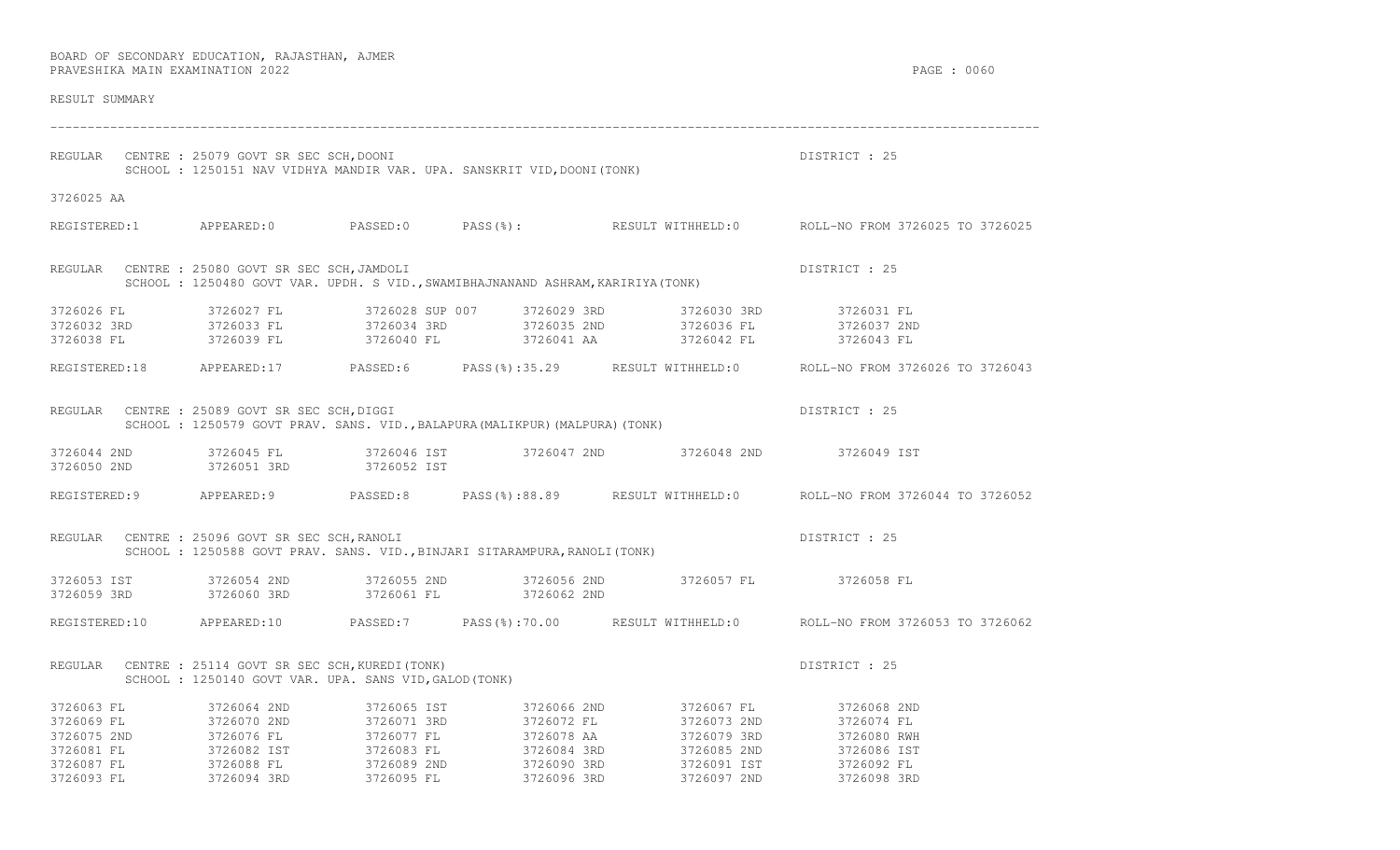| 3726099 FL                | 3726100 IST                                                                                        | 3726101 3RD              | 3726102 3RD              | 3726103 2ND       |                                 |
|---------------------------|----------------------------------------------------------------------------------------------------|--------------------------|--------------------------|-------------------|---------------------------------|
| REGISTERED: 41            | APPEARED: 40                                                                                       | PASSED:24                | PASS(%):60.00            | RESULT WITHHELD:1 | ROLL-NO FROM 3726063 TO 3726103 |
| REGULAR                   | CENTRE : 26001 GOVT FATEH SR SEC SCH, UDAIPUR<br>SCHOOL : 1260302 GOVT VAR. UPA. SANS VID, UDAIPUR |                          |                          |                   | DISTRICT : 26                   |
| 3726104 IST<br>3726110 FL | 3726105 FL<br>3726111 FL                                                                           | 3726106 FL<br>3726112 FL | 3726107 AA<br>3726113 FL | 3726108 2ND       | 3726109 FL                      |
| REGISTERED:10             | APPEARED: 9                                                                                        | PASSED:2                 | PASS(%):22.22            | RESULT WITHHELD:0 | ROLL-NO FROM 3726104 TO 3726113 |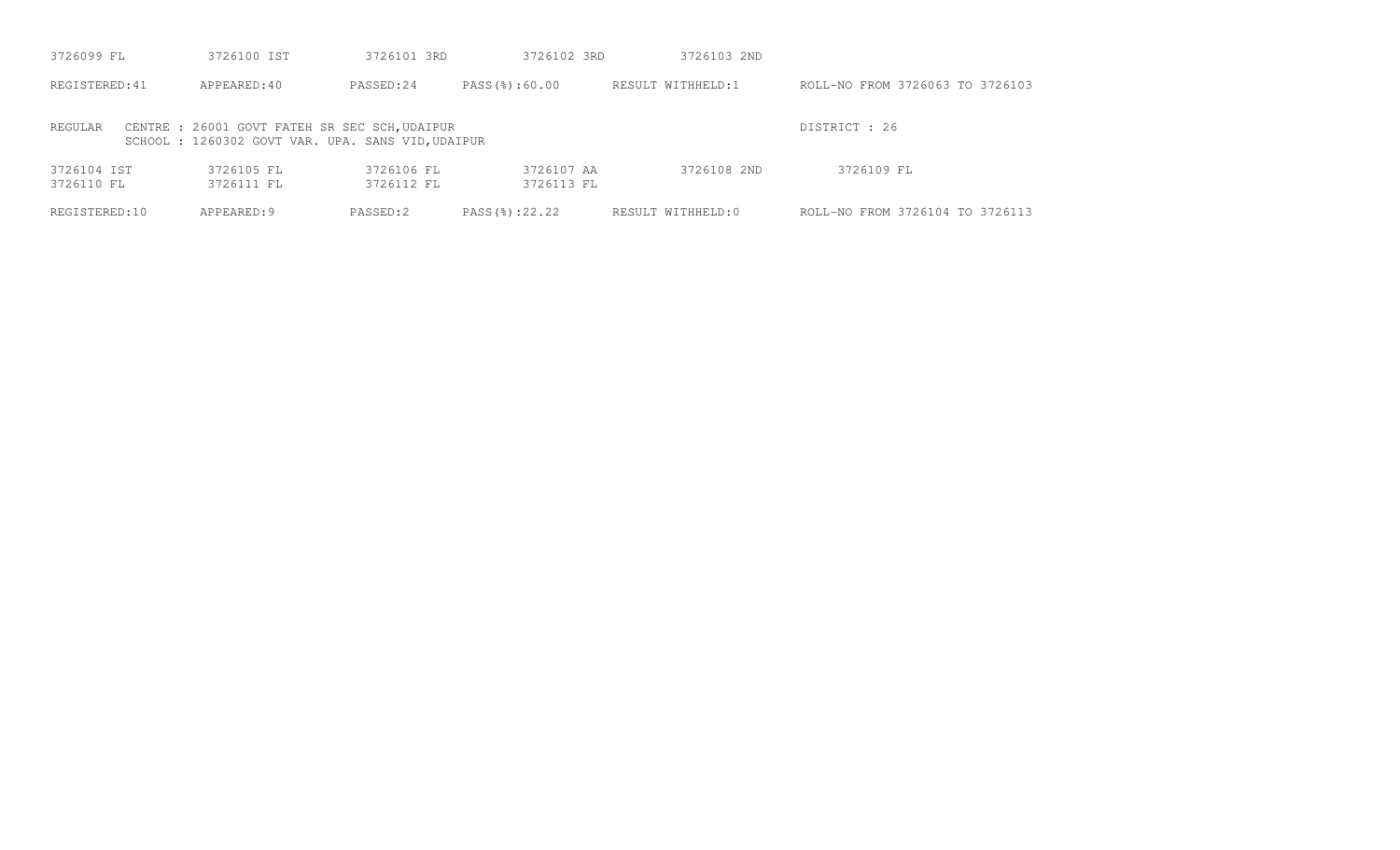| RESULT SUMMARY |                                                                                                                                |                                                                                                                                         |  |                                                                                                    |
|----------------|--------------------------------------------------------------------------------------------------------------------------------|-----------------------------------------------------------------------------------------------------------------------------------------|--|----------------------------------------------------------------------------------------------------|
|                | REGULAR CENTRE : 26001 GOVT FATEH SR SEC SCH, UDAIPUR<br>SCHOOL : 1260303 MADHAV VAR. UPA. SANS VID, UDAIPUR                   |                                                                                                                                         |  | DISTRICT : 26                                                                                      |
|                |                                                                                                                                | 3726114 FL 3726115 FL 3726116 FL 3726117 FL 3726118 FL                                                                                  |  |                                                                                                    |
|                |                                                                                                                                |                                                                                                                                         |  | REGISTERED:5 APPEARED:5 PASSED:0 PASS(%):0.00 RESULT WITHHELD:0 ROLL-NO FROM 3726114 TO 3726118    |
|                | REGULAR CENTRE : 26009 GOVT SR SEC SCH, SAVINAKHERA, UDAIPUR                                                                   | SCHOOL : 1260318 GOVT VAR. UPA. SANS VID, SAVINAKHERA (UDAIPUR)                                                                         |  | DISTRICT : 26                                                                                      |
|                |                                                                                                                                | 3726119 FL 3726120 IST 3726121 IST 3726122 SUP 007 3726123 FL 3726124 IST                                                               |  |                                                                                                    |
|                |                                                                                                                                |                                                                                                                                         |  | REGISTERED:15 APPEARED:15 PASSED:6 PASS(%):40.00 RESULT WITHHELD:0 ROLL-NO FROM 3726119 TO 3726133 |
|                | REGULAR CENTRE : 26009 GOVT SR SEC SCH, SAVINAKHERA, UDAIPUR                                                                   | CENTRE : 26009 GOVT SR SEC SCH, SAVINAKHERA, UDAIPUR<br>SCHOOL : 1260842 GOVT PRAV. SANS. VID., GOKHARMAGRI (TITDI) GIRVA (UDAIPUR)     |  | DISTRICT : 26                                                                                      |
| 3726140 FL     |                                                                                                                                | 3726134 AA 3726135 FL 3726136 FL 3726137 FL 3726137 E 3726139 FL 3726139 FL                                                             |  |                                                                                                    |
|                |                                                                                                                                |                                                                                                                                         |  | REGISTERED:7 APPEARED:6 PASSED:0 PASS(%):0.00 RESULT WITHHELD:0 ROLL-NO FROM 3726134 TO 3726140    |
|                | REGULAR CENTRE : 26016 GOVT SR SEC SCH, BHUWANA, UDAIPUR<br>SCHOOL : 1260444 GOVT VAR. UPA. SANS VID, AMBERI (UDAIPUR)         |                                                                                                                                         |  | DISTRICT : 26                                                                                      |
|                |                                                                                                                                | 3726141 FL 3726142 FL 3726143 FL 3726144 IST 3726145 FL 3726145 FL 3726146 FL<br>3726147 FL 3726148 FL 3726149 FL 3726150 FL 3726151 FL |  |                                                                                                    |
|                |                                                                                                                                |                                                                                                                                         |  | REGISTERED:11 APPEARED:11 PASSED:1 PASS(%):9.09 RESULT WITHHELD:0 ROLL-NO FROM 3726141 TO 3726151  |
|                | REGULAR CENTRE : 26046 GOVT SR SEC SCH, VALLABHNAGAR (UDAIPUR)<br>SCHOOL : 1260305 GOVT PRAV SANS VID, VALLABH NAGAR (UDAIPUR) |                                                                                                                                         |  | DISTRICT : 26                                                                                      |
|                |                                                                                                                                | 3726152 FL 3726153 FL 3726154 2ND 3726155 FL 3726156 2ND                                                                                |  |                                                                                                    |
|                |                                                                                                                                |                                                                                                                                         |  | REGISTERED:5 APPEARED:5 PASSED:2 PASS(%):40.00 RESULT WITHHELD:0 ROLL-NO FROM 3726152 TO 3726156   |

REGULAR CENTRE : 26112 GOVT SR SEC SCH, GINGALA (UDAIPUR) DISTRICT THE STRICT OF STRICT OF STRICT OF STRICT OF STRICT OF STRICT OF STRICT OF STRICT OF STRICT OF STRICT OF STRICT OF STRICT OF STRICT OF STRICT OF STRICT OF S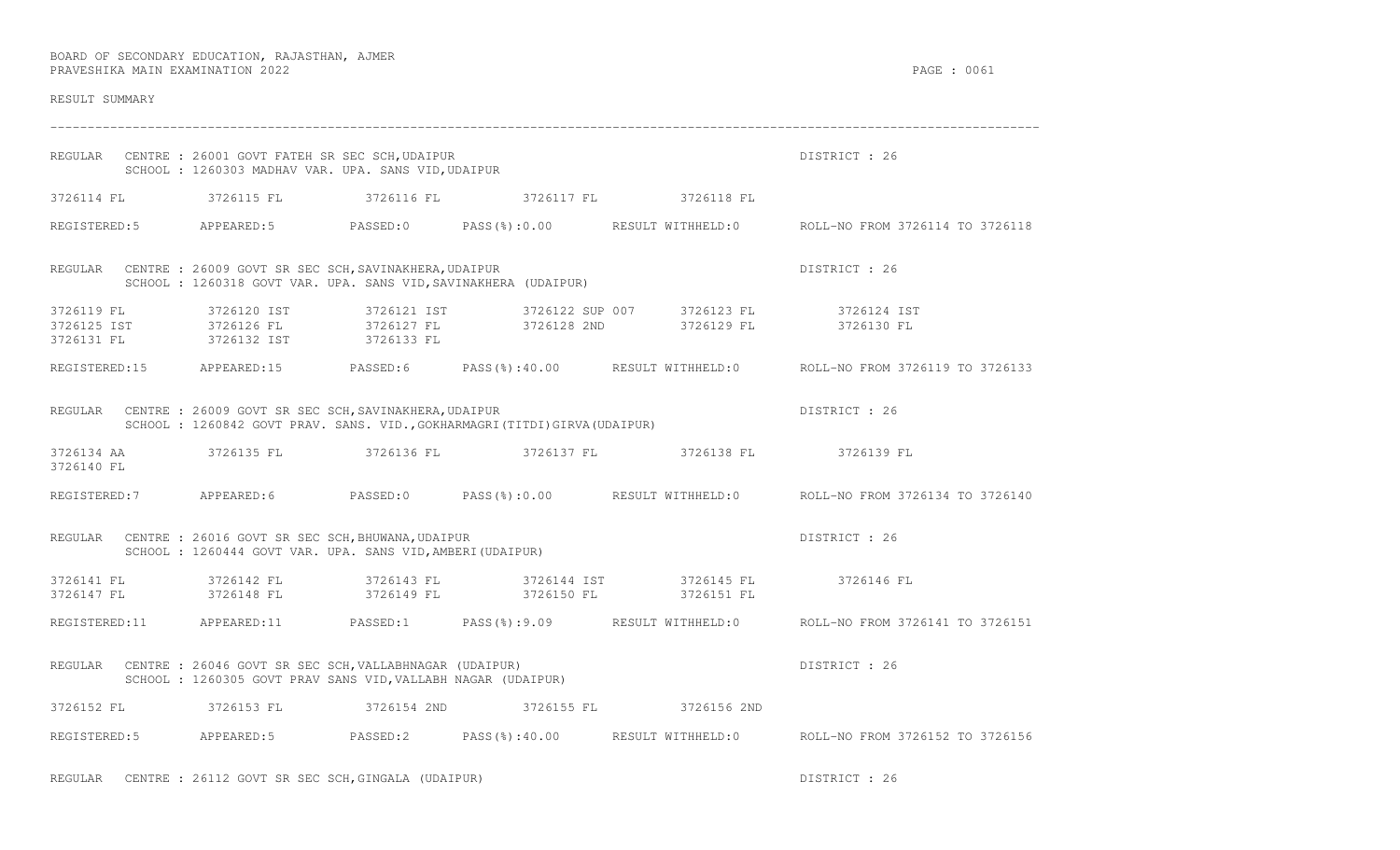| SCHOOL: 1260843 SHRI VEDMATA GAYATRI V.UPDH.SAN.VID., IDANA, SALUMBER (UDAIPUR) |            |               |                   |                                 |
|---------------------------------------------------------------------------------|------------|---------------|-------------------|---------------------------------|
| 3726157 IST<br>3726158 2ND                                                      | 3726159 AA | 3726160 IST   | 3726161 FL        | 3726162 2ND                     |
| 3726164 FL<br>3726163 2ND                                                       | 3726165 FL | 3726166 IST   | 3726167 IST       | 3726168 FL                      |
| 3726169 3RD<br>3726170 2ND                                                      |            |               |                   |                                 |
| APPEARED:13<br>REGISTERED:14                                                    | PASSED: 9  | PASS(%):69.23 | RESULT WITHHELD:0 | ROLL-NO FROM 3726157 TO 3726170 |
|                                                                                 |            |               |                   |                                 |
| CENTRE : 26135 GOVT SR SEC SCH, KHERWARA (UDAIPUR)<br>REGULAR                   |            |               |                   | DISTRICT : 26                   |
| SCHOOL: 1260304 GOVT VAR. UPA. SANS VID, BADALA (UDAIPUR)                       |            |               |                   |                                 |
| 3726172 FL<br>3726171 2ND                                                       | 3726173 FL | 3726174 FL    | 3726175 FL        |                                 |
| REGISTERED: 5<br>APPEARED: 5                                                    | PASSED:1   | PASS(%):20.00 | RESULT WITHHELD:0 | ROLL-NO FROM 3726171 TO 3726175 |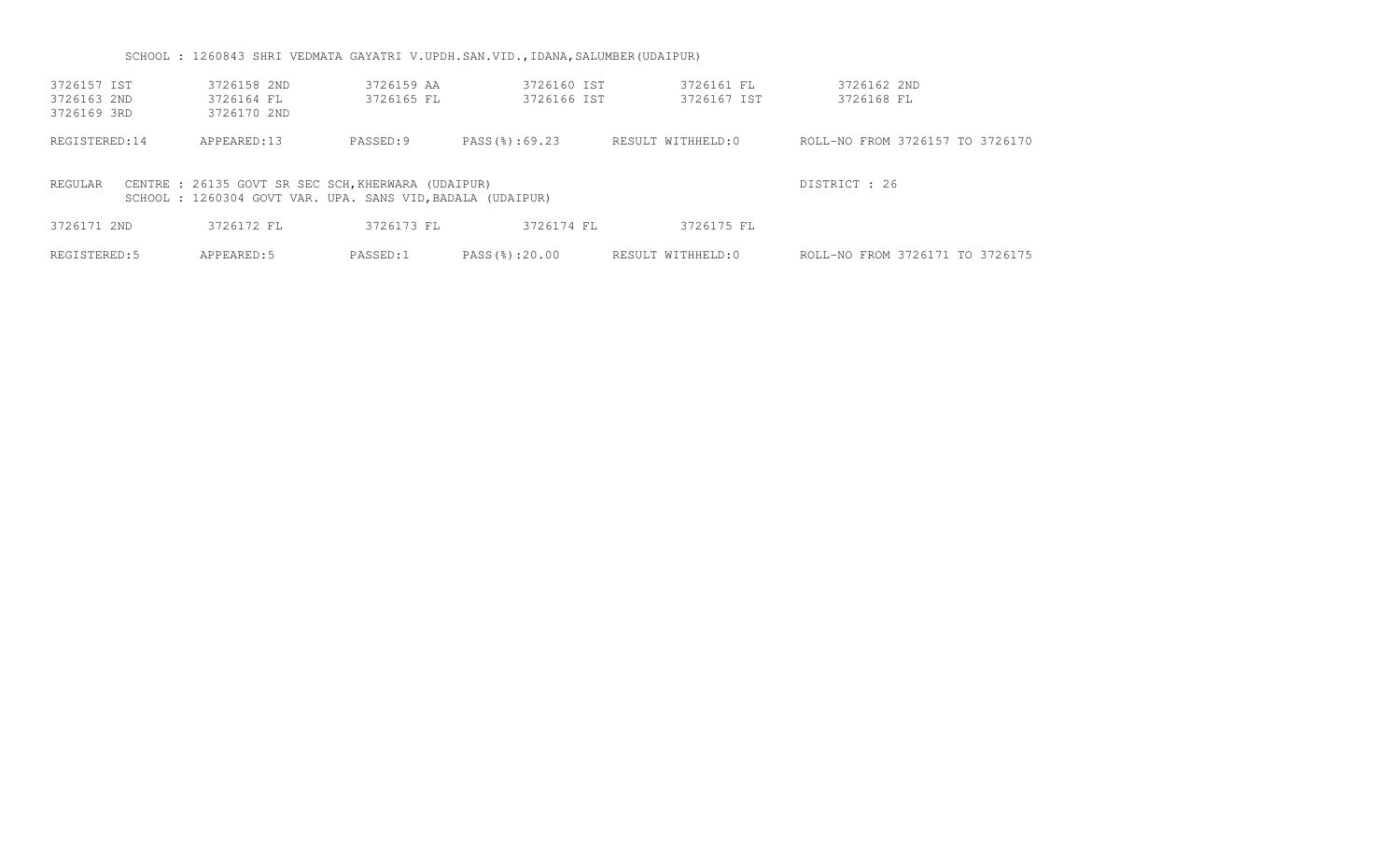| RESULT SUMMARY         |                                                                                                                                                                                                          |             |                                                                                                                                                                                                                  |                                                                                                                                                                                                                                                                                                                                     |
|------------------------|----------------------------------------------------------------------------------------------------------------------------------------------------------------------------------------------------------|-------------|------------------------------------------------------------------------------------------------------------------------------------------------------------------------------------------------------------------|-------------------------------------------------------------------------------------------------------------------------------------------------------------------------------------------------------------------------------------------------------------------------------------------------------------------------------------|
|                        | SCHOOL: 1260696 GOVT PRAV. SANS. VID., JAISAMAND (UDAIPUR)                                                                                                                                               |             | REGULAR CENTRE : 26157 GOVT SR SEC SCH, VEERPURA (SARADA) (UDAIPUR)<br>SCHOOL : 1260696 GOVT PRAV SANS VID JAISAMAND (UDAIPUR)                                                                                   | DISTRICT : 26                                                                                                                                                                                                                                                                                                                       |
|                        |                                                                                                                                                                                                          |             |                                                                                                                                                                                                                  | $\begin{array}{cccccccc} 3726176 & 2\texttt{ND} & 3726177 & 2\texttt{ND} & 3726178 & \texttt{FL} & 3726179 & 3\texttt{RD} & 3726180 & \texttt{FL} & 3726181 & \texttt{SUP} & 007 \\ 3726182 & 1ST & 3726183 & 3726183 & 2\texttt{ND} & 3726184 & \texttt{SUP} & 007 & 3726185 & \texttt{SUP} & 007 & 3726186 & 2\texttt{ND} & 3726$ |
|                        |                                                                                                                                                                                                          |             |                                                                                                                                                                                                                  | REGISTERED:12 APPEARED:12 PASSED:7 PASS(%):58.33 RESULT WITHHELD:0 ROLL-NO FROM 3726176 TO 3726187                                                                                                                                                                                                                                  |
|                        | REGULAR CENTRE : 26184 GOVT SR SEC SCH, KARAVALI (UDAIPUR)                                                                                                                                               |             | CENTRE : 26184 GOVT SR SEC SCH, KARAVALI (UDAIPUR)<br>SCHOOL : 1260844 GOVT PRAV. SANS. VID., KARAWLI, SALUMBER(UDAIPUR)                                                                                         | DISTRICT : 26                                                                                                                                                                                                                                                                                                                       |
| 3726194 3RD 3726195 FL |                                                                                                                                                                                                          |             |                                                                                                                                                                                                                  | 3726188 SUP 095 3726189 3RD 3726190 2ND 3726191 FL 3726192 FL 3726192 FL 3726193 3RD                                                                                                                                                                                                                                                |
|                        |                                                                                                                                                                                                          |             |                                                                                                                                                                                                                  | REGISTERED:8 APPEARED:8 PASSED:4 PASS(%):50.00 RESULT WITHHELD:0 ROLL-NO FROM 3726188 TO 3726195                                                                                                                                                                                                                                    |
|                        | CENIRE : 20180 GOVT SR SEC SCH, MASARO KI OBRI (UDAIPUR)<br>SCHOOL : 1260871 GOVT PRAV. SANS. VID., RAPETA GHODI, RISHABDEO(UDAIPUR)<br>REGULAR CENTRE : 26186 GOVT SR SEC SCH, MASARO KI OBRI (UDAIPUR) |             |                                                                                                                                                                                                                  | DISTRICT : 26                                                                                                                                                                                                                                                                                                                       |
|                        |                                                                                                                                                                                                          |             | 3726202 FL 3726203 2ND 3726204 FL 3726205 FL 3726206 3RD 3726207 FL<br>3726208 AA 3726209 FL 3726210 FL 3726211 3RD 3726212 AA 3726213 FL<br>3726214 3RD 3726215 FL 3726216 FL 3726211 3RD 3726212 AA 3726213 FL | 3726196 FL 3726197 3RD 3726198 3RD 3726199 3RD 3726100 FL 3726201 2ND                                                                                                                                                                                                                                                               |
|                        |                                                                                                                                                                                                          |             |                                                                                                                                                                                                                  | REGISTERED:21 APPEARED:19 PASSED:8 PASS(%):42.11 RESULT WITHHELD:0 ROLL-NO FROM 3726196 TO 3726216                                                                                                                                                                                                                                  |
|                        | SCHOOL : 27001 GOVT SR SEC SCH, DHOLPUR<br>SCHOOL : 1270086 GOVT VAR. UPDH. SANSKRIT VID, DHOLPUR<br>REGULAR CENTRE : 27001 GOVT SR SEC SCH, DHOLPUR                                                     |             |                                                                                                                                                                                                                  | DISTRICT : 27                                                                                                                                                                                                                                                                                                                       |
|                        | 3726241 FL 3726242 FL 3726243 2ND 3726244 FL                                                                                                                                                             |             | 3726217 FL 3726218 3RD 3726219 IST 3726220 IST 3726221 IST 3726222 FL<br>3726245 FL                                                                                                                              | 3726223 3RD<br>3726229 FL 3726224 FL 3726225 FL 3726226 FL 3726227 2ND 3726228 3RD<br>3726229 FL 3726230 FL 3726231 3RD 3726232 FL 3726233 FL 3726234 SUP 009<br>3726235 SUP 009 3726236 FL 3726237 SUP 002 009 3726238 FL 3726239 3RD                                                                                              |
|                        |                                                                                                                                                                                                          |             |                                                                                                                                                                                                                  | REGISTERED:29 APPEARED:29 PASSED:10 PASS(%):34.48 RESULT WITHHELD:0 ROLL-NO FROM 3726217 TO 3726245                                                                                                                                                                                                                                 |
|                        | REGULAR CENTRE : 27010 VIVEKANAND SR SEC SCH, KOTHI, DHOLPUR<br>SCHOOL : 1270383 GOVT PRAV. SANS. VID., PHUTA DARWAJA, PURANA SHAHAR, DHOLPUR                                                            |             |                                                                                                                                                                                                                  | DISTRICT : 27                                                                                                                                                                                                                                                                                                                       |
| 3726246 AA             | 3726247 FL                                                                                                                                                                                               | 3726248 IST | 3726249 2ND                                                                                                                                                                                                      | 3726250 FL 3726251 FL                                                                                                                                                                                                                                                                                                               |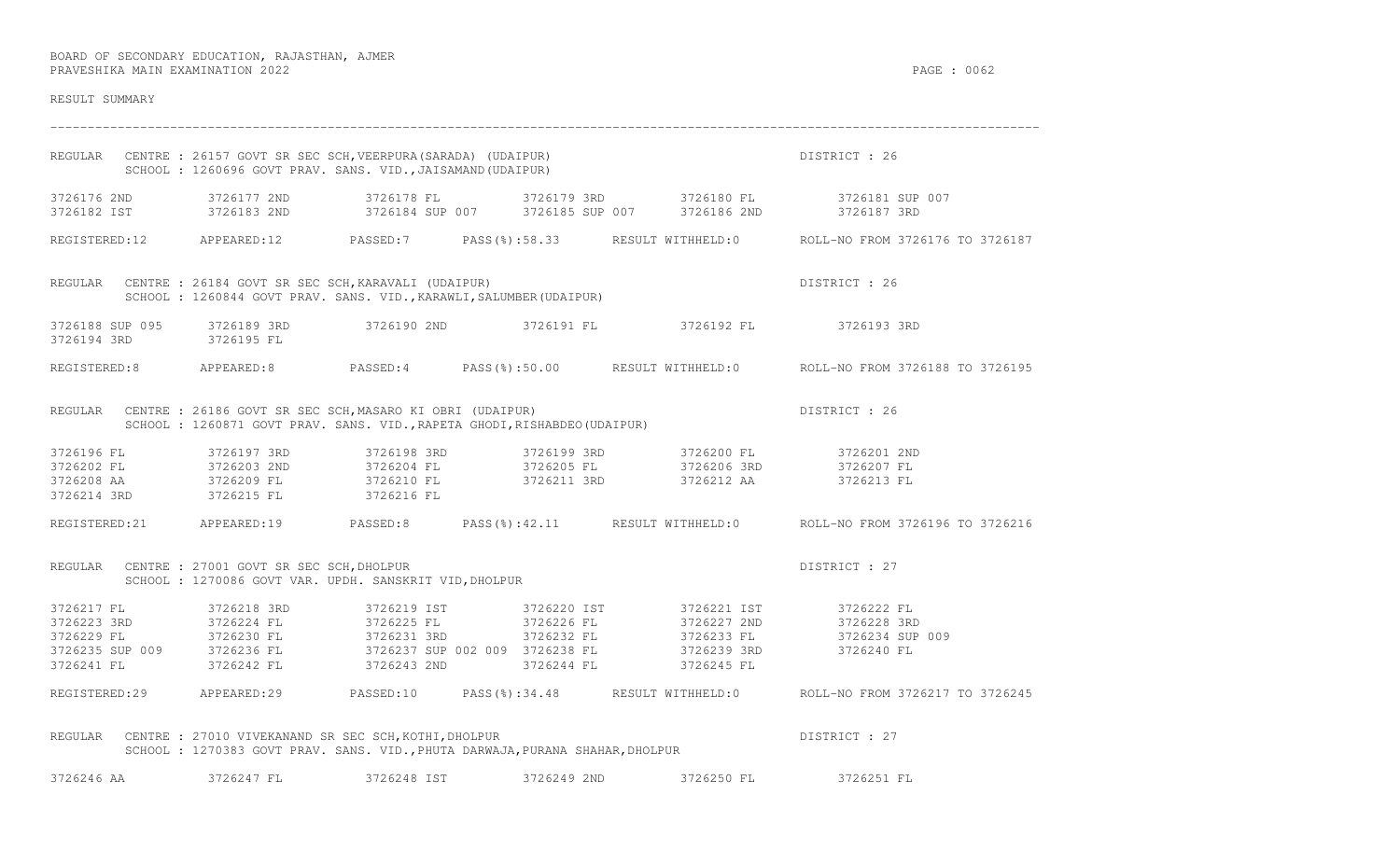| 3726252 AA               | 3726253 FL                                                                                                                                              | 3726254 AA                | 3726255 FL      | 3726256 AA        | 3726257 AA                      |
|--------------------------|---------------------------------------------------------------------------------------------------------------------------------------------------------|---------------------------|-----------------|-------------------|---------------------------------|
| 3726258 SUP 009          | 3726259 SUP 009                                                                                                                                         | 3726260 FL                | 3726261 2ND     | 3726262 FL        | 3726263 2ND                     |
| 3726264 2ND              | 3726265 SUP 009                                                                                                                                         | 3726266 FL                | 3726267 2ND     | 3726268 FL        | 3726269 SUP 009                 |
| 3726270 FL               | 3726271 IST                                                                                                                                             | 3726272 2ND               | 3726273 AA      | 3726274 3RD       | 3726275 SUP 002 009             |
| 3726276 FL               | 3726277 AA                                                                                                                                              |                           |                 |                   |                                 |
| REGISTERED:32            | APPEARED: 25                                                                                                                                            | PASSED: 9                 | PASS(8):36.00   | RESULT WITHHELD:0 | ROLL-NO FROM 3726246 TO 3726277 |
| REGULAR                  | CENTRE : 27045 SHRI AGRASEN VIDHYAPEETH SR SEC SCH, PURANA BAZAR, BARI<br>SCHOOL: 1270359 GOVT PRAV. SANS. VID., GADI KHIRANA, LALIGARH, BADI (DHOLPUR) |                           |                 |                   | DISTRICT : 27                   |
| 3726278 FL<br>3726284 FL | 3726279 FL<br>3726285 2ND                                                                                                                               | 3726280 2ND<br>3726286 FL | 3726281 SUP 007 | 3726282 AA        | 3726283 FL                      |
| REGISTERED: 9            | APPEARED:8                                                                                                                                              | PASSED:2                  | PASS(%):25.00   | RESULT WITHHELD:0 | ROLL-NO FROM 3726278 TO 3726286 |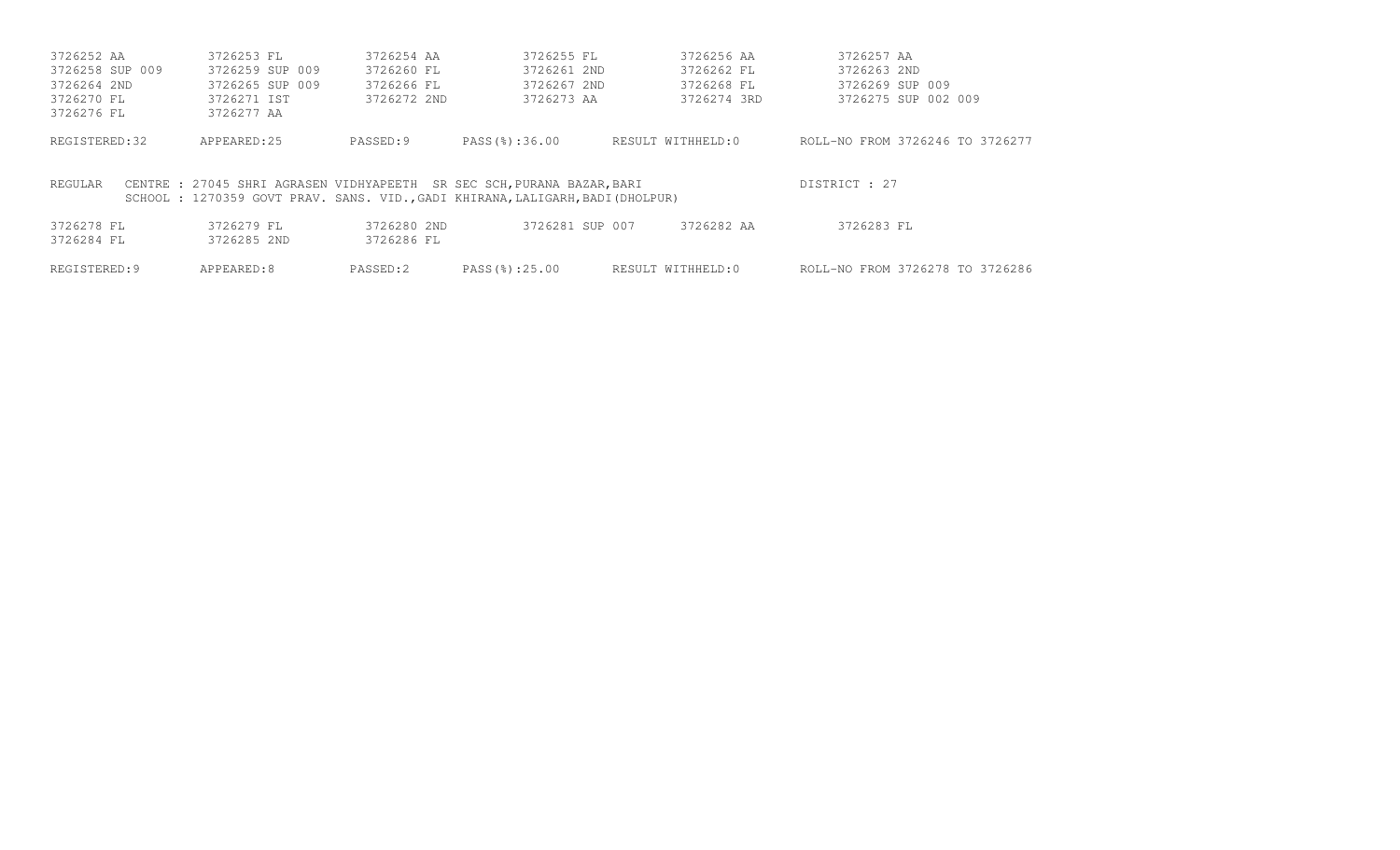| RESULT SUMMARY |                                                                                                                                                                    |  |                                                                                                                                                                                                                                                                                                                                          |                                                                                                     |
|----------------|--------------------------------------------------------------------------------------------------------------------------------------------------------------------|--|------------------------------------------------------------------------------------------------------------------------------------------------------------------------------------------------------------------------------------------------------------------------------------------------------------------------------------------|-----------------------------------------------------------------------------------------------------|
|                | CENTRE : 27046 GOVT SR SEC SCH,TONTARI<br>SCHOOL : 1270103 GOVT VAR. UPA SANS. VID,BUDHA KA PURA(BARI)(DHOLPUR)<br>REGULAR CENTRE : 27046 GOVT SR SEC SCH, TONTARI |  |                                                                                                                                                                                                                                                                                                                                          | DISTRICT : 27                                                                                       |
|                |                                                                                                                                                                    |  |                                                                                                                                                                                                                                                                                                                                          |                                                                                                     |
|                |                                                                                                                                                                    |  | $\begin{array}{cccccccc} 3726287 & 2\texttt{ND} & & 3726288 & 2\texttt{ND} & & 3726289 & 3\texttt{RD} & & 3726290 & 2\texttt{ND} & & 3726291 & 3\texttt{RD} & & 3726292 & 2\texttt{ND} & & 3726297 & 3\texttt{ND} & & 3726298 & 3\texttt{RD} & & & 3726297 & 3\texttt{ND} & & & 3726298 & 3\texttt{ND} & & & 3726298 & 3\texttt{ND} & &$ |                                                                                                     |
|                |                                                                                                                                                                    |  |                                                                                                                                                                                                                                                                                                                                          | REGISTERED:12 APPEARED:12 PASSED:11 PASS(%):91.67 RESULT WITHHELD:0 ROLL-NO FROM 3726287 TO 3726298 |
|                | REGULAR CENTRE : 27058 GOVT GIRLS SR SEC SCH, BASERI<br>SCHOOL : 1270088 GOVT VAR. UPA. SANSKRIT VID, BASERI (DHOLPUR)                                             |  |                                                                                                                                                                                                                                                                                                                                          | DISTRICT : 27                                                                                       |
|                | SCHOOL: 1270088 GOVT VAR. UPA. SANSKRIT VID, BASERI (DHOLPUR)                                                                                                      |  |                                                                                                                                                                                                                                                                                                                                          |                                                                                                     |
|                |                                                                                                                                                                    |  |                                                                                                                                                                                                                                                                                                                                          |                                                                                                     |
|                |                                                                                                                                                                    |  |                                                                                                                                                                                                                                                                                                                                          |                                                                                                     |
|                |                                                                                                                                                                    |  |                                                                                                                                                                                                                                                                                                                                          |                                                                                                     |
|                |                                                                                                                                                                    |  |                                                                                                                                                                                                                                                                                                                                          |                                                                                                     |
|                |                                                                                                                                                                    |  |                                                                                                                                                                                                                                                                                                                                          |                                                                                                     |
|                |                                                                                                                                                                    |  |                                                                                                                                                                                                                                                                                                                                          |                                                                                                     |
|                |                                                                                                                                                                    |  |                                                                                                                                                                                                                                                                                                                                          |                                                                                                     |
|                |                                                                                                                                                                    |  |                                                                                                                                                                                                                                                                                                                                          |                                                                                                     |
|                |                                                                                                                                                                    |  |                                                                                                                                                                                                                                                                                                                                          |                                                                                                     |
|                |                                                                                                                                                                    |  |                                                                                                                                                                                                                                                                                                                                          | REGISTERED:52 APPEARED:43 PASSED:17 PASS(%):39.53 RESULT WITHHELD:0 ROLL-NO FROM 3726299 TO 3726350 |
|                | REGULAR CENTRE : 27078 GOVT GIRLS SR SEC SCH, SIRMATHURA                                                                                                           |  | CENTRE : 27078 GOVT GIRLS SR SEC SCH,SIRMATHURA<br>SCHOOL : 1270089 GOVT VAR. UPA. SANSKRIT VID,SIRMATHURA(DHOLPUR)                                                                                                                                                                                                                      |                                                                                                     |
|                |                                                                                                                                                                    |  |                                                                                                                                                                                                                                                                                                                                          |                                                                                                     |
| 3726351 2ND    |                                                                                                                                                                    |  |                                                                                                                                                                                                                                                                                                                                          |                                                                                                     |
|                |                                                                                                                                                                    |  |                                                                                                                                                                                                                                                                                                                                          |                                                                                                     |
|                |                                                                                                                                                                    |  |                                                                                                                                                                                                                                                                                                                                          |                                                                                                     |
|                |                                                                                                                                                                    |  |                                                                                                                                                                                                                                                                                                                                          |                                                                                                     |
|                |                                                                                                                                                                    |  |                                                                                                                                                                                                                                                                                                                                          |                                                                                                     |
|                |                                                                                                                                                                    |  | 3726357 AA 3726358 3RD 3726359 3RD 3726359 AB 3726360 SUP 002 009 3726351 FL 3726362 FL<br>3726363 FL 3726368 AA 3726359 3RD 3726366 AA 3726366 AA 3726367 FL 3726368 FL<br>3726369 AA 3726370 SUP 009 3726371 SUP 009 3726372 AA 37                                                                                                     |                                                                                                     |
|                |                                                                                                                                                                    |  |                                                                                                                                                                                                                                                                                                                                          | REGISTERED:36 APPEARED:24 PASSED:10 PASS(%):41.67 RESULT WITHHELD:0 ROLL-NO FROM 3726351 TO 3726386 |
|                | CENTRE : 28001 SHRKJ GOVT SR SEC SCH, DAUSA<br>SCHOOL : 1280162 GOVT VAR. UPA. SANS VID, DAUSA<br>REGULAR CENTRE : 28001 SHRKJ GOVT SR SEC SCH, DAUSA              |  |                                                                                                                                                                                                                                                                                                                                          | DISTRICT : 28                                                                                       |
|                |                                                                                                                                                                    |  |                                                                                                                                                                                                                                                                                                                                          |                                                                                                     |
|                |                                                                                                                                                                    |  |                                                                                                                                                                                                                                                                                                                                          |                                                                                                     |
|                |                                                                                                                                                                    |  |                                                                                                                                                                                                                                                                                                                                          | 3726404 IST                                                                                         |
|                |                                                                                                                                                                    |  |                                                                                                                                                                                                                                                                                                                                          |                                                                                                     |
|                |                                                                                                                                                                    |  |                                                                                                                                                                                                                                                                                                                                          |                                                                                                     |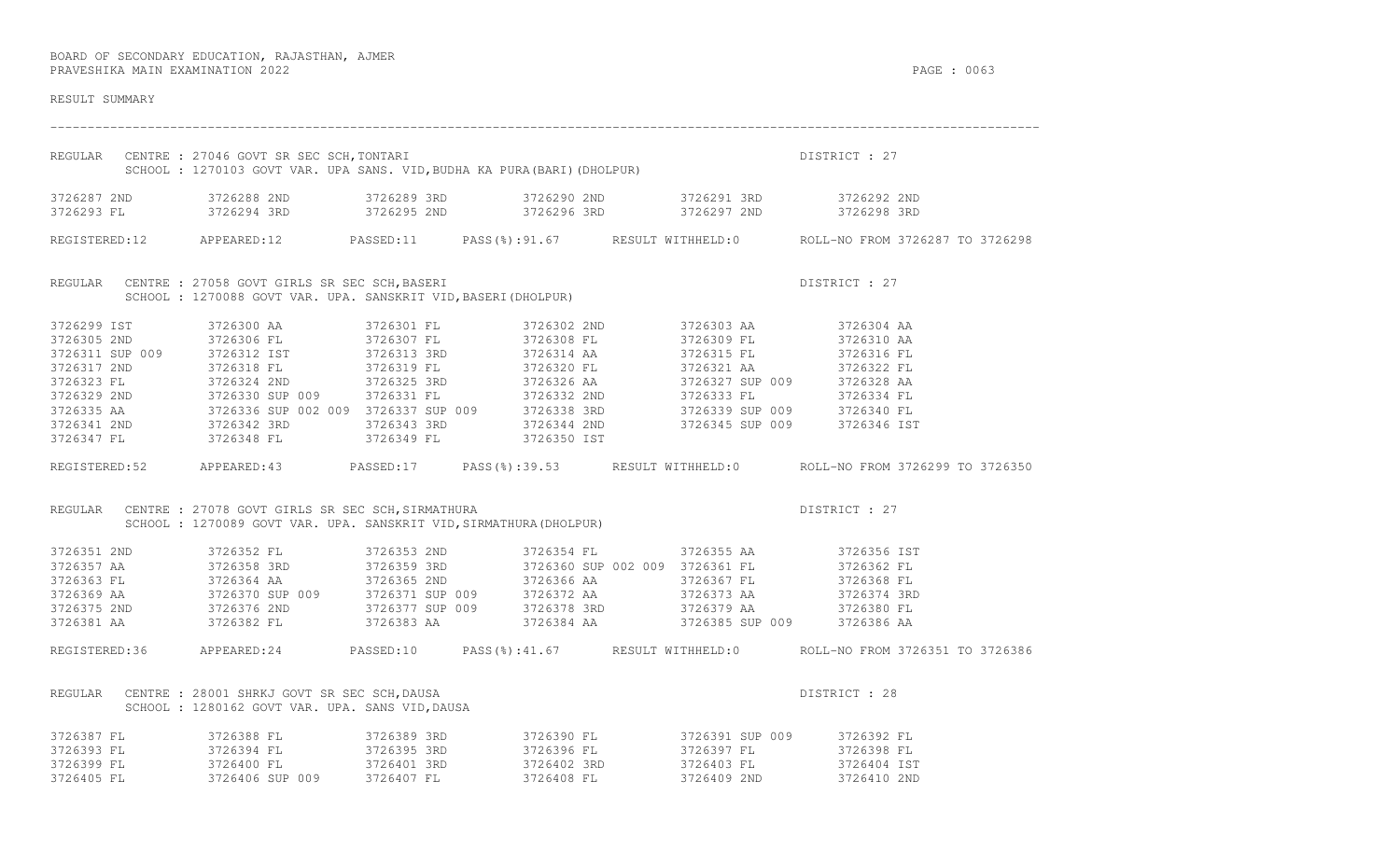| 3726411 FL                | 3726412 SUP 009                               | 3726413 FL  | 3726414 SUP 009                                                    | 3726415 2ND       |                                 |
|---------------------------|-----------------------------------------------|-------------|--------------------------------------------------------------------|-------------------|---------------------------------|
| REGISTERED:29             | APPEARED:29                                   | PASSED:8    | PASS(%):27.59                                                      | RESULT WITHHELD:0 | ROLL-NO FROM 3726387 TO 3726415 |
| REGULAR                   | CENTRE : 28031 GOVT SEC SCH, PYARIWAS (DAUSA) |             | SCHOOL : 1280651 GOVT VAR UPA SANS. VID., MANPURIYA KOTIYA (DAUSA) |                   | DISTRICT : 28                   |
| 3726416 2ND               | 3726417 2ND                                   | 3726418 TST | 3726419 3RD                                                        | 3726420 2ND       | 3726421 TST                     |
| 3726422 TST<br>3726428 FL | 3726423 TST                                   | 3726424 TST | 3726425 TST                                                        | 3726426 SUP 009   | 3726427 3RD                     |
| REGISTERED: 13            | APPEARED:13                                   | PASSED:11   | PASS(%):84.62                                                      | RESULT WITHHELD:0 | ROLL-NO FROM 3726416 TO 3726428 |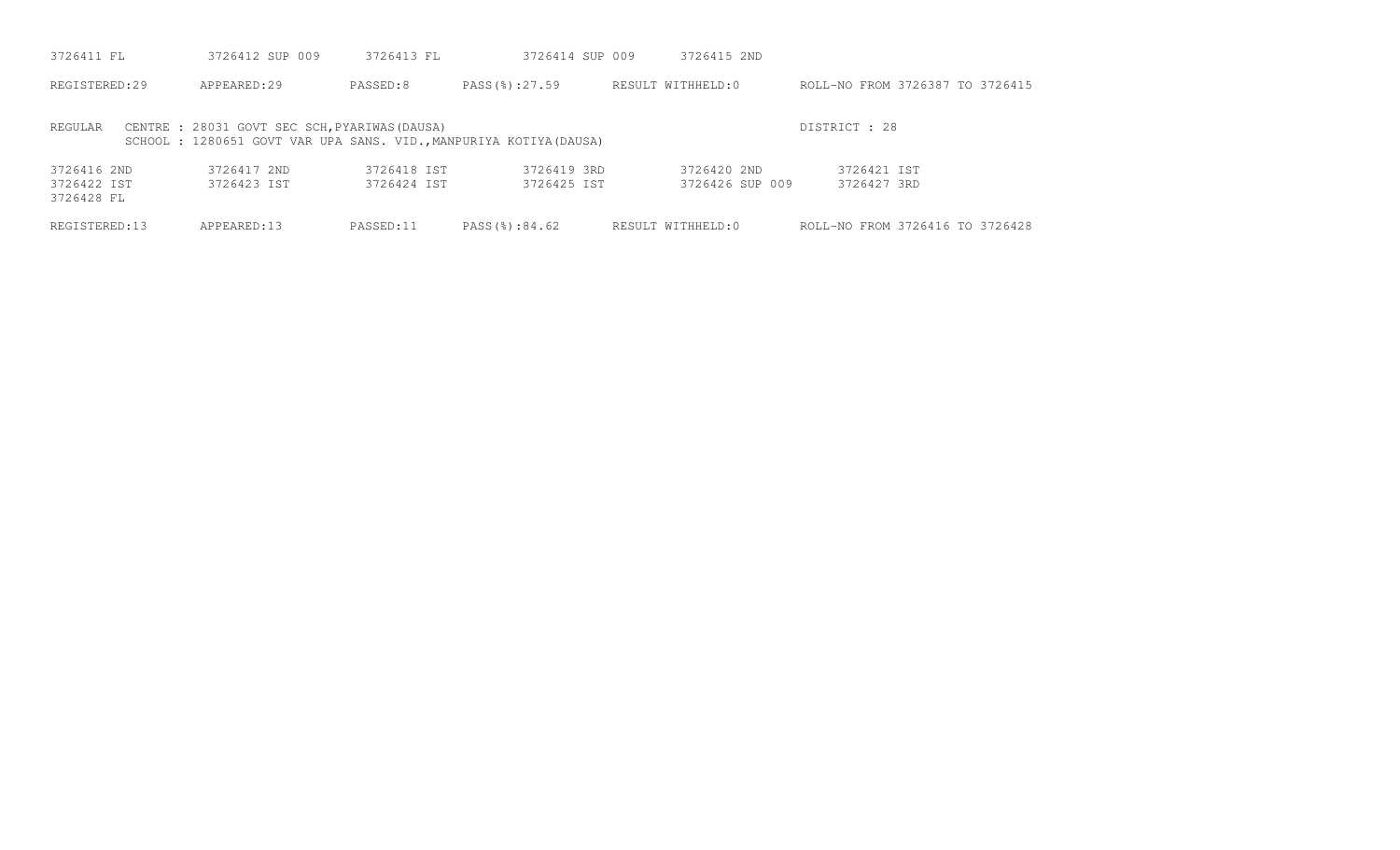| RESULT SUMMARY |                                                                                                                                                                                                                                                                                                                                                                                                     |  |  |                                                                                                                                                                                                                                                                                                                                                 |
|----------------|-----------------------------------------------------------------------------------------------------------------------------------------------------------------------------------------------------------------------------------------------------------------------------------------------------------------------------------------------------------------------------------------------------|--|--|-------------------------------------------------------------------------------------------------------------------------------------------------------------------------------------------------------------------------------------------------------------------------------------------------------------------------------------------------|
|                | CENTRE : 28038 GOVT SR SEC SCH, BANIYANA(DAUSA)<br>SCHOOL : 1280604 GOVT GIRLS PRAVESHIKA SANSKRIT VID., BANIYANA(DAUSA)<br>REGULAR CENTRE : 28038 GOVT SR SEC SCH, BANIYANA (DAUSA)                                                                                                                                                                                                                |  |  | DISTRICT : 28                                                                                                                                                                                                                                                                                                                                   |
|                |                                                                                                                                                                                                                                                                                                                                                                                                     |  |  | $\begin{array}{cccccccc} 3726429 & \text{2ND} & 3726430 & \text{3RD} & 3726431 & \text{SUP} & 009 & 3726432 & \text{3RD} & 3726433 & \text{2ND} & 3726434 & \text{SUP} & 009 \\ 3726435 & \text{SUP} & 009 & 3726436 & \text{2ND} & 3726437 & \text{FL} & 3726438 & \text{SUP} & 009 & 3726439 & \text{SUP} & 009 & 3726440 & \text{FL} \\ 3$   |
|                |                                                                                                                                                                                                                                                                                                                                                                                                     |  |  | REGISTERED:21 APPEARED:21 PASSED:8 PASS(%):38.10 RESULT WITHHELD:0 ROLL-NO FROM 3726429 TO 3726449                                                                                                                                                                                                                                              |
|                | REGULAR CENTRE : 28047 GOVT SR SEC SCH, NANGAL RAJAWATAN (DAUSA)<br>SCHOOL : 1280167 GOVT VAR. UPA. SANS VID, NANGALRAJAVTAN (DAUSA)                                                                                                                                                                                                                                                                |  |  | DISTRICT : 28                                                                                                                                                                                                                                                                                                                                   |
|                | $\begin{array}{cccccccc} 3726450 \text{ SUP} & 009 & 3726451 \text{ FL} & 3726452 \text{ FL} & 3726453 \text{ FL} & 3726456 \text{ FL} & 3726455 \text{ FL} & 3726456 \text{ FL} & 3726457 \text{ FL} & 3726461 \text{ FL} & 3726462 \text{ FL} & 3726463 \text{ FL} & 3726463 \text{ FL} & 3726463 \text{ FL} & 3726464 \text{ CL} & 3726462 \text{$                                               |  |  |                                                                                                                                                                                                                                                                                                                                                 |
|                |                                                                                                                                                                                                                                                                                                                                                                                                     |  |  | REGISTERED:26 APPEARED:26 PASSED:6 PASS(%):23.08 RESULT WITHHELD:0 ROLL-NO FROM 3726450 TO 3726475                                                                                                                                                                                                                                              |
|                | $\ldots$ . $\ldots$ . $\ldots$ $\ldots$ $\ldots$ $\ldots$ $\ldots$ $\ldots$ $\ldots$ $\ldots$ $\ldots$ $\ldots$ $\ldots$ $\ldots$ $\ldots$ $\ldots$ $\ldots$ $\ldots$ $\ldots$ $\ldots$ $\ldots$ $\ldots$ $\ldots$ $\ldots$ $\ldots$ $\ldots$ $\ldots$ $\ldots$ $\ldots$ $\ldots$ $\ldots$ $\ldots$ $\ldots$ $\ldots$ $\ldots$ $\ldots$<br>REGULAR CENTRE : 28048 GOVT SR SEC SCH, BHANDANA (DAUSA) |  |  | DISTRICT : 28                                                                                                                                                                                                                                                                                                                                   |
|                | 3726476 FL 3726477 3RD 3726478 IST 3726479 SUP 009 3726480 FL 3726481 FL                                                                                                                                                                                                                                                                                                                            |  |  |                                                                                                                                                                                                                                                                                                                                                 |
|                |                                                                                                                                                                                                                                                                                                                                                                                                     |  |  | REGISTERED:24 APPEARED:24 PASSED:13 PASS(%):54.17 RESULT WITHHELD:0 ROLL-NO FROM 3726476 TO 3726499                                                                                                                                                                                                                                             |
| REGULAR        | CENTRE : 28060 GOVT SR SEC SCH, SANWASA (DAUSA)<br>SCHOOL : 1280605 GOVT PRAVESHIKA SANSKRIT VID., SUKLAV KI DHANI, LALSOT (DAUSA)                                                                                                                                                                                                                                                                  |  |  | DISTRICT : 28                                                                                                                                                                                                                                                                                                                                   |
|                | 3726512 SUP 009 3726513 SUP 009 3726514 SUP 009 3726515 3RD                                                                                                                                                                                                                                                                                                                                         |  |  | $\begin{array}{cccccccc} 3726500 & \text{SUP} & 009 & 3726501 & \text{FL} & 3726502 & \text{FL} & 3726503 & \text{SUP} & 009 & 3726504 & \text{FL} & 3726505 & \text{SUP} & 009 \\ 3726506 & \text{SUP} & 009 & 3726507 & \text{SUP} & 009 & 3726508 & \text{FL} & 3726509 & \text{ZND} & 3726510 & \text{SUP} & 009 & 3726511 & \text{SUP} & $ |
|                |                                                                                                                                                                                                                                                                                                                                                                                                     |  |  | REGISTERED:16 APPEARED:16 PASSED:2 PASS(%):12.50 RESULT WITHHELD:0 ROLL-NO FROM 3726500 TO 3726515                                                                                                                                                                                                                                              |

REGULAR CENTRE : 28061 GOVT SR SEC SCH, LAKA, SIKRAI(DAUSA) DESTRICT THE STRICT : 28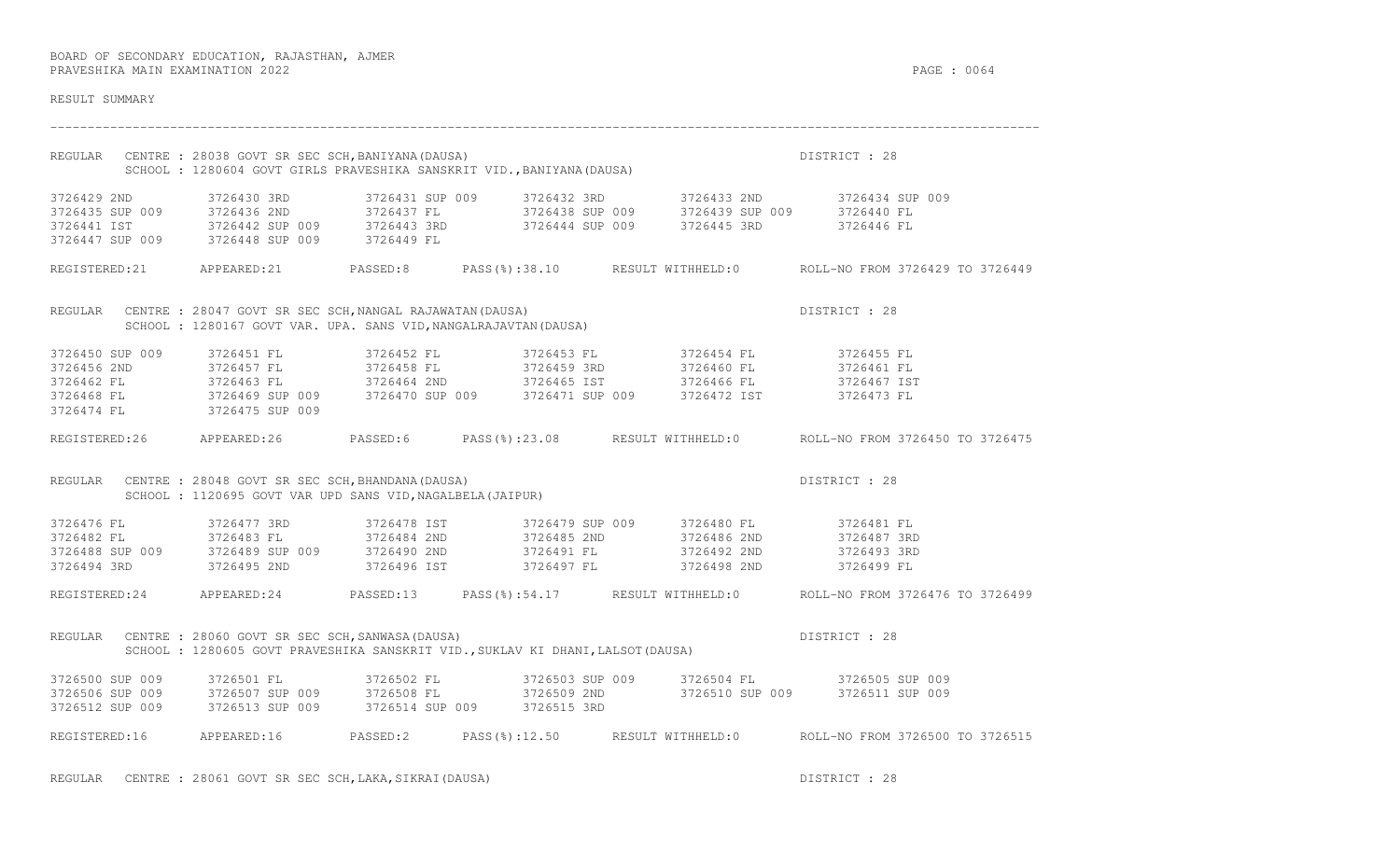SCHOOL : 1280650 GOVT VAR. UPD. SANSKRIT VID., BEHRAWANDA(SIKRAI)(DAUSA)

| REGISTERED:75 | APPEARED:75 | PASSED:35       | PASS(%):46.67 | RESULT WITHHELD:0 | ROLL-NO FROM 3726516 TO 3726590 |
|---------------|-------------|-----------------|---------------|-------------------|---------------------------------|
| 3726588 2ND   | 3726589 FL  | 3726590 FL      |               |                   |                                 |
| 3726582 2ND   | 3726583 IST | 3726584 3RD     | 3726585 2ND   | 3726586 FL        | 3726587 2ND                     |
| 3726576 FL    | 3726577 3RD | 3726578 2ND     | 3726579 FL    | 3726580 FL        | 3726581 2ND                     |
| 3726570 IST   | 3726571 FL  | 3726572 3RD     | 3726573 3RD   | 3726574 3RD       | 3726575 FL                      |
| 3726564 FL    | 3726565 2ND | 3726566 FL      | 3726567 FL    | 3726568 2ND       | 3726569 FL                      |
| 3726558 FL    | 3726559 2ND | 3726560 FL      | 3726561 FL    | 3726562 2ND       | 3726563 2ND                     |
| 3726552 2ND   | 3726553 2ND | 3726554 SUP 009 | 3726555 FL    | 3726556 2ND       | 3726557 FL                      |
| 3726546 FL    | 3726547 FL  | 3726548 2ND     | 3726549 2ND   | 3726550 FL        | 3726551 2ND                     |
| 3726540 FL    | 3726541 2ND | 3726542 FL      | 3726543 2ND   | 3726544 FL        | 3726545 FL                      |
| 3726534 FL    | 3726535 FL  | 3726536 SUP 009 | 3726537 FL    | 3726538 FL        | 3726539 3RD                     |
| 3726528 FL    | 3726529 FL  | 3726530 3RD     | 3726531 FL    | 3726532 SUP 009   | 3726533 FL                      |
| 3726522 2ND   | 3726523 3RD | 3726524 FL      | 3726525 3RD   | 3726526 FL        | 3726527 TST                     |
| 3726516 FL    | 3726517 2ND | 3726518 FL      | 3726519 2ND   | 3726520 FL        | 3726521 3RD                     |
|               |             |                 |               |                   |                                 |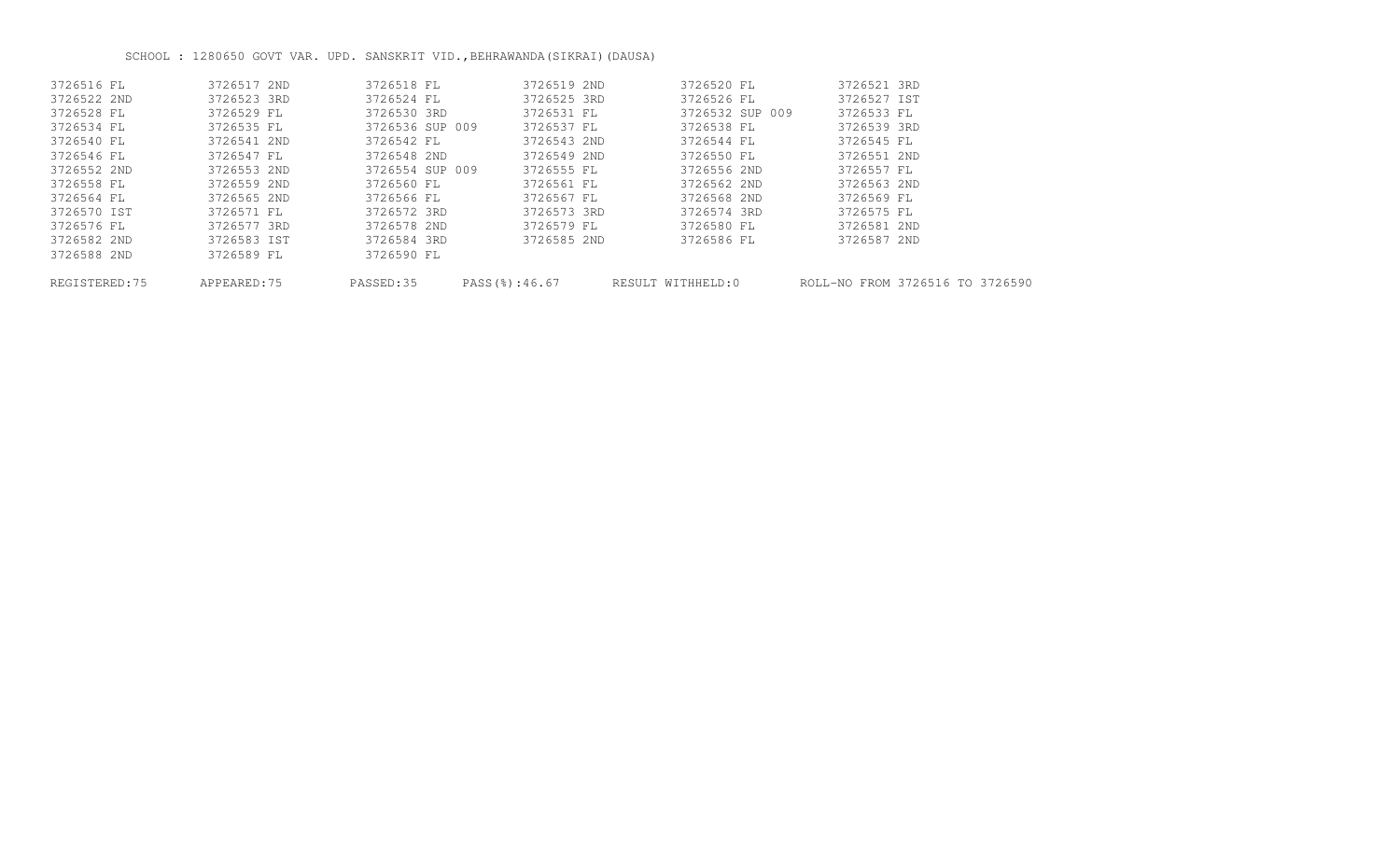| RESULT SUMMARY                                      |                                                                                                                       |                                                                              |                                                                          |                                                                                                                                                                                                                                                                                                                                                        |
|-----------------------------------------------------|-----------------------------------------------------------------------------------------------------------------------|------------------------------------------------------------------------------|--------------------------------------------------------------------------|--------------------------------------------------------------------------------------------------------------------------------------------------------------------------------------------------------------------------------------------------------------------------------------------------------------------------------------------------------|
|                                                     | SCHOOL : 1280164 SH SD VAR. UPA. SANS VID, LALSOT (DAUSA)                                                             |                                                                              | REGULAR CENTRE : 28069 SHRI ASHOK SHARMA GOVT SR SEC SCH, LALSOT (DAUSA) | DISTRICT : 28                                                                                                                                                                                                                                                                                                                                          |
| 3726591 2ND<br>3726597 FL<br>3726603 2ND 3726604 FL |                                                                                                                       |                                                                              |                                                                          | 3726592 FL                    3726593 FL                   3726594 FL                            3726595 FL                     3726596 SUP 095<br>3726598 FL                   3726599 FL                    3726600 2ND                                                                                                                              |
|                                                     |                                                                                                                       |                                                                              |                                                                          | REGISTERED:14 APPEARED:14 PASSED:5 PASS(%):35.71 RESULT WITHHELD:0 ROLL-NO FROM 3726591 TO 3726604                                                                                                                                                                                                                                                     |
|                                                     | REGULAR CENTRE : 28083 GOVT SR SEC SCH, GOTHRA (DAUSA)<br>SCHOOL : 1280355 GOVT VAR. UPA. SANS VID, DEVANWADA (DAUSA) |                                                                              |                                                                          | DISTRICT : 28                                                                                                                                                                                                                                                                                                                                          |
|                                                     |                                                                                                                       |                                                                              |                                                                          | $\begin{array}{cccccccc} 3726605 \text{ FL} & 3726606 \text{ 3RD} & 3726607 \text{ 2ND} & 3726608 \text{ 3RD} & 3726609 \text{ SUP} \text{ 002 009} & 3726610 \text{ SUP} \text{ 009} \\ 3726611 \text{ SUP} \text{ 009} & 3726612 \text{ IST} & 3726613 \text{ SUP} \text{ 002 009} & 3726614 \text{ SUP} \text{ 009} & 3726615 \text{ SUP} \text{ 0$ |
|                                                     |                                                                                                                       |                                                                              |                                                                          | REGISTERED:11 APPEARED:11 PASSED:4 PASS(%):36.36 RESULT WITHHELD:0 ROLL-NO FROM 3726605 TO 3726615                                                                                                                                                                                                                                                     |
|                                                     | REGULAR CENTRE : 28090 GOVT SR SEC SCH, SIKANDRA (DAUSA)                                                              | SCHOOL : 1280815 GOVT PRAV. SANS. VID., GHOOMRI KOTHI, KELAI, SIKRAI (DAUSA) |                                                                          | DISTRICT : 28                                                                                                                                                                                                                                                                                                                                          |
|                                                     |                                                                                                                       | 3726616 3RD 3726617 FL 3726618 2ND 3726619 2ND                               |                                                                          |                                                                                                                                                                                                                                                                                                                                                        |
|                                                     |                                                                                                                       |                                                                              |                                                                          | REGISTERED:4 APPEARED:4 PASSED:3 PASS(%):75.00 RESULT_WITHHELD:0 ROLL-NO_FROM_3726616_TO_3726619                                                                                                                                                                                                                                                       |
|                                                     | REGULAR CENTRE : 28108 GOVT SR SEC SCH, MANDAWAR (DAUSA)                                                              | SCHOOL : 1280193 GOVT PRAVESHIKA SANSKRIT VID, MANDAWAR, MAHUWA ROAD (DAUSA) |                                                                          | DISTRICT : 28                                                                                                                                                                                                                                                                                                                                          |
| 3726620 FL                                          |                                                                                                                       |                                                                              |                                                                          |                                                                                                                                                                                                                                                                                                                                                        |
|                                                     |                                                                                                                       |                                                                              |                                                                          | REGISTERED:1 APPEARED:1 PASSED:0 PASS(%):0.00 RESULT WITHHELD:0 ROLL-NO FROM 3726620 TO 3726620                                                                                                                                                                                                                                                        |
|                                                     | REGULAR CENTRE : 28112 GOVT GIRLS SR SEC SCH, MANDAWAR (DAUSA)                                                        | SCHOOL: 1280753 MAHARANA PRATAP PRAV. SANS. VID., DHAULKHERA (DAUSA)         |                                                                          | DISTRICT : 28                                                                                                                                                                                                                                                                                                                                          |
|                                                     |                                                                                                                       | 3726621 SUP 095 3726622 SUP 002 095 3726623 SUP 095 3726624 SUP 095          |                                                                          |                                                                                                                                                                                                                                                                                                                                                        |
|                                                     |                                                                                                                       |                                                                              |                                                                          | REGISTERED:4 APPEARED:4 PASSED:0 PASS(%):0.00 RESULT WITHHELD:0 ROLL-NO FROM 3726621 TO 3726624                                                                                                                                                                                                                                                        |
|                                                     | REGULAR CENTRE : 28143 GOVT SR SEC SCH, KUNDAL (DAUSA)                                                                |                                                                              |                                                                          | DISTRICT : 28                                                                                                                                                                                                                                                                                                                                          |

SCHOOL : 1280816 GOVT PRAV. SANS. VID.,TANTIYA(BANDIKUI)(DAUSA)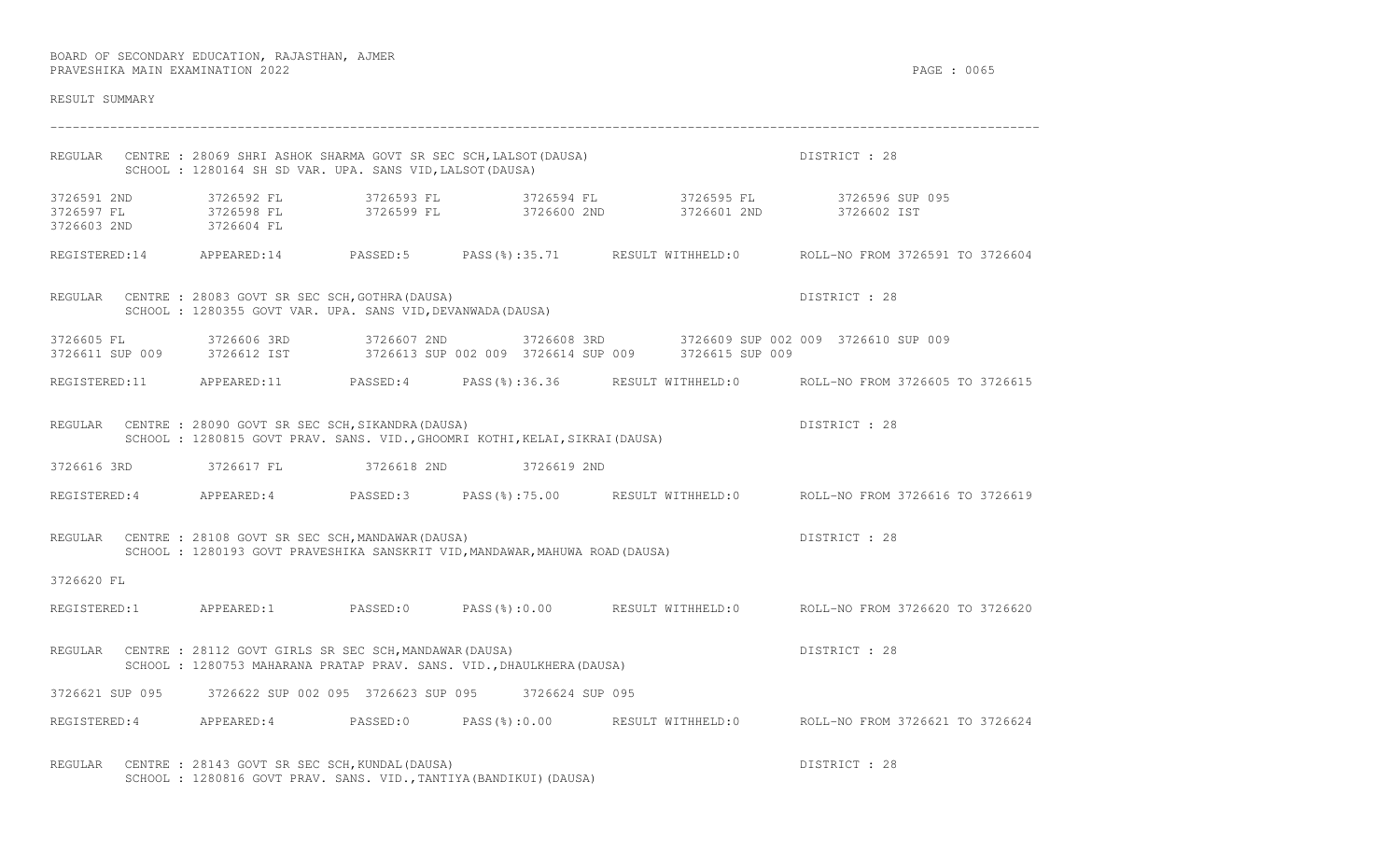| 3726625 SUP 009<br>3726631 SUP 009 | 3726626 AA<br>3726632 3RD                                                                                     | 3726627 SUP 009 |               | 3726628 2ND | 3726629 2ND       | 3726630 2ND                     |
|------------------------------------|---------------------------------------------------------------------------------------------------------------|-----------------|---------------|-------------|-------------------|---------------------------------|
| REGISTERED:8                       | APPEARED: 7                                                                                                   | PASSED:4        | PASS(%):57.14 |             | RESULT WITHHELD:0 | ROLL-NO FROM 3726625 TO 3726632 |
| REGULAR                            | CENTRE : 28169 GOVT SR SEC SCH, MAHUKALA (DAUSA)<br>SCHOOL : 1280168 GOVT VAR. UPA. SANS VID, BADAWAS (DAUSA) |                 |               |             |                   | DISTRICT : 28                   |
| 3726633 3RD                        | 3726634 SUP 009                                                                                               | 3726635 SUP 009 |               |             |                   |                                 |
| REGISTERED: 3                      | APPEARED: 3                                                                                                   | PASSED:1        | PASS(%):33.33 |             | RESULT WITHHELD:0 | ROLL-NO FROM 3726633 TO 3726635 |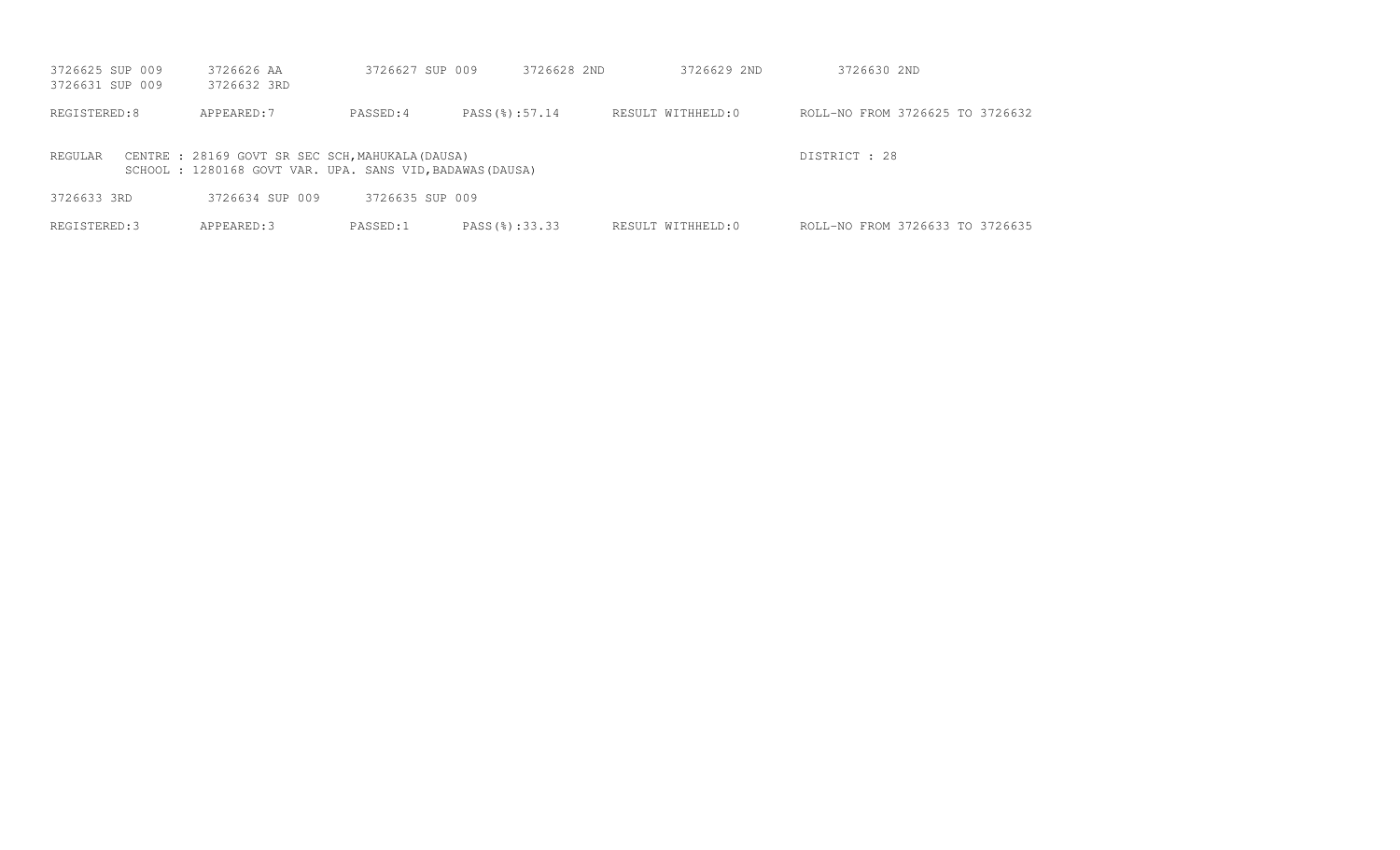| RESULT SUMMARY |                                                                                                                                                                                    |  |                                                                                                                                                                                                                                                                                                                                               |                                                                                                     |
|----------------|------------------------------------------------------------------------------------------------------------------------------------------------------------------------------------|--|-----------------------------------------------------------------------------------------------------------------------------------------------------------------------------------------------------------------------------------------------------------------------------------------------------------------------------------------------|-----------------------------------------------------------------------------------------------------|
|                | REGULAR CENTRE : 28181 GOVT SR SEC SCH, BANDIKUI (DAUSA)                                                                                                                           |  | SCHOOL : 20101 GOVI SK SEU SUH, BANDIKUI (DAUSA)<br>SCHOOL : 1280318 GOVT VAR UPA SANSKRIT VID, HARNATHPURA (DAUSA)                                                                                                                                                                                                                           | DISTRICT : 28                                                                                       |
|                |                                                                                                                                                                                    |  |                                                                                                                                                                                                                                                                                                                                               |                                                                                                     |
| 3726636 FL     |                                                                                                                                                                                    |  |                                                                                                                                                                                                                                                                                                                                               |                                                                                                     |
| 3726642 IST    |                                                                                                                                                                                    |  |                                                                                                                                                                                                                                                                                                                                               |                                                                                                     |
|                |                                                                                                                                                                                    |  | 3726648<br>3726649<br>3726649<br>3726655<br>3726655<br>3726655<br>3726655<br>3726655<br>3726666<br>3726666<br>3726666<br>3726666<br>3726666<br>3726655<br>3726655<br>3726655<br>3726655<br>3726659<br>3726659<br>3726659<br>3726659<br>3726659<br>3726659<br>3726659<br>372665                                                                |                                                                                                     |
|                |                                                                                                                                                                                    |  |                                                                                                                                                                                                                                                                                                                                               |                                                                                                     |
|                |                                                                                                                                                                                    |  |                                                                                                                                                                                                                                                                                                                                               |                                                                                                     |
|                |                                                                                                                                                                                    |  |                                                                                                                                                                                                                                                                                                                                               |                                                                                                     |
| 3726672 3RD    |                                                                                                                                                                                    |  |                                                                                                                                                                                                                                                                                                                                               |                                                                                                     |
|                |                                                                                                                                                                                    |  |                                                                                                                                                                                                                                                                                                                                               | REGISTERED:37 APPEARED:37 PASSED:30 PASS(%):81.08 RESULT WITHHELD:0 ROLL-NO FROM 3726636 TO 3726672 |
|                | CENIKE : Z8181 GOVT SR SEC SCH, BANDIKUI (DAUSA)<br>SCHOOL : 1280652 GOVT PRAV. SANS. VID., MEHLUNI (BANDIKUI) (DAUSA)<br>REGULAR CENTRE : 28181 GOVT SR SEC SCH, BANDIKUI (DAUSA) |  |                                                                                                                                                                                                                                                                                                                                               | DISTRICT : 28                                                                                       |
|                |                                                                                                                                                                                    |  | 3726673 SUP 009 3726674 FL 3726675 AA 3726676 FL 3726677 IST 3726678 IST                                                                                                                                                                                                                                                                      |                                                                                                     |
| 3726679 2ND    | 3726680 2ND 3726681 2ND                                                                                                                                                            |  |                                                                                                                                                                                                                                                                                                                                               |                                                                                                     |
|                |                                                                                                                                                                                    |  |                                                                                                                                                                                                                                                                                                                                               | REGISTERED:9 APPEARED:8 PASSED:5 PASS(%):62.50 RESULT WITHHELD:0 ROLL-NO FROM 3726673 TO 3726681    |
|                | SCHOOL: 1280166 SH KS GOVT VAR. UPA. SANS VID., MAHARAJPURA (TALAVGAON) (DAUSA)                                                                                                    |  | REGULAR CENTRE : 28201 SH KS GOVT VAR. UPA. SANS VID., MAHARAJPURA (TALAVGAON) (DAUSA) DISTRICT : 28                                                                                                                                                                                                                                          |                                                                                                     |
| 3726682 2ND    | 3726683 2ND                                                                                                                                                                        |  | 3726684 SUP 009 3726685 FL 3726686 SUP 009 3726687 IST                                                                                                                                                                                                                                                                                        |                                                                                                     |
|                |                                                                                                                                                                                    |  |                                                                                                                                                                                                                                                                                                                                               |                                                                                                     |
|                |                                                                                                                                                                                    |  |                                                                                                                                                                                                                                                                                                                                               |                                                                                                     |
| 3726706 FL     |                                                                                                                                                                                    |  | $\begin{array}{cccccccc} 3726688 & \text{SUP} & 009 & 3726689 & \text{SUP} & 3726690 & \text{2ND} & 3726691 & \text{FL} & 3726692 & \text{2ND} & 3726693 & \text{SUP} & 3726695 & \text{FL} & 3726694 & \text{3ND} & 3726695 & \text{FL} & 3726696 & \text{SD} & 3726695 & \text{FL} & 3726697 & \text{SD} & 3726697 & \text{SD} & 3726698 &$ |                                                                                                     |
|                |                                                                                                                                                                                    |  |                                                                                                                                                                                                                                                                                                                                               | REGISTERED:25 APPEARED:25 PASSED:10 PASS(%):40.00 RESULT WITHHELD:0 ROLL-NO FROM 3726682 TO 3726706 |
|                | SCHOOL : 1280812 GOVT VAR. UPA. SANS. VID., SHRIRAMPURA, LALSOT (DAUSA)                                                                                                            |  | REGULAR CENTRE : 28201 SH KS GOVT VAR. UPA. SANS VID., MAHARAJPURA (TALAVGAON) (DAUSA) DISTRICT : 28                                                                                                                                                                                                                                          |                                                                                                     |
| 3726707 FL     | 3726708 3RD                                                                                                                                                                        |  |                                                                                                                                                                                                                                                                                                                                               |                                                                                                     |
| 3726713 3RD    | 3726714 2ND                                                                                                                                                                        |  | 3726709 2ND                   3726710 3RD                    3726711 FL                         3726712 3RD<br>3726715 IST                   3726716 2ND                    3726717 IST                         3726718 3RD                                                                                                                   |                                                                                                     |
|                |                                                                                                                                                                                    |  | $\begin{array}{cccccccc} 3726719 & 15T & 3726720 & 50P & 009 & 3726721 & 2ND & 3726722 & FL & 3726723 & 15T & 3726724 & 15T \\ 3726725 & 15T & 3726726 & 3RD & 3726727 & FL & 3726728 & 3RD & 3726729 & 15T & 3726730 & 50P & 009 \\ 3726731 & 2ND & 3726732 & 2ND & 3726733 & 2ND & 372$                                                     |                                                                                                     |
|                |                                                                                                                                                                                    |  |                                                                                                                                                                                                                                                                                                                                               |                                                                                                     |
|                |                                                                                                                                                                                    |  |                                                                                                                                                                                                                                                                                                                                               |                                                                                                     |
|                |                                                                                                                                                                                    |  |                                                                                                                                                                                                                                                                                                                                               |                                                                                                     |
| 3726743 2ND    |                                                                                                                                                                                    |  | 3726744 3RD                  3726745 SUP 009         3726746 SUP 009         3726747 AA                      3726748 3RD                                                                                                                                                                                                                      |                                                                                                     |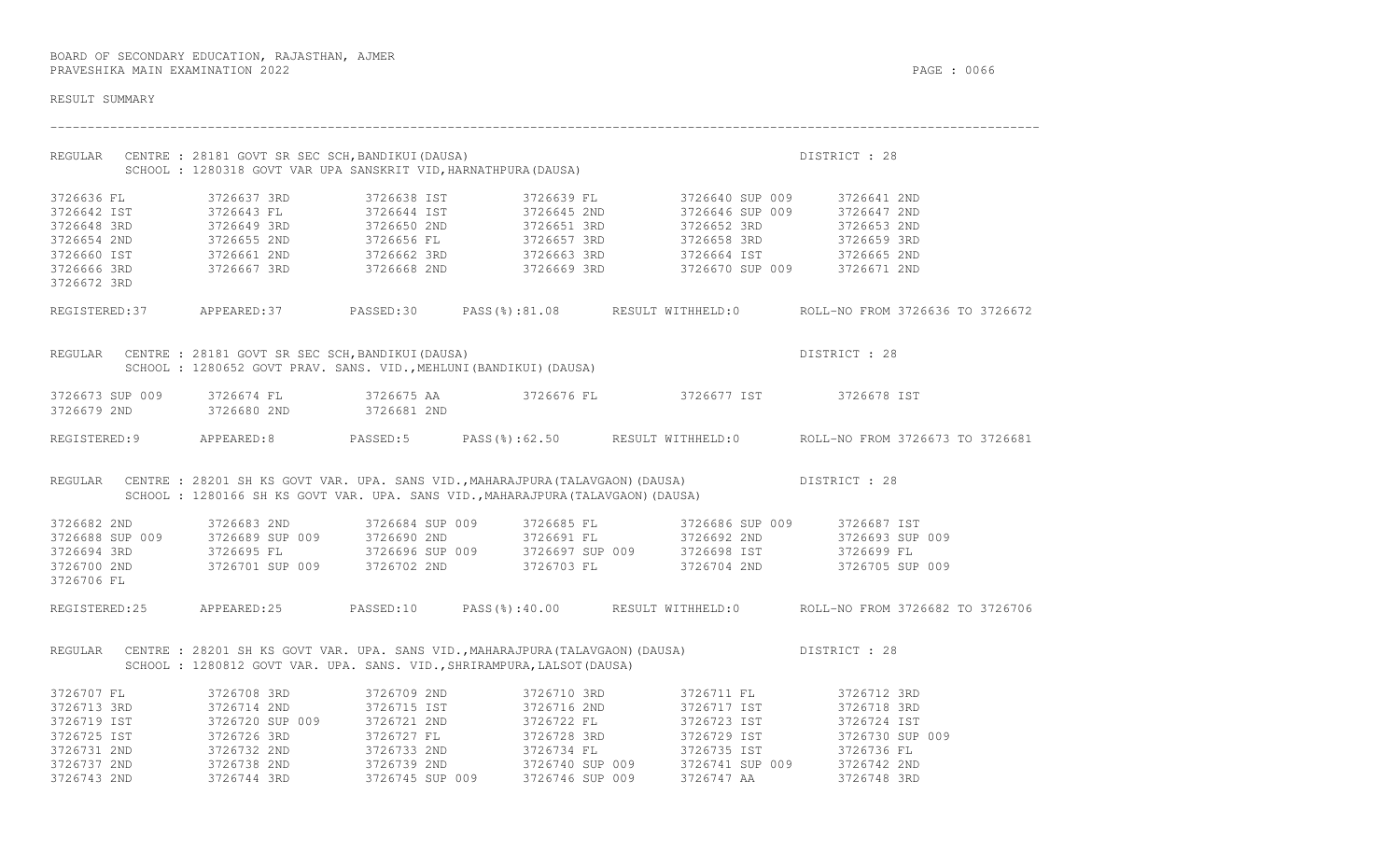| 3726749 2ND     | 3726750 3RD                                                                                                                                       | 3726751 FL  | 3726752 SUP 009 | 3726753 SUP 009   | 3726754 3RD                     |
|-----------------|---------------------------------------------------------------------------------------------------------------------------------------------------|-------------|-----------------|-------------------|---------------------------------|
| 3726755 IST     | 3726756 IST                                                                                                                                       | 3726757 IST | 3726758 IST     | 3726759 3RD       | 3726760 SUP 009                 |
| 3726761 TST     | 3726762 2ND                                                                                                                                       | 3726763 3RD | 3726764 2ND     | 3726765 2ND       | 3726766 2ND                     |
| 3726767 2ND     | 3726768 FL                                                                                                                                        | 3726769 FL  | 3726770 FL      |                   |                                 |
| REGISTERED: 64  | APPEARED:63                                                                                                                                       | PASSED:44   | PASS(%):69.84   | RESULT WITHHELD:0 | ROLL-NO FROM 3726707 TO 3726770 |
| REGULAR         | CENTRE : 28201 SH KS GOVT VAR. UPA. SANS VID., MAHARAJPURA (TALAVGAON) (DAUSA)<br>SCHOOL : 1280813 GOVT VAR.UPA.SANS.VID., BINORI, LALSOT (DAUSA) |             |                 |                   | DISTRICT : 28                   |
| 3726771 SUP 009 | 3726772 2ND                                                                                                                                       | 3726773 2ND | 3726774 2ND     | 3726775 3RD       | 3726776 2ND                     |
| 3726777 2ND     | 3726778 SUP 009                                                                                                                                   | 3726779 2ND | 3726780 FL      | 3726781 3RD       | 3726782 FL                      |
| 3726783 SUP 009 | 3726784 3RD                                                                                                                                       | 3726785 2ND | 3726786 3RD     | 3726787 2ND       | 3726788 IST                     |
| 3726789 2ND     | 3726790 IST                                                                                                                                       | 3726791 2ND | 3726792 FL      | 3726793 SUP 009   | 3726794 FL                      |
| 3726795 2ND     | 3726796 2ND                                                                                                                                       | 3726797 3RD | 3726798 FL      | 3726799 SUP 009   | 3726800 FL                      |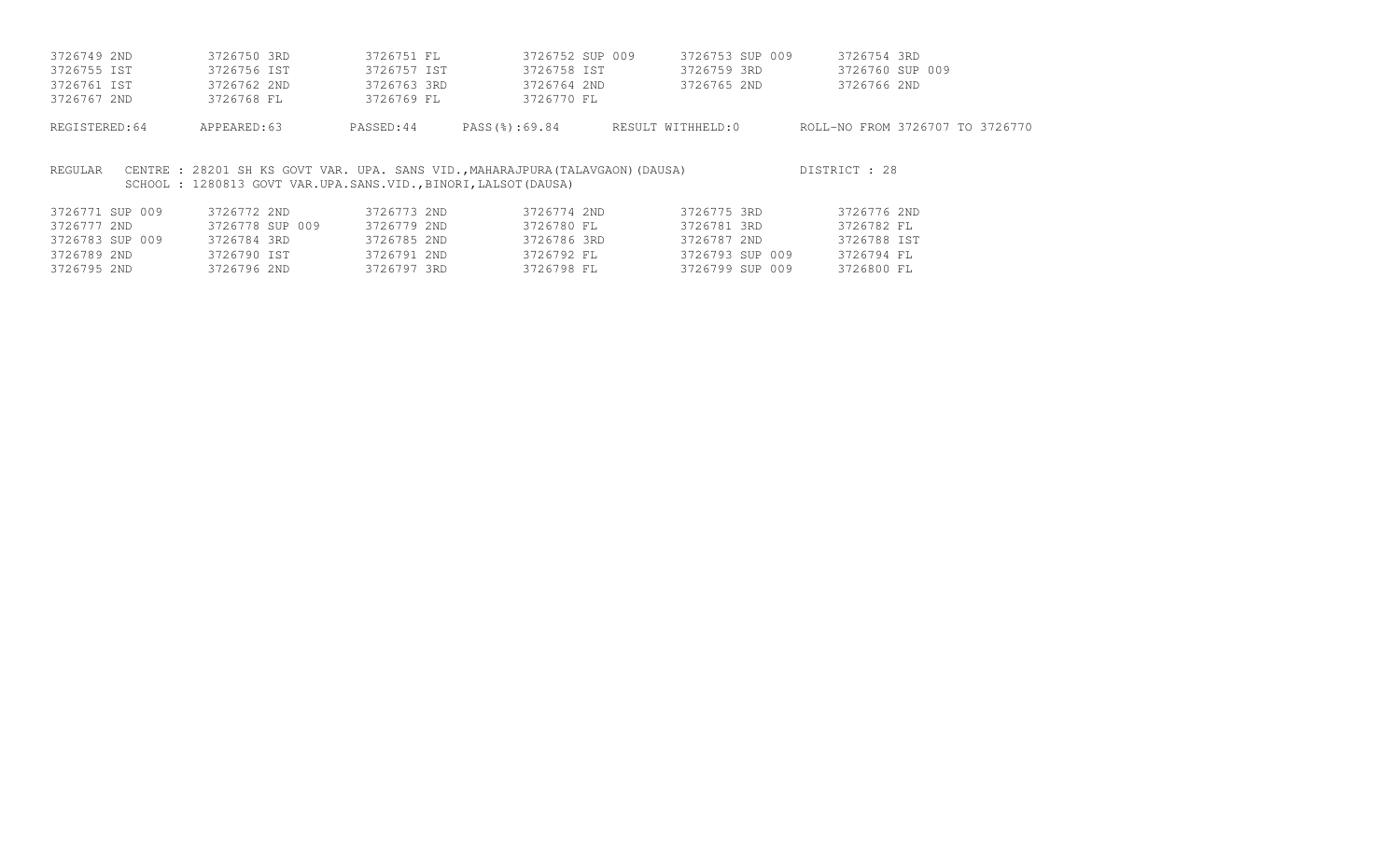RESULT SUMMARY ------------------------------------------------------------------------------------------------------------------------------------ 3726801 2ND REGISTERED:31 APPEARED:31 PASSED:20 PASS(%):64.52 RESULT WITHHELD:0 ROLL-NO FROM 3726771 TO 3726801 REGULAR CENTRE : 28202 GOVT SR SEC SCH, SHRIMA(DAUSA) DESTRICT THE STRICT SAMPLE OF STRICT SAMPLE OF STRICT SAMPLE OF STRICT SAMPLE OF STRICT SAMPLE OF STRICT SAMPLE OF STRICT SAMPLE OF STRICT SAMPLE OF STRICT SAMPLE OF ST SCHOOL : 1280606 GOVT PRAVESHIKA SANSKRIT VID., BADSHRIMA, LALSOT (DAUSA) 3726802 2ND 3726803 2ND 3726804 2ND 3726805 FL 3726806 2ND 3726807 IST<br>3726808 2ND 3726809 IST 3726810 2ND 3726811 3RD 372681 REGISTERED:29 APPEARED:29 PASSED:24 PASS(%):82.76 RESULT WITHHELD:0 ROLL-NO FROM 3726802 TO 3726830 REGULAR CENTRE : 28213 GOVT SEC SCH, BHERUWAS, LALSOT(DAUSA) DESTRICT THE STRICT : 28 SCHOOL : 1280165 GOVT VAR. UPA. SANS VID,KHEMAVAS(DAUSA) 3726831 3RD 3726832 SUP 095 3726833 AA 3726834 IST 3726836 3726836 2ND 3726836 2ND<br>3726837 AA 3726838 2ND 3726839 IST 3726843 3RD 3726844 2ND 3726845 AA REGISTERED:15 APPEARED:12 PASSED:11 PASS(%):91.67 RESULT WITHHELD:0 ROLL-NO FROM 3726831 TO 3726845 REGULAR CENTRE : 28215 GOVT SEC SCH, DENDA BASEDI(SIKRAI)(DAUSA) DESTRICT THE SUSTRICT : 28 SCHOOL : 1280814 GOVT PRAV. SANS. VID.,BASEDI,SIKRAI(DAUSA) 3726846 FL 3726847 2ND 3726848 3RD 3726849 2ND 3726850 IST 3726851 IST 3726852 IST 3726853 2ND 3726854 2ND 3726855 2ND 3726856 2ND REGISTERED:11 APPEARED:11 PASSED:10 PASS(%):90.91 RESULT WITHHELD:0 ROLL-NO FROM 3726846 TO 3726856 REGULAR CENTRE : 29004 GOVT SEC SCH, BHIM GANJ WARD, BARAN DESTRICT THE SECTION OF STRICT TO 29 SCHOOL : 1290235 GOVT VAR. UPA. SANS VID,OIL FACTORY JAWAHAR NAGAR,BARAN

3726857 FL 3726858 FL 3726859 FL 3726860 2ND 3726861 AA 3726862 FL 3726863 FL 3726864 FL 3726865 FL 3726866 FL 3726867 FL 3726868 FL 3726869 FL 3726870 FL 3726871 FL REGISTERED:15 APPEARED:14 PASSED:1 PASS(%):7.14 RESULT WITHHELD:0 ROLL-NO FROM 3726857 TO 3726871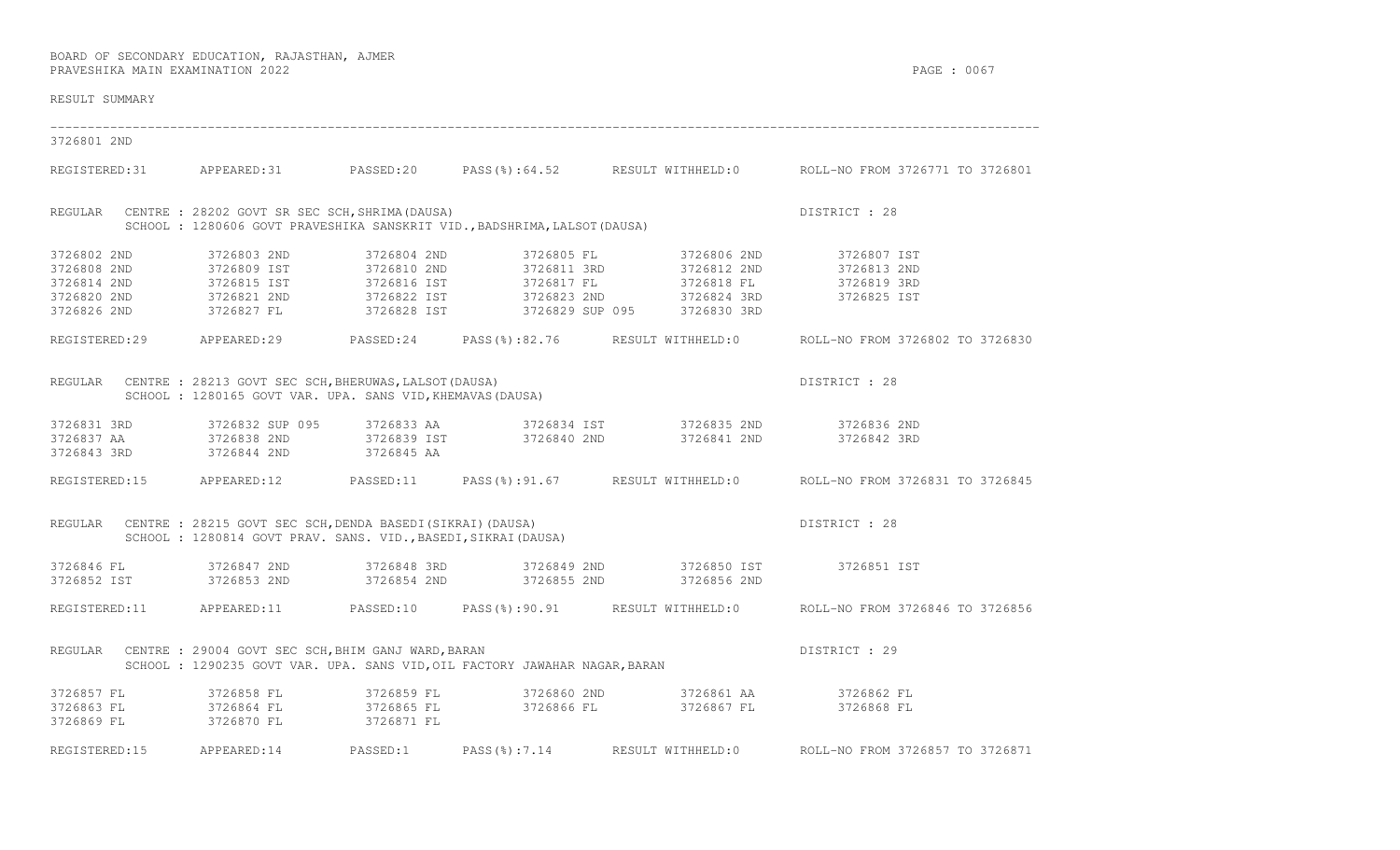| REGULAR                                 | CENTRE : 29062 GOVT SR SEC SCH, ANTA (BARAN)<br>SCHOOL : 1290451 GOVT PRAV. SANS. VID., ANTA (BARAN) |                           |                            |                            | DISTRICT : 29                   |
|-----------------------------------------|------------------------------------------------------------------------------------------------------|---------------------------|----------------------------|----------------------------|---------------------------------|
| 3726872 TST<br>3726878 FL<br>3726884 FL | 3726873 TST<br>3726879 FL                                                                            | 3726874 FL<br>3726880 2ND | 3726875 IST<br>3726881 3RD | 3726876 2ND<br>3726882 3RD | 3726877 FL<br>3726883 FL        |
| REGISTERED:13                           | APPEARED:13                                                                                          | PASSED: 7                 | PASS(%):53.85              | RESULT WITHHELD:0          | ROLL-NO FROM 3726872 TO 3726884 |
| REGULAR                                 | CENTRE : 29086 GOVT SR SEC SCH, BAMLA (BARAN)<br>SCHOOL : 1290108 GOVT PRA SANS VID, BAMLA (BARAN)   |                           |                            |                            | DISTRICT : 29                   |
| 3726885 3RD<br>3726891 IST              | 3726886 2ND<br>3726892 2ND                                                                           | 3726887 FL<br>3726893 FL  | 3726888 IST                | 3726889 2ND                | 3726890 2ND                     |
| REGISTERED: 9                           | APPEARED: 9                                                                                          | PASSED: 7                 | PASS(%):77.78              | RESULT WITHHELD:0          | ROLL-NO FROM 3726885 TO 3726893 |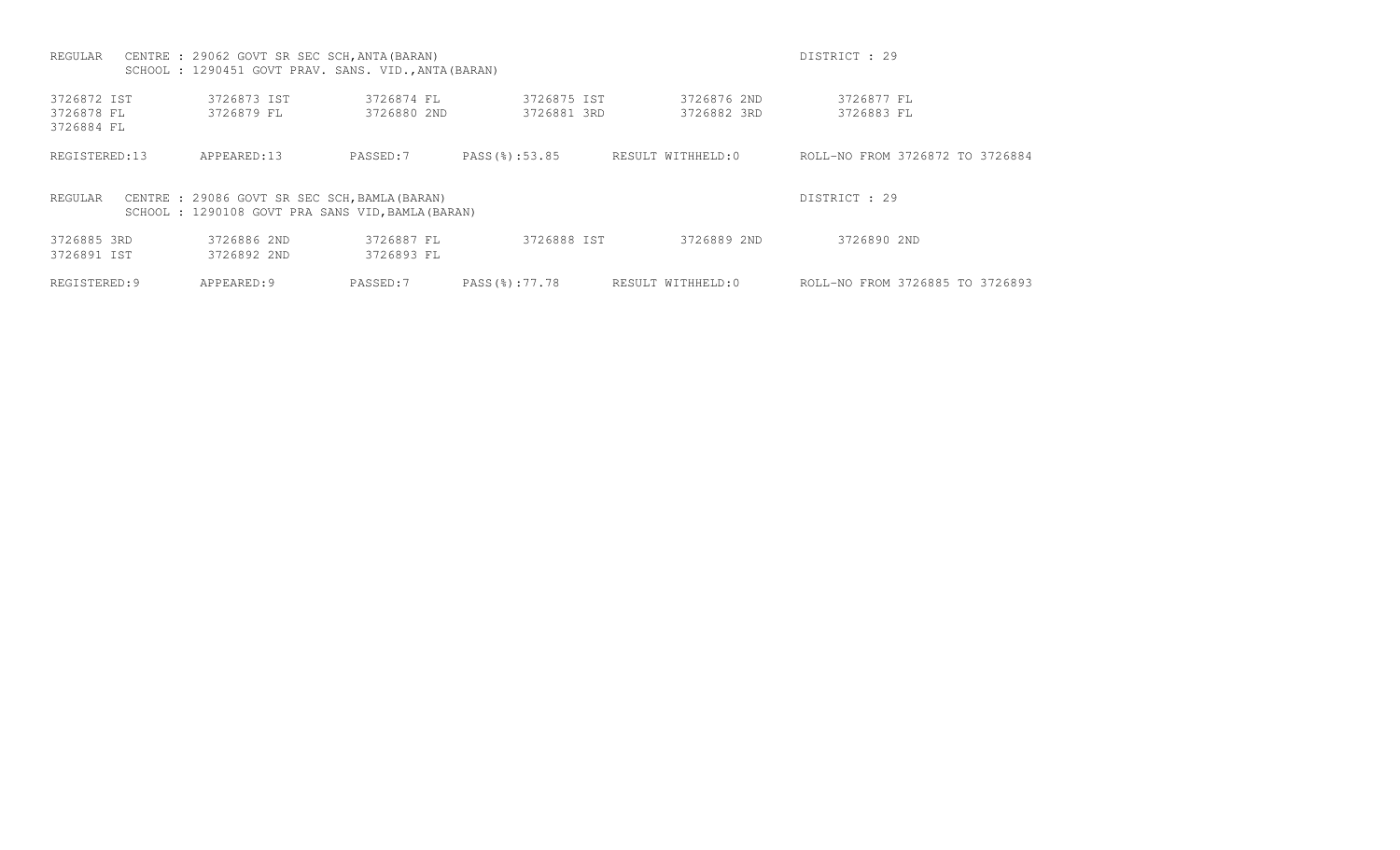| RESULT SUMMARY                        |                                                                                                                                     |            |                |                                                                                                                                                                   |                                                                                                       |
|---------------------------------------|-------------------------------------------------------------------------------------------------------------------------------------|------------|----------------|-------------------------------------------------------------------------------------------------------------------------------------------------------------------|-------------------------------------------------------------------------------------------------------|
|                                       | REGULAR CENTRE : 30026 GOVT SR SEC SCH, DHOINDA                                                                                     |            |                | SCHOOL : JOUZO GOVI SK SEC SCH, DHOINDA<br>SCHOOL : 1300367 GOVT PRAV. SANS. VID., SHANKARPURA (RAJSAMAND)                                                        | DISTRICT : 30                                                                                         |
| 3726894 3RD 3726895 2ND<br>3726900 FL | 3726901 FL                                                                                                                          | 3726902 FL |                | 3726896 FL 3726897 FL 3726898 FL 3726899 2ND                                                                                                                      |                                                                                                       |
|                                       |                                                                                                                                     |            |                |                                                                                                                                                                   | REGISTERED: 9 APPEARED: 9 PASSED: 3 PASS(%): 33.33 RESULT WITHHELD: 0 ROLL-NO FROM 3726894 TO 3726902 |
|                                       | REGULAR CENTRE : 30059 GOVT GIRLS SR SEC SCH, NATHDWARA                                                                             |            |                | CENIKE : 30059 GOVT GIRLS SR SEC SCH, NATHDWARA<br>SCHOOL : 1300125 GOVT VAR. UPA. SANSKRIT VID, NATHDWARA(RAJSAMAND)                                             | DISTRICT : 30                                                                                         |
|                                       |                                                                                                                                     |            |                | 3726903 FL       3726904 3RD       3726905 3RD       3726906 2ND       3726907 3RD       3726908 3RD<br>3726909 FL 3726910 IST 3726911 2ND 3726912 FL 3726913 IST |                                                                                                       |
|                                       |                                                                                                                                     |            |                |                                                                                                                                                                   | REGISTERED:11 APPEARED:11 PASSED:8 PASS(%):72.73 RESULT WITHHELD:0 ROLL-NO FROM 3726903 TO 3726913    |
|                                       | REGULAR CENTRE : 30083 GOVT SR SEC SCH, GAJPUR (GHATA)<br>SCHOOL : 1300124 GOVT VAR. UPA. SANS VID, THORIYA (RAJSAMAND)             |            |                |                                                                                                                                                                   | DISTRICT : 30                                                                                         |
|                                       |                                                                                                                                     |            |                | 3726914 2ND 3726915 3RD 3726916 2ND 3726917 IST 3726918 IST 3726919 2ND                                                                                           |                                                                                                       |
|                                       |                                                                                                                                     |            |                |                                                                                                                                                                   | REGISTERED:16 APPEARED:16 PASSED:16 PASS(%):100.00 RESULT WITHHELD:0 ROLL-NO FROM 3726914 TO 3726929  |
|                                       | REGULAR CENTRE : 31034 GOVT SR SEC SCH, MUNDA<br>SCHOOL : 1310716 GOVT PRAVESHIKA SANSKRTI VID. VILL-MUNDA, WARD40 (HANUMANGARH)    |            |                |                                                                                                                                                                   | DISTRICT : 31                                                                                         |
|                                       |                                                                                                                                     |            |                |                                                                                                                                                                   |                                                                                                       |
|                                       |                                                                                                                                     |            |                |                                                                                                                                                                   | REGISTERED:10 APPEARED:10 PASSED:8 PASS(%):80.00 RESULT WITHHELD:0 ROLL-NO FROM 3726930 TO 3726939    |
|                                       | REGULAR CENTRE : 31037 GOVT SR SEC SCH, KHOTHAWALI<br>SCHOOL : 1310441 GOVT VAR. UPDH. SANS. VID, 35 M.O.D. KHOTAWALI (HANUMANGARH) |            |                |                                                                                                                                                                   | DISTRICT : 31                                                                                         |
| 3726946 2ND                           | 3726947 IST                                                                                                                         |            |                | 3726940 2ND 3726941 2ND 3726942 2ND 3726943 2ND 3726944 IST 3726945 2ND                                                                                           |                                                                                                       |
| REGISTERED:8                          | APPEARED:8                                                                                                                          | PASSED:8   | PASS(%):100.00 | RESULT WITHHELD:0                                                                                                                                                 | ROLL-NO FROM 3726940 TO 3726947                                                                       |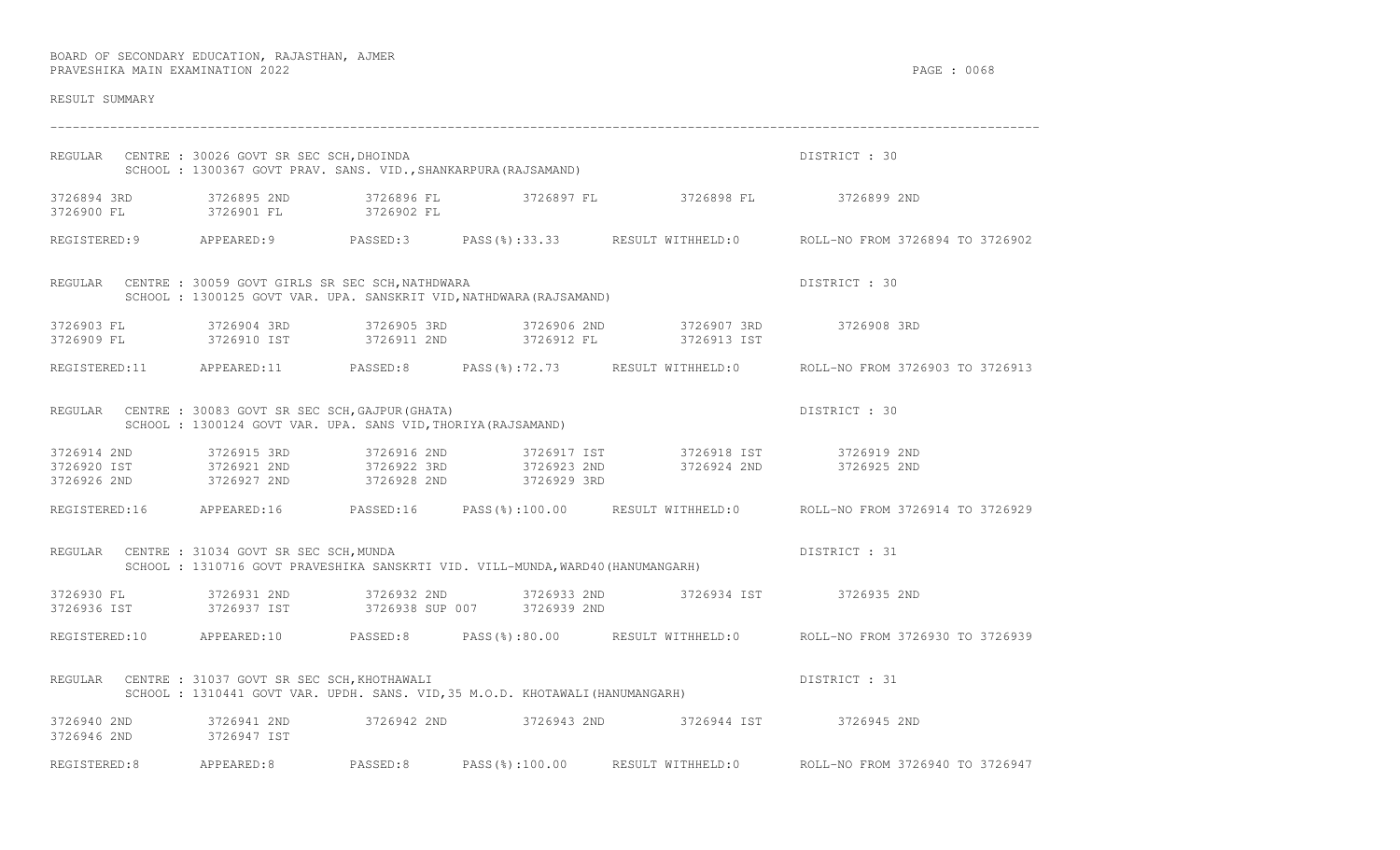| CENTRE : 31092 GOVT SR SEC SCH, PILIBANGA<br>REGULAR<br>SCHOOL : 1310846 GOVT PRAV. SANS. VID., BILOCHAWALA (HANUMANGARH) | DISTRICT : 31                                                                                                     |                                          |                            |                           |                                 |
|---------------------------------------------------------------------------------------------------------------------------|-------------------------------------------------------------------------------------------------------------------|------------------------------------------|----------------------------|---------------------------|---------------------------------|
| 3726948 2ND                                                                                                               | 3726949 FL                                                                                                        | 3726950 FL                               | 3726951 FL                 |                           |                                 |
| REGISTERED: 4                                                                                                             | APPEARED: 4                                                                                                       | PASSED:1                                 | PASS(8):25.00              | RESULT WITHHELD:0         | ROLL-NO FROM 3726948 TO 3726951 |
| REGULAR                                                                                                                   | CENTRE : 31125 GOVT SR SEC SCH, DALPATPURA<br>SCHOOL: 1310208 GOVT VAR. UPA. SANS VID, RAYSINGHPURA (HANUMANGARH) |                                          |                            |                           | DISTRICT : 31                   |
| 3726952 2ND<br>3726958 2ND<br>3726964 2ND                                                                                 | 3726953 2ND<br>3726959 2ND<br>3726965 FL                                                                          | 3726954 2ND<br>3726960 IST<br>3726966 FL | 3726955 2ND<br>3726961 IST | 3726956 2ND<br>3726962 FL | 3726957 SUP 009<br>3726963 FL   |
| REGISTERED: 15                                                                                                            | APPEARED:15                                                                                                       | PASSED:10                                | PASS $(%):66.67$           | RESULT WITHHELD:0         | ROLL-NO FROM 3726952 TO 3726966 |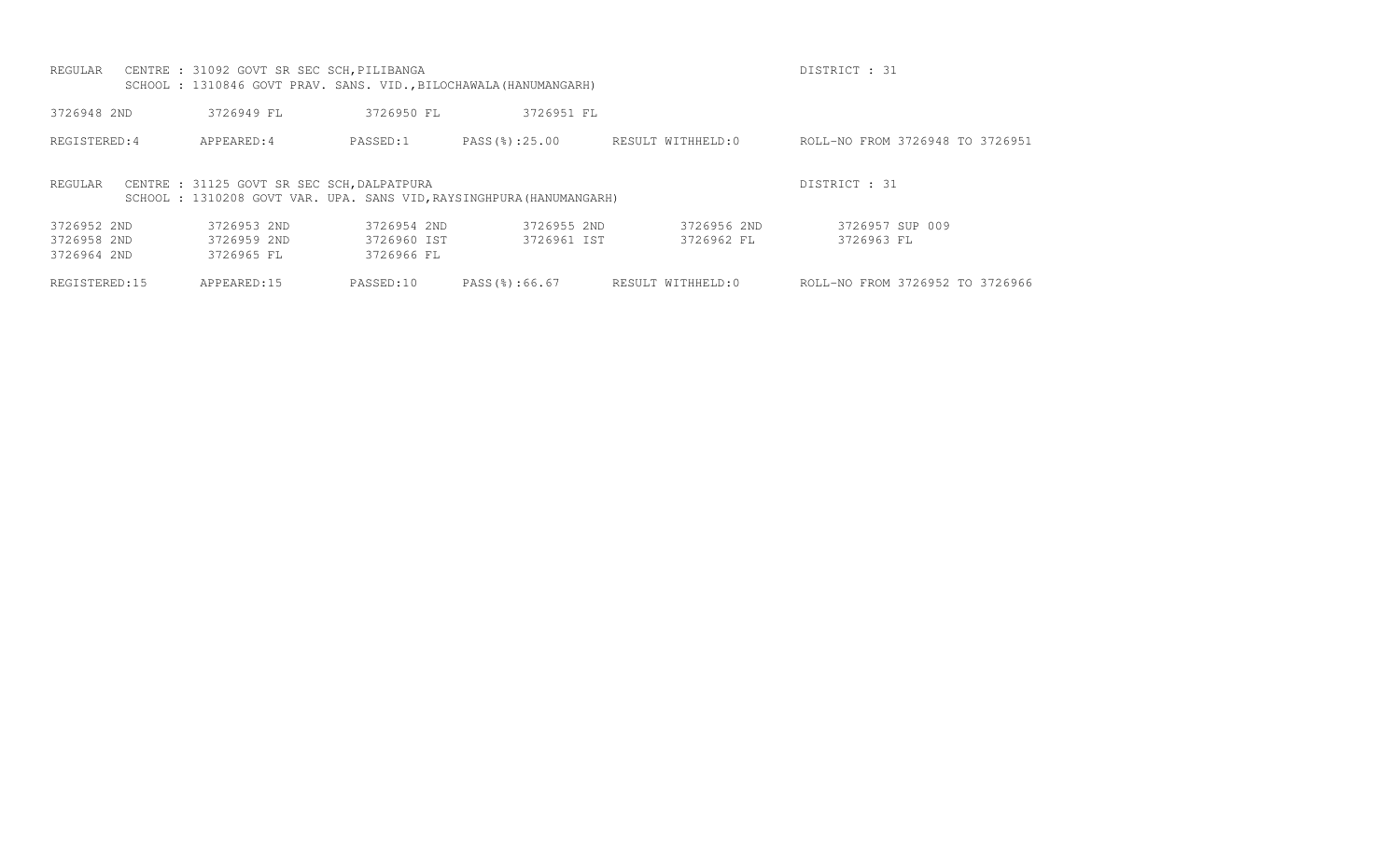| RESULT SUMMARY  |                                                                                                                                         |             |            |                                                                                                                                                                                                                                                             |                                                                                                      |
|-----------------|-----------------------------------------------------------------------------------------------------------------------------------------|-------------|------------|-------------------------------------------------------------------------------------------------------------------------------------------------------------------------------------------------------------------------------------------------------------|------------------------------------------------------------------------------------------------------|
|                 |                                                                                                                                         |             |            | REGULAR CENTRE : 31143 GRAM VP GIRLS SR SEC SCH, SANGARIA<br>SCHOOL : 1310207 GOVT VAR. UPA. SANS VID, SABUWANA (HANUMANGARH)                                                                                                                               | DISTRICT : 31                                                                                        |
|                 |                                                                                                                                         |             |            |                                                                                                                                                                                                                                                             |                                                                                                      |
| 3726967 SUP 009 | 3726968 FL                                                                                                                              | 3726969 IST |            |                                                                                                                                                                                                                                                             | 3726972 AA                                                                                           |
| 3726973 2ND     | 3726974 2ND                                                                                                                             | 3726975 2ND |            | 3726970 2ND 3726971 SUP 009<br>3726976 2ND 3726977 FL                                                                                                                                                                                                       | 3726978 2ND                                                                                          |
|                 |                                                                                                                                         |             |            |                                                                                                                                                                                                                                                             |                                                                                                      |
|                 |                                                                                                                                         |             |            |                                                                                                                                                                                                                                                             |                                                                                                      |
|                 |                                                                                                                                         |             |            |                                                                                                                                                                                                                                                             |                                                                                                      |
|                 |                                                                                                                                         |             |            |                                                                                                                                                                                                                                                             |                                                                                                      |
|                 |                                                                                                                                         |             |            |                                                                                                                                                                                                                                                             |                                                                                                      |
|                 |                                                                                                                                         |             |            |                                                                                                                                                                                                                                                             |                                                                                                      |
|                 |                                                                                                                                         |             |            |                                                                                                                                                                                                                                                             |                                                                                                      |
|                 |                                                                                                                                         |             |            |                                                                                                                                                                                                                                                             |                                                                                                      |
|                 |                                                                                                                                         |             |            |                                                                                                                                                                                                                                                             |                                                                                                      |
|                 |                                                                                                                                         |             |            |                                                                                                                                                                                                                                                             |                                                                                                      |
|                 |                                                                                                                                         |             |            |                                                                                                                                                                                                                                                             | REGISTERED:69 APPEARED:64 PASSED:42 PASS(%):65.63 RESULT WITHHELD:0 ROLL-NO FROM 3726967 TO 3727035  |
|                 |                                                                                                                                         |             |            | REGULAR CENTRE : 31186 GOVT SR SEC SCH, GOGAMEDI, TEH-NOHAR (HANUMANGARH)<br>SCHOOL : 1310890 GOVT PRAV. SANS. VID., GOGAMEDI, NOHAR (HANUMANGARH)<br>3727036 2ND 3727037 2ND 3727038 2ND 3727039 AA 3727039 AC 3727040 2ND 3727041 3RD                     | DISTRICT : 31                                                                                        |
|                 |                                                                                                                                         |             |            |                                                                                                                                                                                                                                                             |                                                                                                      |
|                 |                                                                                                                                         |             |            |                                                                                                                                                                                                                                                             | REGISTERED:11 APPEARED:10 PASSED:10 PASS(%):100.00 RESULT WITHHELD:0 ROLL-NO FROM 3727036 TO 3727046 |
| REGULAR         | SCHOOL : J2001 GOVI SR SEC SCH, KARAULI<br>SCHOOL : 1320128 GOVI VAR. UPA. SANS VID, KARAULI<br>CENTRE : 32001 GOVT SR SEC SCH, KARAULI |             |            |                                                                                                                                                                                                                                                             | DISTRICT : 32                                                                                        |
|                 |                                                                                                                                         |             |            |                                                                                                                                                                                                                                                             |                                                                                                      |
|                 |                                                                                                                                         |             |            | $\begin{array}{cccccccc} 3727047 & 3RD & 3727048 & 3RD & 3727049 & FL & 3727050 & FL & 3727051 & 3RD & 3727052 & 3RD \\ 3727053 & FL & 3727054 & FL & 3727055 & 2ND & 3727056 & FL & 3727057 & FL & 3727058 & SUP & 009 \end{array}$                        |                                                                                                      |
|                 |                                                                                                                                         |             |            |                                                                                                                                                                                                                                                             |                                                                                                      |
|                 |                                                                                                                                         |             |            | 3727059 FL 3727060 FL 3727061 3RD 3727062 FL 3727063 FL 3727063 FL 3727064 FL<br>3727065 SUP 009 3727066 FL 3727067 2ND 3727068 SUP 009                                                                                                                     |                                                                                                      |
|                 |                                                                                                                                         |             |            |                                                                                                                                                                                                                                                             | REGISTERED:22 APPEARED:22 PASSED:7 PASS(%):31.82 RESULT WITHHELD:0 ROLL-NO FROM 3727047 TO 3727068   |
| REGULAR         | CENTRE : 32025 GOVT SR SEC SCH, SAIPUR (KARAULI)<br>SCHOOL : 1320637 GOVT VAR. UPA. SANS. VID., HAJIPURA, RAGHUVANSHI (KARAULI)         |             |            |                                                                                                                                                                                                                                                             | DISTRICT : 32                                                                                        |
| 3727069 IST     | 3727070 2ND                                                                                                                             |             |            |                                                                                                                                                                                                                                                             |                                                                                                      |
| 3727075 2ND     | 3727076 2ND                                                                                                                             |             | 3727078 FL | $\begin{array}{cccccccc} 3727071 & 2\texttt{ND} & & 3727072 & 2\texttt{ND} & & 3727073 & 2\texttt{ND} & & 3727074 & \texttt{SUP} & 009 \\ 3727077 & \texttt{FL} & & 3727078 & \texttt{FL} & & 3727079 & \texttt{FL} & & 3727080 & \texttt{IST} \end{array}$ |                                                                                                      |
| 3727081 3RD     | 3727082 3RD                                                                                                                             | 3727083 2ND | 3727084 FL | 3727085 FL                                                                                                                                                                                                                                                  | 3727086 2ND                                                                                          |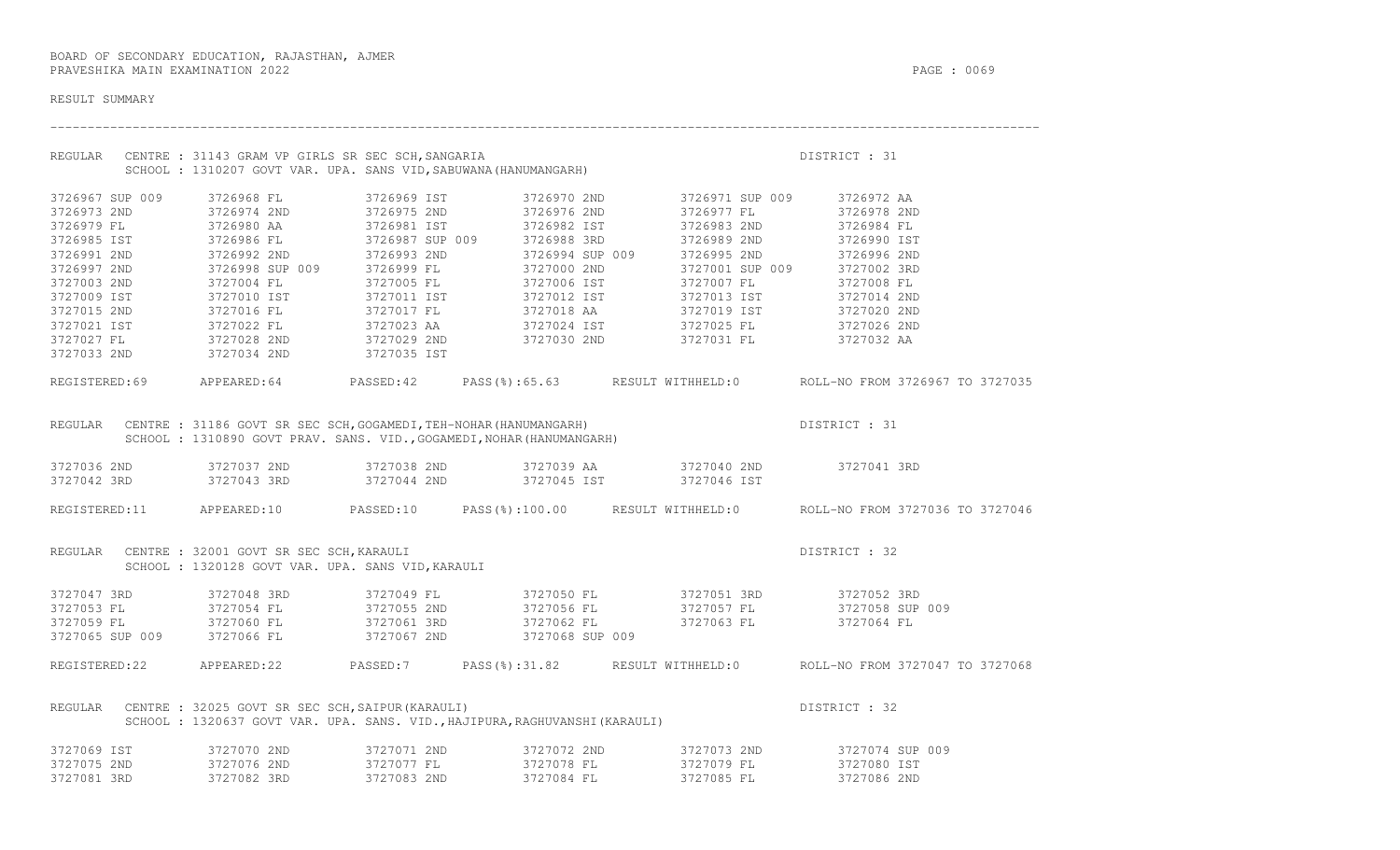| 3727087 FL     | 3727088 3RD                                                                                                      | 3727089 FL  | 3727090 2ND   | 3727091 2ND       | 3727092 3RD                     |
|----------------|------------------------------------------------------------------------------------------------------------------|-------------|---------------|-------------------|---------------------------------|
| 3727093 2ND    | 3727094 2ND                                                                                                      | 3727095 FL  | 3727096 IST   | 3727097 FL        | 3727098 FL                      |
| 3727099 FL     | 3727100 FL                                                                                                       | 3727101 2ND | 3727102 TST   | 3727103 FL        | 3727104 FL                      |
| 3727105 2ND    | 3727106 FL                                                                                                       | 3727107 FL  | 3727108 2ND   | 3727109 3RD       | 3727110 IST                     |
| 3727111 FL     | 3727112 2ND                                                                                                      |             |               |                   |                                 |
| REGISTERED: 44 | APPEARED: 44                                                                                                     | PASSED:26   | PASS(%):59.09 | RESULT WITHHELD:0 | ROLL-NO FROM 3727069 TO 3727112 |
| REGULAR        | CENTRE : 32032 GOVT SR SEC SCH, MANDRAYAL, (KARAULI)<br>SCHOOL : 1320129 GOVT PRAV SANS VID, MANDRAYAL (KARAULI) |             |               |                   | DISTRICT : 32                   |
| 3727113 FL     | 3727114 FL                                                                                                       | 3727115 RWH |               |                   |                                 |
| REGISTERED: 3  | APPEARED: 3                                                                                                      | PASSED:0    | PASS(%):0.00  | RESULT WITHHELD:1 | ROLL-NO FROM 3727113 TO 3727115 |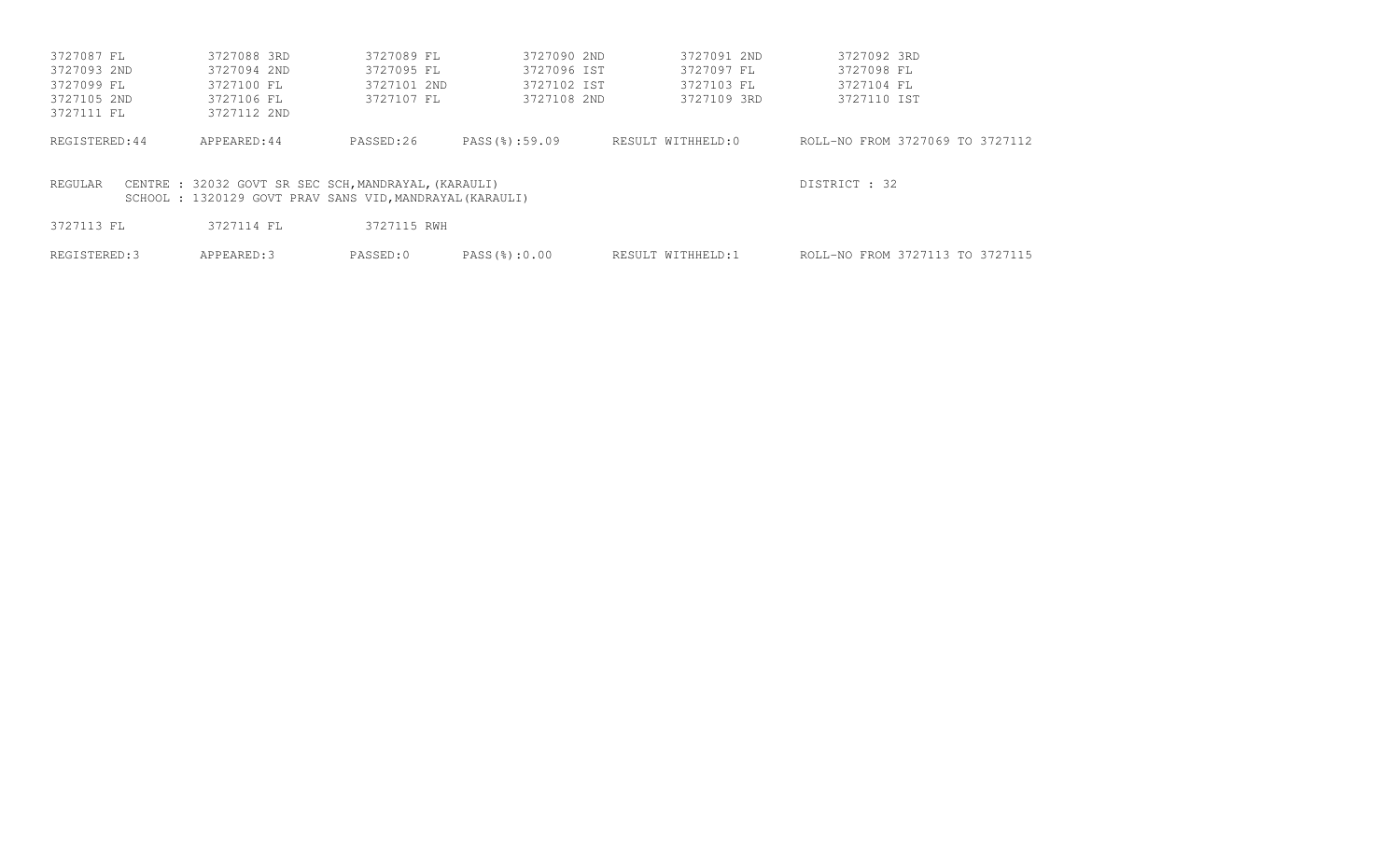| RESULT SUMMARY |                                                                             |  |                                                                                                                                                                                                                                                                                                                                                      |                                                                                                     |
|----------------|-----------------------------------------------------------------------------|--|------------------------------------------------------------------------------------------------------------------------------------------------------------------------------------------------------------------------------------------------------------------------------------------------------------------------------------------------------|-----------------------------------------------------------------------------------------------------|
|                |                                                                             |  | REGULAR CENTRE : 32056 GOVT SEC SCH, NAIMANDI HINDAUN (KARAULI)<br>SCHOOL : 1320521 GOVT PRAV. SANSKRIT VID., JATAV BASTI, HINDAUNCITY (KARAULI)                                                                                                                                                                                                     |                                                                                                     |
|                |                                                                             |  |                                                                                                                                                                                                                                                                                                                                                      |                                                                                                     |
|                |                                                                             |  |                                                                                                                                                                                                                                                                                                                                                      |                                                                                                     |
|                |                                                                             |  |                                                                                                                                                                                                                                                                                                                                                      |                                                                                                     |
|                |                                                                             |  |                                                                                                                                                                                                                                                                                                                                                      |                                                                                                     |
|                |                                                                             |  | $\begin{array}{cccccccc} 3727116 & 1ST & 3727117 & 2ND & 3727118 & 5UP & 009 & 3727119 & 1ST & 3727120 & FL & 3727121 & 5UP & 009 \\ 3727122 & 1ST & 3727123 & FL & 3727124 & FL & 3727125 & 2ND & 3727126 & 2ND & 3727127 & FL & 3727123 & 5UP & 009 \\ 3727128 & AA & 3727129 & 3RD & 3727130 & FL & $                                             |                                                                                                     |
|                |                                                                             |  |                                                                                                                                                                                                                                                                                                                                                      | REGISTERED:28 APPEARED:25 PASSED:11 PASS(%):44.00 RESULT WITHHELD:1 ROLL-NO FROM 3727116 TO 3727143 |
|                |                                                                             |  | REGULAR CENTRE : 32070 GOVT SR SEC SCH, SHRIMAHAVEERJI, (KARAULI)<br>SCHOOL : 1320130 SHRI D JAIN ADARSH M SANS COLLEGE, SHRIMAHAVEERJI, (KARAULI)                                                                                                                                                                                                   |                                                                                                     |
|                |                                                                             |  |                                                                                                                                                                                                                                                                                                                                                      |                                                                                                     |
|                |                                                                             |  |                                                                                                                                                                                                                                                                                                                                                      |                                                                                                     |
|                |                                                                             |  |                                                                                                                                                                                                                                                                                                                                                      |                                                                                                     |
|                |                                                                             |  |                                                                                                                                                                                                                                                                                                                                                      |                                                                                                     |
|                |                                                                             |  |                                                                                                                                                                                                                                                                                                                                                      |                                                                                                     |
|                |                                                                             |  |                                                                                                                                                                                                                                                                                                                                                      |                                                                                                     |
|                |                                                                             |  |                                                                                                                                                                                                                                                                                                                                                      |                                                                                                     |
|                |                                                                             |  |                                                                                                                                                                                                                                                                                                                                                      |                                                                                                     |
|                |                                                                             |  | $\begin{array}{cccccc} 3727144 & 3\text{RD} & 3727145 & 1\text{ST} & 3727146 & 2\text{ND} & 3727147 & 5\text{UP} & 009 & 3727148 & 2\text{ND} & 3727159 & 1\text{ND} & 3727155 & 2\text{ND} \\ 3727150 & \text{FL} & 3727151 & 3\text{RD} & 3727152 & 3\text{RD} & 3727153 & 3\text{RD} & 3727154 & 2\text{ND} & 3727$                               |                                                                                                     |
|                |                                                                             |  |                                                                                                                                                                                                                                                                                                                                                      | REGISTERED:43 APPEARED:43 PASSED:37 PASS(%):86.05 RESULT WITHHELD:0 ROLL-NO FROM 3727144 TO 3727186 |
|                | SCHOOL : 1320295 SHRI S V DIG.JAIN PRAV SANS VID, SHRI MAHAVEERJI (KARAULI) |  | REGULAR CENTRE : 32070 GOVT SR SEC SCH, SHRIMAHAVEERJI, (KARAULI) (2001)                                                                                                                                                                                                                                                                             |                                                                                                     |
|                |                                                                             |  | 3727187 3RD 3727188 3RD 3727189 FL 3727190 2ND 3727191 FL 3727192 3RD                                                                                                                                                                                                                                                                                |                                                                                                     |
|                | 3727193 FL 3727194 FL 3727195 FL 3727196 3RD                                |  |                                                                                                                                                                                                                                                                                                                                                      |                                                                                                     |
|                |                                                                             |  |                                                                                                                                                                                                                                                                                                                                                      | REGISTERED:10 APPEARED:10 PASSED:5 PASS(%):50.00 RESULT WITHHELD:0 ROLL-NO FROM 3727187 TO 3727196  |
|                |                                                                             |  | REGULAR CENTRE : 33039 GOVT SR SEC SCH, BORI (PIPALKHUNT) (PRATAPGARH) (PRATAPGARH) DISTRICT : 33<br>SCHOOL : 1330125 GOVT VAR. UPDH. SANS VID., TAMATIA (MAHIDEM) (PRATAPGARH)                                                                                                                                                                      |                                                                                                     |
|                |                                                                             |  |                                                                                                                                                                                                                                                                                                                                                      |                                                                                                     |
|                |                                                                             |  |                                                                                                                                                                                                                                                                                                                                                      |                                                                                                     |
|                |                                                                             |  |                                                                                                                                                                                                                                                                                                                                                      |                                                                                                     |
|                |                                                                             |  |                                                                                                                                                                                                                                                                                                                                                      |                                                                                                     |
|                |                                                                             |  |                                                                                                                                                                                                                                                                                                                                                      |                                                                                                     |
|                |                                                                             |  | $\begin{array}{cccccccc} 3727197 & \text{AA} & & 3727198 & \text{FL} & & 3727200 & \text{AA} & & 3727201 & \text{AA} & & 3727202 & 3 \text{RD} \\ 3727203 & \text{FL} & & 3727204 & \text{AA} & & 3727205 & 3 \text{RD} & & 3727206 & \text{AA} & & 3727207 & \text{SUP} & 009 & & 3727208 & \text{AA} \\ 3727209 & \text{AA} & & 3727210 & 3 \text$ |                                                                                                     |
|                |                                                                             |  |                                                                                                                                                                                                                                                                                                                                                      |                                                                                                     |